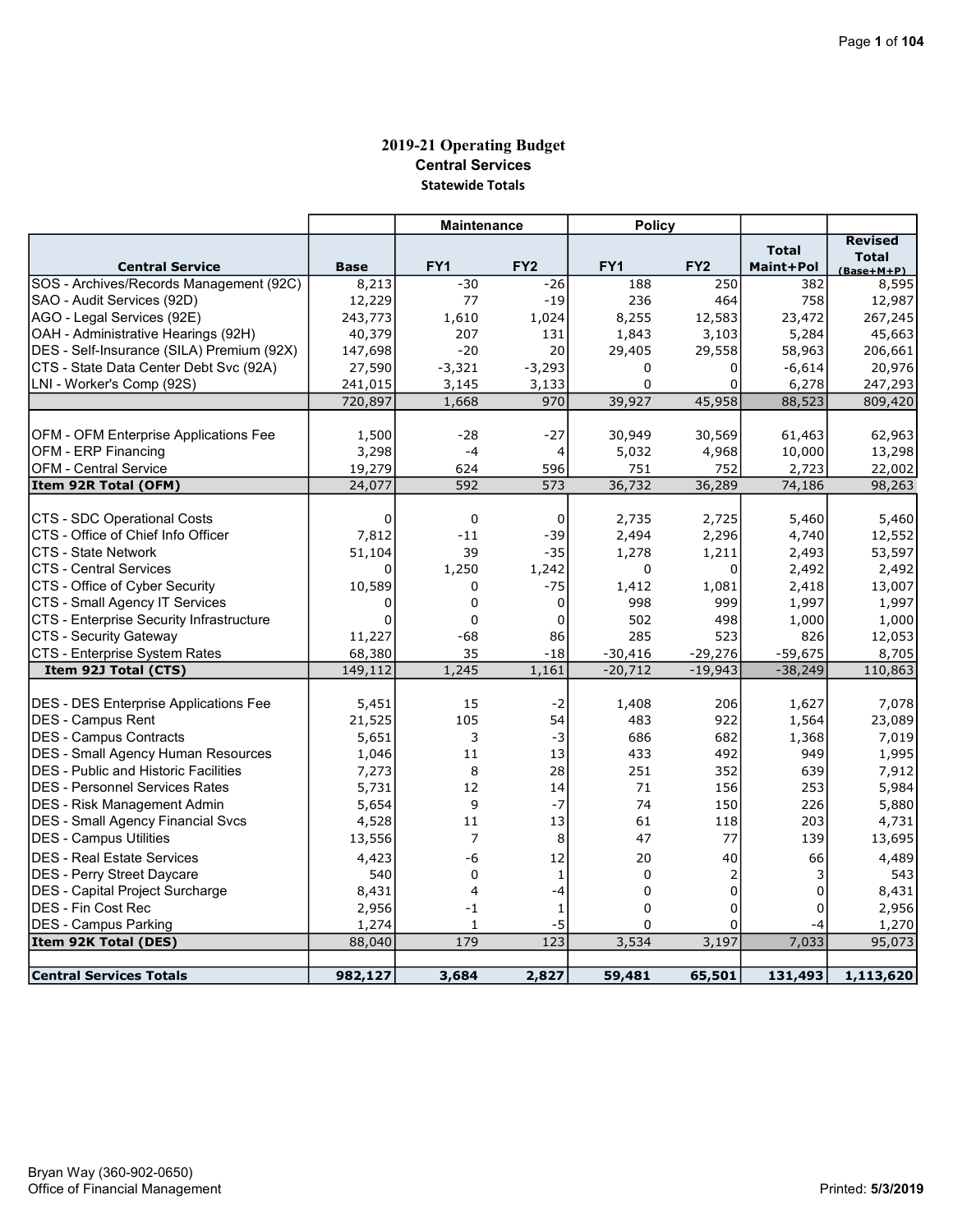# 2019-21 Operating Budget Central Services 011-House of Representatives

|                                                                     |                 | <b>Maintenance</b> |                 | <b>Policy</b>   |                      |                             |                |
|---------------------------------------------------------------------|-----------------|--------------------|-----------------|-----------------|----------------------|-----------------------------|----------------|
| <b>Central Service</b>                                              | <b>Base</b>     | FY <sub>1</sub>    | FY <sub>2</sub> | FY <sub>1</sub> | FY <sub>2</sub>      | Total<br><b>Maint + Dol</b> | <b>Revised</b> |
| SOS - Archives/Records Management (92C)                             | 17              | $-1$               | 1               | $\mathbf 0$     |                      | 1                           | 18             |
| SAO - Audit Services (92D)                                          | 0               | $\mathbf 0$        | $\Omega$        | $\Omega$        | 0                    | 0                           | 0              |
| AGO - Legal Services (92E)                                          | 127             | $-51$              | $-52$           | 6               |                      | $-90$                       | 37             |
| OAH - Administrative Hearings (92H)                                 | $\Omega$        | $\Omega$           | 0               | $\Omega$        | O                    | 0                           | 0              |
| DES - Self-Insurance (SILA) Premium (92X)                           | 188             | $-72$              | $-72$           | 8               | 9                    | $-127$                      | 61             |
| CTS - State Data Center Debt Svc (92A)                              | $\Omega$        | $\mathbf 0$        | 0               | $\Omega$        | 0                    | 0                           | $\Omega$       |
| LNI - Worker's Comp (92S)                                           | 280             | $-22$              | $-22$           | 0               | 0                    | $-44$                       | 236            |
|                                                                     | 611             | $-146$             | $-145$          | 14              | 17                   | $-260$                      | 351            |
|                                                                     | 8               | $\mathbf 0$        | 0               | 171             | 170                  | 341                         | 349            |
| OFM - OFM Enterprise Applications Fee<br><b>OFM - ERP Financing</b> | 18              | -3                 |                 | 17              |                      | 26                          |                |
|                                                                     | 56              |                    | $-4$<br>5       | 3               | 16<br>$\overline{2}$ |                             | 44<br>72       |
| OFM - Central Service                                               | $\overline{83}$ | 6<br>3             | $\mathbf 1$     | 191             | 188                  | 16<br>$\frac{1}{383}$       | 466            |
| Item 92R Total (OFM)                                                |                 |                    |                 |                 |                      |                             |                |
| CTS - SDC Operational Costs                                         | 0               | 0                  | 0               | $\Omega$        | 0                    | $\Omega$                    | $\Omega$       |
| CTS - Office of Chief Info Officer                                  | 0               | 0                  | 0               | $\Omega$        | 0                    |                             |                |
| CTS - State Network                                                 | $\Omega$        | 0                  | $\Omega$        | $\Omega$        | $\Omega$             |                             | 0              |
| <b>CTS - Central Services</b>                                       | $\Omega$        | 0                  | 0               | $\Omega$        | O                    |                             |                |
| CTS - Office of Cyber Security                                      | 0               | 0                  | 0               | 0               | 0                    |                             | 0              |
| CTS - Small Agency IT Services                                      | 0               | 0                  | O               | 0               | ი                    |                             | 0              |
| CTS - Enterprise Security Infrastructure                            | 0               | 0                  | 0               | 0               | 0                    |                             | 0              |
| CTS - Security Gateway                                              | 69              | -3                 | -1              | $\overline{2}$  | 3                    |                             | 70             |
| CTS - Enterprise System Rates                                       | 384             | $-2$               | -2              | $-169$          | $-162$               | $-335$                      | 49             |
| Item 92J Total (CTS)                                                | 452             | $-5$               | $-3$            | $-167$          | $-159$               | $-334$                      | 118            |
|                                                                     |                 |                    |                 |                 |                      |                             |                |
| <b>DES - DES Enterprise Applications Fee</b>                        | 31              | $-7$               | -6              | 4               | 1                    | -8                          | 23             |
| DES - Campus Rent                                                   | 1,577           | 22                 | 17              | 36              | 69                   | 144                         | 1,721          |
| DES - Campus Contracts                                              | 275             | -11                | $-11$           | 30              | 32                   | 40                          | 315            |
| <b>DES - Small Agency Human Resources</b>                           | 0               | $\mathbf 0$        | 0               | $\Omega$        | 0                    | 0                           | $\Omega$       |
| <b>IDES - Public and Historic Facilities</b>                        | 70              | $\mathbf{1}$       | 2               | 2               | 4                    | 9                           | 79             |
| <b>DES - Personnel Services Rates</b>                               | 0               | $\Omega$           | $\Omega$        | $\Omega$        | 0                    | 0                           |                |
| DES - Risk Management Admin                                         | 7               | -3                 | -2              | $\Omega$        | 0                    | -5                          |                |
| DES - Small Agency Financial Svcs                                   | $\Omega$        | $\Omega$           | $\Omega$        | $\Omega$        | 0                    | $\Omega$                    |                |
| DES - Campus Utilities                                              | 993             | 10                 | 8               | 3               | 6                    | 27                          | 1,020          |
| <b>DES - Real Estate Services</b>                                   | 0               | $\Omega$           | 0               | $\Omega$        | 0                    | $\Omega$                    |                |
| DES - Perry Street Daycare                                          | 8               | $-2$               | -1              | $\Omega$        | $\Omega$             | -3                          |                |
| DES - Capital Project Surcharge                                     | 438             | 5                  | 4               | $\Omega$        | O                    | $\mathsf{Q}$                | 447            |
| DES - Fin Cost Rec                                                  | 0               | $\Omega$           | 0               | $\Omega$        | 0                    | O                           |                |
| <b>DES - Campus Parking</b>                                         | 93              | 2                  | 0               | $\mathbf 0$     | $\Omega$             |                             | 95             |
| Item 92K Total (DES)                                                | 3,492           | $\overline{17}$    | $\overline{11}$ | 75              | 112                  | 215                         | 3,707          |
|                                                                     |                 |                    |                 |                 |                      |                             |                |
| <b>Central Services Totals</b>                                      | 4,638           | $-131$             | $-136$          | 113             | 158                  | 4                           | 4,642          |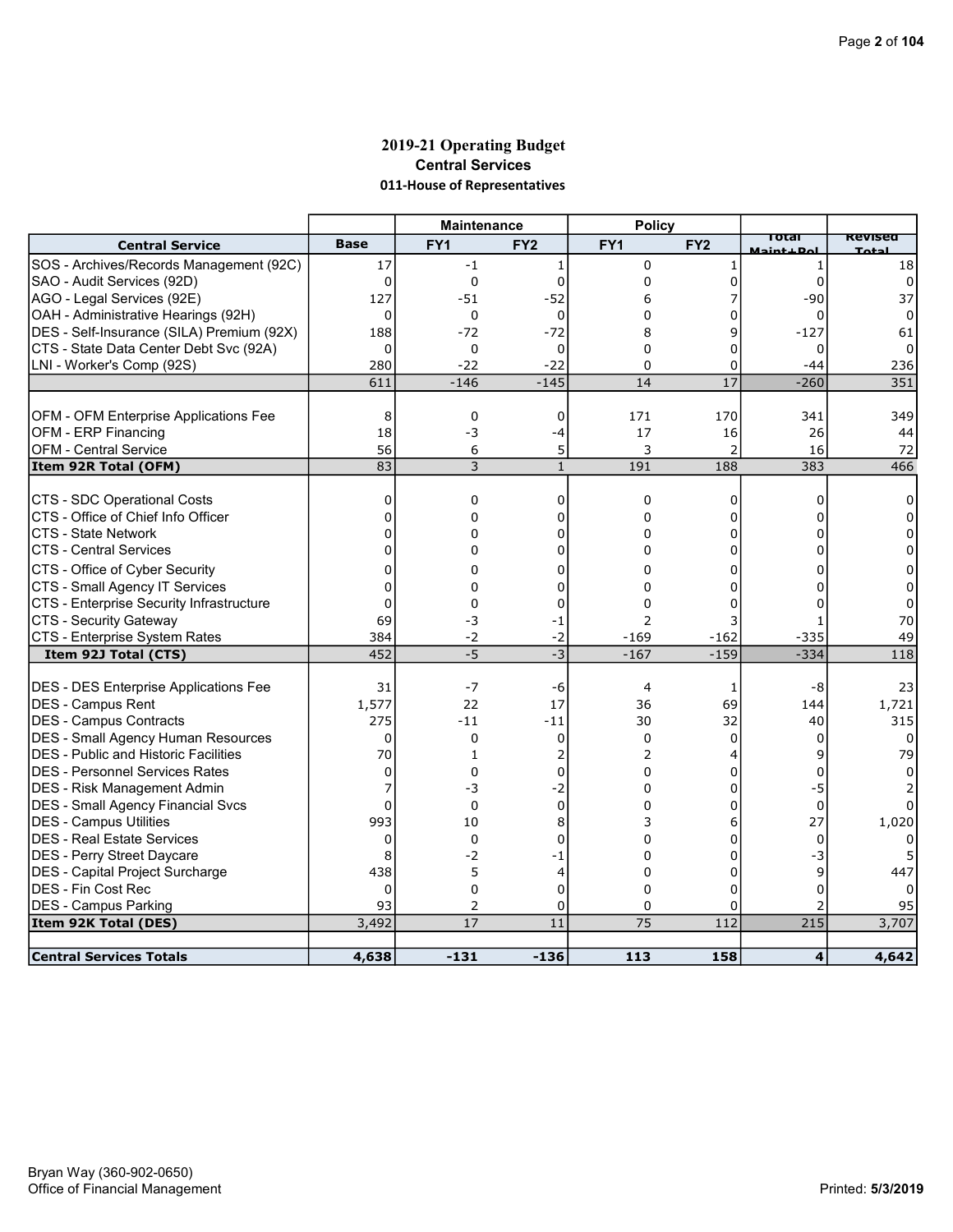# 2019-21 Operating Budget Central Services 012-Senate

|                                                |                       | <b>Maintenance</b> |                     | <b>Policy</b>         |                       |              |                                |
|------------------------------------------------|-----------------------|--------------------|---------------------|-----------------------|-----------------------|--------------|--------------------------------|
|                                                |                       |                    |                     |                       |                       | <b>Total</b> | <b>Revised</b><br><b>Total</b> |
|                                                | <b>Base</b>           |                    |                     |                       |                       | Maint+Pol    | (Base+M+P                      |
| <b>Central Service</b>                         |                       | FY <sub>1</sub>    | FY <sub>2</sub>     | FY <sub>1</sub>       | FY <sub>2</sub>       |              |                                |
| SOS - Archives/Records Management (92C)        | 13                    | $-1$               | $\mathbf 0$         | $\mathbf{1}$          | 0                     | $\mathbf 0$  | 13                             |
| SAO - Audit Services (92D)                     | $\mathbf 0$           | 9                  | 9                   | 0                     | 1                     | 19           | 19                             |
| AGO - Legal Services (92E)                     | 129                   | -52                | $-52$               | 6                     | 7                     | $-91$        | 38                             |
| OAH - Administrative Hearings (92H)            | 0                     | $\mathbf 0$        | $\mathbf 0$         | $\Omega$              | 0                     | $\mathbf 0$  | $\Omega$                       |
| DES - Self-Insurance (SILA) Premium (92X)      | 256                   | $-19$              | $-19$               | 43                    | 44                    | 49           | 305                            |
| CTS - State Data Center Debt Svc (92A)         | 0                     | 0                  | 0                   | $\mathbf 0$           | 0                     | 0            |                                |
| LNI - Worker's Comp (92S)                      | 233                   | $-21$              | $-21$               | $\Omega$              | $\Omega$              | $-42$        | 191                            |
|                                                | 631                   | $-84$              | $-83$               | 50                    | 52                    | $-65$        | 566                            |
|                                                |                       |                    |                     |                       |                       |              |                                |
| OFM - OFM Enterprise Applications Fee          | 6                     | $\mathbf 0$        | 0                   | 124                   | 122                   | 246          | 252                            |
| OFM - ERP Financing                            | 13                    | -3                 | -2                  | 12                    | 12                    | 19           | 32                             |
| IOFM - Central Service<br>Item 92R Total (OFM) | 41<br>$\overline{59}$ | 3<br>$\Omega$      | 4<br>$\overline{2}$ | $\overline{2}$<br>138 | $\overline{2}$<br>136 | 11<br>276    | 52<br>335                      |
|                                                |                       |                    |                     |                       |                       |              |                                |
| CTS - SDC Operational Costs                    | 0                     | $\mathbf 0$        | $\mathbf 0$         | 0                     | 0                     | $\mathbf 0$  | 0                              |
| ICTS - Office of Chief Info Officer            | $\overline{0}$        | $\Omega$           | $\overline{0}$      | $\Omega$              | 0                     | 0            | $\Omega$                       |
| ICTS - State Network                           | 0                     | 0                  | 0                   | 0                     | 0                     | $\Omega$     | 0                              |
| ICTS - Central Services                        | $\overline{0}$        | 0                  | 0                   | $\Omega$              | 0                     | 0            | $\Omega$                       |
| CTS - Office of Cyber Security                 | 0                     | $\Omega$           | 0                   | $\Omega$              | 0                     | $\Omega$     | $\Omega$                       |
| CTS - Small Agency IT Services                 | $\overline{0}$        | 0                  | 0                   | 0                     | 0                     | 0            | 0                              |
| CTS - Enterprise Security Infrastructure       | $\overline{0}$        | 0                  | $\overline{0}$      | $\Omega$              | $\Omega$              | $\Omega$     | $\Omega$                       |
| CTS - Security Gateway                         | 60                    | $-2$               | -1                  | 1                     | 3                     |              | 61                             |
| CTS - Enterprise System Rates                  | 268                   | 3                  | 3                   | $-121$                | $-117$                | $-232$       | 36                             |
| Item 92J Total (CTS)                           | 328                   | $\mathbf{1}$       | $\overline{2}$      | $-120$                | $-114$                | $-231$       | 97                             |
| <b>DES - DES Enterprise Applications Fee</b>   | 21                    | $-3$               | -5                  | $\overline{4}$        | 0                     | $-4$         | 17                             |
| <b>DES - Campus Rent</b>                       | 1,750                 | 22                 | 18                  | 40                    | 76                    | 156          | 1,906                          |
| <b>IDES - Campus Contracts</b>                 | 298                   | $-12$              | $-13$               | 33                    | 34                    | 42           | 340                            |
| <b>DES - Small Agency Human Resources</b>      | $\mathbf 0$           | $\mathbf 0$        | $\mathbf 0$         | $\mathbf 0$           | 0                     | 0            | $\Omega$                       |
| <b>DES</b> - Public and Historic Facilities    | 54                    | 2                  | 2                   | 2                     | 3                     | $\mathsf{q}$ | 63                             |
| IDES - Personnel Services Rates                | 0                     | $\Omega$           | $\mathbf 0$         | 0                     | 0                     | $\mathbf 0$  |                                |
| DES - Risk Management Admin                    | 9                     | 0                  | -1                  | $\Omega$              | 0                     | $-1$         |                                |
| <b>DES - Small Agency Financial Svcs</b>       | $\Omega$              | $\Omega$           | $\mathbf 0$         | $\Omega$              | 0                     | $\mathbf 0$  |                                |
| <b>DES - Campus Utilities</b>                  | 1,102                 | 9                  | 9                   | 3                     | 7                     | 28           | 1,130                          |
| DES - Real Estate Services                     | $\Omega$              | $\overline{0}$     | 0                   | $\Omega$              | 0                     | $\Omega$     |                                |
| DES - Perry Street Daycare                     | 6                     | -1                 | -1                  | $\mathbf 0$           | 0                     | $-2$         |                                |
| DES - Capital Project Surcharge                | 518                   | 4                  | 5                   | 0                     | 0                     | 9            | 527                            |
| DES - Fin Cost Rec                             | $\Omega$              | $\Omega$           | $\Omega$            | $\Omega$              | $\Omega$              | $\mathbf{0}$ |                                |
| <b>DES - Campus Parking</b>                    | 104                   | 1                  | 0                   | 0                     | 0                     | 1            | 105                            |
| Item 92K Total (DES)                           | 3,862                 | 22                 | 14                  | 82                    | 120                   | 238          | 4,100                          |
|                                                |                       |                    |                     |                       |                       |              |                                |
| <b>Central Services Totals</b>                 | 4,881                 | $-61$              | -65                 | 150                   | 194                   | 218          | 5,099                          |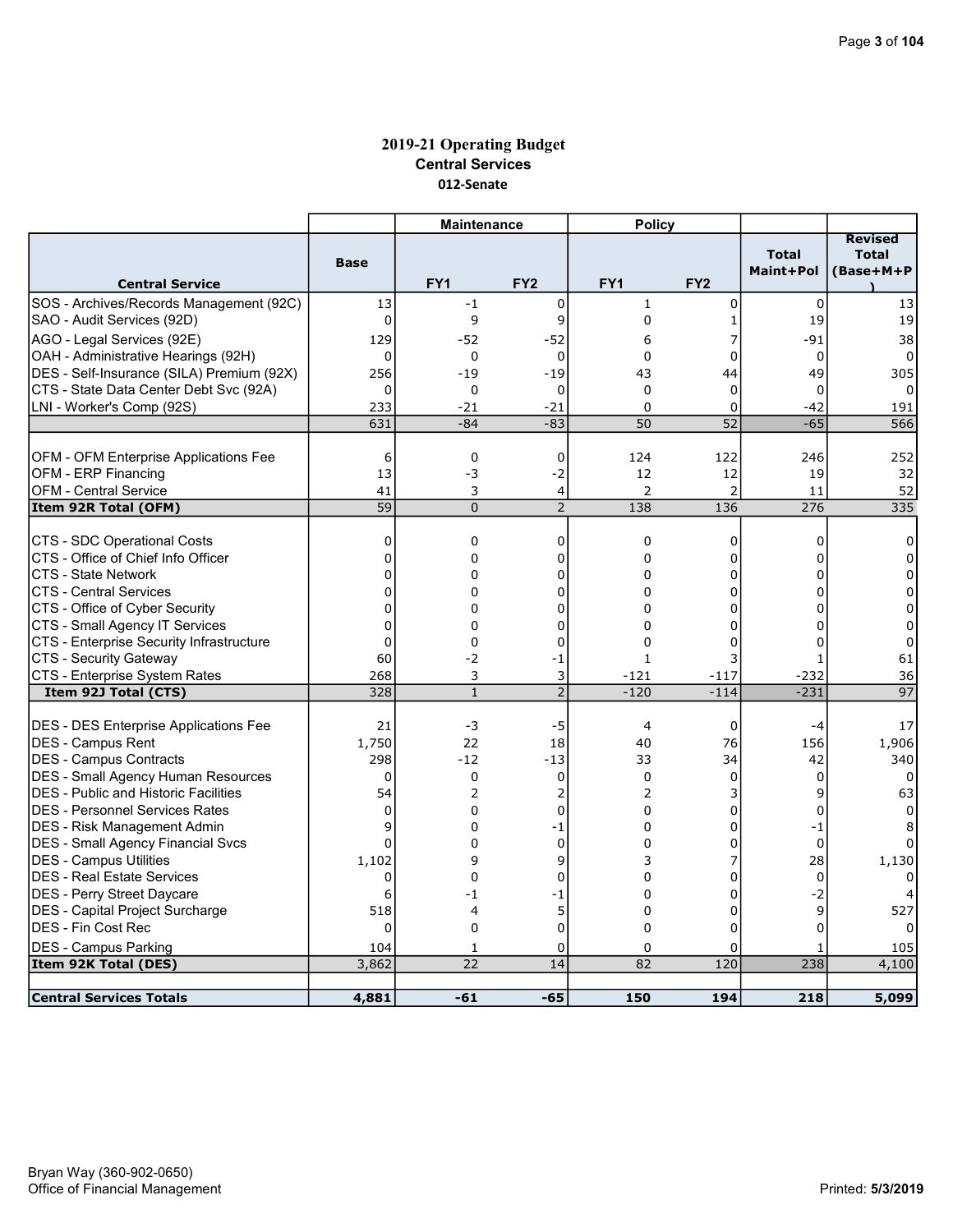### 2019-21 Operating Budget Central Services 013-Joint Transportation Committee

|                                                             |                | <b>Maintenance</b> |                 | <b>Policy</b> |                 |                           |                                             |
|-------------------------------------------------------------|----------------|--------------------|-----------------|---------------|-----------------|---------------------------|---------------------------------------------|
| <b>Central Service</b>                                      | <b>Base</b>    | FY <sub>1</sub>    | FY <sub>2</sub> | FY1           | FY <sub>2</sub> | <b>Total</b><br>Maint+Pol | <b>Revised</b><br><b>Total</b><br>(Base+M+P |
| SOS - Archives/Records Management (92C)                     | 0              | $\mathbf 0$        | $\mathbf 0$     | $\mathbf 0$   | $\mathbf 0$     | 0                         | 0                                           |
| SAO - Audit Services (92D)                                  | 0              | 0                  | 0               | 0             | 0               |                           |                                             |
| AGO - Legal Services (92E)                                  | $\Omega$       | 1                  | 1               | 0             | $\Omega$        |                           |                                             |
| OAH - Administrative Hearings (92H)                         | 0              | $\mathbf 0$        | 0               | 0             | 0               | 0                         | 0                                           |
| DES - Self-Insurance (SILA) Premium (92X)                   | 2              | -1                 | 0               | 1             | 0               | 0                         | 2                                           |
| CTS - State Data Center Debt Svc (92A)                      | $\overline{0}$ | $\mathbf 0$        | 0               | $\Omega$      | 0               | 0                         | 0                                           |
| LNI - Worker's Comp (92S)                                   | 3              | $\mathbf{1}$       | -1              | $\Omega$      | 0               | $\Omega$                  |                                             |
|                                                             | 5              | $\mathbf{1}$       | $\overline{0}$  | $\mathbf{1}$  | $\overline{0}$  | $\overline{2}$            |                                             |
|                                                             |                |                    |                 |               |                 |                           |                                             |
| OFM - OFM Enterprise Applications Fee                       | 0              | 0                  | 0               | $\mathbf{1}$  | 1               | 2                         |                                             |
| OFM - ERP Financing                                         | $\overline{0}$ | $\mathbf 0$        | $\mathbf 0$     | $\Omega$      | 0               | $\mathbf 0$               | 0                                           |
| OFM - Central Service                                       | 1              | 0                  | 0               | 0             | 0               | $\overline{0}$            | 1                                           |
| Item 92R Total (OFM)                                        | $\mathbf{1}$   | $\Omega$           | $\Omega$        | $\mathbf{1}$  | $\mathbf{1}$    | $\overline{2}$            | 3                                           |
| CTS - SDC Operational Costs                                 | 0              | 0                  | 0               | 0             | 0               | 0                         | 0                                           |
| CTS - Office of Chief Info Officer                          | $\Omega$       | 0                  | 0               | $\Omega$      | 0               | 0                         | $\Omega$                                    |
| CTS - State Network                                         | 0              | 0                  | 0               | 0             | 0               | 0                         | 0                                           |
| ICTS - Central Services                                     | 0              | 0                  | 0               | 0             | 0               | 0                         | $\Omega$                                    |
| CTS - Office of Cyber Security                              | 0              | $\Omega$           | 0               | $\Omega$      | 0               | 0                         | $\Omega$                                    |
| CTS - Small Agency IT Services                              | $\overline{0}$ | 0                  | 0               | 0             | 0               | U                         | 0                                           |
| CTS - Enterprise Security Infrastructure                    | $\overline{0}$ | 0                  | 0               | $\Omega$      | 0               | 0                         | 0                                           |
| CTS - Security Gateway                                      | $\overline{0}$ | 0                  | 0               | $\Omega$      | 0               | 0                         | 0                                           |
| CTS - Enterprise System Rates                               | 4              | $\mathbf 0$        | 0               | $-1$          | -1              | -2                        | 2                                           |
| Item 92J Total (CTS)                                        | $\overline{4}$ | $\Omega$           | $\overline{0}$  | $-1$          | $-1$            | $-2$                      | $\overline{2}$                              |
|                                                             |                |                    |                 |               |                 |                           |                                             |
| DES - DES Enterprise Applications Fee                       | 0              | 0                  | $\mathbf 0$     | $\mathbf 0$   | 0               | $\mathbf 0$               | 0                                           |
| <b>IDES - Campus Rent</b>                                   | 0              | $\Omega$           | 0               | $\Omega$      | 0               | $\Omega$                  | $\Omega$                                    |
| <b>DES - Campus Contracts</b>                               | 0              | 0                  | 0               | 0             | 0               | 0                         | 0                                           |
| <b>DES - Small Agency Human Resources</b>                   | $\overline{0}$ | 0                  | 0               | $\Omega$      | 0               | 0                         | 0                                           |
| <b>DES</b> - Public and Historic Facilities                 | 1              | 0                  | 0               | 0             | 0               | 0                         |                                             |
| DES - Personnel Services Rates                              | $\overline{0}$ | 0                  | 0               | 0             | 0               | 0                         | 0                                           |
| DES - Risk Management Admin                                 | 2              | 0                  | 0               | 0             | 0               | 0                         | 2                                           |
| DES - Small Agency Financial Svcs<br>DES - Campus Utilities | 4<br>0         | 0<br>0             | 0<br>0          | 0<br>$\Omega$ | 0<br>0          | 0<br>0                    | 4<br>$\mathbf 0$                            |
| <b>DES - Real Estate Services</b>                           | 0              | 0                  | 0               | 0             | 0               | O                         | 0                                           |
| DES - Perry Street Daycare                                  | 0              | 0                  | 0               | $\Omega$      | 0               | 0                         | 0                                           |
| DES - Capital Project Surcharge                             | 0              | 0                  | 0               | 0             | 0               | 0                         | 0                                           |
| <b>DES - Fin Cost Rec</b>                                   | 0              | 0                  | 0               | 0             | 0               | $\mathbf 0$               | 0                                           |
| DES - Campus Parking                                        | 0              | $\mathbf 0$        | 0               | 0             | 0               | $\Omega$                  | $\Omega$                                    |
| Item 92K Total (DES)                                        | $\overline{7}$ | $\Omega$           | 0               | $\Omega$      | $\overline{0}$  | $\pmb{0}$                 |                                             |
|                                                             |                |                    |                 |               |                 |                           |                                             |
| <b>Central Services Totals</b>                              | 17             | $\mathbf{1}$       | $\mathbf{o}$    | $\mathbf{1}$  | $\mathbf o$     | $\overline{2}$            | $\overline{19}$                             |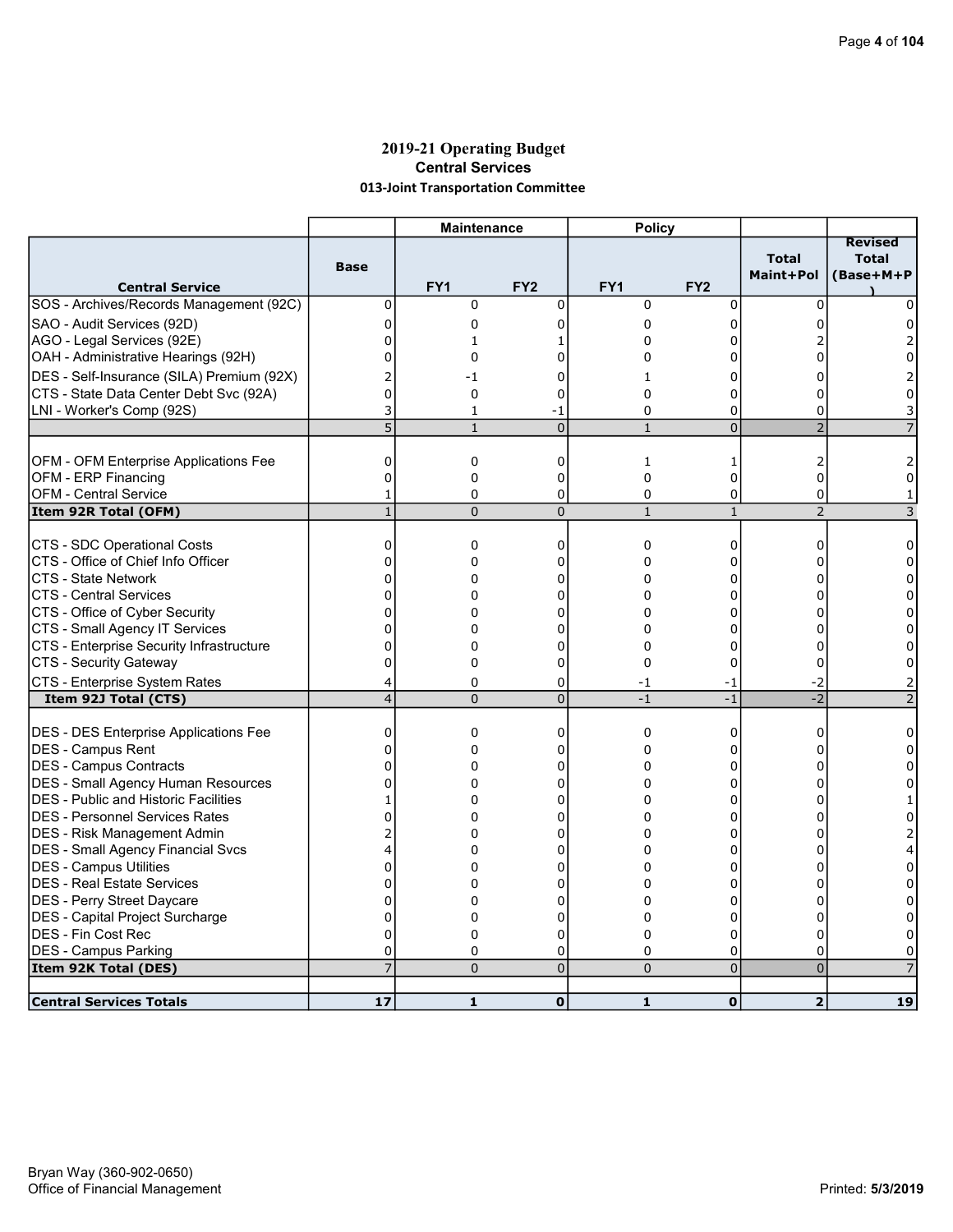### 2019-21 Operating Budget Central Services 014-Jt Leg Audit & Review Committee

|                                                                                     |                     | <b>Maintenance</b>   |                     | <b>Policy</b>   |                 |                           |                                      |
|-------------------------------------------------------------------------------------|---------------------|----------------------|---------------------|-----------------|-----------------|---------------------------|--------------------------------------|
| <b>Central Service</b>                                                              | <b>Base</b>         | FY <sub>1</sub>      | FY <sub>2</sub>     | FY <sub>1</sub> | FY <sub>2</sub> | <b>Total</b><br>Maint+Pol | Revised<br><b>Total</b><br>(Base+M+P |
| SOS - Archives/Records Management (92C)                                             | 3                   | $-1$                 | 0                   | $\mathbf 0$     | 0               | $-1$                      |                                      |
| SAO - Audit Services (92D)                                                          | 0                   | 0                    | $\overline{0}$      | 0               | 0               | $\Omega$                  | 0                                    |
| AGO - Legal Services (92E)                                                          | 32                  | $-7$                 | -6                  | 0               |                 | $-12$                     | 20                                   |
| OAH - Administrative Hearings (92H)                                                 | 0                   | 0                    | 0<br>$\overline{0}$ | 0               | 0<br>0          | 0<br>$\Omega$             | $\Omega$                             |
| DES - Self-Insurance (SILA) Premium (92X)<br>CTS - State Data Center Debt Svc (92A) | 2<br>$\overline{2}$ | $-1$<br>$\mathbf{1}$ | 1                   | 1<br>$\Omega$   | 0               | $\overline{2}$            | 2                                    |
| LNI - Worker's Comp (92S)                                                           | 19                  | $-2$                 | 0                   | 0               | 0               | -2                        | 17                                   |
|                                                                                     | 58                  | $-10$                | $-5$                | $\mathbf{1}$    | 1               | $-13$                     | $\overline{45}$                      |
|                                                                                     |                     |                      |                     |                 |                 |                           |                                      |
| OFM - OFM Enterprise Applications Fee                                               | 1                   | 0                    | 0                   | 12              | 10              | 22                        | 23                                   |
| OFM - ERP Financing                                                                 | $\mathbf{1}$        | $\mathbf{1}$         | -1                  | $\mathbf{1}$    | $\mathbf{1}$    | $\overline{2}$            | 3                                    |
| <b>OFM - Central Service</b>                                                        | 3                   | 1                    | $\mathbf 0$         | $\mathbf 0$     | 0               | $\mathbf{1}$              | 4                                    |
| Item 92R Total (OFM)                                                                | 5                   | $\overline{2}$       | $-1$                | 13              | 11              | 25                        | $\overline{30}$                      |
| CTS - SDC Operational Costs                                                         | $\mathbf 0$         | 0                    | 0                   | 0               | 1               | 1                         | 1                                    |
| CTS - Office of Chief Info Officer                                                  | $\Omega$            | 0                    | 0                   | 0               | 0               | 0                         | 0                                    |
| <b>CTS - State Network</b>                                                          | $\mathbf 0$         | 2                    | 2                   | 0               | 0               | 4                         | 4                                    |
| <b>CTS - Central Services</b>                                                       | $\mathbf{0}$        | 0                    | $\mathbf 0$         | 0               | 0               | $\Omega$                  | 0                                    |
| CTS - Office of Cyber Security                                                      | $\mathbf 0$         | $\Omega$             | 0                   | 0               | 0               | $\Omega$                  | $\Omega$                             |
| CTS - Small Agency IT Services                                                      | $\Omega$            | 0                    | 0                   | 0               | 0               | $\Omega$                  | $\Omega$                             |
| CTS - Enterprise Security Infrastructure                                            | 0                   | 0                    | 0                   | 0               | 0               | 0                         | 0                                    |
| CTS - Security Gateway                                                              | 2                   | 0                    | $\mathbf 0$         | $\Omega$        | 0               | $\Omega$                  | 2                                    |
| CTS - Enterprise System Rates                                                       | 24<br>26            | 0<br>$\overline{2}$  | 1<br>$\overline{3}$ | -11<br>$-11$    | $-10$<br>$-9$   | $-20$<br>$-15$            | 4<br>11                              |
| Item 92J Total (CTS)                                                                |                     |                      |                     |                 |                 |                           |                                      |
| DES - DES Enterprise Applications Fee                                               | 2                   | -1                   | 0                   | $\mathbf 0$     | 0               | $-1$                      | 1                                    |
| DES - Campus Rent                                                                   | $\Omega$            | $\Omega$             | 0                   | 0               | 0               | $\Omega$                  | $\Omega$                             |
| DES - Campus Contracts                                                              | $\overline{2}$      | 9                    | 8                   | 3               | 2               | 22                        | 24                                   |
| <b>DES - Small Agency Human Resources</b>                                           | $\mathbf 0$         | 0                    | 0                   | 0               | 0               | 0                         | $\mathbf 0$                          |
| <b>IDES - Public and Historic Facilities</b>                                        | 7                   | 0                    | 0                   | 1               | 0               | 1                         | 8                                    |
| IDES - Personnel Services Rates                                                     | 0                   | $\Omega$             | 0                   | $\Omega$        | 0               | 0                         | 0                                    |
| <b>DES - Risk Management Admin</b>                                                  | 2                   | 0                    | 0                   | 0               | 0               | 0                         | 2                                    |
| <b>DES - Small Agency Financial Svcs</b>                                            | $\Omega$            | 0                    | $\Omega$            | 0               | $\Omega$        | $\Omega$                  | $\Omega$                             |
| <b>DES - Campus Utilities</b><br>DES - Real Estate Services                         | 0<br>5              | 0                    | 0                   | 0               | 0               | 0                         | 0                                    |
|                                                                                     | $\overline{0}$      | -3                   | $-2$<br>$\mathbf 0$ | 0<br>0          | 0<br>0          | -5                        | 0                                    |
| DES - Perry Street Daycare<br>DES - Capital Project Surcharge                       | $\mathbf 0$         | 1<br>0               | 0                   | 0               | 0               | $\mathbf{1}$<br>$\Omega$  | 0                                    |
| DES - Fin Cost Rec                                                                  | $\Omega$            | 0                    | 0                   | $\Omega$        | 0               | $\Omega$                  |                                      |
| DES - Campus Parking                                                                | 0                   | 0                    | 0                   | 0               | 0               | 0                         |                                      |
| Item 92K Total (DES)                                                                | 19                  | 6                    | 6                   | $\overline{4}$  | $\overline{2}$  | 18                        | $\overline{37}$                      |
|                                                                                     |                     |                      |                     |                 |                 |                           |                                      |
| <b>Central Services Totals</b>                                                      | 107                 | $\mathbf 0$          | 3                   | $\overline{z}$  | 5               | 15                        | $\overline{122}$                     |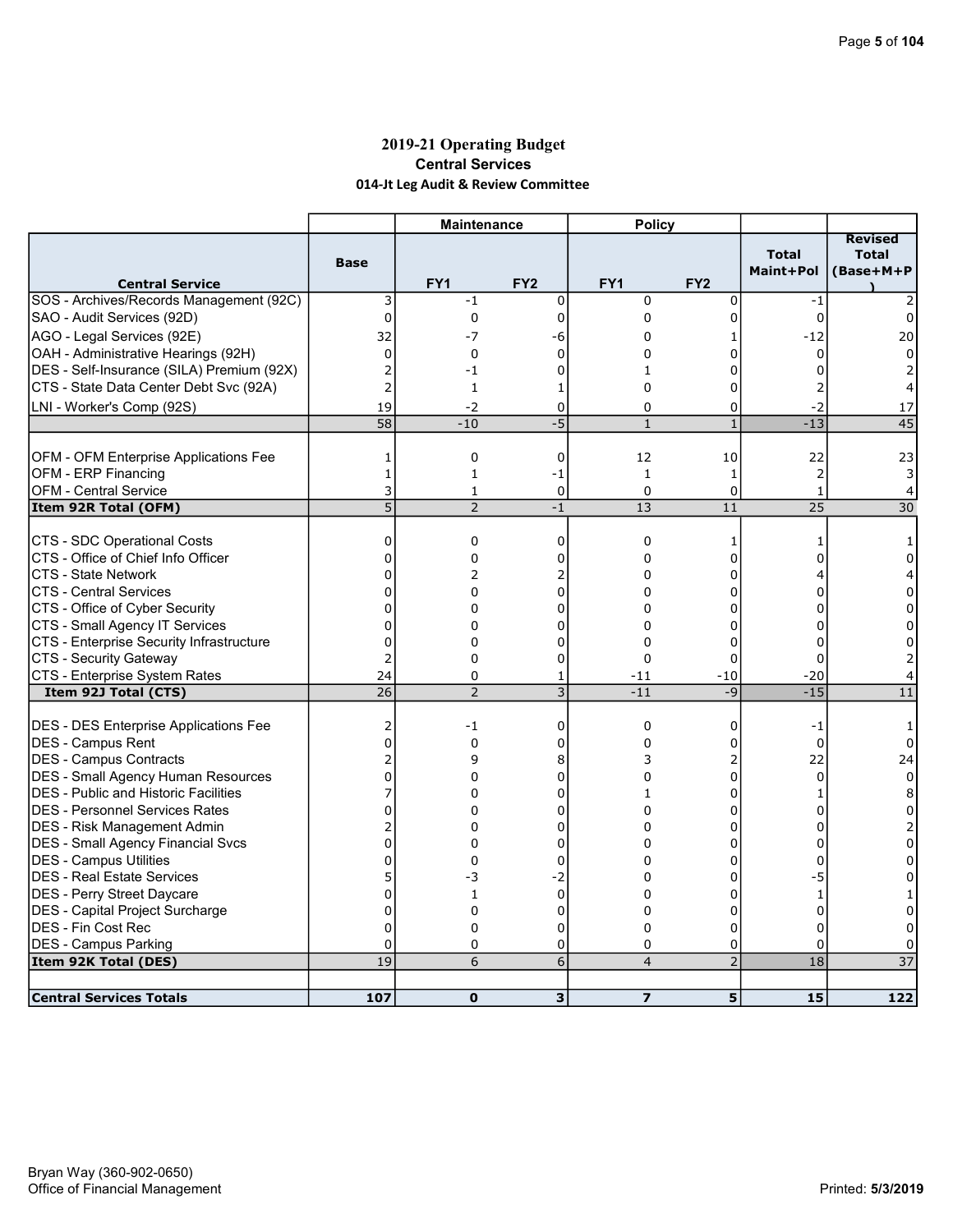### 2019-21 Operating Budget Central Services 020-LEAP Committee

|                                              |                 | <b>Maintenance</b> |                 | <b>Policy</b> |                 |                           |                                             |
|----------------------------------------------|-----------------|--------------------|-----------------|---------------|-----------------|---------------------------|---------------------------------------------|
| <b>Central Service</b>                       | <b>Base</b>     | FY <sub>1</sub>    | FY <sub>2</sub> | FY1           | FY <sub>2</sub> | <b>Total</b><br>Maint+Pol | <b>Revised</b><br><b>Total</b><br>(Base+M+P |
| SOS - Archives/Records Management (92C)      | 1               | $\mathbf 0$        | $\mathbf 0$     | $\mathbf 0$   | $\mathbf 0$     | $\Omega$                  |                                             |
| SAO - Audit Services (92D)                   | 0               | 0                  | 0               | 0             | 0               | $\Omega$                  | 0                                           |
| AGO - Legal Services (92E)                   | $\mathbf 0$     | 0                  | 0               | $\Omega$      | 0               | $\Omega$                  | $\Omega$                                    |
| OAH - Administrative Hearings (92H)          | 0               | 0                  | 0               | 0             | 0               | 0                         | 0                                           |
| DES - Self-Insurance (SILA) Premium (92X)    | 2               | -1                 | 0               | 1             | 0               | $\Omega$                  | 2                                           |
| CTS - State Data Center Debt Svc (92A)       | 45              | -8                 | -9              | $\Omega$      | 0               | $-17$                     | 28                                          |
| LNI - Worker's Comp (92S)                    | 9               | 0                  | -1              | 0             | 0               | $-1$                      | 8                                           |
|                                              | 57              | $-9$               | $-10$           | $\mathbf{1}$  | $\overline{0}$  | $-18$                     | $\overline{39}$                             |
|                                              |                 |                    |                 |               |                 |                           |                                             |
| OFM - OFM Enterprise Applications Fee        | 0               | 0                  | 0               | 5             | 5               | 10                        | 10                                          |
| OFM - ERP Financing                          | $\mathbf{1}$    | $-1$               | 0               | 0             | $\mathbf{1}$    | $\mathbf 0$               | 1                                           |
| <b>OFM - Central Service</b>                 | 2               | 0                  | 0               | 0             | 0               | $\Omega$                  | $\overline{2}$                              |
| Item 92R Total (OFM)                         | $\overline{2}$  | $-1$               | $\mathbf 0$     | 5             | 6               | 10                        | 12                                          |
|                                              |                 |                    |                 |               |                 |                           |                                             |
| CTS - SDC Operational Costs                  | 0               | 0                  | 0               | 3             | 4               | 7                         | 7                                           |
| CTS - Office of Chief Info Officer           | 10              | $-1$               | $-2$            | 2             | 2               | 1                         | 11                                          |
| <b>CTS - State Network</b>                   | $\mathbf 0$     | 0                  | 0               | 0             | 0               | 0                         | 0                                           |
| <b>CTS - Central Services</b>                | $\Omega$        | $\mathbf{1}$       | 2               | 0             | $\Omega$        |                           | 3                                           |
| CTS - Office of Cyber Security               | 0               | 0                  | 0               | 0             | 0               | 0                         | 0                                           |
| CTS - Small Agency IT Services               | $\mathbf 0$     | 0                  | 0               | $\Omega$      | 0               | $\Omega$                  | $\Omega$                                    |
| CTS - Enterprise Security Infrastructure     | $\overline{0}$  | 0                  | 0               | $\mathbf 0$   | 0               | $\Omega$                  | 0                                           |
| CTS - Security Gateway                       | 1               | 0                  | 0               | $\Omega$      | 0               | 0                         | $\mathbf{1}$                                |
| CTS - Enterprise System Rates                | 13              | -1                 | 0               | -6            | -4              | $-11$                     |                                             |
| Item 92J Total (CTS)                         | $\overline{23}$ | $-1$               | $\overline{0}$  | $-1$          | $\overline{2}$  | $\Omega$                  | $\overline{23}$                             |
|                                              |                 |                    |                 |               |                 |                           |                                             |
| <b>DES - DES Enterprise Applications Fee</b> | 1               | 1                  | -1              | $\mathbf 0$   | 0               | 0                         |                                             |
| <b>DES - Campus Rent</b>                     | $\mathbf 0$     | 0                  | 0               | 0             | 0               | $\Omega$                  | 0                                           |
| DES - Campus Contracts                       | $\mathbf{1}$    | 4                  | 4               | 1             | 1               | 10                        | 11                                          |
| DES - Small Agency Human Resources           | $\mathbf 0$     | 0                  | 0               | $\Omega$      | 0               | $\Omega$                  | $\mathbf 0$                                 |
| DES - Public and Historic Facilities         | 3               | $-1$               | 0               | 0             | 0               | $-1$                      | $\overline{2}$                              |
| IDES - Personnel Services Rates              | 0               | 0                  | 0               | 0             | 0               | $\mathbf 0$               | $\mathbf 0$                                 |
| <b>DES - Risk Management Admin</b>           | $\overline{c}$  | 0                  | $\Omega$        | 0             | 0               | 0                         | 2                                           |
| DES - Small Agency Financial Svcs            | $\overline{0}$  | 0                  | 0               | 0             | 0               | O                         | 0                                           |
| DES - Campus Utilities                       | $\mathbf 0$     | 0                  | 0               | 0             | 0               | 0                         | 0                                           |
| <b>DES - Real Estate Services</b>            | $\overline{0}$  | 0                  | 0               | 0             | 0               | $\Omega$                  | $\Omega$                                    |
| DES - Perry Street Daycare                   | $\overline{0}$  | 0                  | 0               | $\Omega$      | 0               | $\Omega$                  | $\Omega$                                    |
| DES - Capital Project Surcharge              | $\mathbf 0$     | 0                  | 0               | 0             | 0               | 0                         | 0                                           |
| <b>DES - Fin Cost Rec</b>                    | $\overline{0}$  | 0                  | $\Omega$        | $\Omega$      | $\Omega$        | $\Omega$                  | $\Omega$                                    |
| <b>DES - Campus Parking</b>                  | 0               | 0                  | 0               | 0             | 0               | 0                         | 0                                           |
| Item 92K Total (DES)                         | $\overline{7}$  | $\overline{4}$     | $\overline{3}$  | $\mathbf{1}$  | $\mathbf{1}$    | $\overline{9}$            | 16                                          |
| <b>Central Services Totals</b>               | 90              | $-7$               | $-7$            | 6             | 9               | 1                         | 91                                          |
|                                              |                 |                    |                 |               |                 |                           |                                             |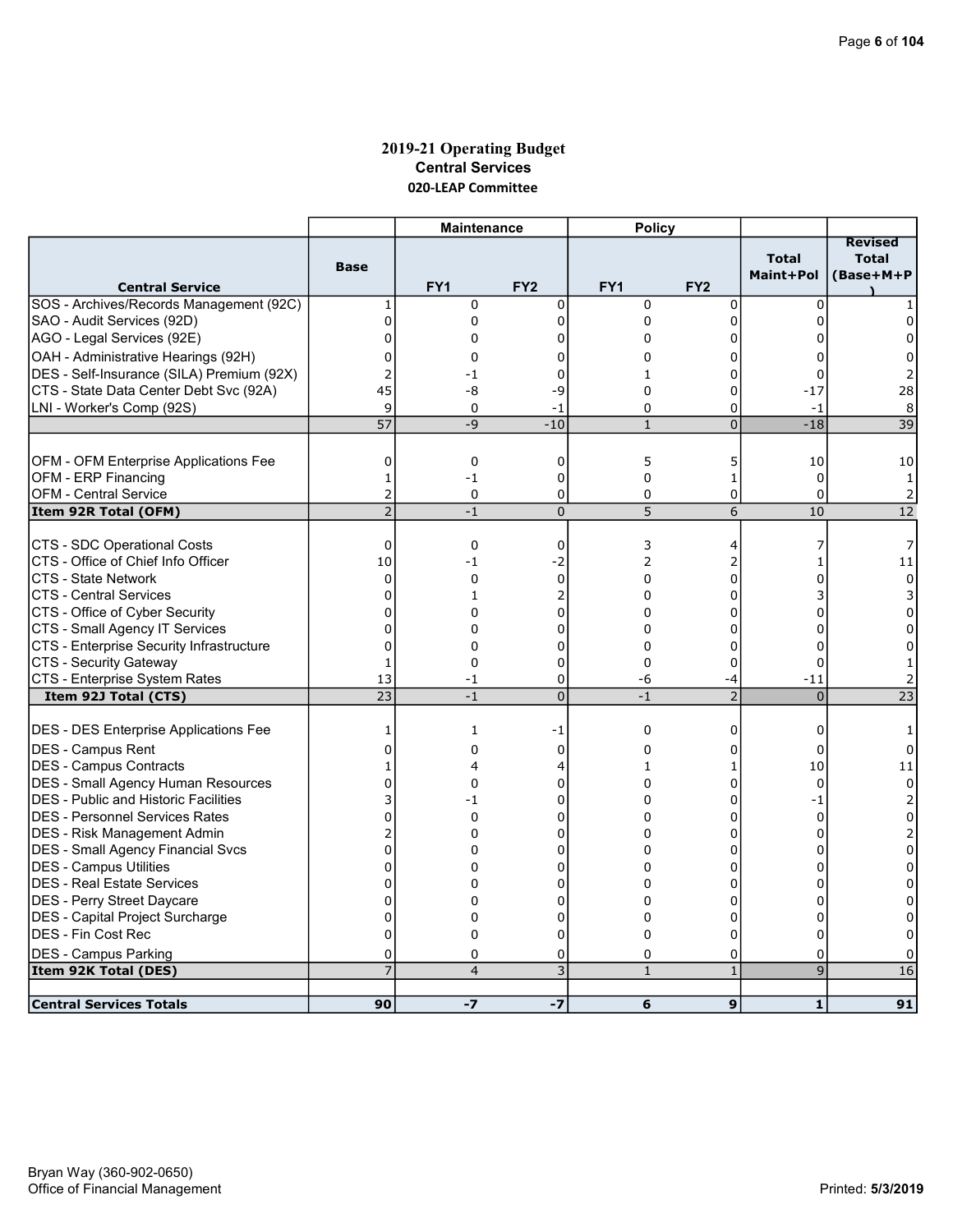# 2019-21 Operating Budget Central Services 035-Office of the State Actuary

|                                              |                | <b>Maintenance</b> |                     | <b>Policy</b>           |                 |                           |                                             |
|----------------------------------------------|----------------|--------------------|---------------------|-------------------------|-----------------|---------------------------|---------------------------------------------|
| <b>Central Service</b>                       | <b>Base</b>    | FY <sub>1</sub>    | FY <sub>2</sub>     | FY1                     | FY <sub>2</sub> | <b>Total</b><br>Maint+Pol | <b>Revised</b><br><b>Total</b><br>(Base+M+P |
| SOS - Archives/Records Management (92C)      | 1              | $-1$               | 1                   | $\mathbf 0$             | $\mathbf 0$     | $\mathbf 0$               |                                             |
| SAO - Audit Services (92D)                   | 0              | 0                  | $\mathbf 0$         | 0                       | $\mathbf 0$     | $\Omega$                  | 0                                           |
| AGO - Legal Services (92E)                   | 22             | 6                  | 7                   | 1                       | 1               | 15                        | 37                                          |
| OAH - Administrative Hearings (92H)          | $\mathbf 0$    | 0                  | 0                   | 0                       | 0               | $\Omega$                  | 0                                           |
| DES - Self-Insurance (SILA) Premium (92X)    | 2              | -1                 | 0                   | $\mathbf{1}$            | 0               | $\Omega$                  |                                             |
| CTS - State Data Center Debt Svc (92A)       | 5              | $-1$               | $-2$                | $\Omega$                | 0               | -3                        |                                             |
| LNI - Worker's Comp (92S)                    | 15             | 0                  | 0                   | 0                       | 0               | 0                         | 15                                          |
|                                              | 45             | 3                  | 6                   | $\overline{2}$          | $\mathbf{1}$    | 12                        | $\overline{57}$                             |
|                                              |                |                    |                     |                         |                 |                           |                                             |
| OFM - OFM Enterprise Applications Fee        | 0              | 0                  | $\mathbf 0$         | 8                       | 7               | 15                        | 15                                          |
| OFM - ERP Financing                          | 1              | $-1$               | 0                   | $\mathbf{1}$            | 1               | $\mathbf{1}$              | $\overline{2}$                              |
| <b>OFM - Central Service</b>                 | 3              | -1                 | 1                   | 0                       | 0               | 0                         | 3                                           |
| Item 92R Total (OFM)                         | $\overline{4}$ | $-2$               | $\mathbf{1}$        | 9                       | 8               | 16                        | $\overline{20}$                             |
|                                              |                |                    |                     |                         |                 |                           |                                             |
| CTS - SDC Operational Costs                  | 0              | 0                  | 0                   | 0                       | 0               | 0                         | 0                                           |
| CTS - Office of Chief Info Officer           | $\Omega$       | 0                  | 0                   | $\Omega$                | $\Omega$        | U                         | $\Omega$                                    |
| <b>CTS - State Network</b>                   | $\overline{0}$ | 0                  | 0                   | 0                       | 0               | 0                         | 0                                           |
| <b>CTS - Central Services</b>                | $\Omega$       | 0                  | 0                   | 0                       | 0               | $\Omega$                  | $\Omega$                                    |
| CTS - Office of Cyber Security               | $\mathbf 0$    | 0                  | 0                   | $\Omega$                | 0               | $\Omega$                  | $\Omega$                                    |
| CTS - Small Agency IT Services               | 0              | 0                  | 0                   | 0                       | 0               |                           | 0                                           |
| CTS - Enterprise Security Infrastructure     | 0              | 0                  | 0                   | $\Omega$                | 0               | U                         |                                             |
| CTS - Security Gateway                       | 1              | $\Omega$           | 0                   | $\Omega$                | 0               | 0                         |                                             |
| CTS - Enterprise System Rates                | 18<br>19       | $-1$               | 0<br>$\overline{0}$ | $-7$<br>$-7$            | $-7$<br>$-7$    | $\textbf{-15}$<br>$-15$   |                                             |
| Item 92J Total (CTS)                         |                | $-1$               |                     |                         |                 |                           | $\overline{4}$                              |
| <b>DES - DES Enterprise Applications Fee</b> | 1              | 1                  | -1                  | $\mathbf 0$             | 0               | 0                         |                                             |
| <b>IDES - Campus Rent</b>                    | $\overline{0}$ | 0                  | 0                   | 0                       | 0               | 0                         | 0                                           |
| DES - Campus Contracts                       | $\overline{2}$ | 0                  | $\mathbf 0$         | 0                       | $\Omega$        | O                         |                                             |
| <b>DES - Small Agency Human Resources</b>    | $\mathbf 0$    | 0                  | 0                   | 0                       | 0               | 0                         | 0                                           |
| DES - Public and Historic Facilities         | 5              | 0                  | 0                   | 0                       | 0               | 0                         | 5                                           |
| IDES - Personnel Services Rates              | 0              | 0                  | 0                   | 0                       | 0               | 0                         | $\Omega$                                    |
| DES - Risk Management Admin                  | 2              | 0                  | 0                   | 0                       | 0               | U                         | 2                                           |
| <b>DES - Small Agency Financial Svcs</b>     | $\Omega$       | 0                  | $\mathbf 0$         | 0                       | $\Omega$        | 0                         | $\Omega$                                    |
| <b>DES - Campus Utilities</b>                | $\mathbf 0$    | 0                  | 0                   | 0                       | 0               | O                         | 0                                           |
| DES - Real Estate Services                   | $\mathbf 0$    | 0                  | 0                   | 0                       | 0               | 0                         | 0                                           |
| DES - Perry Street Daycare                   | $\Omega$       | 0                  | 0                   | 0                       | 0               | $\Omega$                  | $\Omega$                                    |
| DES - Capital Project Surcharge              | $\mathbf 0$    | 0                  | 0                   | 0                       | 0               | 0                         | 0                                           |
| <b>DES - Fin Cost Rec</b>                    | $\mathbf 0$    | 0                  | 0                   | 0                       | 0               | $\Omega$                  | 0                                           |
| <b>DES - Campus Parking</b>                  | $\mathbf 0$    | 0                  | 0                   | 0                       | 0               | $\Omega$                  | 0                                           |
| Item 92K Total (DES)                         | 11             | $\mathbf{1}$       | $-1$                | $\overline{0}$          | $\overline{0}$  | $\overline{0}$            | $11\,$                                      |
|                                              |                |                    |                     |                         |                 |                           |                                             |
| <b>Central Services Totals</b>               | 78             | $\mathbf{1}$       | 6                   | $\overline{\mathbf{4}}$ | $\overline{2}$  | 13                        | 91                                          |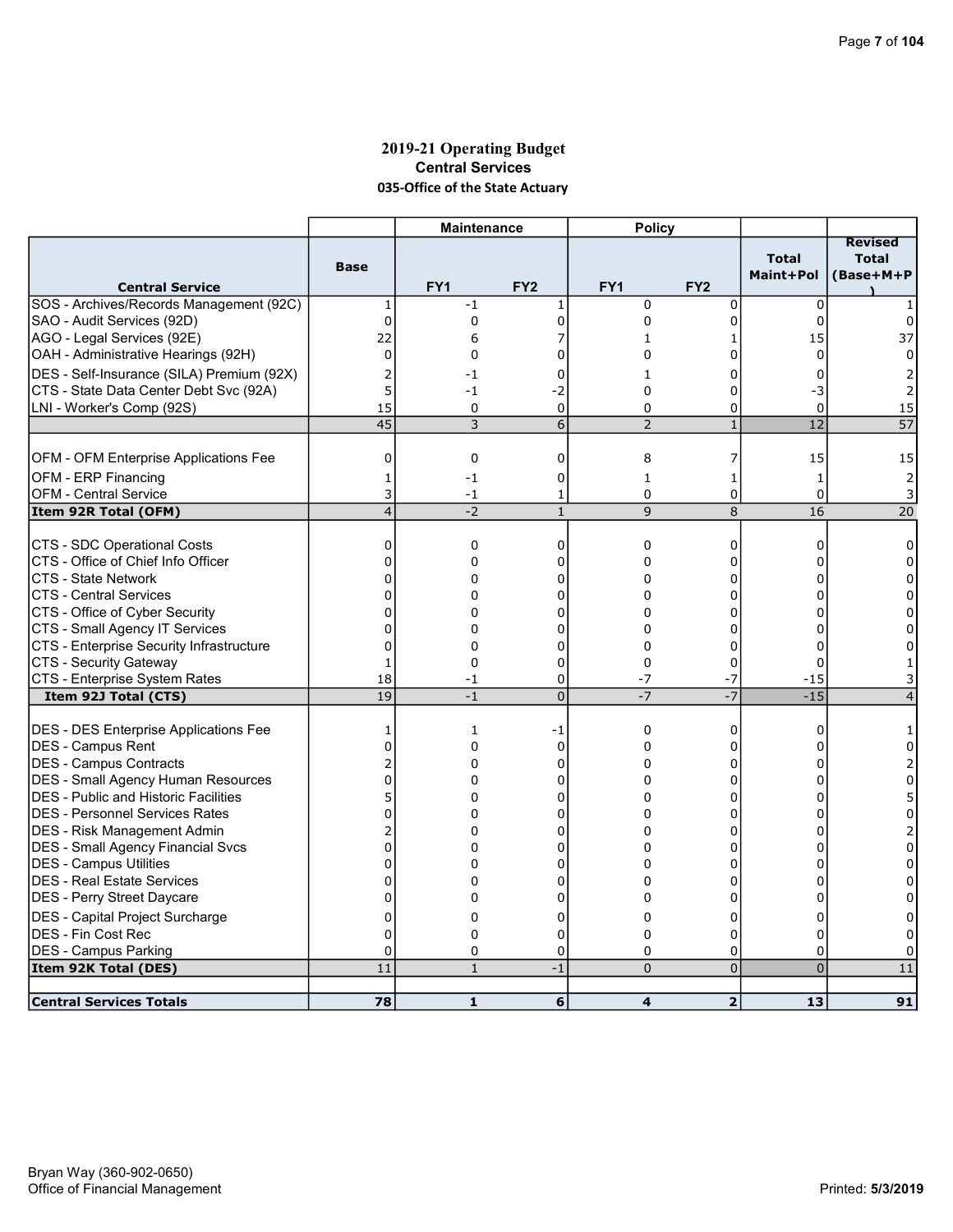# 2019-21 Operating Budget Central Services 037-Office of Legislative Support Svcs

|                                              |                | <b>Maintenance</b> |                 | <b>Policy</b> |                 |                           |                                             |
|----------------------------------------------|----------------|--------------------|-----------------|---------------|-----------------|---------------------------|---------------------------------------------|
| <b>Central Service</b>                       | <b>Base</b>    | FY1                | FY <sub>2</sub> | FY1           | FY <sub>2</sub> | <b>Total</b><br>Maint+Pol | <b>Revised</b><br><b>Total</b><br>(Base+M+P |
| SOS - Archives/Records Management (92C)      | 2              | 0                  | $\mathbf 0$     | $\mathbf 0$   | 0               | $\mathbf 0$               |                                             |
| SAO - Audit Services (92D)                   | 0              | 9                  | 9               | 0             | 1               | 19                        | 19                                          |
| AGO - Legal Services (92E)                   | $\mathbf 0$    | 0                  | 0               | $\Omega$      | 0               | $\Omega$                  | $\Omega$                                    |
| OAH - Administrative Hearings (92H)          | $\Omega$       | 0                  | 0               | 0             | 0               | n                         | $\Omega$                                    |
| DES - Self-Insurance (SILA) Premium (92X)    | 0              | 0                  | 1               | $\mathbf{1}$  | 0               |                           |                                             |
| CTS - State Data Center Debt Svc (92A)       | 0              | 0                  | 0               | $\Omega$      | 0               | 0                         | 0                                           |
| LNI - Worker's Comp (92S)                    | $\mathbf 0$    | 0                  | 0               | 0             | 0               | $\Omega$                  | 0                                           |
|                                              | $\overline{2}$ | 9                  | 10              | $\mathbf{1}$  | $\mathbf{1}$    | 21                        | 23                                          |
|                                              |                |                    |                 |               |                 |                           |                                             |
| <b>OFM - OFM Enterprise Applications Fee</b> | 1              | 1                  | -1              | 21            | 20              | 41                        | 42                                          |
| OFM - ERP Financing                          | $\overline{2}$ | $-1$               | $\mathbf 0$     | 2             | $\overline{c}$  | 3                         | 5                                           |
| <b>OFM - Central Service</b>                 | 6              | $\mathbf{1}$       | 1               | $\mathbf{1}$  | 0               | 3                         | 9                                           |
| Item 92R Total (OFM)                         | $\overline{9}$ | $\mathbf{1}$       | $\mathbf{0}$    | 24            | 22              | 47                        | 56                                          |
|                                              |                |                    |                 |               |                 |                           |                                             |
| CTS - SDC Operational Costs                  | 0              | 0                  | 0               | $\mathbf 0$   | 0               | 0                         | 0                                           |
| CTS - Office of Chief Info Officer           | $\Omega$       | 0                  | 0               | $\Omega$      | 0               | U                         | $\Omega$                                    |
| <b>CTS - State Network</b>                   | $\mathbf 0$    | 0                  | 0               | 0             | 0               | 0                         | 0                                           |
| <b>CTS - Central Services</b>                | 0              | $\Omega$           | 0               | 0             | $\Omega$        | 0                         | 0                                           |
| CTS - Office of Cyber Security               | 0              | 0                  | 0               | 0             | 0               | 0                         | 0                                           |
| CTS - Small Agency IT Services               | $\Omega$       | 0                  | 0               | $\Omega$      | 0               | $\Omega$                  | $\Omega$                                    |
| CTS - Enterprise Security Infrastructure     | $\mathbf 0$    | 0                  | 0               | $\mathbf 0$   | 0               | $\Omega$                  | $\Omega$                                    |
| CTS - Security Gateway                       | $\mathbf 0$    | 0                  | 0               | 0             | 0               | $\Omega$                  | 0                                           |
| CTS - Enterprise System Rates                | 49             | $-1$               | -1              | $-21$         | $-19$           | $-42$                     |                                             |
| Item 92J Total (CTS)                         | 49             | $-1$               | $-1$            | $-21$         | $-19$           | $-42$                     |                                             |
| <b>DES - DES Enterprise Applications Fee</b> | 4              | $-1$               | -1              | 1             | 0               | -1                        | 3                                           |
| DES - Campus Rent                            | 109            | 0                  | $-1$            | 2             | 5               | 6                         | 115                                         |
| <b>IDES - Campus Contracts</b>               | 21             | 11                 | 9               | 5             | 5               | 30                        | 51                                          |
| <b>DES - Small Agency Human Resources</b>    | $\Omega$       | $\Omega$           | $\Omega$        | 0             | 0               | $\Omega$                  | $\Omega$                                    |
| DES - Public and Historic Facilities         | 12             | -2                 | -1              | $\mathbf{1}$  | 0               | $-2$                      | 10                                          |
| <b>DES - Personnel Services Rates</b>        | 0              | 0                  | $\mathbf 0$     | 0             | 0               | $\mathbf 0$               | 0                                           |
|                                              | $\Omega$       | $\mathbf{1}$       |                 | 0             | 0               | 2                         |                                             |
| <b>DES - Risk Management Admin</b>           | $\Omega$       | 0                  | 1               | 0             | 0               |                           | 2                                           |
| DES - Small Agency Financial Svcs            | 69             |                    | 0               |               | 0               | 0<br>$\Omega$             | 0                                           |
| DES - Campus Utilities                       |                | $-1$               | 0               | $\mathbf{1}$  |                 |                           | 69                                          |
| <b>DES - Real Estate Services</b>            | $\mathbf 0$    | 0                  | 0               | 0             | 0               | 0                         | 0                                           |
| <b>IDES - Perry Street Daycare</b>           | 1              | 0                  | 0               | 0             | $\Omega$        | $\Omega$                  | 1                                           |
| DES - Capital Project Surcharge              | 48             | 0                  | 0               | 0             | 0               | $\Omega$                  | 48                                          |
| DES - Fin Cost Rec                           | $\overline{0}$ | 0                  | 0               | 0             | 0               | $\Omega$                  | $\Omega$                                    |
| <b>DES - Campus Parking</b>                  | 6              | 0                  | 0               | $\Omega$      | 0               | 0                         |                                             |
| Item 92K Total (DES)                         | 270            | 8                  | $\overline{7}$  | 10            | 10              | $\overline{35}$           | 305                                         |
| <b>Central Services Totals</b>               | 331            | 17                 | 16              | 14            | 14              | 61                        | 392                                         |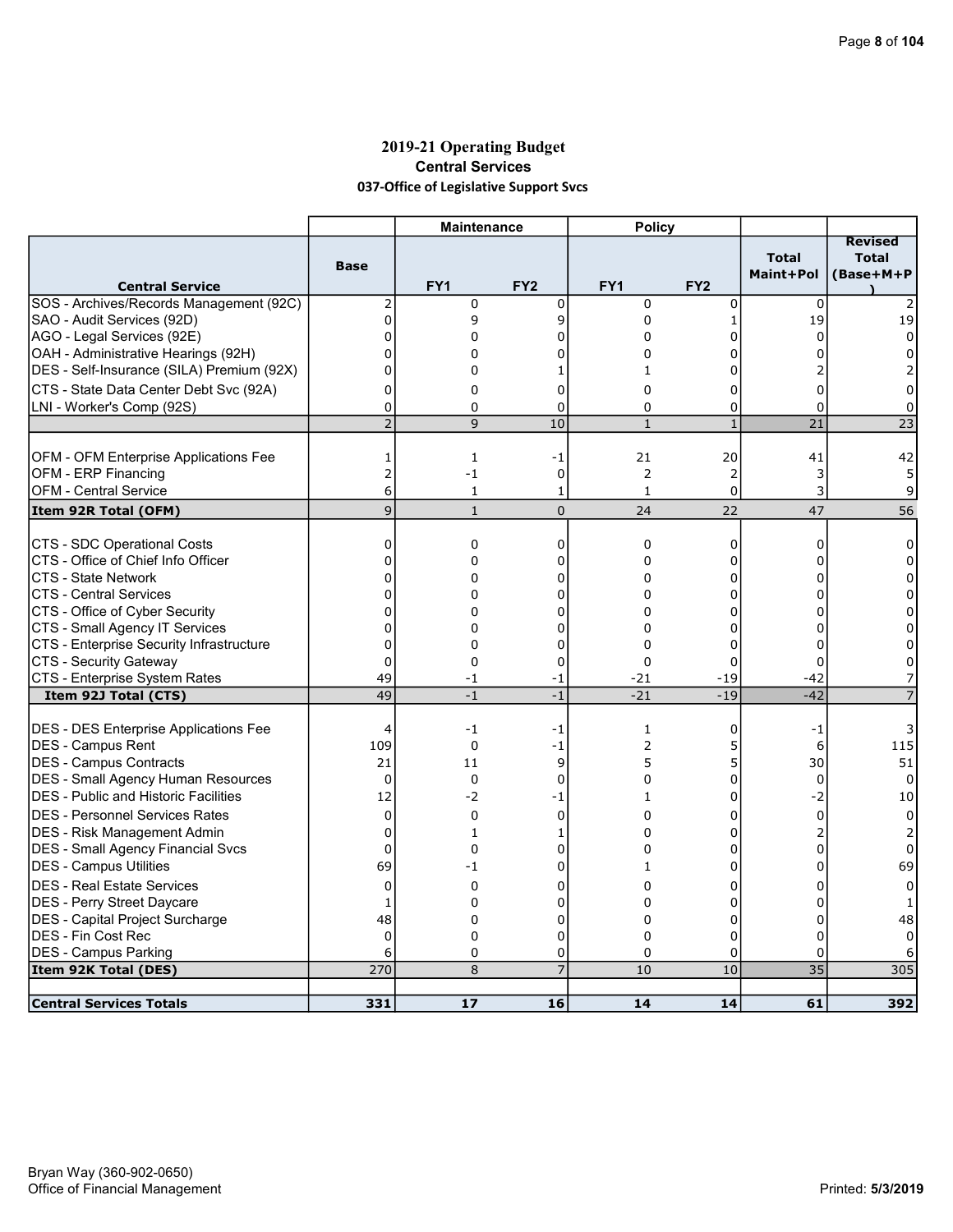# 2019-21 Operating Budget Central Services 038-Joint Legislative Systems Comm

|                                              |                  | <b>Maintenance</b> |                 | <b>Policy</b>   |                 |                           |                                             |
|----------------------------------------------|------------------|--------------------|-----------------|-----------------|-----------------|---------------------------|---------------------------------------------|
| <b>Central Service</b>                       | <b>Base</b>      | FY <sub>1</sub>    | FY <sub>2</sub> | FY <sub>1</sub> | FY <sub>2</sub> | <b>Total</b><br>Maint+Pol | <b>Revised</b><br><b>Total</b><br>(Base+M+P |
| SOS - Archives/Records Management (92C)      | 2                | 0                  | 0               | $\mathbf 0$     | 0               | $\mathbf 0$               |                                             |
| SAO - Audit Services (92D)                   | $\overline{0}$   | $\mathbf 0$        | $\Omega$        | 0               | 0               | $\Omega$                  | 0                                           |
| AGO - Legal Services (92E)                   | $\overline{2}$   | 0                  | 0               | 0               | 0               | 0                         |                                             |
| OAH - Administrative Hearings (92H)          | $\Omega$         | $\Omega$           | $\overline{0}$  | 0               | 0               | $\Omega$                  | $\Omega$                                    |
| DES - Self-Insurance (SILA) Premium (92X)    | 255              | $-122$             | $-123$          | $\overline{2}$  | $\overline{2}$  | $-241$                    | 14                                          |
| CTS - State Data Center Debt Svc (92A)       | 249              | $-14$              | $-16$           | $\Omega$        | 0               | $-30$                     | 219                                         |
| LNI - Worker's Comp (92S)                    | 36               | $\Omega$           | $\overline{0}$  | $\Omega$        | 0               | 0                         | 36                                          |
|                                              | $\overline{545}$ | $-136$             | $-139$          | $\overline{2}$  | $\overline{2}$  | $-271$                    | 274                                         |
|                                              |                  |                    |                 |                 |                 |                           |                                             |
| OFM - OFM Enterprise Applications Fee        | 1                | $\mathbf 0$        | $\mathbf 0$     | 26              | 25              | 51                        | 52                                          |
| OFM - ERP Financing                          | $\overline{c}$   | 0                  | 0               | 3               | $\overline{2}$  | 5                         | 7                                           |
| OFM - Central Service                        | 7                | 2                  | 1               | 1               | 0               | $\overline{4}$            | 11                                          |
| Item 92R Total (OFM)                         | 11               | $\overline{2}$     | $\mathbf{1}$    | 30              | 27              | 60                        | 71                                          |
|                                              |                  |                    |                 |                 |                 |                           |                                             |
| CTS - SDC Operational Costs                  | $\mathbf 0$      | $\mathbf 0$        | $\mathbf 0$     | 29              | 28              | 57                        | 57                                          |
| CTS - Office of Chief Info Officer           | 74               | $-7$               | $-7$            | 19              | 18              | 23                        | 97                                          |
| ICTS - State Network                         | 76               | 28                 | 26              | 3               | 3               | 60                        | 136                                         |
| ICTS - Central Services                      | $\mathbf 0$      | 13                 | 13              | 0               | 0               | 26                        | 26                                          |
| CTS - Office of Cyber Security               | 8                | 24                 | 24              | 7               | 6               | 61                        | 69                                          |
| CTS - Small Agency IT Services               | 0                | $\mathbf 0$        | $\mathbf 0$     | $\Omega$        | 0               | $\mathbf 0$               | 0                                           |
| CTS - Enterprise Security Infrastructure     | 0                | $\Omega$           | $\mathbf 0$     | $\Omega$        | 0               | $\Omega$                  | 0                                           |
| CTS - Security Gateway                       | 4                | 18                 | 19              | $\mathbf{1}$    | 2               | 40                        | 44                                          |
| CTS - Enterprise System Rates                | 49               | 4                  | 4               | $-25$           | $-24$           | $-41$                     | 8                                           |
| Item 92J Total (CTS)                         | 210              | 80                 | 79              | 34              | 33              | 226                       | 436                                         |
| <b>DES - DES Enterprise Applications Fee</b> | 4                | $\mathbf 0$        | -1              | 1               | 0               | 0                         |                                             |
| <b>DES - Campus Rent</b>                     | 112              | 2                  | 1               | $\overline{2}$  | 5               | 10                        | 122                                         |
| DES - Campus Contracts                       | 22               | $\Omega$           | $-1$            | 2               | 3               | 4                         | 26                                          |
| DES - Small Agency Human Resources           | $\Omega$         | $\Omega$           | 0               | $\Omega$        | 0               | $\Omega$                  | $\Omega$                                    |
| <b>IDES - Public and Historic Facilities</b> | 14               | 0                  | 1               | 0               | 1               | $\overline{2}$            | 16                                          |
| <b>DES - Personnel Services Rates</b>        | 0                | $\Omega$           | 0               | 0               | 0               | 0                         | 0                                           |
| DES - Risk Management Admin                  | 9                | -3                 | -5              | $\Omega$        | 0               | -8                        | $\mathbf{1}$                                |
|                                              |                  |                    |                 |                 |                 |                           |                                             |
| <b>DES - Small Agency Financial Svcs</b>     | 0                | 0                  | $\mathbf 0$     | 0               | 0               | $\mathbf 0$               | 0                                           |
| <b>DES - Campus Utilities</b>                | 71               | 0                  | 1               | 1               | 0               | $\overline{2}$            | 73                                          |
| <b>DES - Real Estate Services</b>            | $\mathbf 0$      | 0                  | 0               | $\Omega$        | 0               | $\Omega$                  | $\Omega$                                    |
| DES - Perry Street Daycare                   | 1                | 0                  | 0               | $\mathbf 0$     | 0               | $\mathbf 0$               | 1                                           |
| DES - Capital Project Surcharge              | 49               | $\mathbf{1}$       | 0               | 0               | 0               | $\mathbf{1}$              | 50                                          |
| <b>IDES - Fin Cost Rec</b>                   | 0                | $\mathbf 0$        | $\mathbf 0$     | $\Omega$        | 0               | $\mathbf 0$               |                                             |
| <b>DES - Campus Parking</b>                  |                  | $\mathbf 0$        | 0               | 0               | 0               | $\Omega$                  |                                             |
| Item 92K Total (DES)                         | 290              | $\overline{0}$     | $-4$            | 6               | 9               | 11                        | 301                                         |
| <b>Central Services Totals</b>               | 1,056            | $-54$              | $-63$           | 72              | 71              | 26                        | 1,082                                       |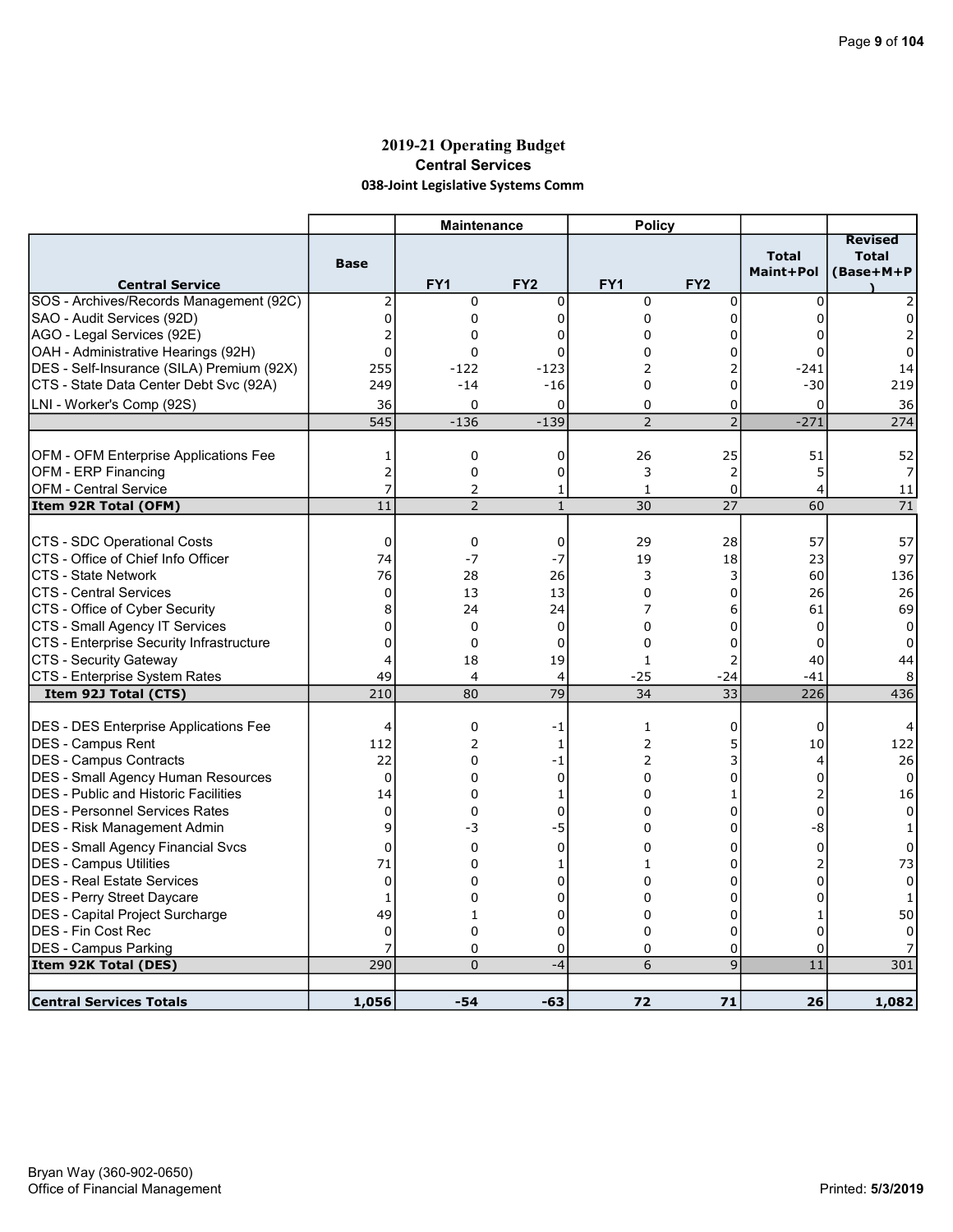### 2019-21 Operating Budget Central Services 040-Statute Law Committee

|                                                                   |                               | <b>Maintenance</b> |                 | <b>Policy</b>    |                 |                           |                                             |
|-------------------------------------------------------------------|-------------------------------|--------------------|-----------------|------------------|-----------------|---------------------------|---------------------------------------------|
| <b>Central Service</b>                                            | <b>Base</b>                   | FY1                | FY <sub>2</sub> | FY1              | FY <sub>2</sub> | <b>Total</b><br>Maint+Pol | <b>Revised</b><br><b>Total</b><br>(Base+M+P |
| SOS - Archives/Records Management (92C)                           | 9                             | $\mathbf{1}$       | -1              | $\mathbf 0$      | $\mathbf 0$     | 0                         |                                             |
| SAO - Audit Services (92D)                                        | 0                             | 0                  | $\mathbf 0$     | 0                | 0               | 0                         | <sup>0</sup>                                |
| AGO - Legal Services (92E)                                        | 6                             | -1                 | -1              | $\Omega$         | 0               | $-2$                      |                                             |
| OAH - Administrative Hearings (92H)                               | 0                             | 0                  | 0               | 0                | 0               | $\Omega$                  | 0                                           |
| DES - Self-Insurance (SILA) Premium (92X)                         | 2                             | 0                  | $\mathbf 0$     | $\Omega$         | $\Omega$        | $\Omega$                  | 2                                           |
| CTS - State Data Center Debt Svc (92A)                            | 6                             | 0                  | 0               | 0                | 0               | 0                         | 6                                           |
| LNI - Worker's Comp (92S)                                         | 32                            | -2                 | -2              | 0                | 0               | -4                        | 28                                          |
|                                                                   | 56                            | $-2$               | $-4$            | $\Omega$         | $\overline{0}$  | $-6$                      | 50                                          |
|                                                                   |                               |                    |                 |                  |                 |                           |                                             |
| <b>OFM - OFM Enterprise Applications Fee</b>                      | 1                             | 0                  | 0               | 22               | 20              | 42                        | 43                                          |
| OFM - ERP Financing                                               | $\overline{c}$                | $-1$               | 0               | 2                | 2               | 3                         | 5                                           |
| <b>OFM - Central Service</b>                                      | 7                             | 0                  | 1               | $\Omega$         | 0               | $\mathbf{1}$              | 8                                           |
| Item 92R Total (OFM)                                              | 10                            | $-1$               | $\mathbf{1}$    | 24               | 22              | 46                        | $\overline{56}$                             |
|                                                                   |                               |                    |                 |                  |                 |                           |                                             |
| CTS - SDC Operational Costs<br>CTS - Office of Chief Info Officer | $\mathbf 0$<br>$\overline{0}$ | 0                  | 0               | $\mathbf 0$<br>1 | 1<br>0          | 1                         | 1                                           |
|                                                                   |                               | 0                  | 1               |                  |                 |                           | 2                                           |
| <b>CTS - State Network</b>                                        | $\mathbf 0$                   | 0                  | 0               | 0                | 0               | U                         | 0                                           |
| <b>CTS - Central Services</b>                                     | 0                             | $\mathbf{1}$       | $\mathbf 0$     | 0                | $\Omega$        |                           |                                             |
| CTS - Office of Cyber Security                                    | $\mathbf 0$                   | 0                  | 0               | 0                | 0               | 0                         | 0                                           |
| CTS - Small Agency IT Services                                    | $\mathbf 0$                   | 0                  | 0               | 0                | 0               | O                         | 0                                           |
| CTS - Enterprise Security Infrastructure                          | 0                             | 0                  | 0               | $\Omega$         | 0               | 0                         | 0                                           |
| CTS - Security Gateway                                            | 4                             | 0                  | 0               | 0                | 0               | $\Omega$                  |                                             |
| CTS - Enterprise System Rates                                     | 49<br>$\overline{53}$         | 0                  | -1              | $-21$            | $-19$           | $-41$                     | 8                                           |
| Item 92J Total (CTS)                                              |                               | $\mathbf{1}$       | $\overline{0}$  | $-20$            | $-18$           | $-37$                     | 16                                          |
| <b>DES - DES Enterprise Applications Fee</b>                      | $\overline{4}$                | 0                  | -1              | 1                | 0               | 0                         |                                             |
| DES - Campus Rent                                                 | 164                           | 2                  | 2               | 4                | 7               | 15                        | 179                                         |
| DES - Campus Contracts                                            | 29                            | $-2$               | $-1$            | 3                | 3               | 3                         | 32                                          |
| DES - Small Agency Human Resources                                | 0                             | 0                  | $\mathbf 0$     | 0                | 0               | 0                         | 0                                           |
| <b>DES</b> - Public and Historic Facilities                       | 8                             | 0                  | 0               | 1                | 0               | 1                         | 9                                           |
| <b>DES - Personnel Services Rates</b>                             | $\mathbf 0$                   | 0                  | 0               | 0                | 0               | 0                         | 0                                           |
| DES - Risk Management Admin                                       | 2                             | 0                  | 0               | $\Omega$         | 0               |                           |                                             |
| DES - Small Agency Financial Svcs                                 | $\mathbf 0$                   | 0                  | 0               | 0                | 0               | 0                         | $\Omega$                                    |
| DES - Campus Utilities                                            | 103                           | 1                  | 1               | 0                | 1               |                           | 106                                         |
|                                                                   |                               |                    |                 |                  |                 |                           |                                             |
| <b>DES - Real Estate Services</b>                                 | $\mathbf 0$                   | $\Omega$           | 0               | 0                | 0               | n                         | 0                                           |
| DES - Perry Street Daycare                                        | 1                             | 0                  | 0               | $\Omega$         | 0               | $\Omega$                  |                                             |
| DES - Capital Project Surcharge                                   | 72                            | 0                  | 1               | 0                | 0               | 1                         | 73                                          |
| DES - Fin Cost Rec                                                | $\Omega$                      | $\mathbf 0$        | $\mathbf 0$     | $\Omega$         | $\Omega$        | $\Omega$                  |                                             |
| DES - Campus Parking                                              | 10                            | 0                  | 0               | 0                | 0               | $\Omega$                  | 10                                          |
| Item 92K Total (DES)                                              | 393                           | $\mathbf{1}$       | $\overline{2}$  | 9                | 11              | 23                        | 416                                         |
| <b>Central Services Totals</b>                                    | 512                           | $-1$               | $-1$            | 13               | 15              | 26                        | 538                                         |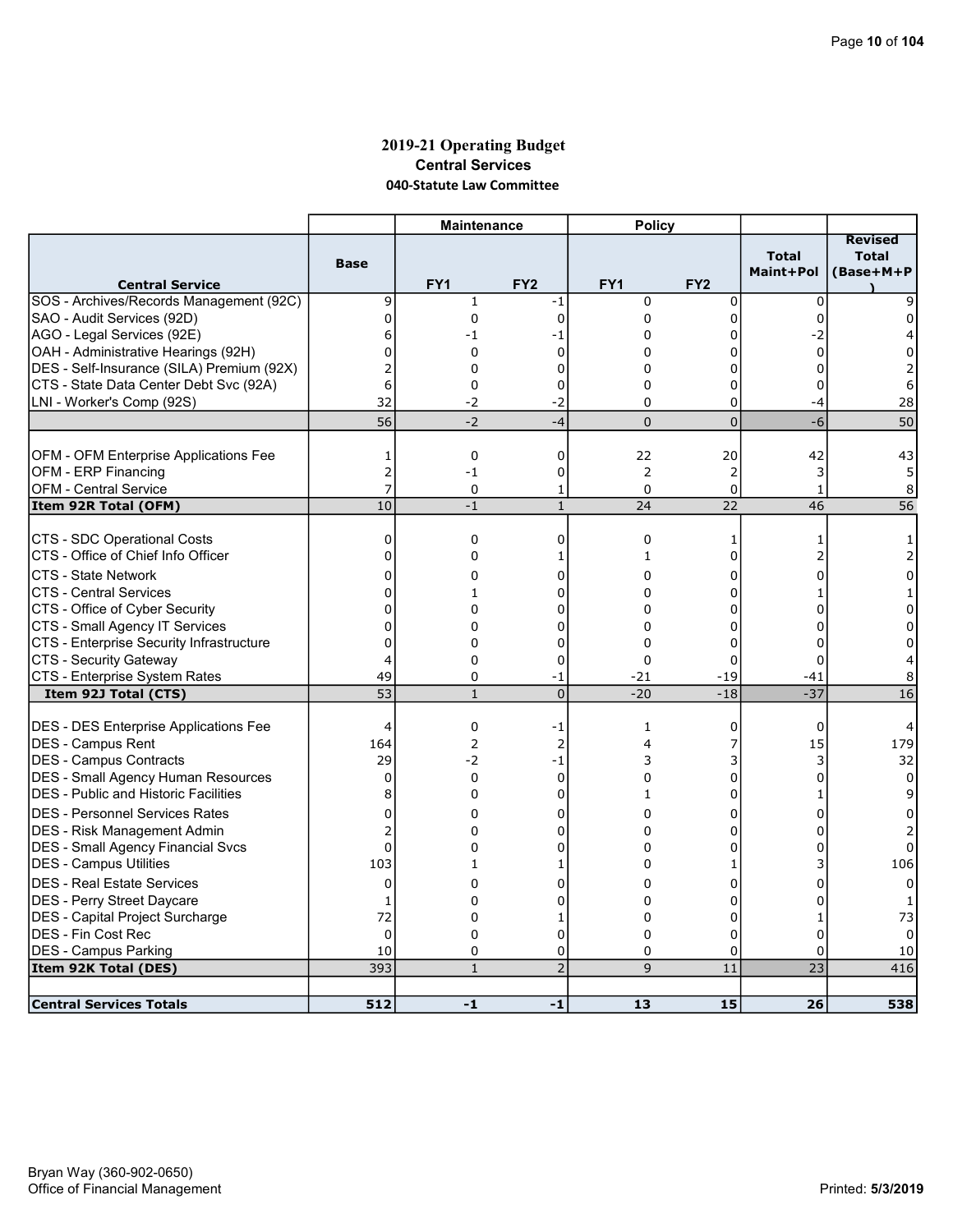# 2019-21 Operating Budget Central Services 045-Supreme Court

|                                              |                            | <b>Maintenance</b> |                 | <b>Policy</b>   |                 |                           |                                             |
|----------------------------------------------|----------------------------|--------------------|-----------------|-----------------|-----------------|---------------------------|---------------------------------------------|
| <b>Central Service</b>                       | <b>Base</b>                | FY <sub>1</sub>    | FY <sub>2</sub> | FY <sub>1</sub> | FY <sub>2</sub> | <b>Total</b><br>Maint+Pol | <b>Revised</b><br><b>Total</b><br>(Base+M+P |
| SOS - Archives/Records Management (92C)      | 13                         | $\mathbf{1}$       | -1              | $\mathbf{1}$    | $\mathbf 0$     | $\mathbf{1}$              | 14                                          |
| SAO - Audit Services (92D)                   | $\mathbf 0$                | 0                  | $\Omega$        | 0               | 0               | $\Omega$                  | $\Omega$                                    |
| AGO - Legal Services (92E)                   | 63                         | 11                 | 13              | 2               | 3               | 29                        | 92                                          |
| OAH - Administrative Hearings (92H)          | $\mathbf 0$                | 0                  | $\mathbf 0$     | $\Omega$        | 0               | $\Omega$                  | $\Omega$                                    |
| DES - Self-Insurance (SILA) Premium (92X)    | 58                         | 1                  | 1               | 12              | 12              | 26                        | 84                                          |
| CTS - State Data Center Debt Svc (92A)       | $\mathbf{0}$               | 0                  | 0               | $\Omega$        | $\mathbf 0$     | $\Omega$                  | $\Omega$                                    |
| LNI - Worker's Comp (92S)                    | 46                         | $-1$               | $-2$            | $\mathbf 0$     | 0               | -3                        | 43                                          |
|                                              | 180                        | 12                 | 11              | 15              | $\overline{15}$ | 53                        | 233                                         |
|                                              |                            |                    |                 |                 |                 |                           |                                             |
| OFM - OFM Enterprise Applications Fee        | 1                          | 0                  | $\mathbf 0$     | 28              | 27              | 55                        | 56                                          |
| OFM - ERP Financing                          | 3                          | 0                  | -1              | $\overline{2}$  | 3               | 4                         | 7                                           |
| <b>OFM - Central Service</b>                 | 10                         | $\Omega$           | 1               | $\mathbf{1}$    | 0               | $\overline{2}$            | 12                                          |
| Item 92R Total (OFM)                         | $\overline{15}$            | $\overline{0}$     | $\overline{0}$  | $\overline{31}$ | 30              | 61                        | $\overline{76}$                             |
|                                              |                            |                    |                 |                 |                 |                           |                                             |
| CTS - SDC Operational Costs                  | $\mathbf 0$                | 0                  | 0               | $\mathbf 0$     | 0               | $\mathbf 0$               | 0                                           |
| CTS - Office of Chief Info Officer           | 0                          | $\Omega$           | 0               | $\Omega$        | 0               | 0                         | $\Omega$                                    |
| <b>CTS - State Network</b>                   | $\Omega$                   | 0                  | 0               | $\Omega$        | 0               | $\Omega$                  | 0                                           |
| <b>CTS - Central Services</b>                | $\overline{0}$             | 0                  | $\mathbf 0$     | $\Omega$        | 0               | $\Omega$                  | $\Omega$                                    |
| CTS - Office of Cyber Security               | 0                          | 0                  | 0               | 0               | 0               | 0                         | 0                                           |
| CTS - Small Agency IT Services               | $\Omega$                   | 0                  | $\mathbf 0$     | $\Omega$        | 0               | $\Omega$                  | $\Omega$                                    |
| CTS - Enterprise Security Infrastructure     | $\overline{0}$             | 0                  | 0               | 0               | 0               | $\Omega$                  | 0                                           |
| CTS - Security Gateway                       | 45                         | $-2$               | $-2$            | $\mathbf{1}$    | $\overline{2}$  | $-1$                      | 44                                          |
| CTS - Enterprise System Rates                | 64                         | 0                  | -1              | $-28$           | $-26$           | -55                       | 9                                           |
| Item 92J Total (CTS)                         | 110                        | $-2$               | $-3$            | $-27$           | $-24$           | $-56$                     | 54                                          |
| <b>DES - DES Enterprise Applications Fee</b> | 5                          | 0                  | $-2$            | $\mathbf{1}$    | 0               | $-1$                      |                                             |
| IDES - Campus Rent                           | 432                        | 6                  | 5               | 10              | 19              | 40                        | 472                                         |
| DES - Campus Contracts                       | 75                         | -2                 | $-4$            | 9               | 8               | 11                        | 86                                          |
|                                              |                            |                    |                 |                 |                 |                           |                                             |
| <b>DES</b> - Small Agency Human Resources    | 0                          | 0                  | 0               | 0               | 0               | 0                         | 0                                           |
| <b>DES</b> - Public and Historic Facilities  | 20                         | $-1$               | 0               | $\mathbf{1}$    | 1               | 1                         | 21                                          |
| IDES - Personnel Services Rates              | 0                          | 0                  | 0               | 0               | 0               | $\Omega$                  | 0                                           |
| <b>DES - Risk Management Admin</b>           | $\overline{2}$<br>$\Omega$ | 0                  | 0               | 0               | 0               | 0<br>$\Omega$             | $\overline{2}$                              |
| DES - Small Agency Financial Svcs            |                            | 0                  | $\Omega$        | 0               | 0               |                           |                                             |
| <b>DES - Campus Utilities</b>                | 272                        | 3                  | 2               | 1               | 2               | 8                         | 280                                         |
| <b>DES - Real Estate Services</b>            | 0                          | 0                  | 0               | 0               | 0               | 0                         |                                             |
| DES - Perry Street Daycare                   | $\mathbf{1}$               | 0                  | 0               | $\Omega$        | 0               | $\Omega$                  |                                             |
| DES - Capital Project Surcharge              | 190                        | 2                  | 2               | 0               | 0<br>0          | 4                         | 194                                         |
| <b>IDES - Fin Cost Rec</b>                   | $\Omega$<br>26             | 0<br>$\Omega$      | 0<br>$\Omega$   | $\Omega$<br>0   | 0               | $\Omega$<br>$\Omega$      | 26                                          |
| <b>DES - Campus Parking</b>                  |                            |                    | 3               |                 |                 |                           |                                             |
| Item 92K Total (DES)                         | 1,024                      | 8                  |                 | 22              | 30              | 63                        | 1,087                                       |
| <b>Central Services Totals</b>               | 1,328                      | 18                 | 11              | 41              | 51              | 121                       | 1,449                                       |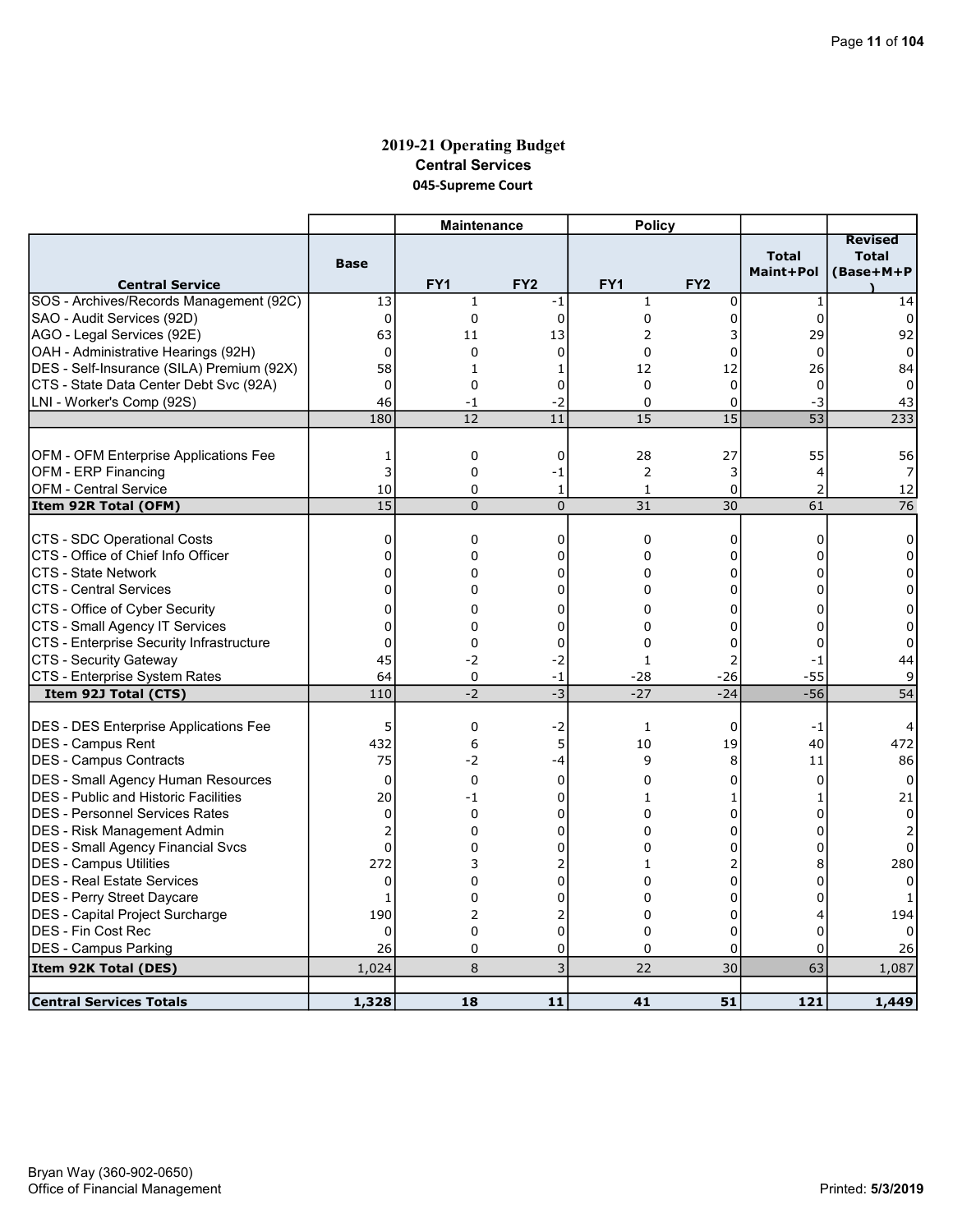# 2019-21 Operating Budget Central Services 046-State Law Library

|                                                                  |                            | <b>Maintenance</b> |                  | <b>Policy</b>        |                 |                           |                                             |
|------------------------------------------------------------------|----------------------------|--------------------|------------------|----------------------|-----------------|---------------------------|---------------------------------------------|
| <b>Central Service</b>                                           | <b>Base</b>                | FY <sub>1</sub>    | FY <sub>2</sub>  | FY <sub>1</sub>      | FY <sub>2</sub> | <b>Total</b><br>Maint+Pol | <b>Revised</b><br><b>Total</b><br>(Base+M+P |
| SOS - Archives/Records Management (92C)                          | 1                          | $\mathbf 0$        | $\mathbf 0$      | $\mathbf 0$          | $\mathbf 0$     | 0                         |                                             |
| SAO - Audit Services (92D)                                       | $\overline{0}$             | 0                  | 0                | 0                    | 0               | 0                         | 0                                           |
| AGO - Legal Services (92E)                                       | 0                          | 0                  | 0                | 0                    | 0               | 0                         | 0                                           |
| OAH - Administrative Hearings (92H)                              | 0                          | 0                  | 0                | 0                    | 0               | 0                         | 0                                           |
| DES - Self-Insurance (SILA) Premium (92X)                        | 2                          | $-1$               | 0                | $\mathbf{1}$         | 0               | $\Omega$                  | 2                                           |
| ICTS - State Data Center Debt Svc (92A)                          | $\overline{2}$             | $-1$               | -1               | $\Omega$             | 0               | $-2$                      | 0                                           |
| LNI - Worker's Comp (92S)                                        | 8                          | 0                  | $\mathbf 0$      | $\Omega$             | 0               | 0                         | 8                                           |
|                                                                  | 13                         | $-2$               | $-1$             | $\mathbf{1}$         | $\overline{0}$  | $-2$                      | 11                                          |
|                                                                  |                            |                    |                  |                      |                 |                           |                                             |
| OFM - OFM Enterprise Applications Fee                            | 0                          | 0                  | 0                | 7                    | 5               | 12                        | 12                                          |
| OFM - ERP Financing                                              | $\mathbf{1}$               | $-1$               | $\mathbf 0$      | $\mathbf 0$          | $\mathbf{1}$    | $\mathbf 0$               | $\mathbf{1}$                                |
| <b>OFM - Central Service</b>                                     | $\mathbf{1}$               | $\overline{2}$     | 0                | 0                    | 0               | $\overline{2}$            | 3                                           |
| Item 92R Total (OFM)                                             | $\overline{2}$             | $\mathbf{1}$       | $\overline{0}$   | $\overline{7}$       | 6               | 14                        | 16                                          |
|                                                                  |                            |                    |                  |                      |                 |                           |                                             |
| CTS - SDC Operational Costs                                      | 0                          | $\mathbf 0$        | $\mathbf 0$      | $\mathbf 0$          | 0               | $\Omega$                  | $\Omega$                                    |
| CTS - Office of Chief Info Officer                               | 0                          | 0                  | 0                | $\Omega$             | 0               | $\Omega$                  | $\Omega$                                    |
| ICTS - State Network                                             | $\overline{0}$<br>$\Omega$ | 0                  | 0                | 0                    | 0               | 0                         | 0                                           |
| ICTS - Central Services                                          |                            | 0                  | 0                | $\Omega$<br>$\Omega$ | $\Omega$        | 0                         | $\Omega$                                    |
| CTS - Office of Cyber Security<br>CTS - Small Agency IT Services | 0<br>$\overline{0}$        | 0<br>$\Omega$      | 0                | 0                    | 0<br>0          | 0<br>0                    | 0<br>0                                      |
|                                                                  |                            |                    | 0                |                      |                 |                           |                                             |
| CTS - Enterprise Security Infrastructure                         | $\overline{0}$             | 0                  | 0                | 0                    | 0               | 0                         | 0                                           |
| CTS - Security Gateway                                           | $\mathbf{1}$<br>15         | $\Omega$           | 0                | $\Omega$             | 0               | $\Omega$                  | 1.                                          |
| CTS - Enterprise System Rates<br>Item 92J Total (CTS)            | 16                         | $-1$<br>$-1$       | 0<br>$\mathbf 0$ | -6<br>$-6$           | -5<br>$-5$      | $-12$<br>$-12$            | 3<br>$\overline{4}$                         |
|                                                                  |                            |                    |                  |                      |                 |                           |                                             |
| <b>DES - DES Enterprise Applications Fee</b>                     | 1                          | 1                  | -1               | 0                    | 0               | 0                         | 1                                           |
| DES - Campus Rent                                                | 204                        | $\overline{2}$     | 3                | 5                    | 9               | 19                        | 223                                         |
| DES - Campus Contracts                                           | 34                         | $-1$               | $-2$             | 3                    | 4               | 4                         | 38                                          |
| DES - Small Agency Human Resources                               | $\mathbf 0$                | $\mathbf 0$        | $\mathbf 0$      | $\Omega$             | 0               | $\Omega$                  | 0                                           |
| <b>DES</b> - Public and Historic Facilities                      | 2                          | 1                  | 0                | 0                    | 0               | 1                         | 3                                           |
| IDES - Personnel Services Rates                                  | $\Omega$                   | 0                  | 0                | 0                    | $\Omega$        | 0                         |                                             |
| DES - Risk Management Admin                                      | $\overline{2}$             | 0                  | 0                | 0                    | 0               | $\Omega$                  | 2                                           |
| <b>DES - Small Agency Financial Svcs</b>                         | $\Omega$                   | 0                  | 0                | $\Omega$             | 0               | 0                         | 0                                           |
| <b>DES - Campus Utilities</b>                                    | 129                        | $\mathbf 0$        | 2                | 0                    | 1               | 3                         | 132                                         |
| DES - Real Estate Services                                       | 3                          | $-2$               | $-1$             | $\Omega$             | 0               | $-3$                      | $\Omega$                                    |
| DES - Perry Street Daycare                                       | $\overline{0}$             | $\Omega$           | $\mathbf 0$      | $\Omega$             | 0               | $\mathbf 0$               | 0                                           |
| DES - Capital Project Surcharge                                  | 90                         | $\mathbf{1}$       | 1                | 0                    | 0               | $\overline{2}$            | 92                                          |
| DES - Fin Cost Rec                                               | $\Omega$                   | $\mathbf{0}$       | $\overline{0}$   | $\Omega$             | $\Omega$        | $\Omega$                  |                                             |
| <b>DES - Campus Parking</b>                                      | 12                         | 0                  | 0                | 0                    | 0               | 0                         | 12                                          |
| Item 92K Total (DES)                                             | 478                        | $\overline{2}$     | $\overline{2}$   | 8                    | 14              | 26                        | 504                                         |
|                                                                  |                            |                    |                  |                      |                 |                           |                                             |
| <b>Central Services Totals</b>                                   | 509                        | $\mathbf{0}$       | 1                | 10                   | 15              | 26                        | 535                                         |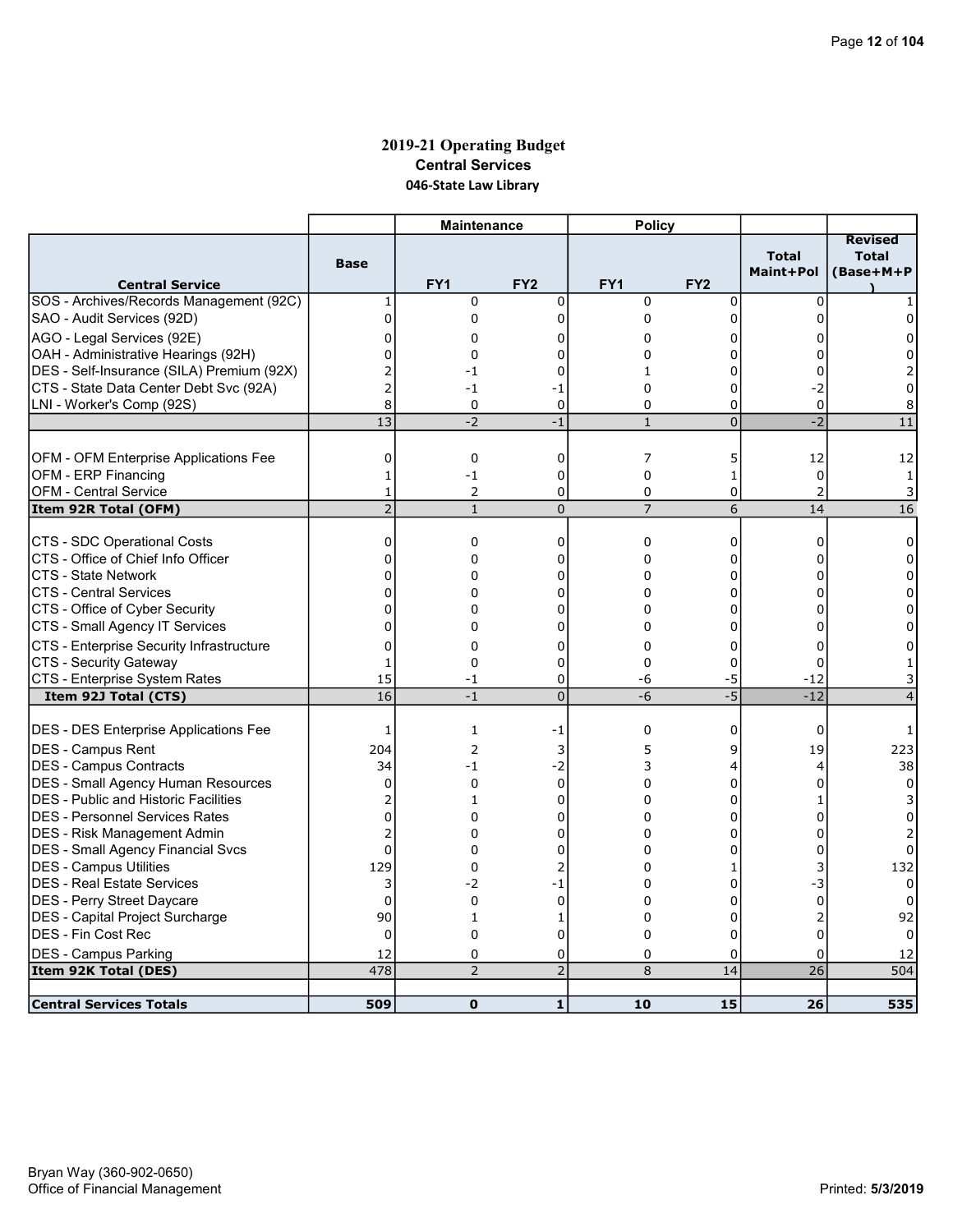# 2019-21 Operating Budget Central Services 048-Court of Appeals

|                                                                   |                  | <b>Maintenance</b>                |                      | <b>Policy</b>  |                 |                           |                                             |
|-------------------------------------------------------------------|------------------|-----------------------------------|----------------------|----------------|-----------------|---------------------------|---------------------------------------------|
|                                                                   | <b>Base</b>      |                                   |                      |                |                 | <b>Total</b><br>Maint+Pol | <b>Revised</b><br><b>Total</b><br>(Base+M+P |
| <b>Central Service</b><br>SOS - Archives/Records Management (92C) | 79               | FY <sub>1</sub><br>$\overline{2}$ | FY <sub>2</sub><br>3 | FY1<br>2       | FY <sub>2</sub> | 10                        | 89                                          |
| SAO - Audit Services (92D)                                        | $\mathbf 0$      | 0                                 | $\mathbf 0$          | 0              | 3<br>0          | $\Omega$                  | $\Omega$                                    |
| AGO - Legal Services (92E)                                        | 41               | $-14$                             | $-12$                | 0              | 1               | $-25$                     | 16                                          |
| OAH - Administrative Hearings (92H)                               | 0                | 0                                 | $\mathbf 0$          | 0              | 0               | 0                         | 0                                           |
| DES - Self-Insurance (SILA) Premium (92X)                         | 13               | $-1$                              | $-1$                 | 2              | $\overline{2}$  | $\overline{2}$            | 15                                          |
| CTS - State Data Center Debt Svc (92A)                            | 3                | 0                                 | $\mathbf 0$          | 0              | 0               | $\mathbf 0$               | 3                                           |
| LNI - Worker's Comp (92S)                                         | 88               | -2                                | $-3$                 | 0              | 0               | -5                        | 83                                          |
|                                                                   | 223              | $-15$                             | $-13$                | $\overline{4}$ | $\overline{6}$  | $-18$                     | 205                                         |
|                                                                   |                  |                                   |                      |                |                 |                           |                                             |
| <b>OFM - OFM Enterprise Applications Fee</b>                      | 3                | 0                                 | 0                    | 65             | 64              | 129                       | 132                                         |
| OFM - ERP Financing                                               | 7                | $-1$                              | $-2$                 | 6              | 6               | 9                         | 16                                          |
| <b>OFM - Central Service</b>                                      | 21               | 3                                 | 2                    | $\mathbf{1}$   | 1               | 7                         | 28                                          |
| Item 92R Total (OFM)                                              | 32               | $\overline{2}$                    | $\mathbf 0$          | 72             | 71              | $\frac{145}{2}$           | 177                                         |
|                                                                   |                  |                                   |                      |                |                 |                           |                                             |
| CTS - SDC Operational Costs                                       | $\mathbf 0$      | 0                                 | $\mathbf 0$          | 1              | 0               | 1                         | 1                                           |
| CTS - Office of Chief Info Officer<br><b>CTS - State Network</b>  | 0<br>$\mathbf 0$ | 0<br>0                            | 0                    | 0<br>$\Omega$  | 0<br>0          | 0                         | 0                                           |
| <b>CTS - Central Services</b>                                     | $\mathbf 0$      | 0                                 | 0                    | $\Omega$       | 0               | 0<br>$\Omega$             | 0<br>$\Omega$                               |
| CTS - Office of Cyber Security                                    | $\mathbf 0$      | 0                                 | 0<br>0               | 0              | 0               | $\Omega$                  | $\mathbf 0$                                 |
| CTS - Small Agency IT Services                                    | $\mathbf 0$      | $\Omega$                          | 0                    | $\Omega$       | 0               | $\Omega$                  | 0                                           |
| CTS - Enterprise Security Infrastructure                          | $\Omega$         | 0                                 | 0                    | 0              | 0               | 0                         | 0                                           |
| CTS - Security Gateway                                            | 51               | $-2$                              | $-2$                 | $\mathbf{1}$   | $\overline{2}$  | -1                        | 50                                          |
| CTS - Enterprise System Rates                                     | 149              | $-2$                              | $-2$                 | -65            | -61             | $-130$                    | 19                                          |
| Item 92J Total (CTS)                                              | 200              | $-4$                              | $-4$                 | $-63$          | $-59$           | $-130$                    | 70                                          |
|                                                                   |                  |                                   |                      |                |                 |                           |                                             |
| DES - DES Enterprise Applications Fee                             | 12               | $-2$                              | -3                   | 2              | 0               | -3                        | 9                                           |
| DES - Campus Rent                                                 | $\mathbf 0$      | 0                                 | $\mathbf 0$          | $\Omega$       | 0               | $\Omega$                  | 0                                           |
| <b>DES - Campus Contracts</b>                                     | $\mathbf 0$      | 0                                 | 0                    | 0              | 0               | 0                         | 0                                           |
| <b>DES - Small Agency Human Resources</b>                         | $\mathbf 0$      | $\Omega$                          | 0                    | $\Omega$       | 0               | $\Omega$                  | $\Omega$                                    |
| <b>DES</b> - Public and Historic Facilities                       | $\overline{0}$   | 0                                 | 0                    | 0              | 0               | $\Omega$                  | 0                                           |
| IDES - Personnel Services Rates                                   | $\overline{0}$   | 0                                 | 0                    | $\Omega$       | 0               | $\Omega$                  | $\Omega$                                    |
| <b>DES - Risk Management Admin</b>                                | 2                | 0                                 | 0                    | 0              | 0               | 0                         | 2                                           |
| <b>DES - Small Agency Financial Svcs</b>                          | $\Omega$         | 0                                 | $\Omega$             | $\Omega$       | $\Omega$        | 0                         | $\mathbf 0$                                 |
| <b>DES - Campus Utilities</b>                                     | 0                | 0                                 | 0                    | 0              | 0               | 0                         | 0                                           |
| DES - Real Estate Services                                        | $\Omega$         | 0                                 | 0                    | $\Omega$       | 0               | 0                         | $\Omega$                                    |
| DES - Perry Street Daycare                                        | 0                | 0                                 | 0                    | 0              | 0               | $\Omega$                  | 0                                           |
| DES - Capital Project Surcharge                                   | $\mathbf 0$      | 0                                 | 0                    | 0              | 0               | $\Omega$                  | 0                                           |
| DES - Fin Cost Rec                                                | $\Omega$         | $\Omega$                          | $\Omega$             | $\Omega$       | 0               | $\Omega$                  | $\Omega$                                    |
| DES - Campus Parking                                              | 0                | 0                                 | 0                    | 0              | 0               | $\mathbf 0$               | O                                           |
| Item 92K Total (DES)                                              | 15               | $-2$                              | $-3$                 | $\overline{2}$ | $\overline{0}$  | $-3$                      | 12                                          |
| <b>Central Services Totals</b>                                    | 470              | $-19$                             | $-20$                | 15             | 18              | -6                        | 464                                         |
|                                                                   |                  |                                   |                      |                |                 |                           |                                             |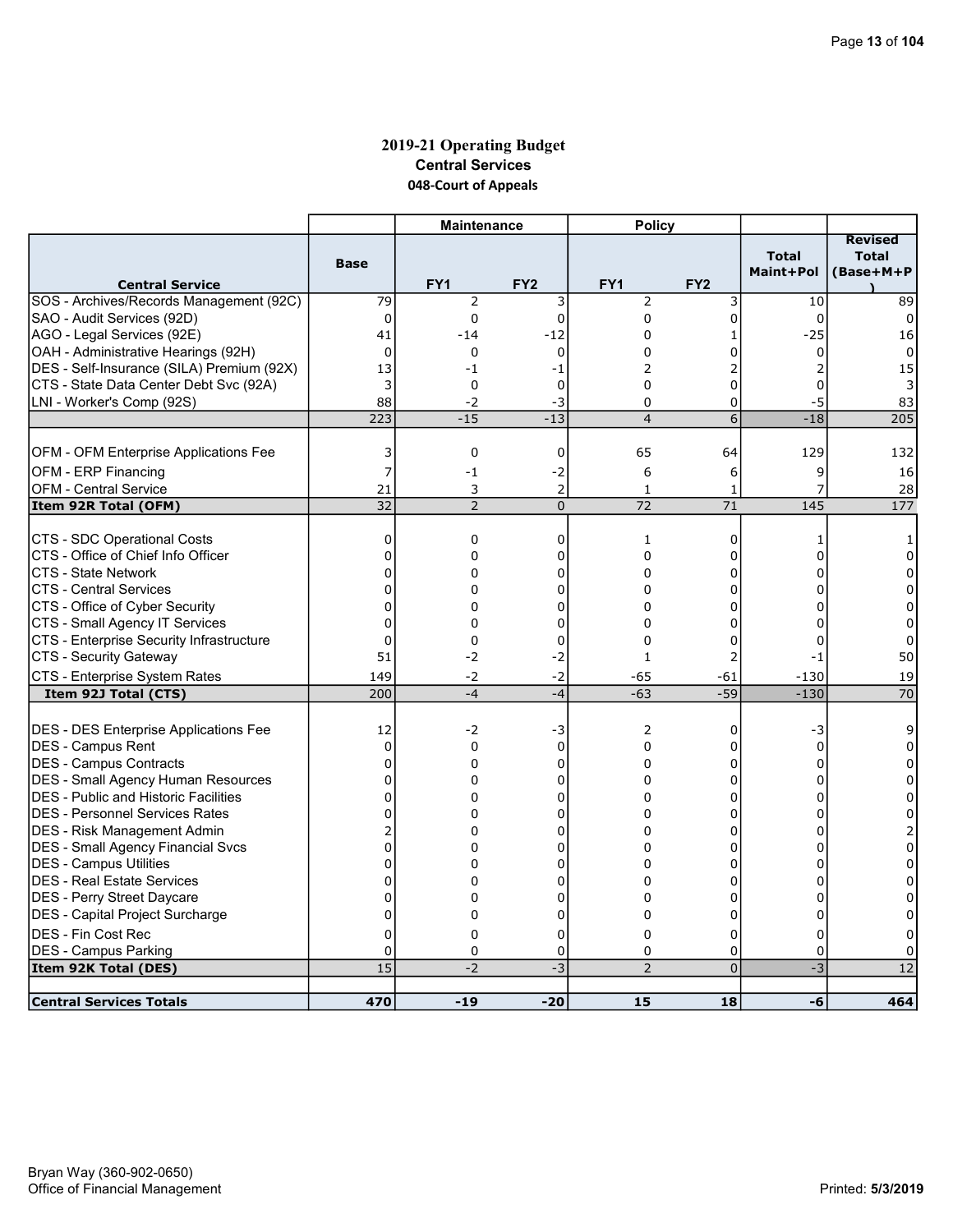### 2019-21 Operating Budget Central Services 050-Commission on Judicial Conduct

| <b>Revised</b><br><b>Total</b><br><b>Total</b><br><b>Base</b><br>Maint+Pol<br>(Base+M+P<br>FY <sub>1</sub><br>FY <sub>2</sub><br>FY <sub>1</sub><br>FY <sub>2</sub><br><b>Central Service</b><br>$\mathbf 0$<br>0<br>$\mathbf 0$<br>$\mathbf 0$<br>$\mathbf 0$<br>$\mathbf 0$<br>0<br>0<br>0<br>0<br>0<br>0<br>$\Omega$<br>0<br>7<br>AGO - Legal Services (92E)<br>-2<br>-2<br>$\Omega$<br>0<br>-4<br>3<br>$\overline{0}$<br>$\mathbf 0$<br>0<br>0<br>0<br>0<br>0<br>$\overline{2}$<br>$\Omega$<br>$-1$<br>0<br>$\mathbf{1}$<br>$\Omega$<br>5<br>$-2$<br>0<br>$-2$<br>0<br>$\Omega$<br>3<br>7<br>LNI - Worker's Comp (92S)<br>$-1$<br>0<br>0<br>0<br>$-1$<br>6<br>$-7$<br>$-2$<br>21<br>$\mathbf{1}$<br>$\overline{0}$<br>14<br>$-6$<br>5<br>OFM - OFM Enterprise Applications Fee<br>0<br>0<br>0<br>3<br>8<br>8<br>0<br>$\mathbf 0$<br>$\mathbf 0$<br>$\mathbf{1}$<br>0<br>$\mathbf{1}$<br>1<br><b>OFM - Central Service</b><br>$\Omega$<br>0<br>0<br>1<br>1<br>1<br>$\overline{2}$<br>6<br>3<br>$\overline{12}$<br>$\mathbf{1}$<br>$\overline{0}$<br>10<br>0<br>$\mathbf 0$<br>$\mathbf 0$<br>0<br>1<br>$\mathbf{1}$<br>$\mathbf{1}$<br>CTS - Office of Chief Info Officer<br>$\overline{c}$<br>$-1$<br>$\mathbf{1}$<br>0<br>0<br>0<br>2<br>$\overline{0}$<br>ICTS - State Network<br>$\Omega$<br>0<br>0<br>0<br>$\Omega$<br>0<br>$\Omega$<br>ICTS - Central Services<br>0<br>0<br>$\Omega$<br>0<br>$\Omega$<br>0<br>0<br>0<br>0<br>0<br>0<br>0<br>0<br>0<br>0<br>$\Omega$<br>0<br>0<br>0<br>0<br>0<br>0<br>0<br>0<br>0<br>0<br>0<br>$\Omega$<br>0<br>$\mathbf{0}$<br>$\mathbf{1}$<br>0<br>0<br>$\mathbf{1}$<br>10<br>0<br>0<br>-5<br>-3<br>-8<br>2<br>12<br>$\overline{0}$<br>$-3$<br>$-3$<br>5<br>$-1$<br>Item 92J Total (CTS)<br>$\mathbf 0$<br>-1<br>0<br>0<br>$-1$<br>1<br>0<br>17<br>-8<br>-9<br>$\Omega$<br>$-17$<br>0<br>$\Omega$ |                                           |   | <b>Maintenance</b> |      | <b>Policy</b> |   |      |              |
|---------------------------------------------------------------------------------------------------------------------------------------------------------------------------------------------------------------------------------------------------------------------------------------------------------------------------------------------------------------------------------------------------------------------------------------------------------------------------------------------------------------------------------------------------------------------------------------------------------------------------------------------------------------------------------------------------------------------------------------------------------------------------------------------------------------------------------------------------------------------------------------------------------------------------------------------------------------------------------------------------------------------------------------------------------------------------------------------------------------------------------------------------------------------------------------------------------------------------------------------------------------------------------------------------------------------------------------------------------------------------------------------------------------------------------------------------------------------------------------------------------------------------------------------------------------------------------------------------------------------------------------------------------------------------------------------------------------------------------------------------------------------------------------------------------------------------------------------|-------------------------------------------|---|--------------------|------|---------------|---|------|--------------|
| SOS - Archives/Records Management (92C)<br>SAO - Audit Services (92D)<br>OAH - Administrative Hearings (92H)<br>DES - Self-Insurance (SILA) Premium (92X)<br>CTS - State Data Center Debt Svc (92A)<br>OFM - ERP Financing<br>Item 92R Total (OFM)<br>CTS - SDC Operational Costs<br>CTS - Office of Cyber Security<br>CTS - Small Agency IT Services<br>CTS - Enterprise Security Infrastructure<br>CTS - Security Gateway<br>CTS - Enterprise System Rates<br>DES - DES Enterprise Applications Fee<br>DES - Campus Rent                                                                                                                                                                                                                                                                                                                                                                                                                                                                                                                                                                                                                                                                                                                                                                                                                                                                                                                                                                                                                                                                                                                                                                                                                                                                                                                  |                                           |   |                    |      |               |   |      |              |
|                                                                                                                                                                                                                                                                                                                                                                                                                                                                                                                                                                                                                                                                                                                                                                                                                                                                                                                                                                                                                                                                                                                                                                                                                                                                                                                                                                                                                                                                                                                                                                                                                                                                                                                                                                                                                                             |                                           |   |                    |      |               |   |      |              |
|                                                                                                                                                                                                                                                                                                                                                                                                                                                                                                                                                                                                                                                                                                                                                                                                                                                                                                                                                                                                                                                                                                                                                                                                                                                                                                                                                                                                                                                                                                                                                                                                                                                                                                                                                                                                                                             |                                           |   |                    |      |               |   |      |              |
|                                                                                                                                                                                                                                                                                                                                                                                                                                                                                                                                                                                                                                                                                                                                                                                                                                                                                                                                                                                                                                                                                                                                                                                                                                                                                                                                                                                                                                                                                                                                                                                                                                                                                                                                                                                                                                             |                                           |   |                    |      |               |   |      |              |
|                                                                                                                                                                                                                                                                                                                                                                                                                                                                                                                                                                                                                                                                                                                                                                                                                                                                                                                                                                                                                                                                                                                                                                                                                                                                                                                                                                                                                                                                                                                                                                                                                                                                                                                                                                                                                                             |                                           |   |                    |      |               |   |      |              |
|                                                                                                                                                                                                                                                                                                                                                                                                                                                                                                                                                                                                                                                                                                                                                                                                                                                                                                                                                                                                                                                                                                                                                                                                                                                                                                                                                                                                                                                                                                                                                                                                                                                                                                                                                                                                                                             |                                           |   |                    |      |               |   |      |              |
|                                                                                                                                                                                                                                                                                                                                                                                                                                                                                                                                                                                                                                                                                                                                                                                                                                                                                                                                                                                                                                                                                                                                                                                                                                                                                                                                                                                                                                                                                                                                                                                                                                                                                                                                                                                                                                             |                                           |   |                    |      |               |   |      |              |
|                                                                                                                                                                                                                                                                                                                                                                                                                                                                                                                                                                                                                                                                                                                                                                                                                                                                                                                                                                                                                                                                                                                                                                                                                                                                                                                                                                                                                                                                                                                                                                                                                                                                                                                                                                                                                                             |                                           |   |                    |      |               |   |      |              |
|                                                                                                                                                                                                                                                                                                                                                                                                                                                                                                                                                                                                                                                                                                                                                                                                                                                                                                                                                                                                                                                                                                                                                                                                                                                                                                                                                                                                                                                                                                                                                                                                                                                                                                                                                                                                                                             |                                           |   |                    |      |               |   |      |              |
|                                                                                                                                                                                                                                                                                                                                                                                                                                                                                                                                                                                                                                                                                                                                                                                                                                                                                                                                                                                                                                                                                                                                                                                                                                                                                                                                                                                                                                                                                                                                                                                                                                                                                                                                                                                                                                             |                                           |   |                    |      |               |   |      |              |
|                                                                                                                                                                                                                                                                                                                                                                                                                                                                                                                                                                                                                                                                                                                                                                                                                                                                                                                                                                                                                                                                                                                                                                                                                                                                                                                                                                                                                                                                                                                                                                                                                                                                                                                                                                                                                                             |                                           |   |                    |      |               |   |      |              |
|                                                                                                                                                                                                                                                                                                                                                                                                                                                                                                                                                                                                                                                                                                                                                                                                                                                                                                                                                                                                                                                                                                                                                                                                                                                                                                                                                                                                                                                                                                                                                                                                                                                                                                                                                                                                                                             |                                           |   |                    |      |               |   |      |              |
|                                                                                                                                                                                                                                                                                                                                                                                                                                                                                                                                                                                                                                                                                                                                                                                                                                                                                                                                                                                                                                                                                                                                                                                                                                                                                                                                                                                                                                                                                                                                                                                                                                                                                                                                                                                                                                             |                                           |   |                    |      |               |   |      |              |
|                                                                                                                                                                                                                                                                                                                                                                                                                                                                                                                                                                                                                                                                                                                                                                                                                                                                                                                                                                                                                                                                                                                                                                                                                                                                                                                                                                                                                                                                                                                                                                                                                                                                                                                                                                                                                                             |                                           |   |                    |      |               |   |      |              |
|                                                                                                                                                                                                                                                                                                                                                                                                                                                                                                                                                                                                                                                                                                                                                                                                                                                                                                                                                                                                                                                                                                                                                                                                                                                                                                                                                                                                                                                                                                                                                                                                                                                                                                                                                                                                                                             |                                           |   |                    |      |               |   |      |              |
|                                                                                                                                                                                                                                                                                                                                                                                                                                                                                                                                                                                                                                                                                                                                                                                                                                                                                                                                                                                                                                                                                                                                                                                                                                                                                                                                                                                                                                                                                                                                                                                                                                                                                                                                                                                                                                             |                                           |   |                    |      |               |   |      |              |
|                                                                                                                                                                                                                                                                                                                                                                                                                                                                                                                                                                                                                                                                                                                                                                                                                                                                                                                                                                                                                                                                                                                                                                                                                                                                                                                                                                                                                                                                                                                                                                                                                                                                                                                                                                                                                                             |                                           |   |                    |      |               |   |      |              |
|                                                                                                                                                                                                                                                                                                                                                                                                                                                                                                                                                                                                                                                                                                                                                                                                                                                                                                                                                                                                                                                                                                                                                                                                                                                                                                                                                                                                                                                                                                                                                                                                                                                                                                                                                                                                                                             |                                           |   |                    |      |               |   |      |              |
|                                                                                                                                                                                                                                                                                                                                                                                                                                                                                                                                                                                                                                                                                                                                                                                                                                                                                                                                                                                                                                                                                                                                                                                                                                                                                                                                                                                                                                                                                                                                                                                                                                                                                                                                                                                                                                             |                                           |   |                    |      |               |   |      |              |
|                                                                                                                                                                                                                                                                                                                                                                                                                                                                                                                                                                                                                                                                                                                                                                                                                                                                                                                                                                                                                                                                                                                                                                                                                                                                                                                                                                                                                                                                                                                                                                                                                                                                                                                                                                                                                                             |                                           |   |                    |      |               |   |      |              |
|                                                                                                                                                                                                                                                                                                                                                                                                                                                                                                                                                                                                                                                                                                                                                                                                                                                                                                                                                                                                                                                                                                                                                                                                                                                                                                                                                                                                                                                                                                                                                                                                                                                                                                                                                                                                                                             |                                           |   |                    |      |               |   |      |              |
|                                                                                                                                                                                                                                                                                                                                                                                                                                                                                                                                                                                                                                                                                                                                                                                                                                                                                                                                                                                                                                                                                                                                                                                                                                                                                                                                                                                                                                                                                                                                                                                                                                                                                                                                                                                                                                             |                                           |   |                    |      |               |   |      |              |
|                                                                                                                                                                                                                                                                                                                                                                                                                                                                                                                                                                                                                                                                                                                                                                                                                                                                                                                                                                                                                                                                                                                                                                                                                                                                                                                                                                                                                                                                                                                                                                                                                                                                                                                                                                                                                                             |                                           |   |                    |      |               |   |      |              |
|                                                                                                                                                                                                                                                                                                                                                                                                                                                                                                                                                                                                                                                                                                                                                                                                                                                                                                                                                                                                                                                                                                                                                                                                                                                                                                                                                                                                                                                                                                                                                                                                                                                                                                                                                                                                                                             |                                           |   |                    |      |               |   |      |              |
|                                                                                                                                                                                                                                                                                                                                                                                                                                                                                                                                                                                                                                                                                                                                                                                                                                                                                                                                                                                                                                                                                                                                                                                                                                                                                                                                                                                                                                                                                                                                                                                                                                                                                                                                                                                                                                             |                                           |   |                    |      |               |   |      |              |
|                                                                                                                                                                                                                                                                                                                                                                                                                                                                                                                                                                                                                                                                                                                                                                                                                                                                                                                                                                                                                                                                                                                                                                                                                                                                                                                                                                                                                                                                                                                                                                                                                                                                                                                                                                                                                                             |                                           |   |                    |      |               |   |      |              |
|                                                                                                                                                                                                                                                                                                                                                                                                                                                                                                                                                                                                                                                                                                                                                                                                                                                                                                                                                                                                                                                                                                                                                                                                                                                                                                                                                                                                                                                                                                                                                                                                                                                                                                                                                                                                                                             |                                           |   |                    |      |               |   |      |              |
|                                                                                                                                                                                                                                                                                                                                                                                                                                                                                                                                                                                                                                                                                                                                                                                                                                                                                                                                                                                                                                                                                                                                                                                                                                                                                                                                                                                                                                                                                                                                                                                                                                                                                                                                                                                                                                             | <b>DES - Campus Contracts</b>             | 3 | $\mathbf 0$        | $-2$ | 0             | 0 | $-2$ | $\mathbf{1}$ |
| 0<br>$\mathbf 0$<br>0<br>0<br>$\Omega$<br>$\mathbf 0$<br>$\Omega$                                                                                                                                                                                                                                                                                                                                                                                                                                                                                                                                                                                                                                                                                                                                                                                                                                                                                                                                                                                                                                                                                                                                                                                                                                                                                                                                                                                                                                                                                                                                                                                                                                                                                                                                                                           | <b>DES - Small Agency Human Resources</b> |   |                    |      |               |   |      |              |
| 2<br><b>DES</b> - Public and Historic Facilities<br>0<br>0<br>2<br>0<br>0<br>0                                                                                                                                                                                                                                                                                                                                                                                                                                                                                                                                                                                                                                                                                                                                                                                                                                                                                                                                                                                                                                                                                                                                                                                                                                                                                                                                                                                                                                                                                                                                                                                                                                                                                                                                                              |                                           |   |                    |      |               |   |      |              |
| $\overline{0}$<br><b>DES - Personnel Services Rates</b><br>0<br>$\Omega$<br>0<br>$\mathbf 0$<br>$\Omega$<br>0                                                                                                                                                                                                                                                                                                                                                                                                                                                                                                                                                                                                                                                                                                                                                                                                                                                                                                                                                                                                                                                                                                                                                                                                                                                                                                                                                                                                                                                                                                                                                                                                                                                                                                                               |                                           |   |                    |      |               |   |      |              |
| $\overline{c}$<br>DES - Risk Management Admin<br>0<br>0<br>0<br>0<br>2<br>0                                                                                                                                                                                                                                                                                                                                                                                                                                                                                                                                                                                                                                                                                                                                                                                                                                                                                                                                                                                                                                                                                                                                                                                                                                                                                                                                                                                                                                                                                                                                                                                                                                                                                                                                                                 |                                           |   |                    |      |               |   |      |              |
| 67<br>2<br>69<br>0<br>2<br>-1<br>$\mathbf{1}$                                                                                                                                                                                                                                                                                                                                                                                                                                                                                                                                                                                                                                                                                                                                                                                                                                                                                                                                                                                                                                                                                                                                                                                                                                                                                                                                                                                                                                                                                                                                                                                                                                                                                                                                                                                               | DES - Small Agency Financial Svcs         |   |                    |      |               |   |      |              |
| <b>DES - Campus Utilities</b><br>-5<br>0<br>$^{\rm -11}$<br>$\Omega$<br>11<br>-6<br>0                                                                                                                                                                                                                                                                                                                                                                                                                                                                                                                                                                                                                                                                                                                                                                                                                                                                                                                                                                                                                                                                                                                                                                                                                                                                                                                                                                                                                                                                                                                                                                                                                                                                                                                                                       |                                           |   |                    |      |               |   |      |              |
| <b>DES - Real Estate Services</b><br>$\mathbf 0$<br>$\mathbf 0$<br>$\mathbf 0$<br>$\Omega$<br>0<br>0<br>0                                                                                                                                                                                                                                                                                                                                                                                                                                                                                                                                                                                                                                                                                                                                                                                                                                                                                                                                                                                                                                                                                                                                                                                                                                                                                                                                                                                                                                                                                                                                                                                                                                                                                                                                   |                                           |   |                    |      |               |   |      |              |
| $\Omega$<br>0<br>$\Omega$<br>$\Omega$<br>0<br>$\Omega$<br>0                                                                                                                                                                                                                                                                                                                                                                                                                                                                                                                                                                                                                                                                                                                                                                                                                                                                                                                                                                                                                                                                                                                                                                                                                                                                                                                                                                                                                                                                                                                                                                                                                                                                                                                                                                                 | DES - Perry Street Daycare                |   |                    |      |               |   |      |              |
| DES - Capital Project Surcharge<br>8<br>-8<br>0<br>0<br>-4<br>-4<br>0                                                                                                                                                                                                                                                                                                                                                                                                                                                                                                                                                                                                                                                                                                                                                                                                                                                                                                                                                                                                                                                                                                                                                                                                                                                                                                                                                                                                                                                                                                                                                                                                                                                                                                                                                                       |                                           |   |                    |      |               |   |      |              |
| $\overline{0}$<br>IDES - Fin Cost Rec<br>$\mathbf 0$<br>$\mathbf 0$<br>$\Omega$<br>0<br>$\Omega$<br>0                                                                                                                                                                                                                                                                                                                                                                                                                                                                                                                                                                                                                                                                                                                                                                                                                                                                                                                                                                                                                                                                                                                                                                                                                                                                                                                                                                                                                                                                                                                                                                                                                                                                                                                                       |                                           |   |                    |      |               |   |      |              |
| <b>DES - Campus Parking</b><br>0<br>0<br>0<br>-1<br>1<br>-1                                                                                                                                                                                                                                                                                                                                                                                                                                                                                                                                                                                                                                                                                                                                                                                                                                                                                                                                                                                                                                                                                                                                                                                                                                                                                                                                                                                                                                                                                                                                                                                                                                                                                                                                                                                 |                                           |   |                    |      |               |   |      |              |
| $\overline{2}$<br>$-22$<br>$-38$<br>$\overline{75}$<br>113<br>$-19$<br>$\mathbf{1}$<br>Item 92K Total (DES)                                                                                                                                                                                                                                                                                                                                                                                                                                                                                                                                                                                                                                                                                                                                                                                                                                                                                                                                                                                                                                                                                                                                                                                                                                                                                                                                                                                                                                                                                                                                                                                                                                                                                                                                 |                                           |   |                    |      |               |   |      |              |
| <b>Central Services Totals</b><br>149<br>$-25$<br>$-24$<br>5<br>$\overline{\mathbf{2}}$<br>$-42$<br>107                                                                                                                                                                                                                                                                                                                                                                                                                                                                                                                                                                                                                                                                                                                                                                                                                                                                                                                                                                                                                                                                                                                                                                                                                                                                                                                                                                                                                                                                                                                                                                                                                                                                                                                                     |                                           |   |                    |      |               |   |      |              |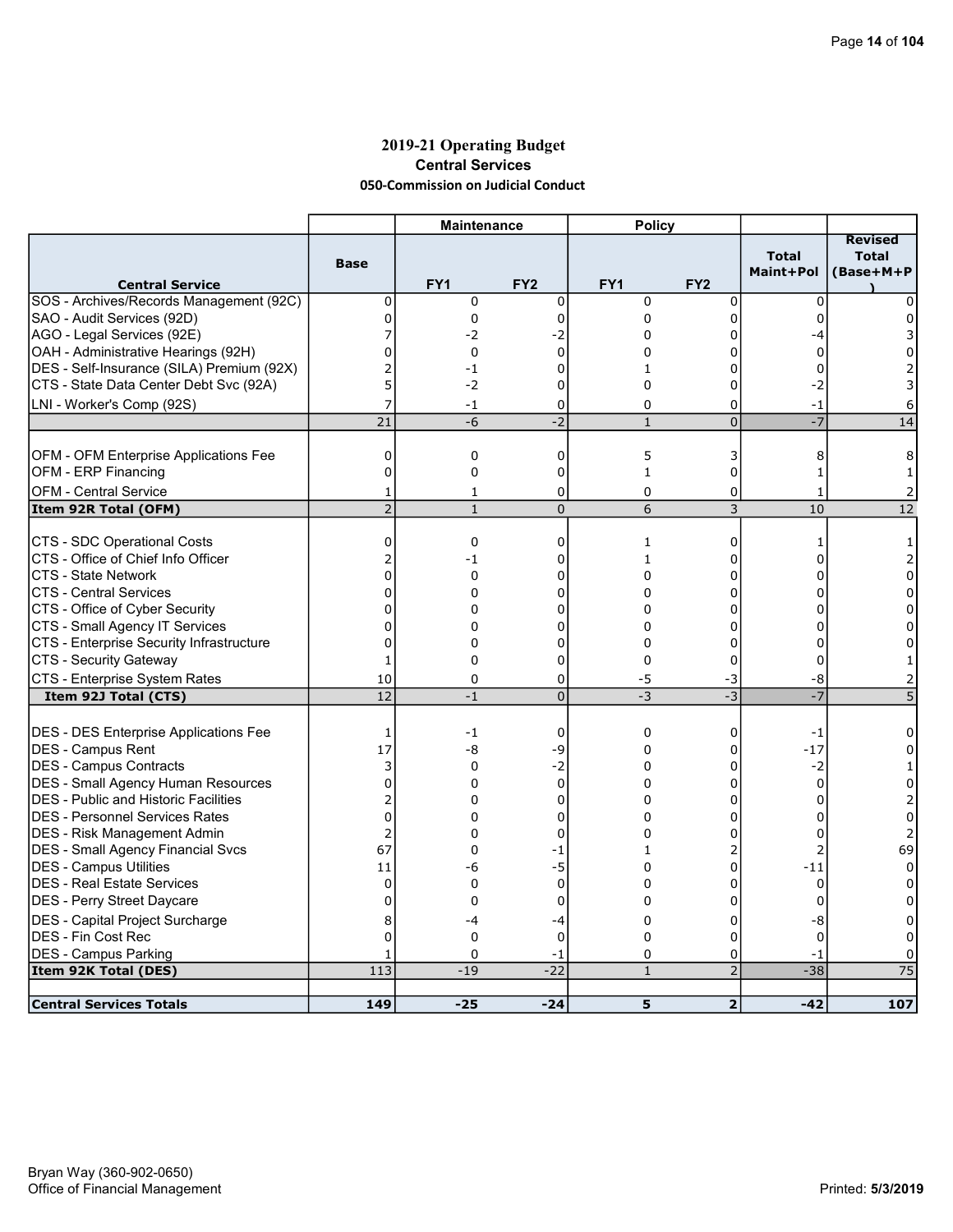### 2019-21 Operating Budget Central Services 055-Administrative Office of the Courts

|                                                                  |                | <b>Maintenance</b> |                 | <b>Policy</b>     |                 |                           |                                             |
|------------------------------------------------------------------|----------------|--------------------|-----------------|-------------------|-----------------|---------------------------|---------------------------------------------|
| <b>Central Service</b>                                           | <b>Base</b>    | FY <sub>1</sub>    | FY <sub>2</sub> | FY <sub>1</sub>   | FY <sub>2</sub> | <b>Total</b><br>Maint+Pol | <b>Revised</b><br><b>Total</b><br>(Base+M+P |
| SOS - Archives/Records Management (92C)                          | 18             | $\mathbf 1$        | $\mathbf 0$     | $\mathbf 0$       | $\mathbf{1}$    | $\overline{2}$            | 20                                          |
| SAO - Audit Services (92D)                                       | 34             | $-11$              | $-11$           | 0                 | $\mathbf{1}$    | $-21$                     | 13                                          |
| AGO - Legal Services (92E)                                       | 257            | $-39$              | $-39$           | 4                 | 6               | $-68$                     | 189                                         |
| OAH - Administrative Hearings (92H)                              | $\mathbf 0$    | 0                  | $\mathbf 0$     | 0                 | 0               | $\mathbf 0$               | 0                                           |
| DES - Self-Insurance (SILA) Premium (92X)                        | 60             | $-12$              | $-13$           | 7                 | 7               | $-11$                     | 49                                          |
| CTS - State Data Center Debt Svc (92A)                           | 942            | $-118$             | $-116$          | $\Omega$          | 0               | $-234$                    | 708                                         |
| LNI - Worker's Comp (92S)                                        | 303            | $-10$              | $-10$           | 0                 | 0               | $-20$                     | 283                                         |
|                                                                  | 1,615          | $-189$             | $-189$          | 11                | 15              | $-352$                    | 1,263                                       |
|                                                                  |                |                    |                 |                   |                 |                           |                                             |
| <b>OFM - OFM Enterprise Applications Fee</b>                     | 9              | $\mathbf{1}$       | -1              | 184               | 182             | 366                       | 375                                         |
| <b>OFM - ERP Financing</b>                                       | 22             | $-5$               | $-5$            | 18                | 17              | 25                        | 47                                          |
| <b>OFM - Central Service</b>                                     | 67             | 3                  | $\overline{2}$  | 2                 | 3               | 10                        | 77                                          |
| Item 92R Total (OFM)                                             | 98             | $-1$               | $-4$            | 204               | 202             | 401                       | 499                                         |
| CTS - SDC Operational Costs                                      | $\Omega$       |                    |                 | 92                | 91              |                           |                                             |
|                                                                  |                | $\mathbf 0$        | $\mathbf 0$     |                   |                 | 183                       | 183                                         |
| CTS - Office of Chief Info Officer<br><b>CTS - State Network</b> | 220<br>598     | $-29$<br>65        | $-30$<br>65     | 51<br>19          | 48<br>17        | 40<br>166                 | 260                                         |
| <b>CTS - Central Services</b>                                    |                |                    |                 |                   |                 |                           | 764                                         |
|                                                                  | 0<br>102       | 42<br>3            | 42              | $\mathbf 0$<br>15 | 0               | 84                        | 84                                          |
| CTS - Office of Cyber Security                                   |                | 0                  | 3               |                   | 11              | 32                        | 134                                         |
| CTS - Small Agency IT Services                                   | $\mathbf 0$    |                    | 0               | $\mathbf 0$       | 0               | 0                         | $\Omega$                                    |
| CTS - Enterprise Security Infrastructure                         | 0              | 0                  | 0               | $\mathbf 0$       | 0               | 0                         | 0                                           |
| <b>CTS - Security Gateway</b>                                    | 71             | $-2$               | $-2$            | $\overline{2}$    | 3               | 1                         | 72                                          |
| CTS - Enterprise System Rates                                    | 417            | $-5$               | $-4$            | $-181$            | $-174$          | $-364$                    | 53                                          |
| Item 92J Total (CTS)                                             | 1,408          | 74                 | 74              | $-2$              | $-4$            | 142                       | 1,550                                       |
| <b>DES - DES Enterprise Applications Fee</b>                     | 33             | -7                 | $-7$            | 5                 | 1               | -8                        | 25                                          |
| <b>IDES - Campus Rent</b>                                        | 56             | $\mathbf{1}$       | 1               | 2                 | 2               | 6                         | 62                                          |
| IDES - Campus Contracts                                          | 32             | $-1$               | 0               | 4                 | 4               | 7                         | 39                                          |
| <b>DES</b> - Small Agency Human Resources                        | 0              | 0                  | 0               | 0                 | 0               | 0                         | 0                                           |
| <b>IDES - Public and Historic Facilities</b>                     | 78             | $-1$               | 0               | 2                 | 4               | 5                         | 83                                          |
| <b>IDES - Personnel Services Rates</b>                           | 0              | 0                  | 0               | $\Omega$          | 0               | $\Omega$                  | 0                                           |
| DES - Risk Management Admin                                      | $\overline{2}$ | 0                  | 0               | 0                 | 0               | $\Omega$                  | 2                                           |
| DES - Small Agency Financial Svcs                                | $\mathbf 0$    | 0                  | 0               | $\Omega$          | 0               | $\Omega$                  | 0                                           |
| DES - Campus Utilities                                           | 36             | $\mathbf 0$        | 0               | $\Omega$          | 0               | $\Omega$                  | 36                                          |
| DES - Real Estate Services                                       | 44             | $-11$              | -9              | 0                 | 0               | $-20$                     | 24                                          |
| <b>IDES - Perry Street Daycare</b>                               | 6              | 0                  | $\mathbf 0$     | $\Omega$          | 0               | $\mathbf 0$               | 6                                           |
| <b>DES</b> - Capital Project Surcharge                           | 25             | $-1$               | 1               | $\mathbf 0$       | $\Omega$        | 0                         | 25                                          |
| <b>DES - Fin Cost Rec</b>                                        | $\mathbf 0$    | 0                  | 0               | 0                 | 0               | 0                         | 0                                           |
| <b>DES - Campus Parking</b>                                      | 3              | $\Omega$           | 0               | 0                 | 0               | $\Omega$                  |                                             |
| Item 92K Total (DES)                                             | 315            | $-20$              | $-14$           | 13                | 11              | $-10$                     | 305                                         |
|                                                                  |                |                    |                 |                   |                 |                           |                                             |
| <b>Central Services Totals</b>                                   | 3,436          | $-136$             | $-133$          | 226               | 224             | 181                       | 3,617                                       |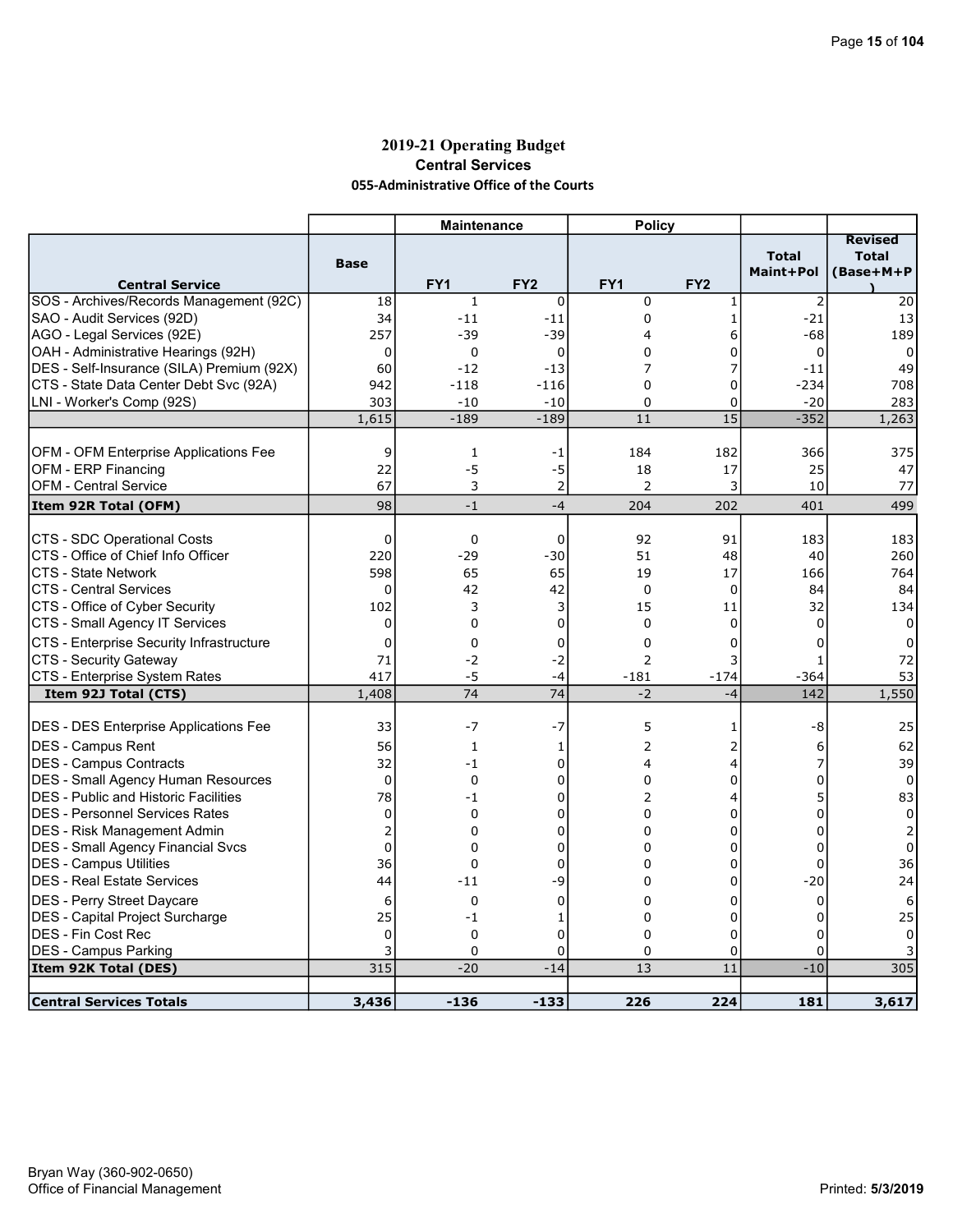### 2019-21 Operating Budget Central Services 056-Office of Public Defense

|                                             |                              | <b>Maintenance</b> |                     | <b>Policy</b>  |                     |                           |                                             |
|---------------------------------------------|------------------------------|--------------------|---------------------|----------------|---------------------|---------------------------|---------------------------------------------|
| <b>Central Service</b>                      | <b>Base</b>                  | FY1                | FY <sub>2</sub>     | FY1            | FY <sub>2</sub>     | <b>Total</b><br>Maint+Pol | <b>Revised</b><br><b>Total</b><br>(Base+M+P |
| SOS - Archives/Records Management (92C)     | 1                            | $\mathbf 0$        | $\mathbf 0$         | $\mathbf 0$    | $\mathbf 0$         | 0                         | $\mathbf{1}$                                |
| SAO - Audit Services (92D)                  | 0                            | 10                 | 9                   | 0              | 1                   | 20                        | 20                                          |
| AGO - Legal Services (92E)                  | $\mathbf 0$                  | 38                 | 39                  | $\mathbf{1}$   | 3                   | 81                        | 81                                          |
| OAH - Administrative Hearings (92H)         | 0                            | 0                  | $\mathbf 0$         | 0              | 0                   | $\mathbf 0$               | 0                                           |
| DES - Self-Insurance (SILA) Premium (92X)   | 6                            | -3                 | $-2$                | $\mathbf{1}$   | $\Omega$            | $-4$                      |                                             |
| CTS - State Data Center Debt Svc (92A)      | $\Omega$                     | 0                  | $\mathbf 0$         | $\Omega$       | 0                   | $\mathbf 0$               | 0                                           |
| LNI - Worker's Comp (92S)                   | 13                           | 0                  | 0                   | 0              | 0                   | 0                         | 13                                          |
|                                             | 20                           | 45                 | 46                  | $\overline{2}$ | $\overline{4}$      | $\overline{97}$           | 117                                         |
|                                             |                              |                    |                     |                |                     |                           |                                             |
| OFM - OFM Enterprise Applications Fee       | 0                            | 0                  | 0                   | 8              | 6                   | 14                        | 14                                          |
| OFM - ERP Financing                         | 1                            | $-1$               | 0                   | $\mathbf 0$    | 1                   | 0                         | 1                                           |
| <b>OFM - Central Service</b>                | 3<br>$\overline{\mathbf{4}}$ | 0<br>$-1$          | 0<br>$\overline{0}$ | 0<br>8         | 0<br>$\overline{7}$ | $\Omega$<br>14            | 3<br>18                                     |
| Item 92R Total (OFM)                        |                              |                    |                     |                |                     |                           |                                             |
| CTS - SDC Operational Costs                 | 0                            | 0                  | 0                   | $\mathbf 0$    | 0                   | $\Omega$                  | 0                                           |
| CTS - Office of Chief Info Officer          | $\mathbf 0$                  | 0                  | 0                   | $\Omega$       | 0                   | $\Omega$                  | $\Omega$                                    |
| CTS - State Network                         | 69                           | -4                 | -5                  | 2              | 1                   | -6                        | 63                                          |
| <b>CTS - Central Services</b>               | $\Omega$                     | $\Omega$           | $\Omega$            | $\Omega$       | $\Omega$            | $\Omega$                  | $\Omega$                                    |
| CTS - Office of Cyber Security              | 0                            | 0                  | 0                   | 0              | 0                   | $\Omega$                  | 0                                           |
| CTS - Small Agency IT Services              | $\mathbf 0$                  | 0                  | 0                   | 0              | 0                   | $\Omega$                  | 0                                           |
| CTS - Enterprise Security Infrastructure    | $\mathbf 0$                  | 0                  | 0                   | 0              | 0                   | 0                         | 0                                           |
| CTS - Security Gateway                      | $\mathbf{1}$                 | $\Omega$           | $\Omega$            | $\Omega$       | 0                   | $\Omega$                  | 1                                           |
| CTS - Enterprise System Rates               | 17                           | 1                  | $-1$                | -8             | -6                  | $-14$                     | 3                                           |
| Item 92J Total (CTS)                        | 87                           | -3                 | $-6$                | $-6$           | $-5$                | $-20$                     | 67                                          |
|                                             |                              |                    |                     |                |                     |                           |                                             |
| DES - DES Enterprise Applications Fee       | 1                            | $\mathbf{1}$       | -1                  | 0              | 0                   | 0                         | 1                                           |
| <b>IDES - Campus Rent</b>                   | $\Omega$                     | 0                  | $\mathbf 0$         | 0              | 0                   | $\Omega$                  | 0                                           |
| <b>IDES - Campus Contracts</b>              | 1                            | 0                  | 0                   | 0              | 0                   |                           |                                             |
| DES - Small Agency Human Resources          | $\mathbf 0$                  | 0                  | 0                   | 0              | 0                   | 0                         | 0                                           |
| <b>DES</b> - Public and Historic Facilities | 4                            | 1                  | 0                   | 0              | 0                   |                           | 5                                           |
| IDES - Personnel Services Rates             | 0                            | 0                  | $\mathbf 0$         | 0              | $\Omega$            | U                         | $\Omega$                                    |
| <b>IDES - Risk Management Admin</b>         | 2                            | 0                  | 0                   | 0              | 0                   | O                         | 2                                           |
| <b>DES - Small Agency Financial Svcs</b>    | $\Omega$                     | 0                  | 0                   | 0              | 0                   | O                         | $\Omega$                                    |
| DES - Campus Utilities                      | 0                            | $\Omega$           | 0                   | $\Omega$       | 0                   | 0                         | 0                                           |
| <b>DES - Real Estate Services</b>           | 4                            | 0                  | 0                   | 0              | 0                   | 0                         | 4                                           |
| <b>IDES - Perry Street Daycare</b>          | $\mathbf 0$                  | 0                  | 0                   | 0              | 0                   | 0                         | 0                                           |
| <b>DES</b> - Capital Project Surcharge      | $\Omega$                     | 0                  | 0                   | $\Omega$       | 0                   | $\Omega$                  | $\Omega$                                    |
| DES - Fin Cost Rec                          | $\Omega$                     | 0                  | 0                   | $\Omega$       | 0                   | $\Omega$                  | $\Omega$                                    |
| <b>DES - Campus Parking</b>                 | $\mathbf 0$                  | 0                  | 0                   | 0              | 0                   | 0                         | 0                                           |
| Item 92K Total (DES)                        | 13                           | $\overline{2}$     | $-1$                | $\Omega$       | $\overline{0}$      | $\mathbf{1}$              | 14                                          |
| <b>Central Services Totals</b>              | 125                          | 43                 | 39                  | 4              | 6                   | 92                        | 217                                         |
|                                             |                              |                    |                     |                |                     |                           |                                             |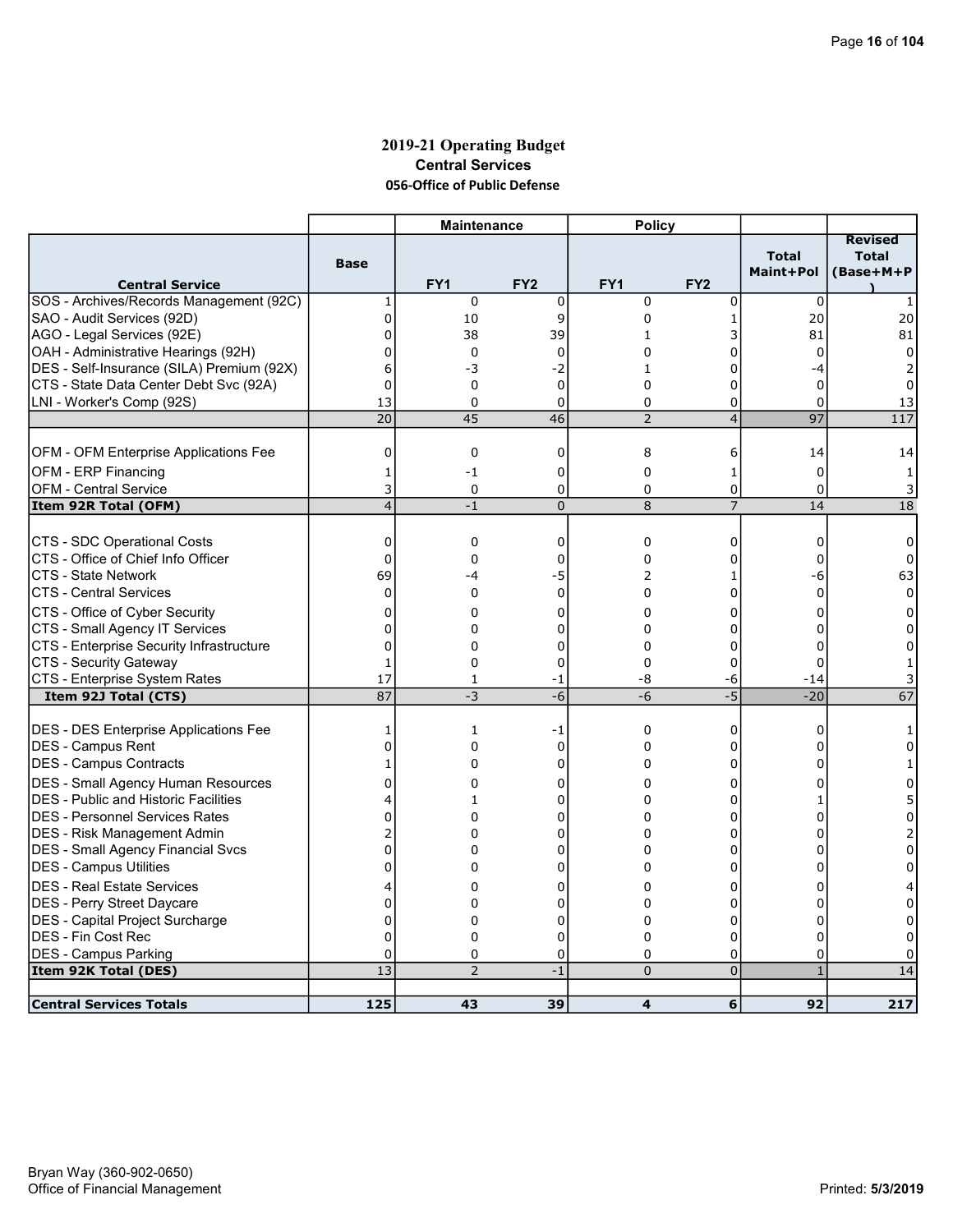# 2019-21 Operating Budget Central Services 057-Office of Civil Legal Aid

|                                              |                | <b>Maintenance</b> |                 | <b>Policy</b> |                 |                                  |                                      |
|----------------------------------------------|----------------|--------------------|-----------------|---------------|-----------------|----------------------------------|--------------------------------------|
| <b>Central Service</b>                       | <b>Base</b>    | FY <sub>1</sub>    | FY <sub>2</sub> | FY1           | FY <sub>2</sub> | <b>Total</b><br><b>Maint+Pol</b> | Revised<br><b>Total</b><br>(Base+M+P |
| SOS - Archives/Records Management (92C)      | $\mathbf 0$    | 0                  | $\mathbf 0$     | $\mathbf 0$   | 0               | $\Omega$                         | 0                                    |
| SAO - Audit Services (92D)                   | 0              | 9                  | 9               | 0             | 1               | 19                               | 19                                   |
| AGO - Legal Services (92E)                   | 0              | 0                  | 0               | $\Omega$      | 0               | 0                                | $\Omega$                             |
| OAH - Administrative Hearings (92H)          | 0              | 0                  | O               | 0             | ი               |                                  | 0                                    |
| DES - Self-Insurance (SILA) Premium (92X)    | $\overline{2}$ | $-1$               | 0               | $\mathbf{1}$  | 0               |                                  |                                      |
| CTS - State Data Center Debt Svc (92A)       | 0              | 0                  | 0               | 0             | ი               |                                  | 0                                    |
| LNI - Worker's Comp (92S)                    | $\overline{2}$ | 0                  | 1               | $\mathbf 0$   | 0               | -1                               |                                      |
|                                              | $\overline{4}$ | 8                  | 10              | $\mathbf{1}$  | $\mathbf{1}$    | 20                               | 24                                   |
| <b>OFM - OFM Enterprise Applications Fee</b> | 0              | 0                  | 0               | 1             | 0               | 1                                |                                      |
| <b>OFM - ERP Financing</b>                   | $\mathbf 0$    | 0                  | 0               | $\Omega$      | 0               | $\Omega$                         | 0                                    |
| <b>OFM - Central Service</b>                 | 0              | $\Omega$           | 0               | 0             | 0               | $\Omega$                         | 0                                    |
| Item 92R Total (OFM)                         | $\overline{0}$ | $\Omega$           | $\overline{0}$  | $\mathbf{1}$  | $\overline{0}$  | $\mathbf{1}$                     | $\mathbf{1}$                         |
|                                              |                |                    |                 |               |                 |                                  |                                      |
| CTS - SDC Operational Costs                  | $\mathbf 0$    | 0                  | 0               | 0             | 0               | 0                                | 0                                    |
| CTS - Office of Chief Info Officer           | $\overline{0}$ | 0                  | 0               | 0             | 0               | 0                                | 0                                    |
| <b>CTS - State Network</b>                   | 1              | 0                  | 0               | 0             | 0               | 0                                |                                      |
| <b>CTS - Central Services</b>                | 0              | 0                  | 0               | 0             | 0               | $\Omega$                         | $\Omega$                             |
| CTS - Office of Cyber Security               | 0              | 0                  | 0               | 0             | 0               | 0                                | 0                                    |
| CTS - Small Agency IT Services               | 0              | 0                  | 0               | 18            | 18              | 36                               | 36                                   |
| CTS - Enterprise Security Infrastructure     | 0              | 0                  | 0               | $\mathbf 0$   | 0               | $\mathbf 0$                      | $\mathbf 0$                          |
| CTS - Security Gateway                       | 0              | 0                  | 0               | 0             | 0               | $\Omega$                         | 0                                    |
| CTS - Enterprise System Rates                | 3              | 0                  | 0               | $-1$          | 0               | $-1$                             |                                      |
| Item 92J Total (CTS)                         | $\overline{3}$ | $\Omega$           | $\overline{0}$  | 17            | 18              | 35                               | 38                                   |
|                                              |                |                    |                 |               |                 |                                  |                                      |
| <b>DES - DES Enterprise Applications Fee</b> | 0              | 0                  | 0               | $\mathbf 0$   | 0               | $\Omega$                         | 0                                    |
| <b>IDES - Campus Rent</b>                    | $\Omega$       | $\Omega$           | $\Omega$        | $\Omega$      | 0               | <sup>0</sup>                     | $\Omega$                             |
| DES - Campus Contracts                       | $\mathbf 0$    | 0                  | 0               | $\Omega$      | 0               | 0                                | $\Omega$                             |
| <b>DES - Small Agency Human Resources</b>    | $\mathbf{0}$   | 0                  | 0               | 0             | 0               |                                  | 0                                    |
| <b>IDES - Public and Historic Facilities</b> | 0              | $\mathbf{1}$       | 0               | 0             | 0               |                                  |                                      |
| IDES - Personnel Services Rates              | 0              | 0                  | 0               | 0             | 0               |                                  |                                      |
| DES - Risk Management Admin                  | 2              | 0                  | 0               | 0             | 0               |                                  |                                      |
| DES - Small Agency Financial Svcs            | $\overline{0}$ | 0                  | $\mathbf 0$     | 0             | 0               |                                  | $\Omega$                             |
| DES - Campus Utilities                       | 0              | 0                  | 0               | 0             | 0               | n                                | 0                                    |
| DES - Real Estate Services                   | 0              | 0                  | 0               | 0             | 0               | U                                | 0                                    |
| DES - Perry Street Daycare                   | 0              | 0                  | $\mathbf 0$     | $\Omega$      | $\Omega$        | U                                | $\Omega$                             |
| DES - Capital Project Surcharge              | $\overline{0}$ | 0                  | 0               | 0             | 0               | 0                                | 0                                    |
| <b>DES - Fin Cost Rec</b>                    | $\Omega$       | 0                  | 0               | $\Omega$      | 0               | $\Omega$                         | 0                                    |
| DES - Campus Parking                         | 0              | 0                  | 0               | 0             | 0               | 0                                | 0                                    |
| Item 92K Total (DES)                         | 3              | $\mathbf{1}$       | $\overline{0}$  | $\Omega$      | $\overline{0}$  | $\blacklozenge$                  |                                      |
| <b>Central Services Totals</b>               | 11             | 9                  | 10              | 19            | 19              | 57                               | 68                                   |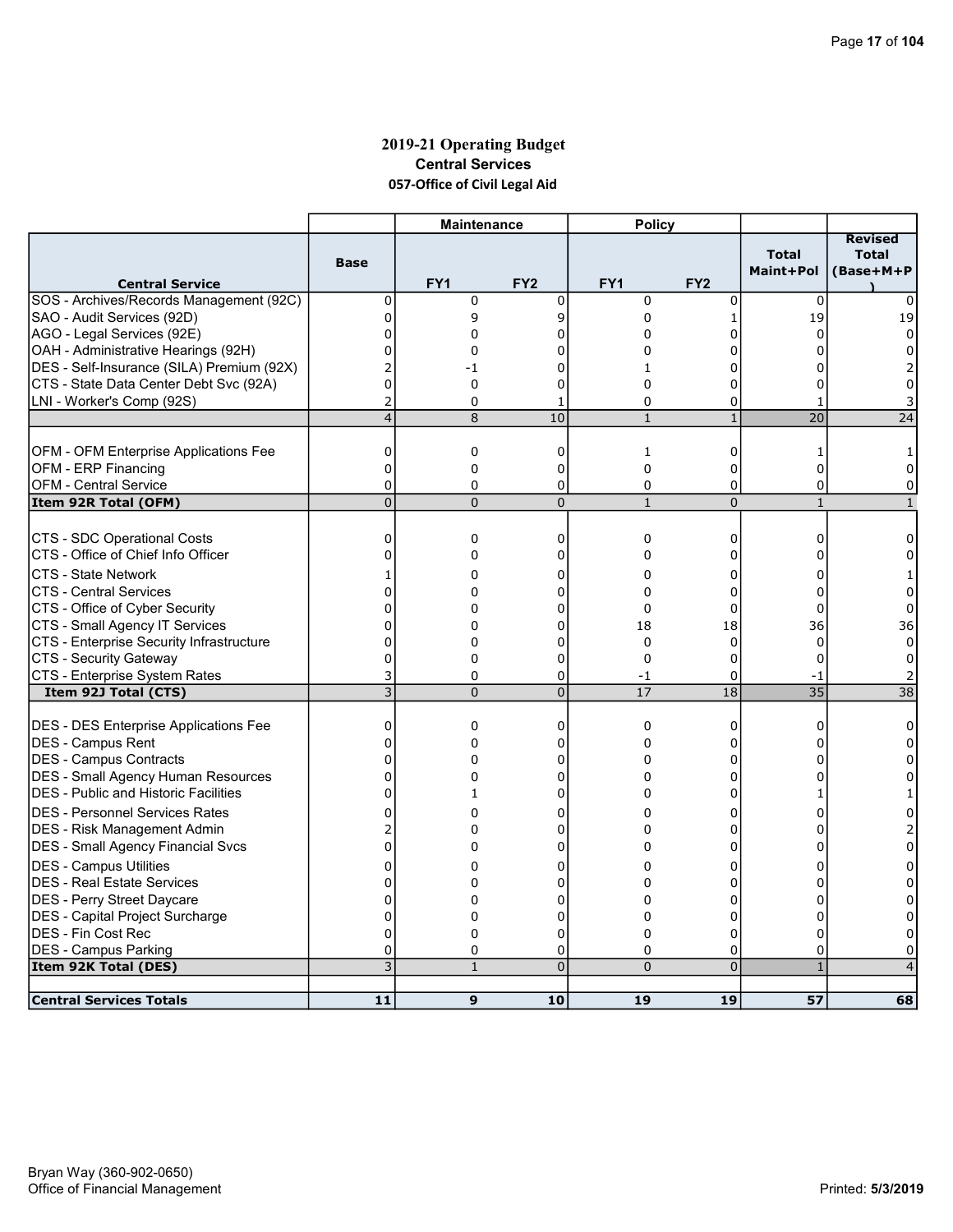### 2019-21 Operating Budget Central Services 075-Office of the Governor

|                                              |                | <b>Maintenance</b> |                 | <b>Policy</b> |                 |                           |                                             |
|----------------------------------------------|----------------|--------------------|-----------------|---------------|-----------------|---------------------------|---------------------------------------------|
| <b>Central Service</b>                       | <b>Base</b>    | FY1                | FY <sub>2</sub> | FY1           | FY <sub>2</sub> | <b>Total</b><br>Maint+Pol | <b>Revised</b><br><b>Total</b><br>(Base+M+P |
| SOS - Archives/Records Management (92C)      | 3              | $\mathbf 0$        | 0               | $\mathbf 0$   | 0               | 0                         |                                             |
| SAO - Audit Services (92D)                   | $\pmb{0}$      | 10                 | 9               | $\mathbf 0$   | $\mathbf{1}$    | 20                        | 20                                          |
| AGO - Legal Services (92E)                   | 46             | 28                 | 29              | 2             | 4               | 63                        | 109                                         |
| OAH - Administrative Hearings (92H)          | $\mathbf 0$    | 0                  | $\Omega$        | $\Omega$      | 0               | $\Omega$                  | $\Omega$                                    |
| DES - Self-Insurance (SILA) Premium (92X)    | 32             | 6                  | 6               | 9             | 9               | 30                        | 62                                          |
| CTS - State Data Center Debt Svc (92A)       | $\mathbf{0}$   | $\mathbf 0$        | 0               | $\Omega$      | 0               | $\Omega$                  | 0                                           |
| LNI - Worker's Comp (92S)                    | 35             | -2                 | 0               | 0             | 0               | $-2$                      | 33                                          |
|                                              | 116            | 42                 | 44              | 11            | 14              | 111                       | 227                                         |
|                                              |                |                    |                 |               |                 |                           |                                             |
| <b>OFM - OFM Enterprise Applications Fee</b> | 1              | 0                  | 0               | 25            | 24              | 49                        | 50                                          |
| <b>OFM - ERP Financing</b>                   | 2              | 0                  | 0               | 3             | 2               | 5                         | 7                                           |
| <b>OFM - Central Service</b>                 | 8              | 1                  | 1               | 1             | 0               | 3                         | 11                                          |
| Item 92R Total (OFM)                         | 11             | $\mathbf{1}$       | $\mathbf{1}$    | 29            | 26              | 57                        | 68                                          |
|                                              |                |                    |                 |               |                 |                           |                                             |
| CTS - SDC Operational Costs                  | 0              | 0                  | 0               | $\mathbf 0$   | 0               | 0                         | 0                                           |
| CTS - Office of Chief Info Officer           | 0              | 0                  | 0               | $\Omega$      | 0               | $\Omega$                  | $\Omega$                                    |
| <b>CTS - State Network</b>                   | 46             | 27                 | 26              | 3             | 2               | 58                        | 104                                         |
| <b>CTS - Central Services</b>                | $\mathbf{0}$   | 0                  | $\mathbf 0$     | $\Omega$      | 0               | $\Omega$                  | 0                                           |
| CTS - Office of Cyber Security               | 8              | 24                 | 24              | 7             | 6               | 61                        | 69                                          |
| CTS - Small Agency IT Services               | $\Omega$       | 0                  | $\mathbf 0$     | $\Omega$      | 0               | $\Omega$                  | $\Omega$                                    |
| CTS - Enterprise Security Infrastructure     | $\mathbf 0$    | 0                  | 0               | 0             | 0               | 0                         | 0                                           |
| CTS - Security Gateway                       | 39             | 13                 | 15              | 2             | 3               | 33                        | 72                                          |
| CTS - Enterprise System Rates                | 51             | 2                  | $\overline{2}$  | -24           | $-23$           | $-43$                     | 8                                           |
| Item 92J Total (CTS)                         | 145            | 66                 | $\overline{67}$ | $-12$         | $-12$           | 109                       | 254                                         |
|                                              |                |                    |                 |               |                 |                           |                                             |
| DES - DES Enterprise Applications Fee        | 4              | $\mathbf 0$        | -1              | 1             | 0               | 0                         |                                             |
| <b>IDES - Campus Rent</b>                    | 261            | $-17$              | $-19$           | 5             | 10              | $-21$                     | 240                                         |
| DES - Campus Contracts                       | 45             | -5                 | -6              | 4             | 4               | -3                        | 42                                          |
| <b>DES - Small Agency Human Resources</b>    | 0              | $\mathbf 0$        | $\mathbf 0$     | 0             | 0               | $\mathbf 0$               | $\mathbf 0$                                 |
| <b>DES</b> - Public and Historic Facilities  | 10             | $-1$               | $-1$            | $\mathbf{1}$  | 0               | $-1$                      | 9                                           |
| IDES - Personnel Services Rates              | 5              | $-1$               | 1               | $\Omega$      | 0               | 0                         |                                             |
| DES - Risk Management Admin                  | $\overline{2}$ | $\mathbf 0$        | 0               | $\Omega$      | 0               | $\Omega$                  |                                             |
| <b>DES - Small Agency Financial Svcs</b>     | $\Omega$       | 0                  | 0               | $\Omega$      | 0               | $\Omega$                  | $\Omega$                                    |
| DES - Campus Utilities                       | 165            | $-12$              | $-12$           | 0             | 1               | $-23$                     | 142                                         |
| <b>DES - Real Estate Services</b>            | 6              | $-1$               | $\mathbf 0$     | $\Omega$      | 0               | $-1$                      | 5                                           |
| DES - Perry Street Daycare                   | $\mathbf{1}$   | 0                  | 0               | 0             | 0               | $\Omega$                  | 1                                           |
| DES - Capital Project Surcharge              | 115            | -8                 | -8              | 0             | 0               | $-16$                     | 99                                          |
| DES - Fin Cost Rec                           | $\Omega$       | $\mathbf 0$        | 0               | $\Omega$      | $\Omega$        | $\Omega$                  |                                             |
| <b>DES - Campus Parking</b>                  | 15             |                    |                 | $\mathbf 0$   |                 | $-2$                      | 0                                           |
| Item 92K Total (DES)                         | 630            | $-1$<br>$-46$      | $-1$<br>$-47$   | 11            | 0<br>15         | $-67$                     | 13<br>563                                   |
|                                              |                |                    |                 |               |                 |                           |                                             |
| <b>Central Services Totals</b>               | 902            | 63                 | 65              | 39            | 43              | 210                       | 1,112                                       |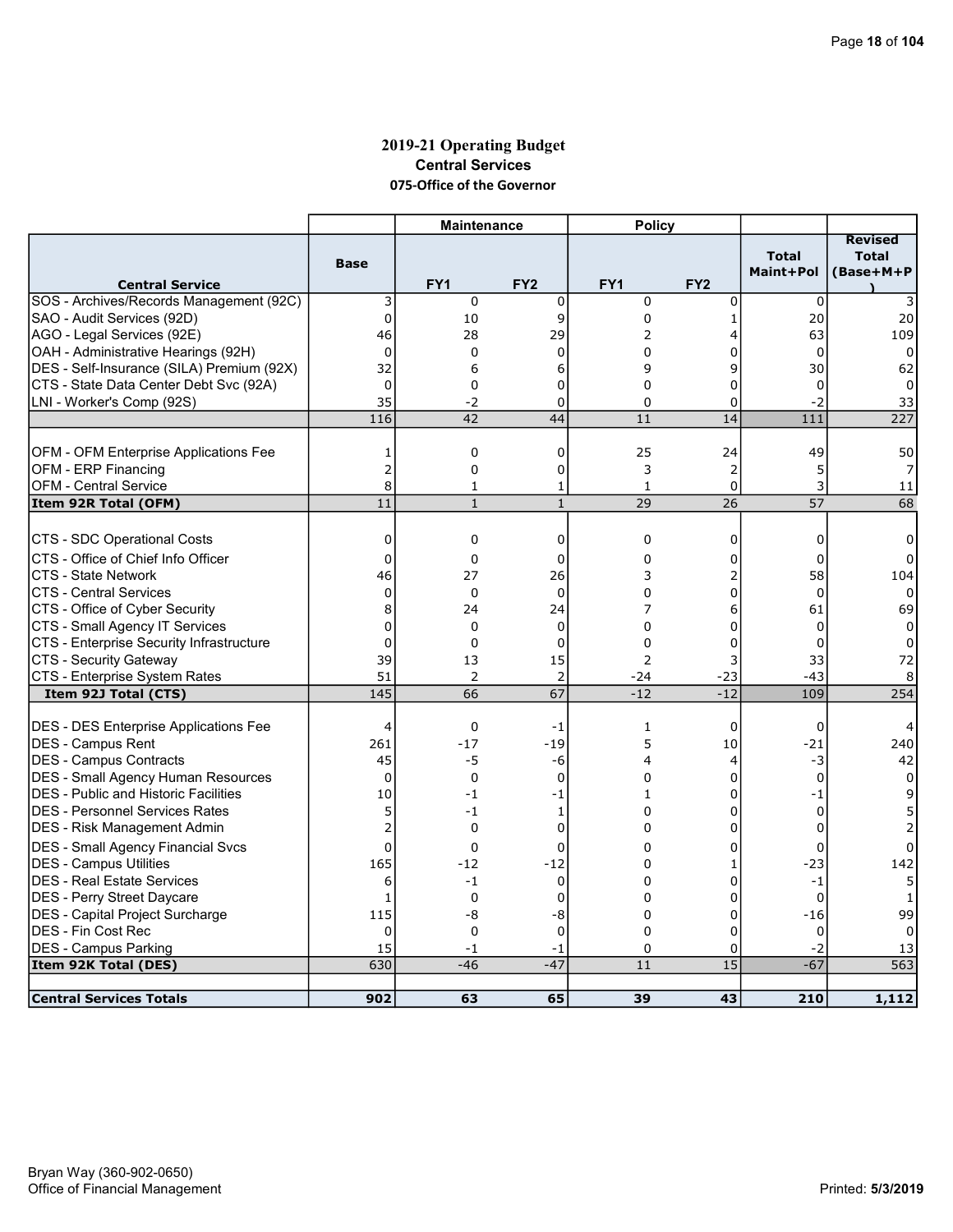### 2019-21 Operating Budget Central Services 080-Office of the Lieutenant Governor

|                                                          |                                  | <b>Maintenance</b>   |                     | <b>Policy</b>   |                 |                           |                                             |
|----------------------------------------------------------|----------------------------------|----------------------|---------------------|-----------------|-----------------|---------------------------|---------------------------------------------|
| <b>Central Service</b>                                   | <b>Base</b>                      | FY <sub>1</sub>      | FY <sub>2</sub>     | FY <sub>1</sub> | FY <sub>2</sub> | <b>Total</b><br>Maint+Pol | <b>Revised</b><br><b>Total</b><br>(Base+M+P |
| SOS - Archives/Records Management (92C)                  | 0                                | 0                    | $\mathbf 0$         | $\mathbf 0$     | $\mathbf 0$     | $\mathbf 0$               | 0                                           |
| SAO - Audit Services (92D)                               | $\mathbf{0}$                     | 0                    | $\mathbf 0$         | $\Omega$        | $\mathbf 0$     | $\Omega$                  | 0                                           |
| AGO - Legal Services (92E)                               | 1                                | -1                   | 0                   | 0               | 0               | -1                        | $\Omega$                                    |
| OAH - Administrative Hearings (92H)                      | $\Omega$                         | 0                    | 0                   | 0               | ი               | 0                         | 0                                           |
| DES - Self-Insurance (SILA) Premium (92X)                | 19                               | -4                   | -5                  | 2               | $\overline{2}$  | -5                        | 14                                          |
| CTS - State Data Center Debt Svc (92A)                   | 0                                | 0                    | 0                   | 0               | 0               | 0                         | 0                                           |
| LNI - Worker's Comp (92S)                                | 5                                | $\Omega$             | 0                   | 0               | 0               | $\Omega$                  | 5                                           |
|                                                          | 26                               | $-5$                 | $-5$                | $\overline{2}$  | $\overline{2}$  | $-6$                      | 20                                          |
|                                                          |                                  |                      |                     |                 |                 |                           |                                             |
| <b>OFM - OFM Enterprise Applications Fee</b>             | 0                                | 0                    | 0                   | 3               | 2               | 5                         | 5                                           |
| OFM - ERP Financing                                      | $\Omega$                         | 0                    | $\mathbf 0$         | $\mathbf{1}$    | 0               | $\mathbf{1}$              |                                             |
| <b>OFM - Central Service</b>                             | $\mathbf{1}$                     | $-1$                 | 1                   | 0               | 0               | 0                         | 1                                           |
| Item 92R Total (OFM)                                     | $\overline{2}$                   | $-1$                 | $\mathbf{1}$        | $\overline{4}$  | $\overline{2}$  | 6                         | 8                                           |
| CTS - SDC Operational Costs                              | $\mathbf 0$                      | 0                    | 0                   | $\mathbf 0$     | 0               | $\Omega$                  | 0                                           |
| CTS - Office of Chief Info Officer                       | $\mathbf 0$                      | 0                    | 0                   | 0               | 0               | 0                         | 0                                           |
|                                                          |                                  |                      |                     |                 |                 |                           |                                             |
| <b>CTS - State Network</b>                               | 0<br>$\Omega$                    | 0                    | 0                   | 0               | 0               | 0                         | 0                                           |
| <b>CTS - Central Services</b>                            |                                  | 0                    | $\Omega$            | $\Omega$        | $\Omega$        | O                         | 0                                           |
| CTS - Office of Cyber Security                           | $\mathbf 0$                      | 0                    | 0                   | 0               | 0               | 0                         | 0                                           |
| CTS - Small Agency IT Services                           | 0                                | 0                    | 0                   | $\Omega$        | 0               | 0                         | 0                                           |
| CTS - Enterprise Security Infrastructure                 | 0                                | 0                    | 0                   | $\Omega$        | 0               | $\Omega$                  | $\Omega$                                    |
| CTS - Security Gateway                                   | 1                                | 0                    | 0                   | 0               | 0               | 0                         | 1                                           |
| CTS - Enterprise System Rates                            | $\overline{7}$<br>$\overline{8}$ | $\Omega$<br>$\Omega$ | 0<br>$\overline{0}$ | -3<br>$-3$      | $-2$<br>$-2$    | -5<br>$\overline{-5}$     | 2<br>3                                      |
| Item 92J Total (CTS)                                     |                                  |                      |                     |                 |                 |                           |                                             |
| <b>DES - DES Enterprise Applications Fee</b>             | 1                                | $-1$                 | 0                   | 0               | 0               | -1                        | 0                                           |
| DES - Campus Rent                                        | 52                               | $\overline{2}$       | 2                   | $\overline{2}$  | 2               | 8                         | 60                                          |
| DES - Campus Contracts                                   | 9                                | 0                    | 0                   | $\mathbf{1}$    | $\mathbf{1}$    | $\overline{2}$            | 11                                          |
| <b>DES - Small Agency Human Resources</b>                | 11                               | -1                   | 1                   | 5               | 5               | 10                        | 21                                          |
| <b>IDES - Public and Historic Facilities</b>             | $\overline{2}$                   | $\Omega$             | $\Omega$            | $\Omega$        | $\Omega$        | $\Omega$                  | 2                                           |
| <b>IDES - Personnel Services Rates</b>                   | $\mathbf 1$                      | 0                    | 0                   | 0               | 0               | 0                         | 1                                           |
| DES - Risk Management Admin                              | $\overline{2}$                   | 0                    | 0                   | 0               | 0               | O                         |                                             |
| DES - Small Agency Financial Svcs                        | 49                               | $\mathbf{1}$         | 3                   | $\mathbf{1}$    | 1               | 6                         | 55                                          |
| <b>DES - Campus Utilities</b>                            | 33                               | 0                    | 2                   | 0               | 0               |                           | 35                                          |
|                                                          |                                  |                      |                     |                 |                 |                           |                                             |
| DES - Real Estate Services                               | 0                                | 1                    | 1                   | 0               | 0               |                           | 2                                           |
| <b>IDES - Perry Street Daycare</b>                       | $\mathbf 0$                      | 0                    | 0                   | 0               | 0               | $\Omega$                  | 0                                           |
| DES - Capital Project Surcharge                          | 23                               | 1                    | 1                   | $\Omega$        | 0               | $\overline{2}$            | 25                                          |
| <b>DES - Fin Cost Rec</b><br><b>DES - Campus Parking</b> | 0<br>3                           | 0<br>0               | 0<br>0              | 0<br>0          | 0<br>0          | $\Omega$<br>$\Omega$      | 0                                           |
| Item 92K Total (DES)                                     | 185                              | 3                    | 10                  | 9               | 9               | 31                        | 216                                         |
|                                                          |                                  |                      |                     |                 |                 |                           |                                             |
| <b>Central Services Totals</b>                           | 220                              | -3                   | 6                   | 12              | 11              | 26                        | 246                                         |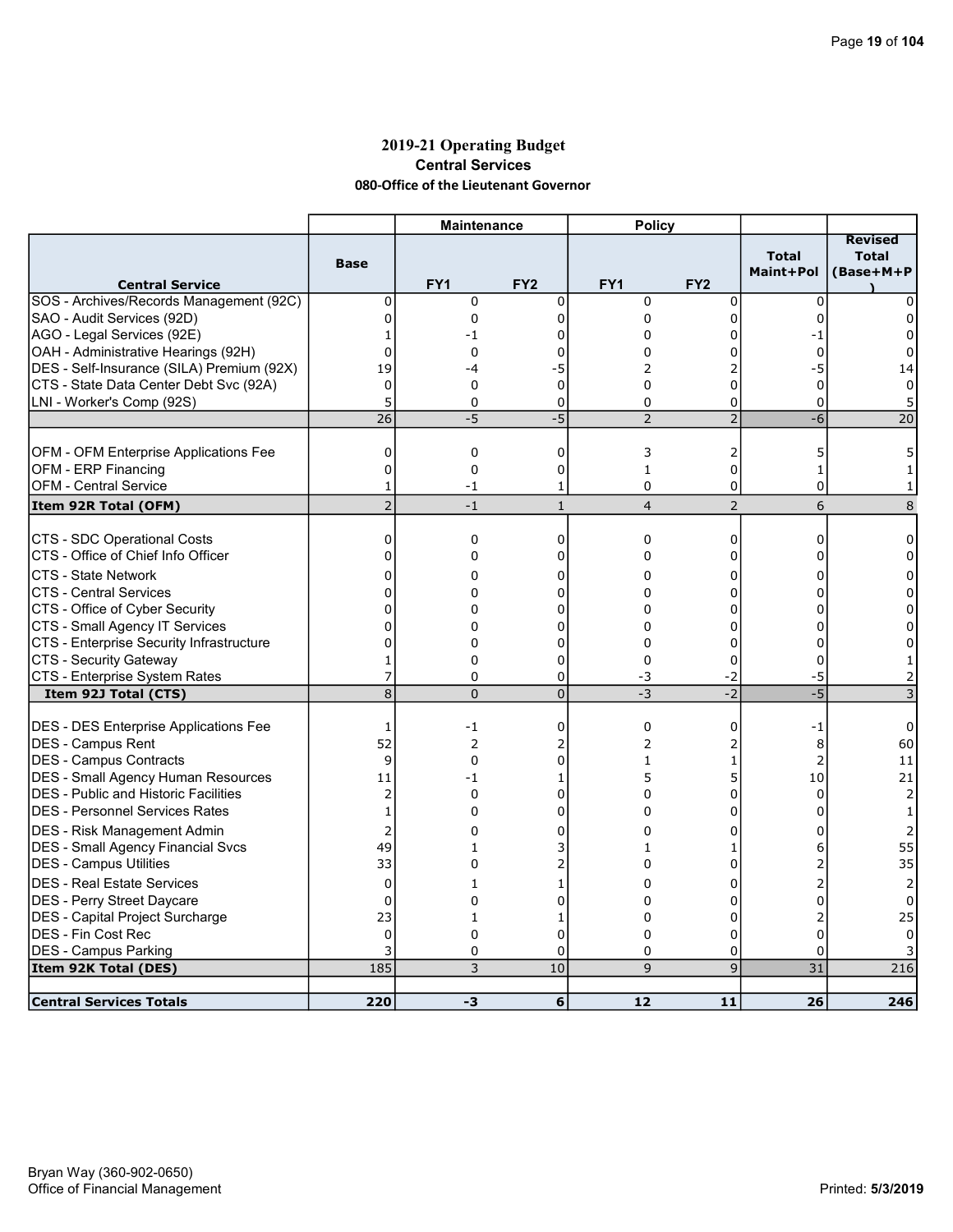### 2019-21 Operating Budget Central Services 082-Public Disclosure Commission

|                                              |                    | <b>Maintenance</b> |                 | <b>Policy</b>   |                 |                           |                                             |
|----------------------------------------------|--------------------|--------------------|-----------------|-----------------|-----------------|---------------------------|---------------------------------------------|
| <b>Central Service</b>                       | <b>Base</b>        | FY <sub>1</sub>    | FY <sub>2</sub> | FY <sub>1</sub> | FY <sub>2</sub> | <b>Total</b><br>Maint+Pol | <b>Revised</b><br><b>Total</b><br>(Base+M+P |
| SOS - Archives/Records Management (92C)      | 4                  | 0                  | -1              | $\mathbf 0$     | 0               | $-1$                      |                                             |
| SAO - Audit Services (92D)                   | $\Omega$           | 0                  | $\mathbf{0}$    | $\mathbf 0$     | $\mathbf 0$     | $\Omega$                  |                                             |
| AGO - Legal Services (92E)                   | 691                | 500                | 497             | 31              | 60              | 1,088                     | 1,779                                       |
| OAH - Administrative Hearings (92H)          | $\mathbf 0$        | 0                  | 0               | $\mathbf 0$     | 0               | n                         |                                             |
| DES - Self-Insurance (SILA) Premium (92X)    | 353                | $-22$              | $-23$           | 61              | 62              | 78                        | 431                                         |
| CTS - State Data Center Debt Svc (92A)       | 17                 | 0                  | 1               | $\Omega$        | 0               | 1                         | 18                                          |
| LNI - Worker's Comp (92S)                    | 14                 | $\mathbf{1}$       | $\Omega$        | $\Omega$        | $\Omega$        | $\mathbf{1}$              | 15                                          |
|                                              | 1,079              | 479                | 474             | 92              | 122             | 1,167                     | 2,246                                       |
|                                              |                    |                    |                 |                 |                 |                           |                                             |
| <b>OFM - OFM Enterprise Applications Fee</b> | 0                  | $\mathbf{1}$       | 0               | 15              | 13              | 29                        | 29                                          |
| <b>OFM - ERP Financing</b>                   | 1                  | $\mathbf{1}$       | -1              | $\overline{2}$  | 1               | 3                         | 4                                           |
| <b>OFM - Central Service</b>                 | 3                  | 1                  | 2               | $\mathbf 0$     | 0               | 3                         | 6                                           |
| Item 92R Total (OFM)                         | $\overline{4}$     | 3                  | $\mathbf{1}$    | 17              | 14              | 35                        | 39                                          |
| CTS - SDC Operational Costs                  | $\Omega$           | 0                  | $\mathbf{0}$    | 3               | 2               | 5                         | 5                                           |
| CTS - Office of Chief Info Officer           | 5                  | $\mathbf{1}$       | 0               | 2               | 2               | 5                         | 10                                          |
| <b>CTS - State Network</b>                   | 70                 | 28                 | 26              | 3               | 3               | 60                        | 130                                         |
| <b>CTS - Central Services</b>                | $\mathbf 0$        | 1                  | 1               | $\Omega$        | 0               | $\overline{2}$            |                                             |
| CTS - Office of Cyber Security               | 3                  | 2                  | 0               | $\mathbf{1}$    | 0               | 3                         | 6                                           |
| CTS - Small Agency IT Services               | $\overline{0}$     | 0                  | 0               | 176             | 176             | 352                       | 352                                         |
| CTS - Enterprise Security Infrastructure     | 0                  | 0                  | 0               | 0               | 0               | 0                         | $\Omega$                                    |
| CTS - Security Gateway                       | $\overline{2}$     | 0                  | 0               | $\Omega$        | 0               | 0                         |                                             |
| CTS - Enterprise System Rates                | 21                 | 5                  | 6               | $-14$           | $-13$           | $-16$                     | 5                                           |
| Item 92J Total (CTS)                         | 101                | 37                 | 33              | 171             | 170             | 411                       | 512                                         |
|                                              |                    |                    |                 |                 |                 |                           |                                             |
| DES - DES Enterprise Applications Fee        | 2                  | 0                  | 0               | $\mathbf 0$     | 0               | 0                         |                                             |
| DES - Campus Rent                            | $\overline{0}$     | 0                  | 0               | 0               | 0               | 0                         | 0                                           |
| DES - Campus Contracts                       | $\overline{2}$     | 0                  | $\mathbf 0$     | $\Omega$        | 0               | $\Omega$                  |                                             |
| <b>DES</b> - Small Agency Human Resources    | 32                 | 10                 | 11              | 21              | 24              | 66                        | 98                                          |
| <b>DES</b> - Public and Historic Facilities  | 6                  | $-1$               | $\mathbf 0$     | $\Omega$        | 0               | $-1$                      | 5                                           |
| <b>DES - Personnel Services Rates</b>        | 2                  | $\mathbf{1}$       | $\mathbf 0$     | $\Omega$        | 0               | $\mathbf{1}$              |                                             |
| <b>DES</b> - Risk Management Admin           | 13                 | $-1$               | 0               | $\mathbf 0$     | 0               | $-1$                      | 12                                          |
| <b>DES - Small Agency Financial Svcs</b>     | 124                | 26                 | 27              | 2               | 5               | 60                        | 184                                         |
| DES - Campus Utilities                       | 0                  | 0                  | $\mathbf 0$     | $\Omega$        | 0               | $\Omega$                  | $\Omega$                                    |
| <b>DES - Real Estate Services</b>            | 5                  | 0                  | 0               | 0               | 0               | 0                         |                                             |
| DES - Perry Street Daycare                   | $\mathbf 0$        | 0                  | 0               | $\Omega$        | 0               | $\Omega$                  | <sup>0</sup>                                |
| DES - Capital Project Surcharge              | 0                  | 0                  | 0               | 0               | 0               | 0                         | 0                                           |
| <b>DES - Fin Cost Rec</b>                    | $\Omega$           | $\Omega$           | 0               | $\Omega$        | 0               | $\Omega$                  | 0                                           |
| <b>DES - Campus Parking</b>                  | $\mathbf 0$<br>185 | 0                  | 0<br>38         | 0               | 0<br>29         | 0<br>125                  |                                             |
| Item 92K Total (DES)                         |                    | 35                 |                 | 23              |                 |                           | 310                                         |
| <b>Central Services Totals</b>               | 1,369              | 554                | 546             | 303             | 335             | 1,738                     | 3,107                                       |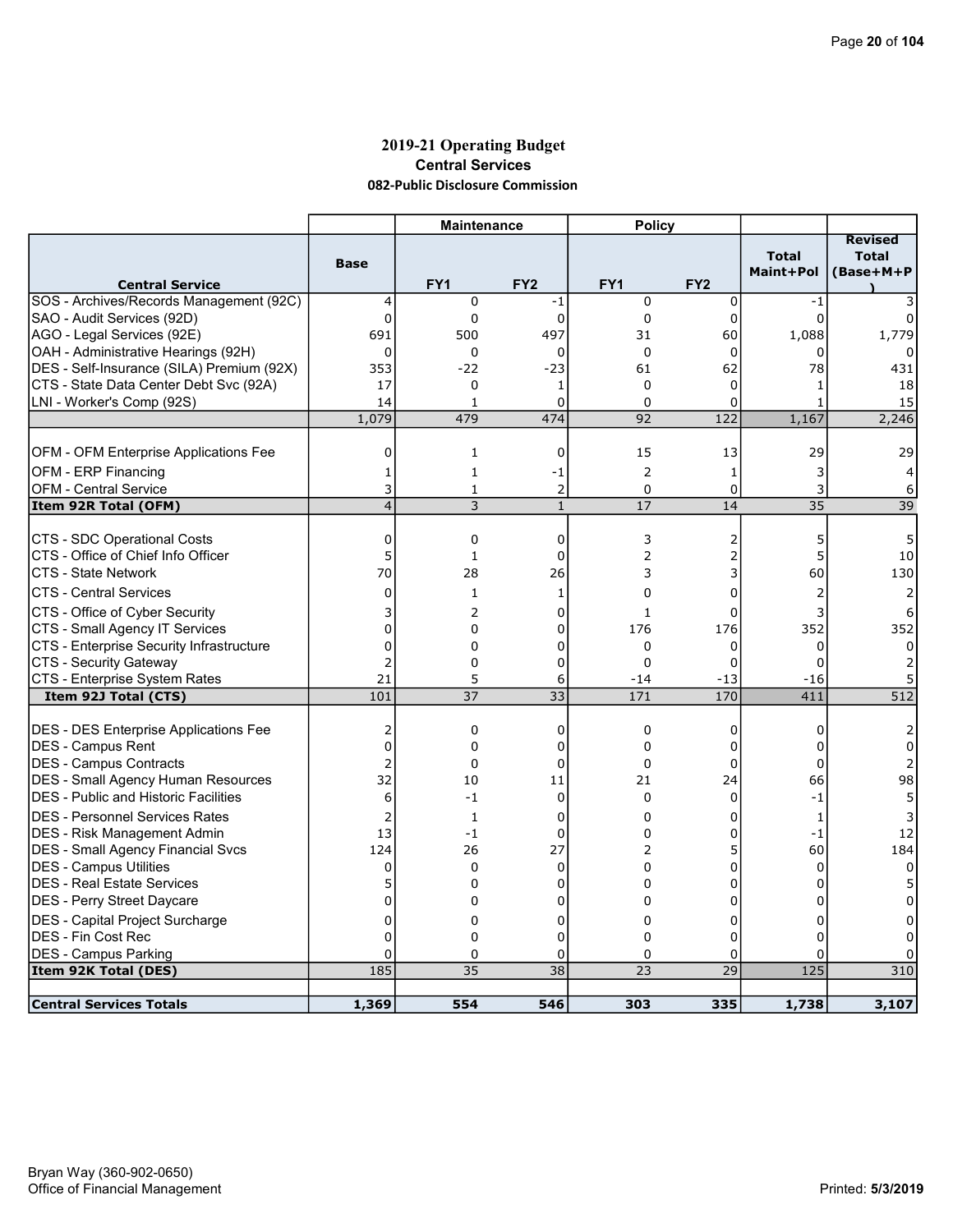# 2019-21 Operating Budget Central Services 085-Office of the Secretary of State

|                                                                   |                 | <b>Maintenance</b> |                   | <b>Policy</b>   |                 |                           |                                             |
|-------------------------------------------------------------------|-----------------|--------------------|-------------------|-----------------|-----------------|---------------------------|---------------------------------------------|
| <b>Central Service</b>                                            | <b>Base</b>     | FY <sub>1</sub>    | FY <sub>2</sub>   | FY <sub>1</sub> | FY <sub>2</sub> | <b>Total</b><br>Maint+Pol | <b>Revised</b><br><b>Total</b><br>(Base+M+P |
| SOS - Archives/Records Management (92C)                           | 58              | $-4$               | -5                | 3               | $\mathbf 0$     | -6                        | 52                                          |
| SAO - Audit Services (92D)                                        | 26              | $\Omega$           | $\mathbf 0$       | $\Omega$        | $\mathbf 0$     | $\Omega$                  | 26                                          |
| AGO - Legal Services (92E)                                        | 792             | -186               | -181              | $\mathsf{q}$    | 14              | -344                      | 448                                         |
| OAH - Administrative Hearings (92H)                               | 0               | 0                  | 0                 | 0               | 0               | 0                         | $\mathbf{0}$                                |
| DES - Self-Insurance (SILA) Premium (92X)                         | $\overline{c}$  | $\mathbf 0$        | $\mathbf 0$       | $\Omega$        | 0               | 0                         | 2                                           |
| CTS - State Data Center Debt Svc (92A)                            | 181             | $-21$              | $-23$             | $\Omega$        | 0               | $-44$                     | 137                                         |
| LNI - Worker's Comp (92S)                                         | 227             | -8                 | -6                | 0               | 0               | $-14$                     | 213                                         |
|                                                                   | 1,287           | $-219$             | $-215$            | 12              | 14              | $-408$                    | 879                                         |
|                                                                   |                 |                    |                   |                 |                 |                           |                                             |
| OFM - OFM Enterprise Applications Fee                             | 6               | $\mathbf 0$        | $\mathbf 0$       | 130             | 125             | 255                       | 261                                         |
| OFM - ERP Financing                                               | 16              | $-5$               | -4                | 13              | 12              | 16                        | 32                                          |
| <b>OFM - Central Service</b>                                      | 38              | 7                  | 6                 | 3               | $\mathbf{1}$    | 17                        | 55                                          |
| Item 92R Total (OFM)                                              | $\overline{61}$ | $\overline{2}$     | $\overline{2}$    | 146             | 138             | 288                       | 349                                         |
|                                                                   |                 |                    |                   |                 |                 |                           |                                             |
| CTS - SDC Operational Costs                                       | 0               | $\mathbf 0$        | 0                 | 16              | 19              | 35                        | 35                                          |
| ICTS - Office of Chief Info Officer                               | 39              | $-3$               | -6                | 10              | 9               | 10                        | 49                                          |
| ICTS - State Network                                              | 955             | -62                | $-67$             | 21              | 20              | -88                       | 867                                         |
| <b>CTS - Central Services</b>                                     | $\Omega$        | 6                  | 9                 | $\mathbf{0}$    | 0               | 15                        | 15                                          |
| CTS - Office of Cyber Security                                    | 82              | 5                  | 4                 | 12              | 9               | 30                        | 112                                         |
| CTS - Small Agency IT Services                                    | 0               | 0                  | 0                 | $\Omega$        | 0               | 0                         | $\Omega$                                    |
| CTS - Enterprise Security Infrastructure                          | $\overline{0}$  | 0                  | 0                 | $\Omega$        | 0               | 0                         |                                             |
| CTS - Security Gateway                                            | 192             | -3                 | 0                 | 5               | 9               | 11                        | 203                                         |
| CTS - Enterprise System Rates                                     | 292             | $-2$               | -1                | $-128$          | $-119$          | $-250$                    | 42                                          |
| Item 92J Total (CTS)                                              | 1,560           | $-59$              | $-61$             | $-64$           | $-53$           | $-237$                    | 1,323                                       |
|                                                                   |                 | $-4$               |                   | $\overline{4}$  |                 |                           |                                             |
| <b>DES - DES Enterprise Applications Fee</b><br>DES - Campus Rent | 23<br>767       | 6                  | -5<br>$\mathbf 0$ | 17              | 0<br>33         | -5<br>56                  | 18<br>823                                   |
| <b>IDES - Campus Contracts</b>                                    | 149             | $-10$              | -9                | 17              | 15              | 13                        | 162                                         |
| <b>DES - Small Agency Human Resources</b>                         | $\mathbf 0$     | 0                  | $\mathbf 0$       | $\mathbf 0$     | 0               | $\mathbf 0$               | 0                                           |
| <b>IDES - Public and Historic Facilities</b>                      | 87              | $-10$              |                   | 3               |                 |                           | 74                                          |
| IDES - Personnel Services Rates                                   | 27              | 0                  | -9<br>$\mathbf 0$ | 0               | 3<br>0          | $-13$<br>0                | 27                                          |
| <b>DES - Risk Management Admin</b>                                | 2               | $\Omega$           | 0                 | $\Omega$        | 0               | 0                         | 2                                           |
| <b>DES - Small Agency Financial Svcs</b>                          | $\mathbf 0$     | 0                  | 0                 | $\Omega$        | 0               | $\Omega$                  | 0                                           |
| DES - Campus Utilities                                            | 483             | $\mathbf 0$        | 0                 | 1               | 3               | 4                         | 487                                         |
| <b>DES - Real Estate Services</b>                                 | 31              | -5                 | $-1$              | 0               | 0               | -6                        | 25                                          |
| DES - Perry Street Daycare                                        | 6               | $\mathbf 0$        | $\mathbf 0$       | $\Omega$        | 0               | $\mathbf 0$               | 6                                           |
| DES - Capital Project Surcharge                                   | 337             | $\Omega$           | $\mathbf 0$       | $\Omega$        | 0               | $\Omega$                  | 337                                         |
| IDES - Fin Cost Rec                                               | 0               | 0                  | 0                 | $\Omega$        | 0               | $\Omega$                  | 0                                           |
| DES - Campus Parking                                              | 45              | $\mathbf 0$        | 0                 | 0               | 0               | 0                         | 45                                          |
| Item 92K Total (DES)                                              | 1,958           | $-23$              | $-24$             | 42              | $\overline{54}$ | 49                        | 2,007                                       |
|                                                                   |                 |                    |                   |                 |                 |                           |                                             |
| <b>Central Services Totals</b>                                    | 4,866           | $-299$             | $-298$            | 136             | 153             | $-308$                    | 4,558                                       |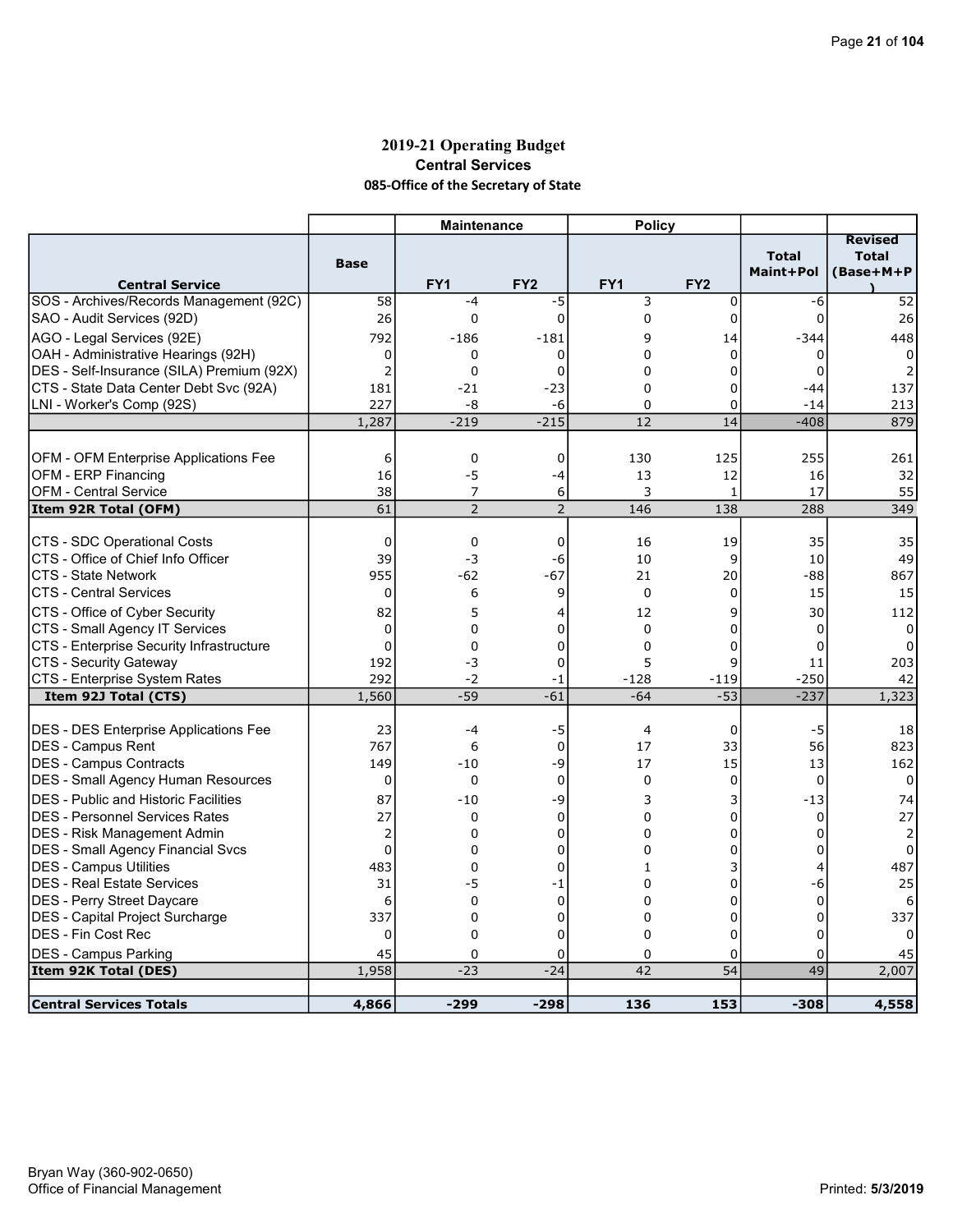### 2019-21 Operating Budget Central Services 086-Governor's Office of Indian Affairs

| <b>Total</b><br><b>Total</b><br><b>Base</b><br>Maint+Pol<br>(Base+M+P<br><b>Central Service</b><br>FY <sub>1</sub><br>FY <sub>2</sub><br>FY1<br>FY <sub>2</sub><br>0<br>$\mathbf 0$<br>$\mathbf 0$<br>$\mathbf 0$<br>0<br>0<br>$\Omega$<br>19<br>SAO - Audit Services (92D)<br>0<br>$-19$<br>$-10$<br>-9<br>$\mathbf 0$<br>$\Omega$<br>$\Omega$<br>0<br>$\Omega$<br>$\Omega$<br>0<br>$\Omega$<br>$\Omega$<br>OAH - Administrative Hearings (92H)<br>$\mathbf 0$<br>0<br>0<br>0<br>0<br>0<br>O<br>$\overline{2}$<br>$\Omega$<br>$\Omega$<br>-1<br>1<br>$\overline{0}$<br>CTS - State Data Center Debt Svc (92A)<br>$\Omega$<br>0<br>0<br>0<br>0<br>0<br>LNI - Worker's Comp (92S)<br>$\overline{2}$<br>0<br>0<br>$\Omega$<br>0<br>$\Omega$<br>$\overline{23}$<br>$-9$<br>$\overline{0}$<br>$-19$<br>$-11$<br>$\mathbf{1}$<br>$\overline{4}$<br>$\mathbf 0$<br>$\mathbf 0$<br>0<br>$\mathbf{1}$<br>0<br>$\mathbf{1}$<br>1<br>OFM - ERP Financing<br>0<br>$\mathbf 0$<br>0<br>0<br>0<br>0<br>0<br><b>OFM - Central Service</b><br>$\mathbf 0$<br>0<br>0<br>0<br>$\mathbf 0$<br>$\Omega$<br>0<br>$\overline{0}$<br>$\overline{0}$<br>$\overline{0}$<br>$\mathbf{1}$<br>$\overline{0}$<br>Item 92R Total (OFM)<br>$\mathbf{1}$<br>$\mathbf{1}$<br>CTS - SDC Operational Costs<br>$\mathbf 0$<br>$\mathbf 0$<br>0<br>0<br>0<br>$\Omega$<br>0<br>CTS - Office of Chief Info Officer<br>0<br>0<br>0<br>0<br>0<br>0<br>0<br><b>CTS - State Network</b><br>$\Omega$<br>$\Omega$<br>0<br>$\Omega$<br>0<br>$\Omega$<br>$\Omega$<br><b>CTS - Central Services</b><br>0<br>$\Omega$<br>0<br>$\Omega$<br>0<br>$\Omega$<br>$\Omega$<br>$\overline{0}$<br>CTS - Office of Cyber Security<br>0<br>0<br>$\Omega$<br>0<br>$\Omega$<br>$\Omega$<br>0<br>13<br>27<br>27<br>0<br>0<br>14<br>CTS - Enterprise Security Infrastructure<br>$\mathbf 0$<br>$\mathbf 0$<br>$\Omega$<br>0<br>0<br>$\Omega$<br>$\Omega$ |                                         |   | <b>Maintenance</b> |   | <b>Policy</b> |   |          |                |
|-------------------------------------------------------------------------------------------------------------------------------------------------------------------------------------------------------------------------------------------------------------------------------------------------------------------------------------------------------------------------------------------------------------------------------------------------------------------------------------------------------------------------------------------------------------------------------------------------------------------------------------------------------------------------------------------------------------------------------------------------------------------------------------------------------------------------------------------------------------------------------------------------------------------------------------------------------------------------------------------------------------------------------------------------------------------------------------------------------------------------------------------------------------------------------------------------------------------------------------------------------------------------------------------------------------------------------------------------------------------------------------------------------------------------------------------------------------------------------------------------------------------------------------------------------------------------------------------------------------------------------------------------------------------------------------------------------------------------------------------------------------------------------------------------------------------------------------------------------------------------------------------|-----------------------------------------|---|--------------------|---|---------------|---|----------|----------------|
| AGO - Legal Services (92E)<br>DES - Self-Insurance (SILA) Premium (92X)<br>OFM - OFM Enterprise Applications Fee<br>CTS - Small Agency IT Services                                                                                                                                                                                                                                                                                                                                                                                                                                                                                                                                                                                                                                                                                                                                                                                                                                                                                                                                                                                                                                                                                                                                                                                                                                                                                                                                                                                                                                                                                                                                                                                                                                                                                                                                        |                                         |   |                    |   |               |   |          | <b>Revised</b> |
|                                                                                                                                                                                                                                                                                                                                                                                                                                                                                                                                                                                                                                                                                                                                                                                                                                                                                                                                                                                                                                                                                                                                                                                                                                                                                                                                                                                                                                                                                                                                                                                                                                                                                                                                                                                                                                                                                           | SOS - Archives/Records Management (92C) |   |                    |   |               |   |          |                |
|                                                                                                                                                                                                                                                                                                                                                                                                                                                                                                                                                                                                                                                                                                                                                                                                                                                                                                                                                                                                                                                                                                                                                                                                                                                                                                                                                                                                                                                                                                                                                                                                                                                                                                                                                                                                                                                                                           |                                         |   |                    |   |               |   |          |                |
|                                                                                                                                                                                                                                                                                                                                                                                                                                                                                                                                                                                                                                                                                                                                                                                                                                                                                                                                                                                                                                                                                                                                                                                                                                                                                                                                                                                                                                                                                                                                                                                                                                                                                                                                                                                                                                                                                           |                                         |   |                    |   |               |   |          |                |
|                                                                                                                                                                                                                                                                                                                                                                                                                                                                                                                                                                                                                                                                                                                                                                                                                                                                                                                                                                                                                                                                                                                                                                                                                                                                                                                                                                                                                                                                                                                                                                                                                                                                                                                                                                                                                                                                                           |                                         |   |                    |   |               |   |          |                |
|                                                                                                                                                                                                                                                                                                                                                                                                                                                                                                                                                                                                                                                                                                                                                                                                                                                                                                                                                                                                                                                                                                                                                                                                                                                                                                                                                                                                                                                                                                                                                                                                                                                                                                                                                                                                                                                                                           |                                         |   |                    |   |               |   |          |                |
|                                                                                                                                                                                                                                                                                                                                                                                                                                                                                                                                                                                                                                                                                                                                                                                                                                                                                                                                                                                                                                                                                                                                                                                                                                                                                                                                                                                                                                                                                                                                                                                                                                                                                                                                                                                                                                                                                           |                                         |   |                    |   |               |   |          |                |
|                                                                                                                                                                                                                                                                                                                                                                                                                                                                                                                                                                                                                                                                                                                                                                                                                                                                                                                                                                                                                                                                                                                                                                                                                                                                                                                                                                                                                                                                                                                                                                                                                                                                                                                                                                                                                                                                                           |                                         |   |                    |   |               |   |          |                |
|                                                                                                                                                                                                                                                                                                                                                                                                                                                                                                                                                                                                                                                                                                                                                                                                                                                                                                                                                                                                                                                                                                                                                                                                                                                                                                                                                                                                                                                                                                                                                                                                                                                                                                                                                                                                                                                                                           |                                         |   |                    |   |               |   |          |                |
|                                                                                                                                                                                                                                                                                                                                                                                                                                                                                                                                                                                                                                                                                                                                                                                                                                                                                                                                                                                                                                                                                                                                                                                                                                                                                                                                                                                                                                                                                                                                                                                                                                                                                                                                                                                                                                                                                           |                                         |   |                    |   |               |   |          |                |
|                                                                                                                                                                                                                                                                                                                                                                                                                                                                                                                                                                                                                                                                                                                                                                                                                                                                                                                                                                                                                                                                                                                                                                                                                                                                                                                                                                                                                                                                                                                                                                                                                                                                                                                                                                                                                                                                                           |                                         |   |                    |   |               |   |          |                |
|                                                                                                                                                                                                                                                                                                                                                                                                                                                                                                                                                                                                                                                                                                                                                                                                                                                                                                                                                                                                                                                                                                                                                                                                                                                                                                                                                                                                                                                                                                                                                                                                                                                                                                                                                                                                                                                                                           |                                         |   |                    |   |               |   |          |                |
|                                                                                                                                                                                                                                                                                                                                                                                                                                                                                                                                                                                                                                                                                                                                                                                                                                                                                                                                                                                                                                                                                                                                                                                                                                                                                                                                                                                                                                                                                                                                                                                                                                                                                                                                                                                                                                                                                           |                                         |   |                    |   |               |   |          |                |
|                                                                                                                                                                                                                                                                                                                                                                                                                                                                                                                                                                                                                                                                                                                                                                                                                                                                                                                                                                                                                                                                                                                                                                                                                                                                                                                                                                                                                                                                                                                                                                                                                                                                                                                                                                                                                                                                                           |                                         |   |                    |   |               |   |          |                |
|                                                                                                                                                                                                                                                                                                                                                                                                                                                                                                                                                                                                                                                                                                                                                                                                                                                                                                                                                                                                                                                                                                                                                                                                                                                                                                                                                                                                                                                                                                                                                                                                                                                                                                                                                                                                                                                                                           |                                         |   |                    |   |               |   |          |                |
|                                                                                                                                                                                                                                                                                                                                                                                                                                                                                                                                                                                                                                                                                                                                                                                                                                                                                                                                                                                                                                                                                                                                                                                                                                                                                                                                                                                                                                                                                                                                                                                                                                                                                                                                                                                                                                                                                           |                                         |   |                    |   |               |   |          |                |
|                                                                                                                                                                                                                                                                                                                                                                                                                                                                                                                                                                                                                                                                                                                                                                                                                                                                                                                                                                                                                                                                                                                                                                                                                                                                                                                                                                                                                                                                                                                                                                                                                                                                                                                                                                                                                                                                                           |                                         |   |                    |   |               |   |          |                |
|                                                                                                                                                                                                                                                                                                                                                                                                                                                                                                                                                                                                                                                                                                                                                                                                                                                                                                                                                                                                                                                                                                                                                                                                                                                                                                                                                                                                                                                                                                                                                                                                                                                                                                                                                                                                                                                                                           |                                         |   |                    |   |               |   |          |                |
|                                                                                                                                                                                                                                                                                                                                                                                                                                                                                                                                                                                                                                                                                                                                                                                                                                                                                                                                                                                                                                                                                                                                                                                                                                                                                                                                                                                                                                                                                                                                                                                                                                                                                                                                                                                                                                                                                           |                                         |   |                    |   |               |   |          |                |
|                                                                                                                                                                                                                                                                                                                                                                                                                                                                                                                                                                                                                                                                                                                                                                                                                                                                                                                                                                                                                                                                                                                                                                                                                                                                                                                                                                                                                                                                                                                                                                                                                                                                                                                                                                                                                                                                                           |                                         |   |                    |   |               |   |          |                |
|                                                                                                                                                                                                                                                                                                                                                                                                                                                                                                                                                                                                                                                                                                                                                                                                                                                                                                                                                                                                                                                                                                                                                                                                                                                                                                                                                                                                                                                                                                                                                                                                                                                                                                                                                                                                                                                                                           |                                         |   |                    |   |               |   |          |                |
|                                                                                                                                                                                                                                                                                                                                                                                                                                                                                                                                                                                                                                                                                                                                                                                                                                                                                                                                                                                                                                                                                                                                                                                                                                                                                                                                                                                                                                                                                                                                                                                                                                                                                                                                                                                                                                                                                           |                                         |   |                    |   |               |   |          |                |
|                                                                                                                                                                                                                                                                                                                                                                                                                                                                                                                                                                                                                                                                                                                                                                                                                                                                                                                                                                                                                                                                                                                                                                                                                                                                                                                                                                                                                                                                                                                                                                                                                                                                                                                                                                                                                                                                                           | CTS - Security Gateway                  | 0 | 0                  | 0 | $\mathbf 0$   | 0 | $\Omega$ | 0              |
| CTS - Enterprise System Rates<br>2<br>$\Omega$<br>0<br>$-1$<br>0<br>$-1$<br>1                                                                                                                                                                                                                                                                                                                                                                                                                                                                                                                                                                                                                                                                                                                                                                                                                                                                                                                                                                                                                                                                                                                                                                                                                                                                                                                                                                                                                                                                                                                                                                                                                                                                                                                                                                                                             |                                         |   |                    |   |               |   |          |                |
| $\overline{3}$<br>$\overline{0}$<br>$\overline{26}$<br>$\overline{29}$<br>$\Omega$<br>12<br>14<br>Item 92J Total (CTS)                                                                                                                                                                                                                                                                                                                                                                                                                                                                                                                                                                                                                                                                                                                                                                                                                                                                                                                                                                                                                                                                                                                                                                                                                                                                                                                                                                                                                                                                                                                                                                                                                                                                                                                                                                    |                                         |   |                    |   |               |   |          |                |
| DES - DES Enterprise Applications Fee<br>0<br>$\mathbf 0$<br>0<br>0<br>0<br>0<br>0                                                                                                                                                                                                                                                                                                                                                                                                                                                                                                                                                                                                                                                                                                                                                                                                                                                                                                                                                                                                                                                                                                                                                                                                                                                                                                                                                                                                                                                                                                                                                                                                                                                                                                                                                                                                        |                                         |   |                    |   |               |   |          |                |
| 5<br>DES - Campus Rent<br>-3<br>-2<br>0<br>0<br>-5<br>0                                                                                                                                                                                                                                                                                                                                                                                                                                                                                                                                                                                                                                                                                                                                                                                                                                                                                                                                                                                                                                                                                                                                                                                                                                                                                                                                                                                                                                                                                                                                                                                                                                                                                                                                                                                                                                   |                                         |   |                    |   |               |   |          |                |
| $\mathbf 0$<br>$\Omega$<br> DES - Campus Contracts<br>$\mathbf{1}$<br>$-1$<br>$\Omega$<br>$-1$<br>0                                                                                                                                                                                                                                                                                                                                                                                                                                                                                                                                                                                                                                                                                                                                                                                                                                                                                                                                                                                                                                                                                                                                                                                                                                                                                                                                                                                                                                                                                                                                                                                                                                                                                                                                                                                       |                                         |   |                    |   |               |   |          |                |
|                                                                                                                                                                                                                                                                                                                                                                                                                                                                                                                                                                                                                                                                                                                                                                                                                                                                                                                                                                                                                                                                                                                                                                                                                                                                                                                                                                                                                                                                                                                                                                                                                                                                                                                                                                                                                                                                                           |                                         |   |                    |   |               |   |          |                |
| 3<br>DES - Small Agency Human Resources<br>2<br>0<br>0<br>3<br>6<br>1                                                                                                                                                                                                                                                                                                                                                                                                                                                                                                                                                                                                                                                                                                                                                                                                                                                                                                                                                                                                                                                                                                                                                                                                                                                                                                                                                                                                                                                                                                                                                                                                                                                                                                                                                                                                                     |                                         |   |                    |   |               |   |          |                |
| <b>DES</b> - Public and Historic Facilities<br>1<br>$-1$<br>0<br>0<br>$-1$<br>0<br>0                                                                                                                                                                                                                                                                                                                                                                                                                                                                                                                                                                                                                                                                                                                                                                                                                                                                                                                                                                                                                                                                                                                                                                                                                                                                                                                                                                                                                                                                                                                                                                                                                                                                                                                                                                                                      |                                         |   |                    |   |               |   |          |                |
| <b>IDES - Personnel Services Rates</b><br>$\Omega$<br>$\Omega$<br>$\Omega$<br>$\Omega$<br>$\Omega$<br>$\Omega$<br>$\Omega$                                                                                                                                                                                                                                                                                                                                                                                                                                                                                                                                                                                                                                                                                                                                                                                                                                                                                                                                                                                                                                                                                                                                                                                                                                                                                                                                                                                                                                                                                                                                                                                                                                                                                                                                                                |                                         |   |                    |   |               |   |          |                |
| 2<br><b>DES</b> - Risk Management Admin<br>0<br>0<br>2<br>0<br>0<br>0                                                                                                                                                                                                                                                                                                                                                                                                                                                                                                                                                                                                                                                                                                                                                                                                                                                                                                                                                                                                                                                                                                                                                                                                                                                                                                                                                                                                                                                                                                                                                                                                                                                                                                                                                                                                                     |                                         |   |                    |   |               |   |          |                |
| 26<br><b>DES - Small Agency Financial Svcs</b><br>0<br>0<br>27<br>$\Omega$<br>1<br>1                                                                                                                                                                                                                                                                                                                                                                                                                                                                                                                                                                                                                                                                                                                                                                                                                                                                                                                                                                                                                                                                                                                                                                                                                                                                                                                                                                                                                                                                                                                                                                                                                                                                                                                                                                                                      |                                         |   |                    |   |               |   |          |                |
| <b>DES - Campus Utilities</b><br>3<br>$-2$<br>0<br>-3<br>$\mathbf 0$<br>0<br>-1                                                                                                                                                                                                                                                                                                                                                                                                                                                                                                                                                                                                                                                                                                                                                                                                                                                                                                                                                                                                                                                                                                                                                                                                                                                                                                                                                                                                                                                                                                                                                                                                                                                                                                                                                                                                           |                                         |   |                    |   |               |   |          |                |
| <b>DES - Real Estate Services</b><br>$\overline{0}$<br>0<br>$\mathbf 0$<br>0<br>0<br>$\mathbf 0$<br>0                                                                                                                                                                                                                                                                                                                                                                                                                                                                                                                                                                                                                                                                                                                                                                                                                                                                                                                                                                                                                                                                                                                                                                                                                                                                                                                                                                                                                                                                                                                                                                                                                                                                                                                                                                                     |                                         |   |                    |   |               |   |          |                |
| DES - Perry Street Daycare<br>$\Omega$<br>0<br>$\mathbf 0$<br>$\Omega$<br>0<br>$\Omega$<br>$\Omega$                                                                                                                                                                                                                                                                                                                                                                                                                                                                                                                                                                                                                                                                                                                                                                                                                                                                                                                                                                                                                                                                                                                                                                                                                                                                                                                                                                                                                                                                                                                                                                                                                                                                                                                                                                                       |                                         |   |                    |   |               |   |          |                |
| DES - Capital Project Surcharge<br>2<br>$-2$<br>0<br>0<br>-1<br>-1<br>0                                                                                                                                                                                                                                                                                                                                                                                                                                                                                                                                                                                                                                                                                                                                                                                                                                                                                                                                                                                                                                                                                                                                                                                                                                                                                                                                                                                                                                                                                                                                                                                                                                                                                                                                                                                                                   |                                         |   |                    |   |               |   |          |                |
| $\mathbf 0$<br>DES - Fin Cost Rec<br>$\mathbf 0$<br>0<br>0<br>0<br>$\mathbf 0$<br>0                                                                                                                                                                                                                                                                                                                                                                                                                                                                                                                                                                                                                                                                                                                                                                                                                                                                                                                                                                                                                                                                                                                                                                                                                                                                                                                                                                                                                                                                                                                                                                                                                                                                                                                                                                                                       |                                         |   |                    |   |               |   |          |                |
| <b>DES - Campus Parking</b><br>$\mathbf 0$<br>0<br>0<br>0<br>0<br>0<br>0                                                                                                                                                                                                                                                                                                                                                                                                                                                                                                                                                                                                                                                                                                                                                                                                                                                                                                                                                                                                                                                                                                                                                                                                                                                                                                                                                                                                                                                                                                                                                                                                                                                                                                                                                                                                                  |                                         |   |                    |   |               |   |          |                |
| $\overline{3}$<br>44<br>$-8$<br>$\overline{36}$<br>$-8$<br>$-4$<br>$\mathbf{1}$<br>Item 92K Total (DES)                                                                                                                                                                                                                                                                                                                                                                                                                                                                                                                                                                                                                                                                                                                                                                                                                                                                                                                                                                                                                                                                                                                                                                                                                                                                                                                                                                                                                                                                                                                                                                                                                                                                                                                                                                                   |                                         |   |                    |   |               |   |          |                |
| 70<br>$-19$<br>$-13$<br>15<br>17<br>$\mathbf{o}$<br>70<br>Central Services Totals                                                                                                                                                                                                                                                                                                                                                                                                                                                                                                                                                                                                                                                                                                                                                                                                                                                                                                                                                                                                                                                                                                                                                                                                                                                                                                                                                                                                                                                                                                                                                                                                                                                                                                                                                                                                         |                                         |   |                    |   |               |   |          |                |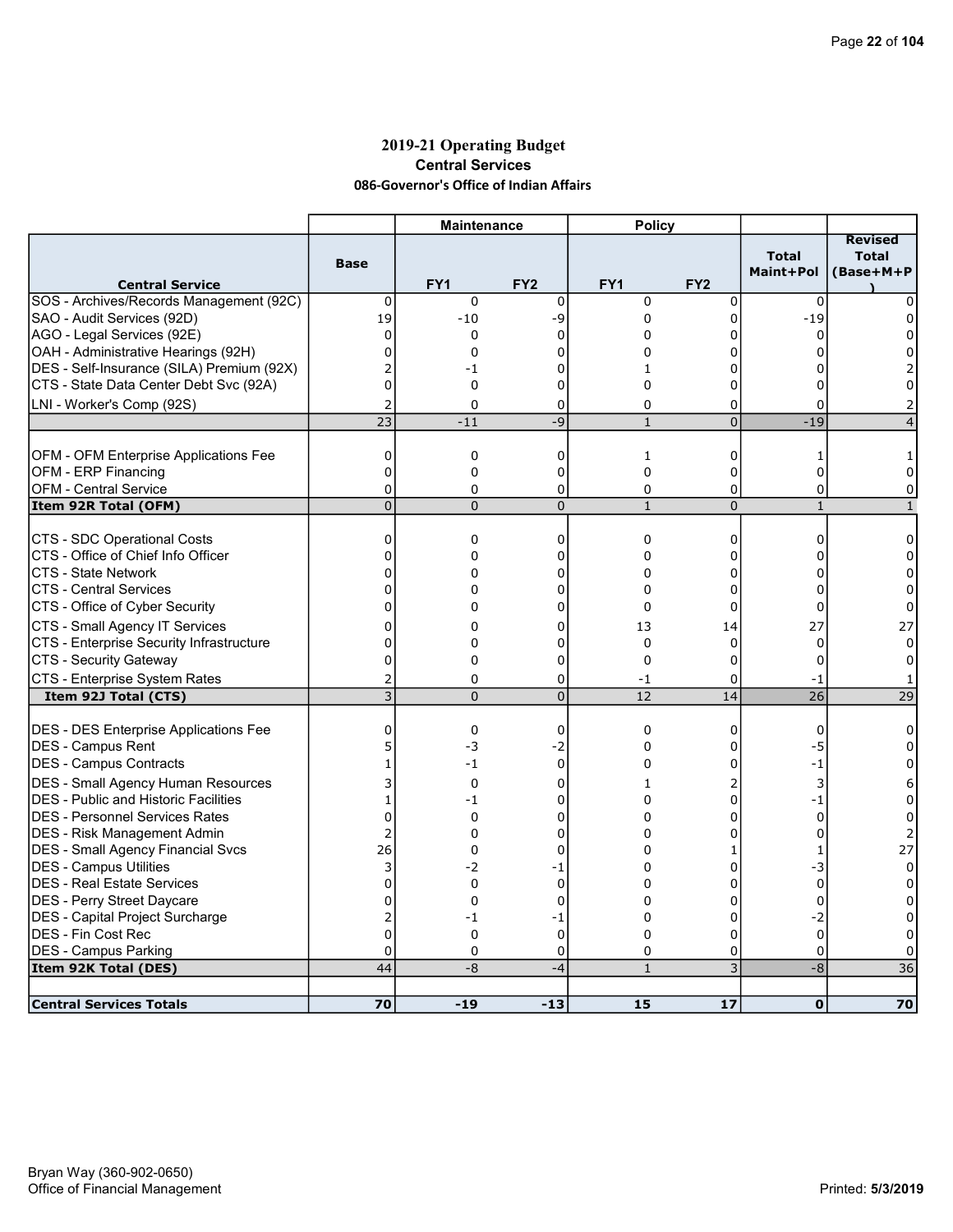### 2019-21 Operating Budget Central Services 087-Asian-Pacific-American Affrs

|                                                              |                                  | <b>Maintenance</b> |                 | <b>Policy</b>     |                 |                           |                                             |
|--------------------------------------------------------------|----------------------------------|--------------------|-----------------|-------------------|-----------------|---------------------------|---------------------------------------------|
| <b>Central Service</b>                                       | <b>Base</b>                      | FY <sub>1</sub>    | FY <sub>2</sub> | FY <sub>1</sub>   | FY <sub>2</sub> | <b>Total</b><br>Maint+Pol | <b>Revised</b><br><b>Total</b><br>(Base+M+P |
| SOS - Archives/Records Management (92C)                      | 0                                | 0                  | 0               | $\mathbf 0$       | 0               | 0                         | 0                                           |
| SAO - Audit Services (92D)                                   | $\overline{0}$                   | $\mathbf 0$        | 0               | 0                 | 0               | $\Omega$                  | 0                                           |
| AGO - Legal Services (92E)                                   | 0                                | $\mathbf{1}$       | 1               | 0                 | 0               |                           | 2                                           |
| OAH - Administrative Hearings (92H)                          | $\Omega$                         | 0                  | U               | 0                 | 0               |                           | 0                                           |
| DES - Self-Insurance (SILA) Premium (92X)                    | 2                                | -1                 | 0               | 1                 | 0               | 0                         |                                             |
| CTS - State Data Center Debt Svc (92A)                       | $\overline{0}$                   | $\mathbf 0$        | 0               | $\Omega$          | 0               | 0                         | $\Omega$                                    |
| LNI - Worker's Comp (92S)                                    | 2                                | $\mathbf 0$        | 0               | $\Omega$          | 0               | 0                         |                                             |
|                                                              | $\overline{\mathbf{4}}$          | $\Omega$           | $\mathbf{1}$    | $\mathbf{1}$      | $\overline{0}$  | $\overline{2}$            | 6                                           |
|                                                              | 0                                | $\mathbf 0$        | $\mathbf 0$     | $\mathbf{1}$      | 0               | $\mathbf{1}$              |                                             |
| OFM - OFM Enterprise Applications Fee<br>OFM - ERP Financing | $\Omega$                         | $\mathbf 0$        | 0               | $\mathbf{0}$      | 0               | $\Omega$                  | 1<br>$\Omega$                               |
| OFM - Central Service                                        | 0                                | $\mathbf 0$        | 0               | 0                 | 0               | 0                         | 0                                           |
| Item 92R Total (OFM)                                         | $\overline{0}$                   | $\Omega$           | $\overline{0}$  | $\mathbf{1}$      | $\overline{0}$  | $\mathbf{1}$              | $\mathbf{1}$                                |
|                                                              |                                  |                    |                 |                   |                 |                           |                                             |
| CTS - SDC Operational Costs                                  | 0                                | 0                  | 0               | 0                 | 0               | 0                         | 0                                           |
| ICTS - Office of Chief Info Officer                          | $\overline{0}$                   | 0                  | 0               | $\Omega$          | 0               | 0                         | 0                                           |
| ICTS - State Network                                         | $\overline{0}$                   | 0                  | 0               | 0                 | 0               | 0                         | 0                                           |
| ICTS - Central Services                                      | $\Omega$                         | $\Omega$           | 0               | $\Omega$          | 0               | $\Omega$                  | 0                                           |
| CTS - Office of Cyber Security                               | 0                                | 0                  | 0               | 0                 | 0               | 0                         | 0                                           |
| CTS - Small Agency IT Services                               | $\Omega$                         | 0                  | 0               | 13                | 14              | 27                        | 27                                          |
| CTS - Enterprise Security Infrastructure                     | $\Omega$                         | 0                  | 0               | $\mathbf{0}$      | 0               | $\Omega$                  | $\mathbf 0$                                 |
| CTS - Security Gateway                                       | 0                                | 0                  | 0               | $\mathbf 0$       | 0               | 0                         | 0                                           |
| CTS - Enterprise System Rates                                | $\overline{2}$<br>$\overline{3}$ | $\Omega$           | 0               | $-1$              | 0               | $-1$<br>$\overline{26}$   | 1<br>$\overline{29}$                        |
| Item 92J Total (CTS)                                         |                                  | $\Omega$           | $\overline{0}$  | 12                | 14              |                           |                                             |
| <b>DES - DES Enterprise Applications Fee</b>                 | 0                                | $\mathbf 0$        | $\mathbf 0$     | $\mathbf 0$       | 0               | $\mathbf 0$               | 0                                           |
| DES - Campus Rent                                            | $\overline{c}$                   | -1                 | -1              | 0                 | 0               | $-2$                      | 0                                           |
| DES - Campus Contracts                                       | $\mathbf{1}$                     | $-1$               | 0               | 0                 | 0               | $-1$                      | 0                                           |
| DES - Small Agency Human Resources                           | 3                                | $\mathbf 0$        | 0               | $\mathbf{1}$      | $\overline{2}$  | 3                         | 6                                           |
| <b>DES</b> - Public and Historic Facilities                  | 1                                | 0                  | 0               | 0                 | 0               | 0                         | 1                                           |
| IDES - Personnel Services Rates                              | $\overline{0}$                   | 0                  | 0               | 0                 | 0               | $\Omega$                  | 0                                           |
| <b>IDES - Risk Management Admin</b>                          | $\overline{c}$                   | 0                  | 0               | 0                 | 0               | $\mathbf 0$               | 2                                           |
| <b>DES - Small Agency Financial Svcs</b>                     | 22                               | $\mathbf{1}$       | 0               | 0                 | 1               | $\overline{2}$            | 24                                          |
| <b>IDES - Campus Utilities</b>                               | $\overline{2}$                   | -1                 | -1              | $\Omega$          | 0               | $-2$                      | 0                                           |
| DES - Real Estate Services                                   | $\overline{0}$                   | $\Omega$           | $\mathbf 0$     | 0                 | 0               | $\mathbf 0$               | 0                                           |
| DES - Perry Street Daycare                                   | $\Omega$                         | 0                  | $\mathbf 0$     | $\Omega$          | 0               | $\Omega$                  | 0                                           |
| <b>DES</b> - Capital Project Surcharge                       | 1                                | 0                  | -1              | $\Omega$          | 0               | -1                        | 0                                           |
| IDES - Fin Cost Rec                                          | $\overline{0}$                   | 0                  | $\mathbf 0$     | $\Omega$          | 0               | $\mathbf 0$               | 0                                           |
| <b>DES - Campus Parking</b>                                  | $\Omega$<br>35                   | 0<br>$-2$          | 0<br>$-3$       | 0<br>$\mathbf{1}$ | 0<br>3          | $\Omega$<br>$-1$          | $\Omega$<br>34                              |
| Item 92K Total (DES)                                         |                                  |                    |                 |                   |                 |                           |                                             |
| <b>Central Services Totals</b>                               | 42                               | $-2$               | $-2$            | 15                | 17              | 28                        | 70                                          |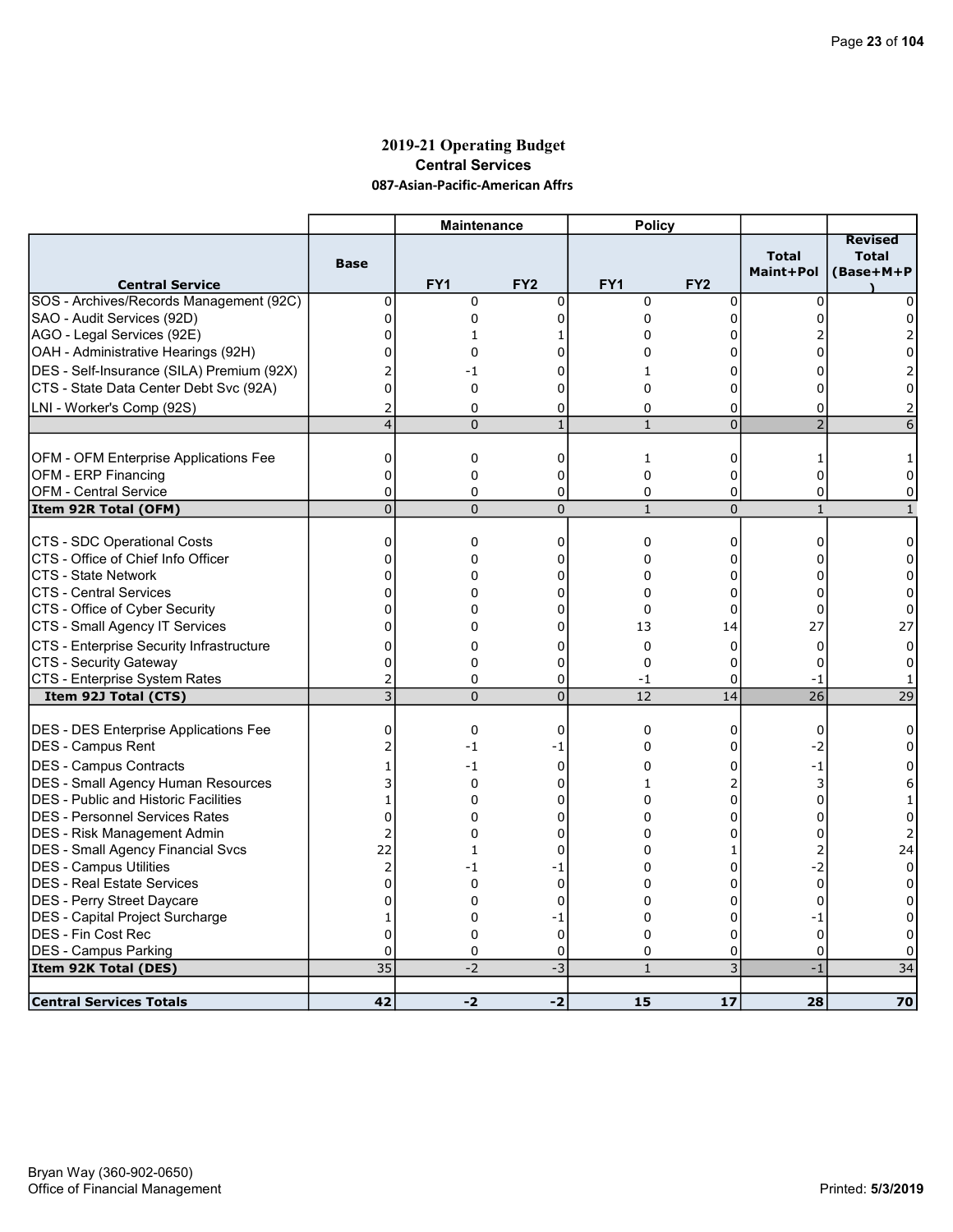### 2019-21 Operating Budget Central Services 090-Office of the State Treasurer

|                                                                            |                | <b>Maintenance</b> |                 | <b>Policy</b>  |                 |                   |                |
|----------------------------------------------------------------------------|----------------|--------------------|-----------------|----------------|-----------------|-------------------|----------------|
|                                                                            |                |                    |                 |                |                 |                   | <b>Revised</b> |
|                                                                            | <b>Base</b>    |                    |                 |                |                 | <b>Total</b>      | <b>Total</b>   |
| <b>Central Service</b>                                                     |                | FY1                | FY <sub>2</sub> | FY1            | FY <sub>2</sub> | Maint+Pol         | (Base+M+P      |
| SOS - Archives/Records Management (92C)                                    | 9              | $\mathbf{1}$       | $\mathbf 0$     | $\mathbf{1}$   | 0               | $\overline{2}$    | 11             |
| SAO - Audit Services (92D)                                                 | 71             | 5                  | 4               | $\overline{2}$ | 3               | 14                | 85             |
| AGO - Legal Services (92E)                                                 | 580            | -63                | $-62$           | -3             | 4               | $-124$            | 456            |
| OAH - Administrative Hearings (92H)                                        | $\mathbf 0$    | 0                  | 0               | $\mathbf 0$    | 0               | 0                 | 0              |
| DES - Self-Insurance (SILA) Premium (92X)                                  | 510            | $-95$              | $-95$           | 64             | 64              | $-62$             | 448            |
| ICTS - State Data Center Debt Svc (92A)                                    | 65             | $-12$              | $-12$           | $\mathbf 0$    | 0               | $-24$             | 41             |
| LNI - Worker's Comp (92S)                                                  | 43             | $-2$               | $-1$            | $\Omega$       | 0               | -3                | 40             |
|                                                                            | 1,279          | $-166$             | $-166$          | 64             | $\overline{71}$ | $-197$            | 1,082          |
|                                                                            |                |                    |                 |                |                 |                   |                |
| OFM - OFM Enterprise Applications Fee                                      | 2              | $-1$               | $\mathbf 0$     | 32             | 30              | 61                | 63             |
| OFM - ERP Financing                                                        | 3              | 0                  | -1              | 3              | 3               | 5                 | 8              |
| OFM - Central Service                                                      | 10             | 1                  | 1               | 1              | 0               | 3                 | 13             |
| Item 92R Total (OFM)                                                       | 15             | $\Omega$           | $\Omega$        | 36             | 33              | 69                | 84             |
|                                                                            |                |                    |                 |                |                 |                   |                |
| CTS - SDC Operational Costs                                                | $\mathbf 0$    | $\mathbf 0$        | $\mathbf 0$     | 6              | 5               | 11                | 11             |
| CTS - Office of Chief Info Officer                                         | 23             | -4                 | -4              | 5              | 4               | 1                 | 24             |
| ICTS - State Network                                                       | 116            | 9                  | 9               | 4              | 3               | 25                | 141            |
| <b>CTS - Central Services</b>                                              | 0              | 3<br>7             | 2               | $\Omega$       | 0               | 5                 | 5              |
| CTS - Office of Cyber Security                                             | 45<br>0        | 0                  | 6<br>0          | 8<br>$\Omega$  | 6<br>0          | 27<br>$\mathbf 0$ | 72<br>$\Omega$ |
| CTS - Small Agency IT Services<br>CTS - Enterprise Security Infrastructure | 0              | 0                  | 0               | $\mathbf 0$    | 0               | $\mathbf 0$       | 0              |
|                                                                            |                |                    |                 |                |                 |                   |                |
| CTS - Security Gateway                                                     | 46             | 4                  | 5               | $\overline{2}$ | 2               | 13                | 59             |
| CTS - Enterprise System Rates<br>Item 92J Total (CTS)                      | 71<br>300      | -1<br>18           | 0<br>18         | $-31$<br>$-6$  | $-29$<br>$-9$   | -61<br>21         | 10<br>321      |
|                                                                            |                |                    |                 |                |                 |                   |                |
| <b>DES - DES Enterprise Applications Fee</b>                               | 6              | $-2$               | -1              | 1              | 0               | $-2$              | 4              |
| <b>DES - Campus Rent</b>                                                   | 136            | 2                  | $\overline{2}$  | 3              | 6               | 13                | 149            |
| <b>DES - Campus Contracts</b>                                              | 28             | 10                 | 11              | 6              | 6               | 33                | 61             |
| DES - Small Agency Human Resources                                         | $\mathbf 0$    | $\mathbf 0$        | $\mathbf 0$     | $\Omega$       | 0               | $\mathbf 0$       | $\Omega$       |
| <b>DES</b> - Public and Historic Facilities                                | 19             | $\mathbf{0}$       | $-1$            | $\mathbf{1}$   | $\mathbf{1}$    | $\mathbf{1}$      | 20             |
| IDES - Personnel Services Rates                                            | 7              | -1                 | $\mathbf 0$     | $\Omega$       | 0               | $-1$              | 6              |
| DES - Risk Management Admin                                                | 19             | -4                 | -3              | 0              | 0               | $-7$              | 12             |
| DES - Small Agency Financial Svcs                                          | 0              | $\mathbf 0$        | $\mathbf 0$     | $\Omega$       | 0               | $\mathbf 0$       | 0              |
| <b>DES - Campus Utilities</b>                                              | 85             | $\mathbf{1}$       | 1               | 0              | 1               | 3                 | 88             |
| DES - Real Estate Services                                                 | 3              | $-1$               | $-2$            | 0              | 0               | $-3$              | 0              |
| <b>DES - Perry Street Daycare</b>                                          | $\overline{2}$ | $-1$               | $\mathbf 0$     | $\Omega$       | 0               | $-1$              | 1              |
| <b>DES</b> - Capital Project Surcharge                                     | 60             | $\mathbf 0$        | 1               | 0              | 0               | $\mathbf{1}$      | 61             |
| IDES - Fin Cost Rec                                                        | 0              | $\mathbf 0$        | $\mathbf 0$     | 0              | 0               | $\mathbf 0$       | $\Omega$       |
| <b>DES - Campus Parking</b>                                                | 8              | $\mathbf 0$        | $\mathbf 0$     | $\Omega$       | 0               | $\Omega$          |                |
| Item 92K Total (DES)                                                       | 372            | $\overline{4}$     | $\overline{8}$  | 11             | 14              | $\overline{37}$   | 409            |
|                                                                            |                |                    |                 |                |                 |                   |                |
| <b>Central Services Totals</b>                                             | 1,966          | $-144$             | $-140$          | 105            | 109             | $-70$             | 1,896          |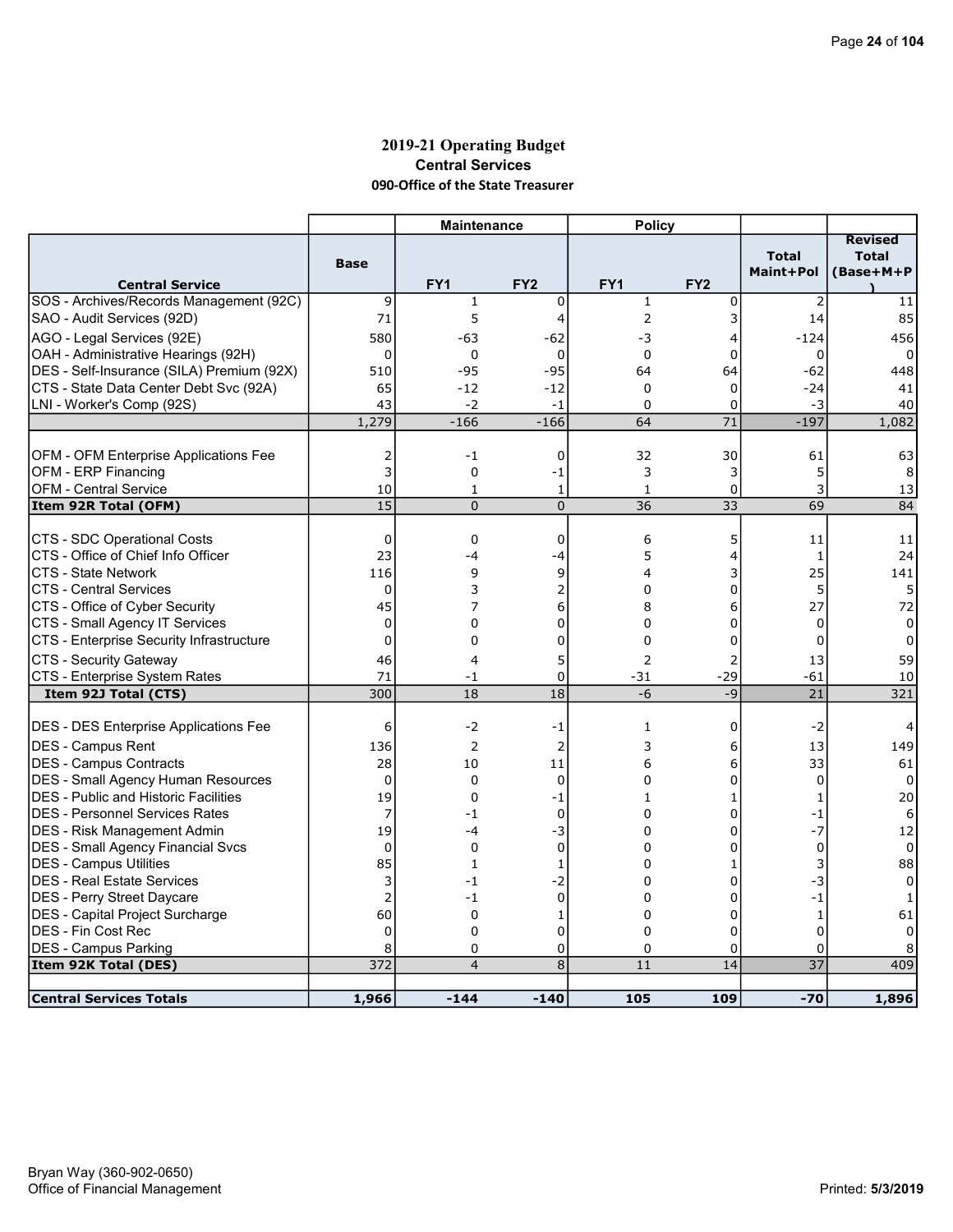#### 2019-21 Operating Budget Central Services 095-Office of the State Auditor

|                                              |                | <b>Maintenance</b> |                 | <b>Policy</b> |                 |                |                                |
|----------------------------------------------|----------------|--------------------|-----------------|---------------|-----------------|----------------|--------------------------------|
|                                              |                |                    |                 |               |                 | <b>Total</b>   | <b>Revised</b><br><b>Total</b> |
|                                              | <b>Base</b>    |                    |                 |               |                 | Maint+Pol      | (Base+M+P                      |
| <b>Central Service</b>                       |                | FY <sub>1</sub>    | FY <sub>2</sub> | FY1           | FY <sub>2</sub> |                |                                |
| SOS - Archives/Records Management (92C)      | 18             | 0                  | 0               | 0             | 1               | $\mathbf{1}$   | 19                             |
| SAO - Audit Services (92D)                   | $\mathbf 0$    | 0                  | 0               | 0             | 0               | 0              | $\Omega$                       |
| AGO - Legal Services (92E)                   | 452            | 15                 | 14              | 8             | 17              | 54             | 506                            |
| OAH - Administrative Hearings (92H)          | 0              | 0                  | $\mathbf 0$     | $\mathbf 0$   | $\mathbf 0$     | $\mathbf 0$    | 0                              |
| DES - Self-Insurance (SILA) Premium (92X)    | $\overline{2}$ | 40                 | 39              | 16            | 16              | 111            | 113                            |
| CTS - State Data Center Debt Svc (92A)       | 117            | $-20$              | $-21$           | $\mathbf 0$   | $\mathbf 0$     | $-41$          | 76                             |
| LNI - Worker's Comp (92S)                    | 275            | $-4$               | $-5$            | $\Omega$      | 0               | $-9$           | 266                            |
|                                              | 865            | 31                 | $\overline{27}$ | 24            | 34              | 116            | 981                            |
|                                              |                |                    |                 |               |                 |                |                                |
| OFM - OFM Enterprise Applications Fee        | 8              | 0                  | 0               | 156           | 152             | 308            | 316                            |
| OFM - ERP Financing                          | 17             | -3                 | $-4$            | 15            | 15              | 23             | 40                             |
| <b>OFM - Central Service</b>                 | 63             | 0                  | -1              | 3             | $\overline{2}$  | $\overline{4}$ | 67                             |
| Item 92R Total (OFM)                         | 89             | $-3$               | $-5$            | 174           | 169             | 335            | 424                            |
|                                              |                |                    |                 |               |                 |                |                                |
| CTS - SDC Operational Costs                  | 0              | 0                  | 0               | 10            | 10              | 20             | 20                             |
| CTS - Office of Chief Info Officer           | 21             | $-10$              | $-11$           | $\Omega$      | 0               | $-21$          |                                |
| <b>CTS - State Network</b>                   | 203            | 25                 | 27              | 5             | 7               | 64             | 267                            |
| <b>CTS - Central Services</b>                | 0              | 3                  | 5               | $\mathbf 0$   | 0               | 8              | 8                              |
| CTS - Office of Cyber Security               | 92             | 4                  | 3               | 13            | 10              | 30             | 122                            |
| CTS - Small Agency IT Services               | $\overline{0}$ | 0                  | 0               | 0             | 0               | $\Omega$       | 0                              |
| CTS - Enterprise Security Infrastructure     | $\mathbf 0$    | 0                  | $\mathbf 0$     | 4             | 4               | 8              | 8                              |
| CTS - Security Gateway                       | 75             | -3                 | $-1$            | 2             | 3               | 1              | 76                             |
| CTS - Enterprise System Rates                | 356            | -3                 | -5              | -155          | $-144$          | -307           | 49                             |
| Item 92J Total (CTS)                         | 747            | 16                 | 18              | $-121$        | $-110$          | $-197$         | 550                            |
|                                              |                |                    |                 |               |                 |                |                                |
| <b>DES - DES Enterprise Applications Fee</b> | 28             | $-5$               | $-7$            | 4             | 1               | -7             | 21                             |
| <b>IDES - Campus Rent</b>                    | 82             | $\overline{2}$     | $\mathbf 0$     | $\mathbf{1}$  | 4               | 7              | 89                             |
| <b>DES - Campus Contracts</b>                | 27             | $\Omega$           | $\Omega$        | 4             | 3               | 7              | 34                             |
| DES - Small Agency Human Resources           | $\mathbf 0$    | 0                  | 0               | $\Omega$      | 0               | $\Omega$       | 0                              |
| <b>DES</b> - Public and Historic Facilities  | 48             | $\mathbf{1}$       | 3               | 2             | 3               | 9              | 57                             |
| IDES - Personnel Services Rates              | 33             | 0                  | -1              | 0             | 1               | $\Omega$       | 33                             |
| IDES - Risk Management Admin                 | $\overline{2}$ | 0                  | 1               | $\Omega$      | 0               | 1              | 3                              |
| <b>DES - Small Agency Financial Svcs</b>     | $\overline{0}$ | 0                  | 0               | 0             | 0               | U              | 0                              |
| <b>DES - Campus Utilities</b>                | 51             | $\mathbf{1}$       | $\mathbf 0$     | 0             | $\Omega$        |                | 52                             |
| DES - Real Estate Services                   | 51             | 1                  | 0               | 0             | 0               | 1              | 52                             |
| DES - Perry Street Daycare                   | $\overline{4}$ | 0                  | 0               | $\Omega$      | 0               | $\Omega$       | $\overline{4}$                 |
| DES - Capital Project Surcharge              | 36             | 0                  | 0               | $\Omega$      | 0               | $\Omega$       | 36                             |
| <b>DES - Fin Cost Rec</b>                    | $\mathbf 0$    | 0                  | 0               | 0             | 0               | $\Omega$       | 0                              |
| <b>DES - Campus Parking</b>                  | 5              | 0                  | 0               | $\Omega$      | 0               | $\Omega$       |                                |
| Item 92K Total (DES)                         | 368            | $\Omega$           | $-4$            | 11            | $\overline{12}$ | 19             | 387                            |
|                                              |                |                    |                 |               |                 |                |                                |
| <b>Central Services Totals</b>               | 2,069          | 44                 | 36              | 88            | 105             | 273            | 2,342                          |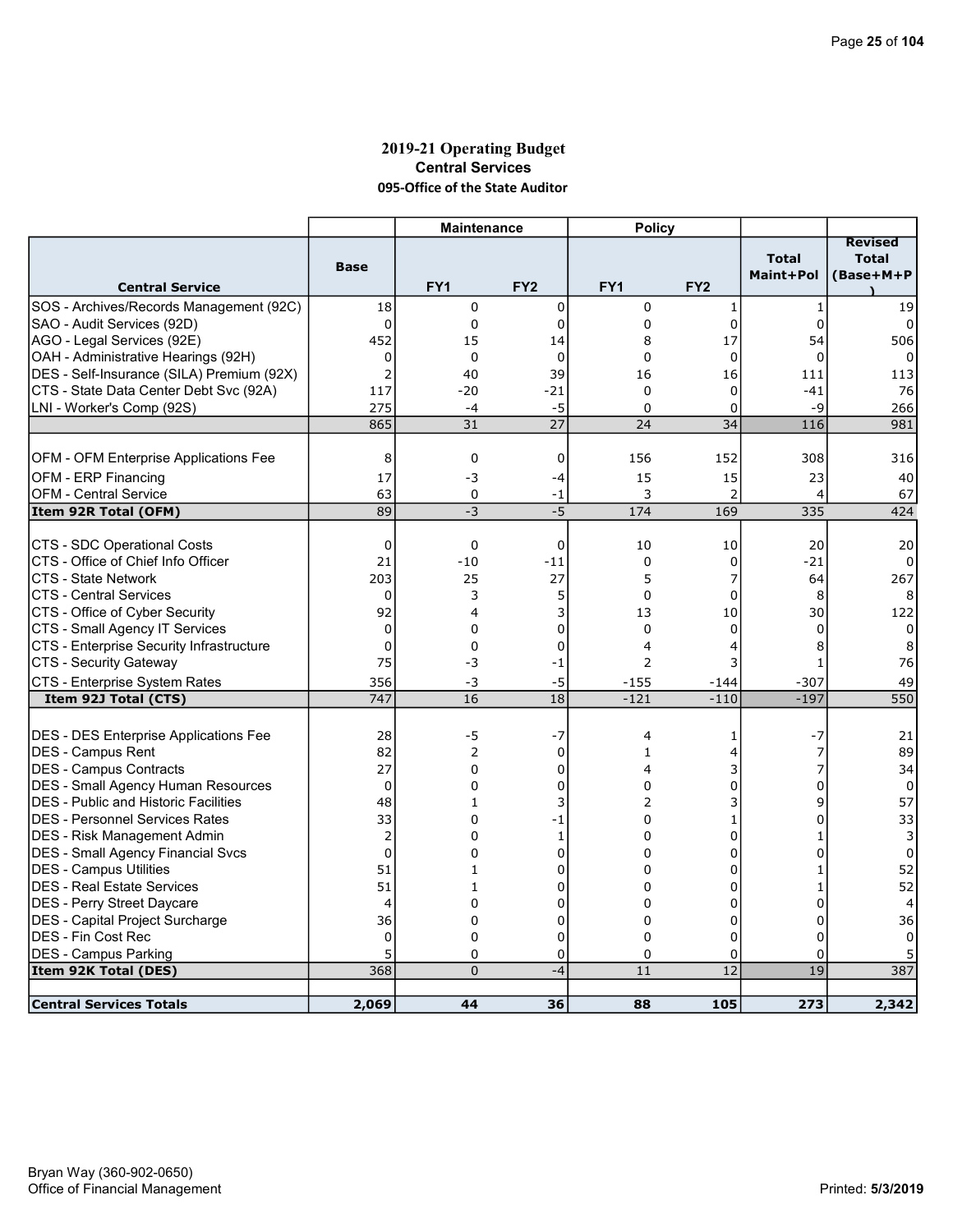### 2019-21 Operating Budget Central Services 099-Comm Salaries for Elected Officials

|                                              |                | <b>Maintenance</b> |                 | <b>Policy</b>  |                 |                           |                                             |
|----------------------------------------------|----------------|--------------------|-----------------|----------------|-----------------|---------------------------|---------------------------------------------|
| <b>Central Service</b>                       | <b>Base</b>    | FY1                | FY <sub>2</sub> | FY1            | FY <sub>2</sub> | <b>Total</b><br>Maint+Pol | <b>Revised</b><br><b>Total</b><br>(Base+M+P |
| SOS - Archives/Records Management (92C)      | 0              | 0                  | $\mathbf 0$     | $\mathbf 0$    | $\mathbf 0$     | $\mathbf 0$               | 0                                           |
| SAO - Audit Services (92D)                   | $\overline{0}$ | 0                  | $\mathbf 0$     | 0              | 0               | <sup>0</sup>              | 0                                           |
| AGO - Legal Services (92E)                   | $\overline{2}$ | 0                  | 0               | 0              | 0               |                           |                                             |
| OAH - Administrative Hearings (92H)          | 0              | 0                  | U               | 0              | 0               |                           | 0                                           |
| DES - Self-Insurance (SILA) Premium (92X)    | $\overline{2}$ | -1                 | U               | 1              | O               |                           |                                             |
| CTS - State Data Center Debt Svc (92A)       | $\mathbf 0$    | 0                  | 0               | 0              | 0               | 0                         | 0                                           |
| LNI - Worker's Comp (92S)                    |                | $\Omega$           | $\mathbf 0$     | 0              | 0               | $\Omega$                  |                                             |
|                                              | 5              | $-1$               | $\overline{0}$  | $\mathbf{1}$   | $\overline{0}$  | $\mathbf 0$               |                                             |
|                                              |                |                    |                 |                |                 |                           |                                             |
| OFM - OFM Enterprise Applications Fee        | $\mathbf 0$    | 0                  | $\mathbf 0$     | $\mathbf 0$    | 0               | $\Omega$                  | 0                                           |
| OFM - ERP Financing                          | $\mathbf 0$    | 0                  | 0               | 0              | 0               | 0                         | 0                                           |
| <b>OFM - Central Service</b>                 | $\Omega$       | $\Omega$           | 0               | 0              | 0               | 0                         | 0                                           |
| Item 92R Total (OFM)                         | $\overline{0}$ | $\Omega$           | $\overline{0}$  | $\mathbf{0}$   | $\overline{0}$  | $\mathbf 0$               | $\mathbf{0}$                                |
|                                              |                |                    |                 |                |                 |                           |                                             |
| CTS - SDC Operational Costs                  | 0              | 0                  | 0               | $\mathbf 0$    | 0               | 0                         | 0                                           |
| CTS - Office of Chief Info Officer           | $\mathbf 0$    | 0                  | U               | 0              | 0               | n                         | 0                                           |
| <b>CTS - State Network</b>                   | 0              | 0                  | 0               | 0              | 0               | 0                         | 0                                           |
| <b>CTS - Central Services</b>                | 0              | 0                  | 0               | 0              | 0               | 0                         | 0                                           |
| CTS - Office of Cyber Security               | 0              | 0                  | 0               | 0              | 0               | $\Omega$                  | $\mathbf 0$                                 |
| CTS - Small Agency IT Services               | $\overline{0}$ | 0                  | 0               | 9              | 9               | 18                        | 18                                          |
| CTS - Enterprise Security Infrastructure     | 0              | 0                  | 0               | 0              | 0               | $\mathbf 0$               | 0                                           |
| CTS - Security Gateway                       | 0              | $\Omega$           | $\Omega$        | $\Omega$       | $\Omega$        | $\Omega$                  | 0                                           |
| CTS - Enterprise System Rates                | 1              | 1                  | 0               | 0              | 0               | 1                         |                                             |
| Item 92J Total (CTS)                         | $\overline{2}$ | $\mathbf{1}$       | $\overline{0}$  | 9              | 9               | 19                        | 21                                          |
|                                              |                |                    |                 |                |                 |                           |                                             |
| <b>DES - DES Enterprise Applications Fee</b> | $\mathbf 0$    | 0                  | 0               | 0              | 0               | 0                         | 0                                           |
| <b>IDES - Campus Rent</b>                    | 0              | 0                  | $\Omega$        | 0              | 0               |                           | 0                                           |
| DES - Campus Contracts                       | $\Omega$       | 0                  | 0               | 0              | $\Omega$        |                           | 0                                           |
| DES - Small Agency Human Resources           | 3              | 0                  | 0               | $\mathbf{1}$   | 1               |                           | 5                                           |
| DES - Public and Historic Facilities         | $\overline{0}$ | $\mathbf{1}$       | 0               | 0              | 0               |                           | 1                                           |
| <b>DES - Personnel Services Rates</b>        | $\Omega$       | 0                  | 0               | 0              | 0               | O                         | 0                                           |
| DES - Risk Management Admin                  | 2              | 0                  | 0               | 0              | 0               | $\Omega$                  | 2                                           |
| DES - Small Agency Financial Svcs            | 18             | 0                  | 0               | 1              | 0               | 1                         | 19                                          |
| DES - Campus Utilities                       | $\Omega$       | 0                  | 0               | 0              | 0               | O                         | $\Omega$                                    |
| <b>DES - Real Estate Services</b>            | 0              | 0                  | 0               | 0              | 0               |                           | 0                                           |
| DES - Perry Street Daycare                   | 0              | 0                  | 0               | 0              | 0               | n                         | 0                                           |
| DES - Capital Project Surcharge              | 0              | 0                  | 0               | 0              | 0               | O                         | 0                                           |
| DES - Fin Cost Rec                           | $\Omega$       | 0                  | $\Omega$        | $\Omega$       | 0               | $\Omega$                  | 0                                           |
| <b>DES - Campus Parking</b>                  | $\mathbf 0$    | 0                  | 0               | 0              | 0               | $\Omega$                  | 0                                           |
| Item 92K Total (DES)                         | 23             | $\mathbf{1}$       | $\overline{0}$  | $\overline{2}$ | $\mathbf{1}$    | $\overline{4}$            | 27                                          |
|                                              |                |                    |                 |                |                 |                           |                                             |
| <b>Central Services Totals</b>               | 30             | $\mathbf{1}$       | $\mathbf 0$     | 12             | 10              | 23                        | 53                                          |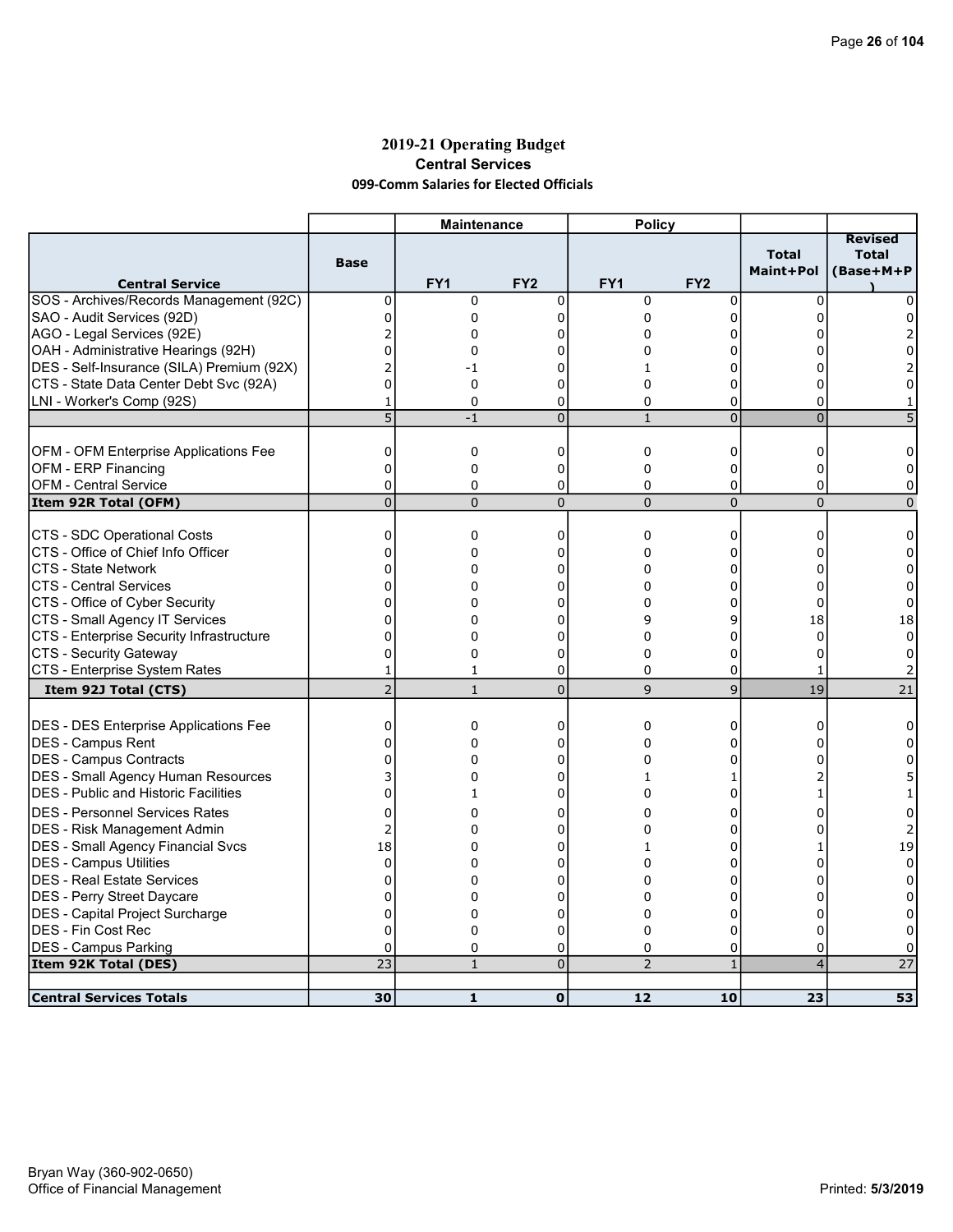# 2019-21 Operating Budget Central Services 100-Office of the Attorney General

|                                              |             | <b>Maintenance</b> |                 | <b>Policy</b>   |                 |                           |                                             |
|----------------------------------------------|-------------|--------------------|-----------------|-----------------|-----------------|---------------------------|---------------------------------------------|
| <b>Central Service</b>                       | <b>Base</b> | FY <sub>1</sub>    | FY <sub>2</sub> | FY <sub>1</sub> | FY <sub>2</sub> | <b>Total</b><br>Maint+Pol | <b>Revised</b><br><b>Total</b><br>(Base+M+P |
| SOS - Archives/Records Management (92C)      | 370         | $-33$              | $-30$           | 7               | 10              | $-46$                     | 324                                         |
| SAO - Audit Services (92D)                   | 48          | $-10$              | $-12$           | $\mathbf 0$     | $\mathbf{1}$    | $-21$                     | 27                                          |
| AGO - Legal Services (92E)                   | $\mathbf 0$ | 0                  | $\mathbf 0$     | $\Omega$        | 0               | 0                         | $\Omega$                                    |
| OAH - Administrative Hearings (92H)          | 42          | -8                 | -8              | 0               | 1               | $-15$                     | 27                                          |
| DES - Self-Insurance (SILA) Premium (92X)    | 349         | 153                | 155             | 130             | 131             | 569                       | 918                                         |
| CTS - State Data Center Debt Svc (92A)       | 242         | $-33$              | $-32$           | $\mathbf 0$     | 0               | $-65$                     | 177                                         |
| LNI - Worker's Comp (92S)                    | 1,298       | $-72$              | $-72$           | $\Omega$        | 0               | $-144$                    | 1,154                                       |
|                                              | 2,349       | $-3$               | $\mathbf{1}$    | 137             | 143             | 278                       | 2,627                                       |
|                                              |             |                    |                 |                 |                 |                           |                                             |
| OFM - OFM Enterprise Applications Fee        | 26          | 0                  | -1              | 531             | 523             | 1,053                     | 1,079                                       |
| OFM - ERP Financing                          | 56          | $-11$              | $-11$           | 52              | 47              | 77                        | 133                                         |
| <b>OFM - Central Service</b>                 | 195         | 6                  | 6               | 6               | 8               | 26                        | 221                                         |
| Item 92R Total (OFM)                         | 277         | $-5$               | $-6$            | 589             | 578             | 1,156                     | 1,433                                       |
|                                              |             |                    |                 |                 |                 |                           |                                             |
| CTS - SDC Operational Costs                  | 0           | 0                  | 0               | 23              | 22              | 45                        | 45                                          |
| CTS - Office of Chief Info Officer           | 59          | -6                 | $-7$            | 15              | 12              | 14                        | 73                                          |
| <b>CTS - State Network</b>                   | 303         | 50                 | 45              | 9               | 10              | 114                       | 417                                         |
| <b>CTS - Central Services</b>                | 0           | 10                 | 11              | $\mathbf 0$     | $\mathbf 0$     | 21                        | 21                                          |
| CTS - Office of Cyber Security               | 227         | $-2$               | $-2$            | 30              | 21              | 47                        | 274                                         |
| CTS - Small Agency IT Services               | $\mathbf 0$ | 0                  | $\mathbf 0$     | $\Omega$        | 0               | 0                         | 0                                           |
| CTS - Enterprise Security Infrastructure     | 0           | 0                  | 0               | 6               | 6               | 12                        | 12                                          |
| CTS - Security Gateway                       | 171         | -6                 | -6              | 4               | 7               | $-1$                      | 170                                         |
| CTS - Enterprise System Rates                | 1,177       | 3                  | 1               | $-522$          | $-501$          | $-1,019$                  | 158                                         |
| Item 92J Total (CTS)                         | 1,938       | 49                 | 42              | $-435$          | $-423$          | $-767$                    | 1,171                                       |
|                                              |             |                    |                 |                 |                 |                           |                                             |
| <b>DES - DES Enterprise Applications Fee</b> | 94          | $-18$              | $-19$           | 13              | 3               | $-21$                     | 73                                          |
| DES - Campus Rent                            | 925         | 11                 | 11              | 22              | 39              | 83                        | 1,008                                       |
| <b>DES - Campus Contracts</b>                | 208         | -6                 | $-7$            | 22              | 24              | 33                        | 241                                         |
| <b>DES - Small Agency Human Resources</b>    | $\mathbf 0$ | 0                  | $\mathbf 0$     | $\Omega$        | 0               | $\Omega$                  | $\Omega$                                    |
| <b>DES</b> - Public and Historic Facilities  | 200         | $-1$               | $-1$            | 6               | 9               | 13                        | 213                                         |
| <b>IDES - Personnel Services Rates</b>       | 110         | 0                  | $-1$            | $\mathbf{1}$    | 4               | $\overline{4}$            | 114                                         |
| <b>DES - Risk Management Admin</b>           | 13          | 7                  | 3               | $\Omega$        | 1               | 11                        | 24                                          |
| DES - Small Agency Financial Svcs            | $\mathbf 0$ | 0                  | $\mathbf 0$     | $\Omega$        | 0               | $\Omega$                  | $\Omega$                                    |
| DES - Campus Utilities                       | 582         | $\overline{7}$     | 4               | $\mathbf{1}$    | 4               | 16                        | 598                                         |
| <b>DES - Real Estate Services</b>            | 206         | 10                 | 12              | 1               | 3               | 26                        | 232                                         |
| <b>DES - Perry Street Daycare</b>            | 15          | $\mathbf{1}$       | $-1$            | $\Omega$        | 0               | $\Omega$                  | 15                                          |
| <b>DES</b> - Capital Project Surcharge       | 340         | 3                  | 4               | 0               | 0               |                           | 347                                         |
| <b>DES - Fin Cost Rec</b>                    | 243         | 4                  | 3               | 0               | 0               | 7                         | 250                                         |
| <b>DES - Campus Parking</b>                  | 55          | $-1$               | 1               | $\Omega$        | 0               | $\Omega$                  | 55                                          |
| Item 92K Total (DES)                         | 2,991       | 17                 | $\overline{9}$  | 66              | 87              | 179                       | 3,170                                       |
|                                              |             |                    |                 |                 |                 |                           |                                             |
| <b>Central Services Totals</b>               | 7,555       | 58                 | 46              | 357             | 385             | 846                       | 8,401                                       |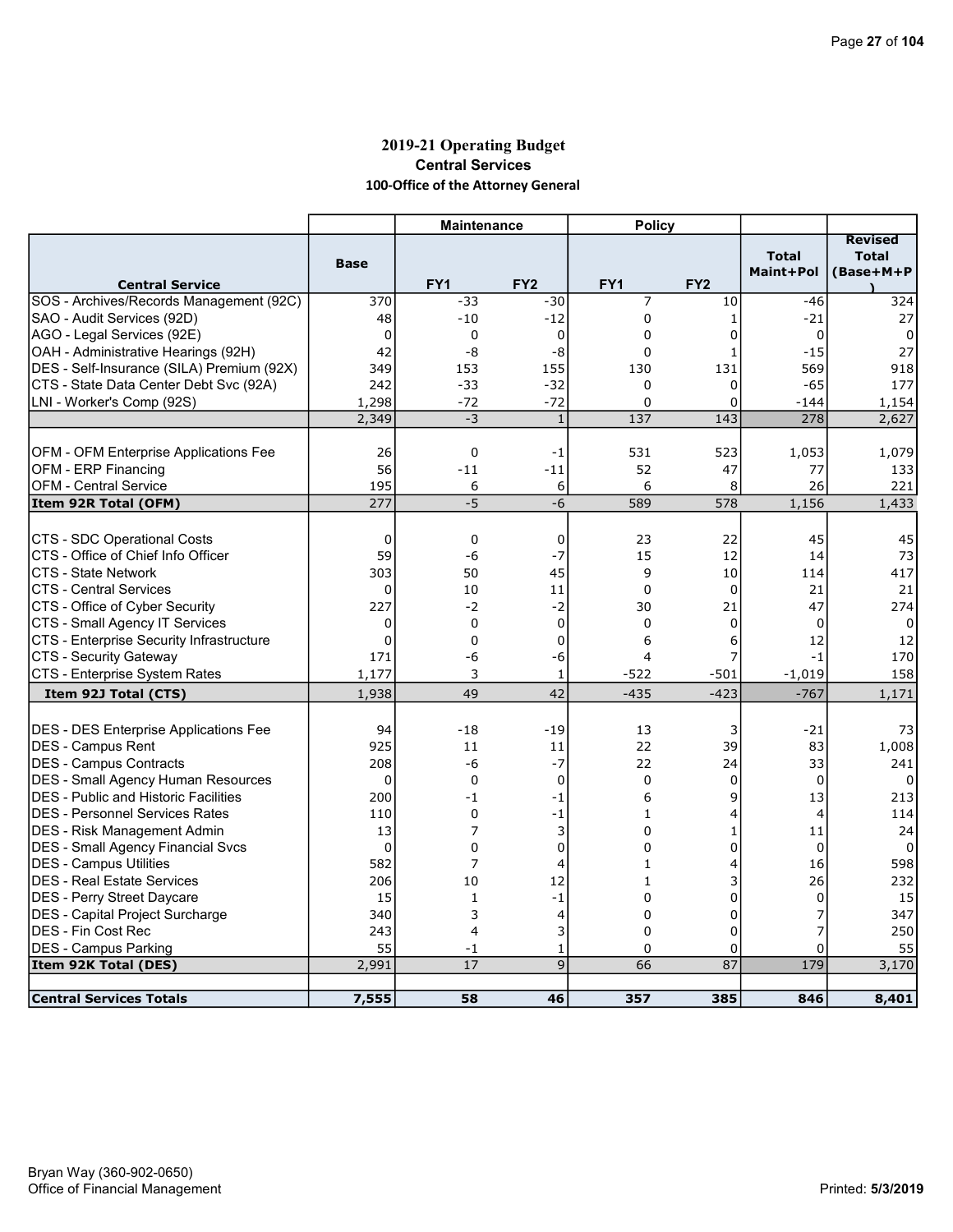### 2019-21 Operating Budget Central Services 101-Caseload Forecast Council

|                                              |                    | <b>Maintenance</b> |                     | <b>Policy</b>     |                 |                             |                                             |
|----------------------------------------------|--------------------|--------------------|---------------------|-------------------|-----------------|-----------------------------|---------------------------------------------|
| <b>Central Service</b>                       | <b>Base</b>        | FY1                | FY <sub>2</sub>     | FY1               | FY <sub>2</sub> | <b>Total</b><br>Maint+Pol   | <b>Revised</b><br><b>Total</b><br>(Base+M+P |
| SOS - Archives/Records Management (92C)      | 1                  | 0                  | 0                   | $\mathbf 0$       | $\mathbf 0$     | $\mathbf 0$                 |                                             |
| SAO - Audit Services (92D)                   | $\mathbf{0}$       | 0                  | $\Omega$            | $\Omega$          | 0               | <sup>0</sup>                |                                             |
| AGO - Legal Services (92E)                   | 4                  | 1                  | 1                   | 0                 | 0               |                             | 6                                           |
| OAH - Administrative Hearings (92H)          | 0                  | 0                  | U                   | 0                 | 0               |                             | 0                                           |
| DES - Self-Insurance (SILA) Premium (92X)    | $\overline{2}$     | -1                 | U                   | 1                 | O               |                             | 2                                           |
| CTS - State Data Center Debt Svc (92A)       | $\overline{0}$     | 0                  | 0                   | 0                 | 0               | 0                           | 0                                           |
| LNI - Worker's Comp (92S)                    | 8                  | 0                  | $\Omega$            | $\mathbf 0$       | 0               | 0                           | 8                                           |
|                                              | 15                 | $\Omega$           | $\mathbf{1}$        | $\mathbf{1}$      | $\overline{0}$  | $\overline{2}$              | $\overline{17}$                             |
|                                              |                    |                    |                     |                   |                 |                             |                                             |
| OFM - OFM Enterprise Applications Fee        | 0                  | 0                  | $\mathbf 0$         | 7                 | 5               | 12                          | 12                                          |
| OFM - ERP Financing                          | 1                  | -1                 | 0                   | 0                 | 1               | 0                           | 1                                           |
| <b>OFM - Central Service</b>                 | 1                  | 2                  | 0                   | 0                 | 0               | $\overline{2}$              | 3                                           |
| Item 92R Total (OFM)                         | $\overline{2}$     | $\mathbf{1}$       | $\overline{0}$      | $\overline{7}$    | 6               | 14                          | 16                                          |
| CTS - SDC Operational Costs                  | 0                  | 0                  | 0                   | 0                 | 0               | 0                           | 0                                           |
| CTS - Office of Chief Info Officer           | $\mathbf{0}$       | 0                  | 0                   | 0                 | 0               | $\Omega$                    | 0                                           |
| <b>CTS - State Network</b>                   | 68                 | -4                 | $-4$                | 2                 | 1               | -5                          | 63                                          |
| <b>CTS - Central Services</b>                | 0                  | 0                  | $\mathbf 0$         | 0                 | 0               | $\mathbf 0$                 | $\Omega$                                    |
| CTS - Office of Cyber Security               | $\overline{c}$     | $\Omega$           | $\Omega$            | $\mathbf{1}$      | 0               | 1                           | 3                                           |
| CTS - Small Agency IT Services               | $\mathbf 0$        | 0                  | 0                   | 82                | 81              | 163                         | 163                                         |
| CTS - Enterprise Security Infrastructure     | $\mathbf 0$        | 0                  | 0                   | $\mathbf 0$       | 0               | 0                           | 0                                           |
| CTS - Security Gateway                       | 1                  | -1                 | 2                   | $\mathbf 0$       | 0               | 1                           |                                             |
| CTS - Enterprise System Rates                | 13                 | 1                  | 0                   | $-7$              | -5              | $-11$                       |                                             |
| Item 92J Total (CTS)                         | 85                 | $-4$               | $-2$                | 78                | 77              | 149                         | 234                                         |
|                                              |                    |                    |                     |                   |                 |                             |                                             |
| <b>DES - DES Enterprise Applications Fee</b> | 1                  | $\mathbf{1}$       | -1                  | $\mathbf 0$       | 0               | 0                           |                                             |
| DES - Campus Rent                            | $\mathbf 0$        | 0                  | $\Omega$            | 0                 | 0               | 0                           | 0                                           |
| DES - Campus Contracts                       | 1                  | 0                  | $\Omega$            | 0                 | $\Omega$        | $\Omega$                    | 1                                           |
| DES - Small Agency Human Resources           | 20                 | $\mathbf{1}$       | 2                   | 9                 | 11              | 23                          | 43                                          |
| DES - Public and Historic Facilities         | 3                  | $-1$               | 1                   | 0                 | 0               | $\Omega$                    | 3                                           |
| IDES - Personnel Services Rates              | $\mathbf{1}$       | 0                  | 0                   | 0                 | 0               | $\Omega$                    | $\mathbf{1}$                                |
| DES - Risk Management Admin                  | $\overline{2}$     | 0                  | 0                   | 0                 | 0               | 0                           | $\overline{2}$                              |
| <b>DES - Small Agency Financial Svcs</b>     | 75                 | 4                  | 3                   | 1                 | 2               | 10                          | 85                                          |
| DES - Campus Utilities                       | 0                  | 0                  | 0                   | 0                 | 0               | 0                           | 0                                           |
| <b>DES - Real Estate Services</b>            | 0                  | 0                  | O                   | 0                 | 0               | 0                           | 0                                           |
| DES - Perry Street Daycare                   | 0                  | 0                  | $\Omega$            | $\Omega$          | $\Omega$        | $\Omega$                    | 0                                           |
| DES - Capital Project Surcharge              | $\mathbf 0$        | 0                  | 0                   | 0                 | 0               | 0                           | 0                                           |
| <b>DES - Fin Cost Rec</b>                    | $\mathbf 0$        | 0                  | 0                   | 0                 | 0               | $\Omega$                    | 0                                           |
| <b>DES - Campus Parking</b>                  | $\mathbf 0$<br>104 | 0<br>5             | 0<br>$\overline{5}$ | $\mathbf 0$<br>10 | 0<br>13         | $\Omega$<br>$\overline{33}$ | 137                                         |
| Item 92K Total (DES)                         |                    |                    |                     |                   |                 |                             |                                             |
| <b>Central Services Totals</b>               | 206                | $\overline{2}$     | $\overline{4}$      | 96                | 96              | 198                         | 404                                         |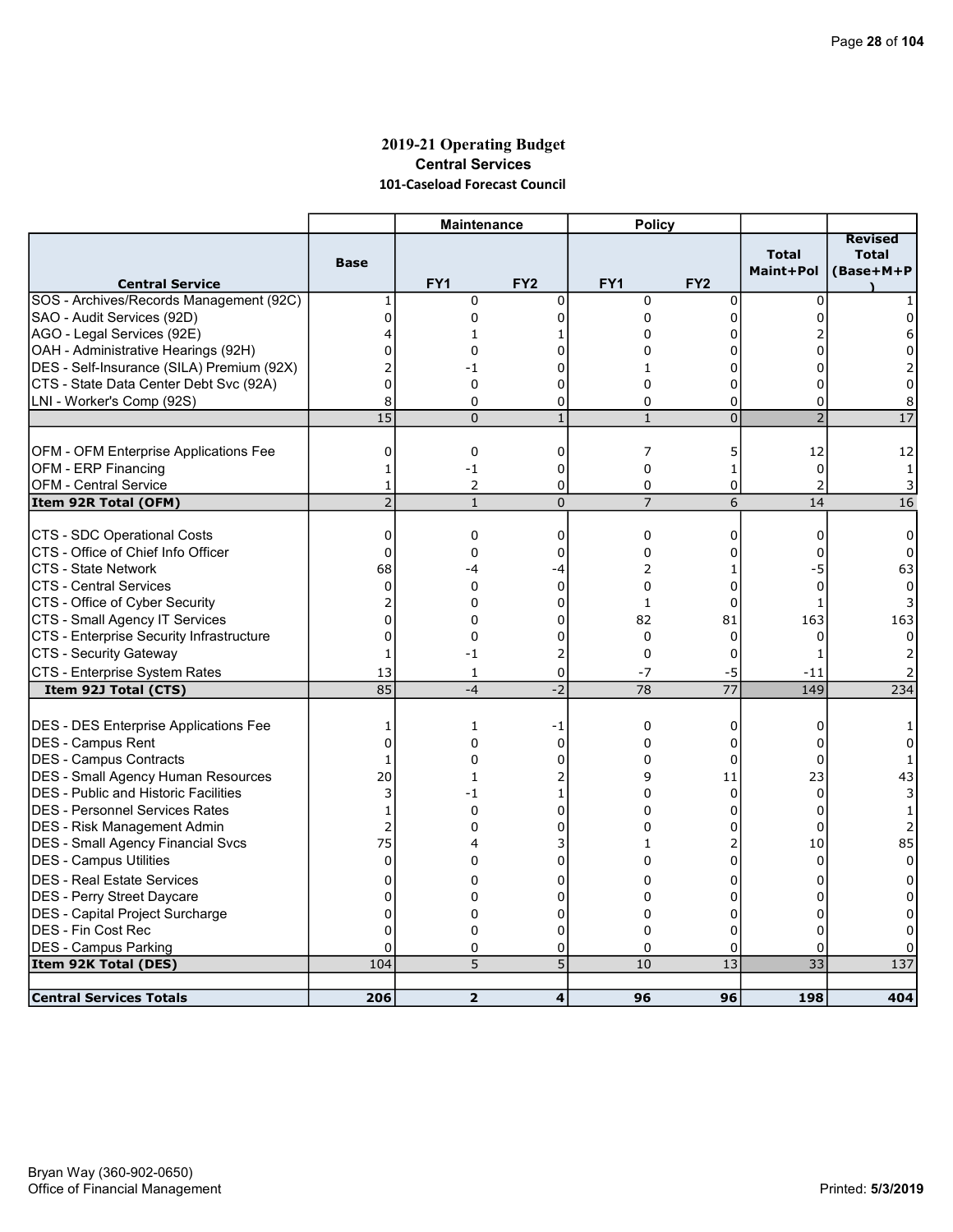### 2019-21 Operating Budget Central Services 102-Dept of Financial Institutions

|                                                                   |                   | <b>Maintenance</b> |                 | <b>Policy</b>   |                 |                |                                |
|-------------------------------------------------------------------|-------------------|--------------------|-----------------|-----------------|-----------------|----------------|--------------------------------|
|                                                                   | <b>Base</b>       |                    |                 |                 |                 | <b>Total</b>   | <b>Revised</b><br><b>Total</b> |
| <b>Central Service</b>                                            |                   | FY <sub>1</sub>    | FY <sub>2</sub> | FY <sub>1</sub> | FY <sub>2</sub> | Maint+Pol      | (Base+M+P                      |
| SOS - Archives/Records Management (92C)                           | 61                | 0                  | $\overline{2}$  | $\mathbf{1}$    | 2               | 5              | 66                             |
| SAO - Audit Services (92D)                                        | $\Omega$          | $\Omega$           | 0               | $\mathbf{0}$    | 0               | $\Omega$       |                                |
| AGO - Legal Services (92E)                                        | 1,510             | $-119$             | $-122$          | 23              | 46              | $-172$         | 1,338                          |
| OAH - Administrative Hearings (92H)                               | 204               | -3                 | -3              | 5               | 8               | 7              | 211                            |
| DES - Self-Insurance (SILA) Premium (92X)                         | 17                | -6                 | -5              | $\mathbf{1}$    | 1               | $-9$           | 8                              |
| CTS - State Data Center Debt Svc (92A)                            | 77                | 9                  | 8               | $\Omega$        | 0               | 17             | 94                             |
| LNI - Worker's Comp (92S)                                         | 128               | -3                 | -3              | $\mathbf 0$     | 0               | -6             | 122                            |
|                                                                   | 1,996             | $-122$             | $-123$          | 30              | 57              | $-158$         | 1,838                          |
|                                                                   |                   |                    |                 |                 |                 |                |                                |
| OFM - OFM Enterprise Applications Fee                             | 5                 | $-1$               | 0               | 92              | 91              | 182            | 187                            |
| OFM - ERP Financing                                               | 10                | $-2$               | -2              | 9               | 9               | 14             | 24                             |
| OFM - Central Service                                             | 32                | 2                  | $\overline{2}$  | $\overline{2}$  | 1               | 7              | 39                             |
| Item 92R Total (OFM)                                              | 46                | $-1$               | $\overline{0}$  | 103             | 101             | 203            | 249                            |
|                                                                   |                   |                    |                 |                 |                 |                |                                |
| CTS - SDC Operational Costs<br>CTS - Office of Chief Info Officer | 0<br>19           | 0                  | 0               | 13              | 12              | 25             | 25                             |
| ICTS - State Network                                              |                   | $\mathbf{1}$       | 0               | 6               | 6               | 13             | 32                             |
|                                                                   | 95<br>$\mathbf 0$ | 28<br>5            | 25<br>6         | 3<br>$\Omega$   | 4<br>0          | 60             | 155                            |
| ICTS - Central Services                                           |                   |                    |                 |                 |                 | 11             | 11                             |
| CTS - Office of Cyber Security                                    | 68                | 5                  | 5               | 11              | 8               | 29             | 97                             |
| CTS - Small Agency IT Services                                    | $\mathbf 0$       | $\Omega$           | 0               | $\mathbf 0$     | 0               | 0              | 0                              |
| CTS - Enterprise Security Infrastructure                          | 0                 | $\Omega$           | $\mathbf 0$     | 5               | 4               | 9              | 9                              |
| CTS - Security Gateway                                            | 117               | $-20$              | $-19$           | $\overline{2}$  | 4               | $-33$          | 84                             |
| CTS - Enterprise System Rates                                     | 210               | $-2$               | -3              | $-91$           | -87             | $-183$         | 27                             |
| Item 92J Total (CTS)                                              | 509               | 17                 | 14              | $-51$           | $-49$           | $-69$          | 440                            |
| <b>DES - DES Enterprise Applications Fee</b>                      | 17                | -4                 | -3              | 3               | 0               | -4             | 13                             |
| <b>IDES - Campus Rent</b>                                         | $\mathbf 0$       | $\mathbf 0$        | $\mathbf 0$     | $\Omega$        | 0               | $\mathbf 0$    | $\Omega$                       |
| DES - Campus Contracts                                            | 15                | 0                  | -1              | 1               | 2               | $\overline{2}$ | 17                             |
| DES - Small Agency Human Resources                                | $\Omega$          | 0                  | $\mathbf 0$     | $\Omega$        | 0               | $\mathbf 0$    | 0                              |
| <b>DES</b> - Public and Historic Facilities                       | 53                | -4                 | $-3$            | $\overline{c}$  | $\overline{2}$  | $-3$           | 50                             |
| <b>DES - Personnel Services Rates</b>                             | 20                | $\Omega$           | $-1$            | $\mathbf{1}$    | 0               | 0              | $20\,$                         |
| DES - Risk Management Admin                                       | 2                 | $\Omega$           | 0               | 0               | 0               | $\mathbf 0$    | $\overline{2}$                 |
| <b>DES - Small Agency Financial Svcs</b>                          | $\overline{0}$    | 0                  | $\mathbf 0$     | $\Omega$        | 0               | $\Omega$       | $\mathbf 0$                    |
| DES - Campus Utilities                                            | 0                 | 0                  | 0               | 0               | 0               | 0              | $\Omega$                       |
| <b>DES - Real Estate Services</b>                                 | 21                | 0                  | 0               | 0               | 0               | $\mathbf 0$    | 21                             |
| DES - Perry Street Daycare                                        | 4                 | -1                 | 0               | 0               | 0               | -1             | 3                              |
| DES - Capital Project Surcharge                                   | 0                 | 0                  | 0               | 0               | 0               | $\mathbf 0$    | $\mathbf 0$                    |
| DES - Fin Cost Rec                                                | $\Omega$          | $\Omega$           | 0               | $\Omega$        | $\mathbf 0$     | $\Omega$       | $\Omega$                       |
| DES - Campus Parking                                              | 0                 | 0                  | 0               | $\mathbf 0$     | 0               | $\mathbf 0$    |                                |
| Item 92K Total (DES)                                              | 132               | $-9$               | $-8$            | $\overline{7}$  | $\overline{4}$  | $-6$           | 126                            |
|                                                                   |                   |                    |                 |                 |                 |                |                                |
| <b>Central Services Totals</b>                                    | 2,683             | $-115$             | $-117$          | 89              | 113             | $-30$          | 2,653                          |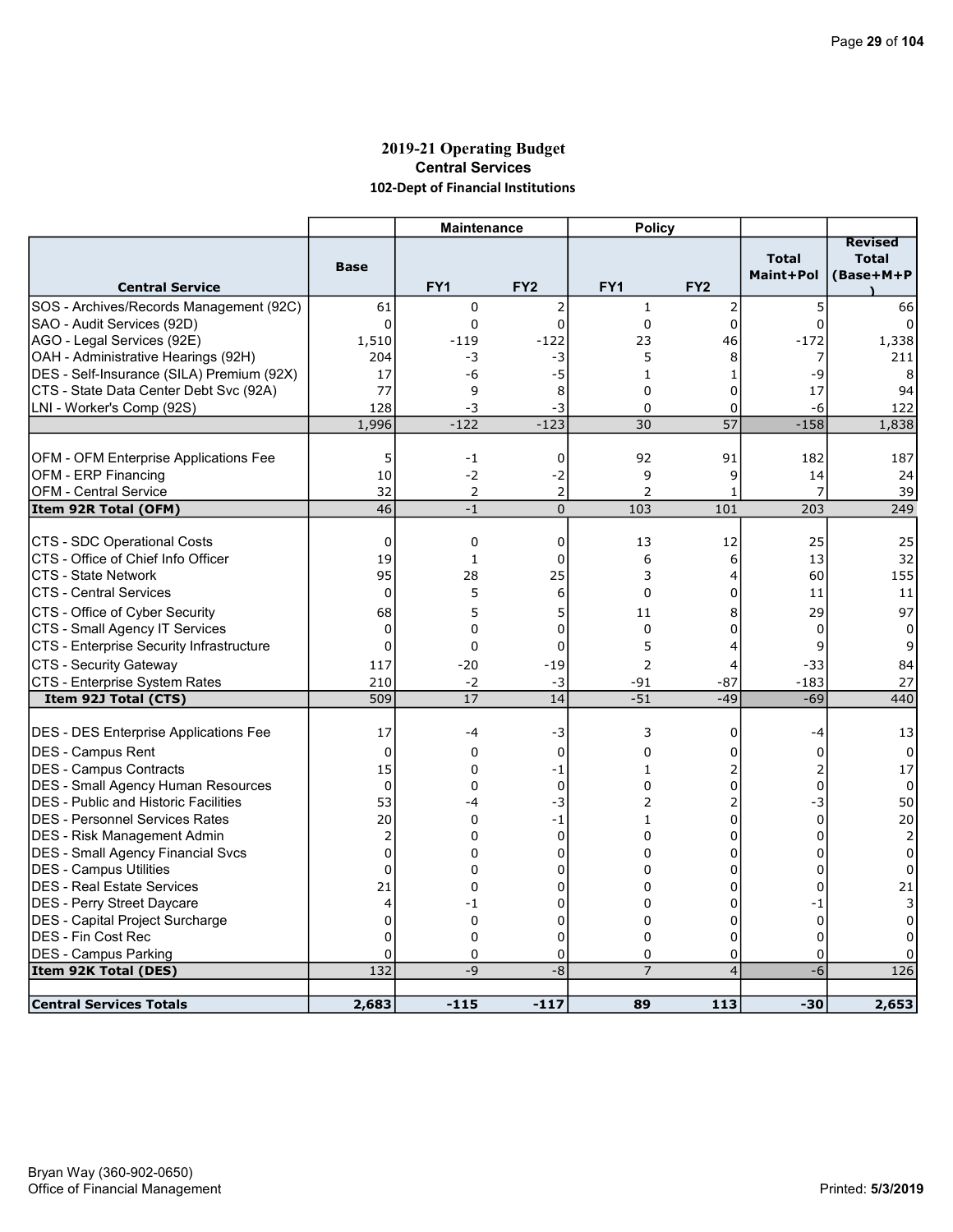### 2019-21 Operating Budget Central Services 103-Department of Commerce

|                                                                 |                | <b>Maintenance</b> |                  | <b>Policy</b>    |                   |                           |                                             |
|-----------------------------------------------------------------|----------------|--------------------|------------------|------------------|-------------------|---------------------------|---------------------------------------------|
| <b>Central Service</b>                                          | <b>Base</b>    | FY <sub>1</sub>    | FY <sub>2</sub>  | FY <sub>1</sub>  | FY <sub>2</sub>   | <b>Total</b><br>Maint+Pol | <b>Revised</b><br><b>Total</b><br>(Base+M+P |
| SOS - Archives/Records Management (92C)                         | 25             | 6                  | $\overline{4}$   | $\overline{2}$   | 0                 | 12                        | 37                                          |
| SAO - Audit Services (92D)                                      | 117            | 44                 | 34               | 6                | 10                | 94                        | 211                                         |
| AGO - Legal Services (92E)                                      | 726            | -162               | -140             | 22               | 40                | $-240$                    | 486                                         |
| OAH - Administrative Hearings (92H)                             | 0              | 0                  | $\mathbf 0$      | $\mathbf 0$      | 0                 | 0                         | 0                                           |
| DES - Self-Insurance (SILA) Premium (92X)                       | 43             | $-14$              | $-22$            | 10               | 6                 | $-20$                     | 23                                          |
| CTS - State Data Center Debt Svc (92A)                          | 94             | $-14$              | $-20$            | $\Omega$         | 0                 | $-34$                     | 60                                          |
| LNI - Worker's Comp (92S)                                       | 294            | $-18$              | $-22$            | $\Omega$         | 0                 | $-40$                     | 254                                         |
|                                                                 | 1,299          | $-158$             | $-166$           | 40               | 56                | $-228$                    | 1,071                                       |
|                                                                 |                |                    |                  |                  |                   |                           |                                             |
| OFM - OFM Enterprise Applications Fee                           | 7              | 0                  | 0                | 288              | 250               | 538                       | 545                                         |
| <b>OFM - ERP Financing</b>                                      | 17             | $-10$              | $-4$             | 30               | 24                | 40                        | 57                                          |
| <b>OFM - Central Service</b>                                    | 46             | 12                 | 4                | 0                | 4                 | 20                        | 66                                          |
| Item 92R Total (OFM)                                            | 70             | 2                  | $\mathbf 0$      | 318              | 278               | 598                       | 668                                         |
|                                                                 |                |                    |                  |                  |                   |                           |                                             |
| CTS - SDC Operational Costs                                     | $\Omega$       | 0                  | 0                | 14               | 22                | 36                        | 36                                          |
| CTS - Office of Chief Info Officer                              | 24             | -8                 | $-4$             | 16               | 6                 | 10                        | 34                                          |
| <b>CTS - State Network</b>                                      | 167            | 60                 | 63               | 12               | 10                | 145                       | 312                                         |
| <b>CTS - Central Services</b><br>CTS - Office of Cyber Security | 0<br>87        | 10<br>4            | 4                | $\Omega$<br>18   | $\mathbf 0$<br>22 | 14                        | 14                                          |
| CTS - Small Agency IT Services                                  | $\mathbf 0$    | 0                  | 4<br>$\mathbf 0$ | $\Omega$         | 0                 | 48<br>$\Omega$            | 135<br>$\Omega$                             |
|                                                                 |                |                    |                  |                  |                   |                           |                                             |
| CTS - Enterprise Security Infrastructure                        | 0              | 0                  | 0                | 10               | 4                 | 14                        | 14                                          |
| CTS - Security Gateway                                          | 333            | $-122$             | $-94$            | 8                | 22                | $-186$                    | 147                                         |
| CTS - Enterprise System Rates<br>Item 92J Total (CTS)           | 323<br>934     | $-12$<br>$-68$     | $-10$<br>$-37$   | $-276$<br>$-198$ | $-240$<br>$-154$  | $-538$<br>$-457$          | -215<br>477                                 |
|                                                                 |                |                    |                  |                  |                   |                           |                                             |
| <b>DES - DES Enterprise Applications Fee</b>                    | 26             | $-12$              | $-10$            | 6                | 0                 | $-16$                     | 10                                          |
| <b>IDES - Campus Rent</b>                                       | $\mathbf 0$    | 0                  | 0                | 0                | 0                 | 0                         | 0                                           |
| DES - Campus Contracts                                          | 24             | 0                  | 0                | 4                | 4                 | 8                         | 32                                          |
| <b>DES</b> - Small Agency Human Resources                       | 0              | 0                  | 0                | 0                | 0                 | 0                         | 0                                           |
| <b>DES</b> - Public and Historic Facilities                     | 80             | -2                 | 0                | 6                | 4                 | 8                         | 88                                          |
| <b>DES - Personnel Services Rates</b>                           | 30             | 0                  | 0                | 0                | 0                 | $\mathbf 0$               | 30                                          |
| DES - Risk Management Admin                                     | $\overline{2}$ | $\Omega$           | $\Omega$         | $\Omega$         | 0                 | $\Omega$                  | $\overline{2}$                              |
| DES - Small Agency Financial Svcs                               | $\mathbf 0$    | 0                  | 0                | $\Omega$         | 0                 | $\Omega$                  | 0                                           |
| DES - Campus Utilities                                          | $\mathbf 0$    | 0                  | 0                | 0                | 0                 | 0                         | 0                                           |
| <b>IDES - Real Estate Services</b>                              | 44             | 2                  | $\Omega$         | $\Omega$         | $\Omega$          | $\overline{2}$            | 46                                          |
| <b>DES</b> - Perry Street Daycare                               | 6              | 0                  | 0                | 0                | 0                 | $\mathbf 0$               | 6                                           |
| DES - Capital Project Surcharge                                 | $\mathbf 0$    | 0                  | 0                | $\Omega$         | 0                 | $\Omega$                  | 0                                           |
| <b>IDES - Fin Cost Rec</b>                                      | $\mathbf 0$    | 0                  | 0                | $\Omega$         | 0                 | $\mathbf 0$               | 0                                           |
| <b>DES - Campus Parking</b>                                     | 0              | 0                  | $\Omega$         | 0                | 0                 | 0                         | 0                                           |
| Item 92K Total (DES)                                            | 212            | $-12$              | $-10$            | 16               | 8                 | $\overline{2}$            | 214                                         |
|                                                                 |                |                    |                  |                  |                   |                           |                                             |
| <b>Central Services Totals</b>                                  | 2,516          | $-236$             | $-213$           | 176              | 188               | $-85$                     | 2,431                                       |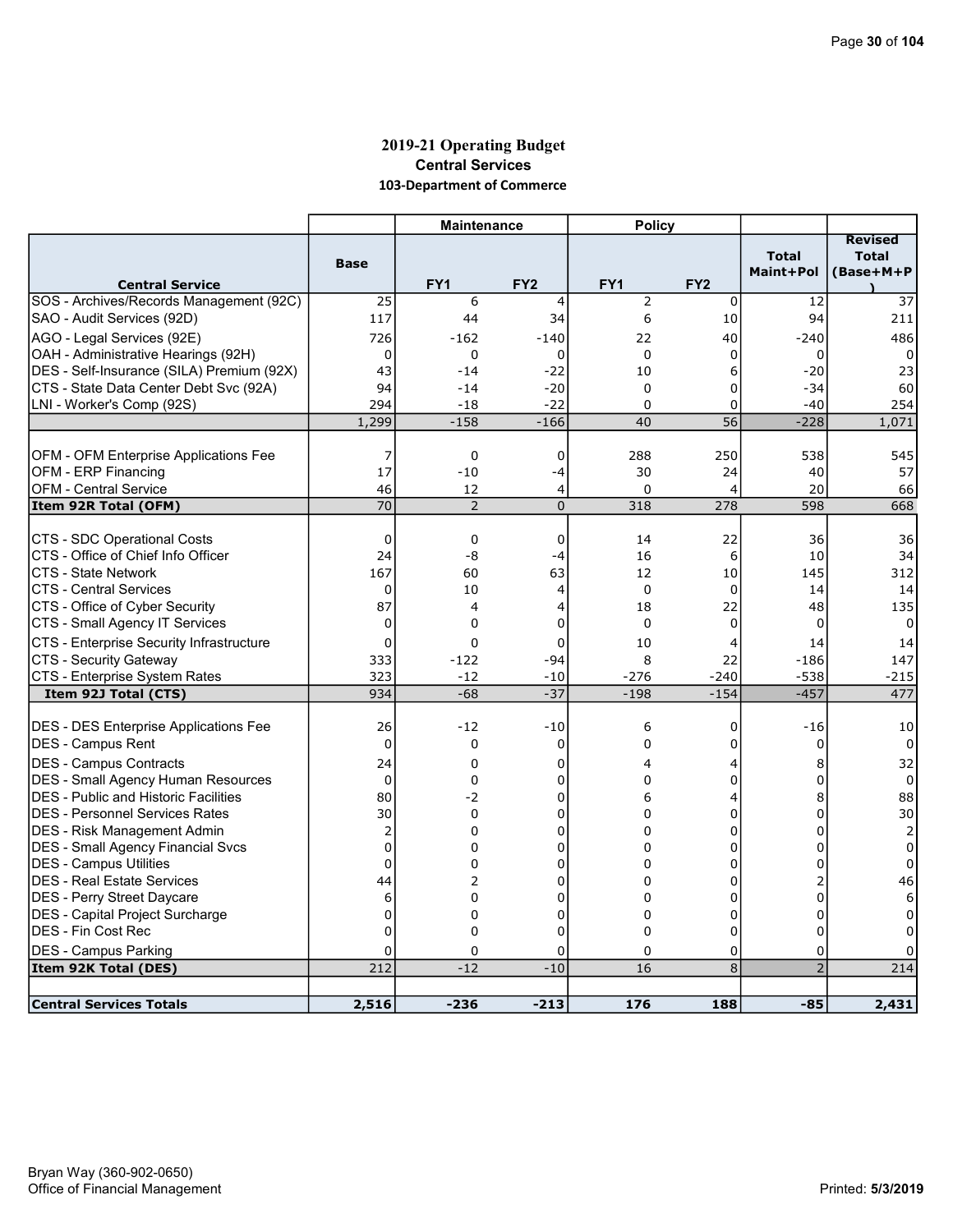### 2019-21 Operating Budget Central Services 104-Economic & Revenue Forecast Council

|                                                       |                     | <b>Maintenance</b> |                     | <b>Policy</b>   |                 |                           |                                             |
|-------------------------------------------------------|---------------------|--------------------|---------------------|-----------------|-----------------|---------------------------|---------------------------------------------|
| <b>Central Service</b>                                | <b>Base</b>         | FY1                | FY <sub>2</sub>     | FY <sub>1</sub> | FY <sub>2</sub> | <b>Total</b><br>Maint+Pol | <b>Revised</b><br><b>Total</b><br>(Base+M+P |
| SOS - Archives/Records Management (92C)               | 0                   | $\mathbf 0$        | $\mathbf 0$         | $\mathbf 0$     | $\mathbf 0$     | $\Omega$                  | $\Omega$                                    |
| SAO - Audit Services (92D)                            | $\overline{0}$      | $\mathbf 0$        | 0                   | 0               | 0               | $\Omega$                  | 0                                           |
| AGO - Legal Services (92E)                            | 0                   | 0                  | 0                   | $\Omega$        | 0               | O                         | <sup>0</sup>                                |
| OAH - Administrative Hearings (92H)                   | $\Omega$            | 0                  | ი                   | 0               | 0               |                           | 0                                           |
| DES - Self-Insurance (SILA) Premium (92X)             | 2                   | -1                 | 0                   | 1               | 0               | 0                         |                                             |
| CTS - State Data Center Debt Svc (92A)                | $\overline{0}$      | 0                  | 0                   | $\Omega$        | 0               | 0                         | $\Omega$                                    |
| LNI - Worker's Comp (92S)                             | 5                   | $-1$               | 0                   | $\Omega$        | 0               | $-1$                      | 4                                           |
|                                                       | $\overline{7}$      | $-2$               | $\overline{0}$      | $\mathbf{1}$    | $\overline{0}$  | $-1$                      | 6                                           |
|                                                       |                     |                    |                     |                 |                 |                           |                                             |
| OFM - OFM Enterprise Applications Fee                 | 0                   | 0                  | 0                   | 3               | 2               | 5                         | 5                                           |
| OFM - ERP Financing                                   | 0                   | $\mathbf 0$        | $\mathbf 0$         | $\mathbf{1}$    | 0               | $\mathbf{1}$              |                                             |
| <b>OFM - Central Service</b>                          | 1                   | -1                 | 1                   | 0               | 0               | $\mathbf 0$               | 1                                           |
| Item 92R Total (OFM)                                  | $\mathbf{1}$        | $-1$               | $\mathbf{1}$        | $\overline{4}$  | $\overline{2}$  | 6                         | $\overline{7}$                              |
| CTS - SDC Operational Costs                           | 0                   | 0                  | $\Omega$            | $\mathbf{0}$    | 0               | $\Omega$                  | 0                                           |
| CTS - Office of Chief Info Officer                    | 0                   | 0                  | 0                   | 0               | 0               | 0                         | 0                                           |
| CTS - State Network                                   | $\overline{0}$      | $\Omega$           | 0                   | 0               | 0               | 0                         | 0                                           |
| ICTS - Central Services                               | 0                   | 0                  | 0                   | $\Omega$        | 0               | $\Omega$                  | $\Omega$                                    |
| CTS - Office of Cyber Security                        | 0                   | 0                  | 0                   | 0               | 0               | 0                         | 0                                           |
|                                                       |                     |                    |                     |                 |                 |                           |                                             |
| CTS - Small Agency IT Services                        | 0<br>$\overline{0}$ | 0                  | 0                   | $\Omega$        | 0               | 0                         | 0                                           |
| CTS - Enterprise Security Infrastructure              | $\Omega$            | 0<br>$\Omega$      | 0<br>0              | 0<br>$\Omega$   | 0<br>$\Omega$   | 0<br>0                    | 0<br>$\Omega$                               |
| CTS - Security Gateway                                |                     |                    |                     |                 |                 |                           |                                             |
| CTS - Enterprise System Rates<br>Item 92J Total (CTS) | 6<br>$\overline{7}$ | 0<br>$\Omega$      | 0<br>$\overline{0}$ | -2<br>$-2$      | -2<br>$-2$      | -4<br>$-4$                | 2<br>3                                      |
|                                                       |                     |                    |                     |                 |                 |                           |                                             |
| <b>DES - DES Enterprise Applications Fee</b>          | 1                   | $-1$               | 0                   | $\mathbf 0$     | 0               | -1                        | $\Omega$                                    |
| <b>IDES - Campus Rent</b>                             | 0                   | 0                  | 0                   | 0               | 0               | $\mathbf 0$               | 0                                           |
| DES - Campus Contracts                                | 1                   | -1                 | 0                   | $\Omega$        | $\Omega$        | -1                        | $\Omega$                                    |
| DES - Small Agency Human Resources                    | 10                  | 0                  | 0                   | 4               | 5               | 9                         | 19                                          |
| <b>IDES - Public and Historic Facilities</b>          | 2                   | 0                  | 0                   | 0               | 0               | $\Omega$                  | 2                                           |
| IDES - Personnel Services Rates                       | $\mathbf{1}$        | 0                  | 0                   | $\Omega$        | 0               | $\Omega$                  | 1                                           |
| DES - Risk Management Admin                           | $\overline{2}$      | 0                  | 0                   | 0               | 0               | 0                         | 2                                           |
| <b>DES - Small Agency Financial Svcs</b>              | 49                  | -2                 | $-1$                | 1               | 1               | $-1$                      | 48                                          |
| DES - Campus Utilities                                | 0                   | $\mathbf 0$        | $\mathbf 0$         | 0               | 0               | $\mathbf 0$               | 0                                           |
| DES - Real Estate Services                            | $\Omega$            | $\Omega$           | 0                   | $\Omega$        | 0               | 0                         | $\Omega$                                    |
| DES - Perry Street Daycare                            | 0                   | 0                  | 0                   | $\Omega$        | 0               | 0                         | $\Omega$                                    |
| DES - Capital Project Surcharge                       | $\overline{0}$      | 0                  | 0                   | 0               | 0               | 0                         | 0                                           |
| <b>IDES - Fin Cost Rec</b>                            | $\Omega$            | $\Omega$           | $\overline{0}$      | $\Omega$        | 0               | 0                         | $\Omega$                                    |
| <b>DES - Campus Parking</b>                           | 0                   | 0                  | 0                   | 0               | 0               | 0                         | 0                                           |
| Item 92K Total (DES)                                  | 65                  | $-4$               | $-1$                | 5               | 6               | 6                         | 71                                          |
|                                                       |                     |                    |                     |                 |                 |                           |                                             |
| <b>Central Services Totals</b>                        | 80                  | $-7$               | $\mathbf{o}$        | 8               | 6               | $\overline{\mathbf{z}}$   | 87                                          |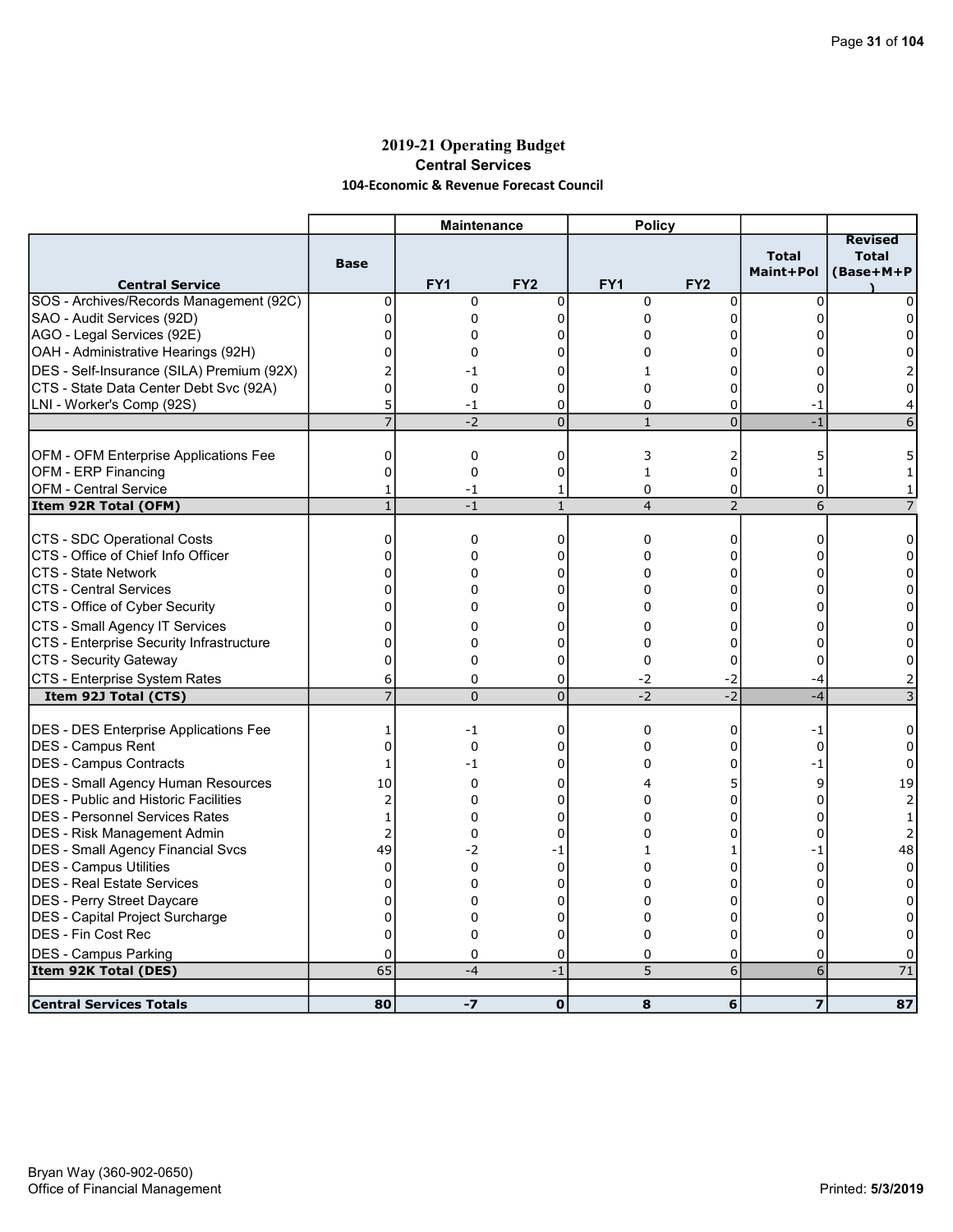# 2019-21 Operating Budget Central Services 105-Office of Financial Management

|                                                        |                 | <b>Maintenance</b> |                   | <b>Policy</b>   |                 |                           |                                             |
|--------------------------------------------------------|-----------------|--------------------|-------------------|-----------------|-----------------|---------------------------|---------------------------------------------|
| <b>Central Service</b>                                 | <b>Base</b>     | FY <sub>1</sub>    | FY <sub>2</sub>   | FY <sub>1</sub> | FY <sub>2</sub> | <b>Total</b><br>Maint+Pol | <b>Revised</b><br><b>Total</b><br>(Base+M+P |
| SOS - Archives/Records Management (92C)                | 16              | 0                  | 0                 | $\mathbf 0$     | 0               | $\mathbf 0$               | 16                                          |
| SAO - Audit Services (92D)                             | 52              | 3                  | 3                 | $\mathbf{1}$    | $\overline{2}$  | 9                         | 61                                          |
| AGO - Legal Services (92E)                             | 545             | $-54$              | $-52$             | 7               | 16              | -83                       | 462                                         |
| OAH - Administrative Hearings (92H)                    | $\mathbf 0$     | 0                  | $\mathbf 0$       | 0               | 0               | $\Omega$                  | $\Omega$                                    |
| DES - Self-Insurance (SILA) Premium (92X)              | 40              | $-13$              | $-16$             | 1               | $\overline{2}$  | $-26$                     | 14                                          |
| CTS - State Data Center Debt Svc (92A)                 | 756             | $-112$             | $-113$            | $\Omega$        | 0               | -225                      | 531                                         |
| LNI - Worker's Comp (92S)                              | 243             | $-9$               | -9                | 0               | 0               | $-18$                     | 225                                         |
|                                                        | 1,652           | $-185$             | $-187$            | 9               | 20              | $-343$                    | 1,309                                       |
|                                                        |                 |                    |                   |                 |                 |                           |                                             |
| OFM - OFM Enterprise Applications Fee                  | 5               | 0                  | 0                 | 105             | 101             | 206                       | 211                                         |
| OFM - ERP Financing                                    | 12              | $-3$               | -3                | 9               | 11              | 14                        | 26                                          |
| <b>OFM - Central Service</b>                           | 37              | $\mathbf 0$        | 3                 | $\mathbf{1}$    | 2               | 6                         | 43                                          |
| Item 92R Total (OFM)                                   | $\overline{54}$ | $-3$               | $\Omega$          | 115             | 114             | 226                       | 280                                         |
| CTS - SDC Operational Costs                            | 0               | 0                  | $\mathbf 0$       | 69              | 69              | 138                       | 138                                         |
| CTS - Office of Chief Info Officer                     | $\mathbf 0$     | 6                  | 6                 | 5               | 3               | 20                        | 20                                          |
| <b>CTS - State Network</b>                             | 181             | 22                 | 26                | 5               | 6               | 59                        | 240                                         |
| ICTS - Central Services                                | $\mathbf 0$     | 32                 | 31                | $\Omega$        | 0               | 63                        | 63                                          |
| CTS - Office of Cyber Security                         | 71              | 6                  | 3                 | 12              | 8               | 29                        | 100                                         |
| CTS - Small Agency IT Services                         | $\mathbf 0$     | 0                  | 0                 | $\Omega$        | 0               | $\Omega$                  | 0                                           |
| CTS - Enterprise Security Infrastructure               | $\mathbf 0$     | $\Omega$           | $\mathbf 0$       | $\mathbf{0}$    | 0               | $\Omega$                  | $\Omega$                                    |
| CTS - Security Gateway                                 | 309             | $-40$              | $-35$             | 6               | 11              | -58                       | 251                                         |
| CTS - Enterprise System Rates                          | 228             | 3                  | 3                 | $-103$          | $-95$           | $-192$                    | 36                                          |
| Item 92J Total (CTS)                                   | 789             | 29                 | 34                | $-6$            | $\overline{2}$  | 59                        | 848                                         |
|                                                        |                 |                    |                   |                 |                 |                           |                                             |
| <b>DES - DES Enterprise Applications Fee</b>           | 18              | $-3$               | -3                | 3               | 0               | -3                        | 15                                          |
| DES - Campus Rent                                      | 567             | $-10$              | $-13$             | 12              | 23              | 12                        | 579                                         |
| <b>IDES - Campus Contracts</b>                         | 112             | 18                 | 18                | 18              | 19              | 73                        | 185                                         |
| <b>DES - Small Agency Human Resources</b>              | $\Omega$        | $\mathbf{0}$       | $\Omega$          | $\Omega$        | 0               | $\Omega$                  | $\Omega$                                    |
| <b>DES</b> - Public and Historic Facilities            | 70              | 4                  | 5                 | 3               | 4               | 16                        | 86                                          |
| <b>DES - Personnel Services Rates</b>                  | 21              | 0                  | 0                 | 0               | 0               | $\mathbf 0$               | 21                                          |
| DES - Risk Management Admin                            | $\overline{2}$  | $\mathbf 0$        | $\overline{0}$    | 0               | 0               | 0                         | $\overline{2}$                              |
| <b>DES - Small Agency Financial Svcs</b>               | $\Omega$        | 0                  | $\mathbf 0$       | $\Omega$        | 0               | $\Omega$                  | $\Omega$                                    |
| <b>DES - Campus Utilities</b>                          | 357             | -8                 | -9                | 1               | 2               | $-14$                     | 343                                         |
| <b>IDES - Real Estate Services</b>                     | 9               | 1                  | $\overline{2}$    | $\Omega$        | 0               | 3                         | 12                                          |
| DES - Perry Street Daycare                             | 5               | $\Omega$           | 0                 | 0               | 0               | $\mathbf 0$               | 5                                           |
| DES - Capital Project Surcharge<br>IDES - Fin Cost Rec | 250<br>$\Omega$ | -6<br>$\Omega$     | -6<br>$\mathbf 0$ | 0<br>$\Omega$   | 0<br>0          | $-12$<br>$\mathbf 0$      | 238                                         |
| <b>DES - Campus Parking</b>                            | 34              | $-1$               | -1                | $\mathbf 0$     | 0               | -2                        | 0<br>32                                     |
| Item 92K Total (DES)                                   | 1,445           | $-5$               | $-7$              | 37              | 48              | $\overline{73}$           | 1,518                                       |
|                                                        |                 |                    |                   |                 |                 |                           |                                             |
| <b>Central Services Totals</b>                         | 3,939           | $-164$             | $-160$            | 155             | 184             | 15                        | 3,954                                       |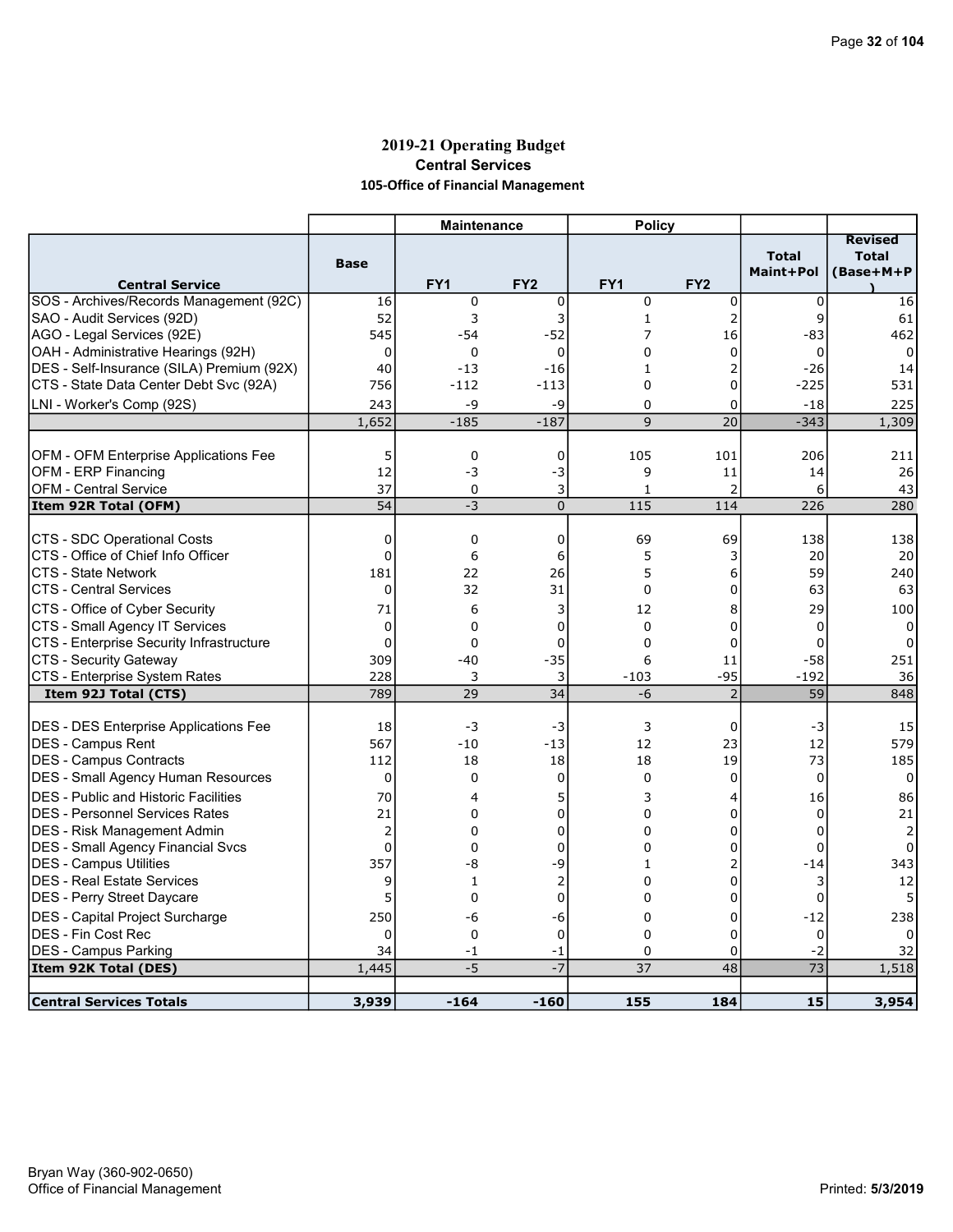# 2019-21 Operating Budget Central Services 107-WA State Health Care Authority

|                                                                     |              | <b>Maintenance</b> |                 | <b>Policy</b>           |                 |                |                |
|---------------------------------------------------------------------|--------------|--------------------|-----------------|-------------------------|-----------------|----------------|----------------|
|                                                                     |              |                    |                 |                         |                 |                | <b>Revised</b> |
|                                                                     | <b>Base</b>  |                    |                 |                         |                 | <b>Total</b>   | <b>Total</b>   |
| <b>Central Service</b>                                              |              | FY <sub>1</sub>    | FY <sub>2</sub> | FY <sub>1</sub>         | FY <sub>2</sub> | Maint+Pol      | (Base+M+P      |
| SOS - Archives/Records Management (92C)                             | 90           | $-1$               | $-2$            | $\mathbf{1}$            | 3               | $\mathbf{1}$   | 91             |
| SAO - Audit Services (92D)                                          | 1,251        | 114                | 106             | 26                      | 56              | 302            | 1,553          |
| AGO - Legal Services (92E)                                          | 4,017        | $-80$              | $-91$           | 70                      | 139             | 38             | 4,055          |
| OAH - Administrative Hearings (92H)                                 | 5,961        | 60                 | 48              | 140                     | 260             | 508            | 6,469          |
| DES - Self-Insurance (SILA) Premium (92X)                           | 2,905        | $-1,429$           | $-1,424$        | 10                      | 10              | $-2,833$       | 72             |
| CTS - State Data Center Debt Svc (92A)                              | 2,836        | $-631$             | $-629$          | $\Omega$                | 0               | $-1,260$       | 1,576          |
| LNI - Worker's Comp (92S)                                           | 1,022        | $-62$              | $-63$           | $\Omega$                | $\Omega$        | $-125$         | 897            |
|                                                                     | 18,083       | $-2,029$           | $-2,055$        | 247                     | 468             | $-3,369$       | 14,714         |
|                                                                     |              |                    |                 |                         |                 |                |                |
| OFM - OFM Enterprise Applications Fee                               | 42           | -5                 | -8              | 610                     | 604             | 1,201          | 1,243          |
| <b>OFM - ERP Financing</b>                                          | 106          | $-34$              | $-34$           | 59                      | 58              | 49             | 155            |
| <b>OFM - Central Service</b>                                        | 191          | 24                 | 24              | 8                       | 9               | 65             | 256            |
| Item 92R Total (OFM)                                                | 339          | $-15$              | $-18$           | 677                     | 671             | 1,315          | 1,654          |
|                                                                     |              |                    |                 |                         |                 |                |                |
| CTS - SDC Operational Costs                                         | $\Omega$     | 0                  | $\Omega$        | 205                     | 203             | 408            | 408            |
| CTS - Office of Chief Info Officer                                  | 208          | $-39$              | $-39$           | 41                      | 39              | 2              | 210            |
| <b>CTS - State Network</b>                                          | 984          | $-122$             | $-122$          | 18                      | 18              | -208           | 776            |
| <b>CTS - Central Services</b>                                       | $\mathbf 0$  | 93                 | 94              | $\mathbf 0$             | 0               | 187            | 187            |
| CTS - Office of Cyber Security                                      | 251          | $\mathbf 0$        | $-2$            | 33                      | 27              | 58             | 309            |
| CTS - Small Agency IT Services                                      | 0            | 0                  | $\mathbf 0$     | $\mathbf 0$             | 0               | $\Omega$       | 0              |
| CTS - Enterprise Security Infrastructure                            | $\mathbf{0}$ | $\Omega$           | 0               | $\Omega$                | 0               | 0              | 0              |
| CTS - Security Gateway                                              | 219          | 11                 | 14              | 6                       | 11              | 42             | 261            |
| CTS - Enterprise System Rates                                       | 1,318        | 20                 | 18              | $-600$                  | $-578$          | $-1,140$       | 178            |
| Item 92J Total (CTS)                                                | 2,980        | $-37$              | $-37$           | $-297$                  | $-280$          | $-651$         | 2,329          |
|                                                                     |              |                    |                 |                         |                 |                |                |
| <b>DES - DES Enterprise Applications Fee</b>                        | 105          | $-19$              | $-22$           | 17                      | 2               | $-22$          | 83             |
| DES - Campus Rent                                                   | 17           | -8                 | -9              | $\mathbf 0$             | 0               | $-17$          | $\Omega$       |
| DES - Campus Contracts                                              | 97           | 6                  | 5               | 14                      | 13              | 38             | 135            |
| <b>DES</b> - Small Agency Human Resources                           | 0            | 0                  | 0               | $\mathbf 0$             | $\mathbf 0$     | 0              | 0              |
| <b>DES</b> - Public and Historic Facilities                         | 352          | 6                  | 6               | 13                      | 17              | 42             | 394            |
| <b>DES - Personnel Services Rates</b>                               | 123          | $\mathbf{1}$       | $\mathbf{1}$    | $\mathbf{1}$            | 4               | $\overline{7}$ | 130            |
| <b>DES</b> - Risk Management Admin                                  | 133          | -66                | $-68$           | $\mathbf 0$             | 0               | $-134$         | $-1$           |
| DES - Small Agency Financial Svcs                                   | $\mathbf 0$  | 0                  | 0               | 0                       | 0               | 0              | 0              |
| DES - Campus Utilities                                              | 11           | $-5$               | -6              | 0                       | 0               | $^{\rm -11}$   | 0              |
| <b>DES - Real Estate Services</b>                                   | 112          | $-5$               | $-5$            | $\mathbf{1}$            | 2               | $-7$           | 105            |
|                                                                     | 27           | $-1$               | 1               | 0                       | 0               | $\mathbf 0$    | 27             |
| <b>DES</b> - Perry Street Daycare                                   |              |                    |                 |                         |                 |                |                |
| <b>DES</b> - Capital Project Surcharge<br><b>DES - Fin Cost Rec</b> | 51<br>29     | $-26$<br>$-13$     | $-25$<br>$-16$  | $\mathbf 0$<br>$\Omega$ | 0<br>0          | $-51$<br>$-29$ | 0<br>$\Omega$  |
|                                                                     |              | 0                  |                 |                         | 0               | $-1$           | $\Omega$       |
| <b>DES - Campus Parking</b>                                         | 1<br>1,057   | $-130$             | -1<br>$-139$    | 0<br>46                 | 38              | $-185$         | 872            |
| Item 92K Total (DES)                                                |              |                    |                 |                         |                 |                |                |
| <b>Central Services Totals</b>                                      | 22,459       | $-2,211$           | $-2,249$        | 673                     | 897             | $-2,890$       | 19,569         |
|                                                                     |              |                    |                 |                         |                 |                |                |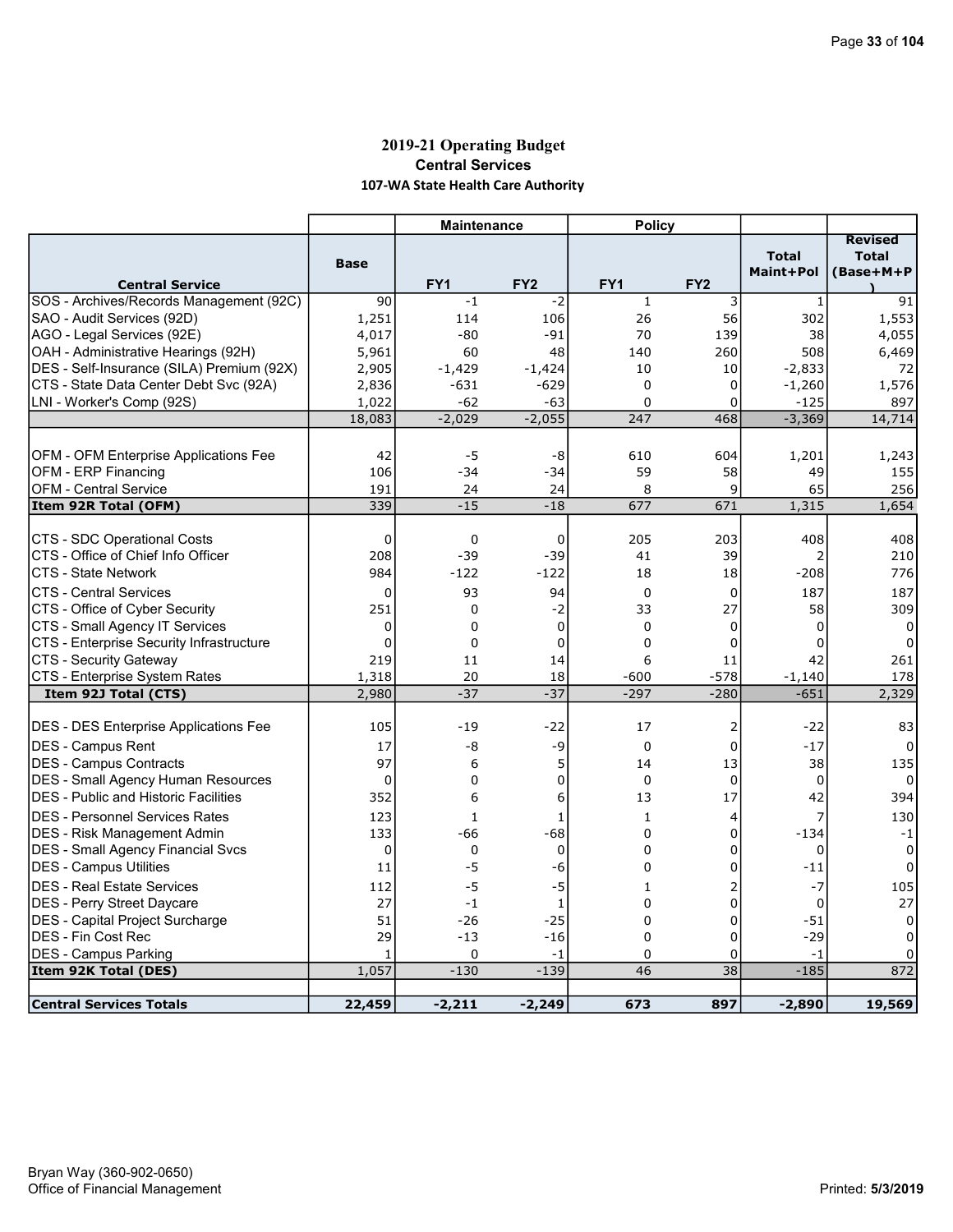# 2019-21 Operating Budget Central Services 110-Office of Administrative Hearings

|                                                                     |                                  | <b>Maintenance</b> |                 | <b>Policy</b>        |                 |                           |                                             |
|---------------------------------------------------------------------|----------------------------------|--------------------|-----------------|----------------------|-----------------|---------------------------|---------------------------------------------|
| <b>Central Service</b>                                              | <b>Base</b>                      | FY <sub>1</sub>    | FY <sub>2</sub> | FY1                  | FY <sub>2</sub> | <b>Total</b><br>Maint+Pol | <b>Revised</b><br><b>Total</b><br>(Base+M+P |
| SOS - Archives/Records Management (92C)                             | 9                                | $-1$               | 1               | $\mathbf 0$          | 0               | 0                         | 9                                           |
| SAO - Audit Services (92D)                                          | 15                               | $-7$               | -8              | $\mathbf 0$          | $\pmb{0}$       | $-15$                     | 0                                           |
| AGO - Legal Services (92E)                                          | 187                              | 40                 | 40              | 5                    | 10              | 95                        | 282                                         |
| OAH - Administrative Hearings (92H)                                 | $\mathbf 0$                      | 0                  | $\mathbf 0$     | 0                    | 0               | 0                         | 0                                           |
| DES - Self-Insurance (SILA) Premium (92X)                           | 115                              | $-28$              | $-26$           | 12                   | 12              | $-30$                     | 85                                          |
| CTS - State Data Center Debt Svc (92A)                              | 75                               | $-14$              | $-16$           | $\mathbf 0$          | 0               | $-30$                     | 45                                          |
| LNI - Worker's Comp (92S)                                           | 123                              | $\mathbf{1}$       | $\Omega$        | $\Omega$             | 0               | $\mathbf{1}$              | 124                                         |
|                                                                     | 523                              | $-9$               | $-9$            | 17                   | $\overline{22}$ | 21                        | 544                                         |
|                                                                     |                                  |                    |                 |                      |                 |                           |                                             |
| <b>OFM - OFM Enterprise Applications Fee</b>                        | 4                                | 0                  | $\mathbf 0$     | 76                   | 75              | 151                       | 155                                         |
| <b>OFM - ERP Financing</b>                                          | 9                                | $-1$               | -3              | 7                    | 7               | 10                        | 19                                          |
| <b>OFM - Central Service</b>                                        | 25                               | 2                  | 3               | 1                    | 1               | $\overline{7}$            | 32                                          |
| Item 92R Total (OFM)                                                | 38                               | $\mathbf{1}$       | $\mathbf 0$     | 84                   | 83              | 168                       | 206                                         |
| CTS - SDC Operational Costs                                         | $\mathbf 0$                      | 0                  | $\mathbf 0$     | 6                    | 6               | 12                        | 12                                          |
| CTS - Office of Chief Info Officer                                  | 17                               | -3                 | $-2$            | 3                    | 4               | $\overline{2}$            | 19                                          |
| <b>CTS - State Network</b>                                          | 313                              | 0                  | 1               | 8                    | 7               | 16                        | 329                                         |
| <b>CTS - Central Services</b>                                       | $\mathbf 0$                      | 2                  | 3               | 0                    | 0               | 5                         | 5                                           |
| CTS - Office of Cyber Security                                      | 63                               | 6                  | 4               | 9                    | 8               | 27                        | 90                                          |
| CTS - Small Agency IT Services                                      | $\Omega$                         | 0                  | 0               | $\Omega$             | 0               | $\Omega$                  | $\Omega$                                    |
| CTS - Enterprise Security Infrastructure                            | $\mathbf 0$                      | $\Omega$           | 0               | $\Omega$             | 0               | $\Omega$                  | 0                                           |
| CTS - Security Gateway                                              | 54                               | 1                  | 0               | 1                    | 3               | 5                         | 59                                          |
| CTS - Enterprise System Rates                                       | 181                              | -6                 | -6              | $-74$                | $-72$           | $-158$                    | 23                                          |
| Item 92J Total (CTS)                                                | 627                              | $\Omega$           | $\overline{0}$  | $-47$                | $-44$           | $-91$                     | 536                                         |
|                                                                     |                                  |                    |                 |                      |                 |                           |                                             |
| <b>DES - DES Enterprise Applications Fee</b>                        | 14                               | -3                 | -3              | $\overline{2}$       | 0               | -4                        | 10                                          |
| DES - Campus Rent                                                   | $\overline{0}$                   | $\mathbf 0$        | $\mathbf 0$     | 0                    | 0               | $\Omega$                  | 0                                           |
| <b>IDES - Campus Contracts</b>                                      | 6                                | $-1$               | $\mathbf 0$     | $\Omega$             | 1               | $\Omega$                  | 6                                           |
| DES - Small Agency Human Resources                                  | $\mathbf 0$                      | 0                  | 0               | 0                    | 0               | 0                         | 0                                           |
| <b>IDES - Public and Historic Facilities</b>                        | 21                               | $-2$               | -1              | $\Omega$             | 1               | $-2$                      | 19                                          |
| <b>DES - Personnel Services Rates</b>                               | 17                               | $-1$               | 0               | 1                    | 0               | $\mathbf 0$               | 17                                          |
| DES - Risk Management Admin                                         | 4                                | $-1$               | -1              | 0                    | 0               | $-2$                      | 2                                           |
| <b>DES - Small Agency Financial Svcs</b>                            | 195                              | $-11$              | $-10$           | 3                    | 4               | $-14$                     | 181                                         |
| DES - Campus Utilities                                              | 0                                | 0                  | 0               | 0                    | 0               | 0                         | $\Omega$                                    |
| IDES - Real Estate Services                                         | 25                               | $-1$               | 0               | 0                    | 0               | $-1$                      | 24                                          |
| <b>IDES - Perry Street Daycare</b>                                  | $\overline{2}$<br>$\overline{0}$ | $-1$<br>$\Omega$   | 0               | $\Omega$<br>$\Omega$ | 0<br>0          | -1                        |                                             |
| <b>DES</b> - Capital Project Surcharge<br><b>DES - Fin Cost Rec</b> | $\mathbf 0$                      |                    | 0<br>0          | $\Omega$             |                 | $\mathbf 0$<br>$\Omega$   | 0                                           |
| <b>DES - Campus Parking</b>                                         | $\mathbf 0$                      | 0<br>$\Omega$      | 0               | 0                    | 0<br>0          | $\Omega$                  | 0<br>0                                      |
| Item 92K Total (DES)                                                | 283                              | $-21$              | $-15$           | 6                    | 6               | $-24$                     | 259                                         |
|                                                                     |                                  |                    |                 |                      |                 |                           |                                             |
| <b>Central Services Totals</b>                                      | 1,472                            | $-29$              | $-24$           | 60                   | 67              | 74                        | 1,546                                       |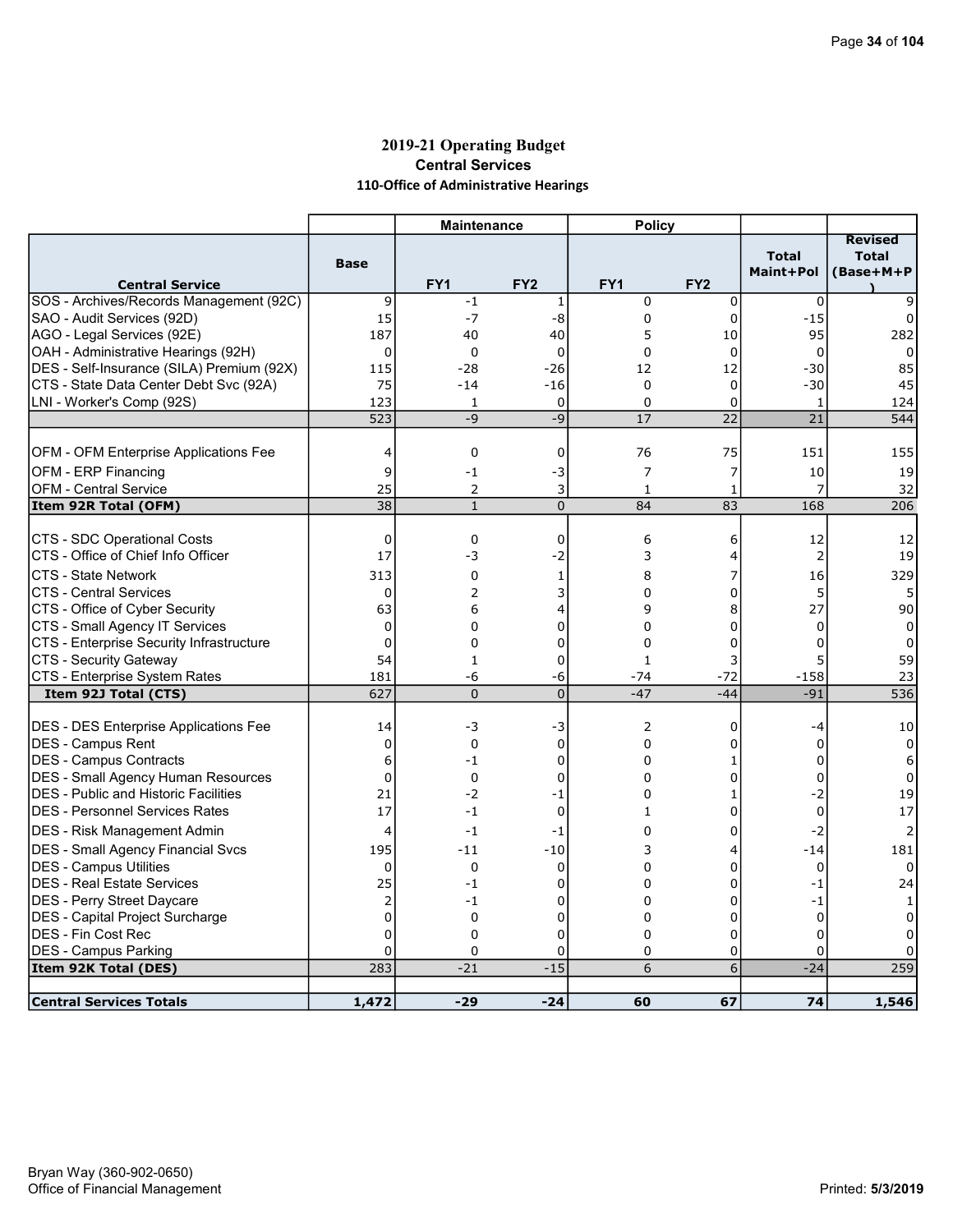### 2019-21 Operating Budget Central Services 116-State Lottery Commission

|                                              |                | <b>Maintenance</b> |                 | <b>Policy</b>  |                 |                           |                                      |
|----------------------------------------------|----------------|--------------------|-----------------|----------------|-----------------|---------------------------|--------------------------------------|
| <b>Central Service</b>                       | <b>Base</b>    | FY <sub>1</sub>    | FY <sub>2</sub> | FY1            | FY <sub>2</sub> | <b>Total</b><br>Maint+Pol | Revised<br><b>Total</b><br>(Base+M+P |
| SOS - Archives/Records Management (92C)      | 14             | 9                  | 9               | $1\,$          | $\mathbf{1}$    | 20                        | 34                                   |
| SAO - Audit Services (92D)                   | 61             | -3                 | -3              | $\mathbf{1}$   | 2               | $-3$                      | 58                                   |
| AGO - Legal Services (92E)                   | 103            | $-11$              | -9              | 1              | 3               | -16                       | 87                                   |
| OAH - Administrative Hearings (92H)          | 0              | 0                  | $\mathbf 0$     | 0              | 0               | $\mathbf 0$               | $\Omega$                             |
| DES - Self-Insurance (SILA) Premium (92X)    | 33             | $-11$              | $-11$           | 2              | 2               | $-18$                     | 15                                   |
| CTS - State Data Center Debt Svc (92A)       | 149            | $-47$              | $-46$           | $\Omega$       | 0               | -93                       | 56                                   |
| LNI - Worker's Comp (92S)                    | 212            | 8                  | 7               | 0              | 0               | 15                        | 227                                  |
|                                              | 571            | $-55$              | $-53$           | 5              | 8               | $-95$                     | 476                                  |
|                                              |                |                    |                 |                |                 |                           |                                      |
| <b>OFM - OFM Enterprise Applications Fee</b> | 3              | 0                  | 0               | 67             | 66              | 133                       | 136                                  |
| <b>OFM - ERP Financing</b>                   | $\overline{7}$ | $-1$               | $-2$            | 7              | 6               | 10                        | 17                                   |
| <b>OFM - Central Service</b>                 | 21             | 3                  | $\overline{2}$  | $\mathbf{1}$   | 1               | 7                         | 28                                   |
| Item 92R Total (OFM)                         | 32             | $\overline{2}$     | $\mathbf 0$     | 75             | 73              | 150                       | 182                                  |
| CTS - SDC Operational Costs                  | $\Omega$       | 0                  | $\mathbf 0$     | 7              | 7               | 14                        | 14                                   |
| CTS - Office of Chief Info Officer           | 27             | -3                 | -4              | 6              | 6               | 5                         | 32                                   |
| <b>CTS - State Network</b>                   | 345            | 18                 | 15              | 9              | 9               | 51                        | 396                                  |
| <b>CTS - Central Services</b>                | $\Omega$       | 4                  | 3               | $\Omega$       | 0               | $\overline{7}$            | 7                                    |
| CTS - Office of Cyber Security               | 59             | 5                  | 6               | 10             | 7               | 28                        | 87                                   |
| CTS - Small Agency IT Services               | $\mathbf 0$    | $\Omega$           | 0               | $\Omega$       | 0               | $\Omega$                  | 0                                    |
| CTS - Enterprise Security Infrastructure     | $\mathbf 0$    | 0                  | 0               | $\Omega$       | 0               | 0                         | 0                                    |
| <b>CTS - Security Gateway</b>                | 60             | -4                 | $-2$            | 2              | 2               | $-2$                      | 58                                   |
| CTS - Enterprise System Rates                | 152            | $-2$               | -1              | -66            | $-63$           | $-132$                    | 20                                   |
| Item 92J Total (CTS)                         | 644            | 18                 | 17              | $-32$          | $-32$           | $-29$                     | 615                                  |
|                                              |                |                    |                 |                |                 |                           |                                      |
| DES - DES Enterprise Applications Fee        | 12             | -3                 | -2              | 2              | 0               | -3                        | 9                                    |
| <b>IDES - Campus Rent</b>                    | $\mathbf 0$    | 0                  | $\mathbf 0$     | $\Omega$       | 0               | $\Omega$                  | $\Omega$                             |
| DES - Campus Contracts                       | 7              | 1                  | -1              | 1              | 1               | $\overline{2}$            | 9                                    |
| DES - Small Agency Human Resources           | $\mathbf 0$    | 0                  | $\mathbf 0$     | 0              | 0               | $\mathbf{0}$              | 0                                    |
| <b>DES</b> - Public and Historic Facilities  | 25             | $-1$               | $-2$            | $\mathbf{1}$   | 1               | $-1$                      | 24                                   |
| IDES - Personnel Services Rates              | 14             | 0                  | 0               | 1              | 0               | 1                         | 15                                   |
| DES - Risk Management Admin                  | $\overline{2}$ | 0                  | 0               | 0              | 0               | $\Omega$                  | 2                                    |
| <b>DES - Small Agency Financial Svcs</b>     | 164            | -5                 | -5              | $\overline{2}$ | 4               | -4                        | 160                                  |
| <b>DES - Campus Utilities</b>                | $\mathbf 0$    | 0                  | $\mathbf 0$     | $\Omega$       | 0               | 0                         | $\Omega$                             |
| DES - Real Estate Services                   | 32             | 0                  | 0               | 0              | 0               | 0                         | 32                                   |
| <b>IDES - Perry Street Daycare</b>           | 2              | 0                  | 0               | $\Omega$       | 0               | $\Omega$                  |                                      |
| DES - Capital Project Surcharge              | $\overline{0}$ | $\Omega$           | 0               | $\Omega$       | 0               | 0                         | $\Omega$                             |
| <b>DES - Fin Cost Rec</b>                    | $\Omega$       | 0                  | 0               | 0              | 0               | $\Omega$                  | 0                                    |
| <b>DES - Campus Parking</b>                  | 0              | 0                  | 0               | 0              | 0               | 0                         | 0                                    |
| Item 92K Total (DES)                         | 258            | $-8$               | $-10$           | $\overline{7}$ | 6               | $-5$                      | 253                                  |
|                                              |                |                    |                 |                |                 |                           |                                      |
| <b>Central Services Totals</b>               | 1,505          | $-43$              | $-46$           | 55             | 55              | 21                        | 1,526                                |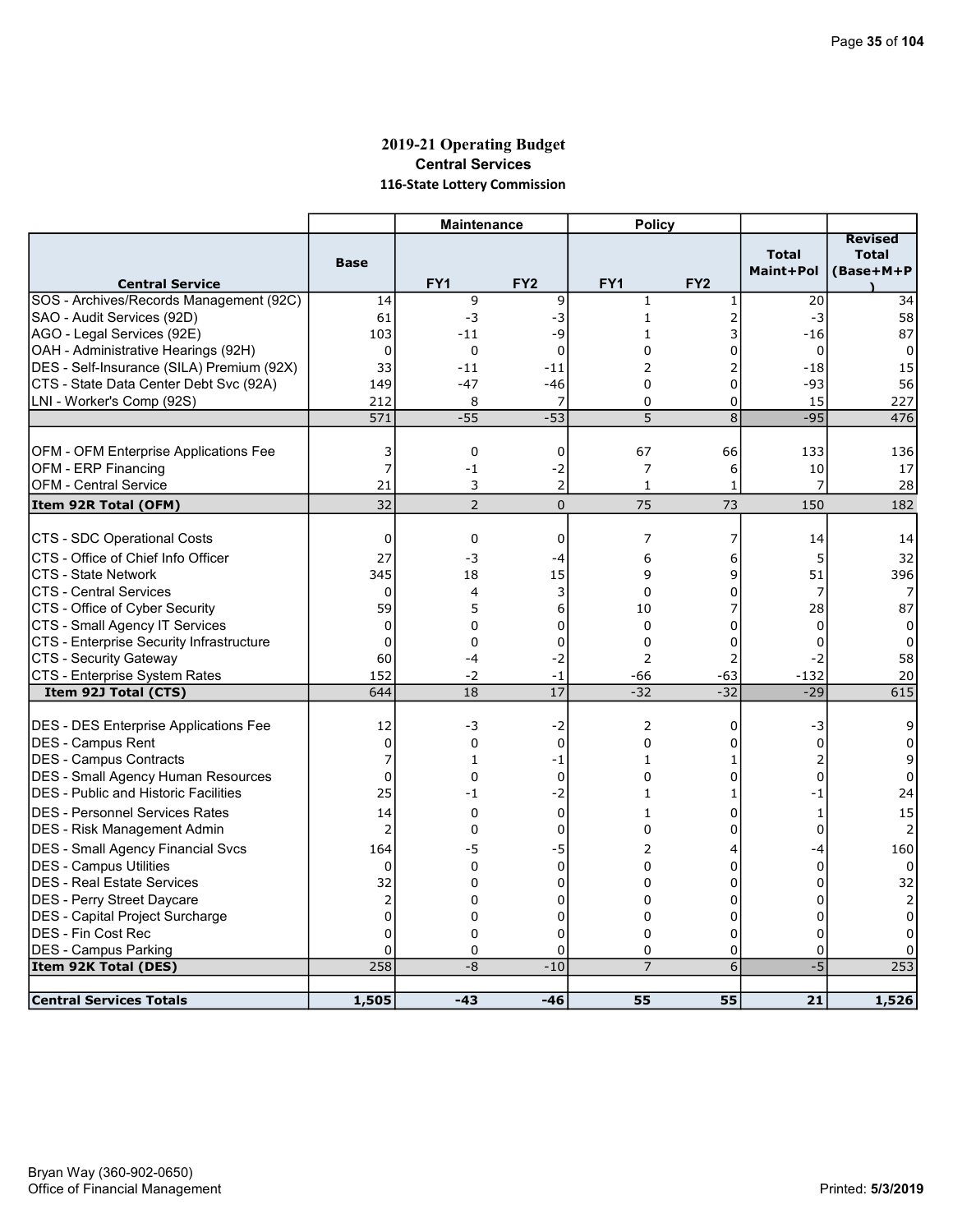# 2019-21 Operating Budget Central Services 117-Washington State Gambling Comm

|                                                     |                   | <b>Maintenance</b> |                   | <b>Policy</b>       |                     |                           |                                             |
|-----------------------------------------------------|-------------------|--------------------|-------------------|---------------------|---------------------|---------------------------|---------------------------------------------|
| <b>Central Service</b>                              | <b>Base</b>       | FY <sub>1</sub>    | FY <sub>2</sub>   | FY1                 | FY <sub>2</sub>     | <b>Total</b><br>Maint+Pol | <b>Revised</b><br><b>Total</b><br>(Base+M+P |
| SOS - Archives/Records Management (92C)             | 15                | $-2$               | $\mathbf 0$       | $\mathbf{1}$        | 0                   | $-1$                      | 14                                          |
| SAO - Audit Services (92D)                          | $\overline{0}$    | 0                  | 0                 | $\mathbf 0$         | 0                   | $\mathbf 0$               | 0                                           |
| AGO - Legal Services (92E)                          | 498               | 64                 | 63                | 11                  | 23                  | 161                       | 659                                         |
| OAH - Administrative Hearings (92H)                 | 62                | 16                 | 15                | $\overline{2}$      | 4                   | 37                        | 99                                          |
| DES - Self-Insurance (SILA) Premium (92X)           | 62                | 15                 | 16                | 18                  | 19                  | 68                        | 130                                         |
| CTS - State Data Center Debt Svc (92A)              | 34                | -3                 | -3                | $\mathbf 0$         | 0                   | -6                        | 28                                          |
| LNI - Worker's Comp (92S)                           | 246               | $-2$               | $-2$              | $\mathbf 0$         | 0                   | -4                        | 242                                         |
|                                                     | 918               | 88                 | 89                | 32                  | 46                  | 255                       | 1,173                                       |
|                                                     |                   |                    |                   |                     |                     |                           |                                             |
| <b>OFM - OFM Enterprise Applications Fee</b>        | 3                 | $\mathbf 0$        | 0                 | 54                  | 53                  | 107                       | 110                                         |
| <b>OFM - ERP Financing</b>                          | 8                 | -3                 | $-2$              | 5                   | 5                   | 5                         | 13                                          |
| <b>OFM - Central Service</b>                        | 17                | 1                  | 3                 | 1                   | 1                   | 6                         | 23                                          |
| Item 92R Total (OFM)                                | 27                | $-2$               | $\mathbf{1}$      | 60                  | 59                  | 118                       | 145                                         |
|                                                     |                   |                    |                   |                     |                     |                           |                                             |
| CTS - SDC Operational Costs                         | $\mathbf 0$       | 0                  | $\mathbf 0$       | 3                   | 4                   | 7                         | 7                                           |
| CTS - Office of Chief Info Officer                  | 10                | $-2$               | -1                | 2                   | 2                   | $\mathbf{1}$              | 11                                          |
| <b>CTS - State Network</b>                          | 161               | 19                 | 16                | 5                   | 5                   | 45                        | 206                                         |
| <b>CTS - Central Services</b>                       | $\mathbf 0$       | $\mathbf{1}$       | $\overline{2}$    | 0                   | 0                   | 3                         |                                             |
| CTS - Office of Cyber Security                      | 54                | 6                  | 6                 | 9                   | 7                   | 28                        | 82                                          |
| CTS - Small Agency IT Services                      | $\mathbf{0}$      | 0                  | 0                 | $\Omega$            | 0                   | $\Omega$                  | $\Omega$                                    |
| CTS - Enterprise Security Infrastructure            | 0                 | 0                  | 0                 | 3                   | 3                   | 6                         | 6                                           |
| CTS - Security Gateway                              | 58                | 7                  | 7                 | $\overline{2}$      | 3                   | 19                        | 77                                          |
| CTS - Enterprise System Rates                       | 123               | -2                 | -1                | -53                 | $-50$               | $-106$                    | 17                                          |
| Item 92J Total (CTS)                                | 406               | 29                 | $\overline{29}$   | $-29$               | $-26$               | 3                         | 409                                         |
| DES - DES Enterprise Applications Fee               | 10                | $-2$               | -2                | $\overline{2}$      | 0                   | -2                        | 8                                           |
| <b>IDES - Campus Rent</b>                           | 0                 | 0                  | $\mathbf 0$       | $\mathbf 0$         | 0                   | $\Omega$                  | $\Omega$                                    |
| DES - Campus Contracts                              | 5                 | 0                  | 0                 | 0                   | 1                   | $\mathbf{1}$              | 6                                           |
| DES - Small Agency Human Resources                  |                   |                    |                   |                     |                     | $\Omega$                  |                                             |
| <b>DES</b> - Public and Historic Facilities         | 0<br>17           | 0<br>$\mathbf{1}$  | 0                 | 0<br>0              | 0                   | 1                         | 0                                           |
| IDES - Personnel Services Rates                     | 11                | $\mathbf{1}$       | $-1$<br>$-1$      | 0                   | 1<br>0              | $\Omega$                  | 18<br>11                                    |
| DES - Risk Management Admin                         | $\overline{2}$    | 0                  | 1                 | 0                   | 0                   | $\mathbf{1}$              | 3                                           |
| DES - Small Agency Financial Svcs                   | $\Omega$          | $\Omega$           | $\Omega$          | $\Omega$            | $\Omega$            | $\Omega$                  | 0                                           |
|                                                     |                   |                    |                   |                     |                     |                           |                                             |
| DES - Campus Utilities                              | $\mathbf 0$       | 0                  | 0                 | $\Omega$            | 0                   | $\Omega$                  | $\Omega$                                    |
| <b>DES - Real Estate Services</b>                   | 29                | -3                 | -2<br>$\mathbf 0$ | 0<br>$\Omega$       | 0<br>$\Omega$       | -5                        | 24                                          |
| <b>IDES - Perry Street Daycare</b>                  | 2                 | $-1$               |                   |                     |                     | $-1$                      | $\mathbf{1}$                                |
| <b>DES</b> - Capital Project Surcharge              | 0                 | 0                  | 0                 | 0                   | 0                   | 0                         | 0                                           |
| <b>DES - Fin Cost Rec</b>                           | $\mathbf 0$       | 0                  | 0                 | $\Omega$            | 0                   | $\Omega$                  | 0                                           |
| <b>DES - Campus Parking</b><br>Item 92K Total (DES) | $\mathbf 0$<br>77 | 0<br>$-4$          | 0<br>$-5$         | 0<br>$\overline{2}$ | 0<br>$\overline{2}$ | $\mathbf 0$<br>$-5$       | $\Omega$<br>$\overline{72}$                 |
|                                                     |                   |                    |                   |                     |                     |                           |                                             |
| <b>Central Services Totals</b>                      | 1,428             | 111                | 114               | 65                  | 81                  | 371                       | 1,799                                       |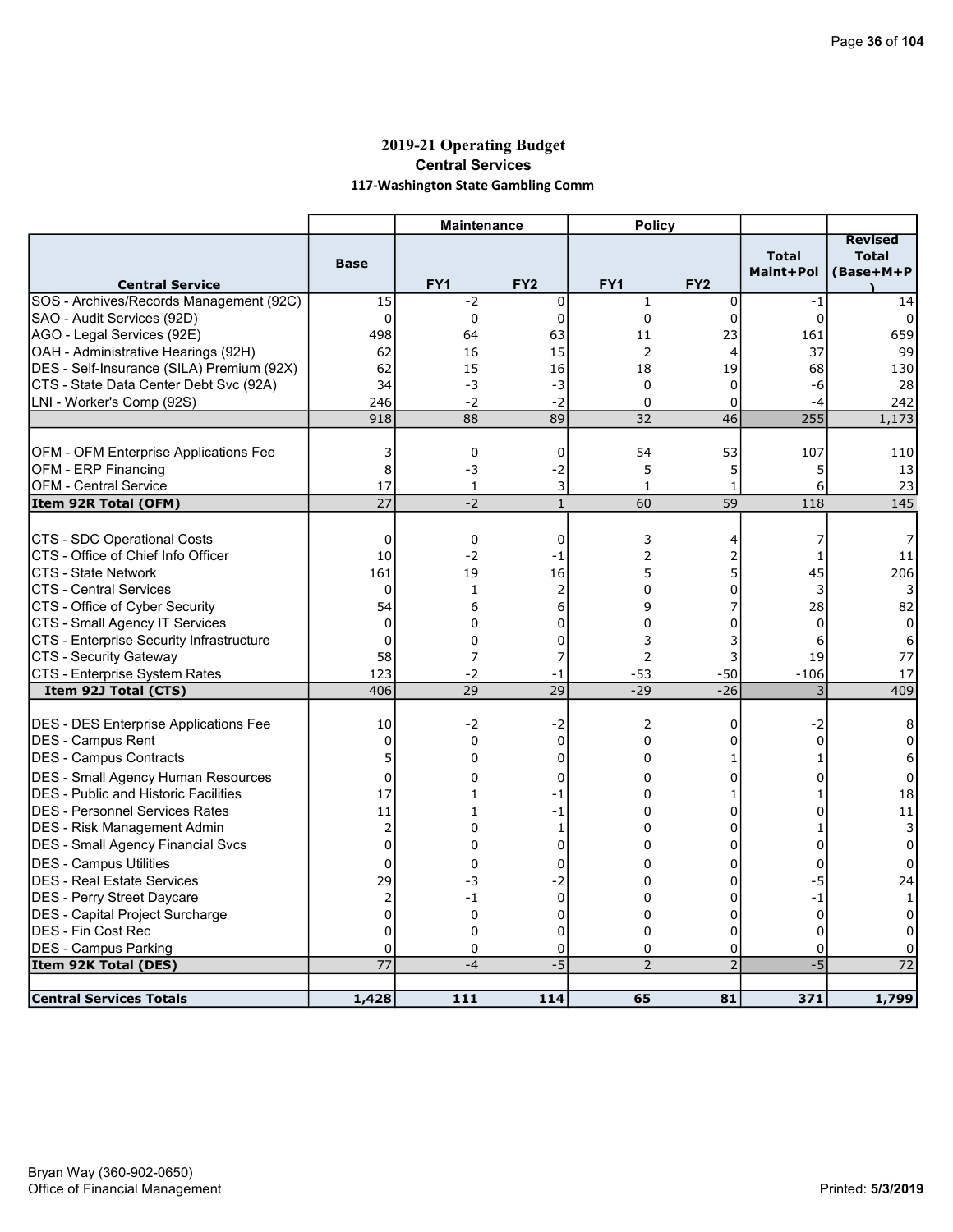# 2019-21 Operating Budget Central Services 118-WA State Comm on Hispanic Affairs

| <b>Total</b><br><b>Total</b><br><b>Base</b><br>Maint+Pol<br>(Base+M+P<br>FY <sub>1</sub><br>FY <sub>2</sub><br>FY <sub>1</sub><br>FY <sub>2</sub><br><b>Central Service</b><br>SOS - Archives/Records Management (92C)<br>0<br>0<br>0<br>0<br>$\mathbf 0$<br>$\mathbf 0$<br>0<br>$\mathbf{0}$<br>0<br>$\Omega$<br>$\Omega$<br>$\mathbf 0$<br>$\Omega$<br>0<br>2<br>0<br>0<br>0<br>0<br>2<br>0<br>0<br>0<br>O<br>ი<br>0<br>$\overline{2}$<br>0<br>1<br>1<br>0<br>0<br>$\Omega$<br>0<br>0<br>o<br>0<br>2<br>0<br>0<br>0<br>0<br>$\Omega$<br>2<br>$\overline{3}$<br>$\overline{6}$<br>$\mathbf{1}$<br>$\Omega$<br>$\mathbf{1}$<br>$\mathsf{q}$<br>$\mathbf{1}$<br>OFM - OFM Enterprise Applications Fee<br>0<br>0<br>0<br>1<br>0<br>-1<br><b>OFM - ERP Financing</b><br>$\mathbf{0}$<br>$\overline{0}$<br>$\mathbf 0$<br>0<br>$\Omega$<br>$\Omega$<br>0<br>0<br><b>OFM - Central Service</b><br>0<br>0<br>0<br>0<br>0<br>0<br>$\overline{1}$<br>$\overline{0}$<br>$\mathbf{1}$<br>$\overline{0}$<br>$\overline{2}$<br>$\Omega$<br>$\mathbf{1}$<br>Item 92R Total (OFM)<br>CTS - SDC Operational Costs<br>$\mathbf 0$<br>0<br>0<br>0<br>0<br>0<br>0<br>CTS - Office of Chief Info Officer<br>0<br>0<br>$\Omega$<br>0<br>0<br>$\Omega$<br>0<br><b>CTS - State Network</b><br>0<br>0<br>0<br>0<br>0<br>0<br>0<br><b>CTS - Central Services</b><br>0<br>$\Omega$<br>$\Omega$<br>0<br>0<br>$\Omega$<br>0<br>CTS - Office of Cyber Security<br>0<br>0<br>0<br>0<br>0<br>0<br>0<br>CTS - Small Agency IT Services<br>$\Omega$<br>13<br>27<br>27<br>0<br>0<br>14<br>CTS - Enterprise Security Infrastructure<br>$\overline{0}$<br>0<br>$\mathbf 0$<br>0<br>$\mathbf 0$<br>0<br>$\Omega$<br>0<br>CTS - Security Gateway<br>0<br>$\Omega$<br>0<br>0<br>$\Omega$<br>0<br>2<br>CTS - Enterprise System Rates<br>$\Omega$<br>0<br>$-1$<br>0<br>-1<br>$\overline{2}$<br>$\overline{0}$<br>$\overline{26}$<br>$\overline{28}$<br>12<br>14<br>Item 92J Total (CTS)<br>$\Omega$<br><b>DES - DES Enterprise Applications Fee</b><br>0<br>0<br>$\mathbf 0$<br>$\mathbf 0$<br>0<br>$\mathbf 0$<br>0<br>DES - Campus Rent<br>2<br>0<br>-2<br>-1<br>0<br>-1<br>0<br>DES - Campus Contracts<br>$\mathbf{1}$<br>$\mathbf 0$<br>$-1$<br>$-1$<br>0<br>0<br>0<br>DES - Small Agency Human Resources<br>3<br>2<br>3<br>0<br>0<br>1<br>6<br><b>IDES - Public and Historic Facilities</b><br>$\mathbf{1}$<br>0<br>0<br>0<br>0<br>$\Omega$<br>$\mathbf{1}$<br>$\mathbf 0$<br><b>DES - Personnel Services Rates</b><br>0<br>0<br>$\Omega$<br>0<br>0<br><sup>0</sup><br>$\overline{2}$<br>DES - Risk Management Admin<br>0<br>0<br>0<br>0<br>$\overline{2}$<br>0<br>DES - Small Agency Financial Svcs<br>31<br>31<br>0<br>0<br>-1<br>0<br>1<br>DES - Campus Utilities<br>2<br>0<br>-2<br>$\mathbf 0$<br>$-1$<br>0<br>-1<br><b>IDES - Real Estate Services</b><br>$\overline{2}$<br>$\Omega$<br>$\mathbf{1}$<br>0<br>0<br>2<br>1<br>DES - Perry Street Daycare<br>0<br>$\Omega$<br>$\Omega$<br>0<br>0<br>0<br>$\Omega$<br><b>DES</b> - Capital Project Surcharge<br>$\Omega$<br>0<br>1<br>0<br>-1<br>-1<br>0<br><b>DES - Fin Cost Rec</b><br>$\Omega$<br>$\mathbf 0$<br>$\mathbf 0$<br>0<br>$\Omega$<br>0<br>0<br><b>DES - Campus Parking</b><br>$\mathbf{0}$<br>0<br>0<br>0<br>0<br>$\Omega$<br>$\Omega$<br>$-2$<br>$-3$<br>3<br>43<br>Item 92K Total (DES)<br>44<br>$\mathbf{1}$<br>$-1$<br>52<br>$-1$<br>$-2$<br>14<br>18<br>29<br>81 |                                           | <b>Maintenance</b> | <b>Policy</b> |  |                |
|-----------------------------------------------------------------------------------------------------------------------------------------------------------------------------------------------------------------------------------------------------------------------------------------------------------------------------------------------------------------------------------------------------------------------------------------------------------------------------------------------------------------------------------------------------------------------------------------------------------------------------------------------------------------------------------------------------------------------------------------------------------------------------------------------------------------------------------------------------------------------------------------------------------------------------------------------------------------------------------------------------------------------------------------------------------------------------------------------------------------------------------------------------------------------------------------------------------------------------------------------------------------------------------------------------------------------------------------------------------------------------------------------------------------------------------------------------------------------------------------------------------------------------------------------------------------------------------------------------------------------------------------------------------------------------------------------------------------------------------------------------------------------------------------------------------------------------------------------------------------------------------------------------------------------------------------------------------------------------------------------------------------------------------------------------------------------------------------------------------------------------------------------------------------------------------------------------------------------------------------------------------------------------------------------------------------------------------------------------------------------------------------------------------------------------------------------------------------------------------------------------------------------------------------------------------------------------------------------------------------------------------------------------------------------------------------------------------------------------------------------------------------------------------------------------------------------------------------------------------------------------------------------------------------------------------------------------------------------------------------------------------------------------------------------------------------------------------------------------------------------------------------------------------------------------------------------------------------------------------------------------------------------------------------------------------------------------------------------------------------------------------------------------|-------------------------------------------|--------------------|---------------|--|----------------|
|                                                                                                                                                                                                                                                                                                                                                                                                                                                                                                                                                                                                                                                                                                                                                                                                                                                                                                                                                                                                                                                                                                                                                                                                                                                                                                                                                                                                                                                                                                                                                                                                                                                                                                                                                                                                                                                                                                                                                                                                                                                                                                                                                                                                                                                                                                                                                                                                                                                                                                                                                                                                                                                                                                                                                                                                                                                                                                                                                                                                                                                                                                                                                                                                                                                                                                                                                                                                     |                                           |                    |               |  | <b>Revised</b> |
|                                                                                                                                                                                                                                                                                                                                                                                                                                                                                                                                                                                                                                                                                                                                                                                                                                                                                                                                                                                                                                                                                                                                                                                                                                                                                                                                                                                                                                                                                                                                                                                                                                                                                                                                                                                                                                                                                                                                                                                                                                                                                                                                                                                                                                                                                                                                                                                                                                                                                                                                                                                                                                                                                                                                                                                                                                                                                                                                                                                                                                                                                                                                                                                                                                                                                                                                                                                                     |                                           |                    |               |  |                |
|                                                                                                                                                                                                                                                                                                                                                                                                                                                                                                                                                                                                                                                                                                                                                                                                                                                                                                                                                                                                                                                                                                                                                                                                                                                                                                                                                                                                                                                                                                                                                                                                                                                                                                                                                                                                                                                                                                                                                                                                                                                                                                                                                                                                                                                                                                                                                                                                                                                                                                                                                                                                                                                                                                                                                                                                                                                                                                                                                                                                                                                                                                                                                                                                                                                                                                                                                                                                     | SAO - Audit Services (92D)                |                    |               |  |                |
|                                                                                                                                                                                                                                                                                                                                                                                                                                                                                                                                                                                                                                                                                                                                                                                                                                                                                                                                                                                                                                                                                                                                                                                                                                                                                                                                                                                                                                                                                                                                                                                                                                                                                                                                                                                                                                                                                                                                                                                                                                                                                                                                                                                                                                                                                                                                                                                                                                                                                                                                                                                                                                                                                                                                                                                                                                                                                                                                                                                                                                                                                                                                                                                                                                                                                                                                                                                                     | AGO - Legal Services (92E)                |                    |               |  |                |
|                                                                                                                                                                                                                                                                                                                                                                                                                                                                                                                                                                                                                                                                                                                                                                                                                                                                                                                                                                                                                                                                                                                                                                                                                                                                                                                                                                                                                                                                                                                                                                                                                                                                                                                                                                                                                                                                                                                                                                                                                                                                                                                                                                                                                                                                                                                                                                                                                                                                                                                                                                                                                                                                                                                                                                                                                                                                                                                                                                                                                                                                                                                                                                                                                                                                                                                                                                                                     | OAH - Administrative Hearings (92H)       |                    |               |  |                |
|                                                                                                                                                                                                                                                                                                                                                                                                                                                                                                                                                                                                                                                                                                                                                                                                                                                                                                                                                                                                                                                                                                                                                                                                                                                                                                                                                                                                                                                                                                                                                                                                                                                                                                                                                                                                                                                                                                                                                                                                                                                                                                                                                                                                                                                                                                                                                                                                                                                                                                                                                                                                                                                                                                                                                                                                                                                                                                                                                                                                                                                                                                                                                                                                                                                                                                                                                                                                     | DES - Self-Insurance (SILA) Premium (92X) |                    |               |  |                |
|                                                                                                                                                                                                                                                                                                                                                                                                                                                                                                                                                                                                                                                                                                                                                                                                                                                                                                                                                                                                                                                                                                                                                                                                                                                                                                                                                                                                                                                                                                                                                                                                                                                                                                                                                                                                                                                                                                                                                                                                                                                                                                                                                                                                                                                                                                                                                                                                                                                                                                                                                                                                                                                                                                                                                                                                                                                                                                                                                                                                                                                                                                                                                                                                                                                                                                                                                                                                     | CTS - State Data Center Debt Svc (92A)    |                    |               |  |                |
|                                                                                                                                                                                                                                                                                                                                                                                                                                                                                                                                                                                                                                                                                                                                                                                                                                                                                                                                                                                                                                                                                                                                                                                                                                                                                                                                                                                                                                                                                                                                                                                                                                                                                                                                                                                                                                                                                                                                                                                                                                                                                                                                                                                                                                                                                                                                                                                                                                                                                                                                                                                                                                                                                                                                                                                                                                                                                                                                                                                                                                                                                                                                                                                                                                                                                                                                                                                                     | LNI - Worker's Comp (92S)                 |                    |               |  |                |
|                                                                                                                                                                                                                                                                                                                                                                                                                                                                                                                                                                                                                                                                                                                                                                                                                                                                                                                                                                                                                                                                                                                                                                                                                                                                                                                                                                                                                                                                                                                                                                                                                                                                                                                                                                                                                                                                                                                                                                                                                                                                                                                                                                                                                                                                                                                                                                                                                                                                                                                                                                                                                                                                                                                                                                                                                                                                                                                                                                                                                                                                                                                                                                                                                                                                                                                                                                                                     |                                           |                    |               |  |                |
|                                                                                                                                                                                                                                                                                                                                                                                                                                                                                                                                                                                                                                                                                                                                                                                                                                                                                                                                                                                                                                                                                                                                                                                                                                                                                                                                                                                                                                                                                                                                                                                                                                                                                                                                                                                                                                                                                                                                                                                                                                                                                                                                                                                                                                                                                                                                                                                                                                                                                                                                                                                                                                                                                                                                                                                                                                                                                                                                                                                                                                                                                                                                                                                                                                                                                                                                                                                                     |                                           |                    |               |  |                |
|                                                                                                                                                                                                                                                                                                                                                                                                                                                                                                                                                                                                                                                                                                                                                                                                                                                                                                                                                                                                                                                                                                                                                                                                                                                                                                                                                                                                                                                                                                                                                                                                                                                                                                                                                                                                                                                                                                                                                                                                                                                                                                                                                                                                                                                                                                                                                                                                                                                                                                                                                                                                                                                                                                                                                                                                                                                                                                                                                                                                                                                                                                                                                                                                                                                                                                                                                                                                     |                                           |                    |               |  |                |
|                                                                                                                                                                                                                                                                                                                                                                                                                                                                                                                                                                                                                                                                                                                                                                                                                                                                                                                                                                                                                                                                                                                                                                                                                                                                                                                                                                                                                                                                                                                                                                                                                                                                                                                                                                                                                                                                                                                                                                                                                                                                                                                                                                                                                                                                                                                                                                                                                                                                                                                                                                                                                                                                                                                                                                                                                                                                                                                                                                                                                                                                                                                                                                                                                                                                                                                                                                                                     |                                           |                    |               |  |                |
|                                                                                                                                                                                                                                                                                                                                                                                                                                                                                                                                                                                                                                                                                                                                                                                                                                                                                                                                                                                                                                                                                                                                                                                                                                                                                                                                                                                                                                                                                                                                                                                                                                                                                                                                                                                                                                                                                                                                                                                                                                                                                                                                                                                                                                                                                                                                                                                                                                                                                                                                                                                                                                                                                                                                                                                                                                                                                                                                                                                                                                                                                                                                                                                                                                                                                                                                                                                                     |                                           |                    |               |  |                |
|                                                                                                                                                                                                                                                                                                                                                                                                                                                                                                                                                                                                                                                                                                                                                                                                                                                                                                                                                                                                                                                                                                                                                                                                                                                                                                                                                                                                                                                                                                                                                                                                                                                                                                                                                                                                                                                                                                                                                                                                                                                                                                                                                                                                                                                                                                                                                                                                                                                                                                                                                                                                                                                                                                                                                                                                                                                                                                                                                                                                                                                                                                                                                                                                                                                                                                                                                                                                     |                                           |                    |               |  |                |
|                                                                                                                                                                                                                                                                                                                                                                                                                                                                                                                                                                                                                                                                                                                                                                                                                                                                                                                                                                                                                                                                                                                                                                                                                                                                                                                                                                                                                                                                                                                                                                                                                                                                                                                                                                                                                                                                                                                                                                                                                                                                                                                                                                                                                                                                                                                                                                                                                                                                                                                                                                                                                                                                                                                                                                                                                                                                                                                                                                                                                                                                                                                                                                                                                                                                                                                                                                                                     |                                           |                    |               |  |                |
|                                                                                                                                                                                                                                                                                                                                                                                                                                                                                                                                                                                                                                                                                                                                                                                                                                                                                                                                                                                                                                                                                                                                                                                                                                                                                                                                                                                                                                                                                                                                                                                                                                                                                                                                                                                                                                                                                                                                                                                                                                                                                                                                                                                                                                                                                                                                                                                                                                                                                                                                                                                                                                                                                                                                                                                                                                                                                                                                                                                                                                                                                                                                                                                                                                                                                                                                                                                                     |                                           |                    |               |  |                |
|                                                                                                                                                                                                                                                                                                                                                                                                                                                                                                                                                                                                                                                                                                                                                                                                                                                                                                                                                                                                                                                                                                                                                                                                                                                                                                                                                                                                                                                                                                                                                                                                                                                                                                                                                                                                                                                                                                                                                                                                                                                                                                                                                                                                                                                                                                                                                                                                                                                                                                                                                                                                                                                                                                                                                                                                                                                                                                                                                                                                                                                                                                                                                                                                                                                                                                                                                                                                     |                                           |                    |               |  |                |
|                                                                                                                                                                                                                                                                                                                                                                                                                                                                                                                                                                                                                                                                                                                                                                                                                                                                                                                                                                                                                                                                                                                                                                                                                                                                                                                                                                                                                                                                                                                                                                                                                                                                                                                                                                                                                                                                                                                                                                                                                                                                                                                                                                                                                                                                                                                                                                                                                                                                                                                                                                                                                                                                                                                                                                                                                                                                                                                                                                                                                                                                                                                                                                                                                                                                                                                                                                                                     |                                           |                    |               |  |                |
|                                                                                                                                                                                                                                                                                                                                                                                                                                                                                                                                                                                                                                                                                                                                                                                                                                                                                                                                                                                                                                                                                                                                                                                                                                                                                                                                                                                                                                                                                                                                                                                                                                                                                                                                                                                                                                                                                                                                                                                                                                                                                                                                                                                                                                                                                                                                                                                                                                                                                                                                                                                                                                                                                                                                                                                                                                                                                                                                                                                                                                                                                                                                                                                                                                                                                                                                                                                                     |                                           |                    |               |  |                |
|                                                                                                                                                                                                                                                                                                                                                                                                                                                                                                                                                                                                                                                                                                                                                                                                                                                                                                                                                                                                                                                                                                                                                                                                                                                                                                                                                                                                                                                                                                                                                                                                                                                                                                                                                                                                                                                                                                                                                                                                                                                                                                                                                                                                                                                                                                                                                                                                                                                                                                                                                                                                                                                                                                                                                                                                                                                                                                                                                                                                                                                                                                                                                                                                                                                                                                                                                                                                     |                                           |                    |               |  |                |
|                                                                                                                                                                                                                                                                                                                                                                                                                                                                                                                                                                                                                                                                                                                                                                                                                                                                                                                                                                                                                                                                                                                                                                                                                                                                                                                                                                                                                                                                                                                                                                                                                                                                                                                                                                                                                                                                                                                                                                                                                                                                                                                                                                                                                                                                                                                                                                                                                                                                                                                                                                                                                                                                                                                                                                                                                                                                                                                                                                                                                                                                                                                                                                                                                                                                                                                                                                                                     |                                           |                    |               |  |                |
|                                                                                                                                                                                                                                                                                                                                                                                                                                                                                                                                                                                                                                                                                                                                                                                                                                                                                                                                                                                                                                                                                                                                                                                                                                                                                                                                                                                                                                                                                                                                                                                                                                                                                                                                                                                                                                                                                                                                                                                                                                                                                                                                                                                                                                                                                                                                                                                                                                                                                                                                                                                                                                                                                                                                                                                                                                                                                                                                                                                                                                                                                                                                                                                                                                                                                                                                                                                                     |                                           |                    |               |  |                |
|                                                                                                                                                                                                                                                                                                                                                                                                                                                                                                                                                                                                                                                                                                                                                                                                                                                                                                                                                                                                                                                                                                                                                                                                                                                                                                                                                                                                                                                                                                                                                                                                                                                                                                                                                                                                                                                                                                                                                                                                                                                                                                                                                                                                                                                                                                                                                                                                                                                                                                                                                                                                                                                                                                                                                                                                                                                                                                                                                                                                                                                                                                                                                                                                                                                                                                                                                                                                     |                                           |                    |               |  |                |
|                                                                                                                                                                                                                                                                                                                                                                                                                                                                                                                                                                                                                                                                                                                                                                                                                                                                                                                                                                                                                                                                                                                                                                                                                                                                                                                                                                                                                                                                                                                                                                                                                                                                                                                                                                                                                                                                                                                                                                                                                                                                                                                                                                                                                                                                                                                                                                                                                                                                                                                                                                                                                                                                                                                                                                                                                                                                                                                                                                                                                                                                                                                                                                                                                                                                                                                                                                                                     |                                           |                    |               |  |                |
|                                                                                                                                                                                                                                                                                                                                                                                                                                                                                                                                                                                                                                                                                                                                                                                                                                                                                                                                                                                                                                                                                                                                                                                                                                                                                                                                                                                                                                                                                                                                                                                                                                                                                                                                                                                                                                                                                                                                                                                                                                                                                                                                                                                                                                                                                                                                                                                                                                                                                                                                                                                                                                                                                                                                                                                                                                                                                                                                                                                                                                                                                                                                                                                                                                                                                                                                                                                                     |                                           |                    |               |  |                |
|                                                                                                                                                                                                                                                                                                                                                                                                                                                                                                                                                                                                                                                                                                                                                                                                                                                                                                                                                                                                                                                                                                                                                                                                                                                                                                                                                                                                                                                                                                                                                                                                                                                                                                                                                                                                                                                                                                                                                                                                                                                                                                                                                                                                                                                                                                                                                                                                                                                                                                                                                                                                                                                                                                                                                                                                                                                                                                                                                                                                                                                                                                                                                                                                                                                                                                                                                                                                     |                                           |                    |               |  |                |
|                                                                                                                                                                                                                                                                                                                                                                                                                                                                                                                                                                                                                                                                                                                                                                                                                                                                                                                                                                                                                                                                                                                                                                                                                                                                                                                                                                                                                                                                                                                                                                                                                                                                                                                                                                                                                                                                                                                                                                                                                                                                                                                                                                                                                                                                                                                                                                                                                                                                                                                                                                                                                                                                                                                                                                                                                                                                                                                                                                                                                                                                                                                                                                                                                                                                                                                                                                                                     |                                           |                    |               |  |                |
|                                                                                                                                                                                                                                                                                                                                                                                                                                                                                                                                                                                                                                                                                                                                                                                                                                                                                                                                                                                                                                                                                                                                                                                                                                                                                                                                                                                                                                                                                                                                                                                                                                                                                                                                                                                                                                                                                                                                                                                                                                                                                                                                                                                                                                                                                                                                                                                                                                                                                                                                                                                                                                                                                                                                                                                                                                                                                                                                                                                                                                                                                                                                                                                                                                                                                                                                                                                                     |                                           |                    |               |  |                |
|                                                                                                                                                                                                                                                                                                                                                                                                                                                                                                                                                                                                                                                                                                                                                                                                                                                                                                                                                                                                                                                                                                                                                                                                                                                                                                                                                                                                                                                                                                                                                                                                                                                                                                                                                                                                                                                                                                                                                                                                                                                                                                                                                                                                                                                                                                                                                                                                                                                                                                                                                                                                                                                                                                                                                                                                                                                                                                                                                                                                                                                                                                                                                                                                                                                                                                                                                                                                     |                                           |                    |               |  |                |
|                                                                                                                                                                                                                                                                                                                                                                                                                                                                                                                                                                                                                                                                                                                                                                                                                                                                                                                                                                                                                                                                                                                                                                                                                                                                                                                                                                                                                                                                                                                                                                                                                                                                                                                                                                                                                                                                                                                                                                                                                                                                                                                                                                                                                                                                                                                                                                                                                                                                                                                                                                                                                                                                                                                                                                                                                                                                                                                                                                                                                                                                                                                                                                                                                                                                                                                                                                                                     |                                           |                    |               |  |                |
|                                                                                                                                                                                                                                                                                                                                                                                                                                                                                                                                                                                                                                                                                                                                                                                                                                                                                                                                                                                                                                                                                                                                                                                                                                                                                                                                                                                                                                                                                                                                                                                                                                                                                                                                                                                                                                                                                                                                                                                                                                                                                                                                                                                                                                                                                                                                                                                                                                                                                                                                                                                                                                                                                                                                                                                                                                                                                                                                                                                                                                                                                                                                                                                                                                                                                                                                                                                                     |                                           |                    |               |  |                |
|                                                                                                                                                                                                                                                                                                                                                                                                                                                                                                                                                                                                                                                                                                                                                                                                                                                                                                                                                                                                                                                                                                                                                                                                                                                                                                                                                                                                                                                                                                                                                                                                                                                                                                                                                                                                                                                                                                                                                                                                                                                                                                                                                                                                                                                                                                                                                                                                                                                                                                                                                                                                                                                                                                                                                                                                                                                                                                                                                                                                                                                                                                                                                                                                                                                                                                                                                                                                     |                                           |                    |               |  |                |
|                                                                                                                                                                                                                                                                                                                                                                                                                                                                                                                                                                                                                                                                                                                                                                                                                                                                                                                                                                                                                                                                                                                                                                                                                                                                                                                                                                                                                                                                                                                                                                                                                                                                                                                                                                                                                                                                                                                                                                                                                                                                                                                                                                                                                                                                                                                                                                                                                                                                                                                                                                                                                                                                                                                                                                                                                                                                                                                                                                                                                                                                                                                                                                                                                                                                                                                                                                                                     |                                           |                    |               |  |                |
|                                                                                                                                                                                                                                                                                                                                                                                                                                                                                                                                                                                                                                                                                                                                                                                                                                                                                                                                                                                                                                                                                                                                                                                                                                                                                                                                                                                                                                                                                                                                                                                                                                                                                                                                                                                                                                                                                                                                                                                                                                                                                                                                                                                                                                                                                                                                                                                                                                                                                                                                                                                                                                                                                                                                                                                                                                                                                                                                                                                                                                                                                                                                                                                                                                                                                                                                                                                                     |                                           |                    |               |  |                |
|                                                                                                                                                                                                                                                                                                                                                                                                                                                                                                                                                                                                                                                                                                                                                                                                                                                                                                                                                                                                                                                                                                                                                                                                                                                                                                                                                                                                                                                                                                                                                                                                                                                                                                                                                                                                                                                                                                                                                                                                                                                                                                                                                                                                                                                                                                                                                                                                                                                                                                                                                                                                                                                                                                                                                                                                                                                                                                                                                                                                                                                                                                                                                                                                                                                                                                                                                                                                     |                                           |                    |               |  |                |
|                                                                                                                                                                                                                                                                                                                                                                                                                                                                                                                                                                                                                                                                                                                                                                                                                                                                                                                                                                                                                                                                                                                                                                                                                                                                                                                                                                                                                                                                                                                                                                                                                                                                                                                                                                                                                                                                                                                                                                                                                                                                                                                                                                                                                                                                                                                                                                                                                                                                                                                                                                                                                                                                                                                                                                                                                                                                                                                                                                                                                                                                                                                                                                                                                                                                                                                                                                                                     |                                           |                    |               |  |                |
|                                                                                                                                                                                                                                                                                                                                                                                                                                                                                                                                                                                                                                                                                                                                                                                                                                                                                                                                                                                                                                                                                                                                                                                                                                                                                                                                                                                                                                                                                                                                                                                                                                                                                                                                                                                                                                                                                                                                                                                                                                                                                                                                                                                                                                                                                                                                                                                                                                                                                                                                                                                                                                                                                                                                                                                                                                                                                                                                                                                                                                                                                                                                                                                                                                                                                                                                                                                                     |                                           |                    |               |  |                |
|                                                                                                                                                                                                                                                                                                                                                                                                                                                                                                                                                                                                                                                                                                                                                                                                                                                                                                                                                                                                                                                                                                                                                                                                                                                                                                                                                                                                                                                                                                                                                                                                                                                                                                                                                                                                                                                                                                                                                                                                                                                                                                                                                                                                                                                                                                                                                                                                                                                                                                                                                                                                                                                                                                                                                                                                                                                                                                                                                                                                                                                                                                                                                                                                                                                                                                                                                                                                     |                                           |                    |               |  |                |
|                                                                                                                                                                                                                                                                                                                                                                                                                                                                                                                                                                                                                                                                                                                                                                                                                                                                                                                                                                                                                                                                                                                                                                                                                                                                                                                                                                                                                                                                                                                                                                                                                                                                                                                                                                                                                                                                                                                                                                                                                                                                                                                                                                                                                                                                                                                                                                                                                                                                                                                                                                                                                                                                                                                                                                                                                                                                                                                                                                                                                                                                                                                                                                                                                                                                                                                                                                                                     |                                           |                    |               |  |                |
|                                                                                                                                                                                                                                                                                                                                                                                                                                                                                                                                                                                                                                                                                                                                                                                                                                                                                                                                                                                                                                                                                                                                                                                                                                                                                                                                                                                                                                                                                                                                                                                                                                                                                                                                                                                                                                                                                                                                                                                                                                                                                                                                                                                                                                                                                                                                                                                                                                                                                                                                                                                                                                                                                                                                                                                                                                                                                                                                                                                                                                                                                                                                                                                                                                                                                                                                                                                                     |                                           |                    |               |  |                |
|                                                                                                                                                                                                                                                                                                                                                                                                                                                                                                                                                                                                                                                                                                                                                                                                                                                                                                                                                                                                                                                                                                                                                                                                                                                                                                                                                                                                                                                                                                                                                                                                                                                                                                                                                                                                                                                                                                                                                                                                                                                                                                                                                                                                                                                                                                                                                                                                                                                                                                                                                                                                                                                                                                                                                                                                                                                                                                                                                                                                                                                                                                                                                                                                                                                                                                                                                                                                     |                                           |                    |               |  |                |
|                                                                                                                                                                                                                                                                                                                                                                                                                                                                                                                                                                                                                                                                                                                                                                                                                                                                                                                                                                                                                                                                                                                                                                                                                                                                                                                                                                                                                                                                                                                                                                                                                                                                                                                                                                                                                                                                                                                                                                                                                                                                                                                                                                                                                                                                                                                                                                                                                                                                                                                                                                                                                                                                                                                                                                                                                                                                                                                                                                                                                                                                                                                                                                                                                                                                                                                                                                                                     | <b>Central Services Totals</b>            |                    |               |  |                |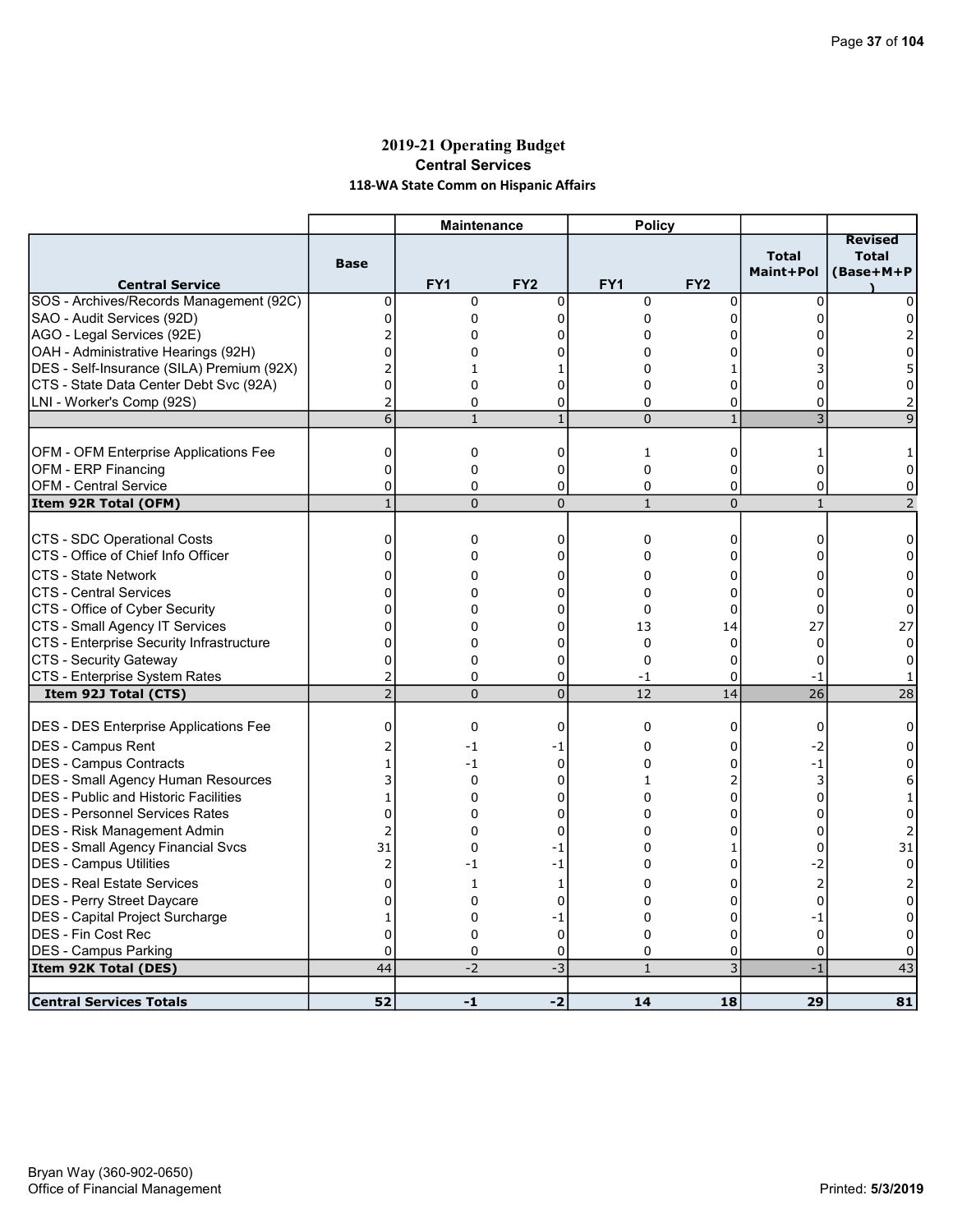### 2019-21 Operating Budget Central Services 119-African-American Affairs Comm

|                                              |                 | <b>Maintenance</b> |                 | <b>Policy</b>   |                 |                           |                                             |
|----------------------------------------------|-----------------|--------------------|-----------------|-----------------|-----------------|---------------------------|---------------------------------------------|
| <b>Central Service</b>                       | <b>Base</b>     | FY <sub>1</sub>    | FY <sub>2</sub> | FY <sub>1</sub> | FY <sub>2</sub> | <b>Total</b><br>Maint+Pol | <b>Revised</b><br><b>Total</b><br>(Base+M+P |
| SOS - Archives/Records Management (92C)      | $\mathbf 0$     | $\mathbf 0$        | $\mathbf 0$     | 0               | 0               | 0                         | 0                                           |
| SAO - Audit Services (92D)                   | 28              | $-14$              | $-15$           | 0               | 0               | $-29$                     | $-1$                                        |
| AGO - Legal Services (92E)                   | 0               | 10                 | 11              | 0               | 1               | 22                        | 22                                          |
| OAH - Administrative Hearings (92H)          | $\Omega$        | 0                  | 0               | 0               | 0               | $\Omega$                  | 0                                           |
| DES - Self-Insurance (SILA) Premium (92X)    | 2               | -1                 | $\Omega$        | 1               | 0               | O                         | 2                                           |
| CTS - State Data Center Debt Svc (92A)       | $\overline{0}$  | 0                  | 0               | $\Omega$        | 0               | 0                         | $\Omega$                                    |
| LNI - Worker's Comp (92S)                    | 2               | 0                  | 0               | 0               | 0               | 0                         | 2                                           |
|                                              | $\overline{32}$ | $-5$               | $-4$            | $\mathbf{1}$    | $\mathbf{1}$    | $-7$                      | 25                                          |
|                                              |                 |                    |                 |                 |                 |                           |                                             |
| OFM - OFM Enterprise Applications Fee        | $\mathbf 0$     | 0                  | $\mathbf 0$     | $\mathbf{1}$    | 0               | $\mathbf{1}$              | 1                                           |
| OFM - ERP Financing                          | $\mathbf 0$     | 0                  | 0               | 0               | 0               | 0                         | 0                                           |
| <b>OFM - Central Service</b>                 | $\mathbf{0}$    | 0                  | 0               | $\Omega$        | 0               | 0                         | 0                                           |
| Item 92R Total (OFM)                         | $\overline{0}$  | $\Omega$           | $\mathbf 0$     | $\mathbf{1}$    | $\overline{0}$  | $\mathbf{1}$              | $\mathbf{1}$                                |
|                                              |                 |                    |                 |                 |                 |                           |                                             |
| CTS - SDC Operational Costs                  | $\mathbf 0$     | 0                  | 0               | $\mathbf 0$     | 0               | 0                         | 0                                           |
| CTS - Office of Chief Info Officer           | 0               | 0                  | 0               | $\Omega$        | 0               | $\Omega$                  | $\Omega$                                    |
| <b>CTS - State Network</b>                   | $\mathbf{0}$    | 0                  | $\mathbf 0$     | 0               | 0               | $\Omega$                  | $\Omega$                                    |
| <b>CTS - Central Services</b>                | $\mathbf{0}$    | 0                  | 0               | $\Omega$        | 0               | $\Omega$                  | $\Omega$                                    |
| CTS - Office of Cyber Security               | 0               | 0                  | 0               | $\Omega$        | 0               | $\Omega$                  | 0                                           |
| CTS - Small Agency IT Services               | $\mathbf{0}$    | 0                  | 0               | 13              | 14              | 27                        | 27                                          |
| CTS - Enterprise Security Infrastructure     | 0               | 0                  | 0               | $\mathbf 0$     | $\Omega$        | $\mathbf 0$               | $\Omega$                                    |
| CTS - Security Gateway                       | 0               | 0                  | 0               | $\mathbf 0$     | 0               | 0                         | 0                                           |
| CTS - Enterprise System Rates                | $\overline{2}$  | $\Omega$           | $\mathbf 0$     | $-1$            | 0               | $-1$                      |                                             |
| Item 92J Total (CTS)                         | 3               | $\Omega$           | $\overline{0}$  | 12              | 14              | $\overline{26}$           | 29                                          |
|                                              |                 |                    |                 |                 |                 |                           |                                             |
| <b>DES - DES Enterprise Applications Fee</b> | $\mathbf 0$     | 0                  | $\Omega$        | $\Omega$        | 0               | $\Omega$                  | 0                                           |
| <b>IDES - Campus Rent</b>                    | 2               | -1                 | -1              | 0               | 0               | $-2$                      | 0                                           |
| DES - Campus Contracts                       | $\mathbf{1}$    | $-1$               | $\mathbf{0}$    | 0               | 0               | $-1$                      | $\Omega$                                    |
| DES - Small Agency Human Resources           | 3               | 0                  | 0               | $\mathbf{1}$    | 2               | 3                         | 6                                           |
| <b>DES - Public and Historic Facilities</b>  | $\mathbf{1}$    | $\Omega$           | $\Omega$        | $\Omega$        | 0               | $\Omega$                  | 1                                           |
| DES - Personnel Services Rates               | $\overline{0}$  | 0                  | 0               | 0               | 0               | $\Omega$                  | $\Omega$                                    |
| <b>DES - Risk Management Admin</b>           | 2               | 0                  | $\Omega$        | 0               | 0               | 0                         | 2                                           |
| <b>DES - Small Agency Financial Svcs</b>     | 24              | 0                  | -1              | $\Omega$        | 1               | 0                         | 24                                          |
| <b>DES - Campus Utilities</b>                | 2               | -1                 | -1              | 0               | 0               | -2                        | 0                                           |
| DES - Real Estate Services                   | 0               | $\Omega$           | $\mathbf 0$     | 0               | 0               | $\mathbf 0$               | 0                                           |
| DES - Perry Street Daycare                   | 0               | $\Omega$           | $\mathbf 0$     | $\Omega$        | 0               | $\Omega$                  | 0                                           |
| DES - Capital Project Surcharge              | 1               | 0                  | -1              | 0               | 0               | -1                        | 0                                           |
| <b>DES - Fin Cost Rec</b>                    | $\Omega$        | $\Omega$           | $\mathbf 0$     | $\Omega$        | 0               | $\Omega$                  | $\Omega$                                    |
| <b>DES - Campus Parking</b>                  | 0               | 0                  | 0               | 0               | 0               | $\mathbf 0$               | 0                                           |
| Item 92K Total (DES)                         | 36              | $-3$               | $-4$            | $\mathbf{1}$    | 3               | $-3$                      | $\overline{33}$                             |
|                                              |                 |                    |                 |                 |                 |                           |                                             |
| <b>Central Services Totals</b>               | 71              | -8                 | -8              | 15              | 18              | 17                        | 88                                          |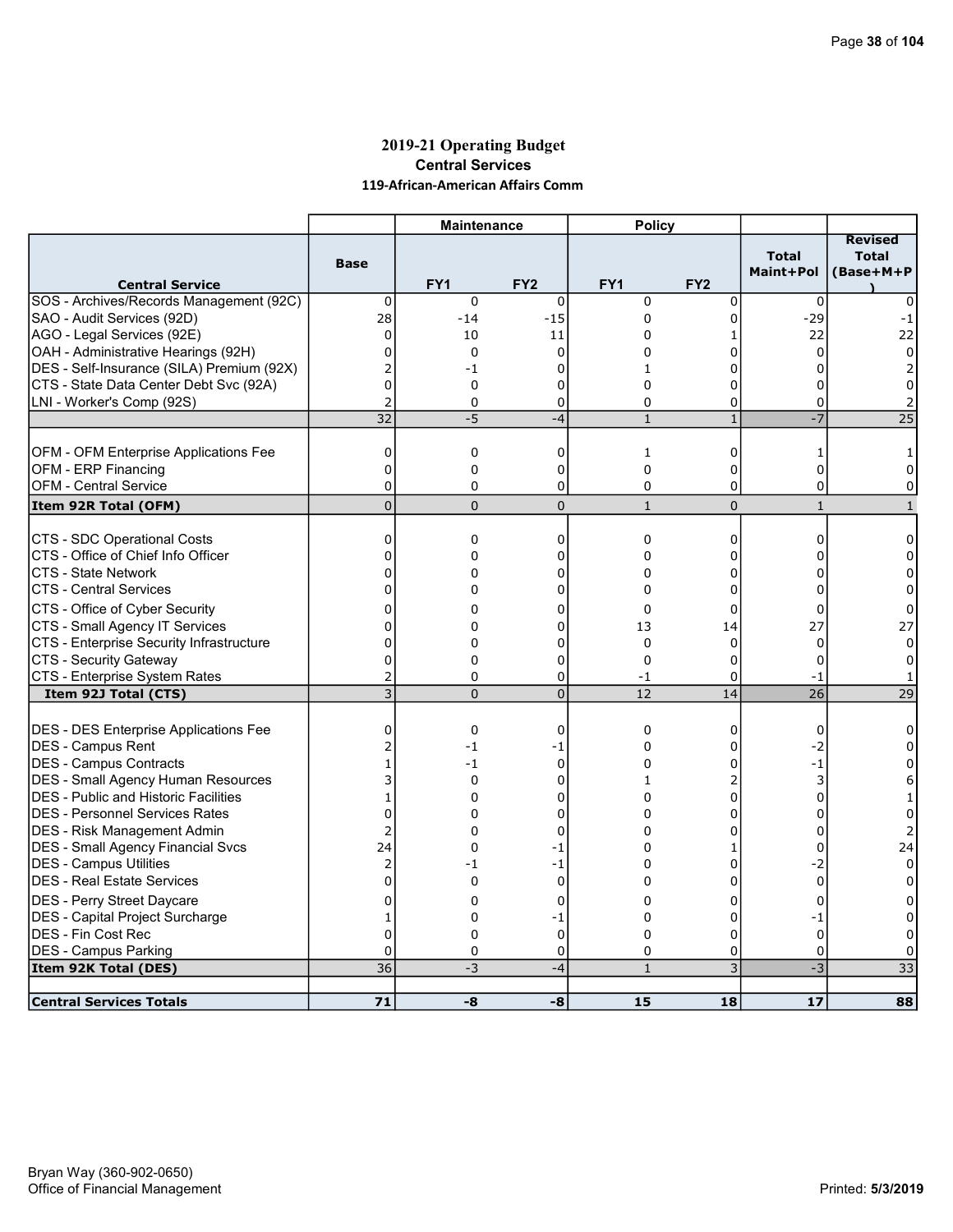# 2019-21 Operating Budget Central Services 120-Human Rights Commission

|                                              |                | <b>Maintenance</b> |                 | <b>Policy</b> |                 |                           |                                             |
|----------------------------------------------|----------------|--------------------|-----------------|---------------|-----------------|---------------------------|---------------------------------------------|
| <b>Central Service</b>                       | <b>Base</b>    | FY <sub>1</sub>    | FY <sub>2</sub> | FY1           | FY <sub>2</sub> | <b>Total</b><br>Maint+Pol | <b>Revised</b><br><b>Total</b><br>(Base+M+P |
| SOS - Archives/Records Management (92C)      | 3              | $\mathbf 0$        | $\mathbf 0$     | $\mathbf 0$   | 0               | $\mathbf 0$               |                                             |
| SAO - Audit Services (92D)                   | $\mathbf 0$    | $\mathbf 0$        | $\mathbf 0$     | $\mathbf 0$   | 0               | $\mathbf 0$               | 0                                           |
| AGO - Legal Services (92E)                   | 401            | $-115$             | $-113$          | 3             | 6               | $-219$                    | 182                                         |
| OAH - Administrative Hearings (92H)          | $\mathbf 0$    | $\mathbf 0$        | 0               | 0             | 0               | 0                         | 0                                           |
| DES - Self-Insurance (SILA) Premium (92X)    | 130            | $-22$              | $-22$           | 17            | 17              | $-10$                     | 120                                         |
| CTS - State Data Center Debt Svc (92A)       | 4              | $\mathbf 0$        | $\Omega$        | $\Omega$      | $\mathbf 0$     | $\Omega$                  |                                             |
| LNI - Worker's Comp (92S)                    | 20             | -1                 | -1              | $\Omega$      | 0               | $-2$                      | 18                                          |
|                                              | 558            | $-138$             | $-136$          | 20            | 23              | $-231$                    | 327                                         |
|                                              |                |                    |                 |               |                 |                           |                                             |
| OFM - OFM Enterprise Applications Fee        | 1              | 0                  | 0               | 16            | 15              | 31                        | 32                                          |
| <b>OFM - ERP Financing</b>                   | $\mathbf 1$    | $\mathbf{1}$       | $-1$            | $\mathbf{1}$  | $\overline{2}$  | 3                         | 4                                           |
| OFM - Central Service                        | 4              | 1                  | 1               | 0             | 0               | $\overline{2}$            | 6                                           |
| Item 92R Total (OFM)                         | 6              | $\overline{2}$     | $\overline{0}$  | 17            | 17              | 36                        | 42                                          |
| CTS - SDC Operational Costs                  | 0              | 0                  | 0               | 1             | 0               | 1                         | -1                                          |
| ICTS - Office of Chief Info Officer          | 2              | $-1$               | 0               | $\mathbf{1}$  | 0               | $\mathbf 0$               | 2                                           |
| <b>ICTS - State Network</b>                  | 73             | 36                 | 35              | 4             | 3               | 78                        | 151                                         |
| <b>CTS - Central Services</b>                | 0              | 0                  | $\Omega$        | $\Omega$      | 0               | $\Omega$                  | $\Omega$                                    |
| CTS - Office of Cyber Security               | 6              | $-1$               | 0               | 0             | 1               | 0                         | 6                                           |
| CTS - Small Agency IT Services               | 0              | $\Omega$           | 0               | $\Omega$      | 0               |                           |                                             |
| CTS - Enterprise Security Infrastructure     | 0              | 0                  | 0               | 0             | 0               | 0                         | 0                                           |
| CTS - Security Gateway                       | 3              | 0                  | 0               | $\mathbf 0$   | 0               | 0                         |                                             |
| CTS - Enterprise System Rates                | 36             | -1                 | 0               | $-16$         | -14             | -31                       |                                             |
| Item 92J Total (CTS)                         | 120            | 33                 | 35              | $-10$         | $-10$           | 48                        | 168                                         |
|                                              |                |                    |                 |               |                 |                           |                                             |
| <b>DES - DES Enterprise Applications Fee</b> | 3              | $-1$               | $\mathbf 0$     | $\mathbf 0$   | 0               | $-1$                      |                                             |
| <b>DES - Campus Rent</b>                     | $\overline{0}$ | $\mathbf 0$        | 0               | 0             | 0               | $\mathbf 0$               | 0                                           |
| <b>IDES - Campus Contracts</b>               | $\overline{a}$ | -1                 | 0               | $\Omega$      | 0               | $-1$                      |                                             |
| DES - Small Agency Human Resources           | 123            | 1                  | 1               | 51            | 57              | 110                       | 233                                         |
| <b>DES - Public and Historic Facilities</b>  | 6              | $-1$               | -1              | $\Omega$      | $\Omega$        | $-2$                      |                                             |
| IDES - Personnel Services Rates              | 3              | $\mathbf 0$        | $\mathbf 0$     | $\Omega$      | 0               | $\mathbf 0$               |                                             |
| DES - Risk Management Admin                  | 5              | -2                 | 0               | 0             | 0               | $-2$                      | 3                                           |
| <b>DES - Small Agency Financial Svcs</b>     | 200            | 4                  | 4               | 3             | 5               | 16                        | 216                                         |
| <b>DES - Campus Utilities</b>                | 0              | 0                  | 0               | 0             | 0               | $\Omega$                  | 0                                           |
| <b>DES - Real Estate Services</b>            | 7              | 0                  | 0               | $\Omega$      | 0               | 0                         |                                             |
| DES - Perry Street Daycare                   | 0              | 0                  | 0               | $\Omega$      | 0               | $\Omega$                  | 0                                           |
| <b>DES</b> - Capital Project Surcharge       | 0              | 0                  | 0               | 0             | 0               | 0                         |                                             |
| IDES - Fin Cost Rec                          | $\Omega$       | $\Omega$           | $\overline{0}$  | $\Omega$      | 0               | 0                         |                                             |
| <b>DES - Campus Parking</b>                  | 0              | $\Omega$           | 0<br>4          | 0             | 0               | 0                         |                                             |
| Item 92K Total (DES)                         | 350            | $\Omega$           |                 | 54            | 62              | 120                       | 470                                         |
| <b>Central Services Totals</b>               | 1,035          | $-103$             | $-97$           | 81            | 92              | $-27$                     | 1,008                                       |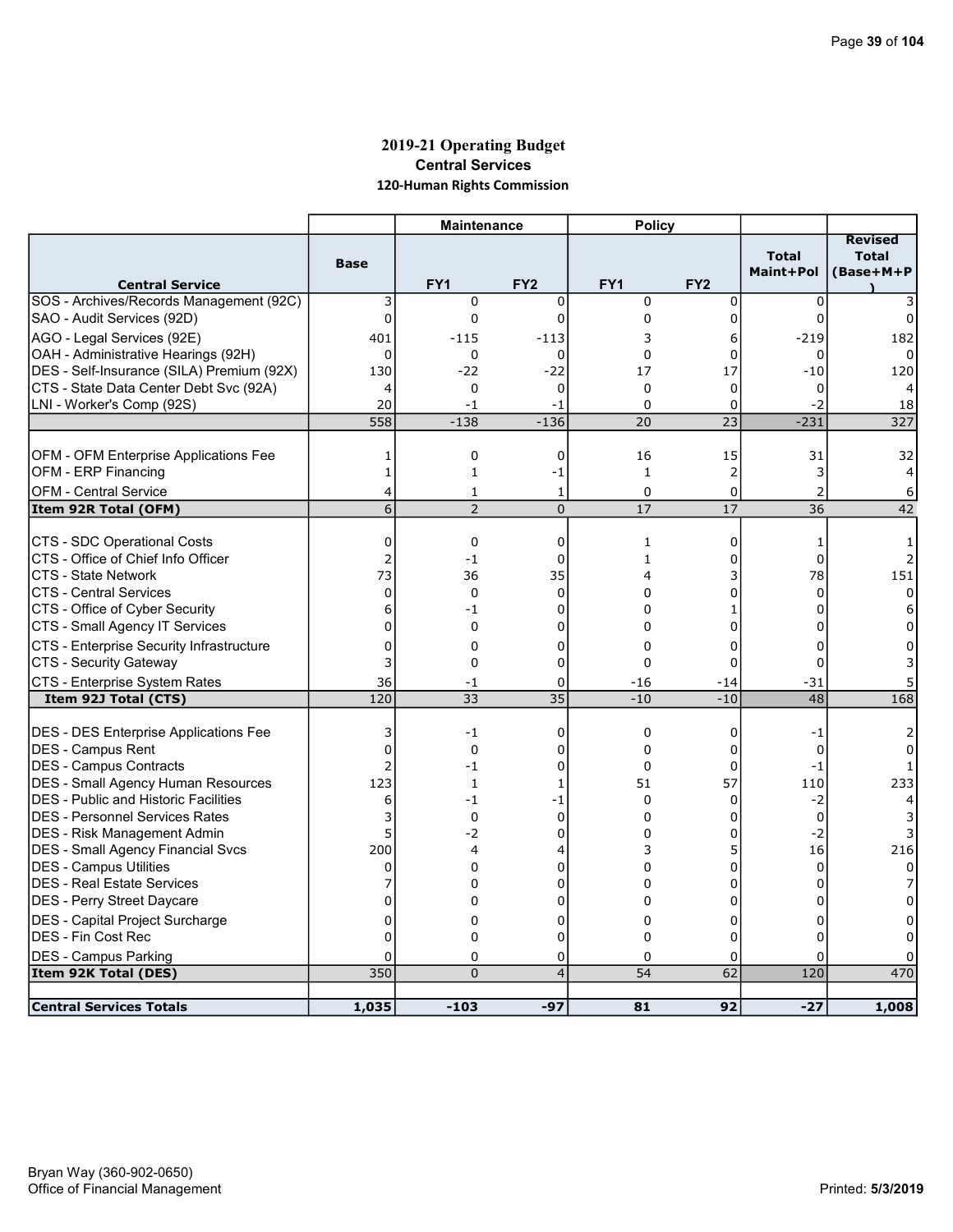# 2019-21 Operating Budget Central Services 124-Department of Retirement Systems

|                                                               |                  | <b>Maintenance</b>  |                 | <b>Policy</b>       |                 |                           |                                             |
|---------------------------------------------------------------|------------------|---------------------|-----------------|---------------------|-----------------|---------------------------|---------------------------------------------|
| <b>Central Service</b>                                        | <b>Base</b>      | FY <sub>1</sub>     | FY <sub>2</sub> | FY <sub>1</sub>     | FY <sub>2</sub> | <b>Total</b><br>Maint+Pol | <b>Revised</b><br><b>Total</b><br>(Base+M+P |
| SOS - Archives/Records Management (92C)                       | 73               | 0                   | 1               | $\overline{2}$      | 2               | 5                         | 78                                          |
| SAO - Audit Services (92D)                                    | 106              | 3                   | $\overline{2}$  | $\overline{2}$      | $\overline{4}$  | 11                        | 117                                         |
| AGO - Legal Services (92E)                                    | 2,326            | 91                  | 86              | 46                  | 89              | 312                       | 2,638                                       |
| OAH - Administrative Hearings (92H)                           | 37               | 5                   | 5               | $\mathbf{1}$        | 2               | 13                        | 50                                          |
| DES - Self-Insurance (SILA) Premium (92X)                     | 28               | $-14$               | $-13$           | $\mathbf{1}$        | $\Omega$        | $-26$                     |                                             |
| CTS - State Data Center Debt Svc (92A)                        | 273              | $-31$               | $-30$           | $\Omega$            | 0               | $-61$                     | 212                                         |
| LNI - Worker's Comp (92S)                                     | 207              | $-7$                | $-5$            | $\mathbf 0$         | 0               | $-12$                     | 195                                         |
|                                                               | 3,050            | 47                  | 46              | 52                  | $\overline{97}$ | 242                       | 3,292                                       |
|                                                               |                  |                     |                 |                     |                 |                           |                                             |
| OFM - OFM Enterprise Applications Fee                         | 6                | 0                   | $\mathbf 0$     | 116                 | 114             | 230                       | 236                                         |
| OFM - ERP Financing                                           | 13               | $-2$                | -3              | 12                  | 11              | 18                        | 31                                          |
| <b>OFM - Central Service</b>                                  | 38<br>57         | 4<br>$\overline{2}$ | 4               | $\mathbf{1}$<br>129 | 2<br>127        | 11<br>259                 | 49<br>316                                   |
| Item 92R Total (OFM)                                          |                  |                     | $1\,$           |                     |                 |                           |                                             |
| CTS - SDC Operational Costs                                   | 0                | 0                   | $\mathbf 0$     | 27                  | 28              | 55                        | 55                                          |
| CTS - Office of Chief Info Officer                            | 82               | -9                  | $-10$           | 20                  | 19              | 20                        | 102                                         |
| <b>CTS - State Network</b>                                    | 119              | 30                  | 29              | 5                   | 4               | 68                        | 187                                         |
| <b>CTS - Central Services</b>                                 | $\mathbf 0$      | 12                  | 13              | $\Omega$            | 0               | 25                        | 25                                          |
| CTS - Office of Cyber Security                                | 77               | 6                   | 4               | 11                  | 9               | 30                        | 107                                         |
| CTS - Small Agency IT Services                                | $\Omega$         | 0                   | $\Omega$        | $\Omega$            | $\Omega$        | $\Omega$                  | $\Omega$                                    |
| <b>CTS - Enterprise Security Infrastructure</b>               | $\mathbf 0$      | 0                   | 0               | 8                   | 6               | 14                        | 14                                          |
| CTS - Security Gateway                                        | 147              | $-10$               | -8              | 3                   | 6               | -9                        | 138                                         |
| CTS - Enterprise System Rates                                 | 265              | $-2$                | -3              | -114                | $-110$          | -229                      | 36                                          |
| Item 92J Total (CTS)                                          | 691              | 27                  | 25              | $-40$               | $-38$           | $-26$                     | 665                                         |
|                                                               |                  |                     |                 |                     |                 |                           |                                             |
| DES - DES Enterprise Applications Fee                         | 21               | -4                  | $-5$            | 3                   | 0               | -6                        | 15                                          |
| <b>DES - Campus Rent</b>                                      | $\mathbf 0$      | 0                   | 0               | 0                   | 0               | 0                         | 0                                           |
| DES - Campus Contracts                                        | 23               | 0                   | $-1$            | 2                   | 3               | 4                         | 27                                          |
| DES - Small Agency Human Resources                            | $\mathbf 0$      | $\Omega$            | $\mathbf 0$     | $\mathbf 0$         | 0               | $\Omega$                  | 0                                           |
| <b>DES</b> - Public and Historic Facilities                   | 79               | $-1$                | $-3$            | 2                   | 4               | 2                         | 81                                          |
| IDES - Personnel Services Rates                               | 25               | $-1$                | $\mathbf 0$     | 0                   | 1               | $\Omega$                  | 25                                          |
| DES - Risk Management Admin                                   | $\overline{2}$   | 0                   | $\Omega$        | 0                   | 0               | $\Omega$                  | $\overline{2}$                              |
| <b>DES - Small Agency Financial Svcs</b>                      | $\Omega$         | $\Omega$            | $\Omega$        | $\Omega$            | $\Omega$        | $\Omega$                  | $\mathbf 0$                                 |
| <b>DES - Campus Utilities</b>                                 | 0                | 0                   | 0               | 0                   | 0               | 0                         | 0                                           |
| DES - Real Estate Services                                    | 27               | $-1$                | 0               | 0                   | 0               | $-1$                      | 26                                          |
| DES - Perry Street Daycare<br>DES - Capital Project Surcharge | 6<br>$\mathbf 0$ | 0<br>0              | 0<br>0          | 0<br>0              | 0<br>0          | $\mathbf 0$<br>$\Omega$   | 6<br>0                                      |
| DES - Fin Cost Rec                                            | $\Omega$         | $\mathbf 0$         | 0               | $\Omega$            | 0               | $\Omega$                  | 0                                           |
| <b>DES - Campus Parking</b>                                   | 0                | 0                   | 0               | 0                   | 0               | $\mathbf 0$               |                                             |
| Item 92K Total (DES)                                          | 184              | $-7$                | $-9$            | $\overline{7}$      | 8               | $-1$                      | 183                                         |
|                                                               |                  |                     |                 |                     |                 |                           |                                             |
| <b>Central Services Totals</b>                                | 3,982            | 69                  | 63              | 148                 | 194             | 474                       | 4,456                                       |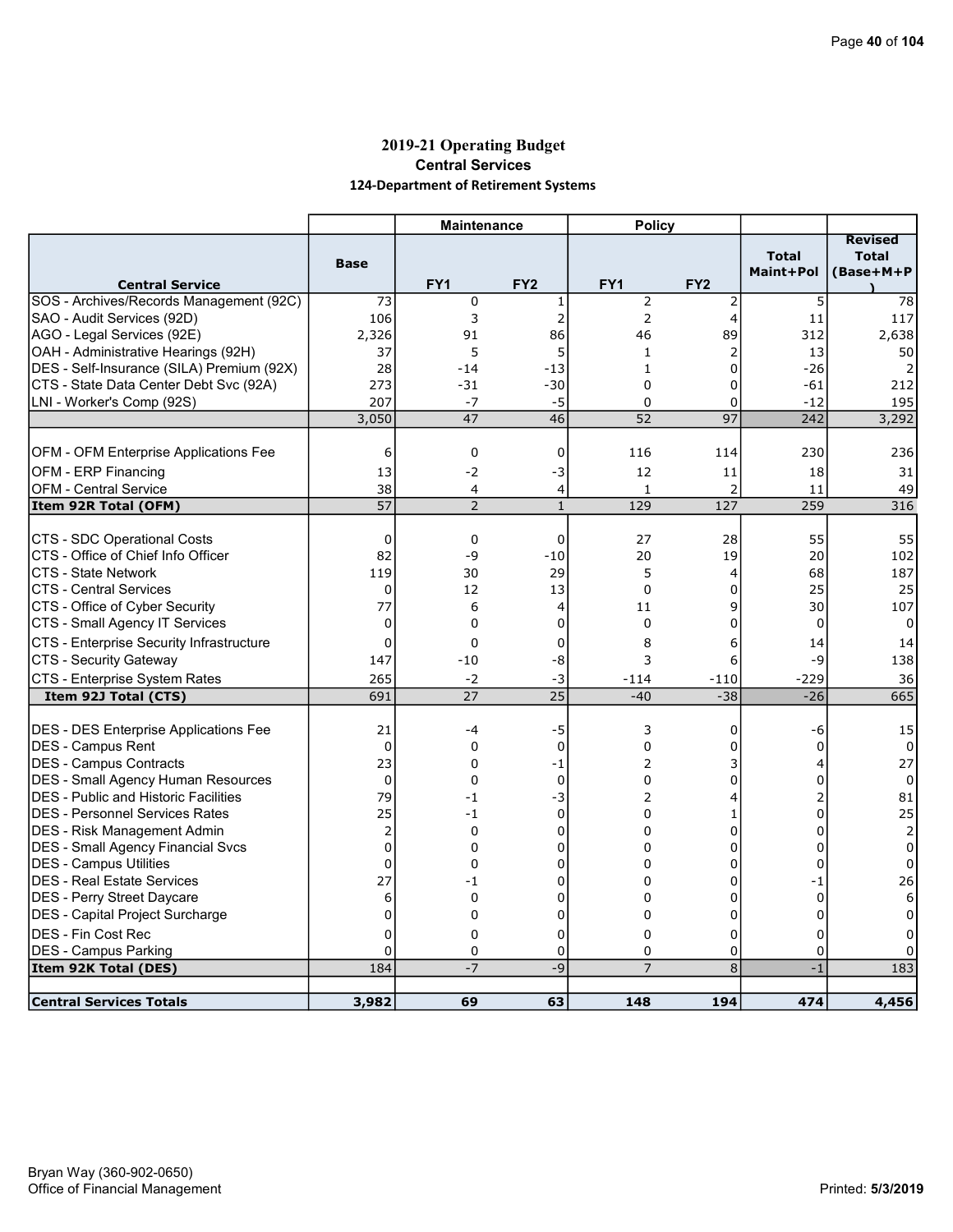# 2019-21 Operating Budget Central Services 126-State Investment Board

|                                              |                 | <b>Maintenance</b> |                 | <b>Policy</b>   |                 |                           |                           |
|----------------------------------------------|-----------------|--------------------|-----------------|-----------------|-----------------|---------------------------|---------------------------|
|                                              |                 |                    |                 |                 |                 |                           | <b>Revised</b>            |
|                                              | <b>Base</b>     |                    |                 |                 |                 | <b>Total</b><br>Maint+Pol | <b>Total</b><br>(Base+M+P |
| <b>Central Service</b>                       |                 | FY <sub>1</sub>    | FY <sub>2</sub> | FY <sub>1</sub> | FY <sub>2</sub> |                           |                           |
| SOS - Archives/Records Management (92C)      | 9               | $\mathbf{1}$       | 1               | $\mathbf{1}$    | $\mathbf 0$     | 3                         | 12                        |
| SAO - Audit Services (92D)                   | 129             | $-10$              | $-12$           | $\overline{2}$  | 4               | $-16$                     | 113                       |
| AGO - Legal Services (92E)                   | 928             | -49                | $-51$           | 15              | 30              | $-55$                     | 873                       |
| OAH - Administrative Hearings (92H)          | 0               | 0                  | 0               | 0               | 0               | 0                         | 0                         |
| DES - Self-Insurance (SILA) Premium (92X)    | $\overline{2}$  | $-1$               | $\Omega$        | $\mathbf{1}$    | 0               | $\Omega$                  |                           |
| CTS - State Data Center Debt Svc (92A)       | 80              | $-7$               | -6              | $\mathbf 0$     | 0               | $-13$                     | 67                        |
| LNI - Worker's Comp (92S)                    | 59              | 0                  | $\mathbf 0$     | $\Omega$        | 0               | $\mathbf 0$               | 59                        |
|                                              | 1,207           | $-66$              | $-68$           | 19              | 34              | $-81$                     | 1,126                     |
|                                              |                 |                    |                 |                 |                 |                           |                           |
| OFM - OFM Enterprise Applications Fee        | 2               | $\mathbf 0$        | $\mathbf 0$     | 49              | 47              | 96                        | 98                        |
| OFM - ERP Financing                          | 5               | $-2$               | $\mathbf 0$     | $\overline{4}$  | 5               | 7                         | 12                        |
| <b>OFM - Central Service</b>                 | 15              | $\overline{2}$     | $\overline{c}$  | $\Omega$        | $\mathbf{1}$    | 5                         | 20                        |
| Item 92R Total (OFM)                         | 21              | $\overline{0}$     | $\overline{2}$  | 53              | $\overline{53}$ | 108                       | 129                       |
|                                              |                 |                    |                 |                 |                 |                           |                           |
| CTS - SDC Operational Costs                  | 0               | $\mathbf 0$        | 0               | 9               | 9               | 18                        | 18                        |
| CTS - Office of Chief Info Officer           | 12              | $\mathbf 0$        | -1              | 4               | 3               | 6                         | 18                        |
| ICTS - State Network                         | 86              | 41                 | 40              | 4               | $\overline{4}$  | 89                        | 175                       |
| ICTS - Central Services                      | 0               | 4                  | 4               | $\Omega$        | 0               | 8                         | 8                         |
| CTS - Office of Cyber Security               | 51              | 6                  | 7               | 8               | 7               | 28                        | 79                        |
| CTS - Small Agency IT Services               | 0               | 0                  | 0               | 0               | 0               | 0                         | 0                         |
| CTS - Enterprise Security Infrastructure     | $\Omega$        | 0                  | $\mathbf 0$     | 4               | 4               | 8                         | 8                         |
| CTS - Security Gateway                       | 57              | -4                 | $-2$            | 2               | 2               | $-2$                      | 55                        |
| CTS - Enterprise System Rates                | 103             | 2                  | 3               | $-48$           | $-45$           | $-88$                     | 15                        |
| Item 92J Total (CTS)                         | 309             | 49                 | 51              | $-17$           | $-16$           | $\overline{67}$           | 376                       |
|                                              |                 |                    |                 |                 |                 |                           |                           |
| DES - DES Enterprise Applications Fee        | 8               | -2                 | -1              | 1               | 0               | $-2$                      | 6                         |
| <b>DES - Campus Rent</b>                     | $\overline{0}$  | $\mathbf 0$        | $\mathbf 0$     | $\Omega$        | 0               | $\mathbf 0$               | $\Omega$                  |
| <b>DES - Campus Contracts</b>                | 8               | $-1$               | $\mathbf 0$     | $\mathbf{1}$    | 1               | $\mathbf{1}$              | 9                         |
| <b>DES - Small Agency Human Resources</b>    | $\overline{0}$  | $\mathbf 0$        | $\mathbf 0$     | $\Omega$        | 0               | $\Omega$                  | 0                         |
| <b>IDES - Public and Historic Facilities</b> | 26              | $-1$               | $-1$            | $\mathbf{1}$    | 1               | 0                         | 26                        |
| <b>DES - Personnel Services Rates</b>        | 10              | $\Omega$           | $\mathbf 0$     | $\Omega$        | 0               | 0                         | 10                        |
| DES - Risk Management Admin                  | $\overline{2}$  | 0                  | 0               | $\Omega$        | 0               | $\Omega$                  | $\overline{2}$            |
| DES - Small Agency Financial Svcs            | $\mathbf 0$     | 0                  | 0               | $\Omega$        | 0               | $\Omega$                  | 0                         |
| <b>DES - Campus Utilities</b>                | 0               | $\Omega$           | 0               | $\Omega$        | 0               | $\Omega$                  | 0                         |
| <b>DES - Real Estate Services</b>            | 20              | -1                 | 0               | 0               | 0               | $-1$                      | 19                        |
| DES - Perry Street Daycare                   | 2               | $\Omega$           | 0               | $\Omega$        | 0               | $\Omega$                  | $\overline{2}$            |
| DES - Capital Project Surcharge              | $\overline{0}$  | 0                  | 0               | 0               | 0               | $\Omega$                  | 0                         |
| <b>DES - Fin Cost Rec</b>                    | $\overline{0}$  | 0                  | 0               | $\Omega$        | 0               | 0                         | 0                         |
| <b>DES - Campus Parking</b>                  | 0               | 0                  | 0               | 0               | 0               | 0                         | 0                         |
| Item 92K Total (DES)                         | $\overline{75}$ | $-5$               | $\overline{-2}$ | $\overline{3}$  | $\overline{2}$  | $\overline{-2}$           | $\overline{73}$           |
|                                              |                 |                    |                 |                 |                 |                           |                           |
| <b>Central Services Totals</b>               | 1,612           | $-22$              | $-17$           | 58              | 73              | 92                        | 1,704                     |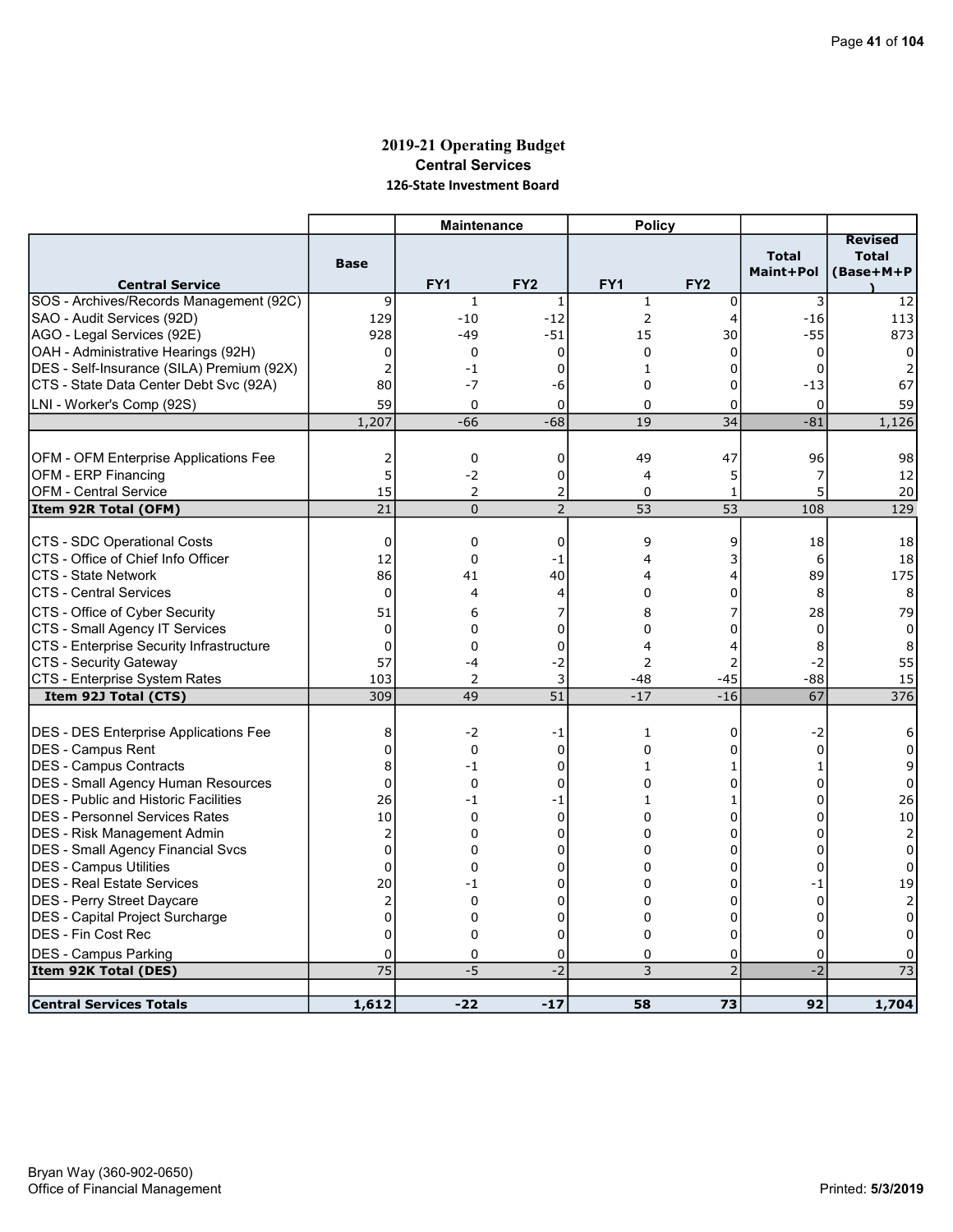# 2019-21 Operating Budget Central Services 140-Department of Revenue

|                                              |                | <b>Maintenance</b> |                 | <b>Policy</b>   |                 |                           |                |
|----------------------------------------------|----------------|--------------------|-----------------|-----------------|-----------------|---------------------------|----------------|
|                                              |                |                    |                 |                 |                 |                           | <b>Revised</b> |
|                                              | <b>Base</b>    |                    |                 |                 |                 | <b>Total</b><br>Maint+Pol | <b>Total</b>   |
| <b>Central Service</b>                       |                | FY <sub>1</sub>    | FY <sub>2</sub> | FY <sub>1</sub> | FY <sub>2</sub> |                           | (Base+M+P      |
| SOS - Archives/Records Management (92C)      | 63             | 0                  | 1               | $\mathbf{1}$    | $\overline{2}$  | 4                         | 67             |
| SAO - Audit Services (92D)                   | 308            | 33                 | 32              | 9               | 13              | 87                        | 395            |
| AGO - Legal Services (92E)                   | 6,267          | $-49$              | -64             | 113             | 222             | 222                       | 6,489          |
| OAH - Administrative Hearings (92H)          | $\mathbf 0$    | $\mathbf 0$        | $\mathbf 0$     | $\mathbf 0$     | 0               | $\mathbf 0$               | 0              |
| DES - Self-Insurance (SILA) Premium (92X)    | 338            | $-26$              | $-27$           | 57              | 57              | 61                        | 399            |
| CTS - State Data Center Debt Svc (92A)       | 955            | $-49$              | $-48$           | $\Omega$        | 0               | $-97$                     | 858            |
| LNI - Worker's Comp (92S)                    | 873            | $-14$              | $-13$           | 0               | 0               | $-27$                     | 846            |
|                                              | 8,803          | $-105$             | $-119$          | 180             | 294             | 250                       | 9,053          |
|                                              |                |                    |                 |                 |                 |                           |                |
| OFM - OFM Enterprise Applications Fee        | 28             | 1                  | 0               | 611             | 604             | 1,216                     | 1,244          |
| <b>OFM - ERP Financing</b>                   | 62             | $-12$              | $-12$           | 59              | 57              | 92                        | 154            |
| <b>OFM - Central Service</b>                 | 185            | 27                 | 27              | 10              | 8               | 72                        | 257            |
| Item 92R Total (OFM)                         | 275            | 16                 | 15              | 680             | 669             | 1,380                     | 1,655          |
|                                              |                |                    |                 |                 |                 |                           |                |
| CTS - SDC Operational Costs                  | 0              | $\mathbf{0}$       | $\Omega$        | 111             | 111             | 222                       | 222            |
| ICTS - Office of Chief Info Officer          | 261            | $-52$              | $-54$           | 49              | 46              | $-11$                     | 250            |
| <b>CTS - State Network</b>                   | 1,035          | $-153$             | $-152$          | 19              | 17              | $-269$                    | 766            |
| <b>CTS - Central Services</b>                | $\Omega$       | 52                 | 51              | $\mathbf 0$     | $\mathbf 0$     | 103                       | 103            |
| CTS - Office of Cyber Security               | 245            | 2                  | 1               | 33              | 25              | 61                        | 306            |
| CTS - Small Agency IT Services               | 0              | $\mathbf 0$        | 0               | $\mathbf 0$     | 0               | 0                         | 0              |
| CTS - Enterprise Security Infrastructure     | $\Omega$       | $\Omega$           | 0               | 21              | 24              | 45                        | 45             |
| CTS - Security Gateway                       | 206            | $-2$               | -1              | $\overline{7}$  | 8               | 12                        | 218            |
| CTS - Enterprise System Rates                | 1,289          | 34                 | 33              | $-600$          | $-579$          | $-1,112$                  | 177            |
| Item 92J Total (CTS)                         | 3,036          | $-119$             | $-122$          | $-360$          | $-348$          | $-949$                    | 2,087          |
| <b>DES - DES Enterprise Applications Fee</b> | 103            | $-20$              | $-19$           | 17              | 2               | $-20$                     | 83             |
| DES - Campus Rent                            | $\mathbf 0$    | $\mathbf 0$        | 0               | $\Omega$        | 0               | 0                         | 0              |
| <b>DES - Campus Contracts</b>                | 74             | $-2$               | $-2$            | 10              | 7               | 13                        | 87             |
| DES - Small Agency Human Resources           | $\mathbf 0$    | 0                  | $\mathbf 0$     | $\mathbf 0$     | 0               | 0                         | $\Omega$       |
| <b>IDES - Public and Historic Facilities</b> | 251            | -9                 | -8              | 8               | 12              | 3                         | 254            |
| IDES - Personnel Services Rates              | 120            | 2                  | $\overline{2}$  | $\mathbf{1}$    | 4               | 9                         | 129            |
| DES - Risk Management Admin                  | 12             | 0                  | $-1$            | $\Omega$        | 0               | $-1$                      | 11             |
| <b>DES - Small Agency Financial Svcs</b>     | $\Omega$       | 0                  | $\Omega$        | $\Omega$        | $\Omega$        | $\Omega$                  | $\Omega$       |
| <b>DES - Campus Utilities</b>                | $\Omega$       | $\mathbf{0}$       | 0               | $\Omega$        | 0               | 0                         | 0              |
| <b>DES - Real Estate Services</b>            | 165            | $-10$              | -6              | $\mathbf{1}$    | $\overline{2}$  | $-13$                     | 152            |
| <b>DES - Perry Street Daycare</b>            | 18             | $-1$               | 0               | $\mathbf{0}$    | 0               | $-1$                      | 17             |
| DES - Capital Project Surcharge              | $\overline{0}$ | $\mathbf 0$        | 0               | $\Omega$        | 0               | $\mathbf 0$               | 0              |
| DES - Fin Cost Rec                           | $\Omega$       | 0                  | 0               | 0               | 0               | 0                         | $\Omega$       |
| DES - Campus Parking                         | $\Omega$       | $\Omega$           | $\Omega$        | $\Omega$        | $\Omega$        | $\Omega$                  | 0              |
| Item 92K Total (DES)                         | 744            | $-40$              | $-34$           | 37              | 27              | $-10$                     | 734            |
|                                              |                |                    |                 |                 |                 |                           |                |
| <b>Central Services Totals</b>               | 12,858         | $-248$             | $-260$          | 537             | 642             | 671                       | 13,529         |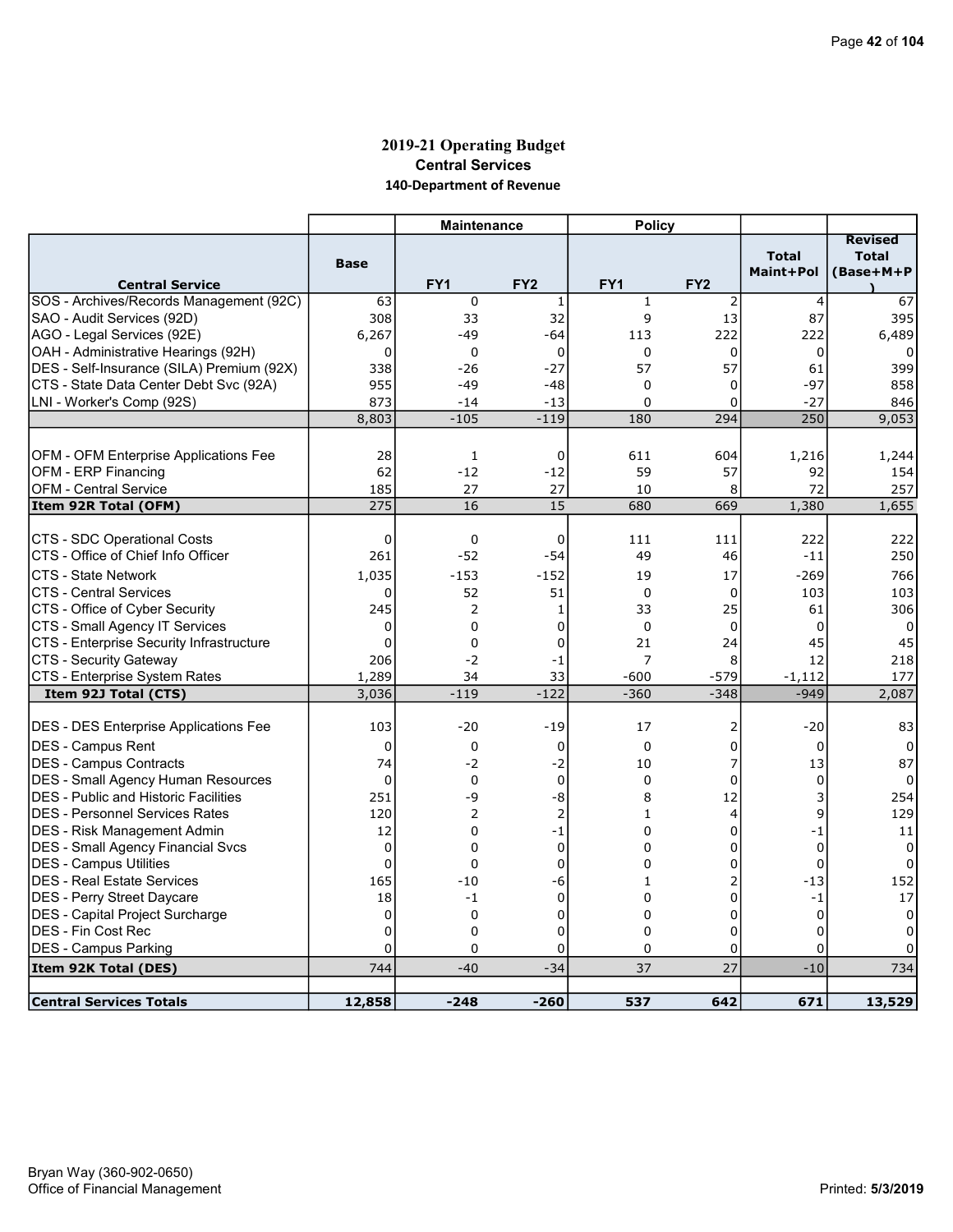# 2019-21 Operating Budget Central Services 142-Board of Tax Appeals

|                                                                                |                                | <b>Maintenance</b> |                 | <b>Policy</b>        |                     |                           |                                             |
|--------------------------------------------------------------------------------|--------------------------------|--------------------|-----------------|----------------------|---------------------|---------------------------|---------------------------------------------|
| <b>Central Service</b>                                                         | <b>Base</b>                    | FY1                | FY <sub>2</sub> | FY1                  | FY <sub>2</sub>     | <b>Total</b><br>Maint+Pol | <b>Revised</b><br><b>Total</b><br>(Base+M+P |
| SOS - Archives/Records Management (92C)                                        | 6                              | $\mathbf 0$        | -1              | $\mathbf 0$          | $\mathbf 0$         | $-1$                      | 5                                           |
| SAO - Audit Services (92D)                                                     | 0                              | 0                  | $\overline{0}$  | 0                    | 0                   | $\mathbf 0$               | 0                                           |
| AGO - Legal Services (92E)                                                     | 6                              | 6                  | 7               | $\Omega$             | 1                   | 14                        | 20                                          |
| OAH - Administrative Hearings (92H)                                            | 0                              | 0                  | 0               | 0                    | 0                   | $\mathbf 0$               | 0                                           |
| DES - Self-Insurance (SILA) Premium (92X)                                      | 29                             | 7                  | 6               | 9                    | 8                   | 30                        | 59                                          |
| CTS - State Data Center Debt Svc (92A)                                         | $\Omega$                       | 0                  | 0               | 0                    | 0                   | 0                         | 0                                           |
| LNI - Worker's Comp (92S)                                                      | 10                             | 0                  | 0               | 0                    | 0                   | 0                         | 10                                          |
|                                                                                | 51                             | 13                 | 12              | 9                    | 9                   | 43                        | 94                                          |
|                                                                                |                                |                    |                 |                      |                     |                           |                                             |
| <b>OFM - OFM Enterprise Applications Fee</b>                                   | 0                              | 0                  | 0               | 7                    | 7                   | 14                        | 14                                          |
| <b>OFM - ERP Financing</b>                                                     | $\mathbf{1}$                   | $-1$               | 0               | $\mathbf 0$          | 1                   | $\mathbf 0$               | $\mathbf{1}$                                |
| <b>OFM - Central Service</b>                                                   | 2                              | 0                  | 1               | 0                    | 0                   | 1                         | 3                                           |
| Item 92R Total (OFM)                                                           | 3                              | $-1$               | $\mathbf{1}$    | $\overline{7}$       | 8                   | 15                        | 18                                          |
| CTS - SDC Operational Costs                                                    | $\mathbf 0$                    | 0                  | 0               | 0                    | 0                   | 0                         | 0                                           |
| CTS - Office of Chief Info Officer                                             | $\overline{0}$                 | 0                  | 0               | $\Omega$             | 0                   | 0                         | 0                                           |
| <b>CTS - State Network</b>                                                     | 55                             | $-27$              | $-29$           | 0                    | 0                   | $-56$                     | -1                                          |
| <b>CTS - Central Services</b>                                                  | 0                              | 0                  | $\Omega$        | $\Omega$             | 0                   | $\mathbf 0$               | 0                                           |
| CTS - Office of Cyber Security                                                 | 2                              | 1                  | 0               | 1                    | 0                   | $\overline{2}$            |                                             |
| CTS - Small Agency IT Services                                                 | $\overline{0}$                 | 0                  | 0               | 95                   | 95                  | 190                       | 190                                         |
| CTS - Enterprise Security Infrastructure                                       | $\mathbf 0$                    | 0                  | 0               | $\mathbf 0$          | 0                   | 0                         |                                             |
| CTS - Security Gateway                                                         | $\mathbf{1}$                   | $-1$               | 2               | $\Omega$             | 0                   | 1                         |                                             |
| CTS - Enterprise System Rates                                                  | 12                             | 2                  | 3               | -8                   | -6                  | -9                        |                                             |
| Item 92J Total (CTS)                                                           | 70                             | $-25$              | $-24$           | 88                   | 89                  | 128                       | 198                                         |
|                                                                                |                                |                    |                 |                      |                     |                           |                                             |
| DES - DES Enterprise Applications Fee                                          | 1                              | 0                  | 0               | 0                    | 0                   | 0                         | 1                                           |
| <b>IDES - Campus Rent</b>                                                      | $\mathbf 0$<br>1               | 0                  | 0               | $\Omega$<br>$\Omega$ | 0                   | 0                         | 0                                           |
| <b>IDES - Campus Contracts</b>                                                 |                                | 0                  | 0               |                      | 0                   | 0                         |                                             |
| DES - Small Agency Human Resources                                             | 18                             | 5                  | 5               | 11                   | 13                  | 34                        | 52                                          |
| <b>DES - Public and Historic Facilities</b>                                    | 4                              | 0                  | 0               | 0                    | 0                   | 0                         | 4                                           |
| IDES - Personnel Services Rates                                                | $\mathbf{1}$<br>$\overline{2}$ | $\mathbf{1}$       | $\Omega$        | $\Omega$<br>$\Omega$ | $\Omega$            | 1                         | 2                                           |
| <b>DES</b> - Risk Management Admin<br><b>DES - Small Agency Financial Svcs</b> | 67                             | 0<br>12            | 0<br>14         | 2                    | 0<br>$\overline{2}$ | 0<br>30                   | $\overline{2}$<br>97                        |
| <b>DES - Campus Utilities</b>                                                  | 0                              | 0                  | $\mathbf 0$     | $\Omega$             | 0                   | $\mathbf 0$               | 0                                           |
| DES - Real Estate Services                                                     | 4                              | -1                 | 0               | $\Omega$             | 0                   | -1                        | 3                                           |
| DES - Perry Street Daycare                                                     | $\mathbf 0$                    | 0                  | 0               | $\Omega$             | 0                   | $\Omega$                  | $\Omega$                                    |
| DES - Capital Project Surcharge                                                | $\mathbf 0$                    | 0                  | 0               | 0                    | 0                   | 0                         | 0                                           |
| DES - Fin Cost Rec                                                             | $\Omega$                       | $\Omega$           | $\overline{0}$  | $\Omega$             | $\Omega$            | $\Omega$                  |                                             |
| <b>DES - Campus Parking</b>                                                    | $\mathbf 0$                    | 0                  | 0               | 0                    | 0                   | $\Omega$                  | 0                                           |
| Item 92K Total (DES)                                                           | 98                             | 17                 | 19              | 13                   | 15                  | 64                        | 162                                         |
|                                                                                |                                |                    |                 |                      |                     |                           |                                             |
| <b>Central Services Totals</b>                                                 | 221                            | 4                  | 8               | 117                  | 121                 | 250                       | 471                                         |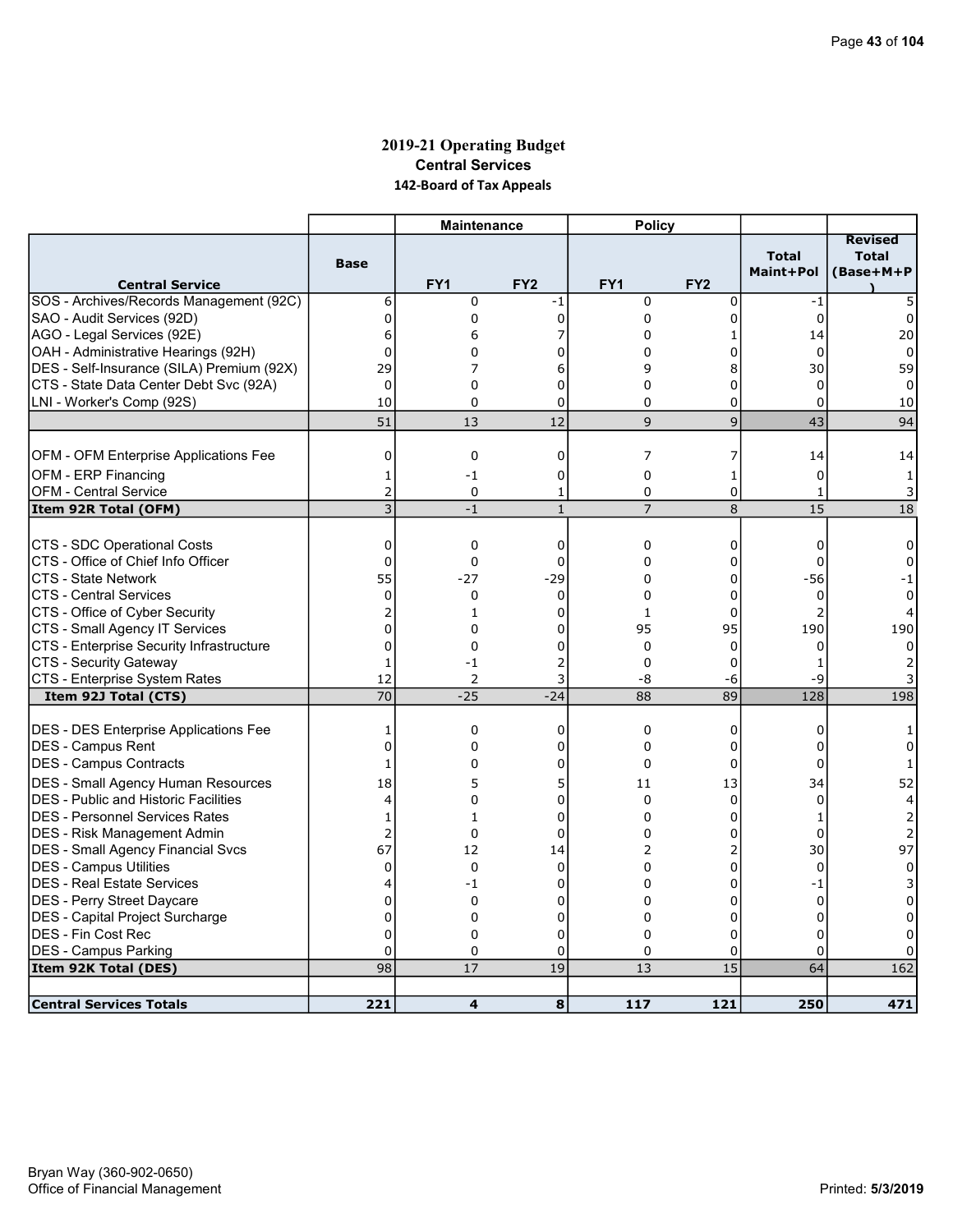# 2019-21 Operating Budget Central Services 147-Minority & Women's Business Enterp

|                                                                   |                | <b>Maintenance</b> |                  | <b>Policy</b>           |                 |                           |                                             |
|-------------------------------------------------------------------|----------------|--------------------|------------------|-------------------------|-----------------|---------------------------|---------------------------------------------|
| <b>Central Service</b>                                            | <b>Base</b>    | FY <sub>1</sub>    | FY <sub>2</sub>  | FY <sub>1</sub>         | FY <sub>2</sub> | <b>Total</b><br>Maint+Pol | <b>Revised</b><br><b>Total</b><br>(Base+M+P |
| SOS - Archives/Records Management (92C)                           | 3              | $\mathbf{1}$       | 1                | $\mathbf 0$             | 0               | $\overline{2}$            |                                             |
| SAO - Audit Services (92D)                                        | $\overline{0}$ | 9                  | 9                | 0                       | $\mathbf{1}$    | 19                        | 19                                          |
| AGO - Legal Services (92E)                                        | 383            | $-120$             | $-118$           | 3                       | 5               | $-230$                    | 153                                         |
| OAH - Administrative Hearings (92H)                               | $\mathbf 0$    | 1                  | 1                | 0                       | 0               | 2                         | 2                                           |
| DES - Self-Insurance (SILA) Premium (92X)                         | 210            | 75                 | 74               | 71                      | 72              | 292                       | 502                                         |
| CTS - State Data Center Debt Svc (92A)                            | 0              | 1                  | 1                | $\mathbf 0$             | 0               | 2                         | 2                                           |
| LNI - Worker's Comp (92S)                                         | 16             | 0                  | -1               | $\Omega$                | 0               | -1                        | 15                                          |
|                                                                   | 613            | $-33$              | $-33$            | 74                      | $\overline{78}$ | 86                        | 699                                         |
|                                                                   |                |                    |                  |                         |                 |                           |                                             |
| OFM - OFM Enterprise Applications Fee                             | 1              | 0                  | 0                | 11                      | 10              | 21                        | 22                                          |
| OFM - ERP Financing                                               | $\mathbf{1}$   | 0                  | 0                | $\mathbf{1}$            | $\mathbf{1}$    | $\overline{2}$            | 3                                           |
| <b>OFM - Central Service</b>                                      | 3              | 0                  | 1                | $\mathbf 0$             | 0               | $\mathbf{1}$              | 4                                           |
| Item 92R Total (OFM)                                              | $\overline{4}$ | $\overline{0}$     | $\mathbf{1}$     | 12                      | 11              | 24                        | 28                                          |
|                                                                   | $\mathbf 0$    |                    |                  |                         |                 |                           |                                             |
| CTS - SDC Operational Costs<br>CTS - Office of Chief Info Officer | $\Omega$       | 0<br>0             | $\mathbf 0$<br>0 | $\mathbf 0$<br>$\Omega$ | 0<br>0          | 0<br>n                    | 0<br>$\Omega$                               |
| <b>CTS - State Network</b>                                        | 5              |                    | 0                | 0                       | 0               |                           |                                             |
| <b>CTS - Central Services</b>                                     | $\Omega$       | 1<br>$\Omega$      | $\Omega$         | $\Omega$                | $\Omega$        |                           | 6<br>0                                      |
| CTS - Office of Cyber Security                                    | 4              | 0                  | 0                | 1                       | 0               |                           | 5                                           |
| CTS - Small Agency IT Services                                    | $\mathbf 0$    | 0                  | 0                | $\Omega$                | 0               | 0                         | 0                                           |
| CTS - Enterprise Security Infrastructure                          | $\mathbf 0$    | $\Omega$           | 0                | $\Omega$                | 0               | $\Omega$                  | $\Omega$                                    |
| CTS - Security Gateway                                            | 19             | $-1$               | $-2$             | 0                       | 1               | -2                        | 17                                          |
| CTS - Enterprise System Rates                                     | 25             | $\mathbf{1}$       | $-1$             | $-11$                   | $-10$           | $-21$                     | 4                                           |
| Item 92J Total (CTS)                                              | 54             | $\mathbf{1}$       | $-3$             | $-10$                   | $-9$            | $-21$                     | $\overline{33}$                             |
|                                                                   |                |                    |                  |                         |                 |                           |                                             |
| <b>DES - DES Enterprise Applications Fee</b>                      | 2              | $-1$               | $\mathbf 0$      | $\mathbf 0$             | 0               | $-1$                      | 1                                           |
| DES - Campus Rent                                                 | $\overline{0}$ | 0                  | 0                | 0                       | 0               | $\mathbf 0$               | $\Omega$                                    |
| DES - Campus Contracts                                            | $\overline{2}$ | 0                  | 0                | $\mathbf 0$             | 0               | $\Omega$                  | $\overline{2}$                              |
| DES - Small Agency Human Resources                                | 39             | 0                  | 1                | 17                      | 18              | 36                        | 75                                          |
| <b>IDES - Public and Historic Facilities</b>                      | 6              | 0                  | $\mathbf 0$      | $\Omega$                | $\Omega$        | $\Omega$                  | 6                                           |
| <b>DES - Personnel Services Rates</b>                             | 2              | 0                  | 0                | $\Omega$                | 0               | 0                         |                                             |
| DES - Risk Management Admin                                       | 8              | $\overline{2}$     | 3                | 1                       | 0               | 6                         | 14                                          |
| <b>DES - Small Agency Financial Svcs</b>                          | 193            | $-11$              | $-12$            | 3                       | 4               | $-16$                     | 177                                         |
| DES - Campus Utilities                                            | 0              | 0                  | $\mathbf 0$      | 0                       | 0               | 0                         | 0                                           |
| <b>DES - Real Estate Services</b>                                 | 0              | 0                  | 0                | 0                       | 0               | 0                         | 0                                           |
| DES - Perry Street Daycare                                        | 0              | 0                  | 0                | $\Omega$                | 0               | $\Omega$                  | 0                                           |
| DES - Capital Project Surcharge                                   | $\overline{0}$ | 0                  | 0                | 0                       | 0               | 0                         | 0                                           |
| IDES - Fin Cost Rec                                               | $\mathbf 0$    | 0                  | 0                | 0                       | 0               | $\Omega$                  |                                             |
| <b>DES - Campus Parking</b>                                       | 0              | 0                  | 0                | 0                       | 0               | 0                         |                                             |
| Item 92K Total (DES)                                              | 252            | $-10$              | $-8$             | 21                      | 22              | $\overline{25}$           | 277                                         |
|                                                                   |                |                    |                  |                         |                 |                           |                                             |
| Central Services Totals                                           | 923            | $-42$              | $-43$            | 97                      | 102             | 114                       | 1,037                                       |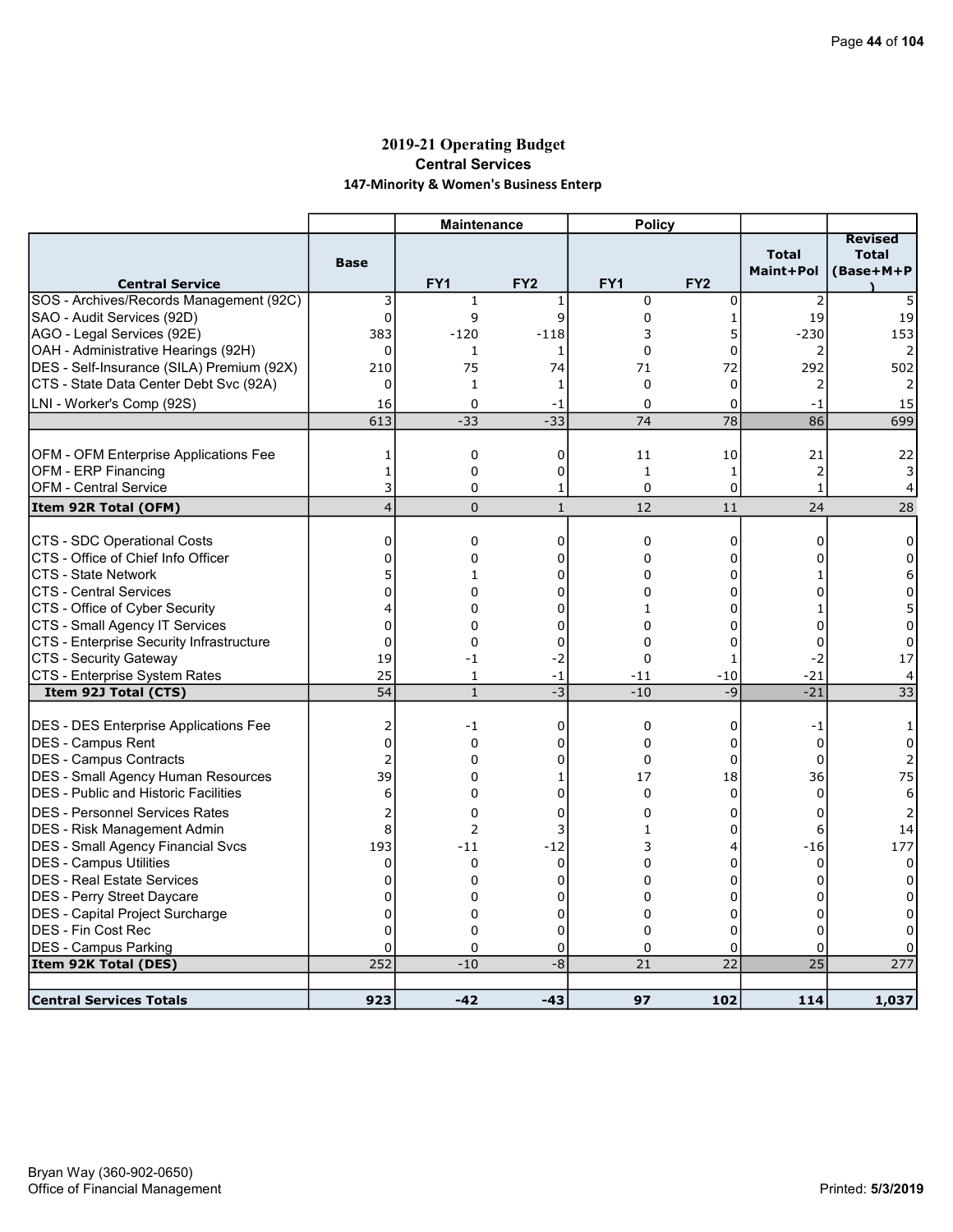### 2019-21 Operating Budget Central Services 160-Office of Insurance Commissioner

|                                              |                | <b>Maintenance</b> |                 | <b>Policy</b>           |                 |                           |                                             |
|----------------------------------------------|----------------|--------------------|-----------------|-------------------------|-----------------|---------------------------|---------------------------------------------|
| <b>Central Service</b>                       | <b>Base</b>    | FY <sub>1</sub>    | FY <sub>2</sub> | FY <sub>1</sub>         | FY <sub>2</sub> | <b>Total</b><br>Maint+Pol | <b>Revised</b><br><b>Total</b><br>(Base+M+P |
| SOS - Archives/Records Management (92C)      | 31             | $\overline{4}$     | $\overline{2}$  | $1\,$                   | 1               | 8                         | 39                                          |
| SAO - Audit Services (92D)                   | 36             | 11                 | 10              | $1\,$                   | $\overline{2}$  | 24                        | 60                                          |
| AGO - Legal Services (92E)                   | 964            | 82                 | 79              | 20                      | 41              | 222                       | 1,186                                       |
| OAH - Administrative Hearings (92H)          | 133            | $-5$               | $-7$            | 3                       | 5               | $-4$                      | 129                                         |
| DES - Self-Insurance (SILA) Premium (92X)    | 386            | $-32$              | $-32$           | 64                      | 65              | 65                        | 451                                         |
| CTS - State Data Center Debt Svc (92A)       | 156            | $-38$              | $-37$           | $\Omega$                | 0               | $-75$                     | 81                                          |
| LNI - Worker's Comp (92S)                    | 204            | $\mathbf 0$        | 1               | $\Omega$                | 0               | 1                         | 205                                         |
|                                              | 1,911          | 22                 | 16              | 89                      | 114             | 241                       | 2,152                                       |
|                                              |                |                    |                 |                         |                 |                           |                                             |
| OFM - OFM Enterprise Applications Fee        | 6              | $-1$               | 0               | 114                     | 113             | 226                       | 232                                         |
| OFM - ERP Financing                          | 12             | -3                 | $-2$            | 11                      | 11              | 17                        | 29                                          |
| <b>OFM - Central Service</b>                 | 36             | 5                  | 4               | 1                       | $\overline{2}$  | 12                        | 48                                          |
| Item 92R Total (OFM)                         | 54             | $\mathbf{1}$       | $\overline{2}$  | 126                     | 126             | 255                       | 309                                         |
|                                              |                |                    |                 |                         |                 |                           |                                             |
| CTS - SDC Operational Costs                  | 0              | $\mathbf 0$        | 0               | 10                      | 11              | 21                        | 21                                          |
| CTS - Office of Chief Info Officer           | 40             | -8                 | $-7$            | 8                       | 8               | $\mathbf{1}$              | 41                                          |
| ICTS - State Network                         | 302            | $-14$              | $-16$           | 6                       | 7               | $-17$                     | 285                                         |
| ICTS - Central Services                      | $\mathbf 0$    | 5                  | 5               | 0                       | 0               | 10                        | 10                                          |
| CTS - Office of Cyber Security               | 76             | 5                  | 4               | 11                      | 9               | 29                        | 105                                         |
| CTS - Small Agency IT Services               | 0              | 0                  | 0               | $\Omega$                | 0               | 0                         | 0                                           |
| CTS - Enterprise Security Infrastructure     | $\Omega$       | 0                  | $\mathbf 0$     | 4                       | 4               | 8                         | 8                                           |
| CTS - Security Gateway                       | 164            | $-19$              | $-18$           | 3                       | 6               | $-28$                     | 136                                         |
| CTS - Enterprise System Rates                | 259            | $-3$               | -3              | -112                    | $-108$          | $-226$                    | 33                                          |
| Item 92J Total (CTS)                         | 840            | $-34$              | $-35$           | $-70$                   | $-63$           | $-202$                    | 638                                         |
|                                              |                |                    |                 |                         |                 |                           |                                             |
| <b>DES - DES Enterprise Applications Fee</b> | 21             | -5                 | -4              | 4                       | 0               | -5                        | 16                                          |
| DES - Campus Rent                            | 89             | 1                  | 1               | $\overline{2}$          | 4               | 8                         | 97                                          |
| <b>IDES - Campus Contracts</b>               | 32             | 0                  | $\mathbf 0$     | $\overline{\mathbf{4}}$ | 4               | 8                         | 40                                          |
| <b>DES - Small Agency Human Resources</b>    | 0              | $\mathbf 0$        | $\mathbf 0$     | $\mathbf 0$             | 0               | $\mathbf 0$               | 0                                           |
| <b>DES - Public and Historic Facilities</b>  | 62             | $\mathbf{1}$       | 0               | 2                       | 3               | 6                         | 68                                          |
| IDES - Personnel Services Rates              | 24             | $-1$               | $\mathbf 0$     | 0                       | $\mathbf{1}$    | $\mathbf 0$               | 24                                          |
| DES - Risk Management Admin                  | 14             | $-1$               | -1              | $\mathbf 0$             | 0               | $-2$                      | 12                                          |
| <b>DES - Small Agency Financial Svcs</b>     | 0              | $\Omega$           | $\mathbf 0$     | 0                       | 0               | 0                         | 0                                           |
| IDES - Campus Utilities                      | 56             | 0                  | 1               | 1                       | 0               | $\overline{2}$            | 58                                          |
| <b>DES - Real Estate Services</b>            | 26             | 1                  | 2               | $\mathbf 0$             | 0               | 3                         | 29                                          |
| <b>DES - Perry Street Daycare</b>            | $\overline{4}$ | $\mathbf{1}$       | 0               | $\Omega$                | 0               | $\mathbf{1}$              | 5                                           |
| DES - Capital Project Surcharge              | 39             | 1                  | 0               | 0                       | 0               | $\mathbf{1}$              | 40                                          |
| IDES - Fin Cost Rec                          | 0              | $\mathbf 0$        | 0               | $\Omega$                | 0               | $\mathbf{0}$              | $\Omega$                                    |
| <b>DES - Campus Parking</b>                  | 5              | 0                  | 0               | 0                       | 0               | 0                         |                                             |
| Item 92K Total (DES)                         | 373            | $-2$               | $-1$            | 13                      | 12              | 22                        | 395                                         |
|                                              |                |                    |                 |                         |                 |                           |                                             |
| <b>Central Services Totals</b>               | 3,178          | $-13$              | $-18$           | 158                     | 189             | 316                       | 3,494                                       |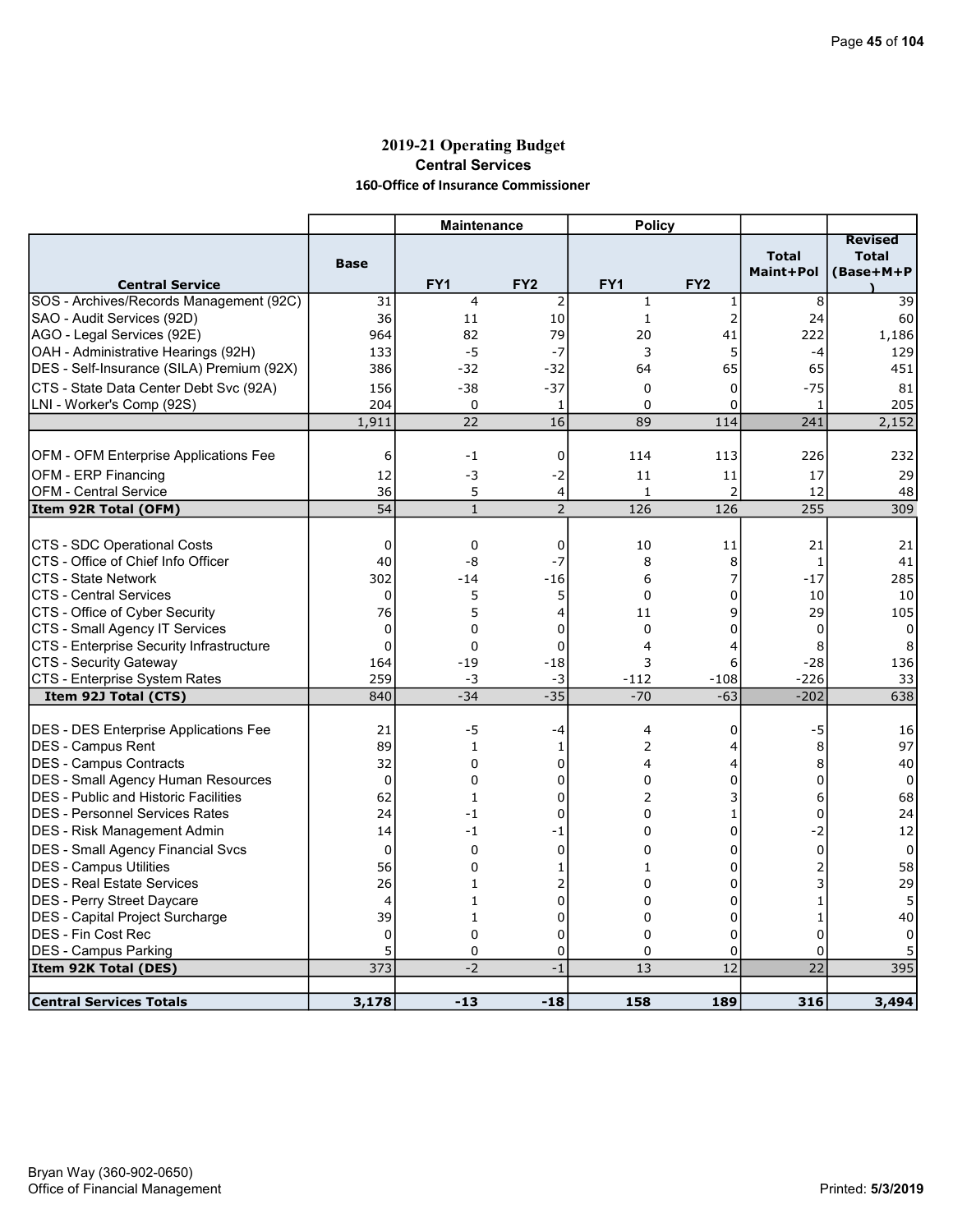# 2019-21 Operating Budget Central Services 163-Consolidated Technology Services

|                                              |                         | <b>Maintenance</b> |                 | <b>Policy</b> |                 |                           |                           |
|----------------------------------------------|-------------------------|--------------------|-----------------|---------------|-----------------|---------------------------|---------------------------|
|                                              |                         |                    |                 |               |                 |                           | <b>Revised</b>            |
|                                              | <b>Base</b>             |                    |                 |               |                 | <b>Total</b><br>Maint+Pol | <b>Total</b><br>(Base+M+P |
| <b>Central Service</b>                       |                         | FY <sub>1</sub>    | FY <sub>2</sub> | FY1           | FY <sub>2</sub> |                           |                           |
| SOS - Archives/Records Management (92C)      | 38                      | 4                  | 3               | $\mathbf{1}$  | 1               | 9                         | 47                        |
| SAO - Audit Services (92D)                   | 174                     | $-80$              | $-81$           | $\mathbf 0$   | $\mathbf{1}$    | $-160$                    | 14                        |
| AGO - Legal Services (92E)                   | 86                      | 98                 | 99              | 5             | 10              | 212                       | 298                       |
| OAH - Administrative Hearings (92H)          | 0                       | 0                  | $\mathbf 0$     | $\Omega$      | 0               | $\mathbf 0$               | $\Omega$                  |
| DES - Self-Insurance (SILA) Premium (92X)    | 2                       | 28                 | 27              | 12            | 11              | 78                        | 80                        |
| CTS - State Data Center Debt Svc (92A)       | $\overline{0}$          | 0                  | 0               | $\mathbf 0$   | $\mathbf 0$     | 0                         | $\Omega$                  |
| LNI - Worker's Comp (92S)                    | 394                     | $-47$              | $-47$           | $\Omega$      | 0               | -94                       | 300                       |
|                                              | 695                     | 3                  | $\mathbf{1}$    | 18            | 23              | 45                        | 740                       |
|                                              |                         |                    |                 |               |                 |                           |                           |
| <b>OFM - OFM Enterprise Applications Fee</b> | 13                      | 0                  | -1              | 261           | 258             | 518                       | 531                       |
| OFM - ERP Financing                          | 24                      | $-4$               | $-4$            | 25            | 25              | 42                        | 66                        |
| <b>OFM - Central Service</b>                 | 89                      | 7                  | 6               | 4             | 4               | 21                        | 110                       |
| Item 92R Total (OFM)                         | 127                     | 3                  | $\mathbf{1}$    | 290           | 287             | 581                       | 708                       |
|                                              |                         |                    |                 |               |                 |                           |                           |
| CTS - SDC Operational Costs                  | $\mathbf 0$             | 0                  | $\mathbf 0$     | $\mathbf 0$   | 0               | $\mathbf 0$               | 0                         |
| CTS - Office of Chief Info Officer           | 933                     | $-200$             | $-200$          | 171           | 157             | $-72$                     | 861                       |
| <b>CTS - State Network</b>                   | 176                     | 31                 | 30              | 6             | 6               | 73                        | 249                       |
| <b>CTS - Central Services</b>                | $\Omega$                | $\Omega$           | $\mathbf 0$     | $\Omega$      | 0               | $\mathbf 0$               | $\Omega$                  |
| CTS - Office of Cyber Security               | 134                     | $\mathbf{1}$       | -1              | 18            | 14              | 32                        | 166                       |
| CTS - Small Agency IT Services               | 0                       | 0                  | $\mathbf 0$     | $\mathbf 0$   | $\mathbf 0$     | $\Omega$                  | $\Omega$                  |
| CTS - Enterprise Security Infrastructure     | $\mathbf 0$             | 0                  | $\mathbf 0$     | 97            | 99              | 196                       | 196                       |
| CTS - Security Gateway                       | 259                     | $-11$              | $-10$           | 6             | 11              | -4                        | 255                       |
| CTS - Enterprise System Rates                | 609                     | $-14$              | $-15$           | $-256$        | $-247$          | $-532$                    | 77                        |
| Item 92J Total (CTS)                         | 2,110                   | $-193$             | $-196$          | 42            | 40              | $-307$                    | 1,803                     |
| <b>DES - DES Enterprise Applications Fee</b> | 49                      | $-12$              | $-10$           | 7             | 1               | $-14$                     | 35                        |
| <b>IDES - Campus Rent</b>                    | 4                       | 0                  | 0               | 0             | 0               | 0                         | 4                         |
| IDES - Campus Contracts                      | 51                      | $-4$               | -6              | 5             | 5               | 0                         | 51                        |
| DES - Small Agency Human Resources           | $\Omega$                | $\Omega$           | 0               | $\Omega$      | 0               | 0                         | $\Omega$                  |
| <b>IDES - Public and Historic Facilities</b> | 171                     | $-18$              | $-18$           | 5             | 6               | $-25$                     | 146                       |
| IDES - Personnel Services Rates              | 57                      | $-2$               | $-1$            | $\mathbf{1}$  | $\mathbf{1}$    | $-1$                      | 56                        |
| DES - Risk Management Admin                  | 2                       | 0                  | $\mathbf 0$     | 0             | 0               | 0                         | 2                         |
| <b>DES - Small Agency Financial Svcs</b>     | $\Omega$                | 0                  | $\mathbf 0$     | 0             | $\Omega$        | $\Omega$                  | $\Omega$                  |
| DES - Campus Utilities                       | $\overline{c}$          | 0                  | 0               | 0             | 0               | 0                         |                           |
| <b>DES - Real Estate Services</b>            | 10                      | $-1$               | -1              | 0             | 0               | $-2$                      | 8                         |
| DES - Perry Street Daycare                   | 13                      | $-1$               | $-2$            | 0             | 0               | $-3$                      | 10                        |
| <b>DES</b> - Capital Project Surcharge       | $\overline{\mathbf{c}}$ | 0                  | $\pmb{0}$       | 0             | 0               | $\mathbf 0$               | $\overline{2}$            |
| <b>DES - Fin Cost Rec</b>                    | $\mathbf{1}$            | $-1$               | 1               | 0             | 0               | $\mathbf 0$               | 1                         |
| <b>DES - Campus Parking</b>                  | 0                       | 0                  | $\Omega$        | 0             | 0               | $\Omega$                  |                           |
| Item 92K Total (DES)                         | 362                     | $-39$              | $-37$           | 18            | 13              | $-45$                     | 317                       |
|                                              |                         |                    |                 |               |                 |                           |                           |
| <b>Central Services Totals</b>               | 3,294                   | $-226$             | $-231$          | 368           | 363             | 274                       | 3,568                     |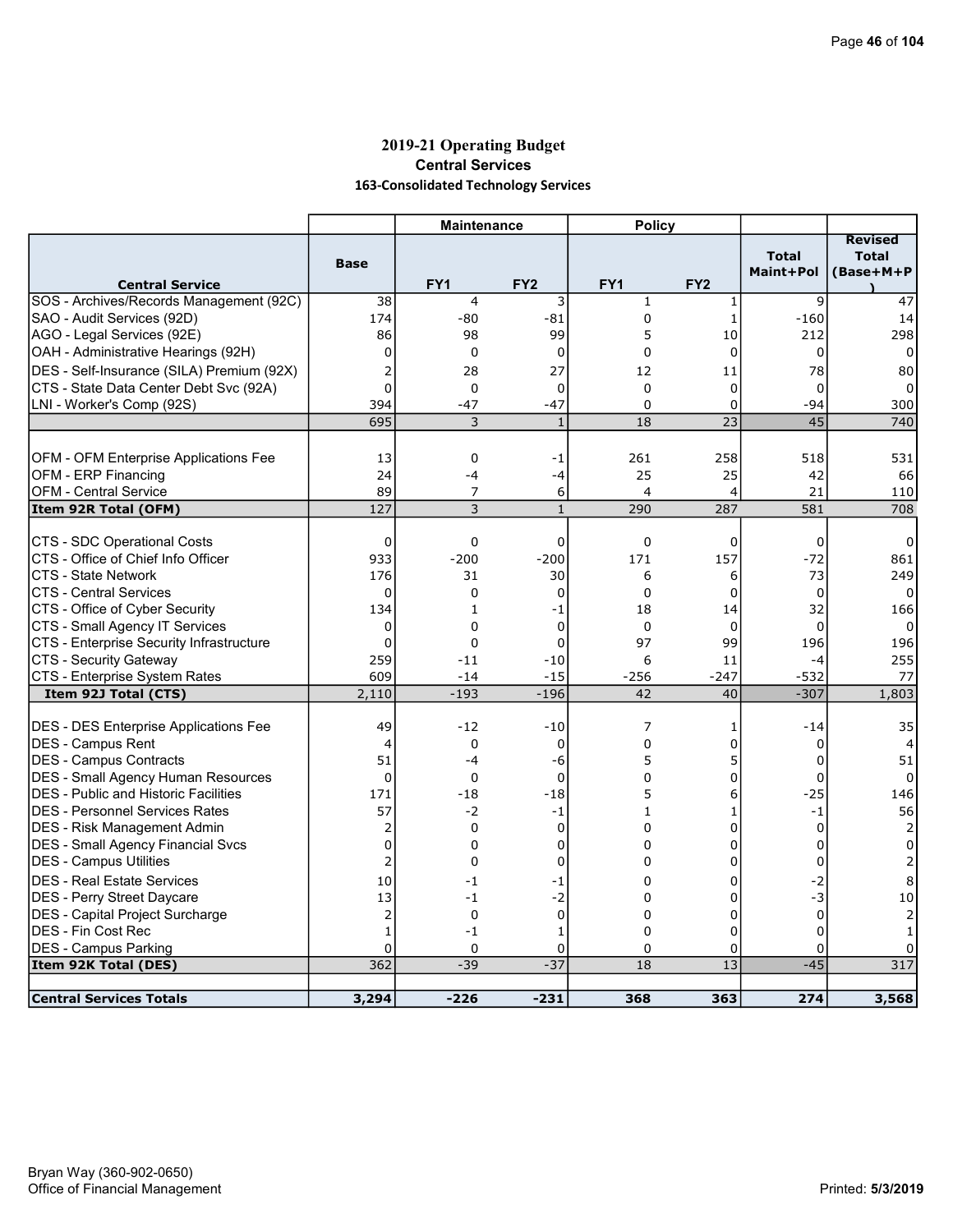### 2019-21 Operating Budget Central Services 165-State Board of Accountancy

|                                                     |                                | <b>Maintenance</b>  |                  | <b>Policy</b>   |                   |                           |                                             |
|-----------------------------------------------------|--------------------------------|---------------------|------------------|-----------------|-------------------|---------------------------|---------------------------------------------|
| <b>Central Service</b>                              | <b>Base</b>                    | FY <sub>1</sub>     | FY <sub>2</sub>  | FY <sub>1</sub> | FY <sub>2</sub>   | <b>Total</b><br>Maint+Pol | <b>Revised</b><br><b>Total</b><br>(Base+M+P |
| SOS - Archives/Records Management (92C)             | $\overline{\mathbf{c}}$        | $\mathbf 0$         | 1                | $\mathbf 0$     | $\mathbf 0$       | $\mathbf{1}$              |                                             |
| SAO - Audit Services (92D)                          | 0                              | 0                   | $\mathbf 0$      | 0               | 0                 | $\mathbf 0$               | 0                                           |
| AGO - Legal Services (92E)                          | 107                            | 5                   | 5                | 2               | 4                 | 16                        | 123                                         |
| OAH - Administrative Hearings (92H)                 | 0                              | 0                   | Ω                | 0               | 0                 | $\Omega$                  | 0                                           |
| DES - Self-Insurance (SILA) Premium (92X)           | $\overline{2}$                 | -1                  | 0                | $\mathbf{1}$    | 0                 | 0                         |                                             |
| CTS - State Data Center Debt Svc (92A)              | 3                              | $\mathbf{1}$        | 2                | $\Omega$        | 0                 | 3                         | 6                                           |
| LNI - Worker's Comp (92S)                           | 8                              | $\mathbf 0$         | 0                | $\Omega$        | 0                 | 0                         |                                             |
|                                                     | 122                            | 5                   | 8                | 3               | $\overline{4}$    | $\overline{20}$           | 142                                         |
|                                                     |                                |                     |                  |                 |                   |                           |                                             |
| OFM - OFM Enterprise Applications Fee               | 0                              | 0                   | 0                | 5               | 5                 | 10                        | 10                                          |
| OFM - ERP Financing<br><b>OFM - Central Service</b> | $\mathbf{1}$<br>$\overline{2}$ | $-1$<br>$\mathbf 0$ | $\mathbf 0$<br>0 | $\Omega$<br>0   | $\mathbf{1}$<br>0 | $\Omega$<br>0             | 2                                           |
| Item 92R Total (OFM)                                | $\overline{2}$                 | $-1$                | $\overline{0}$   | 5               | 6                 | 10                        | 12                                          |
|                                                     |                                |                     |                  |                 |                   |                           |                                             |
| CTS - SDC Operational Costs                         | $\mathbf 0$                    | $\mathbf 0$         | $\mathbf 0$      | $\mathbf{1}$    | 1                 | $\overline{2}$            | 2                                           |
| CTS - Office of Chief Info Officer                  | $\overline{2}$                 | 0                   | 0                | $\Omega$        | 1                 | $\mathbf{1}$              |                                             |
| ICTS - State Network                                | 38                             | $-18$               | $-18$            | 0               | 0                 | $-36$                     |                                             |
| ICTS - Central Services                             | 0                              | $\mathbf{1}$        | 0                | $\Omega$        | 0                 | $\mathbf{1}$              |                                             |
| CTS - Office of Cyber Security                      | 2                              | 0                   | 0                | 0               | 0                 | 0                         |                                             |
| CTS - Small Agency IT Services                      | $\overline{0}$                 | 0                   | 0                | 73              | 72                | 145                       | 145                                         |
| CTS - Enterprise Security Infrastructure            | $\overline{0}$                 | 0                   | 0                | $\mathbf 0$     | 0                 | 0                         |                                             |
| CTS - Security Gateway                              | 1                              | $\overline{2}$      | 5                | $\mathbf{1}$    | 0                 | 8                         |                                             |
| CTS - Enterprise System Rates                       | 12                             | 1                   | 0                | -6              | -4                | -9                        |                                             |
| Item 92J Total (CTS)                                | 55                             | $-14$               | $-13$            | 69              | 70                | 112                       | 167                                         |
| <b>DES - DES Enterprise Applications Fee</b>        | 1                              | 0                   | $\mathbf 0$      | $\mathbf 0$     | 0                 | $\Omega$                  |                                             |
| DES - Campus Rent                                   | 0                              | 0                   | 0                | 0               | 0                 | 0                         | 0                                           |
| <b>IDES - Campus Contracts</b>                      | $\mathbf{1}$                   | 0                   | 0                | $\Omega$        | 0                 | $\Omega$                  | 1                                           |
| DES - Small Agency Human Resources                  | 38                             | 3                   | 4                | 18              | 21                | 46                        | 84                                          |
| <b>DES - Public and Historic Facilities</b>         | 3                              | $-1$                | 1                | $\Omega$        | 0                 | $\Omega$                  |                                             |
| DES - Personnel Services Rates                      | 1                              | 0                   | 0                | $\Omega$        | 0                 | 0                         |                                             |
| DES - Risk Management Admin                         | $\overline{2}$                 | 0                   | 0                | 0               | 0                 |                           |                                             |
| <b>DES - Small Agency Financial Svcs</b>            | 99                             | 2                   | 1                | 1               | 3                 |                           | 106                                         |
| DES - Campus Utilities                              | 0                              | 0                   | 0                | 0               | 0                 | 0                         | 0                                           |
| DES - Real Estate Services                          | 4                              | $-1$                | 0                | $\Omega$        | 0                 | $-1$                      |                                             |
| DES - Perry Street Daycare                          | 0                              | $\Omega$            | 0                | $\Omega$        | 0                 | $\mathbf 0$               | 0                                           |
| DES - Capital Project Surcharge                     | 0                              | 0                   | 0                | 0               | 0                 | 0                         | 0                                           |
| DES - Fin Cost Rec                                  | $\Omega$                       | 0                   | 0                | $\Omega$        | 0                 | $\Omega$                  | 0                                           |
| DES - Campus Parking                                | 0                              | $\mathbf 0$         | 0                | $\mathbf 0$     | 0                 | 0                         |                                             |
| Item 92K Total (DES)                                | 150                            | 3                   | $\overline{6}$   | 19              | 24                | $\overline{52}$           | 202                                         |
| <b>Central Services Totals</b>                      | 329                            | $-7$                | 1                | 96              | 104               | 194                       | 523                                         |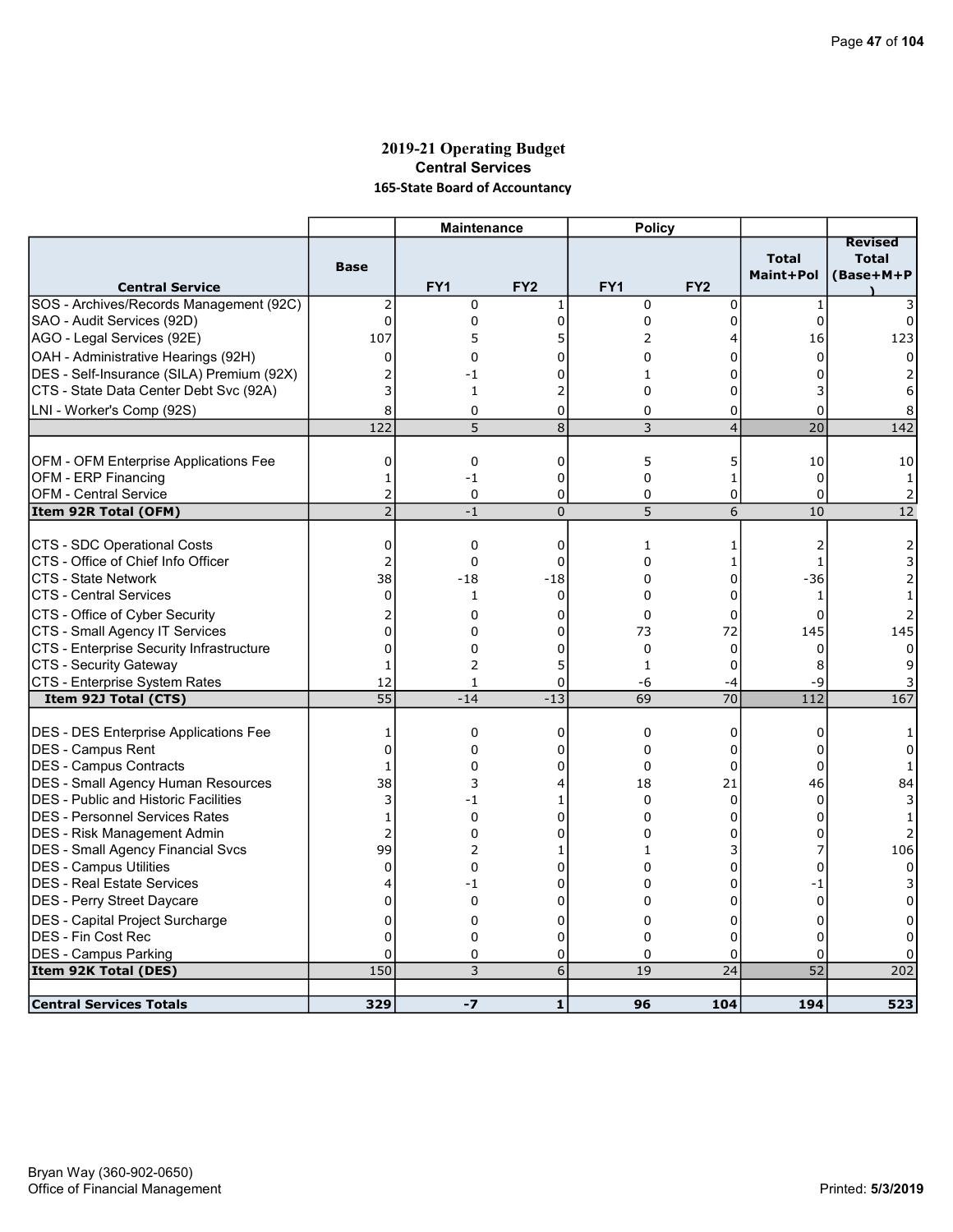# 2019-21 Operating Budget Central Services 167-Forensic Investigations Council

|                                                       |                            | <b>Maintenance</b> |                     | <b>Policy</b>       |                     |                            |                                             |
|-------------------------------------------------------|----------------------------|--------------------|---------------------|---------------------|---------------------|----------------------------|---------------------------------------------|
| <b>Central Service</b>                                | <b>Base</b>                | FY1                | FY <sub>2</sub>     | FY1                 | FY <sub>2</sub>     | <b>Total</b><br>Maint+Pol  | <b>Revised</b><br><b>Total</b><br>(Base+M+P |
| SOS - Archives/Records Management (92C)               | 0                          | $\mathbf 0$        | $\mathbf 0$         | $\mathbf 0$         | 0                   | $\Omega$                   | 0                                           |
| SAO - Audit Services (92D)                            | 0                          | 0                  | 0                   | 0                   | 0                   | $\Omega$                   | 0                                           |
| AGO - Legal Services (92E)                            | 0                          | 0                  | 0                   | 0                   | ი                   | n                          | 0                                           |
| OAH - Administrative Hearings (92H)                   | $\mathbf 0$                | $\Omega$           | 0                   | 0                   | 0                   | 0                          | 0                                           |
| DES - Self-Insurance (SILA) Premium (92X)             | 2                          | -1                 | 0                   | 1                   | 0                   | 0                          |                                             |
| CTS - State Data Center Debt Svc (92A)                | $\overline{0}$             | 0                  | 0                   | 0                   | 0                   | $\Omega$                   | 0                                           |
| LNI - Worker's Comp (92S)                             | 0                          | $\Omega$           | 0                   | 0                   | 0                   | $\Omega$                   | $\Omega$                                    |
|                                                       | $\overline{2}$             | $-1$               | $\overline{0}$      | $\mathbf{1}$        | $\overline{0}$      | $\overline{0}$             |                                             |
| OFM - OFM Enterprise Applications Fee                 | $\mathbf 0$                | 0                  | 0                   | 0                   | 0                   | $\Omega$                   | 0                                           |
| OFM - ERP Financing                                   | $\mathbf 0$                | 0                  | 0                   | 0                   | 0                   | $\mathbf 0$                | 0                                           |
| <b>OFM - Central Service</b>                          | $\Omega$                   | $\Omega$           | 0                   | 0                   | 0                   | $\Omega$                   | $\Omega$                                    |
| Item 92R Total (OFM)                                  | $\mathbf 0$                | $\Omega$           | $\mathbf 0$         | $\mathbf 0$         | $\overline{0}$      | $\mathbf 0$                | $\mathbf{0}$                                |
|                                                       |                            |                    |                     |                     |                     |                            |                                             |
| CTS - SDC Operational Costs                           | 0                          | 0                  | 0                   | 0                   | 0                   | 0                          | 0                                           |
| CTS - Office of Chief Info Officer                    | $\Omega$                   | 0                  | 0                   | $\Omega$            | $\Omega$            | U                          | $\Omega$                                    |
| <b>CTS - State Network</b>                            | $\overline{0}$             | 0                  | 0                   | 0                   | 0                   | 0                          | 0                                           |
| ICTS - Central Services                               | $\Omega$                   | 0                  | 0                   | 0                   | 0                   | $\Omega$                   | $\Omega$                                    |
| CTS - Office of Cyber Security                        | $\overline{0}$             | $\Omega$           | 0                   | $\Omega$            | 0                   | 0                          | $\Omega$                                    |
| CTS - Small Agency IT Services                        | 0                          | 0                  | 0                   | 0                   | 0                   | n                          | 0                                           |
| CTS - Enterprise Security Infrastructure              | 0                          | 0                  | 0                   | $\Omega$            | 0                   | 0                          | 0                                           |
| CTS - Security Gateway                                | 0                          | 0                  | 0                   | 0                   | 0                   | 0                          | 0                                           |
| CTS - Enterprise System Rates<br>Item 92J Total (CTS) | $\mathbf 0$<br>$\mathbf 0$ | 0<br>$\Omega$      | 0<br>$\mathbf 0$    | 0<br>$\overline{0}$ | 0<br>$\overline{0}$ | $\Omega$<br>$\overline{0}$ | 0<br>$\Omega$                               |
|                                                       |                            |                    |                     |                     |                     |                            |                                             |
| <b>DES - DES Enterprise Applications Fee</b>          | 0                          | 0                  | 0                   | 0                   | 0                   | 0                          | 0                                           |
| DES - Campus Rent                                     | $\mathbf 0$                | 0                  | 0                   | 0                   | 0                   | 0                          | 0                                           |
| DES - Campus Contracts                                | $\Omega$                   | 0                  | $\Omega$            | $\Omega$            | $\Omega$            | n                          | 0                                           |
| <b>DES - Small Agency Human Resources</b>             | $\mathbf 0$                | 0                  | 0                   | 0                   | 0                   | 0                          | 0                                           |
| <b>IDES - Public and Historic Facilities</b>          | $\Omega$                   | 0                  | 0                   | 0                   | 0                   | 0                          | $\Omega$                                    |
| IDES - Personnel Services Rates                       | $\mathbf 0$                | 0                  | 0                   | 0                   | 0                   | $\Omega$                   | $\Omega$                                    |
| DES - Risk Management Admin                           | 2                          | 0                  | 0                   | 0                   | 0                   | 0                          |                                             |
| DES - Small Agency Financial Svcs                     | $\overline{2}$             | 0                  | 0                   | 0                   | 0                   | 0                          | 2                                           |
| DES - Campus Utilities                                | $\overline{0}$             | 0                  | 0                   | 0                   | 0                   | O                          | 0                                           |
| <b>DES - Real Estate Services</b>                     | $\overline{0}$             | 0                  | 0                   | 0                   | $\Omega$            | n                          | 0                                           |
| DES - Perry Street Daycare                            | $\mathbf 0$                | 0                  | 0                   | $\Omega$            | 0                   | 0                          | 0                                           |
| DES - Capital Project Surcharge                       | $\overline{0}$             | $\mathbf 0$        | $\mathbf 0$         | 0                   | 0                   | 0                          | $\Omega$                                    |
| <b>DES - Fin Cost Rec</b>                             | $\mathbf 0$                | 0                  | 0                   | $\Omega$            | 0                   | 0                          | $\Omega$                                    |
| <b>DES - Campus Parking</b>                           | 0<br>4                     | 0<br>$\Omega$      | 0<br>$\overline{0}$ | 0<br>$\Omega$       | 0<br>$\overline{0}$ | 0<br>$\overline{0}$        | 0                                           |
| Item 92K Total (DES)                                  |                            |                    |                     |                     |                     |                            | $\overline{4}$                              |
| <b>Central Services Totals</b>                        | $\overline{z}$             | $-1$               | $\mathbf 0$         | $\mathbf{1}$        | $\mathbf 0$         | $\mathbf 0$                | $\overline{\mathbf{z}}$                     |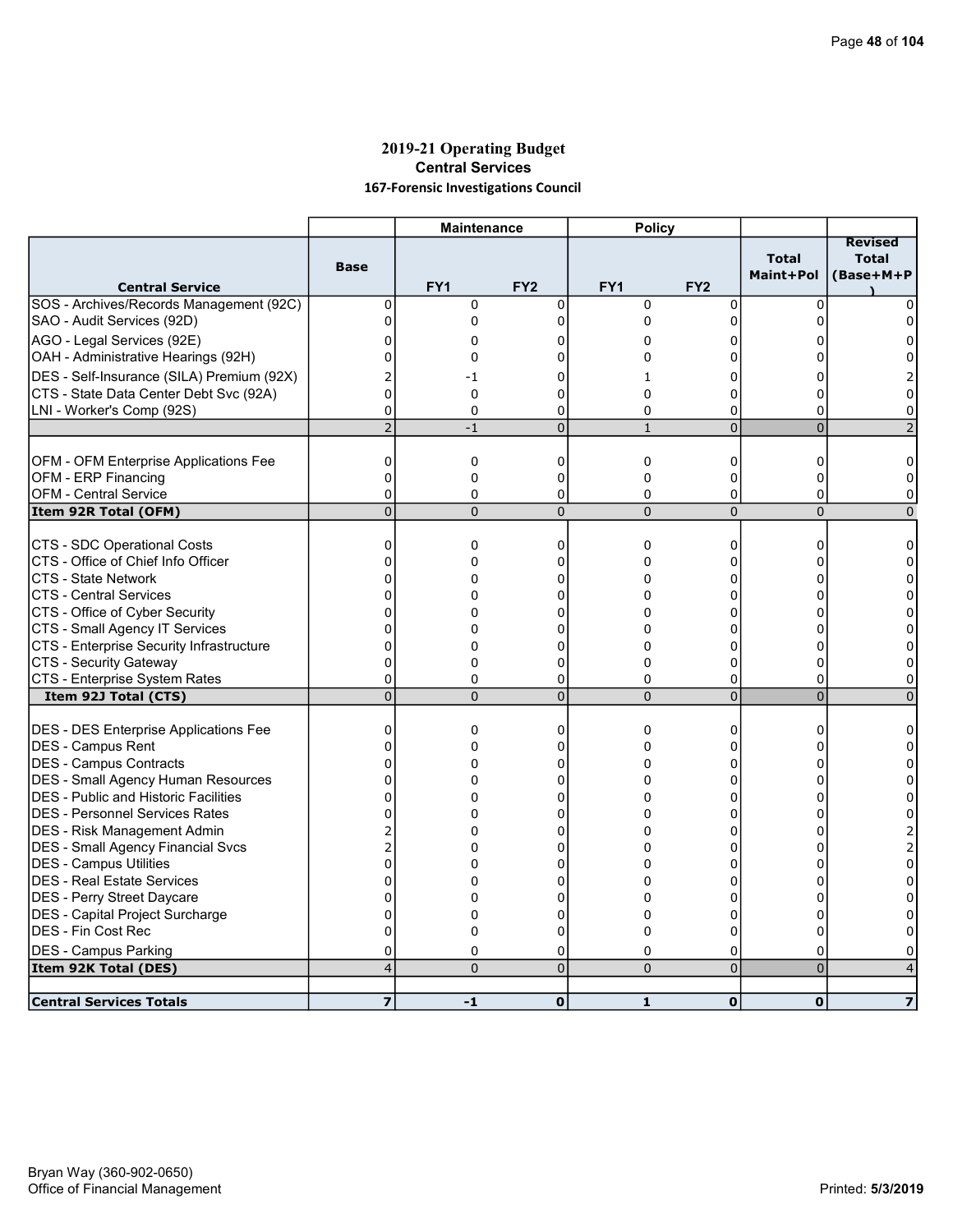# 2019-21 Operating Budget Central Services 179-Dept of Enterprise Services

| <b>Total</b><br><b>Total</b><br><b>Base</b><br>Maint+Pol<br>(Base+M+P<br>FY1<br>FY <sub>2</sub><br>FY1<br>FY <sub>2</sub><br><b>Central Service</b><br>$\overline{2}$<br>67<br>$\mathbf{1}$<br>$\overline{2}$<br>$\mathbf{1}$<br>6<br>73<br>5<br>112<br>7<br>7<br>3<br>22<br>134<br>AGO - Legal Services (92E)<br>1,291<br>$-32$<br>$-36$<br>23<br>$-1$<br>1,290<br>44<br>OAH - Administrative Hearings (92H)<br>0<br>0<br>$\mathbf 0$<br>$\mathbf 0$<br>$\mathbf 0$<br>$\mathbf 0$<br>48<br>53<br>54<br>204<br>375<br>171<br>49<br>$\Omega$<br>90<br>$\Omega$<br>$\Omega$<br>179<br>179<br>89<br>$-175$<br>$-350$<br>2,258<br>2,608<br>$-175$<br>0<br>0<br>$-65$<br>4,249<br>$-60$<br>80<br>105<br>60<br>4,309<br>OFM - OFM Enterprise Applications Fee<br>19<br>$\mathbf 0$<br>371<br>369<br>739<br>758<br>$-1$<br>OFM - ERP Financing<br>49<br>$-13$<br>$-13$<br>36<br>35<br>45<br>94<br>5<br><b>OFM - Central Service</b><br>6<br>33<br>157<br>124<br>11<br>11<br>Item 92R Total (OFM)<br>193<br>$-2$<br>$-3$<br>413<br>817<br>1,010<br>409<br>CTS - SDC Operational Costs<br>0<br>$\mathbf 0$<br>0<br>24<br>23<br>47<br>47<br>ICTS - Office of Chief Info Officer<br>$\mathbf 0$<br>$\mathbf 0$<br>$\mathbf 0$<br>$\mathbf 0$<br>$\mathbf 0$<br>$\mathbf 0$<br>939<br><b>CTS - State Network</b><br>122<br>122<br>29<br>28<br>301<br>1,240<br>ICTS - Central Services<br>0<br>11<br>$\mathbf 0$<br>$\mathbf 0$<br>22<br>11<br>22<br>CTS - Office of Cyber Security<br>177<br>-3<br>22<br>18<br>33<br>210<br>$-4$<br>CTS - Small Agency IT Services<br>$\overline{0}$<br>$\mathbf 0$<br>$\mathbf 0$<br>$\mathbf 0$<br>$\mathbf 0$<br>$\mathbf 0$<br>0<br>CTS - Enterprise Security Infrastructure<br>$\mathbf 0$<br>$\mathbf 0$<br>$\mathbf 0$<br>7<br>6<br>13<br>13<br>522<br>CTS - Security Gateway<br>$-72$<br>$-70$<br>10<br>17<br>$-115$<br>407<br>CTS - Enterprise System Rates<br>875<br>$-24$<br>$-25$<br>$-366$<br>$-353$<br>$-768$<br>107<br>2,513<br>34<br>34<br>$-274$<br>$-261$<br>$-467$<br>Item 92J Total (CTS)<br>2,046<br>DES - DES Enterprise Applications Fee<br>51<br>70<br>$-15$<br>$-16$<br>$-19$<br>11<br>1<br>454<br>14<br>11<br>20<br>59<br>513<br>14<br>142<br>$-4$<br>16<br>16<br>$-4$<br>24<br>166<br>$\mathbf 0$<br>$\mathbf 0$<br>$\mathbf 0$<br>$\mathbf 0$<br>$\mathbf 0$<br>$\mathbf 0$<br>$\Omega$<br>235<br>-8<br>-8<br>7<br>12<br>3<br>238<br>81<br>$-2$<br>$-3$<br>3<br>$-1$<br>80<br>$\mathbf{1}$<br>7<br>$\overline{2}$<br>0<br>3<br>0<br>10<br>$\mathbf{1}$<br>$\overline{0}$<br><b>DES - Small Agency Financial Svcs</b><br>$\mathbf 0$<br>0<br>$\mathbf 0$<br>$\Omega$<br>$\Omega$<br>0<br>$\overline{\mathbf{c}}$<br>19<br><b>DES - Campus Utilities</b><br>286<br>8<br>8<br>$\mathbf{1}$<br>305<br>2<br><b>DES - Real Estate Services</b><br>108<br>$-1$<br>$\Omega$<br>$-1$<br>0<br>108<br>0<br>$-3$<br>DES - Perry Street Daycare<br>19<br>$-2$<br>$-1$<br>$\Omega$<br>16<br>DES - Capital Project Surcharge<br>199<br>7<br>5<br>0<br>0<br>12<br>211<br>DES - Fin Cost Rec<br>$\overline{2}$<br>89<br>$\Omega$<br>0<br>91<br>$\mathbf{1}$<br>$\mathbf{1}$<br>27<br>DES - Campus Parking<br>28<br>0<br>0<br>0<br>$\mathbf{1}$<br>1<br>$-2$<br>$\overline{56}$<br>1,718<br>47<br>100<br>1,818<br>Item 92K Total (DES)<br>$-1$ |                                             |       | <b>Maintenance</b> |       | <b>Policy</b> |     |     |                |
|-------------------------------------------------------------------------------------------------------------------------------------------------------------------------------------------------------------------------------------------------------------------------------------------------------------------------------------------------------------------------------------------------------------------------------------------------------------------------------------------------------------------------------------------------------------------------------------------------------------------------------------------------------------------------------------------------------------------------------------------------------------------------------------------------------------------------------------------------------------------------------------------------------------------------------------------------------------------------------------------------------------------------------------------------------------------------------------------------------------------------------------------------------------------------------------------------------------------------------------------------------------------------------------------------------------------------------------------------------------------------------------------------------------------------------------------------------------------------------------------------------------------------------------------------------------------------------------------------------------------------------------------------------------------------------------------------------------------------------------------------------------------------------------------------------------------------------------------------------------------------------------------------------------------------------------------------------------------------------------------------------------------------------------------------------------------------------------------------------------------------------------------------------------------------------------------------------------------------------------------------------------------------------------------------------------------------------------------------------------------------------------------------------------------------------------------------------------------------------------------------------------------------------------------------------------------------------------------------------------------------------------------------------------------------------------------------------------------------------------------------------------------------------------------------------------------------------------------------------------------------------------------------------------------------------------------------------------------------------------------------------------------------------------------------------------------------------------------------------------------------------------------------------------------------------------------------------------------------------------------------------------------------------|---------------------------------------------|-------|--------------------|-------|---------------|-----|-----|----------------|
|                                                                                                                                                                                                                                                                                                                                                                                                                                                                                                                                                                                                                                                                                                                                                                                                                                                                                                                                                                                                                                                                                                                                                                                                                                                                                                                                                                                                                                                                                                                                                                                                                                                                                                                                                                                                                                                                                                                                                                                                                                                                                                                                                                                                                                                                                                                                                                                                                                                                                                                                                                                                                                                                                                                                                                                                                                                                                                                                                                                                                                                                                                                                                                                                                                                                               |                                             |       |                    |       |               |     |     | <b>Revised</b> |
|                                                                                                                                                                                                                                                                                                                                                                                                                                                                                                                                                                                                                                                                                                                                                                                                                                                                                                                                                                                                                                                                                                                                                                                                                                                                                                                                                                                                                                                                                                                                                                                                                                                                                                                                                                                                                                                                                                                                                                                                                                                                                                                                                                                                                                                                                                                                                                                                                                                                                                                                                                                                                                                                                                                                                                                                                                                                                                                                                                                                                                                                                                                                                                                                                                                                               |                                             |       |                    |       |               |     |     |                |
|                                                                                                                                                                                                                                                                                                                                                                                                                                                                                                                                                                                                                                                                                                                                                                                                                                                                                                                                                                                                                                                                                                                                                                                                                                                                                                                                                                                                                                                                                                                                                                                                                                                                                                                                                                                                                                                                                                                                                                                                                                                                                                                                                                                                                                                                                                                                                                                                                                                                                                                                                                                                                                                                                                                                                                                                                                                                                                                                                                                                                                                                                                                                                                                                                                                                               |                                             |       |                    |       |               |     |     |                |
|                                                                                                                                                                                                                                                                                                                                                                                                                                                                                                                                                                                                                                                                                                                                                                                                                                                                                                                                                                                                                                                                                                                                                                                                                                                                                                                                                                                                                                                                                                                                                                                                                                                                                                                                                                                                                                                                                                                                                                                                                                                                                                                                                                                                                                                                                                                                                                                                                                                                                                                                                                                                                                                                                                                                                                                                                                                                                                                                                                                                                                                                                                                                                                                                                                                                               | SOS - Archives/Records Management (92C)     |       |                    |       |               |     |     |                |
|                                                                                                                                                                                                                                                                                                                                                                                                                                                                                                                                                                                                                                                                                                                                                                                                                                                                                                                                                                                                                                                                                                                                                                                                                                                                                                                                                                                                                                                                                                                                                                                                                                                                                                                                                                                                                                                                                                                                                                                                                                                                                                                                                                                                                                                                                                                                                                                                                                                                                                                                                                                                                                                                                                                                                                                                                                                                                                                                                                                                                                                                                                                                                                                                                                                                               | SAO - Audit Services (92D)                  |       |                    |       |               |     |     |                |
|                                                                                                                                                                                                                                                                                                                                                                                                                                                                                                                                                                                                                                                                                                                                                                                                                                                                                                                                                                                                                                                                                                                                                                                                                                                                                                                                                                                                                                                                                                                                                                                                                                                                                                                                                                                                                                                                                                                                                                                                                                                                                                                                                                                                                                                                                                                                                                                                                                                                                                                                                                                                                                                                                                                                                                                                                                                                                                                                                                                                                                                                                                                                                                                                                                                                               |                                             |       |                    |       |               |     |     |                |
|                                                                                                                                                                                                                                                                                                                                                                                                                                                                                                                                                                                                                                                                                                                                                                                                                                                                                                                                                                                                                                                                                                                                                                                                                                                                                                                                                                                                                                                                                                                                                                                                                                                                                                                                                                                                                                                                                                                                                                                                                                                                                                                                                                                                                                                                                                                                                                                                                                                                                                                                                                                                                                                                                                                                                                                                                                                                                                                                                                                                                                                                                                                                                                                                                                                                               |                                             |       |                    |       |               |     |     |                |
|                                                                                                                                                                                                                                                                                                                                                                                                                                                                                                                                                                                                                                                                                                                                                                                                                                                                                                                                                                                                                                                                                                                                                                                                                                                                                                                                                                                                                                                                                                                                                                                                                                                                                                                                                                                                                                                                                                                                                                                                                                                                                                                                                                                                                                                                                                                                                                                                                                                                                                                                                                                                                                                                                                                                                                                                                                                                                                                                                                                                                                                                                                                                                                                                                                                                               | DES - Self-Insurance (SILA) Premium (92X)   |       |                    |       |               |     |     |                |
|                                                                                                                                                                                                                                                                                                                                                                                                                                                                                                                                                                                                                                                                                                                                                                                                                                                                                                                                                                                                                                                                                                                                                                                                                                                                                                                                                                                                                                                                                                                                                                                                                                                                                                                                                                                                                                                                                                                                                                                                                                                                                                                                                                                                                                                                                                                                                                                                                                                                                                                                                                                                                                                                                                                                                                                                                                                                                                                                                                                                                                                                                                                                                                                                                                                                               | CTS - State Data Center Debt Svc (92A)      |       |                    |       |               |     |     |                |
|                                                                                                                                                                                                                                                                                                                                                                                                                                                                                                                                                                                                                                                                                                                                                                                                                                                                                                                                                                                                                                                                                                                                                                                                                                                                                                                                                                                                                                                                                                                                                                                                                                                                                                                                                                                                                                                                                                                                                                                                                                                                                                                                                                                                                                                                                                                                                                                                                                                                                                                                                                                                                                                                                                                                                                                                                                                                                                                                                                                                                                                                                                                                                                                                                                                                               | LNI - Worker's Comp (92S)                   |       |                    |       |               |     |     |                |
|                                                                                                                                                                                                                                                                                                                                                                                                                                                                                                                                                                                                                                                                                                                                                                                                                                                                                                                                                                                                                                                                                                                                                                                                                                                                                                                                                                                                                                                                                                                                                                                                                                                                                                                                                                                                                                                                                                                                                                                                                                                                                                                                                                                                                                                                                                                                                                                                                                                                                                                                                                                                                                                                                                                                                                                                                                                                                                                                                                                                                                                                                                                                                                                                                                                                               |                                             |       |                    |       |               |     |     |                |
|                                                                                                                                                                                                                                                                                                                                                                                                                                                                                                                                                                                                                                                                                                                                                                                                                                                                                                                                                                                                                                                                                                                                                                                                                                                                                                                                                                                                                                                                                                                                                                                                                                                                                                                                                                                                                                                                                                                                                                                                                                                                                                                                                                                                                                                                                                                                                                                                                                                                                                                                                                                                                                                                                                                                                                                                                                                                                                                                                                                                                                                                                                                                                                                                                                                                               |                                             |       |                    |       |               |     |     |                |
|                                                                                                                                                                                                                                                                                                                                                                                                                                                                                                                                                                                                                                                                                                                                                                                                                                                                                                                                                                                                                                                                                                                                                                                                                                                                                                                                                                                                                                                                                                                                                                                                                                                                                                                                                                                                                                                                                                                                                                                                                                                                                                                                                                                                                                                                                                                                                                                                                                                                                                                                                                                                                                                                                                                                                                                                                                                                                                                                                                                                                                                                                                                                                                                                                                                                               |                                             |       |                    |       |               |     |     |                |
|                                                                                                                                                                                                                                                                                                                                                                                                                                                                                                                                                                                                                                                                                                                                                                                                                                                                                                                                                                                                                                                                                                                                                                                                                                                                                                                                                                                                                                                                                                                                                                                                                                                                                                                                                                                                                                                                                                                                                                                                                                                                                                                                                                                                                                                                                                                                                                                                                                                                                                                                                                                                                                                                                                                                                                                                                                                                                                                                                                                                                                                                                                                                                                                                                                                                               |                                             |       |                    |       |               |     |     |                |
|                                                                                                                                                                                                                                                                                                                                                                                                                                                                                                                                                                                                                                                                                                                                                                                                                                                                                                                                                                                                                                                                                                                                                                                                                                                                                                                                                                                                                                                                                                                                                                                                                                                                                                                                                                                                                                                                                                                                                                                                                                                                                                                                                                                                                                                                                                                                                                                                                                                                                                                                                                                                                                                                                                                                                                                                                                                                                                                                                                                                                                                                                                                                                                                                                                                                               |                                             |       |                    |       |               |     |     |                |
|                                                                                                                                                                                                                                                                                                                                                                                                                                                                                                                                                                                                                                                                                                                                                                                                                                                                                                                                                                                                                                                                                                                                                                                                                                                                                                                                                                                                                                                                                                                                                                                                                                                                                                                                                                                                                                                                                                                                                                                                                                                                                                                                                                                                                                                                                                                                                                                                                                                                                                                                                                                                                                                                                                                                                                                                                                                                                                                                                                                                                                                                                                                                                                                                                                                                               |                                             |       |                    |       |               |     |     |                |
|                                                                                                                                                                                                                                                                                                                                                                                                                                                                                                                                                                                                                                                                                                                                                                                                                                                                                                                                                                                                                                                                                                                                                                                                                                                                                                                                                                                                                                                                                                                                                                                                                                                                                                                                                                                                                                                                                                                                                                                                                                                                                                                                                                                                                                                                                                                                                                                                                                                                                                                                                                                                                                                                                                                                                                                                                                                                                                                                                                                                                                                                                                                                                                                                                                                                               |                                             |       |                    |       |               |     |     |                |
|                                                                                                                                                                                                                                                                                                                                                                                                                                                                                                                                                                                                                                                                                                                                                                                                                                                                                                                                                                                                                                                                                                                                                                                                                                                                                                                                                                                                                                                                                                                                                                                                                                                                                                                                                                                                                                                                                                                                                                                                                                                                                                                                                                                                                                                                                                                                                                                                                                                                                                                                                                                                                                                                                                                                                                                                                                                                                                                                                                                                                                                                                                                                                                                                                                                                               |                                             |       |                    |       |               |     |     |                |
|                                                                                                                                                                                                                                                                                                                                                                                                                                                                                                                                                                                                                                                                                                                                                                                                                                                                                                                                                                                                                                                                                                                                                                                                                                                                                                                                                                                                                                                                                                                                                                                                                                                                                                                                                                                                                                                                                                                                                                                                                                                                                                                                                                                                                                                                                                                                                                                                                                                                                                                                                                                                                                                                                                                                                                                                                                                                                                                                                                                                                                                                                                                                                                                                                                                                               |                                             |       |                    |       |               |     |     |                |
|                                                                                                                                                                                                                                                                                                                                                                                                                                                                                                                                                                                                                                                                                                                                                                                                                                                                                                                                                                                                                                                                                                                                                                                                                                                                                                                                                                                                                                                                                                                                                                                                                                                                                                                                                                                                                                                                                                                                                                                                                                                                                                                                                                                                                                                                                                                                                                                                                                                                                                                                                                                                                                                                                                                                                                                                                                                                                                                                                                                                                                                                                                                                                                                                                                                                               |                                             |       |                    |       |               |     |     |                |
|                                                                                                                                                                                                                                                                                                                                                                                                                                                                                                                                                                                                                                                                                                                                                                                                                                                                                                                                                                                                                                                                                                                                                                                                                                                                                                                                                                                                                                                                                                                                                                                                                                                                                                                                                                                                                                                                                                                                                                                                                                                                                                                                                                                                                                                                                                                                                                                                                                                                                                                                                                                                                                                                                                                                                                                                                                                                                                                                                                                                                                                                                                                                                                                                                                                                               |                                             |       |                    |       |               |     |     |                |
|                                                                                                                                                                                                                                                                                                                                                                                                                                                                                                                                                                                                                                                                                                                                                                                                                                                                                                                                                                                                                                                                                                                                                                                                                                                                                                                                                                                                                                                                                                                                                                                                                                                                                                                                                                                                                                                                                                                                                                                                                                                                                                                                                                                                                                                                                                                                                                                                                                                                                                                                                                                                                                                                                                                                                                                                                                                                                                                                                                                                                                                                                                                                                                                                                                                                               |                                             |       |                    |       |               |     |     |                |
|                                                                                                                                                                                                                                                                                                                                                                                                                                                                                                                                                                                                                                                                                                                                                                                                                                                                                                                                                                                                                                                                                                                                                                                                                                                                                                                                                                                                                                                                                                                                                                                                                                                                                                                                                                                                                                                                                                                                                                                                                                                                                                                                                                                                                                                                                                                                                                                                                                                                                                                                                                                                                                                                                                                                                                                                                                                                                                                                                                                                                                                                                                                                                                                                                                                                               |                                             |       |                    |       |               |     |     |                |
|                                                                                                                                                                                                                                                                                                                                                                                                                                                                                                                                                                                                                                                                                                                                                                                                                                                                                                                                                                                                                                                                                                                                                                                                                                                                                                                                                                                                                                                                                                                                                                                                                                                                                                                                                                                                                                                                                                                                                                                                                                                                                                                                                                                                                                                                                                                                                                                                                                                                                                                                                                                                                                                                                                                                                                                                                                                                                                                                                                                                                                                                                                                                                                                                                                                                               |                                             |       |                    |       |               |     |     |                |
|                                                                                                                                                                                                                                                                                                                                                                                                                                                                                                                                                                                                                                                                                                                                                                                                                                                                                                                                                                                                                                                                                                                                                                                                                                                                                                                                                                                                                                                                                                                                                                                                                                                                                                                                                                                                                                                                                                                                                                                                                                                                                                                                                                                                                                                                                                                                                                                                                                                                                                                                                                                                                                                                                                                                                                                                                                                                                                                                                                                                                                                                                                                                                                                                                                                                               |                                             |       |                    |       |               |     |     |                |
|                                                                                                                                                                                                                                                                                                                                                                                                                                                                                                                                                                                                                                                                                                                                                                                                                                                                                                                                                                                                                                                                                                                                                                                                                                                                                                                                                                                                                                                                                                                                                                                                                                                                                                                                                                                                                                                                                                                                                                                                                                                                                                                                                                                                                                                                                                                                                                                                                                                                                                                                                                                                                                                                                                                                                                                                                                                                                                                                                                                                                                                                                                                                                                                                                                                                               |                                             |       |                    |       |               |     |     |                |
|                                                                                                                                                                                                                                                                                                                                                                                                                                                                                                                                                                                                                                                                                                                                                                                                                                                                                                                                                                                                                                                                                                                                                                                                                                                                                                                                                                                                                                                                                                                                                                                                                                                                                                                                                                                                                                                                                                                                                                                                                                                                                                                                                                                                                                                                                                                                                                                                                                                                                                                                                                                                                                                                                                                                                                                                                                                                                                                                                                                                                                                                                                                                                                                                                                                                               |                                             |       |                    |       |               |     |     |                |
|                                                                                                                                                                                                                                                                                                                                                                                                                                                                                                                                                                                                                                                                                                                                                                                                                                                                                                                                                                                                                                                                                                                                                                                                                                                                                                                                                                                                                                                                                                                                                                                                                                                                                                                                                                                                                                                                                                                                                                                                                                                                                                                                                                                                                                                                                                                                                                                                                                                                                                                                                                                                                                                                                                                                                                                                                                                                                                                                                                                                                                                                                                                                                                                                                                                                               |                                             |       |                    |       |               |     |     |                |
|                                                                                                                                                                                                                                                                                                                                                                                                                                                                                                                                                                                                                                                                                                                                                                                                                                                                                                                                                                                                                                                                                                                                                                                                                                                                                                                                                                                                                                                                                                                                                                                                                                                                                                                                                                                                                                                                                                                                                                                                                                                                                                                                                                                                                                                                                                                                                                                                                                                                                                                                                                                                                                                                                                                                                                                                                                                                                                                                                                                                                                                                                                                                                                                                                                                                               | <b>DES - Campus Rent</b>                    |       |                    |       |               |     |     |                |
|                                                                                                                                                                                                                                                                                                                                                                                                                                                                                                                                                                                                                                                                                                                                                                                                                                                                                                                                                                                                                                                                                                                                                                                                                                                                                                                                                                                                                                                                                                                                                                                                                                                                                                                                                                                                                                                                                                                                                                                                                                                                                                                                                                                                                                                                                                                                                                                                                                                                                                                                                                                                                                                                                                                                                                                                                                                                                                                                                                                                                                                                                                                                                                                                                                                                               | <b>DES - Campus Contracts</b>               |       |                    |       |               |     |     |                |
|                                                                                                                                                                                                                                                                                                                                                                                                                                                                                                                                                                                                                                                                                                                                                                                                                                                                                                                                                                                                                                                                                                                                                                                                                                                                                                                                                                                                                                                                                                                                                                                                                                                                                                                                                                                                                                                                                                                                                                                                                                                                                                                                                                                                                                                                                                                                                                                                                                                                                                                                                                                                                                                                                                                                                                                                                                                                                                                                                                                                                                                                                                                                                                                                                                                                               | <b>DES - Small Agency Human Resources</b>   |       |                    |       |               |     |     |                |
|                                                                                                                                                                                                                                                                                                                                                                                                                                                                                                                                                                                                                                                                                                                                                                                                                                                                                                                                                                                                                                                                                                                                                                                                                                                                                                                                                                                                                                                                                                                                                                                                                                                                                                                                                                                                                                                                                                                                                                                                                                                                                                                                                                                                                                                                                                                                                                                                                                                                                                                                                                                                                                                                                                                                                                                                                                                                                                                                                                                                                                                                                                                                                                                                                                                                               | <b>DES</b> - Public and Historic Facilities |       |                    |       |               |     |     |                |
|                                                                                                                                                                                                                                                                                                                                                                                                                                                                                                                                                                                                                                                                                                                                                                                                                                                                                                                                                                                                                                                                                                                                                                                                                                                                                                                                                                                                                                                                                                                                                                                                                                                                                                                                                                                                                                                                                                                                                                                                                                                                                                                                                                                                                                                                                                                                                                                                                                                                                                                                                                                                                                                                                                                                                                                                                                                                                                                                                                                                                                                                                                                                                                                                                                                                               | IDES - Personnel Services Rates             |       |                    |       |               |     |     |                |
|                                                                                                                                                                                                                                                                                                                                                                                                                                                                                                                                                                                                                                                                                                                                                                                                                                                                                                                                                                                                                                                                                                                                                                                                                                                                                                                                                                                                                                                                                                                                                                                                                                                                                                                                                                                                                                                                                                                                                                                                                                                                                                                                                                                                                                                                                                                                                                                                                                                                                                                                                                                                                                                                                                                                                                                                                                                                                                                                                                                                                                                                                                                                                                                                                                                                               | DES - Risk Management Admin                 |       |                    |       |               |     |     |                |
|                                                                                                                                                                                                                                                                                                                                                                                                                                                                                                                                                                                                                                                                                                                                                                                                                                                                                                                                                                                                                                                                                                                                                                                                                                                                                                                                                                                                                                                                                                                                                                                                                                                                                                                                                                                                                                                                                                                                                                                                                                                                                                                                                                                                                                                                                                                                                                                                                                                                                                                                                                                                                                                                                                                                                                                                                                                                                                                                                                                                                                                                                                                                                                                                                                                                               |                                             |       |                    |       |               |     |     |                |
|                                                                                                                                                                                                                                                                                                                                                                                                                                                                                                                                                                                                                                                                                                                                                                                                                                                                                                                                                                                                                                                                                                                                                                                                                                                                                                                                                                                                                                                                                                                                                                                                                                                                                                                                                                                                                                                                                                                                                                                                                                                                                                                                                                                                                                                                                                                                                                                                                                                                                                                                                                                                                                                                                                                                                                                                                                                                                                                                                                                                                                                                                                                                                                                                                                                                               |                                             |       |                    |       |               |     |     |                |
|                                                                                                                                                                                                                                                                                                                                                                                                                                                                                                                                                                                                                                                                                                                                                                                                                                                                                                                                                                                                                                                                                                                                                                                                                                                                                                                                                                                                                                                                                                                                                                                                                                                                                                                                                                                                                                                                                                                                                                                                                                                                                                                                                                                                                                                                                                                                                                                                                                                                                                                                                                                                                                                                                                                                                                                                                                                                                                                                                                                                                                                                                                                                                                                                                                                                               |                                             |       |                    |       |               |     |     |                |
|                                                                                                                                                                                                                                                                                                                                                                                                                                                                                                                                                                                                                                                                                                                                                                                                                                                                                                                                                                                                                                                                                                                                                                                                                                                                                                                                                                                                                                                                                                                                                                                                                                                                                                                                                                                                                                                                                                                                                                                                                                                                                                                                                                                                                                                                                                                                                                                                                                                                                                                                                                                                                                                                                                                                                                                                                                                                                                                                                                                                                                                                                                                                                                                                                                                                               |                                             |       |                    |       |               |     |     |                |
|                                                                                                                                                                                                                                                                                                                                                                                                                                                                                                                                                                                                                                                                                                                                                                                                                                                                                                                                                                                                                                                                                                                                                                                                                                                                                                                                                                                                                                                                                                                                                                                                                                                                                                                                                                                                                                                                                                                                                                                                                                                                                                                                                                                                                                                                                                                                                                                                                                                                                                                                                                                                                                                                                                                                                                                                                                                                                                                                                                                                                                                                                                                                                                                                                                                                               |                                             |       |                    |       |               |     |     |                |
|                                                                                                                                                                                                                                                                                                                                                                                                                                                                                                                                                                                                                                                                                                                                                                                                                                                                                                                                                                                                                                                                                                                                                                                                                                                                                                                                                                                                                                                                                                                                                                                                                                                                                                                                                                                                                                                                                                                                                                                                                                                                                                                                                                                                                                                                                                                                                                                                                                                                                                                                                                                                                                                                                                                                                                                                                                                                                                                                                                                                                                                                                                                                                                                                                                                                               |                                             |       |                    |       |               |     |     |                |
|                                                                                                                                                                                                                                                                                                                                                                                                                                                                                                                                                                                                                                                                                                                                                                                                                                                                                                                                                                                                                                                                                                                                                                                                                                                                                                                                                                                                                                                                                                                                                                                                                                                                                                                                                                                                                                                                                                                                                                                                                                                                                                                                                                                                                                                                                                                                                                                                                                                                                                                                                                                                                                                                                                                                                                                                                                                                                                                                                                                                                                                                                                                                                                                                                                                                               |                                             |       |                    |       |               |     |     |                |
|                                                                                                                                                                                                                                                                                                                                                                                                                                                                                                                                                                                                                                                                                                                                                                                                                                                                                                                                                                                                                                                                                                                                                                                                                                                                                                                                                                                                                                                                                                                                                                                                                                                                                                                                                                                                                                                                                                                                                                                                                                                                                                                                                                                                                                                                                                                                                                                                                                                                                                                                                                                                                                                                                                                                                                                                                                                                                                                                                                                                                                                                                                                                                                                                                                                                               |                                             |       |                    |       |               |     |     |                |
|                                                                                                                                                                                                                                                                                                                                                                                                                                                                                                                                                                                                                                                                                                                                                                                                                                                                                                                                                                                                                                                                                                                                                                                                                                                                                                                                                                                                                                                                                                                                                                                                                                                                                                                                                                                                                                                                                                                                                                                                                                                                                                                                                                                                                                                                                                                                                                                                                                                                                                                                                                                                                                                                                                                                                                                                                                                                                                                                                                                                                                                                                                                                                                                                                                                                               | <b>Central Services Totals</b>              | 8,672 | $-29$              | $-36$ | 266           | 309 | 510 | 9,182          |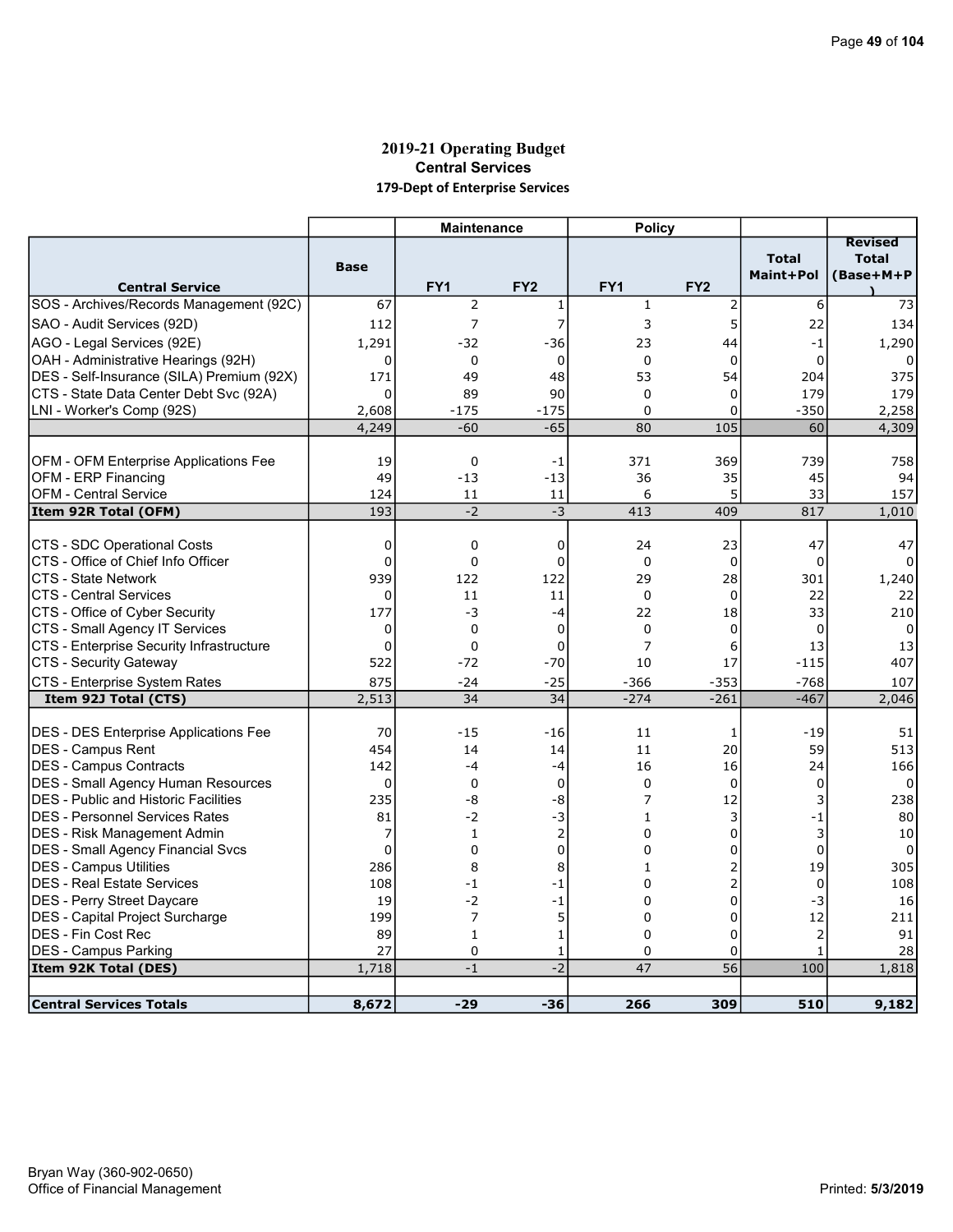# 2019-21 Operating Budget Central Services 185-Washington Horse Racing Commission

| <b>Total</b><br><b>Total</b><br><b>Base</b><br>Maint+Pol<br>(Base+M+P<br><b>Central Service</b><br>FY <sub>1</sub><br>FY <sub>2</sub><br>FY <sub>1</sub><br>FY <sub>2</sub><br>$\pmb{0}$<br>$\mathbf 0$<br>0<br>$\Omega$<br>0<br>1<br>19<br>$-10$<br>-9<br>0<br>0<br>$-19$<br>0<br>AGO - Legal Services (92E)<br>79<br>$-10$<br>-8<br>2<br>$-15$<br>64<br>$\mathbf{1}$<br>OAH - Administrative Hearings (92H)<br>0<br>-1<br>0<br>0<br>$-1$<br>1<br>0<br>$\overline{c}$<br>DES - Self-Insurance (SILA) Premium (92X)<br>$-1$<br>$\mathbf 0$<br>$\mathbf{1}$<br>0<br>$\mathbf 0$<br>4<br>CTS - State Data Center Debt Svc (92A)<br>$-2$<br>$-1$<br>$\Omega$<br>$\Omega$<br>-3<br>17<br>33<br>24<br>16<br>$\Omega$<br>0<br>57<br>$-2$<br>$\overline{2}$<br>$\overline{2}$<br>$-5$<br>$\overline{125}$<br>130<br>$-7$<br>OFM - OFM Enterprise Applications Fee<br>8<br>$-1$<br>0<br>6<br>13<br>1<br>14<br>OFM - ERP Financing<br>$\mathbf 0$<br>1<br>$-1$<br>$\mathbf 0$<br>$\mathbf{1}$<br>0<br>1<br>2<br>$\mathbf 0$<br>0<br><b>OFM - Central Service</b><br>$\mathbf{1}$<br>0<br>$\mathbf{1}$<br>3<br>$\overline{4}$<br>$\overline{7}$<br>Item 92R Total (OFM)<br>$-1$<br>$\mathbf 0$<br>8<br>14<br>18<br>0<br>0<br>0<br>$\mathbf 0$<br>0<br>$\mathbf 0$<br>0<br>$\overline{0}$<br>0<br>0<br>0<br>0<br>0<br>0<br>0<br>0<br>$\Omega$<br>0<br>$\Omega$<br>0<br>$\Omega$<br>$\overline{0}$<br>$\Omega$<br>0<br>$\Omega$<br>0<br>0<br>$\Omega$<br>0<br>0<br>0<br>0<br>0<br>0<br>0<br>0<br>0<br>0<br>0<br>0<br>0<br>0<br>$\Omega$<br>CTS - Enterprise Security Infrastructure<br>$\overline{0}$<br>$\Omega$<br>$\Omega$<br>0<br>0<br>0<br>CTS - Security Gateway<br>$\overline{2}$<br>$-1$<br>0<br>$\mathbf 0$<br>0<br>$-1$<br>1<br>30<br>CTS - Enterprise System Rates<br>-6<br>$-7$<br>$-7$<br>$-26$<br>-6<br>4<br>$-7$<br>$-7$<br>32<br>$-7$<br>-6<br>$-27$<br>5<br>Item 92J Total (CTS)<br><b>DES - DES Enterprise Applications Fee</b><br>2<br>$\mathbf 0$<br>0<br>0<br>-1<br>$-1$<br>1<br>$\overline{0}$<br>DES - Campus Rent<br>0<br>0<br>0<br>0<br>0<br>0<br>DES - Campus Contracts<br>0<br>$\Omega$<br>$\mathbf 0$<br>$\Omega$<br>0<br>$\Omega$<br>0<br>DES - Small Agency Human Resources<br>46<br>51<br>-9<br>-9<br>12<br>5<br>11<br>$\overline{2}$<br>$\mathbf 0$<br>$-1$<br>$\mathbf 0$<br>0<br>$-1$<br>$\mathbf{1}$<br>3<br>$\Omega$<br>$\Omega$<br>$\Omega$<br>$-1$<br>$-1$<br>$\overline{2}$<br>0<br>0<br>0<br>0<br>2<br>0<br>139<br>-5<br>3<br>-6<br>133<br>-6<br>2<br>0<br>$\Omega$<br>$\Omega$<br>$\Omega$<br>0<br>$\Omega$<br>$\Omega$<br>3<br>0<br>0<br>$\Omega$<br>0<br>0<br>3<br>$\overline{0}$<br>0<br>0<br>$\Omega$<br>0<br>$\Omega$<br>0<br>$\overline{0}$<br>$\Omega$<br>0<br>$\Omega$<br>0<br>$\Omega$<br>0<br>$\overline{0}$<br>0<br>0<br>0<br>0<br>$\mathbf 0$<br>0<br>$\Omega$<br>$\mathbf 0$<br>0<br>$\Omega$<br>0<br>0<br>0<br>198<br>$-15$<br>$-17$<br>13<br>15<br>194<br>Item 92K Total (DES)<br>$-4$ |                                             | <b>Maintenance</b> | <b>Policy</b> |  |                |
|------------------------------------------------------------------------------------------------------------------------------------------------------------------------------------------------------------------------------------------------------------------------------------------------------------------------------------------------------------------------------------------------------------------------------------------------------------------------------------------------------------------------------------------------------------------------------------------------------------------------------------------------------------------------------------------------------------------------------------------------------------------------------------------------------------------------------------------------------------------------------------------------------------------------------------------------------------------------------------------------------------------------------------------------------------------------------------------------------------------------------------------------------------------------------------------------------------------------------------------------------------------------------------------------------------------------------------------------------------------------------------------------------------------------------------------------------------------------------------------------------------------------------------------------------------------------------------------------------------------------------------------------------------------------------------------------------------------------------------------------------------------------------------------------------------------------------------------------------------------------------------------------------------------------------------------------------------------------------------------------------------------------------------------------------------------------------------------------------------------------------------------------------------------------------------------------------------------------------------------------------------------------------------------------------------------------------------------------------------------------------------------------------------------------------------------------------------------------------------------------------------------------------------------------------------------------------------------------------------------------------------------------------------------------------------------------------------------------------------------------------------------------------------------------------------------------------------------------------------------------------------------------------------------------------------|---------------------------------------------|--------------------|---------------|--|----------------|
|                                                                                                                                                                                                                                                                                                                                                                                                                                                                                                                                                                                                                                                                                                                                                                                                                                                                                                                                                                                                                                                                                                                                                                                                                                                                                                                                                                                                                                                                                                                                                                                                                                                                                                                                                                                                                                                                                                                                                                                                                                                                                                                                                                                                                                                                                                                                                                                                                                                                                                                                                                                                                                                                                                                                                                                                                                                                                                                                    |                                             |                    |               |  | <b>Revised</b> |
|                                                                                                                                                                                                                                                                                                                                                                                                                                                                                                                                                                                                                                                                                                                                                                                                                                                                                                                                                                                                                                                                                                                                                                                                                                                                                                                                                                                                                                                                                                                                                                                                                                                                                                                                                                                                                                                                                                                                                                                                                                                                                                                                                                                                                                                                                                                                                                                                                                                                                                                                                                                                                                                                                                                                                                                                                                                                                                                                    | SOS - Archives/Records Management (92C)     |                    |               |  |                |
|                                                                                                                                                                                                                                                                                                                                                                                                                                                                                                                                                                                                                                                                                                                                                                                                                                                                                                                                                                                                                                                                                                                                                                                                                                                                                                                                                                                                                                                                                                                                                                                                                                                                                                                                                                                                                                                                                                                                                                                                                                                                                                                                                                                                                                                                                                                                                                                                                                                                                                                                                                                                                                                                                                                                                                                                                                                                                                                                    | SAO - Audit Services (92D)                  |                    |               |  |                |
|                                                                                                                                                                                                                                                                                                                                                                                                                                                                                                                                                                                                                                                                                                                                                                                                                                                                                                                                                                                                                                                                                                                                                                                                                                                                                                                                                                                                                                                                                                                                                                                                                                                                                                                                                                                                                                                                                                                                                                                                                                                                                                                                                                                                                                                                                                                                                                                                                                                                                                                                                                                                                                                                                                                                                                                                                                                                                                                                    |                                             |                    |               |  |                |
|                                                                                                                                                                                                                                                                                                                                                                                                                                                                                                                                                                                                                                                                                                                                                                                                                                                                                                                                                                                                                                                                                                                                                                                                                                                                                                                                                                                                                                                                                                                                                                                                                                                                                                                                                                                                                                                                                                                                                                                                                                                                                                                                                                                                                                                                                                                                                                                                                                                                                                                                                                                                                                                                                                                                                                                                                                                                                                                                    |                                             |                    |               |  |                |
|                                                                                                                                                                                                                                                                                                                                                                                                                                                                                                                                                                                                                                                                                                                                                                                                                                                                                                                                                                                                                                                                                                                                                                                                                                                                                                                                                                                                                                                                                                                                                                                                                                                                                                                                                                                                                                                                                                                                                                                                                                                                                                                                                                                                                                                                                                                                                                                                                                                                                                                                                                                                                                                                                                                                                                                                                                                                                                                                    |                                             |                    |               |  |                |
|                                                                                                                                                                                                                                                                                                                                                                                                                                                                                                                                                                                                                                                                                                                                                                                                                                                                                                                                                                                                                                                                                                                                                                                                                                                                                                                                                                                                                                                                                                                                                                                                                                                                                                                                                                                                                                                                                                                                                                                                                                                                                                                                                                                                                                                                                                                                                                                                                                                                                                                                                                                                                                                                                                                                                                                                                                                                                                                                    |                                             |                    |               |  |                |
|                                                                                                                                                                                                                                                                                                                                                                                                                                                                                                                                                                                                                                                                                                                                                                                                                                                                                                                                                                                                                                                                                                                                                                                                                                                                                                                                                                                                                                                                                                                                                                                                                                                                                                                                                                                                                                                                                                                                                                                                                                                                                                                                                                                                                                                                                                                                                                                                                                                                                                                                                                                                                                                                                                                                                                                                                                                                                                                                    | LNI - Worker's Comp (92S)                   |                    |               |  |                |
|                                                                                                                                                                                                                                                                                                                                                                                                                                                                                                                                                                                                                                                                                                                                                                                                                                                                                                                                                                                                                                                                                                                                                                                                                                                                                                                                                                                                                                                                                                                                                                                                                                                                                                                                                                                                                                                                                                                                                                                                                                                                                                                                                                                                                                                                                                                                                                                                                                                                                                                                                                                                                                                                                                                                                                                                                                                                                                                                    |                                             |                    |               |  |                |
|                                                                                                                                                                                                                                                                                                                                                                                                                                                                                                                                                                                                                                                                                                                                                                                                                                                                                                                                                                                                                                                                                                                                                                                                                                                                                                                                                                                                                                                                                                                                                                                                                                                                                                                                                                                                                                                                                                                                                                                                                                                                                                                                                                                                                                                                                                                                                                                                                                                                                                                                                                                                                                                                                                                                                                                                                                                                                                                                    |                                             |                    |               |  |                |
|                                                                                                                                                                                                                                                                                                                                                                                                                                                                                                                                                                                                                                                                                                                                                                                                                                                                                                                                                                                                                                                                                                                                                                                                                                                                                                                                                                                                                                                                                                                                                                                                                                                                                                                                                                                                                                                                                                                                                                                                                                                                                                                                                                                                                                                                                                                                                                                                                                                                                                                                                                                                                                                                                                                                                                                                                                                                                                                                    |                                             |                    |               |  |                |
|                                                                                                                                                                                                                                                                                                                                                                                                                                                                                                                                                                                                                                                                                                                                                                                                                                                                                                                                                                                                                                                                                                                                                                                                                                                                                                                                                                                                                                                                                                                                                                                                                                                                                                                                                                                                                                                                                                                                                                                                                                                                                                                                                                                                                                                                                                                                                                                                                                                                                                                                                                                                                                                                                                                                                                                                                                                                                                                                    |                                             |                    |               |  |                |
|                                                                                                                                                                                                                                                                                                                                                                                                                                                                                                                                                                                                                                                                                                                                                                                                                                                                                                                                                                                                                                                                                                                                                                                                                                                                                                                                                                                                                                                                                                                                                                                                                                                                                                                                                                                                                                                                                                                                                                                                                                                                                                                                                                                                                                                                                                                                                                                                                                                                                                                                                                                                                                                                                                                                                                                                                                                                                                                                    |                                             |                    |               |  |                |
|                                                                                                                                                                                                                                                                                                                                                                                                                                                                                                                                                                                                                                                                                                                                                                                                                                                                                                                                                                                                                                                                                                                                                                                                                                                                                                                                                                                                                                                                                                                                                                                                                                                                                                                                                                                                                                                                                                                                                                                                                                                                                                                                                                                                                                                                                                                                                                                                                                                                                                                                                                                                                                                                                                                                                                                                                                                                                                                                    |                                             |                    |               |  |                |
|                                                                                                                                                                                                                                                                                                                                                                                                                                                                                                                                                                                                                                                                                                                                                                                                                                                                                                                                                                                                                                                                                                                                                                                                                                                                                                                                                                                                                                                                                                                                                                                                                                                                                                                                                                                                                                                                                                                                                                                                                                                                                                                                                                                                                                                                                                                                                                                                                                                                                                                                                                                                                                                                                                                                                                                                                                                                                                                                    | CTS - SDC Operational Costs                 |                    |               |  |                |
|                                                                                                                                                                                                                                                                                                                                                                                                                                                                                                                                                                                                                                                                                                                                                                                                                                                                                                                                                                                                                                                                                                                                                                                                                                                                                                                                                                                                                                                                                                                                                                                                                                                                                                                                                                                                                                                                                                                                                                                                                                                                                                                                                                                                                                                                                                                                                                                                                                                                                                                                                                                                                                                                                                                                                                                                                                                                                                                                    | CTS - Office of Chief Info Officer          |                    |               |  |                |
|                                                                                                                                                                                                                                                                                                                                                                                                                                                                                                                                                                                                                                                                                                                                                                                                                                                                                                                                                                                                                                                                                                                                                                                                                                                                                                                                                                                                                                                                                                                                                                                                                                                                                                                                                                                                                                                                                                                                                                                                                                                                                                                                                                                                                                                                                                                                                                                                                                                                                                                                                                                                                                                                                                                                                                                                                                                                                                                                    | ICTS - State Network                        |                    |               |  |                |
|                                                                                                                                                                                                                                                                                                                                                                                                                                                                                                                                                                                                                                                                                                                                                                                                                                                                                                                                                                                                                                                                                                                                                                                                                                                                                                                                                                                                                                                                                                                                                                                                                                                                                                                                                                                                                                                                                                                                                                                                                                                                                                                                                                                                                                                                                                                                                                                                                                                                                                                                                                                                                                                                                                                                                                                                                                                                                                                                    | ICTS - Central Services                     |                    |               |  |                |
|                                                                                                                                                                                                                                                                                                                                                                                                                                                                                                                                                                                                                                                                                                                                                                                                                                                                                                                                                                                                                                                                                                                                                                                                                                                                                                                                                                                                                                                                                                                                                                                                                                                                                                                                                                                                                                                                                                                                                                                                                                                                                                                                                                                                                                                                                                                                                                                                                                                                                                                                                                                                                                                                                                                                                                                                                                                                                                                                    | CTS - Office of Cyber Security              |                    |               |  |                |
|                                                                                                                                                                                                                                                                                                                                                                                                                                                                                                                                                                                                                                                                                                                                                                                                                                                                                                                                                                                                                                                                                                                                                                                                                                                                                                                                                                                                                                                                                                                                                                                                                                                                                                                                                                                                                                                                                                                                                                                                                                                                                                                                                                                                                                                                                                                                                                                                                                                                                                                                                                                                                                                                                                                                                                                                                                                                                                                                    | CTS - Small Agency IT Services              |                    |               |  |                |
|                                                                                                                                                                                                                                                                                                                                                                                                                                                                                                                                                                                                                                                                                                                                                                                                                                                                                                                                                                                                                                                                                                                                                                                                                                                                                                                                                                                                                                                                                                                                                                                                                                                                                                                                                                                                                                                                                                                                                                                                                                                                                                                                                                                                                                                                                                                                                                                                                                                                                                                                                                                                                                                                                                                                                                                                                                                                                                                                    |                                             |                    |               |  |                |
|                                                                                                                                                                                                                                                                                                                                                                                                                                                                                                                                                                                                                                                                                                                                                                                                                                                                                                                                                                                                                                                                                                                                                                                                                                                                                                                                                                                                                                                                                                                                                                                                                                                                                                                                                                                                                                                                                                                                                                                                                                                                                                                                                                                                                                                                                                                                                                                                                                                                                                                                                                                                                                                                                                                                                                                                                                                                                                                                    |                                             |                    |               |  |                |
|                                                                                                                                                                                                                                                                                                                                                                                                                                                                                                                                                                                                                                                                                                                                                                                                                                                                                                                                                                                                                                                                                                                                                                                                                                                                                                                                                                                                                                                                                                                                                                                                                                                                                                                                                                                                                                                                                                                                                                                                                                                                                                                                                                                                                                                                                                                                                                                                                                                                                                                                                                                                                                                                                                                                                                                                                                                                                                                                    |                                             |                    |               |  |                |
|                                                                                                                                                                                                                                                                                                                                                                                                                                                                                                                                                                                                                                                                                                                                                                                                                                                                                                                                                                                                                                                                                                                                                                                                                                                                                                                                                                                                                                                                                                                                                                                                                                                                                                                                                                                                                                                                                                                                                                                                                                                                                                                                                                                                                                                                                                                                                                                                                                                                                                                                                                                                                                                                                                                                                                                                                                                                                                                                    |                                             |                    |               |  |                |
|                                                                                                                                                                                                                                                                                                                                                                                                                                                                                                                                                                                                                                                                                                                                                                                                                                                                                                                                                                                                                                                                                                                                                                                                                                                                                                                                                                                                                                                                                                                                                                                                                                                                                                                                                                                                                                                                                                                                                                                                                                                                                                                                                                                                                                                                                                                                                                                                                                                                                                                                                                                                                                                                                                                                                                                                                                                                                                                                    |                                             |                    |               |  |                |
|                                                                                                                                                                                                                                                                                                                                                                                                                                                                                                                                                                                                                                                                                                                                                                                                                                                                                                                                                                                                                                                                                                                                                                                                                                                                                                                                                                                                                                                                                                                                                                                                                                                                                                                                                                                                                                                                                                                                                                                                                                                                                                                                                                                                                                                                                                                                                                                                                                                                                                                                                                                                                                                                                                                                                                                                                                                                                                                                    |                                             |                    |               |  |                |
|                                                                                                                                                                                                                                                                                                                                                                                                                                                                                                                                                                                                                                                                                                                                                                                                                                                                                                                                                                                                                                                                                                                                                                                                                                                                                                                                                                                                                                                                                                                                                                                                                                                                                                                                                                                                                                                                                                                                                                                                                                                                                                                                                                                                                                                                                                                                                                                                                                                                                                                                                                                                                                                                                                                                                                                                                                                                                                                                    |                                             |                    |               |  |                |
|                                                                                                                                                                                                                                                                                                                                                                                                                                                                                                                                                                                                                                                                                                                                                                                                                                                                                                                                                                                                                                                                                                                                                                                                                                                                                                                                                                                                                                                                                                                                                                                                                                                                                                                                                                                                                                                                                                                                                                                                                                                                                                                                                                                                                                                                                                                                                                                                                                                                                                                                                                                                                                                                                                                                                                                                                                                                                                                                    |                                             |                    |               |  |                |
|                                                                                                                                                                                                                                                                                                                                                                                                                                                                                                                                                                                                                                                                                                                                                                                                                                                                                                                                                                                                                                                                                                                                                                                                                                                                                                                                                                                                                                                                                                                                                                                                                                                                                                                                                                                                                                                                                                                                                                                                                                                                                                                                                                                                                                                                                                                                                                                                                                                                                                                                                                                                                                                                                                                                                                                                                                                                                                                                    | <b>DES</b> - Public and Historic Facilities |                    |               |  |                |
|                                                                                                                                                                                                                                                                                                                                                                                                                                                                                                                                                                                                                                                                                                                                                                                                                                                                                                                                                                                                                                                                                                                                                                                                                                                                                                                                                                                                                                                                                                                                                                                                                                                                                                                                                                                                                                                                                                                                                                                                                                                                                                                                                                                                                                                                                                                                                                                                                                                                                                                                                                                                                                                                                                                                                                                                                                                                                                                                    | IDES - Personnel Services Rates             |                    |               |  |                |
|                                                                                                                                                                                                                                                                                                                                                                                                                                                                                                                                                                                                                                                                                                                                                                                                                                                                                                                                                                                                                                                                                                                                                                                                                                                                                                                                                                                                                                                                                                                                                                                                                                                                                                                                                                                                                                                                                                                                                                                                                                                                                                                                                                                                                                                                                                                                                                                                                                                                                                                                                                                                                                                                                                                                                                                                                                                                                                                                    | DES - Risk Management Admin                 |                    |               |  |                |
|                                                                                                                                                                                                                                                                                                                                                                                                                                                                                                                                                                                                                                                                                                                                                                                                                                                                                                                                                                                                                                                                                                                                                                                                                                                                                                                                                                                                                                                                                                                                                                                                                                                                                                                                                                                                                                                                                                                                                                                                                                                                                                                                                                                                                                                                                                                                                                                                                                                                                                                                                                                                                                                                                                                                                                                                                                                                                                                                    | DES - Small Agency Financial Svcs           |                    |               |  |                |
|                                                                                                                                                                                                                                                                                                                                                                                                                                                                                                                                                                                                                                                                                                                                                                                                                                                                                                                                                                                                                                                                                                                                                                                                                                                                                                                                                                                                                                                                                                                                                                                                                                                                                                                                                                                                                                                                                                                                                                                                                                                                                                                                                                                                                                                                                                                                                                                                                                                                                                                                                                                                                                                                                                                                                                                                                                                                                                                                    | DES - Campus Utilities                      |                    |               |  |                |
|                                                                                                                                                                                                                                                                                                                                                                                                                                                                                                                                                                                                                                                                                                                                                                                                                                                                                                                                                                                                                                                                                                                                                                                                                                                                                                                                                                                                                                                                                                                                                                                                                                                                                                                                                                                                                                                                                                                                                                                                                                                                                                                                                                                                                                                                                                                                                                                                                                                                                                                                                                                                                                                                                                                                                                                                                                                                                                                                    | DES - Real Estate Services                  |                    |               |  |                |
|                                                                                                                                                                                                                                                                                                                                                                                                                                                                                                                                                                                                                                                                                                                                                                                                                                                                                                                                                                                                                                                                                                                                                                                                                                                                                                                                                                                                                                                                                                                                                                                                                                                                                                                                                                                                                                                                                                                                                                                                                                                                                                                                                                                                                                                                                                                                                                                                                                                                                                                                                                                                                                                                                                                                                                                                                                                                                                                                    | DES - Perry Street Daycare                  |                    |               |  |                |
|                                                                                                                                                                                                                                                                                                                                                                                                                                                                                                                                                                                                                                                                                                                                                                                                                                                                                                                                                                                                                                                                                                                                                                                                                                                                                                                                                                                                                                                                                                                                                                                                                                                                                                                                                                                                                                                                                                                                                                                                                                                                                                                                                                                                                                                                                                                                                                                                                                                                                                                                                                                                                                                                                                                                                                                                                                                                                                                                    | DES - Capital Project Surcharge             |                    |               |  |                |
|                                                                                                                                                                                                                                                                                                                                                                                                                                                                                                                                                                                                                                                                                                                                                                                                                                                                                                                                                                                                                                                                                                                                                                                                                                                                                                                                                                                                                                                                                                                                                                                                                                                                                                                                                                                                                                                                                                                                                                                                                                                                                                                                                                                                                                                                                                                                                                                                                                                                                                                                                                                                                                                                                                                                                                                                                                                                                                                                    | DES - Fin Cost Rec                          |                    |               |  |                |
|                                                                                                                                                                                                                                                                                                                                                                                                                                                                                                                                                                                                                                                                                                                                                                                                                                                                                                                                                                                                                                                                                                                                                                                                                                                                                                                                                                                                                                                                                                                                                                                                                                                                                                                                                                                                                                                                                                                                                                                                                                                                                                                                                                                                                                                                                                                                                                                                                                                                                                                                                                                                                                                                                                                                                                                                                                                                                                                                    | <b>DES - Campus Parking</b>                 |                    |               |  |                |
|                                                                                                                                                                                                                                                                                                                                                                                                                                                                                                                                                                                                                                                                                                                                                                                                                                                                                                                                                                                                                                                                                                                                                                                                                                                                                                                                                                                                                                                                                                                                                                                                                                                                                                                                                                                                                                                                                                                                                                                                                                                                                                                                                                                                                                                                                                                                                                                                                                                                                                                                                                                                                                                                                                                                                                                                                                                                                                                                    |                                             |                    |               |  |                |
| 364<br>$-30$<br>$-26$<br>16<br>18<br>$-22$<br>342                                                                                                                                                                                                                                                                                                                                                                                                                                                                                                                                                                                                                                                                                                                                                                                                                                                                                                                                                                                                                                                                                                                                                                                                                                                                                                                                                                                                                                                                                                                                                                                                                                                                                                                                                                                                                                                                                                                                                                                                                                                                                                                                                                                                                                                                                                                                                                                                                                                                                                                                                                                                                                                                                                                                                                                                                                                                                  | <b>Central Services Totals</b>              |                    |               |  |                |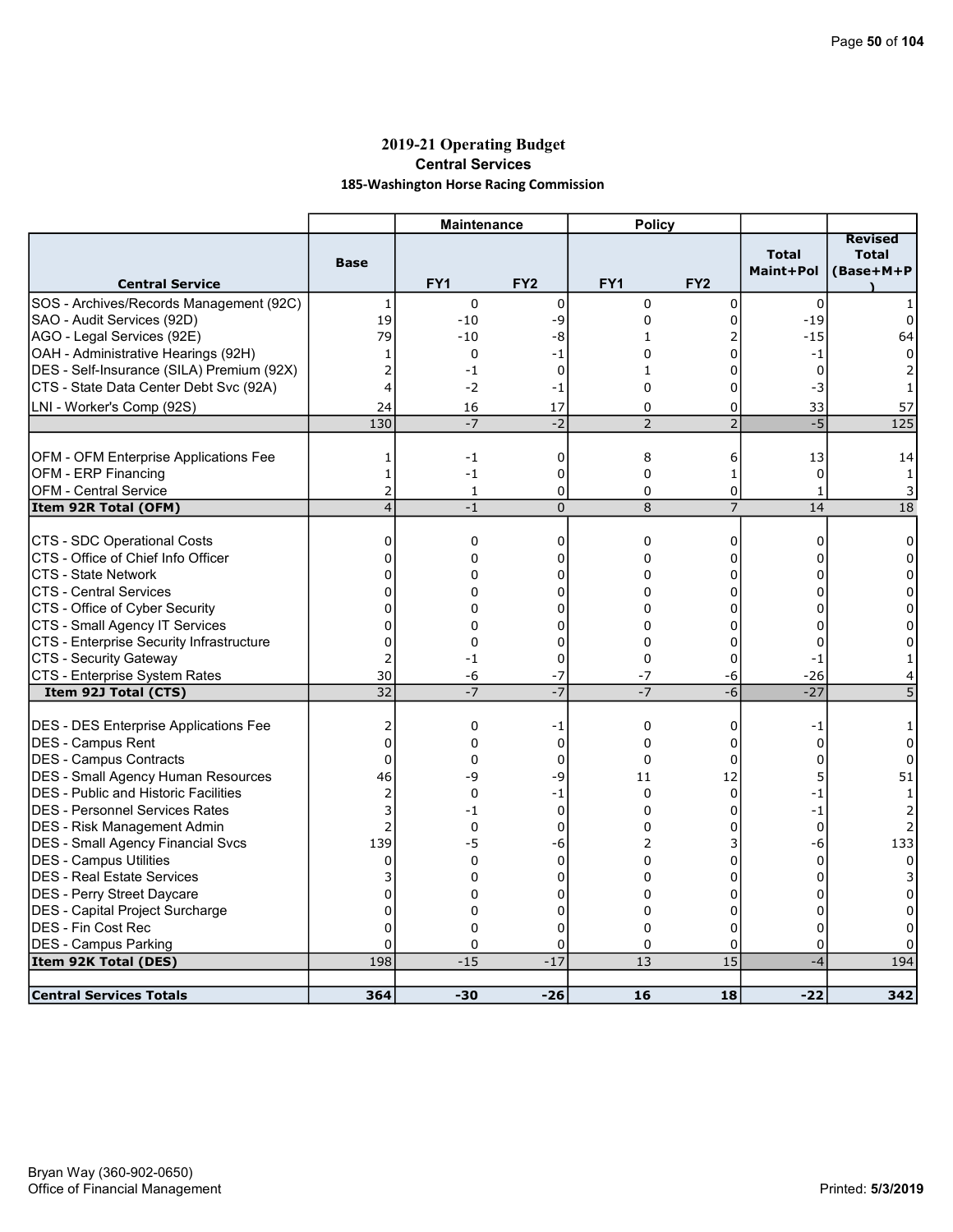# 2019-21 Operating Budget Central Services 190-Bd of Industrial Insurance Appeals

|                                              |                 | <b>Maintenance</b> |                 | <b>Policy</b>   |                 |                    |                |
|----------------------------------------------|-----------------|--------------------|-----------------|-----------------|-----------------|--------------------|----------------|
| <b>Central Service</b>                       | <b>Base</b>     | FY <sub>1</sub>    | FY <sub>2</sub> | FY <sub>1</sub> | FY <sub>2</sub> | ाotaा<br>$\pm$ Dol | Revisea<br>エヘト |
| SOS - Archives/Records Management (92C)      | 62              | 0                  | $\mathbf 0$     | $\overline{2}$  | 2               | 4                  | 66             |
| SAO - Audit Services (92D)                   | $\Omega$        | 10                 | 10              | $\Omega$        | 2               | 22                 | 22             |
| AGO - Legal Services (92E)                   | 107             | -8                 | -4              | 2               | 4               | -6                 | 101            |
| OAH - Administrative Hearings (92H)          | 0               | 0                  | 0               | 0               | 0               | 0                  | 0              |
| DES - Self-Insurance (SILA) Premium (92X)    | 2               | 0                  | 0               | 0               | $\Omega$        | 0                  |                |
| CTS - State Data Center Debt Svc (92A)       | 27              | 6                  | 6               | 0               | 0               | 12                 | 39             |
| LNI - Worker's Comp (92S)                    | 146             | 0                  | -2              | 0               | 0               | $-2$               | 144            |
|                                              | 344             | 8                  | 10              | $\overline{4}$  | 8               | $\overline{30}$    | 374            |
| OFM - OFM Enterprise Applications Fee        | 4               | 0                  | 0               | 76              | 74              | 150                | 154            |
| OFM - ERP Financing                          | 8               | $-2$               | $-2$            | 6               | 8               | 10                 | 18             |
| OFM - Central Service                        | 26              | 2                  | 2               | $\mathbf 0$     | 2               | 6                  | 32             |
| Item 92R Total (OFM)                         | $\overline{38}$ | $\overline{0}$     | $\overline{0}$  | 82              | 84              | 166                | 204            |
|                                              |                 |                    |                 |                 |                 |                    |                |
| CTS - SDC Operational Costs                  | 0               | 0                  | 0               | 4               | 6               | 10                 | 10             |
| CTS - Office of Chief Info Officer           | 3               | 4                  | 4               | 2               | 4               | 14                 | 17             |
| ICTS - State Network                         | 241             | 14                 | 18              | 6               | 8               | 46                 | 287            |
| <b>CTS - Central Services</b>                | $\mathbf 0$     | 2                  | 2               | $\mathbf 0$     | 0               | 4                  |                |
| CTS - Office of Cyber Security               | 62              | 4                  | 6               | 10              | 8               | 28                 | 90             |
| CTS - Small Agency IT Services               | $\Omega$        | $\Omega$           | 0               | $\Omega$        | O               | 0                  | 0              |
| CTS - Enterprise Security Infrastructure     | $\Omega$        | $\Omega$           | $\Omega$        | $\Omega$        | 0               | $\Omega$           | 0              |
| CTS - Security Gateway                       | 70              | $-4$               | -2              | $\Omega$        | 4               | -2                 | 68             |
| CTS - Enterprise System Rates                | 170             | $\Omega$           | $-2$            | $-74$           | $-72$           | $-148$             | 22             |
| Item 92J Total (CTS)                         | 546             | 20                 | 26              | $-52$           | $-42$           | $-48$              | 498            |
|                                              |                 |                    |                 |                 |                 |                    |                |
| <b>DES - DES Enterprise Applications Fee</b> | 14              | $-2$               | $-4$            | 2               | 0               | -4                 | 10             |
| DES - Campus Rent                            | 0               | 0                  | 0               | 0               | O               | 0                  | 0              |
| <b>DES - Campus Contracts</b>                | 12              | 0                  | -2              | 0               | 2               | 0                  | 12             |
| <b>DES - Small Agency Human Resources</b>    | $\mathbf 0$     | 0                  | $\Omega$        | 0               | 0               | 0                  | 0              |
| <b>IDES - Public and Historic Facilities</b> | 39              | $-2$               | -2              | 0               | 2               | -2                 | 37             |
| <b>DES - Personnel Services Rates</b>        | 16              | 0                  | 0               | 0               | 0               | $\Omega$           | 16             |
| <b>DES</b> - Risk Management Admin           | $\overline{2}$  | 0                  | 0               | 0               | 0               | 0                  | 2              |
| DES - Small Agency Financial Svcs            | 183             | -4                 | -6              | 2               | 4               | -4                 | 179            |
| DES - Campus Utilities                       | 0               | 0                  | 0               | $\mathbf 0$     | 0               | 0                  | $\Omega$       |
| <b>DES - Real Estate Services</b>            | 46              | 0                  | 2               | 0               | 0               |                    | 48             |
| DES - Perry Street Daycare                   | 3               | 0                  | 0               | 0               | 0               | 0                  |                |
| DES - Capital Project Surcharge              | $\Omega$        | 0                  | 0               | 0               | 0               | O                  |                |
| DES - Fin Cost Rec                           | 0               | 0                  | 0               | 0               | 0               | 0                  |                |
| <b>DES - Campus Parking</b>                  | $\mathbf 0$     | 0                  | 0               | 0               | 0               | $\Omega$           | 0              |
| Item 92K Total (DES)                         | $\frac{1}{315}$ | $-8$               | $-12$           | $\overline{4}$  | $\overline{8}$  | $-8$               | 307            |
|                                              |                 |                    |                 |                 |                 |                    |                |
| <b>Central Services Totals</b>               | 1,243           | 20                 | 24              | 38              | 58              | 140                | 1,383          |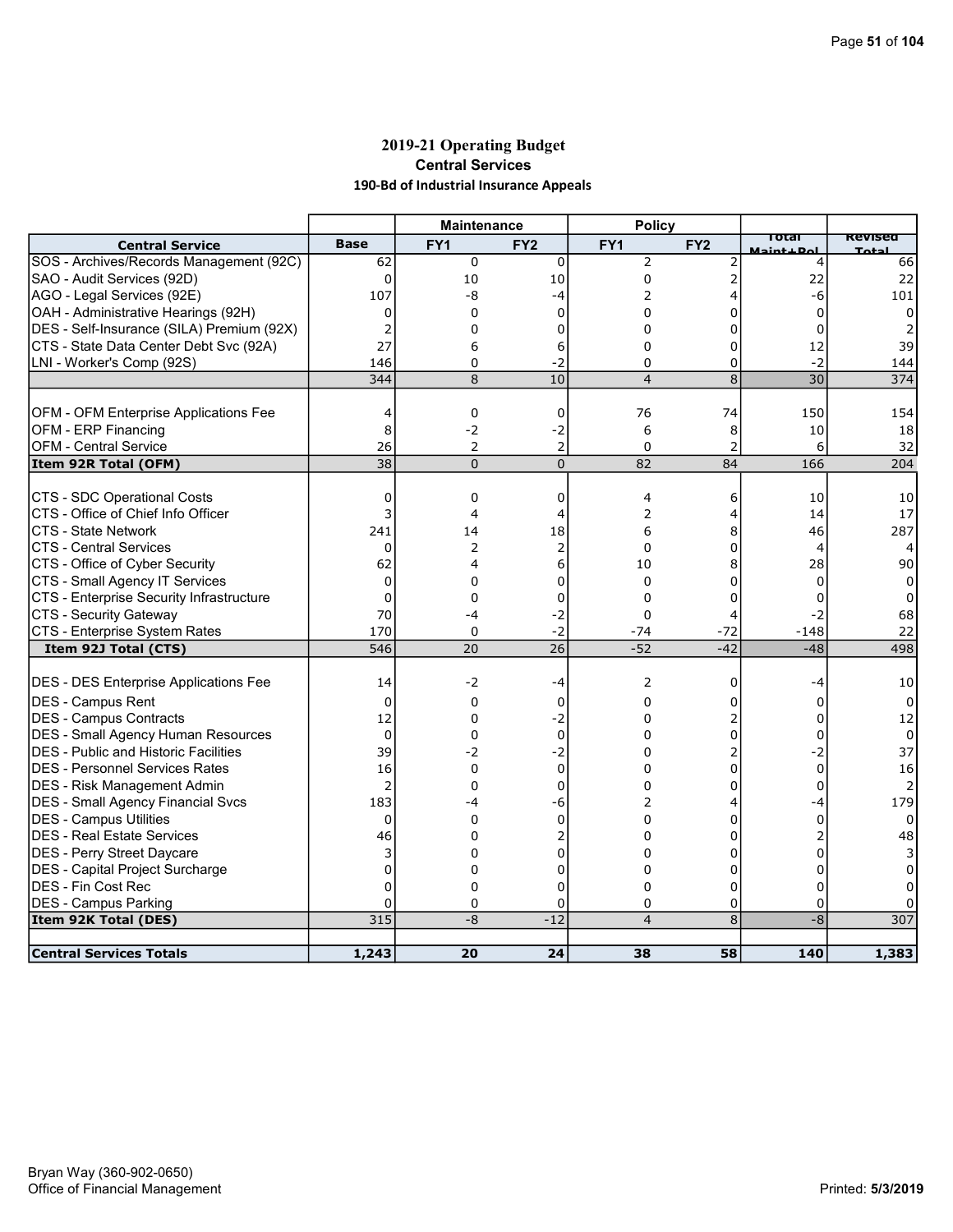# 2019-21 Operating Budget Central Services 195-Liquor and Cannabis Board

|                                              |             | <b>Maintenance</b> |                 | <b>Policy</b>   |                 |                           |                                             |
|----------------------------------------------|-------------|--------------------|-----------------|-----------------|-----------------|---------------------------|---------------------------------------------|
| <b>Central Service</b>                       | <b>Base</b> | FY1                | FY <sub>2</sub> | FY <sub>1</sub> | FY <sub>2</sub> | <b>Total</b><br>Maint+Pol | <b>Revised</b><br><b>Total</b><br>(Base+M+P |
| SOS - Archives/Records Management (92C)      | 108         | $-13$              | $-13$           | $\overline{2}$  | 2               | $-22$                     | 86                                          |
| SAO - Audit Services (92D)                   | 74          | $-17$              | $-18$           | $\mathbf{1}$    | $\overline{2}$  | $-32$                     | 42                                          |
| AGO - Legal Services (92E)                   | 5,192       | $-330$             | $-340$          | 84              | 162             | $-424$                    | 4,768                                       |
| OAH - Administrative Hearings (92H)          | 1,057       | $-2$               | $-2$            | 26              | 44              | 66                        | 1,123                                       |
| DES - Self-Insurance (SILA) Premium (92X)    | 659         | 227                | 228             | 222             | 221             | 898                       | 1,557                                       |
| CTS - State Data Center Debt Svc (92A)       | 205         | -3                 | -2              | $\mathbf 0$     | 0               | -5                        | 200                                         |
| LNI - Worker's Comp (92S)                    | 885         | $-61$              | $-61$           | $\mathbf{0}$    | 0               | $-122$                    | 763                                         |
|                                              | 8,180       | $-199$             | $-208$          | 335             | 431             | 359                       | 8,539                                       |
|                                              |             |                    |                 |                 |                 |                           |                                             |
| OFM - OFM Enterprise Applications Fee        | 8           | 0                  | 0               | 171             | 167             | 338                       | 346                                         |
| OFM - ERP Financing                          | 15          | $-1$               | $-3$            | 16              | 16              | 28                        | 43                                          |
| <b>OFM - Central Service</b>                 | 50          | 9                  | 8               | 3               | 2               | 22                        | 72                                          |
| Item 92R Total (OFM)                         | 74          | 8                  | 5               | 190             | 185             | 388                       | 462                                         |
|                                              |             |                    |                 |                 |                 |                           |                                             |
| CTS - SDC Operational Costs                  | $\mathbf 0$ | $\mathbf 0$        | $\mathbf 0$     | 27              | 26              | 53                        | 53                                          |
| CTS - Office of Chief Info Officer           | 42          | -6                 | -6              | 9               | 9               | 6                         | 48                                          |
| <b>CTS - State Network</b>                   | 141         | 34                 | 32              | 5               | 5               | 76                        | 217                                         |
| ICTS - Central Services                      | $\mathbf 0$ | 11                 | 12              | $\Omega$        | 0               | 23                        | 23                                          |
| CTS - Office of Cyber Security               | 95          | 5                  | 4               | 14              | 11              | 34                        | 129                                         |
| CTS - Small Agency IT Services               | $\mathbf 0$ | 0                  | $\mathbf 0$     | $\Omega$        | 0               | $\Omega$                  | $\Omega$                                    |
| CTS - Enterprise Security Infrastructure     | $\Omega$    | $\Omega$           | $\mathbf 0$     | 7               | 7               | 14                        | 14                                          |
| CTS - Security Gateway                       | 77          | -4                 | $-1$            | 2               | 3               | 0                         | 77                                          |
| CTS - Enterprise System Rates                | 375         | 3                  | $\overline{2}$  | $-168$          | $-160$          | $-323$                    | 52                                          |
| Item 92J Total (CTS)                         | 730         | 43                 | $\overline{43}$ | $-104$          | $-99$           | $-117$                    | 613                                         |
| <b>DES - DES Enterprise Applications Fee</b> | 30          | -6                 | -6              | 4               | 1               | $-7$                      | 23                                          |
| DES - Campus Rent                            | 0           | 0                  | 0               | 0               | 0               | 0                         | 0                                           |
| DES - Campus Contracts                       | 23          | $-1$               | $\mathbf 0$     | $\overline{2}$  | 3               | 4                         | 27                                          |
| <b>DES - Small Agency Human Resources</b>    | $\mathbf 0$ | $\mathbf 0$        | 0               | $\mathbf 0$     | 0               | $\mathbf 0$               | 0                                           |
| <b>IDES - Public and Historic Facilities</b> | 76          | -3                 | $-2$            | 2               | 3               | $\Omega$                  | 76                                          |
| IDES - Personnel Services Rates              | 35          | $\mathbf{0}$       | $\Omega$        | $\mathbf{0}$    | $\mathbf{1}$    | $\mathbf{1}$              | 36                                          |
| <b>DES - Risk Management Admin</b>           | 25          | 8                  | 8               | 0               | $\mathbf{1}$    | 17                        | 42                                          |
| DES - Small Agency Financial Svcs            | 0           | 0                  | $\mathbf 0$     | $\Omega$        | 0               | $\mathbf 0$               | 0                                           |
| <b>DES - Campus Utilities</b>                | $\mathbf 0$ | $\mathbf 0$        | 0               | $\Omega$        | 0               | $\Omega$                  | $\mathbf 0$                                 |
| <b>DES - Real Estate Services</b>            | 52          | $-2$               | $-2$            | 0               | 0               | -4                        | 48                                          |
| DES - Perry Street Daycare                   | 4           | $\Omega$           | $\mathbf 1$     | $\Omega$        | $\Omega$        | $\mathbf{1}$              | 5                                           |
| DES - Capital Project Surcharge              | 0           | 0                  | 0               | 0               | 0               | 0                         | 0                                           |
| IDES - Fin Cost Rec                          | 0           | $\mathbf 0$        | $\mathbf 0$     | 0               | 0               | $\mathbf 0$               | 0                                           |
| <b>DES - Campus Parking</b>                  | 0           | $\mathbf 0$        | $\mathbf 0$     | $\mathbf 0$     | 0               | $\mathbf 0$               |                                             |
| Item 92K Total (DES)                         | 244         | $-4$               | $-1$            | 8               | 9               | 12                        | 256                                         |
|                                              |             |                    |                 |                 |                 |                           |                                             |
| <b>Central Services Totals</b>               | 9,229       | $-152$             | $-161$          | 429             | 526             | 642                       | 9,871                                       |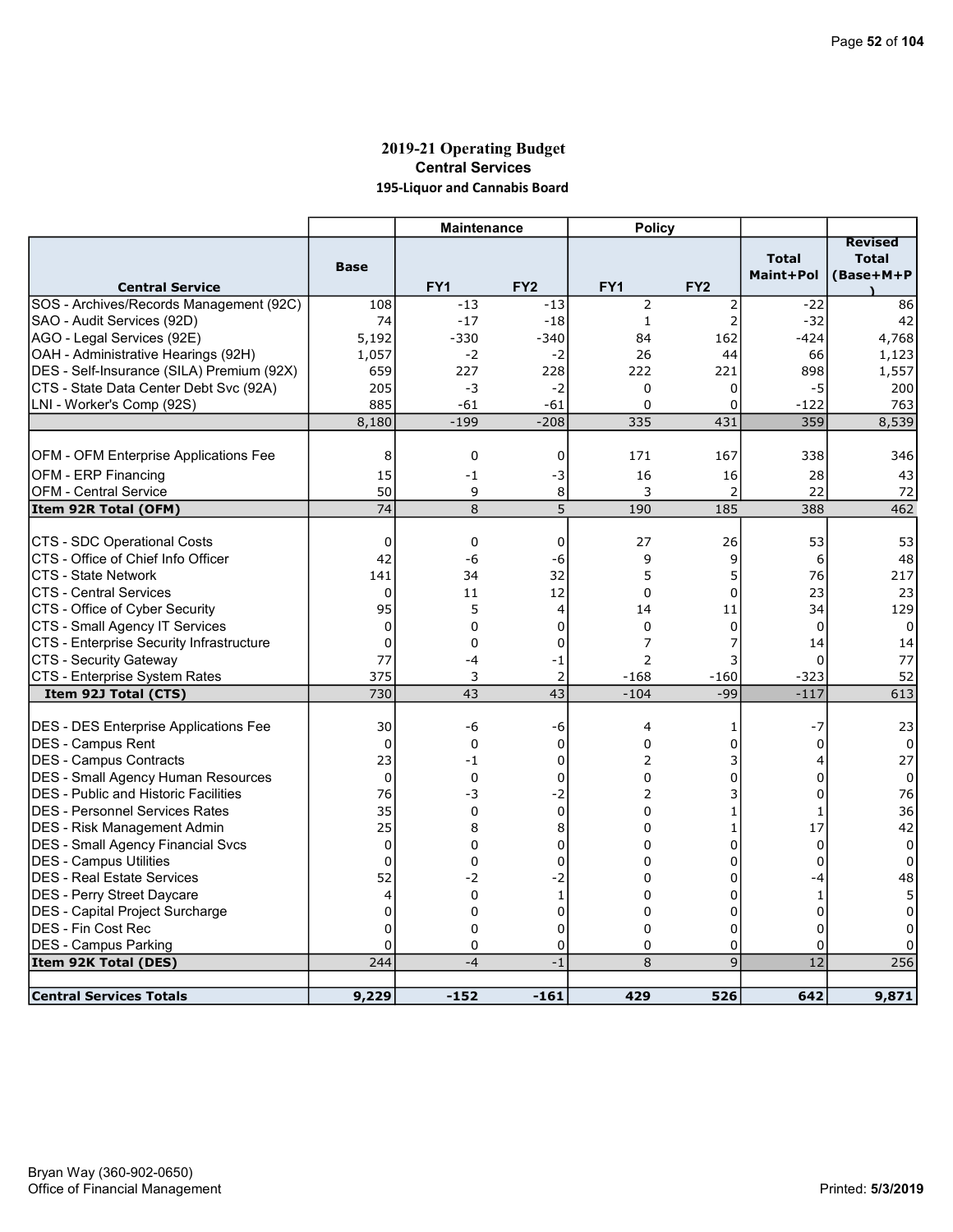# 2019-21 Operating Budget Central Services 205-Board of Pilotage Commissioners

|                                                              |                   | <b>Maintenance</b>           |                     | <b>Policy</b>       |                     |                                |                                             |
|--------------------------------------------------------------|-------------------|------------------------------|---------------------|---------------------|---------------------|--------------------------------|---------------------------------------------|
| <b>Central Service</b>                                       | <b>Base</b>       | FY <sub>1</sub>              | FY <sub>2</sub>     | FY <sub>1</sub>     | FY <sub>2</sub>     | <b>Total</b><br>Maint+Pol      | <b>Revised</b><br><b>Total</b><br>(Base+M+P |
| SOS - Archives/Records Management (92C)                      | 0                 | $\mathbf 0$                  | $\mathbf 0$         | $\mathbf 0$         | 0                   | $\mathbf 0$                    | $\Omega$                                    |
| SAO - Audit Services (92D)                                   | $\mathbf{0}$      | 9                            | 9                   | 0                   | 1                   | 19                             | 19                                          |
| AGO - Legal Services (92E)                                   | 137               | $-18$                        | $-16$               | 2                   | 4                   | $-28$                          | 109                                         |
| OAH - Administrative Hearings (92H)                          | $\Omega$          | 0                            | $\mathbf 0$         | $\Omega$            | $\Omega$            | 0                              |                                             |
| DES - Self-Insurance (SILA) Premium (92X)                    | 2,345             | $-55$                        | $-55$               | 444                 | 447                 | 781                            | 3,126                                       |
| CTS - State Data Center Debt Svc (92A)                       | 0                 | 0                            | 0                   | $\Omega$            | 0                   | 0                              |                                             |
| LNI - Worker's Comp (92S)                                    | 3                 | 1                            | -1                  | $\Omega$            | 0                   | $\Omega$                       |                                             |
|                                                              | 2,485             | $-63$                        | $-63$               | 446                 | 452                 | 772                            | 3,257                                       |
|                                                              |                   |                              |                     |                     |                     |                                |                                             |
| OFM - OFM Enterprise Applications Fee                        | 0                 | 0                            | 0                   | 2                   | 0                   | 2                              |                                             |
| OFM - ERP Financing                                          | 0                 | 0                            | 0                   | $\mathbf 0$         | 0                   | 0                              | 0                                           |
| <b>OFM - Central Service</b><br>Item 92R Total (OFM)         | 0<br>$\mathbf{1}$ | $\mathbf{1}$<br>$\mathbf{1}$ | 0<br>$\overline{0}$ | 0<br>$\overline{2}$ | 0<br>$\overline{0}$ | $\mathbf{1}$<br>$\overline{3}$ | 1<br>$\overline{4}$                         |
|                                                              |                   |                              |                     |                     |                     |                                |                                             |
| CTS - SDC Operational Costs                                  | $\mathbf 0$       | 0                            | 0                   | $\mathbf 0$         | 0                   | 0                              | 0                                           |
| CTS - Office of Chief Info Officer                           | 0                 | 0                            | 0                   | $\Omega$            | 0                   | 0                              | 0                                           |
| <b>CTS - State Network</b>                                   | 0                 | 0                            | 0                   | 0                   | 0                   |                                | $\Omega$                                    |
| <b>CTS - Central Services</b>                                | 0                 | 0                            | 0                   | 0                   | 0                   | ∩                              | 0                                           |
| CTS - Office of Cyber Security                               | 0                 | 0                            | O                   | 0                   | ი                   |                                | 0                                           |
| CTS - Small Agency IT Services                               | 0                 | 0                            | U                   | $\Omega$            | 0                   |                                | 0                                           |
| CTS - Enterprise Security Infrastructure                     | 0                 | 0                            | 0                   | $\Omega$            | 0                   | o                              | 0                                           |
| CTS - Security Gateway                                       | $\Omega$          | $\Omega$                     | 0                   | 0                   | $\Omega$            | $\Omega$                       | 0                                           |
| CTS - Enterprise System Rates                                | 3                 | -1                           | 1                   | $-2$                | 0                   | -2                             |                                             |
| Item 92J Total (CTS)                                         | $\overline{3}$    | $-1$                         | $\overline{1}$      | $-2$                | $\overline{0}$      | $-2$                           |                                             |
|                                                              |                   |                              |                     |                     |                     |                                |                                             |
| <b>DES - DES Enterprise Applications Fee</b>                 | 0                 | 0                            | 0                   | 0                   | 0                   | 0                              | 0                                           |
| DES - Campus Rent                                            | $\mathbf 0$       | 0                            | 0                   | $\Omega$            | 0                   | $\Omega$                       | 0                                           |
| DES - Campus Contracts                                       | $\mathbf 0$       | 0                            | 0                   | $\Omega$            | 0                   | U                              | $\Omega$                                    |
| <b>DES - Small Agency Human Resources</b>                    | 6<br>$\Omega$     | $-1$<br>$\Omega$             | 0<br>$\Omega$       | 3<br>0              | 2<br>$\Omega$       | 4<br>U                         | 10<br>$\Omega$                              |
| <b>DES</b> - Public and Historic Facilities                  |                   |                              |                     |                     |                     |                                |                                             |
| <b>DES - Personnel Services Rates</b>                        | $\Omega$          | 0                            | 0                   | 0                   | 0                   | 0                              | $\Omega$                                    |
| <b>DES - Risk Management Admin</b>                           | 131               | $-24$                        | $-24$               |                     | 3                   | -44                            | 87                                          |
| <b>DES - Small Agency Financial Svcs</b>                     | 50                | 1                            | 1                   | 1                   | 1                   | 4                              | 54                                          |
| DES - Campus Utilities                                       | 0                 | 0                            | 0                   | 0                   | 0                   | 0                              | $\Omega$                                    |
| DES - Real Estate Services                                   | 0                 | 0                            | $\Omega$            | $\Omega$            | 0                   |                                | 0                                           |
| <b>IDES - Perry Street Daycare</b>                           | $\mathbf 0$<br>0  | 0                            | 0                   | 0                   | 0                   | n                              |                                             |
| DES - Capital Project Surcharge<br><b>DES - Fin Cost Rec</b> | 0                 | 0<br>0                       | 0<br>$\Omega$       | 0<br>0              | 0<br>$\Omega$       |                                |                                             |
| <b>DES - Campus Parking</b>                                  | 0                 | 0                            | 0                   | 0                   | 0                   | 0<br>0                         |                                             |
| Item 92K Total (DES)                                         | 186               | $-24$                        | $-23$               | 5                   | 6                   | $-36$                          | 150                                         |
|                                                              |                   |                              |                     |                     |                     |                                |                                             |
| <b>Central Services Totals</b>                               | 2,675             | $-87$                        | $-85$               | 451                 | 458                 | 737                            | 3,412                                       |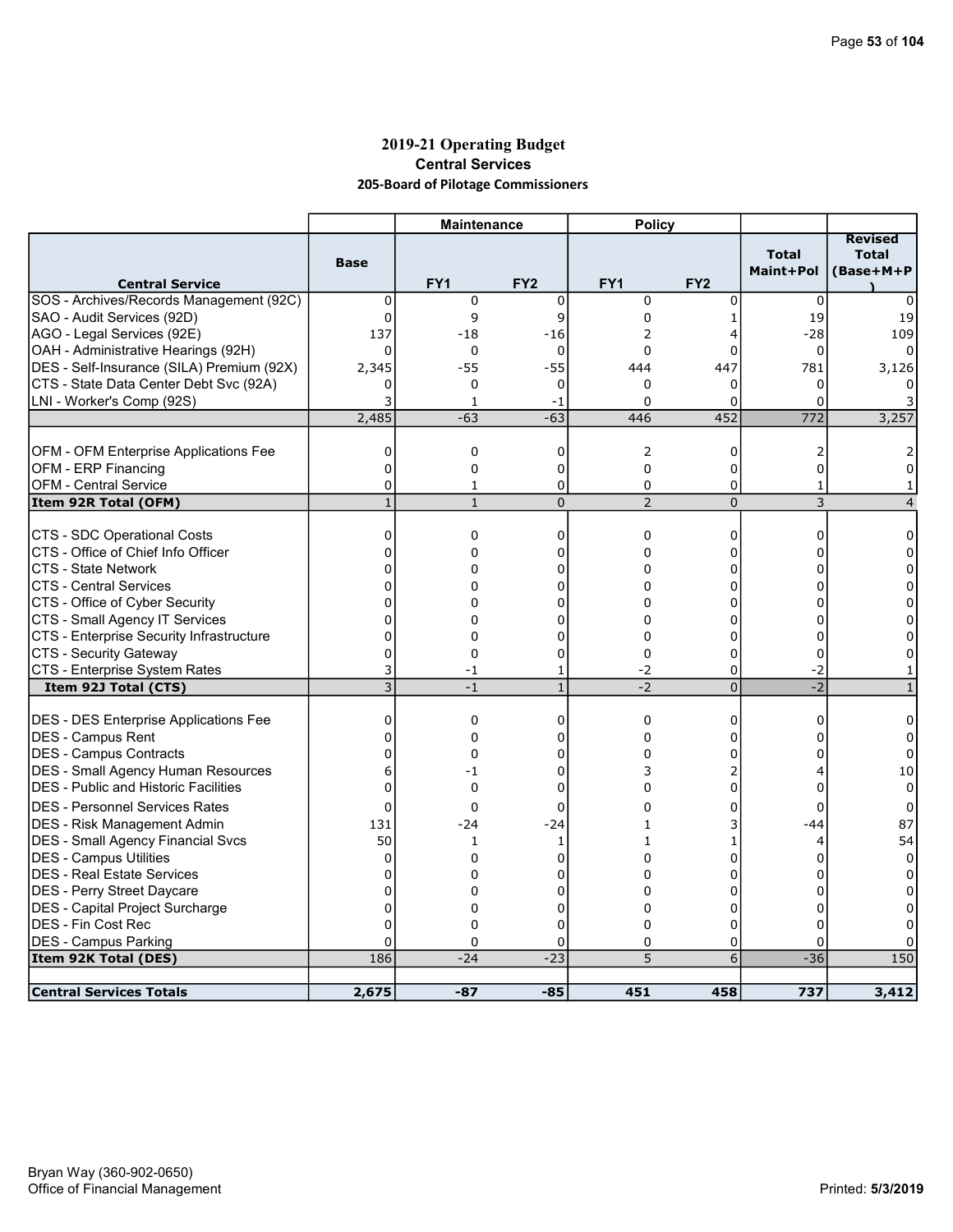# 2019-21 Operating Budget Central Services 215-Utilities and Transportation Comm

|                                              |             | <b>Maintenance</b> |                 | <b>Policy</b>   |                 |                           |                                             |
|----------------------------------------------|-------------|--------------------|-----------------|-----------------|-----------------|---------------------------|---------------------------------------------|
| <b>Central Service</b>                       | <b>Base</b> | FY <sub>1</sub>    | FY <sub>2</sub> | FY <sub>1</sub> | FY <sub>2</sub> | <b>Total</b><br>Maint+Pol | <b>Revised</b><br><b>Total</b><br>(Base+M+P |
| SOS - Archives/Records Management (92C)      | 38          | $\mathbf{1}$       | $\overline{2}$  | $\mathbf{1}$    | 1               | 5                         | 43                                          |
| SAO - Audit Services (92D)                   | 71          | $-34$              | $-38$           | $\overline{0}$  | $\mathbf 0$     | $-72$                     | $-1$                                        |
| AGO - Legal Services (92E)                   | 3,613       | $-156$             | $-162$          | 61              | 118             | $-139$                    | 3,474                                       |
| OAH - Administrative Hearings (92H)          | 0           | $\mathbf 0$        | 0               | $\mathbf 0$     | 0               | 0                         |                                             |
| DES - Self-Insurance (SILA) Premium (92X)    | 80          | $-31$              | $-30$           | 5               | 3               | $-53$                     | 27                                          |
| CTS - State Data Center Debt Svc (92A)       | 50          | -8                 | $-7$            | $\Omega$        | $\mathbf 0$     | $-15$                     | 35                                          |
| LNI - Worker's Comp (92S)                    | 186         | $-7$               | $-10$           | 0               | 0               | $-17$                     | 169                                         |
|                                              | 4,038       | $-235$             | $-245$          | 67              | 122             | $-291$                    | 3,747                                       |
|                                              |             |                    |                 |                 |                 |                           |                                             |
| OFM - OFM Enterprise Applications Fee        | 4           | $\mathbf 0$        | $\mathbf 0$     | 81              | 78              | 159                       | 163                                         |
| OFM - ERP Financing                          | 9           | $-2$               | -1              | 6               | 9               | 12                        | 21                                          |
| <b>OFM - Central Service</b>                 | 24          | 6                  | 3               | $\mathbf{1}$    | $\mathbf{1}$    | 11                        | 35                                          |
| Item 92R Total (OFM)                         | 37          | $\overline{4}$     | $\overline{2}$  | 88              | 88              | 182                       | 219                                         |
| <b>CTS - SDC Operational Costs</b>           | $\mathbf 0$ | $\mathbf 0$        | $\mathbf 0$     | 6               | 4               | 10                        | 10                                          |
| CTS - Office of Chief Info Officer           | 19          | $-7$               | -3              | $\overline{2}$  | 3               | $-5$                      | 14                                          |
| <b>CTS - State Network</b>                   | 103         | 30                 | 27              | 6               | 3               | 66                        | 169                                         |
| <b>CTS - Central Services</b>                | $\mathbf 0$ | 2                  | 2               | 0               | 0               | 4                         | 4                                           |
| CTS - Office of Cyber Security               | 64          | 7                  | 4               | 8               | 9               | 28                        | 92                                          |
| CTS - Small Agency IT Services               | $\mathbf 0$ | 0                  | 0               | $\Omega$        | 0               | $\Omega$                  | $\Omega$                                    |
| CTS - Enterprise Security Infrastructure     | $\Omega$    | $\Omega$           | $\Omega$        | $\overline{2}$  | 3               | 5                         | 5                                           |
| CTS - Security Gateway                       | 115         | $-31$              | $-26$           | $\mathbf 0$     | 3               | $-54$                     | 61                                          |
| CTS - Enterprise System Rates                | 186         | $-2$               | $-2$            | $-81$           | $-74$           | $-159$                    | 27                                          |
| Item 92J Total (CTS)                         | 487         | $-1$               | $\overline{2}$  | $-57$           | $-49$           | $-105$                    | 382                                         |
| <b>DES - DES Enterprise Applications Fee</b> | 15          | -4                 | -3              | 2               | 0               | -5                        | 10                                          |
| <b>DES - Campus Rent</b>                     | 0           | $\mathbf 0$        | 0               | $\mathbf 0$     | 0               | $\mathbf 0$               | 0                                           |
| <b>DES - Campus Contracts</b>                | 14          | 0                  | $-1$            | $\mathbf{1}$    | 2               | 2                         | 16                                          |
| <b>DES - Small Agency Human Resources</b>    | $\mathbf 0$ | $\Omega$           | $\mathbf 0$     | $\Omega$        | 0               | $\Omega$                  | 0                                           |
| <b>DES</b> - Public and Historic Facilities  | 46          | -1                 | -1              | 1               | 2               | 1                         | 47                                          |
| <b>DES - Personnel Services Rates</b>        | 17          | $\mathbf{1}$       | $-1$            | $\mathbf{1}$    | 0               | $\mathbf{1}$              | 18                                          |
| <b>DES - Risk Management Admin</b>           | 3           | $-1$               | 0               | $\mathbf 0$     | 0               | $-1$                      | $\overline{2}$                              |
| <b>DES - Small Agency Financial Svcs</b>     | $\mathbf 0$ | $\Omega$           | 0               | $\Omega$        | 0               | $\Omega$                  | 0                                           |
| <b>DES - Campus Utilities</b>                | 0           | 0                  | 0               | $\Omega$        | 0               | 0                         | 0                                           |
| <b>DES - Real Estate Services</b>            | 21          | 4                  | 3               | 0               | 0               | $\overline{7}$            | 28                                          |
| <b>DES - Perry Street Daycare</b>            | 4           | $-1$               | 0               | $\Omega$        | 0               | $-1$                      | 3                                           |
| <b>DES</b> - Capital Project Surcharge       | $\mathbf 0$ | $\Omega$           | 0               | $\Omega$        | 0               | $\mathbf 0$               | $\mathbf 0$                                 |
| DES - Fin Cost Rec                           | $\Omega$    | 0                  | $\Omega$        | 0               | $\Omega$        | $\Omega$                  | 0                                           |
| <b>DES - Campus Parking</b>                  | 0           | $\mathbf 0$        | 0               | 0               | 0               | $\mathbf 0$               | 0                                           |
| <b>Item 92K Total (DES)</b>                  | 120         | $-2$               | $-3$            | 5               | $\overline{4}$  | $\overline{4}$            | 124                                         |
|                                              |             |                    |                 |                 |                 |                           |                                             |
| <b>Central Services Totals</b>               | 4,682       | $-234$             | $-244$          | 103             | 165             | $-210$                    | 4,472                                       |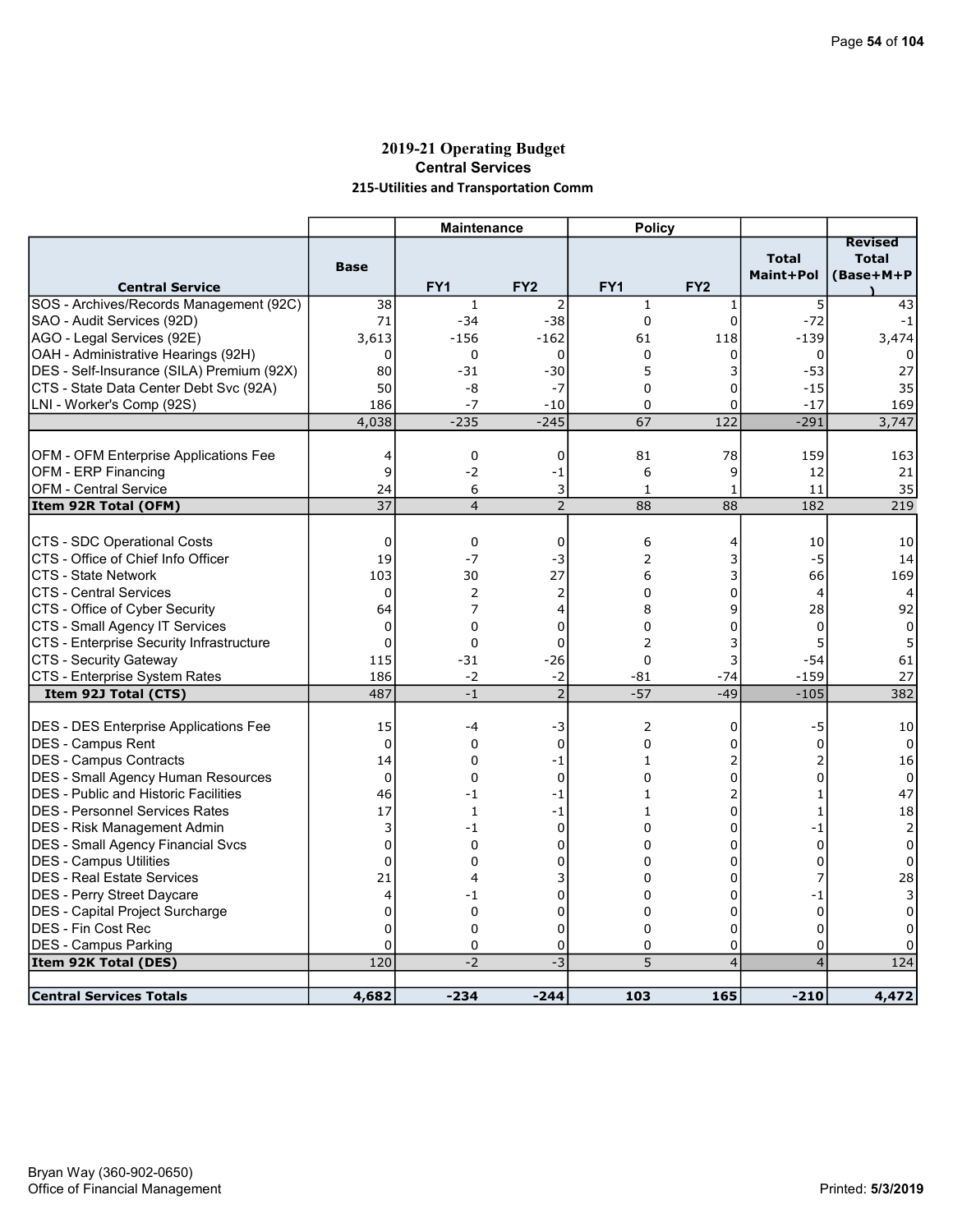# 2019-21 Operating Budget Central Services 220-Board for Volunteer Firefighters

|                                              |              | <b>Maintenance</b> |                 | <b>Policy</b>   |                 |            |              |
|----------------------------------------------|--------------|--------------------|-----------------|-----------------|-----------------|------------|--------------|
| <b>Central Service</b>                       | <b>Base</b>  | FY <sub>1</sub>    | FY <sub>2</sub> | FY <sub>1</sub> | FY <sub>2</sub> | <b>Del</b> | Revisea      |
| SOS - Archives/Records Management (92C)      | 2            | 0                  | $\mathbf 0$     | $\Omega$        | 0               | 0          |              |
| SAO - Audit Services (92D)                   | $\Omega$     | 0                  | 0               | 0               | 0               | 0          |              |
| AGO - Legal Services (92E)                   | 42           | -9                 | -8              | 0               |                 | $-16$      | 26           |
| OAH - Administrative Hearings (92H)          | $\mathbf{0}$ | 0                  | 0               | $\Omega$        | ŋ               | O          |              |
| DES - Self-Insurance (SILA) Premium (92X)    |              | $-1$               | 0               | 1               | ŋ               |            |              |
| CTS - State Data Center Debt Svc (92A)       | $\Omega$     | 0                  | 0               | $\Omega$        | ი               |            |              |
| LNI - Worker's Comp (92S)                    |              | $\Omega$           | 0               | $\Omega$        | O               | 0          |              |
|                                              | 49           | $-10$              | $-8$            | $\mathbf{1}$    | $\mathbf{1}$    | $-16$      | 33           |
| OFM - OFM Enterprise Applications Fee        | $\mathbf 0$  | 0                  | $\mathbf 0$     | 2               | 1               | 3          |              |
| <b>OFM - ERP Financing</b>                   | $\Omega$     | 0                  | 0               | $\mathbf 0$     | $\Omega$        | 0          |              |
| <b>OFM</b> - Central Service                 | 1            | $\Omega$           | 0               | 0               | $\Omega$        | 0          |              |
| Item 92R Total (OFM)                         | $\mathbf{1}$ | $\overline{0}$     | $\Omega$        | $\overline{2}$  | $\mathbf{1}$    | 3          |              |
|                                              |              |                    |                 |                 |                 |            |              |
| CTS - SDC Operational Costs                  | 0            | 0                  | 0               | 0               | 0               | 0          | 0            |
| CTS - Office of Chief Info Officer           |              | $\Omega$           | 0               | $\Omega$        | $\Omega$        |            |              |
| ICTS - State Network                         |              | 0                  | n               | 0               | n               |            |              |
| CTS - Central Services                       | 0            | 0                  | 0               | 0               | 0               |            |              |
| CTS - Office of Cyber Security               | O            | 0                  |                 | 0               | ŋ               |            |              |
| CTS - Small Agency IT Services               | ſ            |                    |                 | $\Omega$        | ŋ               |            |              |
| CTS - Enterprise Security Infrastructure     | 0            | 0                  | 0               | 0               | 0               |            |              |
| CTS - Security Gateway                       | O            | $\Omega$           | 0               | $\Omega$        | 0               |            |              |
| CTS - Enterprise System Rates                | 4            | 0                  | 0               | $-2$            | -1              | -3         |              |
| Item 92J Total (CTS)                         | 5            | $\Omega$           | $\Omega$        | $-2$            | $-1$            | $-3$       |              |
| <b>DES - DES Enterprise Applications Fee</b> | $\Omega$     | 0                  | $\Omega$        | $\Omega$        | 0               | 0          |              |
| DES - Campus Rent                            | $\Omega$     | 0                  | 0               | $\Omega$        | 0               |            | 0            |
| DES - Campus Contracts                       |              | 0                  | 0               | 0               | O               |            |              |
| <b>DES - Small Agency Human Resources</b>    |              | 1                  | U               | 3               | 3               |            | 13           |
| DES - Public and Historic Facilities         |              | -1                 |                 | $\Omega$        | 0               |            | $\mathbf{1}$ |
| <b>DES - Personnel Services Rates</b>        |              | $\Omega$           | n               | 0               | ŋ               |            |              |
| DES - Risk Management Admin                  |              | $\Omega$           | n               | O               | O               |            |              |
| DES - Small Agency Financial Svcs            | 5            | -1                 | 0               | 0               | 0               | -1         |              |
| DES - Campus Utilities                       |              | 0                  | 0               | 0               | O               | 0          |              |
| IDES - Real Estate Services                  |              | 0                  | 0               | 0               | ი               |            |              |
| DES - Perry Street Daycare                   | $\Omega$     | $\Omega$           | C               | 0               | O               |            |              |
| DES - Capital Project Surcharge              | $\Omega$     | 0                  | 0               | 0               | 0               | o          |              |
| DES - Fin Cost Rec                           | $\Omega$     | 0                  | 0               | 0               | O               |            |              |
| <b>DES - Campus Parking</b>                  | $\Omega$     | $\Omega$           | 0               | $\Omega$        | 0               | 0          |              |
| Item 92K Total (DES)                         | 18           | $-1$               | $\mathbf{1}$    | 3               | 3               | 6          | 24           |
|                                              |              |                    |                 |                 |                 |            |              |
| <b>Central Services Totals</b>               | 74           | -11                | $-7$            | 4               | 4               | $-10$      | 64           |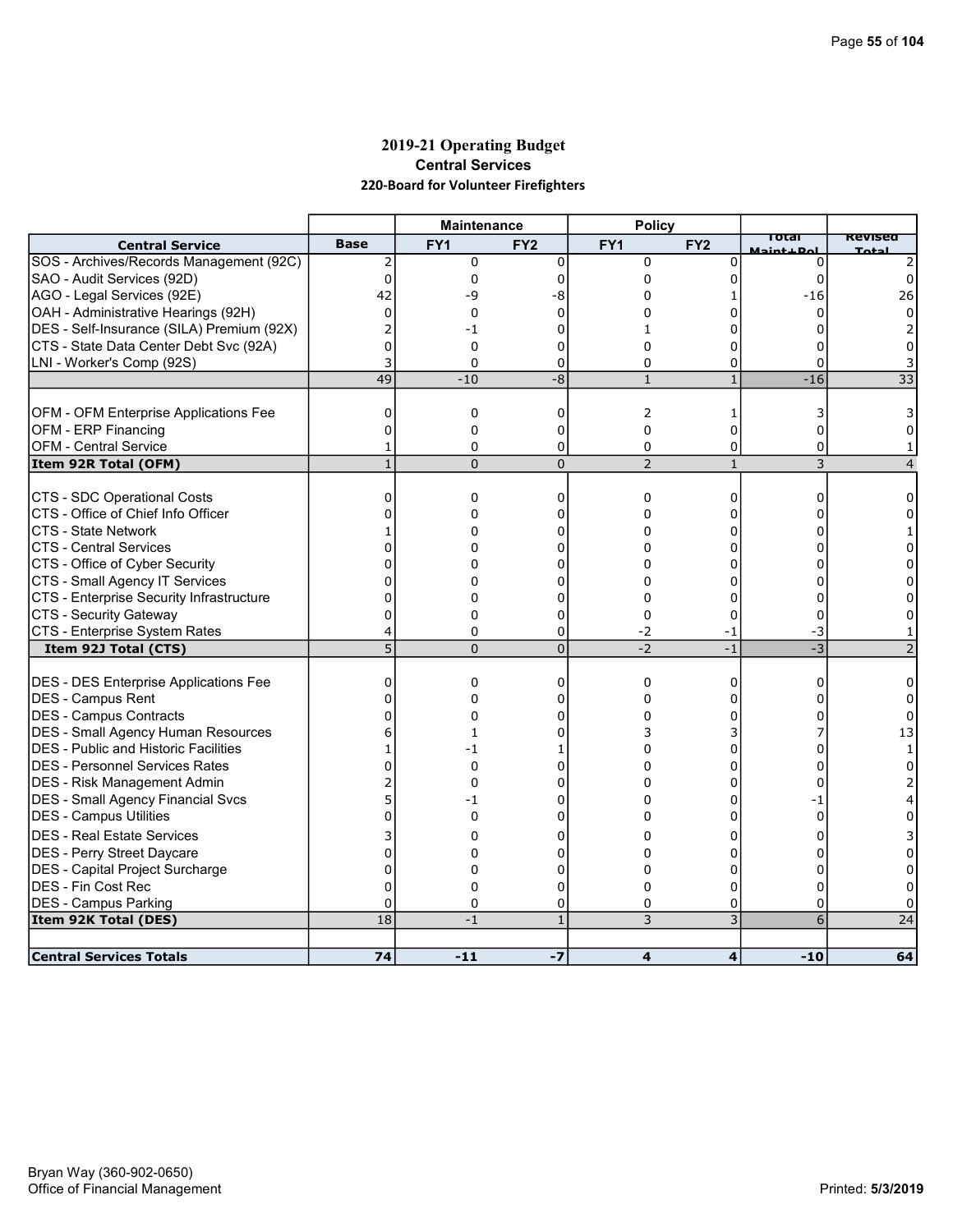# 2019-21 Operating Budget Central Services 225-Washington State Patrol

|                                                                             |                 | <b>Maintenance</b> |                 | <b>Policy</b>    |                  |                           |                                             |
|-----------------------------------------------------------------------------|-----------------|--------------------|-----------------|------------------|------------------|---------------------------|---------------------------------------------|
| <b>Central Service</b>                                                      | <b>Base</b>     | FY <sub>1</sub>    | FY <sub>2</sub> | FY <sub>1</sub>  | FY <sub>2</sub>  | <b>Total</b><br>Maint+Pol | <b>Revised</b><br><b>Total</b><br>(Base+M+P |
| SOS - Archives/Records Management (92C)                                     | 219             | 8                  | 6               | 5                | 8                | 27                        | 246                                         |
| SAO - Audit Services (92D)                                                  | 68              | 3                  | 1               | $\mathbf{1}$     | 3                | 8                         | 76                                          |
| AGO - Legal Services (92E)                                                  | 1,760           | 74                 | 70              | 35               | 68               | 247                       | 2,007                                       |
| OAH - Administrative Hearings (92H)                                         | 13              | $\overline{4}$     | 3               | $\mathbf 0$      | $\mathbf{1}$     | 8                         | 21                                          |
| DES - Self-Insurance (SILA) Premium (92X)                                   | 9,408           | $-427$             | $-426$          | 1,701            | 1,712            | 2,560                     | 11,968                                      |
| CTS - State Data Center Debt Svc (92A)                                      | 808             | $-22$              | $-22$           | $\Omega$         | 0                | -44                       | 764                                         |
| LNI - Worker's Comp (92S)                                                   | 5,519           | 44                 | 44              | $\Omega$         | 0                | 88                        | 5,607                                       |
|                                                                             | 17,796          | $-316$             | $-324$          | 1,742            | 1,792            | 2,894                     | 20,690                                      |
|                                                                             |                 |                    |                 |                  |                  |                           |                                             |
| OFM - OFM Enterprise Applications Fee                                       | 56              | $-2$               | -1              | 1,134            | 1,129            | 2,260                     | 2,316                                       |
| OFM - ERP Financing                                                         | 128             | $-28$              | $-28$           | 108              | 107              | 159                       | 287                                         |
| <b>OFM - Central Service</b>                                                | 370             | 37                 | 37              | 17               | 16               | 107                       | 477                                         |
| Item 92R Total (OFM)                                                        | 553             | $\overline{7}$     | 8               | 1,259            | 1,252            | 2,526                     | 3,079                                       |
|                                                                             |                 |                    |                 |                  |                  |                           |                                             |
| <b>CTS - SDC Operational Costs</b>                                          | $\mathbf 0$     | 0                  | $\mathbf 0$     | 100              | 98               | 198                       | 198                                         |
| CTS - Office of Chief Info Officer                                          | 154             | 8                  | 6               | 54               | 50               | 118                       | 272                                         |
| <b>CTS - State Network</b>                                                  | 975             | 37                 | 36              | 26               | 25               | 124                       | 1,099                                       |
| <b>CTS - Central Services</b>                                               | $\Omega$        | 46                 | 45              | $\Omega$         | $\Omega$         | 91                        | 91                                          |
| CTS - Office of Cyber Security                                              | 454             | $-15$              | $-18$           | 56               | 43               | 66                        | 520                                         |
| CTS - Small Agency IT Services                                              | 0               | 0                  | 0               | $\mathbf 0$      | $\mathbf 0$      | 0                         | 0                                           |
| <b>CTS - Enterprise Security Infrastructure</b>                             | $\Omega$        | 0                  | $\mathbf 0$     | 20               | 21               | 41                        | 41                                          |
| <b>CTS - Security Gateway</b>                                               | 352             | $-12$              | $-11$           | $\mathsf{q}$     | 15               | 1                         | 353                                         |
| CTS - Enterprise System Rates                                               | 2,563           | $-21$              | $-22$           | $-1,116$         | $-1,081$         | $-2,240$                  | 323                                         |
| Item 92J Total (CTS)                                                        | 4,497           | 43                 | 36              | $-851$           | $-829$           | $-1,601$                  | 2,896                                       |
|                                                                             |                 |                    |                 |                  |                  |                           |                                             |
| DES - DES Enterprise Applications Fee                                       | 204             | $-43$<br>$-122$    | $-43$           | 31<br>$\Omega$   | 5<br>$\mathbf 0$ | $-50$                     | 154                                         |
| DES - Campus Rent                                                           | 253<br>93       |                    | $-124$<br>107   | 37               | 38               | $-246$<br>289             | 382                                         |
| <b>IDES - Campus Contracts</b>                                              | 0               | 107<br>0           |                 | $\mathbf 0$      |                  |                           | $\Omega$                                    |
| DES - Small Agency Human Resources<br>IDES - Public and Historic Facilities | 178             | $-4$               | 0               | 6                | 0<br>8           | 0                         | 184                                         |
| IDES - Personnel Services Rates                                             | 239             | $-4$               | -4              | 3                | 7                | 6                         | 242                                         |
|                                                                             | 361             | $-21$              | -3<br>$-21$     | 5                | 10               | 3<br>$-27$                | 334                                         |
| DES - Risk Management Admin<br><b>DES - Small Agency Financial Svcs</b>     | $\Omega$        | $\Omega$           | $\Omega$        | $\Omega$         | $\mathbf 0$      | 0                         | $\Omega$                                    |
| <b>DES - Campus Utilities</b>                                               | 159             | $-77$              | $-76$           | 0                | 0                | $-153$                    | 6                                           |
| <b>IDES - Real Estate Services</b>                                          | 92              | $-23$              | $-21$           | $\mathbf{1}$     | 0                | $-43$                     | 49                                          |
|                                                                             |                 |                    |                 |                  |                  |                           |                                             |
| DES - Perry Street Daycare<br>DES - Capital Project Surcharge               | 14              | 0<br>$-53$         | -1<br>$-54$     | $\mathbf 0$<br>0 | 0<br>0           | $-1$<br>$-107$            | 13                                          |
| <b>DES - Fin Cost Rec</b>                                                   | 111<br>$\Omega$ | 0                  | $\mathbf 0$     | $\Omega$         | 0                | $\Omega$                  | 4<br>$\Omega$                               |
|                                                                             |                 |                    | $-7$            |                  |                  |                           |                                             |
| <b>DES - Campus Parking</b><br>Item 92K Total (DES)                         | 15<br>1,718     | -8<br>$-248$       | $-247$          | $\Omega$<br>83   | 0<br>68          | $-15$<br>$-344$           | 1,374                                       |
|                                                                             |                 |                    |                 |                  |                  |                           |                                             |
| Central Services Totals                                                     | 24,564          | $-514$             | -527            | 2,233            | 2,283            | 3,475                     | 28,039                                      |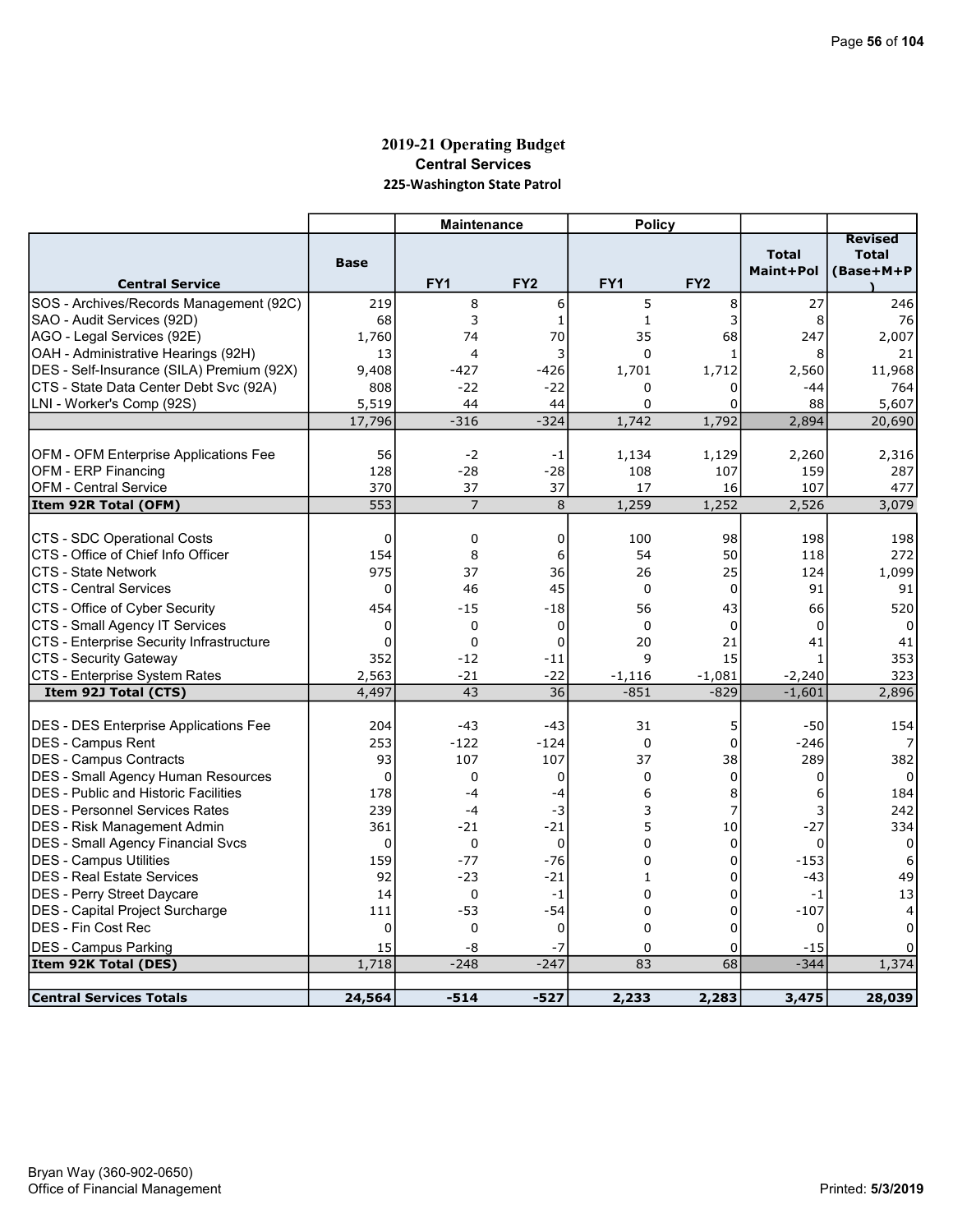# 2019-21 Operating Budget Central Services 227-Criminal Justice Training Comm

|                                                                                          |                | <b>Maintenance</b> |                 | <b>Policy</b> |                 |                           |                                             |
|------------------------------------------------------------------------------------------|----------------|--------------------|-----------------|---------------|-----------------|---------------------------|---------------------------------------------|
| <b>Central Service</b>                                                                   | <b>Base</b>    | FY <sub>1</sub>    | FY <sub>2</sub> | FY1           | FY <sub>2</sub> | <b>Total</b><br>Maint+Pol | <b>Revised</b><br><b>Total</b><br>(Base+M+P |
| SOS - Archives/Records Management (92C)                                                  | 3              | 0                  | $\mathbf 0$     | $\mathbf 0$   | $\mathbf 0$     | 0                         |                                             |
| SAO - Audit Services (92D)                                                               | 19             | $-10$              | -9              | 0             | 0               | $-19$                     | 0                                           |
| AGO - Legal Services (92E)                                                               | 443            | $-11$              | $-10$           | 8             | 15              | 2                         | 445                                         |
| OAH - Administrative Hearings (92H)                                                      | $\mathbf 0$    | 0                  | $\Omega$        | $\Omega$      | $\mathbf 0$     | $\Omega$                  |                                             |
| DES - Self-Insurance (SILA) Premium (92X)                                                | 293            | $-101$             | $-100$          | 18            | 18              | $-165$                    | 128                                         |
| CTS - State Data Center Debt Svc (92A)                                                   | 5              | 5                  | 5               | $\mathbf 0$   | 0               | 10                        | 15                                          |
| LNI - Worker's Comp (92S)                                                                | 133            | $-10$              | $-11$           | $\Omega$      | 0               | $-21$                     | 112                                         |
|                                                                                          | 895            | $-127$             | $-125$          | 26            | $\overline{33}$ | $-193$                    | 702                                         |
|                                                                                          |                |                    |                 |               |                 |                           |                                             |
| <b>OFM - OFM Enterprise Applications Fee</b>                                             | 1              | $-1$               | 1               | 26            | 24              | 50                        | 51                                          |
| OFM - ERP Financing                                                                      | $\overline{c}$ | 0                  | 0               | 3             | 2               | 5                         |                                             |
| <b>OFM - Central Service</b>                                                             | 8              | 1                  | 1               | 1             | 0               | 3                         | 11                                          |
| Item 92R Total (OFM)                                                                     | 10             | $\Omega$           | $\overline{2}$  | 30            | 26              | 58                        | 68                                          |
| CTS - SDC Operational Costs                                                              | 0              | $\mathbf 0$        | $\mathbf 0$     | 2             | 2               | $\overline{4}$            | 4                                           |
| CTS - Office of Chief Info Officer                                                       | $\overline{2}$ | $-1$               | 0               | 1             | 0               | 0                         |                                             |
| <b>CTS - State Network</b>                                                               | 97             | 29                 | 26              | 3             | 4               | 62                        | 159                                         |
| <b>CTS - Central Services</b>                                                            | 0              | 1                  | 1               | 0             | 0               | $\overline{2}$            |                                             |
| CTS - Office of Cyber Security                                                           | 7              | 25                 | 24              | 7             | 6               | 62                        | 69                                          |
| CTS - Small Agency IT Services                                                           | $\mathbf 0$    | 0                  | $\mathbf 0$     | 0             | 0               | $\mathbf 0$               | 0                                           |
| CTS - Enterprise Security Infrastructure                                                 | $\mathbf 0$    | 0                  | $\mathbf 0$     | $\Omega$      | 0               | $\Omega$                  |                                             |
| CTS - Security Gateway                                                                   | 64             | 18                 | 18              | 2             | 5               | 43                        | 107                                         |
| CTS - Enterprise System Rates                                                            | 44             | 6                  | 6               | $-25$         | $-23$           | $-36$                     |                                             |
| Item 92J Total (CTS)                                                                     | 214            | 78                 | $\overline{75}$ | $-10$         | $-6$            | 137                       | 351                                         |
|                                                                                          |                |                    |                 |               |                 |                           |                                             |
| <b>DES - DES Enterprise Applications Fee</b>                                             | 3              | 1                  | -1              | $\mathbf{1}$  | 0               | 1                         |                                             |
| DES - Campus Rent                                                                        | $\overline{0}$ | $\Omega$           | $\mathbf 0$     | $\Omega$      | 0               | $\Omega$                  | 0                                           |
| DES - Campus Contracts                                                                   | 0              | 0                  | 0               | 0             | $\Omega$        | 0                         | $\Omega$                                    |
| <b>DES - Small Agency Human Resources</b><br><b>DES - Public and Historic Facilities</b> | 0<br>1         | 0<br>$-1$          | 0<br>$\Omega$   | 0<br>$\Omega$ | 0<br>$\Omega$   | 0<br>-1                   | 0<br>0                                      |
| <b>DES - Personnel Services Rates</b>                                                    | 4              | 0                  | 1               | 0             | 0               | 1                         | 5                                           |
| DES - Risk Management Admin                                                              | 12             | $-5$               | -4              | $\Omega$      | 0               | $-9$                      | 3                                           |
| DES - Small Agency Financial Svcs                                                        | 325            | $-12$              | -12             | 4             | 8               | $-12$                     | 313                                         |
| <b>DES - Campus Utilities</b>                                                            | $\Omega$       | 0                  | 0               | 0             | 0               | $\Omega$                  | $\Omega$                                    |
| DES - Real Estate Services                                                               | 0              | 0                  | 0               | $\Omega$      | 0               | 0                         |                                             |
| DES - Perry Street Daycare                                                               | 0              | 0                  | 0               | $\Omega$      | 0               | 0                         |                                             |
| <b>DES</b> - Capital Project Surcharge                                                   | $\Omega$       | 0                  | 0               | $\Omega$      | 0               | 0                         | 0                                           |
| IDES - Fin Cost Rec                                                                      | 0              | 0                  | $\Omega$        | $\Omega$      | $\Omega$        | $\Omega$                  |                                             |
| <b>DES - Campus Parking</b>                                                              | 0              | 0                  | 0               | 0             | 0               | 0                         |                                             |
| Item 92K Total (DES)                                                                     | 345            | $-17$              | $-16$           | 5             | $\overline{8}$  | $-20$                     | 325                                         |
|                                                                                          |                |                    |                 |               |                 |                           |                                             |
| <b>Central Services Totals</b>                                                           | 1,465          | -66                | $-64$           | 51            | 61              | $-18$                     | 1,447                                       |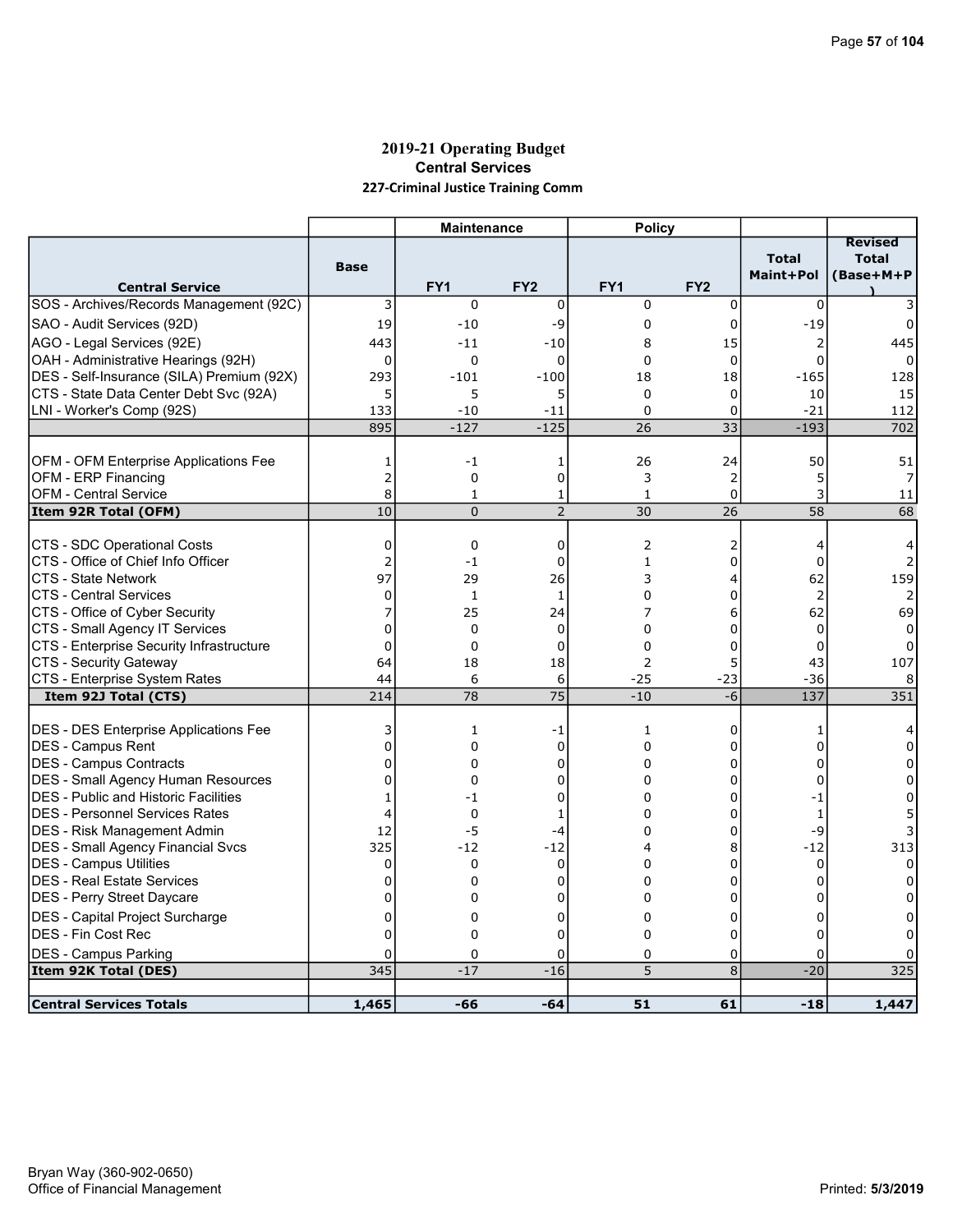# 2019-21 Operating Budget Central Services 228-WA Traffic Safety Commission

|                                                              |                     | <b>Maintenance</b> |                     | <b>Policy</b>   |                               |                           |                                             |
|--------------------------------------------------------------|---------------------|--------------------|---------------------|-----------------|-------------------------------|---------------------------|---------------------------------------------|
| <b>Central Service</b>                                       | <b>Base</b>         | FY <sub>1</sub>    | FY <sub>2</sub>     | FY <sub>1</sub> | FY <sub>2</sub>               | <b>Total</b><br>Maint+Pol | <b>Revised</b><br><b>Total</b><br>(Base+M+P |
| SOS - Archives/Records Management (92C)                      | $\mathbf{1}$        | $\mathbf 0$        | $\mathbf 0$         | $\mathbf 0$     | $\mathbf 0$                   | $\Omega$                  |                                             |
| SAO - Audit Services (92D)                                   | 41                  | $-20$              | $-19$               | $\mathbf 0$     | 0                             | $-39$                     |                                             |
| AGO - Legal Services (92E)                                   | 44                  | -3                 | -2                  | 1               | 1                             | -3                        | 41                                          |
| OAH - Administrative Hearings (92H)                          | $\mathbf 0$         | 0                  | $\mathbf 0$         | 0               | 0                             | $\Omega$                  | $\Omega$                                    |
| DES - Self-Insurance (SILA) Premium (92X)                    | 2                   | $-1$               | 0                   | $\mathbf{1}$    | 0                             | 0                         | 2                                           |
| CTS - State Data Center Debt Svc (92A)                       | $\overline{0}$      | $\mathbf 0$        | $\mathbf 0$         | $\Omega$        | 0                             | $\Omega$                  | 0                                           |
| LNI - Worker's Comp (92S)                                    | 17                  | $\overline{2}$     | 2                   | $\Omega$        | 0                             | 4                         | 21                                          |
|                                                              | 105                 | $-22$              | $-19$               | $\overline{2}$  | $\mathbf{1}$                  | $-38$                     | 67                                          |
|                                                              |                     |                    |                     |                 |                               |                           |                                             |
| OFM - OFM Enterprise Applications Fee<br>OFM - ERP Financing | 0                   | 0                  | 0                   | 10<br>$\Omega$  | 8                             | 18                        | 18                                          |
| <b>OFM - Central Service</b>                                 | $\mathbf{1}$<br>4   | 2<br>0             | $-2$<br>$\mathbf 0$ | $\mathbf 0$     | $\overline{2}$<br>$\mathbf 0$ | 2<br>0                    | 3<br>4                                      |
| Item 92R Total (OFM)                                         | 5                   | $\overline{2}$     | $-2$                | 10              | 10                            | 20                        | 25                                          |
|                                                              |                     |                    |                     |                 |                               |                           |                                             |
| CTS - SDC Operational Costs                                  | $\mathbf 0$         | $\mathbf 0$        | $\mathbf 0$         | $\mathbf 0$     | 0                             | $\mathbf 0$               | $\Omega$                                    |
| CTS - Office of Chief Info Officer                           | $\mathbf 0$         | 0                  | 0                   | 0               | 0                             | 0                         | 0                                           |
| ICTS - State Network                                         | 70                  | -5                 | -4                  | 2               | 1                             | -6                        | 64                                          |
| ICTS - Central Services                                      | 0                   | $\mathbf 0$        | $\mathbf 0$         | $\Omega$        | 0                             | $\mathbf 0$               | 0                                           |
| CTS - Office of Cyber Security                               | 4                   | -1                 | 0                   | $\mathbf{1}$    | 0                             | $\Omega$                  | 4                                           |
| CTS - Small Agency IT Services                               | $\overline{0}$      | $\mathbf 0$        | 0                   | 0               | 0                             | $\Omega$                  | 0                                           |
| CTS - Enterprise Security Infrastructure                     | 0                   | $\mathbf 0$        | 0                   | $\mathbf 0$     | 0                             | $\Omega$                  | 0                                           |
| CTS - Security Gateway                                       | $\overline{2}$      | $\mathbf 0$        | 0                   | 0               | 0                             | 0                         |                                             |
| CTS - Enterprise System Rates                                | 22                  | -1                 | 0                   | -9              | -8                            | $-18$                     | 4                                           |
| Item 92J Total (CTS)                                         | 97                  | $-7$               | $-4$                | $-6$            | $-7$                          | $-24$                     | $\overline{73}$                             |
|                                                              |                     |                    |                     | $\mathbf 0$     |                               |                           |                                             |
| <b>DES - DES Enterprise Applications Fee</b>                 | 2<br>$\overline{0}$ | 0<br>0             | -1                  | 0               | 0<br>0                        | $-1$                      | 1<br>0                                      |
| DES - Campus Rent<br><b>IDES - Campus Contracts</b>          | $\overline{a}$      | $\Omega$           | 0<br>0              | $\mathbf{1}$    | $\Omega$                      | 0<br>$\mathbf{1}$         | 3                                           |
| DES - Small Agency Human Resources                           | 33                  | $\overline{2}$     | 0                   | 14              | 16                            | 32                        | 65                                          |
| <b>DES - Public and Historic Facilities</b>                  | 6                   | $\mathbf{1}$       | 1                   | $\mathbf{1}$    | 0                             | 3                         | 9                                           |
| DES - Personnel Services Rates                               | 2                   | $\Omega$           | 0                   | 0               | 0                             | $\Omega$                  | 2                                           |
| DES - Risk Management Admin                                  | $\overline{2}$      | 0                  | 0                   | 0               | 0                             | 0                         | 2                                           |
| <b>DES - Small Agency Financial Svcs</b>                     | $\overline{0}$      | 0                  | 0                   | 0               | 0                             | 0                         | 0                                           |
| <b>DES - Campus Utilities</b>                                | 0                   | 0                  | 0                   | 0               | 0                             | 0                         | 0                                           |
| <b>DES - Real Estate Services</b>                            | 5                   | 0                  | 0                   | 0               | 0                             | 0                         | 5                                           |
| DES - Perry Street Daycare                                   | $\overline{0}$      | $\Omega$           | 0                   | 0               | 0                             | 0                         | 0                                           |
| DES - Capital Project Surcharge                              | 0                   | 0                  | 0                   | 0               | 0                             | $\mathbf 0$               | 0                                           |
| <b>DES - Fin Cost Rec</b>                                    | $\Omega$            | $\mathbf 0$        | 0                   | $\Omega$        | 0                             | $\mathbf{0}$              | $\Omega$                                    |
| <b>DES - Campus Parking</b>                                  | 0                   | $\mathbf 0$        | 0                   | $\mathbf 0$     | 0                             | 0                         | 0                                           |
| Item 92K Total (DES)                                         | $\overline{53}$     | 3                  | $\overline{0}$      | 16              | 16                            | $\overline{35}$           | 88                                          |
|                                                              |                     |                    |                     |                 |                               |                           |                                             |
| <b>Central Services Totals</b>                               | 260                 | $-24$              | $-25$               | 22              | 20                            | $-7$                      | 253                                         |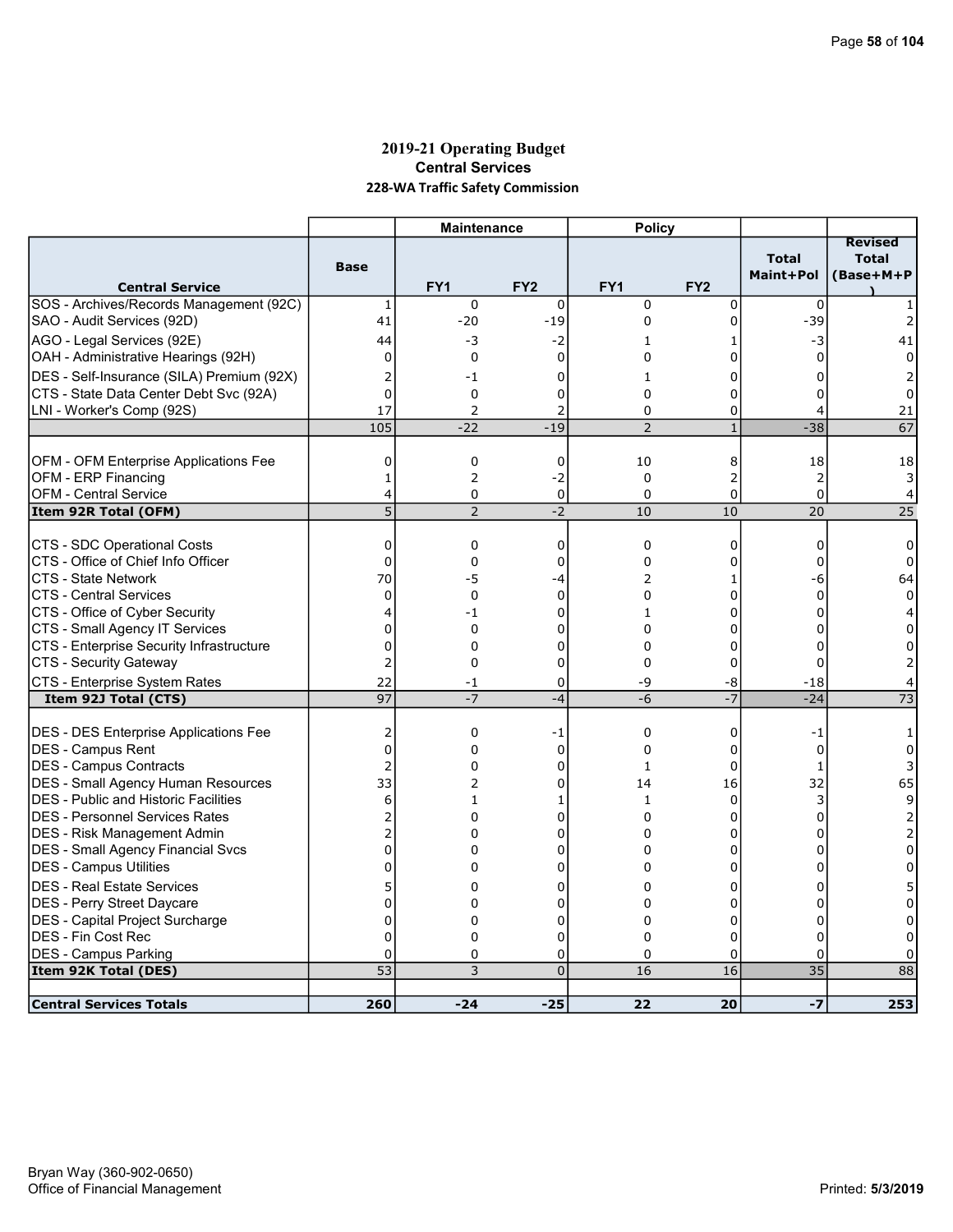# 2019-21 Operating Budget Central Services 235-Department of Labor and Industries

|                                                         |               | <b>Maintenance</b> |                  | <b>Policy</b>     |                   |                           |                                             |
|---------------------------------------------------------|---------------|--------------------|------------------|-------------------|-------------------|---------------------------|---------------------------------------------|
| <b>Central Service</b>                                  | <b>Base</b>   | FY1                | FY <sub>2</sub>  | FY1               | FY <sub>2</sub>   | <b>Total</b><br>Maint+Pol | <b>Revised</b><br><b>Total</b><br>(Base+M+P |
| SOS - Archives/Records Management (92C)                 | 299           | 9                  | 10               | 7                 | 11                | 37                        | 336                                         |
| SAO - Audit Services (92D)                              | 498           | $-59$              | $-59$            | 8                 | 14                | $-96$                     | 402                                         |
| AGO - Legal Services (92E)                              | 47,836        | 657                | 504              | 907               | 1,767             | 3,835                     | 51,671                                      |
| OAH - Administrative Hearings (92H)                     | 1,051         | 35                 | 34               | 25                | 48                | 142                       | 1,193                                       |
| DES - Self-Insurance (SILA) Premium (92X)               | 1,884         | $-56$              | $-56$            | 352               | 354               | 594                       | 2,478                                       |
| CTS - State Data Center Debt Svc (92A)                  | 1,556         | $-45$              | $-42$            | $\Omega$          | 0                 | -87                       | 1,469                                       |
| LNI - Worker's Comp (92S)                               | 4,692         | $-120$             | $-124$           | $\Omega$          | 0                 | $-244$                    | 4,448                                       |
|                                                         | 57,815        | 421                | 267              | 1,299             | 2,194             | 4,181                     | 61,996                                      |
|                                                         |               |                    |                  |                   |                   |                           |                                             |
| <b>OFM - OFM Enterprise Applications Fee</b>            | 67            | $-2$               | 0                | 1,398             | 1,385             | 2,781                     | 2,848                                       |
| OFM - ERP Financing                                     | 146           | $-28$              | $-29$            | 133               | 130               | 206                       | 352                                         |
| <b>OFM - Central Service</b>                            | 468           | 40                 | 38               | 21                | 19                | 118                       | 586                                         |
| Item 92R Total (OFM)                                    | 681           | 10                 | 9                | 1,552             | 1,534             | 3,105                     | 3,786                                       |
|                                                         |               |                    |                  |                   |                   |                           |                                             |
| CTS - SDC Operational Costs                             | 0             | 0                  | 0                | 191               | 189               | 380                       | 380                                         |
| CTS - Office of Chief Info Officer                      | 411           | $-36$              | $-37$            | 108               | 100               | 135                       | 546                                         |
| <b>CTS - State Network</b>                              | 1,828         | 39                 | 37               | 46                | 46                | 168                       | 1,996                                       |
| <b>CTS - Central Services</b>                           | $\Omega$      | 88                 | 87               | $\Omega$          | $\mathbf 0$       | 175                       | 175                                         |
| CTS - Office of Cyber Security                          | 538           | $-13$              | $-16$            | 69                | 50                | 90                        | 628                                         |
| CTS - Small Agency IT Services                          | 0<br>$\Omega$ | 0<br>0             | 0<br>$\mathbf 0$ | $\mathbf 0$<br>37 | $\mathbf 0$<br>37 | 0<br>74                   | 0                                           |
| CTS - Enterprise Security Infrastructure                | 425           |                    | 117              | 17                | 29                | 271                       | 74<br>696                                   |
| CTS - Security Gateway<br>CTS - Enterprise System Rates | 3,074         | 108<br>17          | 12               | $-1,374$          | $-1,327$          | $-2,672$                  | 402                                         |
| Item 92J Total (CTS)                                    | 6,276         | 203                | 200              | $-906$            | $-876$            | $-1,379$                  | 4,897                                       |
|                                                         |               |                    |                  |                   |                   |                           |                                             |
| DES - DES Enterprise Applications Fee                   | 245           | $-49$              | $-50$            | 38                | 4                 | $-57$                     | 188                                         |
| <b>IDES - Campus Rent</b>                               | $\mathbf 0$   | 0                  | $\mathbf 0$      | $\mathbf 0$       | 0                 | 0                         | 0                                           |
| IDES - Campus Contracts                                 | 195           | $\Omega$           | $\mathbf 0$      | 24                | 23                | 47                        | 242                                         |
| <b>DES - Small Agency Human Resources</b>               | 0             | 0                  | 0                | $\Omega$          | $\Omega$          | $\Omega$                  | 0                                           |
| <b>IDES - Public and Historic Facilities</b>            | 662           | -4                 | $-5$             | 21                | 34                | 46                        | 708                                         |
| IDES - Personnel Services Rates                         | 286           | 0                  | $\mathbf 0$      | 5                 | 9                 | 14                        | 300                                         |
| DES - Risk Management Admin                             | 71            | 0                  | $-4$             | 0                 | 2                 | $-2$                      | 69                                          |
| DES - Small Agency Financial Svcs                       | $\mathbf 0$   | 0                  | $\mathbf 0$      | 0                 | 0                 | $\mathbf 0$               | $\Omega$                                    |
| DES - Campus Utilities                                  | $\mathbf 0$   | 0                  | 0                | $\mathbf 0$       | 0                 | $\mathbf 0$               | $\Omega$                                    |
| <b>DES - Real Estate Services</b>                       | 154           | 6                  | 6                | 1                 | $\overline{2}$    | 15                        | 169                                         |
| <b>DES - Perry Street Daycare</b>                       | 47            | 1                  | 1                | $\Omega$          | 0                 | $\overline{2}$            | 49                                          |
| <b>DES</b> - Capital Project Surcharge                  | 0             | 0                  | 0                | 0                 | 0                 | $\mathbf 0$               | 0                                           |
| <b>DES - Fin Cost Rec</b>                               | $\mathbf 0$   | 0                  | 0                | 0                 | 0                 | $\Omega$                  | 0                                           |
| <b>DES - Campus Parking</b>                             | $\Omega$      | $\Omega$           | 0                | $\Omega$          | 0                 | $\Omega$                  | $\Omega$                                    |
| Item 92K Total (DES)                                    | 1,661         | $-46$              | $-52$            | 89                | 74                | 65                        | 1,726                                       |
|                                                         |               |                    |                  |                   |                   |                           |                                             |
| <b>Central Services Totals</b>                          | 66,433        | 588                | 424              | 2,034             | 2,926             | 5,972                     | 72,405                                      |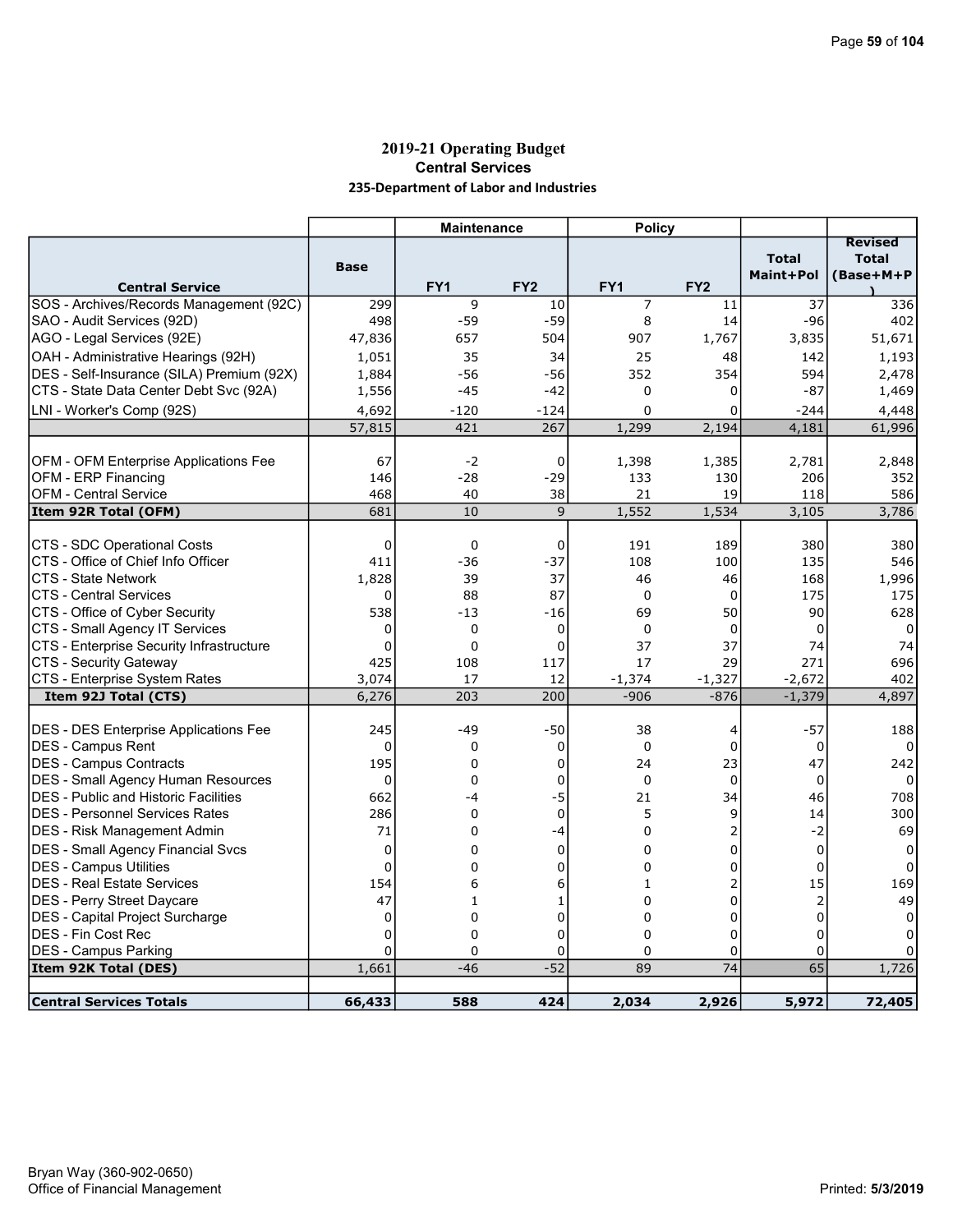# 2019-21 Operating Budget Central Services 240-Department of Licensing

|                                              |                 | <b>Maintenance</b> |                 | <b>Policy</b>   |                 |                           |                                             |
|----------------------------------------------|-----------------|--------------------|-----------------|-----------------|-----------------|---------------------------|---------------------------------------------|
| <b>Central Service</b>                       | <b>Base</b>     | FY <sub>1</sub>    | FY <sub>2</sub> | FY <sub>1</sub> | FY <sub>2</sub> | <b>Total</b><br>Maint+Pol | <b>Revised</b><br><b>Total</b><br>(Base+M+P |
| SOS - Archives/Records Management (92C)      | 114             | 3                  | 1               | $\overline{2}$  | 3               | 9                         | 123                                         |
| SAO - Audit Services (92D)                   | 335             | -8                 | -9              | 6               | 11              | $\Omega$                  | 335                                         |
| AGO - Legal Services (92E)                   | 4,856           | $-265$             | $-267$          | 79              | 153             | -300                      | 4,556                                       |
| OAH - Administrative Hearings (92H)          | 102             | 3                  | 1               | $\mathbf{1}$    | 4               | 9                         | 111                                         |
| DES - Self-Insurance (SILA) Premium (92X)    | 2               | $\Omega$           | 0               | $\Omega$        | 0               | 0                         |                                             |
| CTS - State Data Center Debt Svc (92A)       | 1,574           | $-324$             | $-319$          | $\Omega$        | 0               | $-643$                    | 931                                         |
| LNI - Worker's Comp (92S)                    | 1,109           | $-25$              | $-26$           | $\Omega$        | $\Omega$        | $-51$                     | 1,058                                       |
|                                              | 8,093           | $-616$             | $-619$          | 88              | 171             | $-976$                    | 7,117                                       |
|                                              |                 |                    |                 |                 |                 |                           |                                             |
| OFM - OFM Enterprise Applications Fee        | 31              | 0                  | 1               | 708             | 689             | 1,398                     | 1,429                                       |
| OFM - ERP Financing                          | 68              | $-12$              | $-11$           | 66              | 67              | 110                       | 178                                         |
| <b>OFM - Central Service</b>                 | 199             | 43                 | 35              | 10              | 9               | 97                        | 296                                         |
| Item 92R Total (OFM)                         | 298             | 31                 | 25              | 784             | 765             | 1,605                     | 1,903                                       |
|                                              |                 |                    |                 |                 |                 |                           |                                             |
| CTS - SDC Operational Costs                  | 0               | 0                  | 0               | 121             | 119             | 240                       | 240                                         |
| ICTS - Office of Chief Info Officer          | 282             | $-12$              | $-13$           | 79              | 77              | 131                       | 413                                         |
| CTS - State Network                          | 9,125           | -66                | $-77$           | 225             | 212             | 294                       | 9,419                                       |
| ICTS - Central Services                      | 0               | 56                 | 55              | $\Omega$        | $\Omega$        | 111                       | 111                                         |
| CTS - Office of Cyber Security               | 262             | 10                 | 8               | 40              | 26              | 84                        | 346                                         |
| CTS - Small Agency IT Services               | $\Omega$        | $\Omega$           | 0               | $\Omega$        | $\Omega$        | $\Omega$                  | $\Omega$                                    |
| CTS - Enterprise Security Infrastructure     | $\mathbf 0$     | $\mathbf 0$        | 0               | 21              | 23              | 44                        | 44                                          |
| CTS - Security Gateway                       | 447             | 9                  | 12              | 10              | 21              | 52                        | 499                                         |
| CTS - Enterprise System Rates                | 1,393<br>11,509 | 90<br>87           | 89<br>74        | -696            | $-659$          | $-1,176$                  | 217                                         |
| Item 92J Total (CTS)                         |                 |                    |                 | $-200$          | $-181$          | $-220$                    | 11,289                                      |
| <b>DES - DES Enterprise Applications Fee</b> | 111             | $-16$              | $-18$           | 18              | 3               | $-13$                     | 98                                          |
| <b>IDES - Campus Rent</b>                    | 1,326           | 16                 | 14              | 29              | 59              | 118                       | 1,444                                       |
| DES - Campus Contracts                       | 300             | -9                 | -9              | 37              | 32              | 51                        | 351                                         |
| <b>DES - Small Agency Human Resources</b>    | $\overline{0}$  | $\mathbf 0$        | 0               | $\mathbf{0}$    | $\mathbf 0$     | 0                         | 0                                           |
| <b>DES</b> - Public and Historic Facilities  | 292             | 1                  | 0               | 10              | 13              | 24                        | 316                                         |
| <b>DES - Personnel Services Rates</b>        | 130             | 8                  | 5               | 2               | 4               | 19                        | 149                                         |
| DES - Risk Management Admin                  | $\overline{2}$  | $\overline{0}$     | 0               | $\Omega$        | 0               | $\mathbf 0$               | $\overline{2}$                              |
| DES - Small Agency Financial Svcs            | $\overline{0}$  | 0                  | 0               | $\Omega$        | 0               | $\Omega$                  | 0                                           |
| <b>DES - Campus Utilities</b>                | 835             | 9                  | 5               | 4               | 4               | 22                        | 857                                         |
| <b>DES - Real Estate Services</b>            | 260             | -9                 | -9              | $\overline{2}$  | 2               | $-14$                     | 246                                         |
| DES - Perry Street Daycare                   | 22              | $\Omega$           | $\mathbf 0$     | $\Omega$        | 0               | 0                         | 22                                          |
| DES - Capital Project Surcharge              | 488             | 5                  | 4               | 0               | 0               | 9                         | 497                                         |
| <b>IDES - Fin Cost Rec</b>                   | 349             | 4                  | 4               | $\Omega$        | 0               | 8                         | 357                                         |
| DES - Campus Parking                         | 78              | $\mathbf 0$        | 1               | 0               | 0               | $\mathbf{1}$              | 79                                          |
| Item 92K Total (DES)                         | 4,192           | 9                  | $-3$            | 102             | 117             | 225                       | 4,417                                       |
|                                              |                 |                    |                 |                 |                 |                           |                                             |
| <b>Central Services Totals</b>               | 24,092          | $-489$             | $-523$          | 774             | 872             | 634                       | 24,726                                      |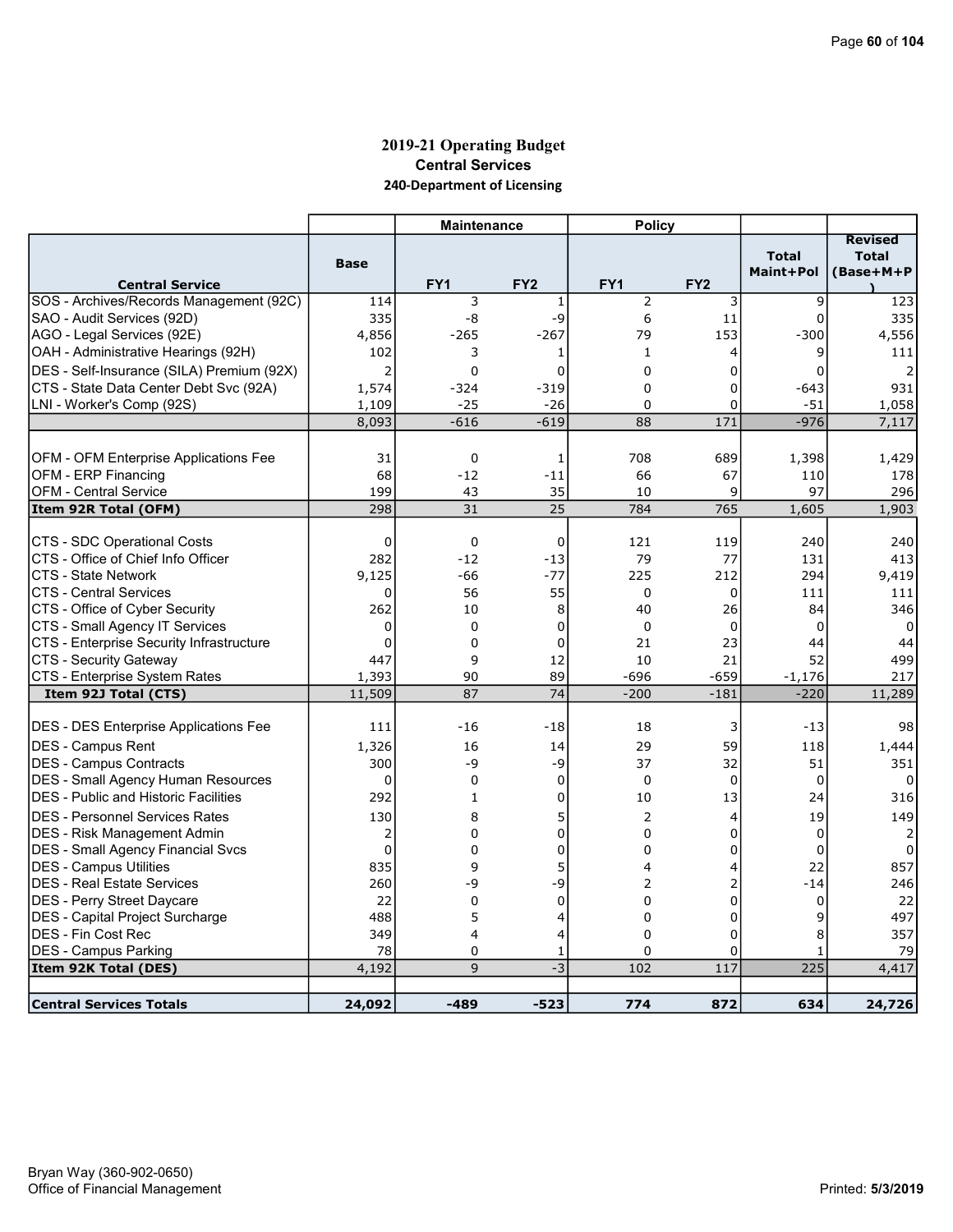# 2019-21 Operating Budget Central Services 245-Military Department

|                                              |                         | <b>Maintenance</b> |                 | <b>Policy</b>   |                 |                           |                                             |
|----------------------------------------------|-------------------------|--------------------|-----------------|-----------------|-----------------|---------------------------|---------------------------------------------|
| <b>Central Service</b>                       | <b>Base</b>             | FY <sub>1</sub>    | FY <sub>2</sub> | FY <sub>1</sub> | FY <sub>2</sub> | <b>Total</b><br>Maint+Pol | <b>Revised</b><br><b>Total</b><br>(Base+M+P |
| SOS - Archives/Records Management (92C)      | 22                      | $\overline{2}$     | 1               | $\pmb{0}$       | 1               | 4                         | 26                                          |
| SAO - Audit Services (92D)                   | 172                     | $-45$              | $-46$           | 2               | 3               | $-86$                     | 86                                          |
| AGO - Legal Services (92E)                   | 603                     | -69                | -69             | 8               | 17              | -113                      | 490                                         |
| OAH - Administrative Hearings (92H)          | 0                       | 0                  | $\mathbf 0$     | $\Omega$        | 0               | 0                         | 0                                           |
| DES - Self-Insurance (SILA) Premium (92X)    | 18                      | 121                | 121             | 51              | 52              | 345                       | 363                                         |
| CTS - State Data Center Debt Svc (92A)       | 61                      | 38                 | 40              | $\mathbf 0$     | 0               | 78                        | 139                                         |
| LNI - Worker's Comp (92S)                    | 844                     | $-46$              | $-47$           | $\Omega$        | 0               | $-93$                     | 751                                         |
|                                              | 1,721                   | $\mathbf{1}$       | $\mathbf 0$     | 61              | $\overline{73}$ | 135                       | 1,856                                       |
|                                              |                         |                    |                 |                 |                 |                           |                                             |
| OFM - OFM Enterprise Applications Fee        | 8                       | $-1$               | 0               | 153             | 152             | 304                       | 312                                         |
| OFM - ERP Financing                          | 17                      | $-3$               | $-4$            | 14              | 15              | 22                        | 39                                          |
| <b>OFM - Central Service</b>                 | 51                      | 5                  | 4               | 2               | $\overline{2}$  | 13                        | 64                                          |
| Item 92R Total (OFM)                         | 76                      | $\mathbf{1}$       | $\overline{0}$  | 169             | 169             | 339                       | 415                                         |
|                                              |                         |                    |                 |                 |                 |                           |                                             |
| CTS - SDC Operational Costs                  | 0                       | 0                  | 0               | 18              | 18              | 36                        | 36                                          |
| CTS - Office of Chief Info Officer           | $\overline{7}$          | 9                  | 9               | 8               | 7               | 33                        | 40                                          |
| <b>CTS - State Network</b>                   | 185                     | 4                  | 3               | 4               | 5               | 16                        | 201                                         |
| <b>CTS - Central Services</b>                | $\mathbf{0}$            | 8                  | 8               | $\Omega$        | $\overline{0}$  | 16                        | 16                                          |
| CTS - Office of Cyber Security               | 91                      | 4                  | 3               | 13              | 10              | 30                        | 121                                         |
| CTS - Small Agency IT Services               | $\mathbf{0}$            | $\Omega$           | 0               | $\Omega$        | $\mathbf 0$     | $\Omega$                  | $\mathbf{0}$                                |
| CTS - Enterprise Security Infrastructure     | $\mathbf 0$             | 0                  | 0               | $\mathbf 0$     | 0               | 0                         | 0                                           |
| CTS - Security Gateway                       | 214                     | $-17$              | $-17$           | 5               | 8               | $-21$                     | 193                                         |
| CTS - Enterprise System Rates                | 350                     | -5                 | $-5$            | $-151$          | $-145$          | $-306$                    | 44                                          |
| Item 92J Total (CTS)                         | 846                     | 3                  | $\mathbf{1}$    | $-103$          | $-97$           | $-196$                    | 650                                         |
|                                              | 28                      |                    |                 |                 |                 |                           |                                             |
| <b>DES - DES Enterprise Applications Fee</b> |                         | -6                 | -6              | 4               | 1               | $-7$                      | 21                                          |
| DES - Campus Rent                            | $\mathbf 0$<br>$\Omega$ | 0                  | 0               | 0               | 0               | 0                         | 0                                           |
| DES - Campus Contracts                       |                         | 0                  | 0               | $\Omega$        | 0               | $\Omega$                  | 0                                           |
| <b>DES - Small Agency Human Resources</b>    | $\mathbf 0$             | 0                  | $\mathbf 0$     | $\Omega$        | 0               | $\mathbf 0$               | 0                                           |
| <b>DES</b> - Public and Historic Facilities  | 2                       | $-1$               | -1              | 0               | 0               | $-2$                      | 0                                           |
| IDES - Personnel Services Rates              | 33                      | $-2$               | $\mathbf 0$     | 0               | $\mathbf{1}$    | $-1$                      | 32                                          |
| <b>DES</b> - Risk Management Admin           | $\overline{2}$          | 4                  | 4               | 0               | 0               | 8                         | $10\,$                                      |
| <b>DES - Small Agency Financial Svcs</b>     | $\Omega$                | $\mathbf 0$        | 0               | $\Omega$        | $\Omega$        | $\Omega$                  | $\mathbf 0$                                 |
| DES - Campus Utilities                       | 0                       | 0                  | 0               | 0               | 0               | $\Omega$                  | 0                                           |
| DES - Real Estate Services                   | $\mathbf 0$             | $\mathbf{1}$       | 1               | $\Omega$        | 0               | 2                         | 2                                           |
| DES - Perry Street Daycare                   | $\mathbf 0$             | 0                  | 0               | 0               | 0               | $\Omega$                  | $\mathbf 0$                                 |
| DES - Capital Project Surcharge              | $\mathbf 0$             | 0                  | 0               | $\Omega$        | 0               | $\Omega$                  | 0                                           |
| DES - Fin Cost Rec                           | $\Omega$                | 0                  | 0               | $\Omega$        | 0               | $\Omega$                  | $\Omega$                                    |
| <b>DES - Campus Parking</b>                  | $\mathbf 0$             | 0                  | 0               | 0               | 0               | 0                         | 0                                           |
| Item 92K Total (DES)                         | 65                      | $-4$               | $-2$            | $\overline{4}$  | $\overline{2}$  | $\overline{0}$            | 65                                          |
|                                              |                         |                    |                 |                 |                 |                           |                                             |
| <b>Central Services Totals</b>               | 2,708                   | $\mathbf{1}$       | $-1$            | 131             | 147             | 278                       | 2,986                                       |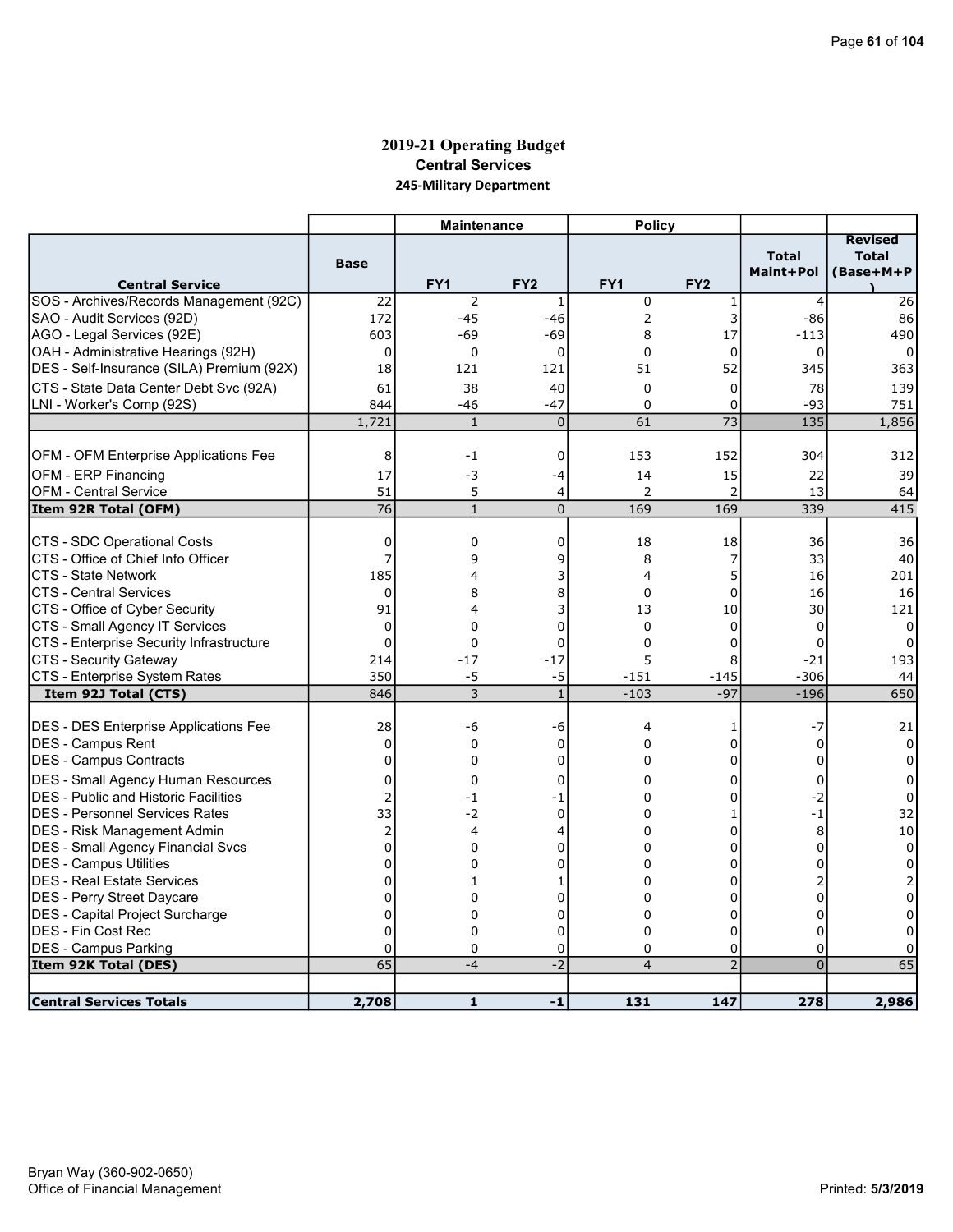# 2019-21 Operating Budget Central Services 275-Public Employment Relations Comm

|                                              |                | <b>Maintenance</b> |                 | <b>Policy</b>   |                 |                           |                                             |
|----------------------------------------------|----------------|--------------------|-----------------|-----------------|-----------------|---------------------------|---------------------------------------------|
| <b>Central Service</b>                       | <b>Base</b>    | FY <sub>1</sub>    | FY <sub>2</sub> | FY <sub>1</sub> | FY <sub>2</sub> | <b>Total</b><br>Maint+Pol | <b>Revised</b><br><b>Total</b><br>(Base+M+P |
| SOS - Archives/Records Management (92C)      | 5              | $-1$               | 1               | $\mathbf 0$     | 0               | $\Omega$                  |                                             |
| SAO - Audit Services (92D)                   | 0              | 0                  | $\Omega$        | $\Omega$        | 0               | $\Omega$                  | $\Omega$                                    |
| AGO - Legal Services (92E)                   | 79             | $-19$              | $-16$           | 0               | 2               | -33                       | 46                                          |
| OAH - Administrative Hearings (92H)          | $\mathbf 0$    | 0                  | 0               | 0               | 0               | 0                         |                                             |
| DES - Self-Insurance (SILA) Premium (92X)    | 25             | $-12$              | $-12$           | 0               | 0               | $-24$                     |                                             |
| CTS - State Data Center Debt Svc (92A)       | $\mathbf 0$    | $\mathbf{1}$       | 1               | 0               | 0               | 2                         | 2                                           |
| LNI - Worker's Comp (92S)                    | 23             | $-1$               | 0               | 0               | 0               | $-1$                      | 22                                          |
|                                              | 131            | $-32$              | $-26$           | $\Omega$        | $\overline{2}$  | $-56$                     | 75                                          |
|                                              |                |                    |                 |                 |                 |                           |                                             |
| <b>OFM - OFM Enterprise Applications Fee</b> | 1              | 0                  | 0               | 20              | 16              | 36                        | 37                                          |
| OFM - ERP Financing                          | $\overline{2}$ | 0                  | 0               | 2               | 2               | 4                         | 6                                           |
| <b>OFM - Central Service</b>                 | 4              | $\mathbf{1}$       | 2               | $\Omega$        | 0               | 3                         | 7                                           |
| Item 92R Total (OFM)                         | 8              | $\mathbf{1}$       | $\overline{2}$  | 22              | 18              | 43                        | 51                                          |
|                                              |                |                    |                 |                 |                 |                           |                                             |
| CTS - SDC Operational Costs                  | 0              | 0                  | 0               | $\mathbf 0$     | 0               | $\mathbf 0$               | 0                                           |
| CTS - Office of Chief Info Officer           | $\overline{0}$ | $\Omega$           | 0               | $\Omega$        | 0               | $\Omega$                  | 0                                           |
| <b>CTS - State Network</b>                   | 163            | 1                  | 2               | 4               | 4               | 11                        | 174                                         |
| <b>CTS - Central Services</b>                | 0              | 0                  | 0               | $\Omega$        | 0               | $\Omega$                  | $\Omega$                                    |
| CTS - Office of Cyber Security               | 7              | 1                  | -1              | 1               | 1               | 2                         | 9                                           |
| CTS - Small Agency IT Services               | 0              | $\Omega$           | $\Omega$        | $\Omega$        | $\Omega$        | $\Omega$                  |                                             |
| CTS - Enterprise Security Infrastructure     | $\mathbf 0$    | 0                  | 0               | 0               | 0               | $\Omega$                  | 0                                           |
| CTS - Security Gateway                       | 3              | 8                  | 8               | $\mathbf 0$     | 1               | 17                        | 20                                          |
| CTS - Enterprise System Rates                | 44<br>217      | $-1$<br>9          | -1<br>8         | $-19$<br>$-14$  | $-15$<br>-9     | $-36$<br>$-6$             | 8<br>211                                    |
| Item 92J Total (CTS)                         |                |                    |                 |                 |                 |                           |                                             |
| <b>DES - DES Enterprise Applications Fee</b> | 3              | 0                  | -1              | $\Omega$        | 0               | -1                        |                                             |
| DES - Campus Rent                            | $\overline{0}$ | $\Omega$           | $\mathbf 0$     | $\Omega$        | 0               | $\Omega$                  | 0                                           |
| DES - Campus Contracts                       | $\overline{2}$ | 0                  | 0               | $\Omega$        | 0               | $\Omega$                  |                                             |
| DES - Small Agency Human Resources           | $\mathbf 0$    | 0                  | 0               | 0               | 0               | 0                         | 0                                           |
| <b>DES - Public and Historic Facilities</b>  | 6              | 0                  | $\Omega$        | 0               | $\Omega$        |                           | 6                                           |
| DES - Personnel Services Rates               | 4              | 0                  | 0               | 0               | 0               | 0                         |                                             |
| DES - Risk Management Admin                  | $\overline{2}$ | 0                  | 0               | 0               | 0               | 0                         |                                             |
| <b>DES - Small Agency Financial Svcs</b>     | 309            | $-22$              | $-21$           | 3               | 7               | $-33$                     | 276                                         |
| <b>DES - Campus Utilities</b>                | 0              | 0                  | $\mathbf 0$     | 0               | 0               | 0                         | 0                                           |
| <b>DES - Real Estate Services</b>            | 9              | 0                  | 0               | 0               | 0               | 0                         |                                             |
| DES - Perry Street Daycare                   | 1              | 0                  | 0               | $\Omega$        | 0               | 0                         |                                             |
| DES - Capital Project Surcharge              | $\mathbf 0$    | 0                  | 0               | $\Omega$        | 0               | $\Omega$                  | 0                                           |
| <b>IDES - Fin Cost Rec</b>                   | $\overline{0}$ | 0                  | 0               | 0               | 0               | 0                         |                                             |
| <b>DES - Campus Parking</b>                  | $\mathbf 0$    | 0                  | 0               | 0               | 0               | $\Omega$                  |                                             |
| Item 92K Total (DES)                         | 336            | $-22$              | $-22$           | 3               | $\overline{7}$  | $-34$                     | 302                                         |
| <b>Central Services Totals</b>               | 692            | $-44$              | $-38$           | 11              | 18              | $-53$                     | 639                                         |
|                                              |                |                    |                 |                 |                 |                           |                                             |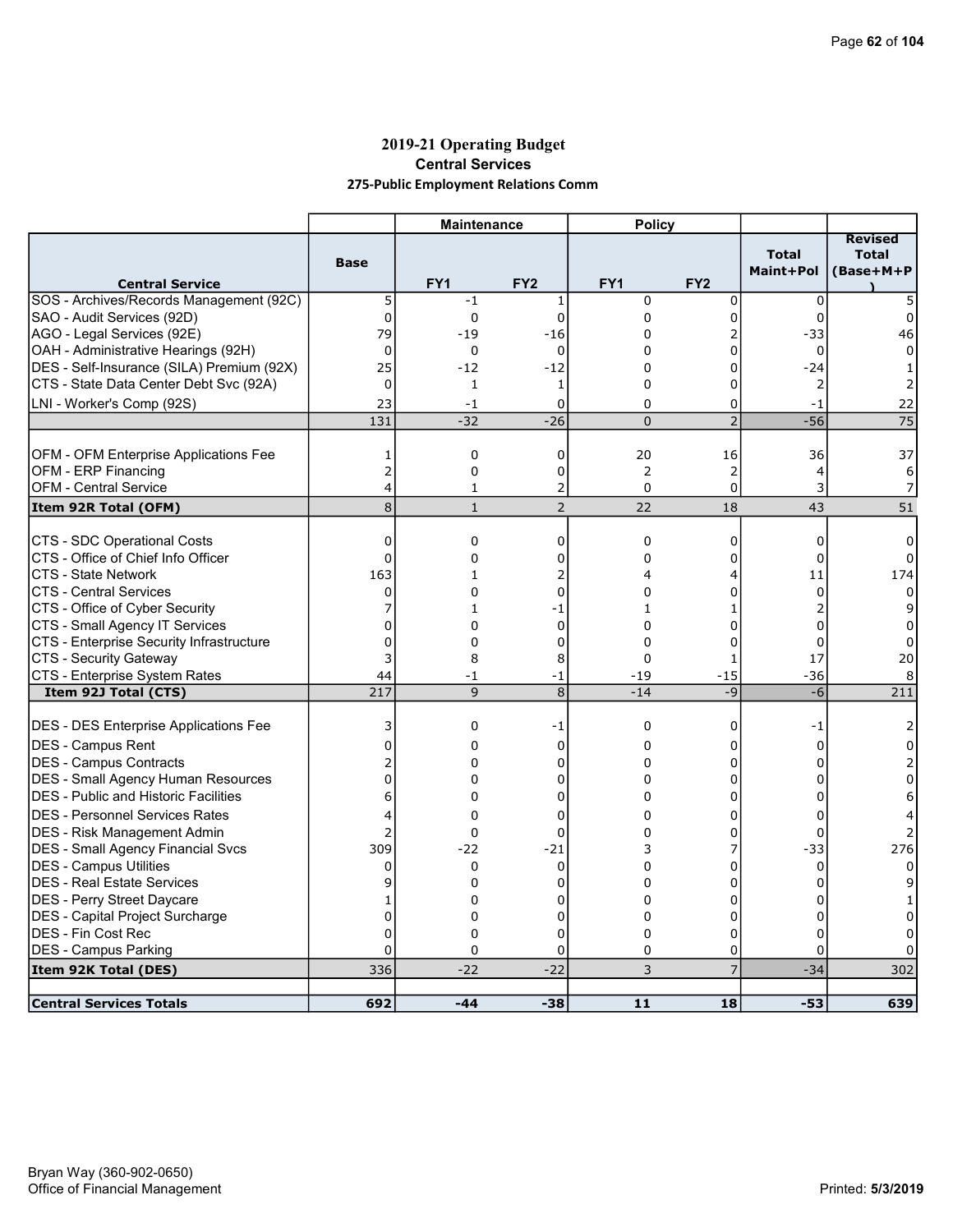# 2019-21 Operating Budget Central Services 300-Dept of Social and Health Services

|                                              |             | <b>Maintenance</b> |                 | <b>Policy</b>  |                 |              |                |
|----------------------------------------------|-------------|--------------------|-----------------|----------------|-----------------|--------------|----------------|
|                                              |             |                    |                 |                |                 |              | <b>Revised</b> |
|                                              | <b>Base</b> |                    |                 |                |                 | <b>Total</b> | <b>Total</b>   |
| <b>Central Service</b>                       |             | FY <sub>1</sub>    | FY <sub>2</sub> | FY1            | FY <sub>2</sub> | Maint+Pol    | (Base+M+P      |
| SOS - Archives/Records Management (92C)      | 1,136       | 189                | 190             | 36             | 48              | 463          | 1,599          |
| SAO - Audit Services (92D)                   | 2,195       | 164                | 152             | 48             | 93              | 457          | 2,652          |
| AGO - Legal Services (92E)                   | 23,828      | $-5,063$           | $-5,104$        | 602            | 841             | $-8,724$     | 15,104         |
| OAH - Administrative Hearings (92H)          | 16,179      | $-1,271$           | $-1,296$        | 315            | 586             | $-1,666$     | 14,513         |
| DES - Self-Insurance (SILA) Premium (92X)    | 15,823      | $-1,461$           | $-1,458$        | 2,565          | 2,583           | 2,229        | 18,052         |
| CTS - State Data Center Debt Svc (92A)       | 5,571       | $-132$             | $-131$          | $\Omega$       | 0               | $-263$       | 5,308          |
| LNI - Worker's Comp (92S)                    | 77,493      | 731                | 730             | 0              | 0               | 1,461        | 78,954         |
|                                              | 142,226     | $-6,843$           | $-6,917$        | 3,566          | 4,151           | $-6,043$     | 136,183        |
|                                              |             |                    |                 |                |                 |              |                |
| <b>OFM - OFM Enterprise Applications Fee</b> | 14          | 161                | 160             | 7,147          | 7,122           | 14,590       | 14,604         |
| OFM - ERP Financing                          | 758         | $-155$             | $-154$          | 685            | 676             | 1,052        | 1,810          |
| <b>OFM - Central Service</b>                 | 2,416       | 189                | 186             | 103            | 104             | 582          | 2,998          |
| Item 92R Total (OFM)                         | 3,188       | 195                | 192             | 7,935          | 7,902           | 16,224       | 19,412         |
|                                              |             |                    |                 |                |                 |              |                |
| <b>ICTS - SDC Operational Costs</b>          | $\Omega$    | $\mathbf 0$        | $\mathbf 0$     | 691            | 689             | 1,380        | 1,380          |
| CTS - Office of Chief Info Officer           | 991         | $-97$              | $-101$          | 254            | 234             | 290          | 1,281          |
| CTS - State Network                          | 10,685      | 193                | 187             | 275            | 262             | 917          | 11,602         |
| <b>CTS - Central Services</b>                | 0           | 315                | 315             | $\mathbf 0$    | $\mathbf 0$     | 630          | 630            |
| CTS - Office of Cyber Security               | 2,675       | $-66$              | $-85$           | 338            | 259             | 446          | 3,121          |
| CTS - Small Agency IT Services               | $\Omega$    | 0                  | $\mathbf 0$     | $\mathbf 0$    | 0               | $\mathbf 0$  |                |
| CTS - Enterprise Security Infrastructure     | $\mathbf 0$ | 0                  | $\mathbf 0$     | 124            | 126             | 250          | 250            |
| <b>CTS - Security Gateway</b>                | 1,564       | 72                 | 75              | 44             | 77              | 268          | 1,832          |
| <b>CTS - Enterprise System Rates</b>         | 16,243      | $-177$             | $-190$          | $-7,027$       | $-6,822$        | $-14,216$    | 2,027          |
| Item 92J Total (CTS)                         | 32,157      | 240                | 201             | $-5,301$       | $-5,175$        | $-10,035$    | 22,122         |
|                                              |             |                    |                 |                |                 |              |                |
| DES - DES Enterprise Applications Fee        | 1,295       | $-275$             | $-276$          | 192            | 30              | $-329$       | 966            |
| <b>IDES - Campus Rent</b>                    | 2,496       | $-195$             | $-198$          | 47             | 89              | $-257$       | 2,239          |
| DES - Campus Contracts                       | 638         | $-41$              | $-42$           | 67             | 69              | 53           | 691            |
| DES - Small Agency Human Resources           | 0           | $\mathbf 0$        | $\mathbf 0$     | $\mathbf 0$    | $\mathbf 0$     | 0            | $\Omega$       |
| <b>DES</b> - Public and Historic Facilities  | 770         | 41                 | 41              | 29             | 43              | 154          | 924            |
| <b>DES - Personnel Services Rates</b>        | 1,514       | $-26$              | $-28$           | 20             | 40              | 6            | 1,520          |
| <b>DES - Risk Management Admin</b>           | 1,638       | $-577$             | $-580$          | $\overline{7}$ | 14              | $-1,136$     | 502            |
| <b>DES - Small Agency Financial Svcs</b>     | $\Omega$    | 0                  | $\Omega$        | $\Omega$       | $\mathbf 0$     | 0            |                |
| <b>DES - Campus Utilities</b>                | 1,567       | $-125$             | $-123$          | 4              | 8               | $-236$       | 1,331          |
| <b>DES - Real Estate Services</b>            | 1,054       | $-13$              | $-12$           | 5              | 11              | -9           | 1,045          |
| <b>DES - Perry Street Daycare</b>            | 48          | $\overline{7}$     | 7               | $\Omega$       | 2               | 16           | 64             |
| DES - Capital Project Surcharge              | 1,042       | $-60$              | $-60$           | $\mathbf 0$    | $\mathbf 0$     | $-120$       | 922            |
| <b>DES - Fin Cost Rec</b>                    | 595         | $-14$              | $-13$           | $\Omega$       | 0               | $-27$        | 568            |
| DES - Campus Parking                         | 147         | $-11$              | $-12$           | 0              | 0               | $-23$        | 124            |
| Item 92K Total (DES)                         | 12,802      | $-1,289$           | $-1,296$        | 371            | 306             | $-1,908$     | 10,894         |
| Central Services Totals                      | 190,374     | $-7,697$           | $-7,820$        | 6,571          | 7,184           | $-1,762$     | 188,612        |
|                                              |             |                    |                 |                |                 |              |                |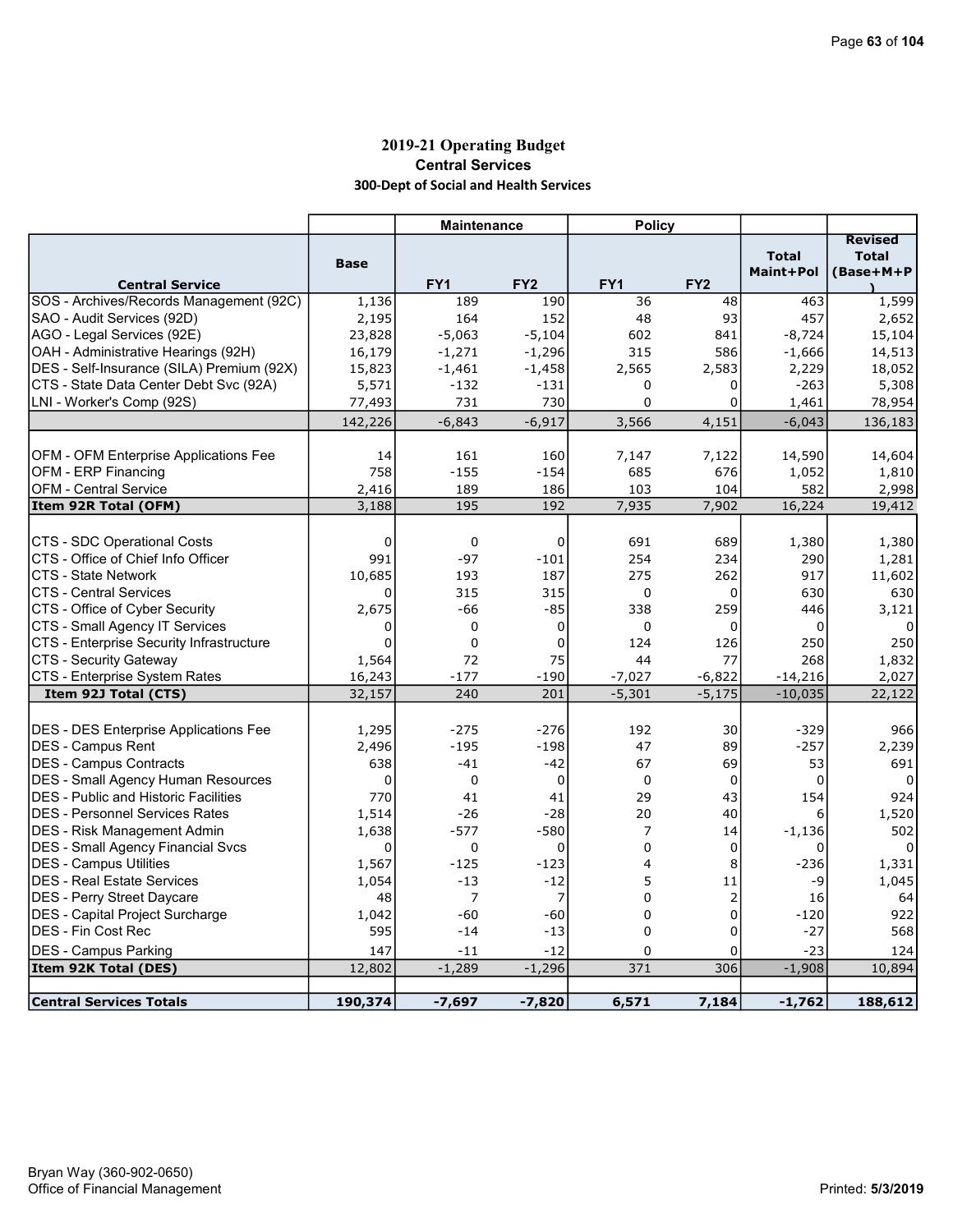# 2019-21 Operating Budget Central Services 303-Department of Health

|                                                                   |                    | <b>Maintenance</b>   |                      | <b>Policy</b>   |                  |                           |                                             |
|-------------------------------------------------------------------|--------------------|----------------------|----------------------|-----------------|------------------|---------------------------|---------------------------------------------|
| <b>Central Service</b>                                            | <b>Base</b>        | FY <sub>1</sub>      | FY <sub>2</sub>      | FY <sub>1</sub> | FY <sub>2</sub>  | <b>Total</b><br>Maint+Pol | <b>Revised</b><br><b>Total</b><br>(Base+M+P |
| SOS - Archives/Records Management (92C)                           | 385                | 29                   | 29                   | 10              | 14               | 82                        | 467                                         |
| SAO - Audit Services (92D)                                        | 229                | 44                   | 39                   | 6               | 12               | 101                       | 330                                         |
| AGO - Legal Services (92E)                                        | 10,868             | 185                  | 155                  | 1,018           | 1,214            | 2,572                     | 13,440                                      |
| OAH - Administrative Hearings (92H)                               | $\mathbf 0$        | 0                    | $\Omega$             | 0               | 0                | $\Omega$                  | 0                                           |
| DES - Self-Insurance (SILA) Premium (92X)                         | 764                | $-372$               | $-370$               | 2               | 5                | $-735$                    | 29                                          |
| CTS - State Data Center Debt Svc (92A)                            | 1,162              | $-123$               | $-122$               | 0               | 0                | $-245$                    | 917                                         |
| LNI - Worker's Comp (92S)                                         | 1,506              | $-41$                | $-43$                | 0               | 0                | $-84$                     | 1,422                                       |
|                                                                   | 14,915             | $-278$               | $-312$               | 1,036           | 1,245            | 1,691                     | 16,606                                      |
|                                                                   |                    |                      |                      |                 |                  |                           |                                             |
| OFM - OFM Enterprise Applications Fee                             | 43                 | $-1$                 | $-2$                 | 848             | 836              | 1,681                     | 1,724                                       |
| OFM - ERP Financing                                               | 96                 | $-20$                | $-22$                | 82              | 80               | 120                       | 216                                         |
| <b>OFM - Central Service</b>                                      | 276                | 29                   | 27                   | 12              | 12               | 80                        | 356                                         |
| Item 92R Total (OFM)                                              | 415                | 8                    | 3                    | 942             | 928              | 1,881                     | 2,296                                       |
|                                                                   |                    |                      |                      |                 |                  |                           |                                             |
| CTS - SDC Operational Costs<br>CTS - Office of Chief Info Officer | $\mathbf 0$<br>266 | $\mathbf 0$<br>$-19$ | $\mathbf 0$<br>$-20$ | 118<br>74       | 118<br>66        | 236                       | 236                                         |
|                                                                   |                    |                      |                      |                 |                  | 101                       | 367                                         |
| <b>CTS - State Network</b>                                        | 905                | $-39$                | -41                  | 20              | 20               | $-40$                     | 865                                         |
| <b>CTS - Central Services</b>                                     | $\Omega$           | 55                   | 54                   | $\Omega$        | $\Omega$         | 109                       | 109                                         |
| CTS - Office of Cyber Security                                    | 338                | $-4$                 | $-7$                 | 43              | 34               | 66                        | 404                                         |
| CTS - Small Agency IT Services                                    | $\mathbf 0$        | $\Omega$             | $\mathbf 0$          | $\Omega$        | $\Omega$         | 0                         | $\Omega$                                    |
| CTS - Enterprise Security Infrastructure                          | 0<br>482           | 0<br>62              | 0                    | 24<br>14        | 23               | 47                        | 47                                          |
| CTS - Security Gateway                                            |                    |                      | 70                   |                 | 29               | 175                       | 657                                         |
| CTS - Enterprise System Rates                                     | 1,852<br>3,842     | 14<br>69             | 13<br>69             | -833<br>$-540$  | $-801$<br>$-511$ | $-1,607$<br>$-913$        | 245<br>2,929                                |
| Item 92J Total (CTS)                                              |                    |                      |                      |                 |                  |                           |                                             |
| DES - DES Enterprise Applications Fee                             | 148                | $-31$                | -29                  | 23              | 3                | -34                       | 114                                         |
| <b>IDES - Campus Rent</b>                                         | 3                  | $-1$                 | $-1$                 | $\mathbf 0$     | 0                | -2                        | 1                                           |
| DES - Campus Contracts                                            | 140                | $-4$                 | $-2$                 | 16              | 16               | 26                        | 166                                         |
| <b>DES - Small Agency Human Resources</b>                         | $\Omega$           | $\mathbf 0$          | $\mathbf 0$          | $\Omega$        | $\mathbf 0$      | 0                         | 0                                           |
| <b>DES</b> - Public and Historic Facilities                       | 481                | $-16$                | $-15$                | 15              | 23               | 7                         | 488                                         |
| <b>DES - Personnel Services Rates</b>                             | 172                | 0                    | $\mathbf 0$          | $\overline{2}$  | 6                | 8                         | 180                                         |
| DES - Risk Management Admin                                       | 33                 | $-15$                | $-16$                | $\Omega$        | 0                | $-31$                     | 2                                           |
| DES - Small Agency Financial Svcs                                 | $\mathbf 0$        | 0                    | $\mathbf 0$          | $\Omega$        | 0                | $\mathbf 0$               | $\Omega$                                    |
| <b>IDES - Campus Utilities</b>                                    | $\overline{2}$     | 0                    | $-1$                 | 0               | 0                | $-1$                      | $\mathbf{1}$                                |
| IDES - Real Estate Services                                       | 159                | 11                   | 8                    | 0               | 3                | 22                        | 181                                         |
| DES - Perry Street Daycare                                        | 31                 | 2                    | 0                    | $\Omega$        | 0                | $\overline{2}$            | 33                                          |
| DES - Capital Project Surcharge                                   | 10                 | $-4$                 | -6                   | 0               | 0                | $-10$                     | 0                                           |
| <b>IDES - Fin Cost Rec</b>                                        | 6                  | -3                   | $-3$                 | $\Omega$        | 0                | -6                        | $\Omega$                                    |
| <b>DES - Campus Parking</b>                                       | $\overline{0}$     | 0                    | 0                    | 0               | 0                | 0                         |                                             |
| Item 92K Total (DES)                                              | 1,186              | $-61$                | $-65$                | 56              | 51               | $-19$                     | 1,167                                       |
| <b>Central Services Totals</b>                                    | 20,358             | $-262$               | $-305$               | 1,494           | 1,713            | 2,640                     | 22,998                                      |
|                                                                   |                    |                      |                      |                 |                  |                           |                                             |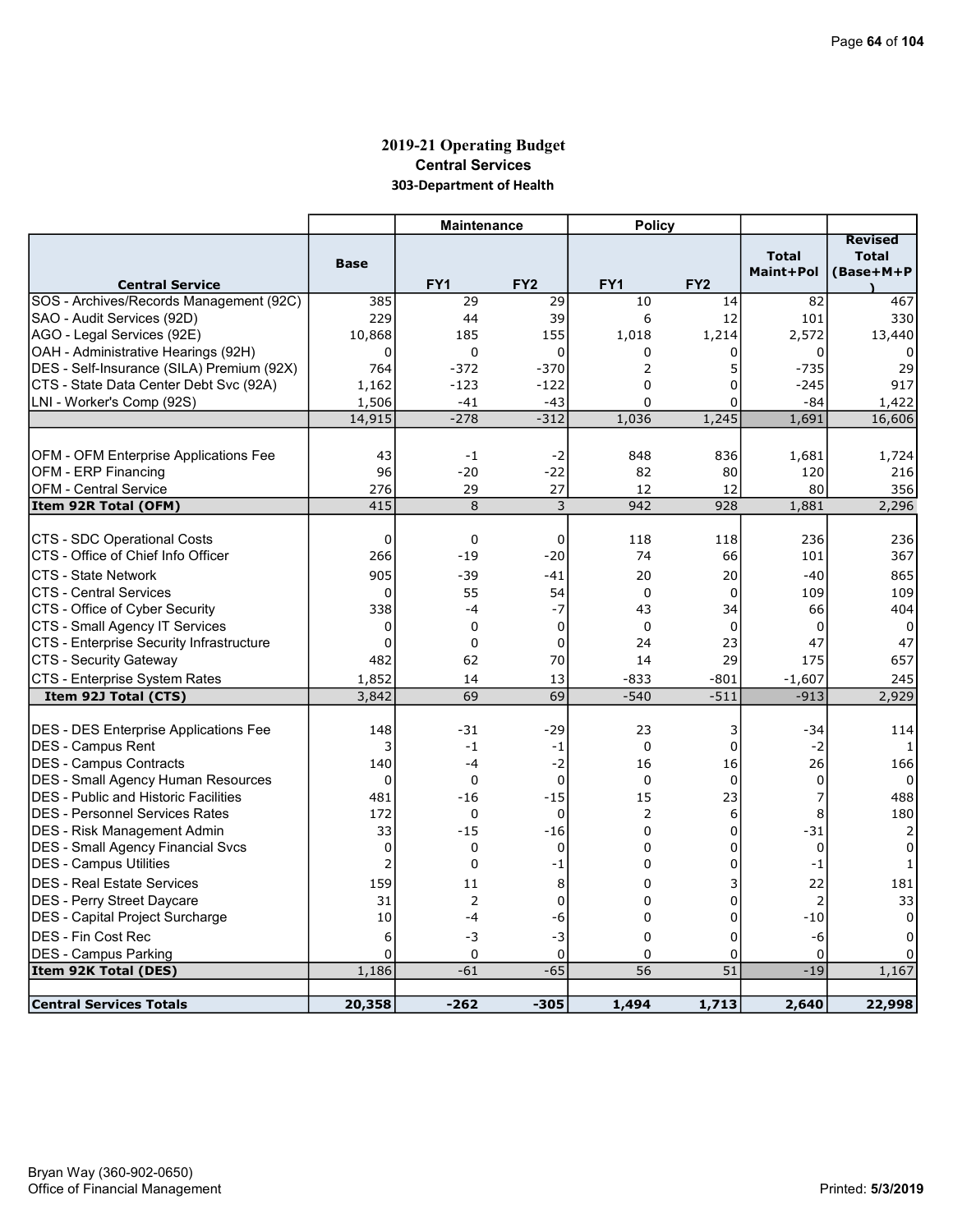# 2019-21 Operating Budget Central Services 305-Department of Veterans' Affairs

|                                                                                          |                     | <b>Maintenance</b> |                   | <b>Policy</b>            |                 |                           |                                             |
|------------------------------------------------------------------------------------------|---------------------|--------------------|-------------------|--------------------------|-----------------|---------------------------|---------------------------------------------|
| <b>Central Service</b>                                                                   | <b>Base</b>         | FY <sub>1</sub>    | FY <sub>2</sub>   | FY <sub>1</sub>          | FY <sub>2</sub> | <b>Total</b><br>Maint+Pol | <b>Revised</b><br><b>Total</b><br>(Base+M+P |
| SOS - Archives/Records Management (92C)                                                  | 51                  | 3                  | 5                 | $\mathbf 1$              | 2               | 11                        | 62                                          |
| SAO - Audit Services (92D)                                                               | 80                  | 2                  | $\overline{2}$    | 2                        | 3               | 9                         | 89                                          |
| AGO - Legal Services (92E)                                                               | 118                 | $-40$              | -39               | $\mathbf{1}$             | $\mathbf{1}$    | $-77$                     | 41                                          |
| OAH - Administrative Hearings (92H)                                                      | 0                   | 0                  | $\mathbf 0$       | 0                        | 0               | 0                         |                                             |
| DES - Self-Insurance (SILA) Premium (92X)                                                | 62                  | $-31$              | $-30$             | $\mathbf{1}$             | $\Omega$        | $-60$                     |                                             |
| CTS - State Data Center Debt Svc (92A)                                                   | $\Omega$            | 0                  | $\mathbf 0$       | 0                        | 0               | 0                         |                                             |
| LNI - Worker's Comp (92S)                                                                | 6,339               | $-350$             | $-352$            | $\Omega$                 | 0               | $-702$                    | 5,637                                       |
|                                                                                          | 6,650               | $-416$             | $-414$            | 5                        | 6               | $-819$                    | 5,831                                       |
|                                                                                          |                     |                    |                   |                          |                 |                           |                                             |
| OFM - OFM Enterprise Applications Fee                                                    | 19                  | 34                 | 35                | 1,868                    | 1,860           | 3,797                     | 3,816                                       |
| OFM - ERP Financing                                                                      | 36                  | 40                 | 41                | 179                      | 176             | 436                       | 472                                         |
| <b>OFM - Central Service</b>                                                             | 115                 | 307                | 307               | 27                       | 28              | 669                       | 784                                         |
| Item 92R Total (OFM)                                                                     | 170                 | 381                | 383               | 2,074                    | 2,064           | 4,902                     | 5,072                                       |
|                                                                                          |                     |                    |                   |                          |                 |                           |                                             |
| CTS - SDC Operational Costs                                                              | 0                   | 0                  | 0                 | 0                        | 0               | $\Omega$                  | 0                                           |
| CTS - Office of Chief Info Officer                                                       | $\mathbf 0$         | 5                  | 5                 | 3                        | 3               | 16                        | 16                                          |
| CTS - State Network                                                                      | 554                 | $-7$               | $-7$              | 13                       | 13              | 12                        | 566                                         |
| <b>CTS - Central Services</b>                                                            | $\Omega$            | 0                  | $\mathbf 0$       | $\mathbf 0$              | $\Omega$        | $\mathbf 0$               |                                             |
| CTS - Office of Cyber Security                                                           | 176                 | $\overline{2}$     | 1                 | 24                       | 17              | 44                        | 220                                         |
| CTS - Small Agency IT Services                                                           | 0                   | $\Omega$           | $\Omega$          | $\Omega$                 | $\Omega$        | 0                         |                                             |
| CTS - Enterprise Security Infrastructure                                                 | $\Omega$            | 0                  | 0                 | 3                        | 4               |                           |                                             |
| CTS - Security Gateway                                                                   | 105                 | $-2$               | -1                | $\overline{2}$           | 5               |                           | 109                                         |
| CTS - Enterprise System Rates                                                            | 865                 | 1,644              | 1,640             | $-1,836$                 | $-1,782$        | $-334$                    | 531                                         |
| Item 92J Total (CTS)                                                                     | 1,699               | 1,642              | 1,638             | $-1,791$                 | $-1,740$        | $-251$                    | 1,448                                       |
|                                                                                          |                     |                    |                   |                          |                 |                           |                                             |
| DES - DES Enterprise Applications Fee<br><b>IDES - Campus Rent</b>                       | 69<br>0             | 63<br>0            | 63<br>$\mathbf 0$ | 50<br>$\mathbf 0$        | 8<br>0          | 184<br>0                  | 253<br>$\mathbf{0}$                         |
|                                                                                          |                     | $\Omega$           |                   |                          |                 |                           |                                             |
| DES - Campus Contracts                                                                   | 7<br>$\overline{0}$ |                    | 1                 | 1                        | 1               | U                         | 10                                          |
| <b>DES - Small Agency Human Resources</b><br><b>DES</b> - Public and Historic Facilities | 23                  | 0<br>$\mathbf{1}$  | 0<br>1            | $\Omega$<br>$\mathbf{1}$ | 0<br>1          | 4                         | $\Omega$<br>27                              |
| IDES - Personnel Services Rates                                                          | 81                  | $-1$               | 1                 | $\mathbf{1}$             | 2               |                           | 84                                          |
| <b>DES - Risk Management Admin</b>                                                       | $\overline{2}$      | 0                  | 0                 | $\Omega$                 | 0               | $\Omega$                  |                                             |
|                                                                                          | $\mathbf 0$         | 0                  | 0                 | $\Omega$                 | 0               | $\Omega$                  | $\overline{2}$<br>0                         |
| DES - Small Agency Financial Svcs                                                        | 0                   | 0                  | 0                 | $\Omega$                 | 0               | $\Omega$                  | $\Omega$                                    |
| DES - Campus Utilities<br><b>DES - Real Estate Services</b>                              |                     | 3                  | 2                 | 0                        | 0               |                           | 19                                          |
|                                                                                          | 14<br>2             | 0                  | $\overline{0}$    | $\Omega$                 | 0               | 0                         | $\overline{2}$                              |
| DES - Perry Street Daycare                                                               | $\mathbf 0$         | 0                  | 0                 | 0                        | 0               | 0                         | 0                                           |
| DES - Capital Project Surcharge<br><b>DES - Fin Cost Rec</b>                             | $\mathbf 0$         | 0                  | 0                 | 0                        | 0               | n                         | 0                                           |
| <b>DES - Campus Parking</b>                                                              | $\Omega$            | 0                  | 0                 | $\Omega$                 | 0               | $\Omega$                  |                                             |
| Item 92K Total (DES)                                                                     | 197                 | 66                 | 68                | 53                       | $\overline{12}$ | 199                       | 396                                         |
|                                                                                          |                     |                    |                   |                          |                 |                           |                                             |
| <b>Central Services Totals</b>                                                           | 8,716               | 1,673              | 1,675             | 341                      | 342             | 4,031                     | 12,747                                      |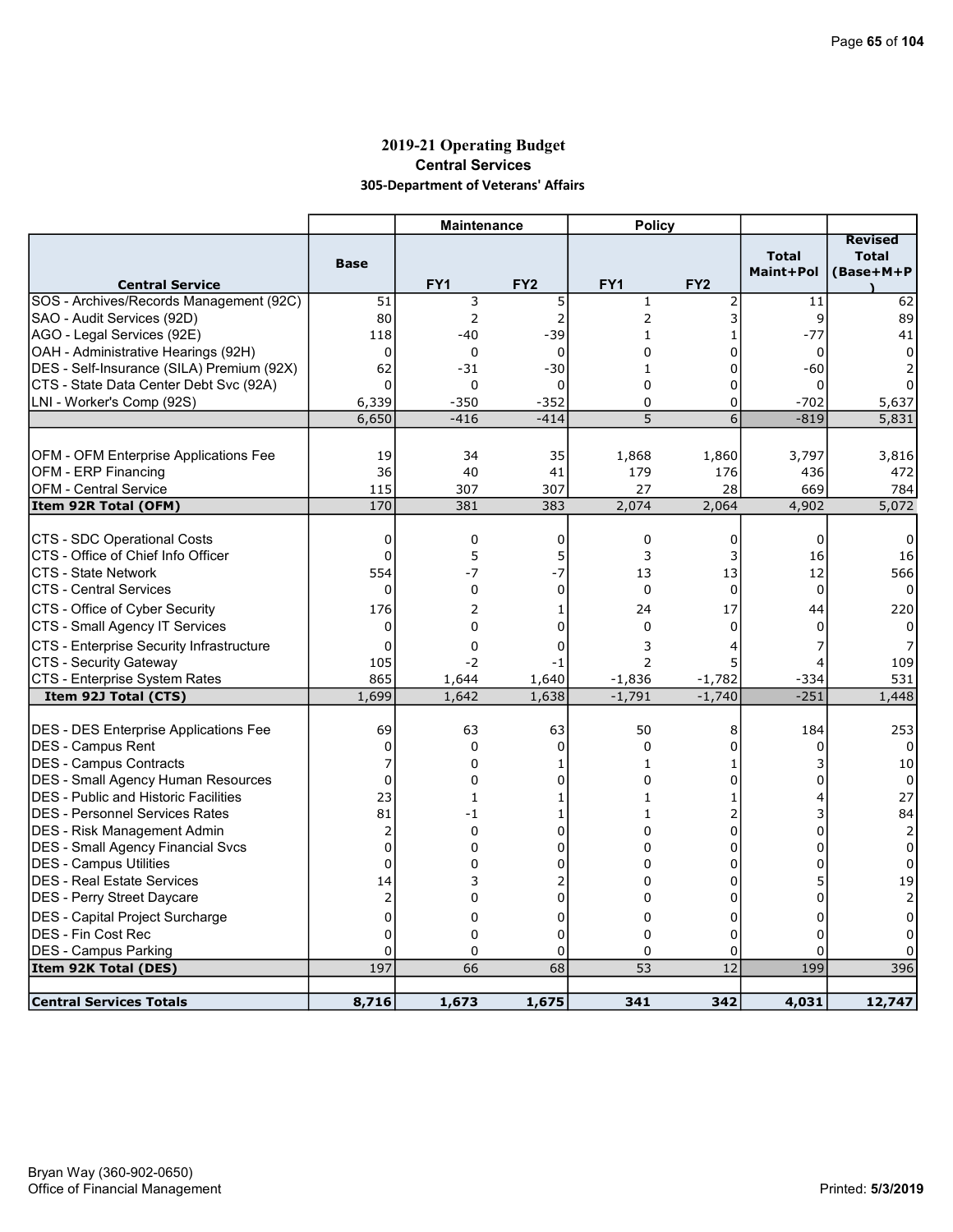# 2019-21 Operating Budget Central Services 307-Dept of Children, Youth & Families

|                                                           |             | <b>Maintenance</b> |                  | <b>Policy</b>  |                 |                           |                                             |
|-----------------------------------------------------------|-------------|--------------------|------------------|----------------|-----------------|---------------------------|---------------------------------------------|
| <b>Central Service</b>                                    | <b>Base</b> | FY <sub>1</sub>    | FY <sub>2</sub>  | FY1            | FY <sub>2</sub> | <b>Total</b><br>Maint+Pol | <b>Revised</b><br><b>Total</b><br>(Base+M+P |
| SOS - Archives/Records Management (92C)                   | 218         | $-97$              | $-96$            | $\mathbf 0$    | 1               | $-192$                    | 26                                          |
| SAO - Audit Services (92D)                                | 576         | $-219$             | $-222$           | 3              | 5               | $-433$                    | 143                                         |
| AGO - Legal Services (92E)                                | 57,808      | 6,320              | 6,099            | 3,443          | 4,681           | 20,543                    | 78,351                                      |
| OAH - Administrative Hearings (92H)                       | 1,419       | 1,413              | 1,404            | 98             | 182             | 3,097                     | 4,516                                       |
| DES - Self-Insurance (SILA) Premium (92X)                 | 39,849      | 9,586              | 9,588            | 11,738         | 11,822          | 42,734                    | 82,583                                      |
| CTS - State Data Center Debt Svc (92A)                    | 1,203       | $-387$             | $-386$           | 0              | 0               | $-773$                    | 430                                         |
| LNI - Worker's Comp (92S)                                 | 2,996       | $-1,318$           | $-1,315$         | $\Omega$       | $\mathbf 0$     | $-2,633$                  | 363                                         |
|                                                           | 104,071     | 15,298             | 15,072           | 15,282         | 16,691          | 62,343                    | 166,414                                     |
|                                                           |             |                    |                  |                |                 |                           |                                             |
| OFM - OFM Enterprise Applications Fee                     | 393         | $-187$             | $-188$           | 398            | 394             | 417                       | 810                                         |
| <b>OFM - ERP Financing</b>                                | 75          | $-25$              | $-26$            | 38             | 38              | 25                        | 100                                         |
| <b>OFM - Central Service</b>                              | 458<br>926  | -152<br>$-364$     | $-153$<br>$-367$ | 5<br>441       | 6               | $-294$<br>148             | 164                                         |
| Item 92R Total (OFM)                                      |             |                    |                  |                | 438             |                           | 1,074                                       |
| <b>CTS - SDC Operational Costs</b>                        | 0           | $\mathbf 0$        | 0                | 55             | 56              | 111                       | 111                                         |
| CTS - Office of Chief Info Officer                        | 216         | $-69$              | $-71$            | 23             | 23              | $-94$                     | 122                                         |
| CTS - State Network                                       | 2,500       | $-14$              | $-15$            | 61             | 58              | 90                        | 2,590                                       |
| <b>CTS - Central Services</b>                             | 0           | 26                 | 25               | $\Omega$       | $\mathbf 0$     | 51                        | 51                                          |
| CTS - Office of Cyber Security                            | 556         | $-9$               | $-13$            | 71             | 53              | 102                       | 658                                         |
| CTS - Small Agency IT Services                            | 0           | $\mathbf 0$        | 0                | $\mathbf 0$    | $\mathbf 0$     | 0                         | 0                                           |
| CTS - Enterprise Security Infrastructure                  | $\mathbf 0$ | 0                  | $\mathbf 0$      | 3              | 2               | 5                         | 5                                           |
| CTS - Security Gateway                                    | 323         | 9                  | 13               | 9              | 16              | 47                        | 370                                         |
| CTS - Enterprise System Rates                             | 3,060       | $-1,088$           | $-1,087$         | $-392$         | $-377$          | $-2,944$                  | 116                                         |
| Item 92J Total (CTS)                                      | 6,656       | $-1,145$           | $-1,148$         | $-170$         | $-169$          | $-2,632$                  | 4,024                                       |
|                                                           |             |                    |                  |                |                 |                           |                                             |
| <b>DES - DES Enterprise Applications Fee</b>              | 243<br>417  | $-101$<br>223      | $-101$<br>220    | 10<br>19       | 2<br>37         | $-190$<br>499             | 53<br>916                                   |
| <b>DES - Campus Rent</b><br><b>DES - Campus Contracts</b> | 125         | 28                 | 27               | 21             | 22              | 98                        | 223                                         |
| <b>DES</b> - Small Agency Human Resources                 | 0           | $\mathbf 0$        | 0                | $\mathbf 0$    | 0               | 0                         | 0                                           |
| <b>DES</b> - Public and Historic Facilities               | 190         | $\mathbf{1}$       | 2                | $\overline{7}$ | 9               | 19                        | 209                                         |
| <b>DES - Personnel Services Rates</b>                     | 283         | 48                 | 50               | $\overline{a}$ | 13              | 115                       | 398                                         |
| <b>DES</b> - Risk Management Admin                        | 388         | 912                | 907              | 32             | 58              | 1,909                     | 2,297                                       |
| <b>DES - Small Agency Financial Svcs</b>                  | 0           | 0                  | 0                | $\mathbf 0$    | $\mathbf 0$     | 0                         | 0                                           |
| <b>DES - Campus Utilities</b>                             | 267         | 137                | 137              | $\overline{2}$ | 3               | 279                       | 546                                         |
| <b>DES - Real Estate Services</b>                         | 234         | 63                 | 65               | $\overline{2}$ | $\overline{4}$  | 134                       | 368                                         |
| <b>DES - Perry Street Daycare</b>                         | 12          | $\mathbf{1}$       | 1                | $\mathbf 0$    | $\mathbf 0$     | $\overline{2}$            | 14                                          |
| <b>DES</b> - Capital Project Surcharge                    | 187         | 96                 | 96               | $\mathbf 0$    | 0               | 192                       | 379                                         |
| <b>DES - Fin Cost Rec</b>                                 | 107         | 63                 | 61               | $\mathbf 0$    | 0               | 124                       | 231                                         |
| <b>DES - Campus Parking</b>                               | 25          | 14                 | 13               | 0              | 0               | 27                        | 52                                          |
| <b>Item 92K Total (DES)</b>                               | 2,478       | 1,485              | 1,478            | 97             | 148             | 3,208                     | 5,686                                       |
|                                                           |             |                    |                  |                |                 |                           |                                             |
| <b>Central Services Totals</b>                            | 114,131     | 15,274             | 15,035           | 15,650         | 17,108          | 63,067                    | 177,198                                     |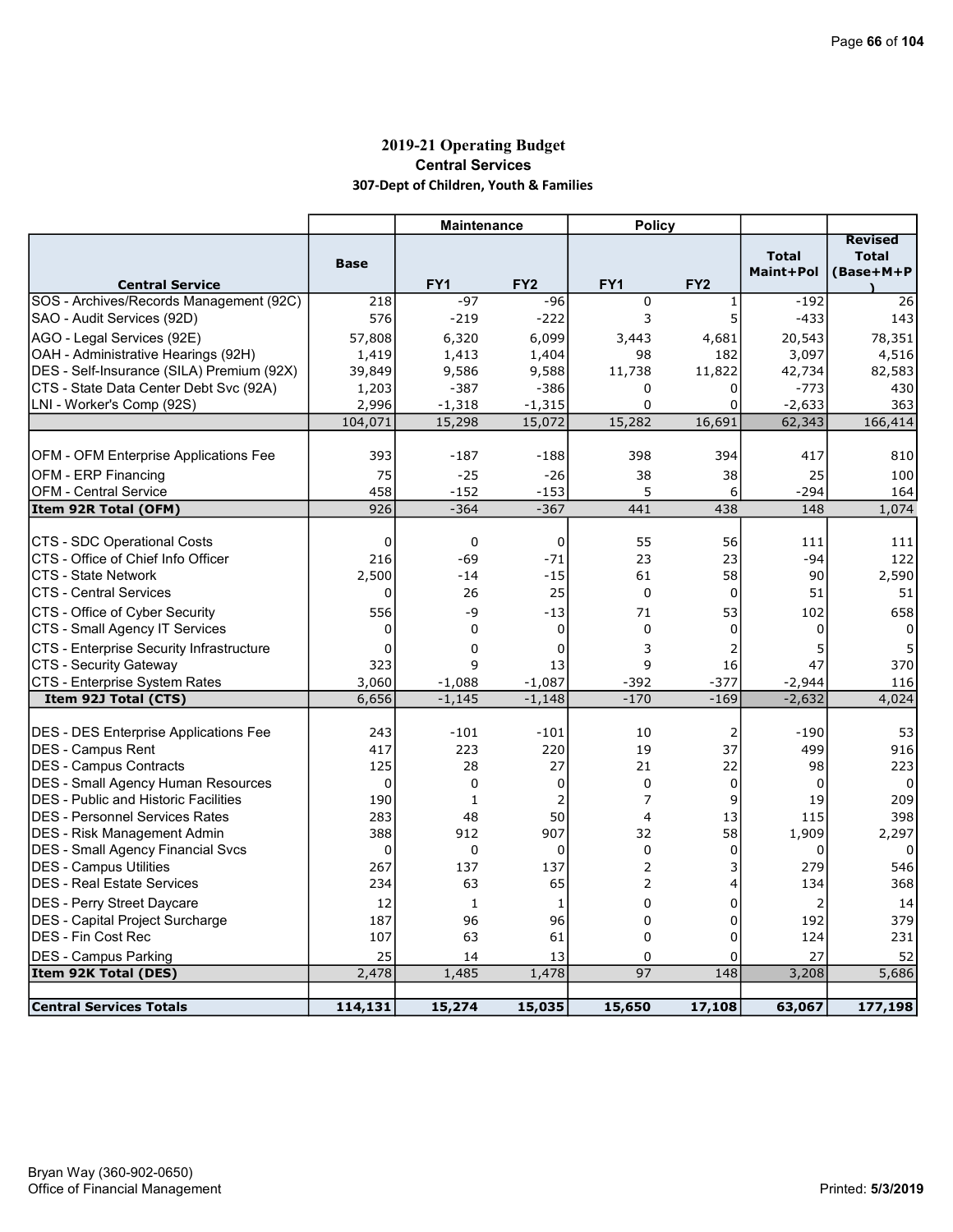# 2019-21 Operating Budget Central Services 310-Department of Corrections

|                                             |                   | <b>Maintenance</b>   |                    | <b>Policy</b>   |                 |                           |                                             |
|---------------------------------------------|-------------------|----------------------|--------------------|-----------------|-----------------|---------------------------|---------------------------------------------|
| <b>Central Service</b>                      | <b>Base</b>       | FY <sub>1</sub>      | FY <sub>2</sub>    | FY1             | FY <sub>2</sub> | <b>Total</b><br>Maint+Pol | <b>Revised</b><br><b>Total</b><br>(Base+M+P |
| SOS - Archives/Records Management (92C)     | 885               | $-221$               | $-220$             | 11              | 14              | $-416$                    | 469                                         |
| SAO - Audit Services (92D)                  | 205               | 13                   | 12                 | 4               | 9               | 38                        | 243                                         |
| AGO - Legal Services (92E)                  | 10,671            | 304                  | 269                | 208             | 405             | 1,186                     | 11,857                                      |
| OAH - Administrative Hearings (92H)         | 0                 | $\mathbf 0$          | $\mathbf 0$        | 0               | 0               | 0                         |                                             |
| DES - Self-Insurance (SILA) Premium (92X)   | 28,404            | $-3,911$             | $-3,911$           | 4,093           | 4,122           | 393                       | 28,797                                      |
| CTS - State Data Center Debt Svc (92A)      | 1,222             | $-110$               | $-108$             | 0               | 0               | $-218$                    | 1,004                                       |
| LNI - Worker's Comp (92S)                   | 33,330            | 5,449                | 5,453              | $\Omega$        | 0               | 10,902                    | 44,232                                      |
|                                             | 74,716            | 1,524                | 1,495              | 4,316           | 4,550           | 11,885                    | 86,601                                      |
|                                             |                   |                      |                    |                 |                 |                           |                                             |
| OFM - OFM Enterprise Applications Fee       | 194               | $-4$                 | -4                 | 3,973           | 3,959           | 7,924                     | 8,118                                       |
| <b>OFM - ERP Financing</b>                  | 422               | -86                  | -86                | 380             | 376             | 584                       | 1,006                                       |
| <b>OFM - Central Service</b>                | 1,357             | 98                   | 97                 | 57              | 58              | 310                       | 1,667                                       |
| Item 92R Total (OFM)                        | 1,973             | 8                    | 7                  | 4,410           | 4,393           | 8,818                     | 10,791                                      |
|                                             |                   |                      |                    |                 |                 |                           |                                             |
| CTS - SDC Operational Costs                 | 0                 | 0                    | 0                  | 130             | 130             | 260                       | 260                                         |
| CTS - Office of Chief Info Officer          | 280               | $-40$                | $-40$              | 65              | 59              | 44                        | 324                                         |
| CTS - State Network                         | 6,793             | $-384$               | $-389$             | 149             | 143             | $-481$                    | 6,312                                       |
| <b>CTS - Central Services</b>               | 0                 | 59                   | 60                 | $\mathbf 0$     | 0               | 119                       | 119                                         |
| CTS - Office of Cyber Security              | 1,486             | $-62$                | $-72$              | 181             | 139             | 186                       | 1,672                                       |
| CTS - Small Agency IT Services              | $\Omega$          | 0                    | $\mathbf 0$        | $\mathbf 0$     | 0               | 0                         |                                             |
| CTS - Enterprise Security Infrastructure    | $\Omega$          | $\Omega$             | $\mathbf 0$        | 26              | 26              | 52                        | 52                                          |
| <b>CTS - Security Gateway</b>               | 699               | 15                   | 15                 | 18              | 33              | 81                        | 780                                         |
| CTS - Enterprise System Rates               | 8,860             | $-14$                | $-21$              | $-3,906$        | $-3,793$        | $-7,734$                  | 1,126                                       |
| Item 92J Total (CTS)                        | 18,119            | $-426$               | $-447$             | $-3,337$        | $-3,263$        | $-7,473$                  | 10,646                                      |
|                                             |                   |                      |                    |                 |                 |                           |                                             |
| DES - DES Enterprise Applications Fee       | 706               | $-146$               | $-146$             | 107             | 16              | $-169$                    | 537                                         |
| <b>DES - Campus Rent</b>                    | $\mathbf{0}$      | 0                    | 0                  | $\Omega$        | $\mathbf 0$     | $\Omega$                  | $\Omega$                                    |
| <b>IDES - Campus Contracts</b>              | 90                | 1                    | 1                  | 11              | 11              | 24                        | 114                                         |
| DES - Small Agency Human Resources          | 0                 | 0                    | 0                  | $\Omega$        | $\Omega$        | $\Omega$                  | $\Omega$                                    |
| <b>DES</b> - Public and Historic Facilities | 304               | $\mathbf{1}$<br>$-5$ | 1                  | 10              | 16              | 28                        | 332                                         |
| <b>DES - Personnel Services Rates</b>       | 824               |                      | $-7$               | 11              | 22              | 21                        | 845                                         |
| <b>DES</b> - Risk Management Admin          | 1,042<br>$\Omega$ | $-136$<br>0          | $-137$<br>$\Omega$ | 11<br>$\Omega$  | 21<br>$\Omega$  | $-241$<br>$\Omega$        | 801<br>$\Omega$                             |
| <b>DES - Small Agency Financial Svcs</b>    |                   |                      |                    |                 |                 |                           |                                             |
| <b>DES - Campus Utilities</b>               | 0                 | 0                    | 0                  | 0               | 0               | 0                         | 0                                           |
| <b>DES - Real Estate Services</b>           | 359               | $-4$                 | -4                 | 2               | 4               | -2                        | 357                                         |
| DES - Perry Street Daycare                  | 21                | $\mathbf{1}$         | $1\,$              | $\Omega$        | 0               | $\overline{2}$            | 23                                          |
| DES - Capital Project Surcharge             | 0                 | 0                    | 0                  | 0               | 0               | $\mathbf 0$               | 0                                           |
| DES - Fin Cost Rec                          | $\mathbf{0}$      | $\Omega$             | $\Omega$           | $\Omega$        | $\mathbf 0$     | $\Omega$                  | 0                                           |
| <b>DES - Campus Parking</b>                 | $\Omega$          | $\Omega$<br>$-288$   | 0                  | $\Omega$<br>152 | 0<br>90         | $\Omega$<br>$-337$        |                                             |
| Item 92K Total (DES)                        | 3,345             |                      | $-291$             |                 |                 |                           | 3,008                                       |
| <b>Central Services Totals</b>              | 98,152            | 818                  | 764                | 5,541           | 5,770           | 12,893                    | 111,045                                     |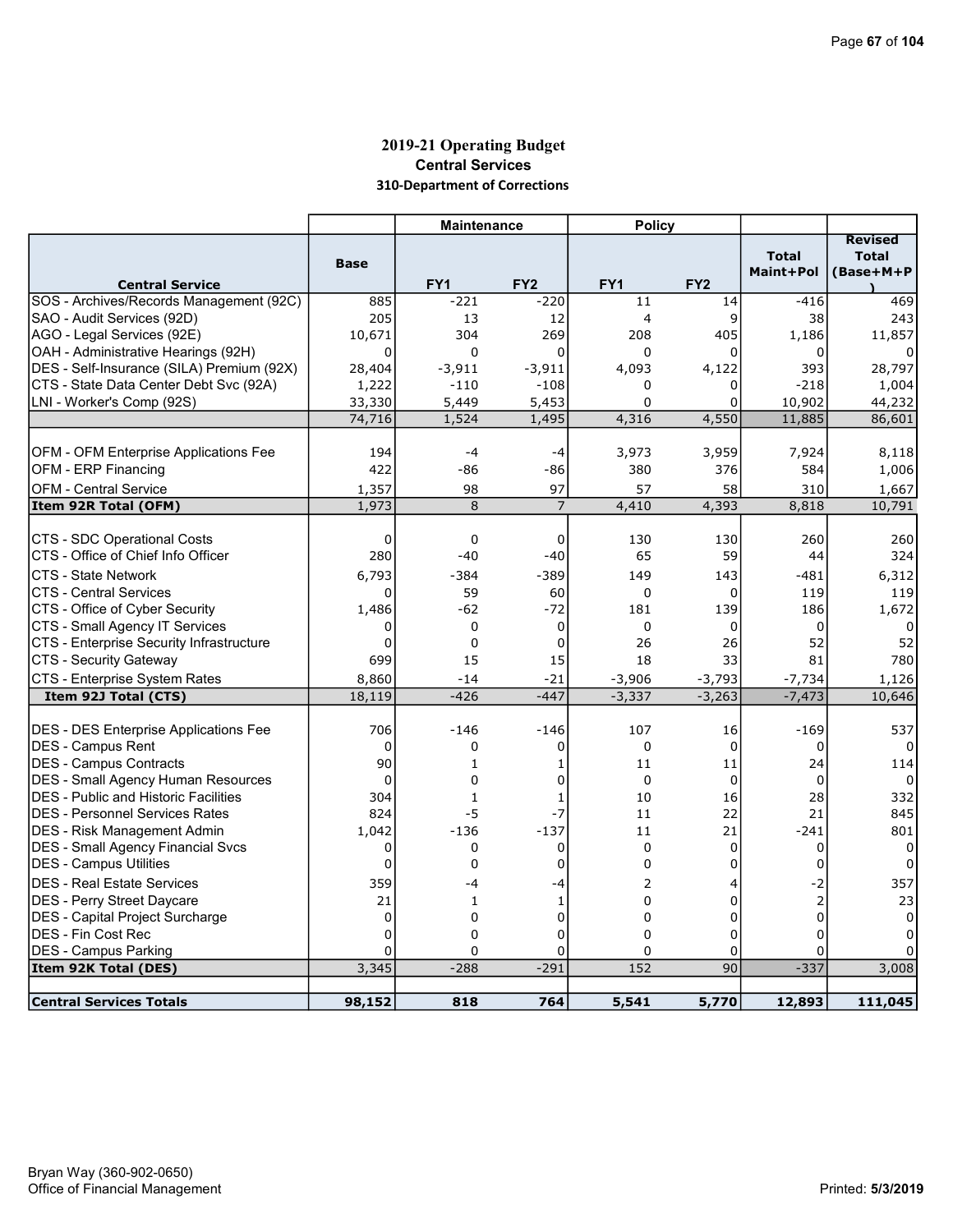# 2019-21 Operating Budget Central Services 315-Dept of Services for the Blind

|                                              |                | <b>Maintenance</b> |                          | <b>Policy</b>   |                 |                           |                                             |
|----------------------------------------------|----------------|--------------------|--------------------------|-----------------|-----------------|---------------------------|---------------------------------------------|
| <b>Central Service</b>                       | <b>Base</b>    | FY <sub>1</sub>    | FY <sub>2</sub>          | FY <sub>1</sub> | FY <sub>2</sub> | <b>Total</b><br>Maint+Pol | <b>Revised</b><br><b>Total</b><br>(Base+M+P |
| SOS - Archives/Records Management (92C)      | 10             | 0                  | $\mathbf{1}$             | $\mathbf{1}$    | 0               | $\overline{2}$            | 12                                          |
| SAO - Audit Services (92D)                   | 23             | $-11$              | -9                       | $\mathbf 0$     | 0               | $-20$                     | 3                                           |
| AGO - Legal Services (92E)                   | 17             | -1                 | -1                       | 0               | 1               | -1                        | 16                                          |
| OAH - Administrative Hearings (92H)          | $\mathbf 0$    | 0                  | $\mathbf 0$              | 0               | 0               | $\mathbf 0$               | $\Omega$                                    |
| DES - Self-Insurance (SILA) Premium (92X)    | 5              | 5                  | 3                        | 2               | 3               | 13                        | 18                                          |
| CTS - State Data Center Debt Svc (92A)       | 19             | 15                 | 15                       | $\Omega$        | 0               | 30                        | 49                                          |
| LNI - Worker's Comp (92S)                    | 93             | -6                 | $-5$                     | 0               | 0               | $-11$                     | 82                                          |
|                                              | 167            | $\overline{2}$     | $\overline{\mathcal{L}}$ | 3               | $\overline{4}$  | 13                        | 180                                         |
|                                              |                |                    |                          |                 |                 |                           |                                             |
| <b>OFM - OFM Enterprise Applications Fee</b> | 2              | 0                  | 0                        | 37              | 36              | 73                        | 75                                          |
| OFM - ERP Financing                          | $\overline{4}$ | $-1$               | -1                       | 3               | 4               | 5                         | 9                                           |
| <b>OFM - Central Service</b>                 | 13             | $\mathbf{1}$       | 1                        | $\Omega$        | $\mathbf{1}$    | 3                         | 16                                          |
| Item 92R Total (OFM)                         | 19             | $\mathbf{0}$       | $\mathbf{0}$             | 40              | 41              | 81                        | 100                                         |
|                                              |                |                    |                          |                 |                 |                           |                                             |
| CTS - SDC Operational Costs                  | $\mathbf 0$    | 0                  | 0                        | 7               | 6               | 13                        | 13                                          |
| CTS - Office of Chief Info Officer           | 3              | 1                  | 0                        | $\mathbf{1}$    | $\mathbf{1}$    | 3                         | 6                                           |
| CTS - State Network                          | 295            | $-1$               | -2                       | 7               | 7               | 11                        | 306                                         |
| <b>CTS - Central Services</b>                | $\mathbf 0$    | 3                  | 3                        | 0               | 0               | 6                         | 6                                           |
| CTS - Office of Cyber Security               | 48             | 6                  | 6                        | 8               | 6               | 26                        | 74                                          |
| CTS - Small Agency IT Services               | $\mathbf 0$    | 0                  | 0                        | 0               | 0               | 0                         | 0                                           |
| CTS - Enterprise Security Infrastructure     | $\Omega$       | 0                  | 0                        | 4               | 3               |                           |                                             |
| CTS - Security Gateway                       | 55             | -3                 | $-3$                     | $\mathbf{1}$    | 2               | -3                        | 52                                          |
| CTS - Enterprise System Rates                | 85             | $-1$               | $-1$                     | $-37$           | $-34$           | $-73$                     | 12                                          |
| Item 92J Total (CTS)                         | 486            | 5                  | $\overline{3}$           | $-9$            | $-9$            | $-10$                     | 476                                         |
|                                              |                |                    |                          |                 |                 |                           |                                             |
| <b>DES - DES Enterprise Applications Fee</b> | 7              | $-2$               | -1                       | $\mathbf{1}$    | 0               | $-2$                      | 5                                           |
| <b>IDES - Campus Rent</b>                    | 99             | 15                 | 16                       | $\overline{2}$  | 6               | 39                        | 138                                         |
| <b>DES - Campus Contracts</b>                | 18             | $\mathbf{1}$       | 1                        | 3               | 2               | 7                         | 25                                          |
| <b>DES - Small Agency Human Resources</b>    | 129            | 3                  | 2                        | 55              | 61              | 121                       | 250                                         |
| <b>DES</b> - Public and Historic Facilities  | 6              | 0                  | 0                        | 1               | 0               | 1                         | 7                                           |
| <b>IDES - Personnel Services Rates</b>       | 8              | 0                  | 0                        | $\Omega$        | $\Omega$        | 0                         | 8                                           |
| <b>DES - Risk Management Admin</b>           | $\overline{2}$ | 0                  | 0                        | 0               | 0               | 0                         | 2                                           |
| <b>DES - Small Agency Financial Svcs</b>     | 91             | $-2$               | -4                       | $\mathbf{1}$    | 2               | -3                        | 88                                          |
| <b>DES - Campus Utilities</b>                | 62             | 9                  | 10                       | $\mathbf{1}$    | 0               | 20                        | 82                                          |
| <b>DES - Real Estate Services</b>            | 17             | 0                  | $\overline{2}$           | 0               | 0               | $\overline{2}$            | 19                                          |
| DES - Perry Street Daycare                   | $\mathbf{0}$   | 0                  | $\mathbf 0$              | $\Omega$        | $\Omega$        | $\Omega$                  | $\Omega$                                    |
| DES - Capital Project Surcharge              | $\mathbf 0$    | 0                  | 0                        | $\mathbf 0$     | 0               | $\mathbf 0$               | 0                                           |
| <b>DES - Fin Cost Rec</b>                    | 22             | $-11$              | $-11$                    | $\mathbf 0$     | 0               | $-22$                     | 0                                           |
| <b>DES - Campus Parking</b>                  | 6              | 1                  | 1                        | $\Omega$        | 0               | $\overline{2}$            |                                             |
| Item 92K Total (DES)                         | 466            | 14                 | 16                       | 64              | 71              | 165                       | 631                                         |
|                                              |                |                    |                          |                 |                 |                           |                                             |
| <b>Central Services Totals</b>               | 1,138          | 21                 | 23                       | 98              | 107             | 249                       | 1,387                                       |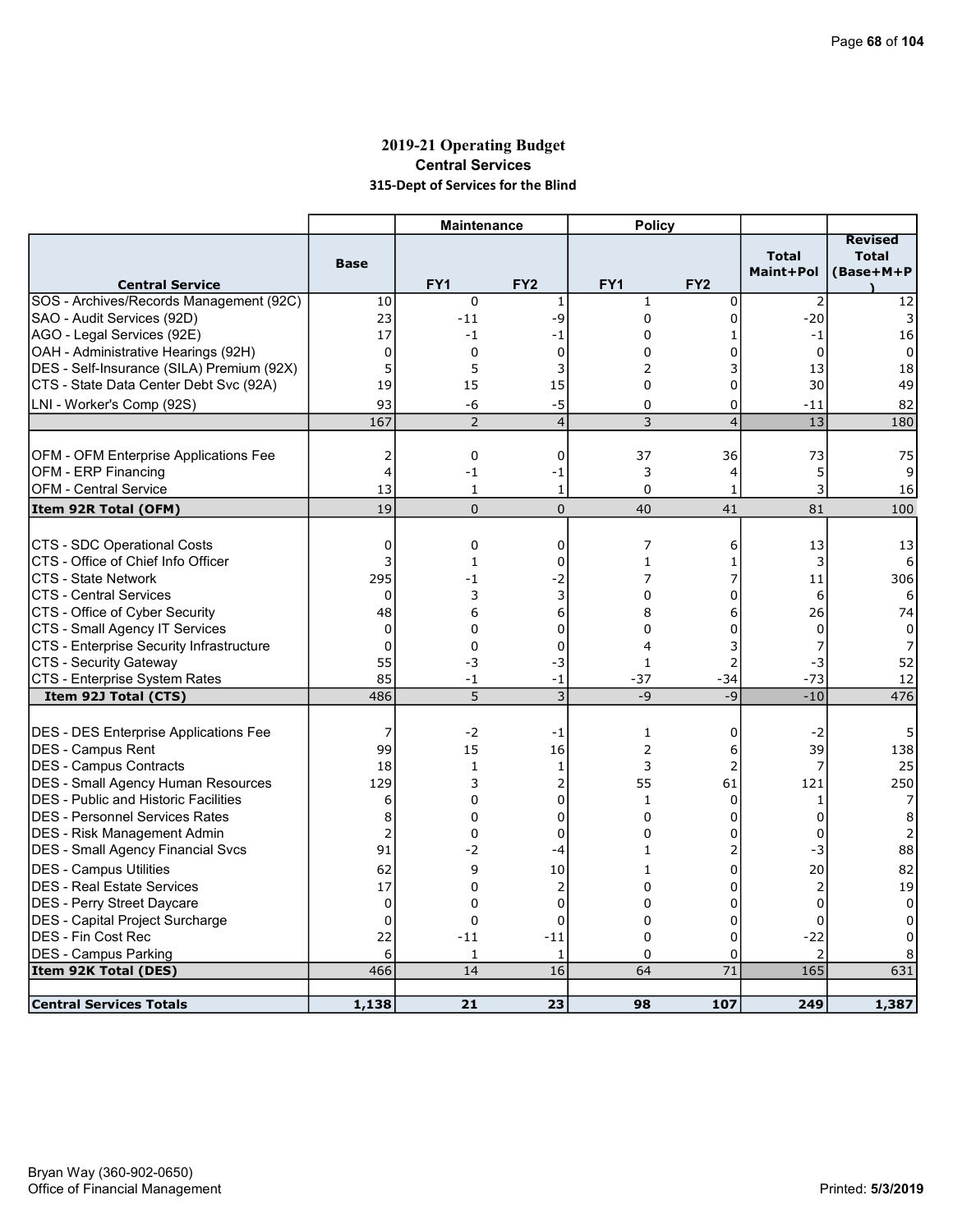### 2019-21 Operating Budget Central Services 340-Student Achievement Council

|                                             |                | <b>Maintenance</b> |                 | <b>Policy</b>   |                 |                           |                                             |
|---------------------------------------------|----------------|--------------------|-----------------|-----------------|-----------------|---------------------------|---------------------------------------------|
| <b>Central Service</b>                      | <b>Base</b>    | FY <sub>1</sub>    | FY <sub>2</sub> | FY <sub>1</sub> | FY <sub>2</sub> | <b>Total</b><br>Maint+Pol | <b>Revised</b><br><b>Total</b><br>(Base+M+P |
| SOS - Archives/Records Management (92C)     | 11             | 0                  | 0               | 0               | 0               | $\mathbf 0$               | 11                                          |
| SAO - Audit Services (92D)                  | 65             | 2                  | $\Omega$        | $\mathbf{1}$    | 2               | 5                         | 70                                          |
| AGO - Legal Services (92E)                  | 123            | 14                 | 16              | 4               | 4               | 38                        | 161                                         |
| OAH - Administrative Hearings (92H)         | 1              | 0                  | $\Omega$        | 0               | 0               | $\Omega$                  | 1                                           |
| DES - Self-Insurance (SILA) Premium (92X)   | $\overline{2}$ | 10                 | 9               | 5               | 3               | 27                        | 29                                          |
| CTS - State Data Center Debt Svc (92A)      | $\overline{0}$ | 0                  | 0               | $\Omega$        | 0               | $\Omega$                  | $\mathbf{0}$                                |
| LNI - Worker's Comp (92S)                   | 71             | -3                 | 0               | $\mathbf 0$     | 0               | -3                        | 68                                          |
|                                             | 272            | 23                 | $\overline{25}$ | 10              | $\overline{9}$  | 67                        | 339                                         |
|                                             |                |                    |                 |                 |                 |                           |                                             |
| OFM - OFM Enterprise Applications Fee       | 2              | 0                  | $\mathbf 0$     | 49              | 44              | 93                        | 95                                          |
| OFM - ERP Financing                         | 5              | $-2$               | 0               | 4               | 4               | 6                         | 11                                          |
| <b>OFM - Central Service</b>                | 17             | 0                  | 2               | 2               | 0               | 4                         | 21                                          |
| Item 92R Total (OFM)                        | 24             | $-2$               | $\overline{2}$  | 55              | 48              | 103                       | 127                                         |
|                                             |                |                    |                 |                 |                 |                           |                                             |
| <b>CTS - SDC Operational Costs</b>          | $\mathbf 0$    | 0                  | $\mathbf 0$     | $\mathbf 0$     | 0               | 0                         | 0                                           |
| CTS - Office of Chief Info Officer          | 18             | $-1$               | $-2$            | 5               | 3               | 5                         | 23                                          |
| CTS - State Network                         | 88             | 30                 | 26              | 4               | 2               | 62                        | 150                                         |
| <b>CTS - Central Services</b>               | $\mathbf 0$    | 0                  | $\mathbf 0$     | 0               | 0               | 0                         | 0                                           |
| CTS - Office of Cyber Security              | 52             | 7                  | 5               | 9               | 6               | 27                        | 79                                          |
| CTS - Small Agency IT Services              | 0              | 0                  | 0               | $\Omega$        | 0               | $\Omega$                  | 0                                           |
| CTS - Enterprise Security Infrastructure    | $\mathbf 0$    | 0                  | $\mathbf 0$     | $\Omega$        | 0               | $\Omega$                  | 0                                           |
| CTS - Security Gateway                      | 101            | $-30$              | $-21$           | 0               | 2               | $-49$                     | 52                                          |
| CTS - Enterprise System Rates               | 112            | $\mathbf{1}$       | $\mathbf 0$     | $-50$           | $-42$           | $-91$                     | 21                                          |
| Item 92J Total (CTS)                        | 371            | $\overline{7}$     | $\overline{8}$  | $-32$           | $-29$           | $-46$                     | 325                                         |
|                                             |                |                    |                 |                 |                 |                           |                                             |
| DES - DES Enterprise Applications Fee       | 9              | -3                 | 0               | $\overline{2}$  | 0               | -1                        | 8                                           |
| <b>IDES - Campus Rent</b>                   | $\mathbf 0$    | 0                  | 0               | 0               | 0               | 0                         | 0                                           |
| DES - Campus Contracts                      | 10             | 0                  | 0               | 2               | 0               | 2                         | 12                                          |
| <b>DES - Small Agency Human Resources</b>   | $\mathbf 0$    | $\Omega$           | 0               | $\Omega$        | 0               | $\Omega$                  | 0                                           |
| <b>DES - Public and Historic Facilities</b> | 34             | $-2$               | $\mathbf 0$     | $\mathbf 0$     | 2               | $\Omega$                  | 34                                          |
| IDES - Personnel Services Rates             | 10             | 0                  | 0               | 0               | 0               | $\Omega$                  | 10                                          |
| DES - Risk Management Admin                 | $\overline{2}$ | 0                  | 0               | 0               | 0               | 0                         | $\overline{2}$                              |
| <b>DES - Small Agency Financial Svcs</b>    | 0              | 0                  | 0               | 0               | 0               | 0                         | 0                                           |
| DES - Campus Utilities                      | $\mathbf 0$    | 0                  | 0               | $\Omega$        | 0               | $\Omega$                  | 0                                           |
| <b>DES - Real Estate Services</b>           | 0              | 0                  | 0               | 0               | 0               | U                         | 0                                           |
| DES - Perry Street Daycare                  | 2              | 0                  | $\Omega$        | $\Omega$        | $\Omega$        | 0                         |                                             |
| DES - Capital Project Surcharge             | $\mathbf 0$    | 0                  | 0               | 0               | 0               | 0                         | 0                                           |
| <b>DES - Fin Cost Rec</b>                   | $\Omega$       | $\mathbf 0$        | $\mathbf 0$     | $\Omega$        | 0               | $\Omega$                  | $\Omega$                                    |
| <b>DES - Campus Parking</b>                 | 0              | 0                  | 0               | 0               | 0               | $\mathbf 0$               | 0                                           |
| Item 92K Total (DES)                        | 68             | $-5$               | $\overline{0}$  | $\overline{4}$  | $\overline{2}$  | $\mathbf{1}$              | 69                                          |
|                                             |                |                    |                 |                 |                 |                           |                                             |
| <b>Central Services Totals</b>              | 736            | 23                 | 35              | 37              | 30              | 125                       | 861                                         |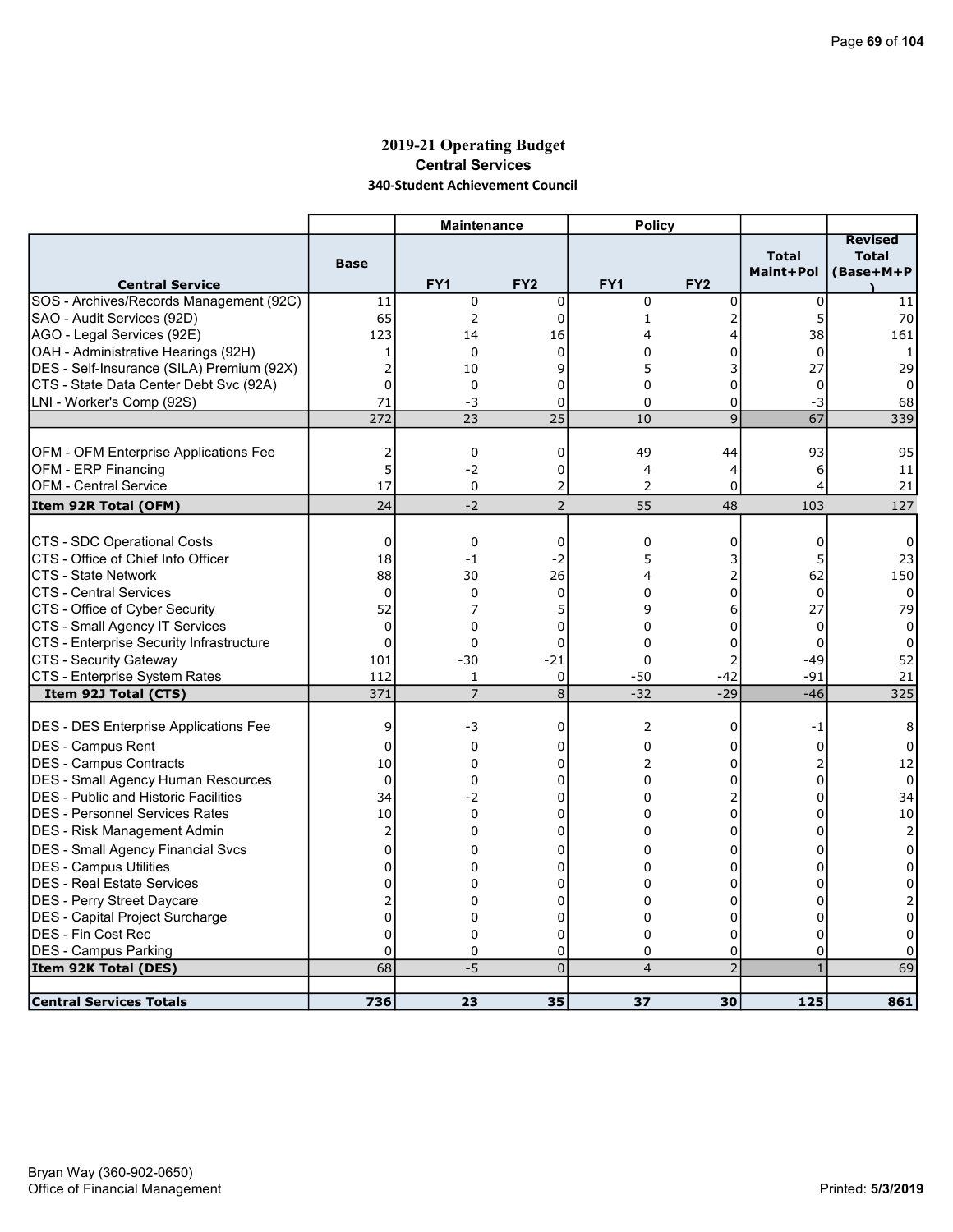# 2019-21 Operating Budget Central Services 341-LEOFF 2 Retirement Board

|                                              |                 | <b>Maintenance</b> |                 | <b>Policy</b>   |                 |                                  |                                             |
|----------------------------------------------|-----------------|--------------------|-----------------|-----------------|-----------------|----------------------------------|---------------------------------------------|
| <b>Central Service</b>                       | <b>Base</b>     | FY <sub>1</sub>    | FY <sub>2</sub> | FY <sub>1</sub> | FY <sub>2</sub> | <b>Total</b><br><b>Maint+Pol</b> | <b>Revised</b><br><b>Total</b><br>(Base+M+P |
| SOS - Archives/Records Management (92C)      | 0               | 0                  | $\mathbf 0$     | $\mathbf 0$     | 0               | $\mathbf 0$                      | 0                                           |
| SAO - Audit Services (92D)                   | $\Omega$        | $\Omega$           | 0               | $\Omega$        | 0               | $\Omega$                         | 0                                           |
| AGO - Legal Services (92E)                   | 46              | -4                 | -3              | 1               | 1               | -5                               | 41                                          |
| OAH - Administrative Hearings (92H)          | $\mathbf 0$     | 0                  | 0               | 0               | 0               | $\Omega$                         | $\Omega$                                    |
| DES - Self-Insurance (SILA) Premium (92X)    | $\mathbf 0$     | $\Omega$           | 1               | 1               | $\Omega$        |                                  |                                             |
| CTS - State Data Center Debt Svc (92A)       | 0               | 0                  | $\Omega$        | $\Omega$        | 0               | $\Omega$                         | $\Omega$                                    |
| LNI - Worker's Comp (92S)                    | 6               | 0                  | 0               | 0               | 0               | 0                                | 6                                           |
|                                              | $\overline{52}$ | $-4$               | $-2$            | $\overline{2}$  | $\mathbf{1}$    | $-3$                             | 49                                          |
|                                              |                 |                    |                 |                 |                 |                                  |                                             |
| OFM - OFM Enterprise Applications Fee        | $\mathbf 0$     | 0                  | $\mathbf 0$     | 3               | 2               | 5                                |                                             |
| OFM - ERP Financing                          | 0               | $\Omega$           | 0               | 1               | 0               | 1                                |                                             |
| <b>OFM - Central Service</b>                 | 1               | 0                  | 0               | 0               | 0               | $\mathbf 0$                      | 1                                           |
| Item 92R Total (OFM)                         | $\overline{2}$  | $\overline{0}$     | $\overline{0}$  | $\overline{4}$  | $\overline{2}$  | 6                                | 8                                           |
|                                              |                 |                    |                 |                 |                 |                                  |                                             |
| CTS - SDC Operational Costs                  | $\mathbf 0$     | 0                  | 0               | $\mathbf 0$     | 0               | 0                                | 0                                           |
| CTS - Office of Chief Info Officer           | $\overline{0}$  | 0                  | 0               | $\Omega$        | 0               | n                                | 0                                           |
| CTS - State Network                          | 1               | 1                  | 0               | 0               | 0               | 1                                | 2                                           |
| <b>CTS - Central Services</b>                | $\Omega$        | $\Omega$           | $\Omega$        | $\Omega$        | $\Omega$        | n                                | $\Omega$                                    |
| CTS - Office of Cyber Security               | $\mathbf 0$     | 0                  | 0               | 0               | 0               | O                                | 0                                           |
| CTS - Small Agency IT Services               | 0               | $\Omega$           | $\Omega$        | $\Omega$        | 0               | 0                                | $\Omega$                                    |
| CTS - Enterprise Security Infrastructure     | $\mathbf 0$     | 0                  | 0               | $\Omega$        | 0               | $\Omega$                         | $\Omega$                                    |
| <b>CTS - Security Gateway</b>                | 1               | 0                  | 0               | 0               | 0               | $\Omega$                         | 1                                           |
| CTS - Enterprise System Rates                | $\overline{7}$  | 0                  | 0               | -3              | $-2$            | -5                               | 2                                           |
| Item 92J Total (CTS)                         | $\overline{9}$  | $\mathbf{1}$       | $\overline{0}$  | $-3$            | $\overline{-2}$ | $-4$                             | $\overline{5}$                              |
|                                              |                 |                    |                 |                 |                 |                                  |                                             |
| <b>DES - DES Enterprise Applications Fee</b> | 1               | -1                 | 0               | 0               | 0               | -1                               | 0                                           |
| <b>IDES - Campus Rent</b>                    | $\mathbf 0$     | 0                  | 0               | $\Omega$        | 0               | $\Omega$                         | 0                                           |
| DES - Campus Contracts                       | 1               | 0                  | 0               | $\Omega$        | 0               | $\Omega$                         | $\mathbf{1}$                                |
| <b>DES - Small Agency Human Resources</b>    | 11              | 1                  | 0               | 5               | 5               | 11                               | 22                                          |
| <b>DES</b> - Public and Historic Facilities  | $\overline{2}$  | $\overline{0}$     | 0               | 0               | 0               | $\Omega$                         | 2                                           |
| <b>DES - Personnel Services Rates</b>        | $\mathbf{1}$    | 0                  | 0               | $\Omega$        | 0               | 0                                | $\mathbf{1}$                                |
| <b>IDES - Risk Management Admin</b>          | 0               | 1                  | 1               | 0               | 0               | 2                                | 2                                           |
| <b>DES - Small Agency Financial Svcs</b>     | 69              | -6                 | -4              | $\Omega$        | 2               | -8                               | 61                                          |
| <b>DES - Campus Utilities</b>                | $\mathbf 0$     | 0                  | $\mathbf 0$     | $\Omega$        | 0               | $\Omega$                         | $\Omega$                                    |
| <b>DES - Real Estate Services</b>            | 3               | 0                  | 0               | 0               | 0               | 0                                | 3                                           |
| DES - Perry Street Daycare                   | $\Omega$        | 0                  | 0               | 0               | 0               | U                                | 0                                           |
| <b>DES</b> - Capital Project Surcharge       | $\mathbf 0$     | 0                  | 0               | 0               | 0               | 0                                | 0                                           |
| <b>DES - Fin Cost Rec</b>                    | $\Omega$        | 0                  | 0               | $\Omega$        | 0               | $\Omega$                         | 0                                           |
| <b>DES - Campus Parking</b>                  | $\mathbf 0$     | 0                  | 0               | 0               | 0               | 0                                | 0                                           |
| Item 92K Total (DES)                         | 87              | $-5$               | $-3$            | 5               | 7               | $\vert 4 \vert$                  | 91                                          |
|                                              |                 |                    |                 |                 |                 |                                  |                                             |
| <b>Central Services Totals</b>               | 151             | -8                 | -5              | 8               | 8               | 3 <sup>1</sup>                   | 154                                         |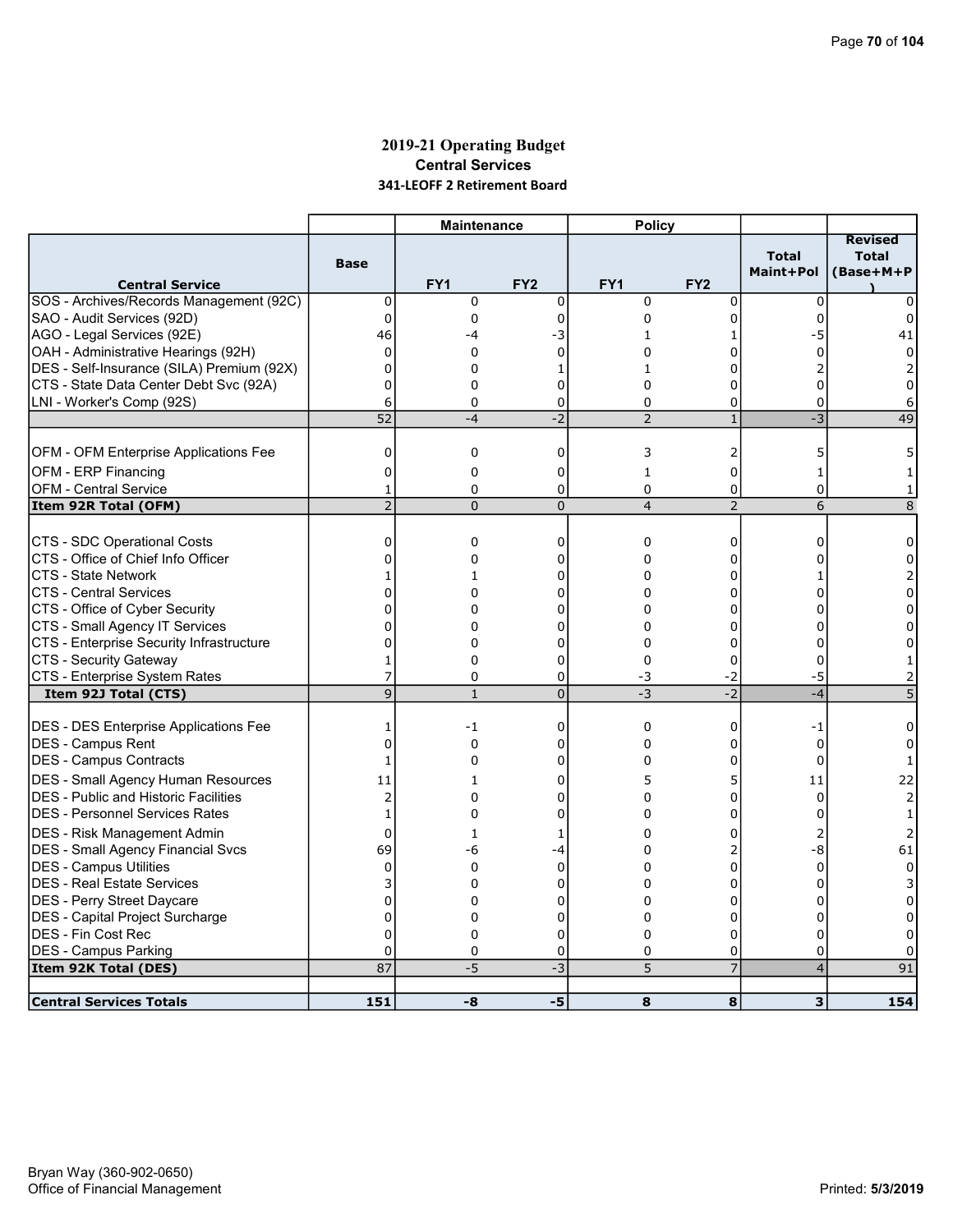# 2019-21 Operating Budget Central Services 350-Public Schools

|                                              |             | <b>Maintenance</b> |                 | <b>Policy</b>   |                  |                           |                                             |
|----------------------------------------------|-------------|--------------------|-----------------|-----------------|------------------|---------------------------|---------------------------------------------|
| <b>Central Service</b>                       | <b>Base</b> | FY <sub>1</sub>    | FY <sub>2</sub> | FY <sub>1</sub> | FY <sub>2</sub>  | <b>Total</b><br>Maint+Pol | <b>Revised</b><br><b>Total</b><br>(Base+M+P |
| SOS - Archives/Records Management (92C)      | 47          | $-14$              | $-15$           | $\mathbf 0$     | 1                | $-28$                     | 19                                          |
| SAO - Audit Services (92D)                   | 360         | 32                 | 30              | 8               | 16               | 86                        | 446                                         |
| AGO - Legal Services (92E)                   | 1,307       | $-32$              | $-35$           | 23              | 45               | $\mathbf{1}$              | 1,308                                       |
| OAH - Administrative Hearings (92H)          | 1,376       | 67                 | 64              | 34              | 65               | 230                       | 1,606                                       |
| DES - Self-Insurance (SILA) Premium (92X)    | 114         | -42                | $-41$           | 7               | 6                | $-70$                     | 44                                          |
| CTS - State Data Center Debt Svc (92A)       | 290         | $-10$              | $-10$           | $\Omega$        | 0                | $-20$                     | 270                                         |
| LNI - Worker's Comp (92S)                    | 326         | 0                  | 0               | 0               | 0                | 0                         | 326                                         |
|                                              | 3,820       | $\mathbf{1}$       | $\overline{-7}$ | 72              | $\overline{133}$ | 199                       | 4,019                                       |
|                                              |             |                    |                 |                 |                  |                           |                                             |
| OFM - OFM Enterprise Applications Fee        | 9           | $-1$               | 0               | 180             | 178              | 357                       | 366                                         |
| OFM - ERP Financing                          | 20          | -5                 | -4              | 17              | 17               | 25                        | 45                                          |
| <b>OFM - Central Service</b>                 | 63          | 3                  | 4               | 2               | 3                | 12                        | 75                                          |
| Item 92R Total (OFM)                         | 92          | $-3$               | $\Omega$        | 199             | 198              | 394                       | 486                                         |
|                                              |             |                    |                 |                 |                  |                           |                                             |
| CTS - SDC Operational Costs                  | 0           | $\mathbf 0$        | 0               | 35              | 35               | 70                        | 70                                          |
| ICTS - Office of Chief Info Officer          | 58          | $-11$              | $-12$           | 12              | 10               | $-1$                      | 57                                          |
| <b>CTS - State Network</b>                   | 80          | 39                 | 37              | 4               | 4                | 84                        | 164                                         |
| <b>CTS - Central Services</b>                | $\Omega$    | 16                 | 16              | $\Omega$        | $\Omega$         | 32                        | 32                                          |
| CTS - Office of Cyber Security               | 100         | 4                  | $\overline{2}$  | 14              | 11               | 31                        | 131                                         |
| CTS - Small Agency IT Services               | $\mathbf 0$ | 0                  | 0               | $\Omega$        | 0                | $\Omega$                  | $\Omega$                                    |
| CTS - Enterprise Security Infrastructure     | 0           | 0                  | 0               | $\Omega$        | 0                | U                         | 0                                           |
| CTS - Security Gateway                       | 70          | -3                 | $-1$            | $\overline{2}$  | 3                |                           | 71                                          |
| CTS - Enterprise System Rates                | 405         | $-3$               | $-2$            | $-177$          | $-171$           | $-353$                    | 52                                          |
| Item 92J Total (CTS)                         | 712         | 42                 | 40              | $-110$          | $-108$           | $-136$                    | 576                                         |
|                                              |             |                    |                 | 5               |                  | $-7$                      |                                             |
| <b>DES - DES Enterprise Applications Fee</b> | 32          | -6                 | $-7$            |                 | 1                |                           | 25                                          |
| DES - Campus Rent                            | 1,237       | 21<br>-9           | 17              | 29              | 54               | 121                       | 1,358                                       |
| DES - Campus Contracts                       | 236         |                    | -8              | 26              | 28               | 37                        | 273                                         |
| <b>DES - Small Agency Human Resources</b>    | $\mathbf 0$ | $\mathbf 0$        | $\mathbf 0$     | $\Omega$        | 0                | $\Omega$                  | $\Omega$                                    |
| <b>DES - Public and Historic Facilities</b>  | 123         | $\mathbf{1}$       | 0               | 4               | 6                | 11                        | 134                                         |
| <b>DES - Personnel Services Rates</b>        | 38          | $\mathbf 0$        | -1              | 0               | 1                | $\mathbf 0$               | 38                                          |
| DES - Risk Management Admin                  | 4           | -1                 | -1              | $\Omega$        | 0                | $-2$                      | 2                                           |
| <b>DES - Small Agency Financial Svcs</b>     | $\Omega$    | $\Omega$           | $\Omega$        | $\Omega$        | $\Omega$         | $\Omega$                  | 0                                           |
| <b>DES - Campus Utilities</b>                | 779         | 10                 | 9               | 2               | 5                | 26                        | 805                                         |
| <b>DES - Real Estate Services</b>            | 5           | $\Omega$           | 0               | $\mathbf 0$     | 0                | $\Omega$                  | 5                                           |
| <b>DES - Perry Street Daycare</b>            | 9           | $-1$               | 1               | $\Omega$        | $\Omega$         | 0                         | 9                                           |
| DES - Capital Project Surcharge              | 544         | 8                  | 7               | $\mathbf 0$     | 0                | 15                        | 559                                         |
| IDES - Fin Cost Rec                          | $\Omega$    | $\mathbf 0$        | 0               | $\Omega$        | $\Omega$         | $\Omega$                  | 0                                           |
| <b>DES - Campus Parking</b>                  | 73          | 2                  | 0               | 0               | 0                | $\overline{2}$            | 75                                          |
| Item 92K Total (DES)                         | 3,081       | 25                 | 17              | 66              | $\overline{95}$  | 203                       | 3,284                                       |
| <b>Central Services Totals</b>               | 7,705       | 65                 | 50              | 227             | 318              | 660                       | 8,365                                       |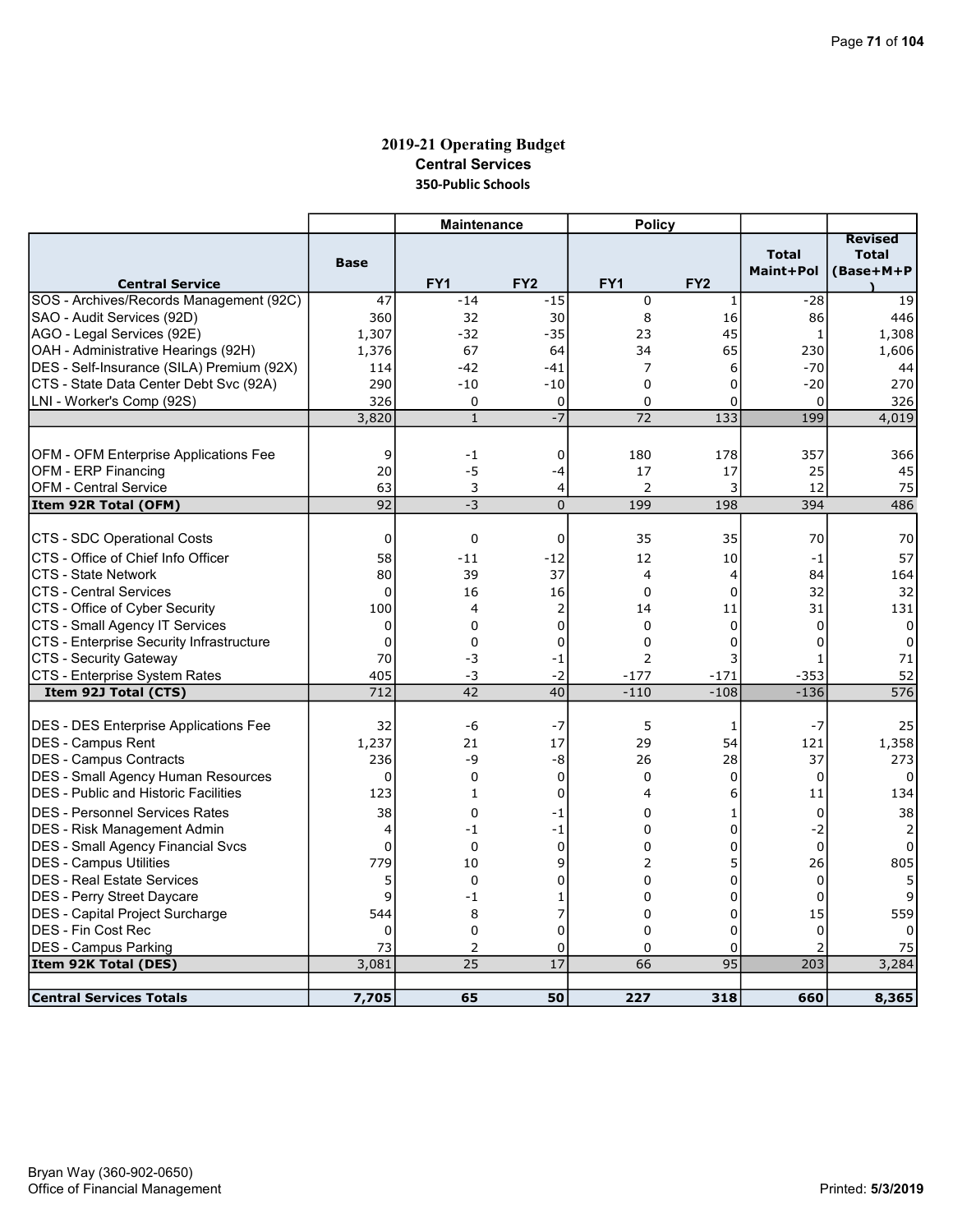# 2019-21 Operating Budget Central Services 351-State School for the Blind

|                                              |                | <b>Maintenance</b> |                 | <b>Policy</b> |                 |                           |                                             |
|----------------------------------------------|----------------|--------------------|-----------------|---------------|-----------------|---------------------------|---------------------------------------------|
| <b>Central Service</b>                       | <b>Base</b>    | FY1                | FY <sub>2</sub> | FY1           | FY <sub>2</sub> | <b>Total</b><br>Maint+Pol | <b>Revised</b><br><b>Total</b><br>(Base+M+P |
| SOS - Archives/Records Management (92C)      | $\overline{4}$ | $\mathbf 0$        | $\mathbf 0$     | $\mathbf 0$   | $\mathbf 0$     | 0                         |                                             |
| SAO - Audit Services (92D)                   | 0              | 11                 | 10              | 0             | 1               | 22                        | 22                                          |
| AGO - Legal Services (92E)                   | 8              | 16                 | 17              | $\mathbf{1}$  | 1               | 35                        | 43                                          |
| OAH - Administrative Hearings (92H)          | $\mathbf 0$    | $\mathbf 0$        | $\mathbf 0$     | 0             | 0               | $\mathbf 0$               | 0                                           |
| DES - Self-Insurance (SILA) Premium (92X)    | 38             | 31                 | 32              | 21            | 20              | 104                       | 142                                         |
| CTS - State Data Center Debt Svc (92A)       | 18             | $-4$               | $-3$            | $\Omega$      | 0               | $-7$                      | 11                                          |
| LNI - Worker's Comp (92S)                    | 133            | $-16$              | $-18$           | $\Omega$      | 0               | $-34$                     | 99                                          |
|                                              | 201            | 38                 | 38              | 22            | 22              | 120                       | 321                                         |
|                                              |                |                    |                 |               |                 |                           |                                             |
| <b>OFM - OFM Enterprise Applications Fee</b> | 2              | 0                  | 0               | 45            | 44              | 89                        | 91                                          |
| OFM - ERP Financing                          | 5              | $-1$               | -1              | 5             | 4               | 7                         | 12                                          |
| <b>OFM - Central Service</b>                 | 16             | $\mathbf{1}$       | 1               | $\Omega$      | 1               | 3                         | 19                                          |
| Item 92R Total (OFM)                         | 23             | $\mathbf{0}$       | $\mathbf 0$     | 50            | 49              | 99                        | 122                                         |
|                                              |                |                    |                 |               |                 |                           |                                             |
| CTS - SDC Operational Costs                  | 0              | 0                  | 0               | 2             | 1               | 3                         | 3                                           |
| CTS - Office of Chief Info Officer           | 5              | $-2$               | -1              | $\Omega$      | $\mathbf{1}$    | $-2$                      | 3                                           |
| CTS - State Network                          | $\mathbf 0$    | 0                  | $\mathbf 0$     | $\Omega$      | 0               | $\Omega$                  | 0                                           |
| <b>CTS - Central Services</b>                | $\mathbf{0}$   | $\Omega$           | 1               | 0             | 0               | 1                         | 1                                           |
| CTS - Office of Cyber Security               | $\mathbf 0$    | 0                  | 0               | 0             | 0               | $\Omega$                  | 0                                           |
| CTS - Small Agency IT Services               | $\mathbf 0$    | 0                  | 0               | 0             | 0               | $\Omega$                  | 0                                           |
| CTS - Enterprise Security Infrastructure     | $\mathbf 0$    | 0                  | 0               | $\Omega$      | 0               | 0                         | 0                                           |
| CTS - Security Gateway                       | 48             | $-2$               | -2              | $\mathbf{1}$  | 2               | $-1$                      | 47                                          |
| CTS - Enterprise System Rates                | 98             | 2                  | 1               | $-45$         | $-42$           | -84                       | 14                                          |
| Item 92J Total (CTS)                         | 150            | $-2$               | $-1$            | $-42$         | $-38$           | $-83$                     | 67                                          |
|                                              |                |                    |                 |               |                 |                           |                                             |
| DES - DES Enterprise Applications Fee        | 8              | -1                 | -2              | 1             | 0               | -2                        | 6                                           |
| <b>IDES - Campus Rent</b>                    | $\Omega$       | 0                  | 0               | 0             | 0               | $\Omega$                  | 0                                           |
| <b>DES - Campus Contracts</b>                | 0              | 0                  | 0               | 0             | 0               | 0                         | 0                                           |
| <b>DES - Small Agency Human Resources</b>    | 0              | 0                  | 0               | $\Omega$      | 0               | 0                         | 0                                           |
| <b>DES - Public and Historic Facilities</b>  | 1              | 0                  | 0               | 0             | 0               | n                         | 1                                           |
| IDES - Personnel Services Rates              | 9              | 0                  | $\Omega$        | 0             | $\Omega$        | U                         | 9                                           |
| DES - Risk Management Admin                  | $\overline{2}$ | 1                  | 1               | 0             | 0               |                           |                                             |
| DES - Small Agency Financial Svcs            | $\mathbf 0$    | 0                  | 0               | 0             | 0               | 0                         | 0                                           |
| DES - Campus Utilities                       | 0              | $\Omega$           | 0               | 0             | 0               | 0                         | 0                                           |
| <b>DES - Real Estate Services</b>            | 0              | 0                  | 0               | 0             | 0               | 0                         | 0                                           |
| <b>IDES - Perry Street Daycare</b>           | $\mathbf 0$    | 0                  | 0               | 0             | 0               | 0                         | 0                                           |
| <b>DES</b> - Capital Project Surcharge       | 0              | 0                  | 0               | $\Omega$      | 0               | $\Omega$                  | $\Omega$                                    |
| DES - Fin Cost Rec                           | $\Omega$       | 0                  | 0               | 0             | 0               | $\Omega$                  | $\Omega$                                    |
| <b>DES - Campus Parking</b>                  | $\mathbf 0$    | 0                  | 0               | 0             | 0               | 0                         | 0                                           |
| Item 92K Total (DES)                         | 20             | $\Omega$           | $-1$            | $\mathbf{1}$  | $\Omega$        | $\Omega$                  | 20                                          |
|                                              |                |                    |                 |               |                 |                           |                                             |
| <b>Central Services Totals</b>               | 395            | 36                 | 36              | 31            | 33              | 136                       | 531                                         |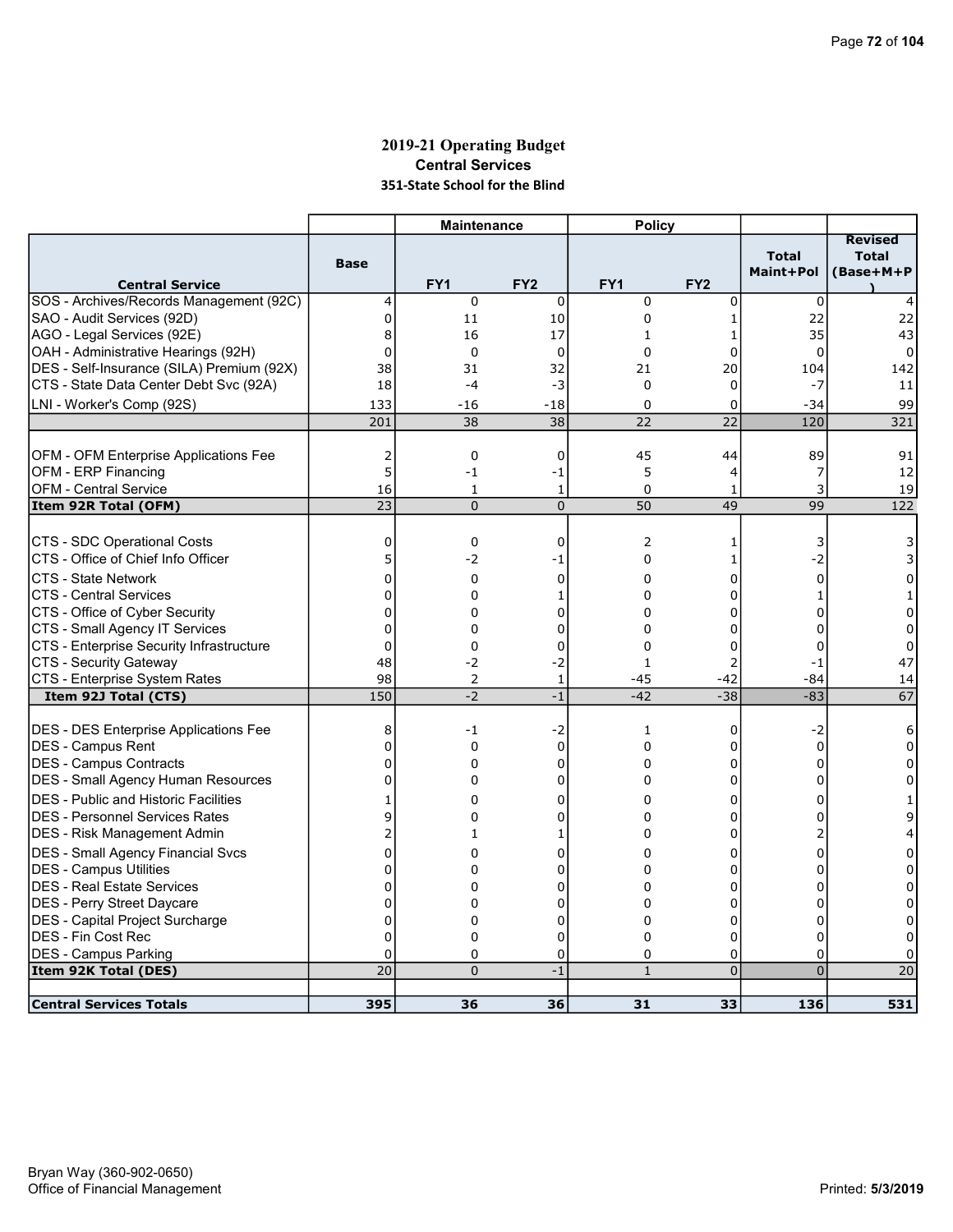## 2019-21 Operating Budget Central Services 353-Childhood Deafness & Hearing Loss

|                                                       |                | <b>Maintenance</b> |                 | <b>Policy</b>   |                 |                           |                                             |
|-------------------------------------------------------|----------------|--------------------|-----------------|-----------------|-----------------|---------------------------|---------------------------------------------|
| <b>Central Service</b>                                | <b>Base</b>    | FY <sub>1</sub>    | FY <sub>2</sub> | FY <sub>1</sub> | FY <sub>2</sub> | <b>Total</b><br>Maint+Pol | <b>Revised</b><br><b>Total</b><br>(Base+M+P |
| SOS - Archives/Records Management (92C)               | 5              | $\mathbf 0$        | 1               | $\mathbf 0$     | 0               | $1\,$                     | 6                                           |
| SAO - Audit Services (92D)                            | $\mathbf 0$    | 21                 | 20              | $\mathbf 0$     | $\overline{2}$  | 43                        | 43                                          |
| AGO - Legal Services (92E)                            | 48             | 48                 | 49              | 3               | 5               | 105                       | 153                                         |
| OAH - Administrative Hearings (92H)                   | $\Omega$       | 0                  | $\Omega$        | $\Omega$        | 0               | $\Omega$                  | 0                                           |
| DES - Self-Insurance (SILA) Premium (92X)             | 38             | 66                 | 65              | 33              | 34              | 198                       | 236                                         |
| CTS - State Data Center Debt Svc (92A)                | 8              | $\Omega$           | $\mathbf 0$     | $\Omega$        | 0               | 0                         |                                             |
| LNI - Worker's Comp (92S)                             | 134            | 4                  | 3               | $\Omega$        | 0               | 7                         | 141                                         |
|                                                       | 233            | 139                | 138             | 36              | 41              | 354                       | 587                                         |
|                                                       |                |                    |                 |                 |                 |                           |                                             |
| OFM - OFM Enterprise Applications Fee                 | 3              | $\mathbf 0$        | $\mathbf 0$     | 59              | 57              | 116                       | 119                                         |
| OFM - ERP Financing                                   | 6              | $-1$               | -1              | 5               | 6               | 9                         | 15                                          |
| OFM - Central Service                                 | 18             | 3                  | $\overline{2}$  | $\mathbf{1}$    | 1               | 7                         | 25                                          |
| Item 92R Total (OFM)                                  | 27             | $\overline{2}$     | $\mathbf{1}$    | 65              | 64              | 132                       | 159                                         |
| CTS - SDC Operational Costs                           | 0              | $\mathbf 0$        | $\mathbf 0$     | 1               |                 |                           |                                             |
| ICTS - Office of Chief Info Officer                   | 3              | -1                 | $-2$            | $\mathbf 0$     | 1<br>0          | 2<br>-3                   | 0                                           |
| ICTS - State Network                                  | 0              | $\Omega$           | $\mathbf 0$     | $\Omega$        | 0               | $\Omega$                  | $\Omega$                                    |
|                                                       |                |                    |                 |                 |                 |                           |                                             |
| ICTS - Central Services                               | 0              | $\mathbf{1}$       | $\mathbf 0$     | $\Omega$        | 0               | 1                         | 1                                           |
| CTS - Office of Cyber Security                        | 0              | 0                  | 0               | 0               | 0               | 0                         | 0                                           |
| CTS - Small Agency IT Services                        | 0              | $\Omega$           | 0               | $\Omega$        | 0               | 0                         | $\Omega$                                    |
| CTS - Enterprise Security Infrastructure              | 0              | 0                  | 0               | $\mathbf 0$     | 0               | 0                         | 0                                           |
| CTS - Security Gateway                                | 50             | -3                 | $-1$            | $\mathbf{1}$    | $\overline{2}$  | $-1$                      | 49                                          |
| CTS - Enterprise System Rates<br>Item 92J Total (CTS) | 133<br>187     | $-1$<br>$-4$       | -2<br>$-5$      | $-57$<br>$-55$  | $-55$<br>$-52$  | $-115$<br>$-116$          | 18<br>71                                    |
|                                                       |                |                    |                 |                 |                 |                           |                                             |
| <b>DES - DES Enterprise Applications Fee</b>          | 11             | -3                 | -2              | $\overline{2}$  | 0               | -3                        | 8                                           |
| <b>DES - Campus Rent</b>                              | $\mathbf 0$    | $\mathbf 0$        | $\mathbf 0$     | 0               | 0               | $\Omega$                  | 0                                           |
| DES - Campus Contracts                                | 0              | 0                  | 0               | 0               | 0               | 0                         | 0                                           |
| <b>DES - Small Agency Human Resources</b>             | 0              | 0                  | 0               | 0               | 0               | 0                         | 0                                           |
| DES - Public and Historic Facilities                  | $\overline{0}$ | $\Omega$           | 0               | 0               | 0               | 0                         | $\mathbf 0$                                 |
| DES - Personnel Services Rates                        | 12             | 0                  | 0               | 0               | 0               | 0                         | 12                                          |
| <b>DES - Risk Management Admin</b>                    | $\overline{c}$ | $\overline{2}$     | 2               | 0               | 0               | 4                         | 6                                           |
| DES - Small Agency Financial Svcs                     | $\overline{0}$ | 0                  | 0               | $\Omega$        | 0               | 0                         | $\mathbf 0$                                 |
| DES - Campus Utilities                                | 0              | 0                  | 0               | 0               | 0               | 0                         | $\Omega$                                    |
| <b>DES - Real Estate Services</b>                     | $\Omega$       | 0                  | 0               | 0               | 0               | 0                         | 0                                           |
| DES - Perry Street Daycare                            | 0              | $\Omega$           | 0               | $\Omega$        | 0               | 0                         | 0                                           |
| DES - Capital Project Surcharge                       | 0              | 0                  | 0               | 0               | 0               | 0                         | 0                                           |
| IDES - Fin Cost Rec                                   | 0              | $\Omega$           | 0               | $\Omega$        | 0               | $\Omega$                  | $\Omega$                                    |
| <b>DES - Campus Parking</b>                           | 0              | $\mathbf 0$        | 0               | 0               | 0               | $\mathbf 0$               | 0                                           |
| Item 92K Total (DES)                                  | 25             | $-1$               | $\overline{0}$  | $\overline{2}$  | $\overline{0}$  | $\mathbf{1}$              | 26                                          |
|                                                       |                |                    |                 |                 |                 |                           |                                             |
| <b>Central Services Totals</b>                        | 472            | 136                | 134             | 48              | 53              | 371                       | 843                                         |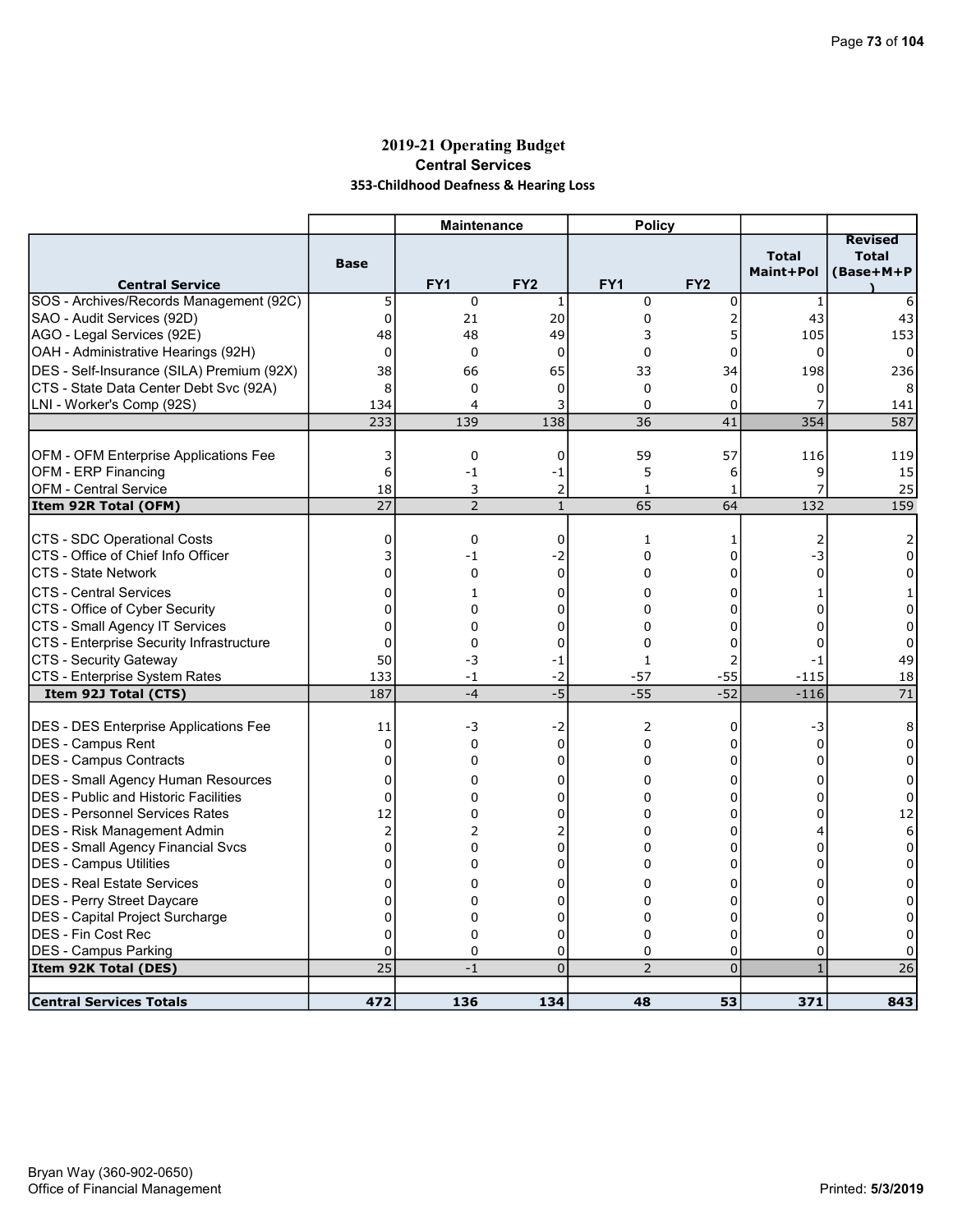## 2019-21 Operating Budget Central Services 354-Workforce Trng & Educ Coord Board

|                                                                                      |                   | <b>Maintenance</b> |                 | <b>Policy</b>               |                         |                               |                                             |
|--------------------------------------------------------------------------------------|-------------------|--------------------|-----------------|-----------------------------|-------------------------|-------------------------------|---------------------------------------------|
| <b>Central Service</b>                                                               | <b>Base</b>       | FY <sub>1</sub>    | FY <sub>2</sub> | FY <sub>1</sub>             | FY <sub>2</sub>         | <b>Total</b><br>Maint+Pol     | <b>Revised</b><br><b>Total</b><br>(Base+M+P |
| SOS - Archives/Records Management (92C)                                              | 1                 | $\mathbf 0$        | $\mathbf 0$     | $\mathbf 0$                 | 0                       | 0                             |                                             |
| SAO - Audit Services (92D)                                                           | 21                | -6                 | -8              | 0                           | 0                       | $-14$                         |                                             |
| AGO - Legal Services (92E)                                                           | 38                | -3                 | -2              | 1                           | 1                       | -3                            | 35                                          |
| OAH - Administrative Hearings (92H)                                                  | $\mathbf 0$       | $\mathbf{1}$       | 1               | $\Omega$                    | 0                       | 2                             | 2                                           |
| DES - Self-Insurance (SILA) Premium (92X)                                            | $\overline{2}$    | 0                  | $\mathbf 0$     | 0                           | 0                       | $\Omega$                      | 2                                           |
| CTS - State Data Center Debt Svc (92A)                                               | $\overline{0}$    | $\Omega$           | $\Omega$        | $\Omega$                    | 0                       | $\Omega$                      | 0                                           |
| LNI - Worker's Comp (92S)                                                            | 22                | $-1$               | 0               | 0                           | 0                       | $-1$                          | 21                                          |
|                                                                                      | 84                | $-9$               | -9              | $\mathbf{1}$                | $\mathbf{1}$            | $-16$                         | 68                                          |
|                                                                                      |                   |                    |                 |                             |                         |                               |                                             |
| OFM - OFM Enterprise Applications Fee                                                | 1                 | $\mathbf 0$        | $\mathbf 0$     | 11                          | 10                      | 21                            | 22                                          |
| OFM - ERP Financing<br>OFM - Central Service                                         | $\mathbf{1}$<br>4 | $\mathbf{1}$<br>0  | -1<br>0         | $\mathbf{1}$<br>$\mathbf 0$ | $\mathbf{1}$<br>0       | $\overline{2}$<br>$\mathbf 0$ | 3<br>4                                      |
| Item 92R Total (OFM)                                                                 | 6                 | $\mathbf{1}$       | $-1$            | 12                          | 11                      | 23                            | 29                                          |
|                                                                                      |                   |                    |                 |                             |                         |                               |                                             |
| CTS - SDC Operational Costs                                                          | 0                 | $\mathbf 0$        | $\mathbf 0$     | $\mathbf 0$                 | 0                       | $\mathbf 0$                   | 0                                           |
| ICTS - Office of Chief Info Officer                                                  | 0                 | $\mathbf 0$        | 0               | $\Omega$                    | 0                       | $\Omega$                      | 0                                           |
| <b>CTS - State Network</b>                                                           | 71                | 25                 | 25              | 3                           | 3                       | 56                            | 127                                         |
| ICTS - Central Services                                                              | $\mathbf 0$       | $\Omega$           | $\Omega$        | $\Omega$                    | 0                       | $\Omega$                      | $\Omega$                                    |
| CTS - Office of Cyber Security                                                       | 4                 | 0                  | 0               | $\Omega$                    | 0                       | $\Omega$                      |                                             |
| CTS - Small Agency IT Services                                                       | 0                 | 0                  | 0               | $\Omega$                    | 0                       | 0                             | 0                                           |
| CTS - Enterprise Security Infrastructure                                             | 0                 | 0                  | 0               | $\mathbf{0}$                | 0                       | $\Omega$                      | 0                                           |
| CTS - Security Gateway                                                               | 2                 | 3                  | 5               | 0                           | 0                       | 8                             | 10                                          |
| CTS - Enterprise System Rates                                                        | 25                | $\Omega$           | $\overline{0}$  | $-11$                       | -9                      | $-20$                         |                                             |
| Item 92J Total (CTS)                                                                 | 102               | 28                 | 30              | -8                          | -6                      | 44                            | 146                                         |
|                                                                                      |                   |                    |                 |                             |                         |                               |                                             |
| <b>DES - DES Enterprise Applications Fee</b>                                         | 2<br>0            | $\mathbf 0$<br>0   | 0               | $\mathbf 0$<br>0            | 0<br>0                  | 0<br>$\Omega$                 | 2<br>$\Omega$                               |
| DES - Campus Rent                                                                    |                   |                    | 0               |                             |                         |                               |                                             |
| <b>DES - Campus Contracts</b>                                                        | 2                 | 0                  | 0               | 0                           | 0                       | 0                             | 2                                           |
| DES - Small Agency Human Resources                                                   | 0<br>8            | $\Omega$<br>0      | 0<br>0          | $\Omega$<br>$\Omega$        | 0                       | $\Omega$<br>0                 | $\Omega$                                    |
| <b>DES - Public and Historic Facilities</b><br><b>DES - Personnel Services Rates</b> | $\overline{c}$    | 0                  | 0               | $\Omega$                    | 0<br>0                  | 0                             | 8<br>2                                      |
| <b>DES - Risk Management Admin</b>                                                   | $\overline{2}$    | 0                  | 0               | 0                           | 0                       | 0                             | $\overline{2}$                              |
| DES - Small Agency Financial Svcs                                                    | 27                | 1                  | -1              | $\Omega$                    | 1                       | 1                             | 28                                          |
| DES - Campus Utilities                                                               | 0                 | 0                  | $\mathbf 0$     | 0                           | 0                       | 0                             | $\mathbf 0$                                 |
| <b>DES - Real Estate Services</b>                                                    | 5                 | 1                  | -1              | 0                           | 0                       | 0                             | 5                                           |
| DES - Perry Street Daycare                                                           | $\mathbf{1}$      | 0                  | $\mathbf 0$     | $\Omega$                    | 0                       | $\Omega$                      | 1                                           |
| <b>DES</b> - Capital Project Surcharge                                               | 0                 | 0                  | 0               | 0                           | 0                       | 0                             | 0                                           |
| IDES - Fin Cost Rec                                                                  | 0                 | 0                  | 0               | $\Omega$                    | 0                       | $\Omega$                      | 0                                           |
| DES - Campus Parking                                                                 | $\Omega$          | $\Omega$           | 0               | $\Omega$                    | 0                       | $\Omega$                      | 0                                           |
| Item 92K Total (DES)                                                                 | 50                | $\overline{2}$     | $-2$            | $\overline{0}$              | $\mathbf{1}$            | $\mathbf{1}$                  | 51                                          |
|                                                                                      |                   |                    |                 |                             |                         |                               |                                             |
| <b>Central Services Totals</b>                                                       | 242               | 22                 | 18              | 5                           | $\overline{\mathbf{z}}$ | 52                            | 294                                         |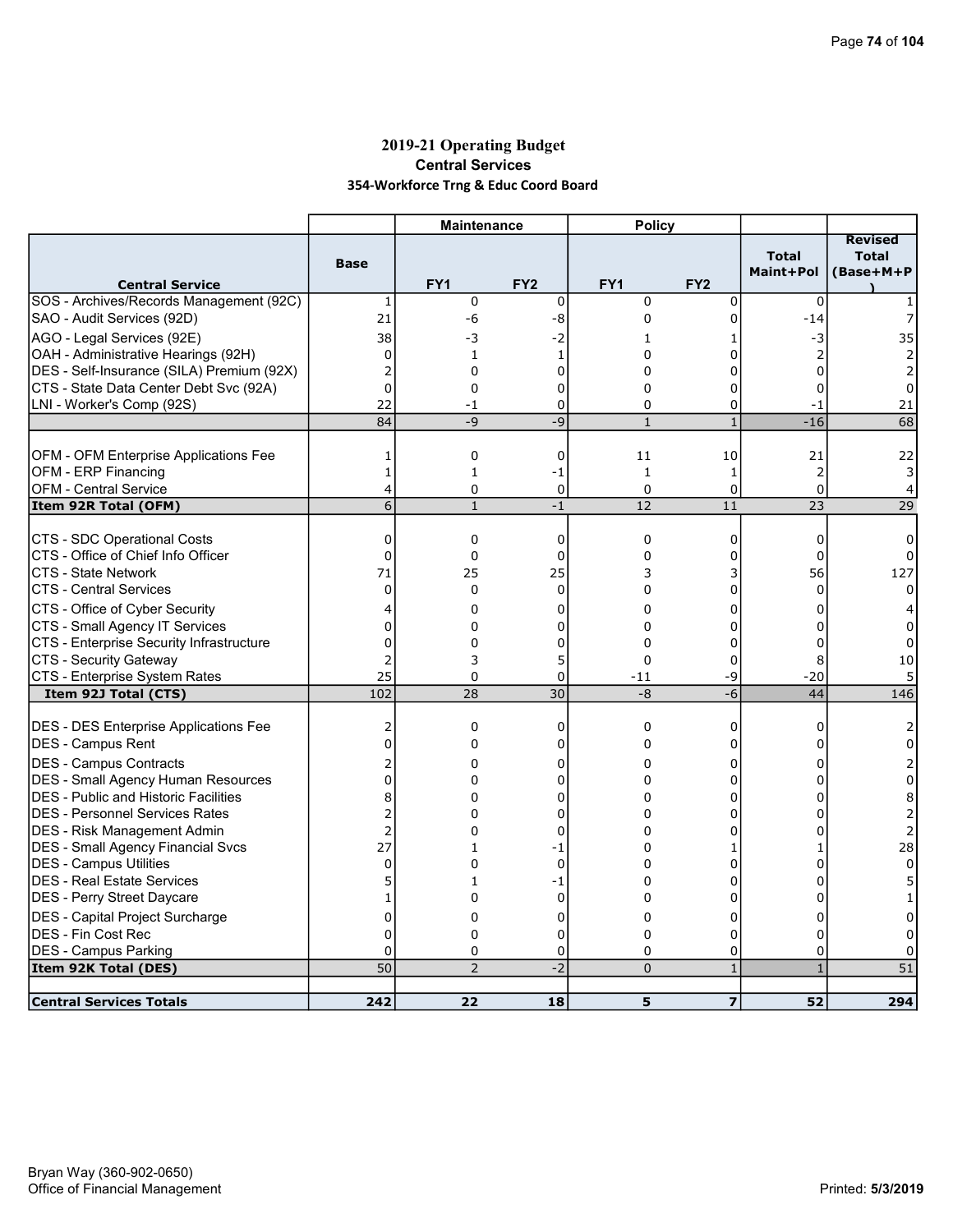## 2019-21 Operating Budget Central Services 355-Archaeology & Historic Preservation

|                                                      |                   | <b>Maintenance</b>          |                  | <b>Policy</b>            |                   |                           |                                             |
|------------------------------------------------------|-------------------|-----------------------------|------------------|--------------------------|-------------------|---------------------------|---------------------------------------------|
| <b>Central Service</b>                               | <b>Base</b>       | FY1                         | FY <sub>2</sub>  | FY <sub>1</sub>          | FY <sub>2</sub>   | <b>Total</b><br>Maint+Pol | <b>Revised</b><br><b>Total</b><br>(Base+M+P |
| SOS - Archives/Records Management (92C)              | 2                 | 0                           | $\mathbf 0$      | $\mathbf 0$              | 0                 | $\mathbf 0$               |                                             |
| SAO - Audit Services (92D)                           | 0                 | $\mathbf 0$                 | $\mathbf 0$      | $\Omega$                 | 0                 | $\Omega$                  | 0                                           |
| AGO - Legal Services (92E)                           | 127               | $-14$                       | $-12$            | 1                        | 4                 | -21                       | 106                                         |
| OAH - Administrative Hearings (92H)                  | 4                 | $-2$                        | $-2$             | $\Omega$                 | 0                 | $-4$                      |                                             |
| DES - Self-Insurance (SILA) Premium (92X)            | 2                 | 8                           | 8                | 3                        | 4                 | 23                        | 25                                          |
| CTS - State Data Center Debt Svc (92A)               | $\Omega$          | 0                           | $\mathbf 0$      | 0                        | $\Omega$          | $\mathbf 0$               | 0                                           |
| LNI - Worker's Comp (92S)                            | 16                | $\mathbf 0$                 | -1               | 0                        | 0                 | -1                        | 15                                          |
|                                                      | 151               | -8                          | $-7$             | $\overline{4}$           | 8                 | $-3$                      | 148                                         |
|                                                      |                   |                             |                  |                          |                   |                           |                                             |
| OFM - OFM Enterprise Applications Fee                | 0                 | $\mathbf 0$                 | 0                | 9                        | 8                 | 17                        | 17                                          |
| OFM - ERP Financing                                  | $\mathbf{1}$<br>3 | $\mathbf{1}$<br>$\mathbf 0$ | -1               | $\mathbf{1}$<br>$\Omega$ | $\mathbf{1}$<br>0 | 2<br>$\mathbf{1}$         | 3                                           |
| <b>OFM - Central Service</b><br>Item 92R Total (OFM) | $\overline{4}$    | $\mathbf{1}$                | 1<br>$\mathbf 0$ | 10                       | 9                 | 20                        | 4<br>24                                     |
|                                                      |                   |                             |                  |                          |                   |                           |                                             |
| CTS - SDC Operational Costs                          | $\mathbf 0$       | $\mathbf 0$                 | 0                | $\mathbf 0$              | 0                 | 0                         | 0                                           |
| ICTS - Office of Chief Info Officer                  | $\overline{0}$    | 0                           | 0                | $\Omega$                 | 0                 | $\Omega$                  | 0                                           |
| ICTS - State Network                                 | 70                | -4                          | -5               | 2                        | 1                 | -6                        | 64                                          |
| <b>CTS - Central Services</b>                        | $\Omega$          | $\mathbf{0}$                | $\Omega$         | $\Omega$                 | $\Omega$          | $\Omega$                  |                                             |
| CTS - Office of Cyber Security                       | 3                 | 0                           | 0                | $\mathbf{1}$             | 0                 | $\mathbf{1}$              |                                             |
| CTS - Small Agency IT Services                       | 0                 | 0                           | 0                | 113                      | 113               | 226                       | 226                                         |
| CTS - Enterprise Security Infrastructure             | $\overline{0}$    | 0                           | $\mathbf 0$      | $\Omega$                 | 0                 | 0                         |                                             |
| CTS - Security Gateway                               | 10                | 12                          | 13               | $\Omega$                 | 2                 | 27                        | 37                                          |
| CTS - Enterprise System Rates                        | 20                | 0                           | $\mathbf 0$      | -9                       | -8                | $-17$                     |                                             |
| Item 92J Total (CTS)                                 | 103               | 8                           | $\overline{8}$   | 107                      | 108               | 231                       | 334                                         |
| DES - DES Enterprise Applications Fee                | 2                 | 0                           | -1               | $\mathbf 0$              | 0                 | $-1$                      | 1                                           |
| <b>DES - Campus Rent</b>                             | 0                 | 0                           | 0                | $\Omega$                 | 0                 | 0                         | 0                                           |
| <b>DES - Campus Contracts</b>                        | $\overline{c}$    | $\Omega$                    | $\mathbf 0$      | $\mathbf 0$              | 0                 | 0                         | 2                                           |
| DES - Small Agency Human Resources                   | 32                | 0                           | 1                | 14                       | 15                | 30                        | 62                                          |
| <b>DES</b> - Public and Historic Facilities          | 6                 | 0                           | 0                | 0                        | 0                 | 0                         | 6                                           |
| IDES - Personnel Services Rates                      | $\overline{a}$    | $\Omega$                    | $\overline{0}$   | $\Omega$                 | $\Omega$          | $\Omega$                  |                                             |
| DES - Risk Management Admin                          | $\overline{2}$    | 0                           | 0                | $\Omega$                 | 0                 | 0                         |                                             |
| <b>DES - Small Agency Financial Svcs</b>             | 196               | $-13$                       | $-13$            | 3                        | 4                 | $-19$                     | 177                                         |
| DES - Campus Utilities                               | 0                 | $\Omega$                    | $\mathbf 0$      | $\Omega$                 | 0                 | $\mathbf 0$               | $\Omega$                                    |
| <b>DES - Real Estate Services</b>                    | 0                 | 0                           | 0                | $\Omega$                 | 0                 | 0                         | 0                                           |
| DES - Perry Street Daycare                           | 0                 | 0                           | 0                | $\Omega$                 | 0                 | 0                         |                                             |
| DES - Capital Project Surcharge                      | 0                 | 0                           | 0                | 0                        | 0                 | 0                         | 0                                           |
| <b>DES - Fin Cost Rec</b>                            | $\overline{0}$    | 0                           | 0                | $\Omega$                 | 0                 | $\Omega$                  | n                                           |
| <b>DES - Campus Parking</b>                          | 0                 | 0                           | 0                | 0                        | 0                 | 0                         |                                             |
| Item 92K Total (DES)                                 | 242               | $-13$                       | $-13$            | 17                       | 19                | 10                        | 252                                         |
| <b>Central Services Totals</b>                       | 501               | $-12$                       | $-12$            | 138                      | 144               | 258                       | 759                                         |
|                                                      |                   |                             |                  |                          |                   |                           |                                             |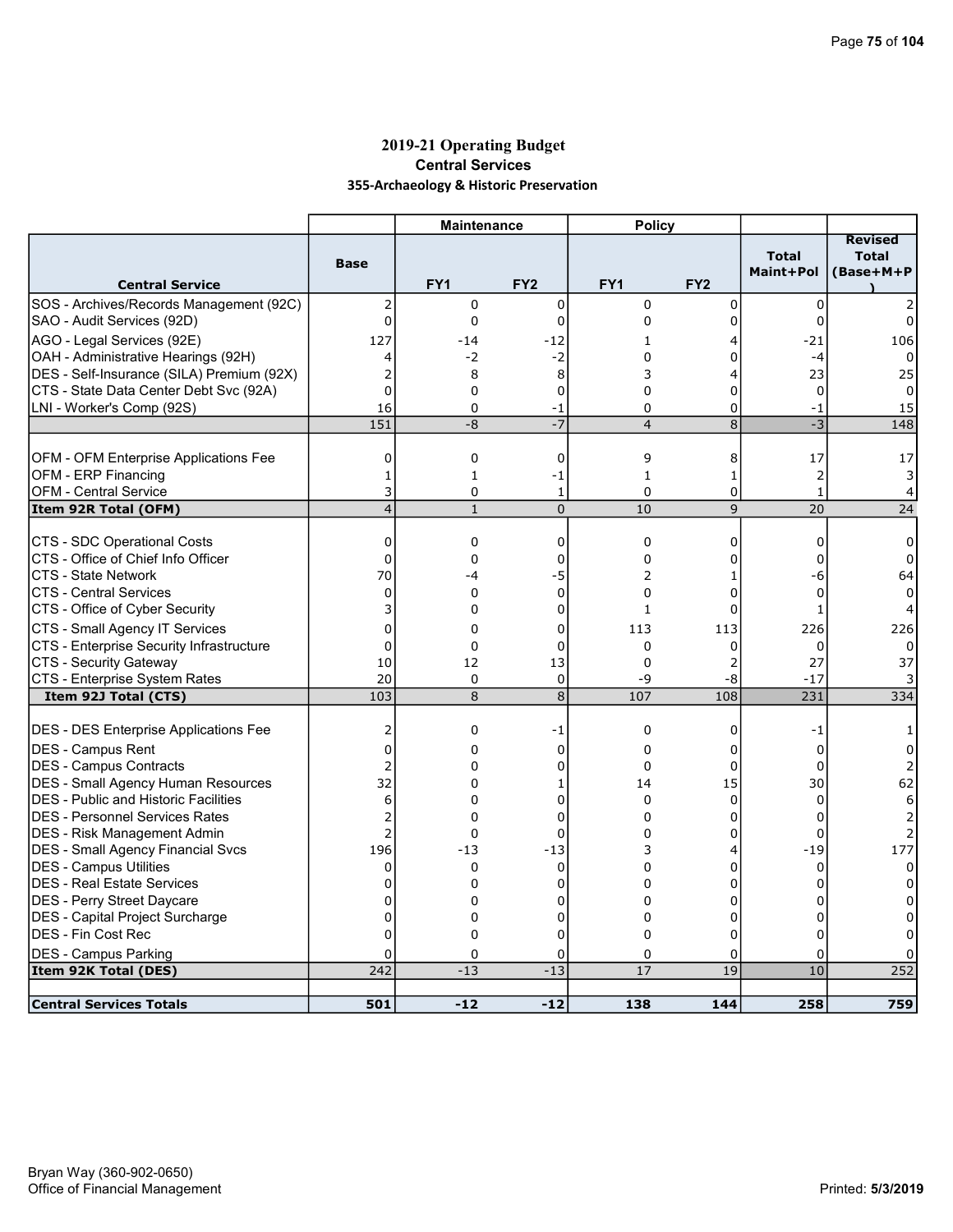## 2019-21 Operating Budget Central Services 357-Department of Early Learning

|                                              |                | <b>Maintenance</b> |                 | <b>Policy</b>   |                 |                           |                                             |
|----------------------------------------------|----------------|--------------------|-----------------|-----------------|-----------------|---------------------------|---------------------------------------------|
| <b>Central Service</b>                       | <b>Base</b>    | FY <sub>1</sub>    | FY <sub>2</sub> | FY <sub>1</sub> | FY <sub>2</sub> | <b>Total</b><br>Maint+Pol | <b>Revised</b><br><b>Total</b><br>(Base+M+P |
| SOS - Archives/Records Management (92C)      | 0              | $\mathbf 0$        | $\mathbf 0$     | $\mathbf 0$     | $\mathbf 0$     | $\Omega$                  | 0                                           |
| SAO - Audit Services (92D)                   | $\mathbf{0}$   | 0                  | 0               | 0               | 0               | $\Omega$                  | <sup>0</sup>                                |
| AGO - Legal Services (92E)                   | 0              | 0                  | 0               | 0               | 0               |                           | 0                                           |
| OAH - Administrative Hearings (92H)          | 0              | 0                  | በ               | 0               | ი               |                           |                                             |
| DES - Self-Insurance (SILA) Premium (92X)    | 0              | 0                  | 0               | 0               | 0               |                           |                                             |
| CTS - State Data Center Debt Svc (92A)       | 0              | $\Omega$           | 0               | 0               | 0               | o                         | 0                                           |
| LNI - Worker's Comp (92S)                    | 0              | $\Omega$           | 0               | 0               | 0               | $\Omega$                  | 0                                           |
|                                              | $\overline{0}$ | $\Omega$           | $\overline{0}$  | $\Omega$        | $\overline{0}$  | $\overline{0}$            | $\Omega$                                    |
|                                              |                |                    |                 |                 |                 |                           |                                             |
| OFM - OFM Enterprise Applications Fee        | $\mathbf 0$    | 0                  | 0               | $\mathbf 0$     | 0               | $\Omega$                  | 0                                           |
| OFM - ERP Financing                          | $\overline{0}$ | 0                  | 0               | $\overline{0}$  | 0               | 0                         | 0                                           |
| <b>OFM - Central Service</b>                 | $\mathbf 0$    | 0                  | 0               | 0               | 0               | 0                         | 0                                           |
| Item 92R Total (OFM)                         | $\overline{0}$ | $\Omega$           | $\Omega$        | $\Omega$        | $\overline{0}$  | $\Omega$                  | $\Omega$                                    |
| CTS - SDC Operational Costs                  | 0              | 0                  | 0               | $\mathbf 0$     | 0               | 0                         | 0                                           |
| CTS - Office of Chief Info Officer           | $\mathbf 0$    | 0                  | 0               | 0               | 0               | 0                         | 0                                           |
| <b>CTS - State Network</b>                   | $\Omega$       | $\Omega$           | $\Omega$        | $\Omega$        | $\Omega$        | o                         | $\Omega$                                    |
| <b>CTS - Central Services</b>                | $\overline{0}$ | 0                  | 0               | 0               | 0               | 0                         | 0                                           |
| CTS - Office of Cyber Security               | $\Omega$       | 0                  | 0               | 0               | 0               | 0                         | 0                                           |
| CTS - Small Agency IT Services               | $\overline{0}$ | $\Omega$           | $\Omega$        | 0               | 0               | $\Omega$                  | 0                                           |
| CTS - Enterprise Security Infrastructure     | 0              | 0                  | 0               | 0               | 0               | 0                         | 0                                           |
| CTS - Security Gateway                       | $\Omega$       | $\Omega$           | 0               | $\Omega$        | 0               | $\Omega$                  | 0                                           |
| CTS - Enterprise System Rates                | 0              | 0                  | 0               | 0               | 0               |                           |                                             |
| Item 92J Total (CTS)                         | 0              | $\overline{0}$     | $\overline{0}$  | $\overline{0}$  | $\overline{0}$  | 0<br>$\overline{0}$       | 0<br>$\Omega$                               |
|                                              |                |                    |                 |                 |                 |                           |                                             |
| <b>DES - DES Enterprise Applications Fee</b> | $\mathbf 0$    | 0                  | 0               | $\mathbf 0$     | 0               | 0                         | 0                                           |
| DES - Campus Rent                            | 0              | $\Omega$           | 0               | 0               | 0               | O                         | 0                                           |
| DES - Campus Contracts                       | $\mathbf{0}$   | $\Omega$           | 0               | 0               | 0               | $\Omega$                  | $\Omega$                                    |
| <b>DES - Small Agency Human Resources</b>    | $\mathbf{0}$   | 0                  | 0               | $\Omega$        | 0               | <sup>0</sup>              | $\Omega$                                    |
| DES - Public and Historic Facilities         | 0              | 0                  | 0               | 0               | 0               | ∩                         | 0                                           |
| IDES - Personnel Services Rates              | 0              | 0                  | 0               | 0               | $\Omega$        |                           | $\Omega$                                    |
| DES - Risk Management Admin                  | 0              | 0                  | 0               | 0               | 0               | n                         | 0                                           |
| DES - Small Agency Financial Svcs            | $\Omega$       | 0                  | 0               | 0               | 0               | 0                         | $\Omega$                                    |
| <b>DES - Campus Utilities</b>                | $\overline{0}$ | $\Omega$           | 0               | 0               | 0               | n                         | $\Omega$                                    |
| DES - Real Estate Services                   | 0              | 0                  | 0               | 0               | 0               |                           | $\Omega$                                    |
| DES - Perry Street Daycare                   | 0              | 0                  | 0               | $\Omega$        | 0               | U                         | 0                                           |
| DES - Capital Project Surcharge              | 0              | 0                  | 0               | 0               | 0               | 0                         | 0                                           |
| <b>DES - Fin Cost Rec</b>                    | $\overline{0}$ | 0                  | $\mathbf 0$     | $\Omega$        | $\Omega$        | $\Omega$                  | 0                                           |
| DES - Campus Parking                         | 0              | 0                  | 0               | 0               | 0               | 0                         | 0                                           |
| Item 92K Total (DES)                         | $\overline{0}$ | $\Omega$           | $\overline{0}$  | $\Omega$        | $\overline{0}$  | $\Omega$                  | $\Omega$                                    |
|                                              |                |                    |                 |                 |                 |                           |                                             |
| <b>Central Services Totals</b>               | $\mathbf 0$    | $\mathbf 0$        | $\mathbf 0$     | $\mathbf 0$     | $\mathbf 0$     | $\mathbf 0$               | $\mathbf{0}$                                |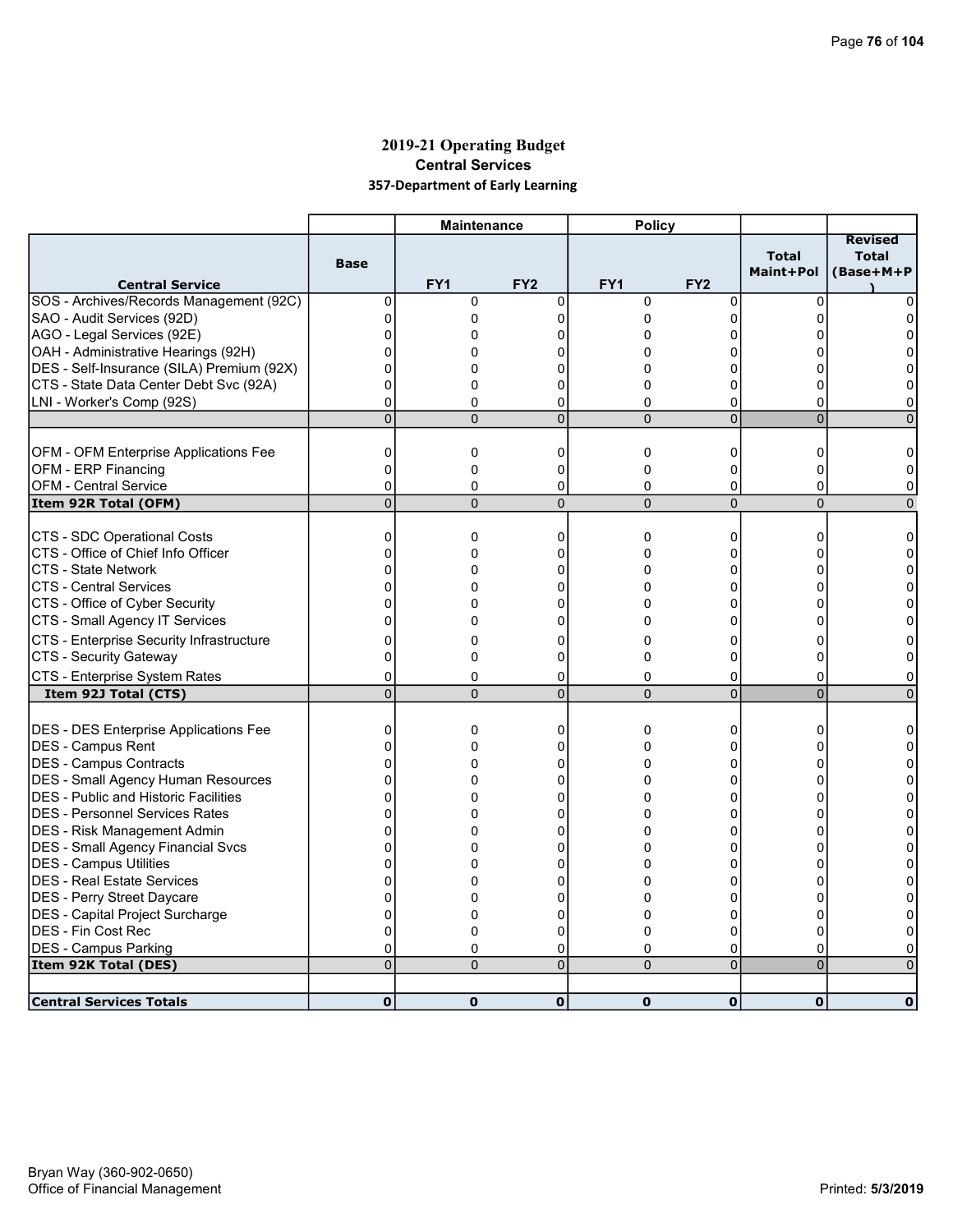### 2019-21 Operating Budget Central Services 359-Washington Charter School Comm

|                                              |                | <b>Maintenance</b> |                 | <b>Policy</b>   |                 |                                  |                                             |
|----------------------------------------------|----------------|--------------------|-----------------|-----------------|-----------------|----------------------------------|---------------------------------------------|
| <b>Central Service</b>                       | <b>Base</b>    | FY <sub>1</sub>    | FY <sub>2</sub> | FY <sub>1</sub> | FY <sub>2</sub> | <b>Total</b><br><b>Maint+Pol</b> | <b>Revised</b><br><b>Total</b><br>(Base+M+P |
| SOS - Archives/Records Management (92C)      | 0              | 0                  | $\mathbf 0$     | $\mathbf 0$     | 0               | 0                                |                                             |
| SAO - Audit Services (92D)                   | 134            | $-67$              | -68             | 0               | 0               | $-135$                           | $-1$                                        |
| AGO - Legal Services (92E)                   | 307            | $-35$              | $-37$           | 5               | 8               | $-59$                            | 248                                         |
| OAH - Administrative Hearings (92H)          | 0              | 0                  | 0               | 0               | 0               | 0                                | 0                                           |
| DES - Self-Insurance (SILA) Premium (92X)    | $\mathbf 0$    | 0                  | 0               | $\Omega$        | 0               | 0                                | 0                                           |
| CTS - State Data Center Debt Svc (92A)       | 0              | 0                  | 0               | $\Omega$        | 0               | 0                                |                                             |
| LNI - Worker's Comp (92S)                    | 0              | 0                  | 0               | 0               | 0               | 0                                | 0                                           |
|                                              | 441            | $-102$             | $-105$          | 5               | 8               | $-194$                           | 247                                         |
|                                              |                |                    |                 |                 |                 |                                  |                                             |
| OFM - OFM Enterprise Applications Fee        | 0              | 0                  | 0               | 0               | 0               | 0                                | 0                                           |
| OFM - ERP Financing                          | $\Omega$       | 0                  | $\mathbf 0$     | $\Omega$        | 0               | 0                                |                                             |
| <b>OFM - Central Service</b>                 | 0              | 0                  | 0               | 0               | 0               | 0                                | 0                                           |
| Item 92R Total (OFM)                         | $\mathbf{1}$   | 0                  | $\overline{0}$  | 0               | $\overline{0}$  | $\mathbf{0}$                     | $\mathbf{1}$                                |
| CTS - SDC Operational Costs                  | $\mathbf 0$    | 0                  | 0               | $\mathbf 0$     | 0               | $\Omega$                         | 0                                           |
| CTS - Office of Chief Info Officer           | $\Omega$       | 0                  | 0               | 0               | 0               | U                                | $\Omega$                                    |
| <b>CTS - State Network</b>                   | $\mathbf 0$    | 0                  | 0               | 0               | 0               | 0                                | 0                                           |
| <b>CTS - Central Services</b>                | 0              | 0                  | $\mathbf 0$     | 0               | $\Omega$        | o                                | 0                                           |
| CTS - Office of Cyber Security               | 0              | 0                  | 0               | 0               | 0               | 0                                | 0                                           |
| CTS - Small Agency IT Services               | $\Omega$       | 0                  | 0               | 0               | 0               | U                                | $\Omega$                                    |
| CTS - Enterprise Security Infrastructure     | 0              | 0                  | 0               | $\Omega$        | 0               | $\Omega$                         | $\Omega$                                    |
| <b>CTS - Security Gateway</b>                | 0              | 0                  | 0               | 0               | 0               | 0                                | 0                                           |
| CTS - Enterprise System Rates                | 5              | -2                 | -3              | 0               | 0               | -5                               | 0                                           |
| Item 92J Total (CTS)                         | $\overline{5}$ | $-2$               | $-3$            | $\Omega$        | $\overline{0}$  | $-5$                             | $\Omega$                                    |
|                                              |                |                    |                 |                 |                 |                                  |                                             |
| <b>DES - DES Enterprise Applications Fee</b> | 0              | 0                  | $\mathbf 0$     | 0               | 0               | 0                                | 0                                           |
| <b>IDES - Campus Rent</b>                    | $\mathbf 0$    | 0                  | 0               | 0               | 0               | $\Omega$                         | $\Omega$                                    |
| DES - Campus Contracts                       | 0              | 0                  | 0               | 0               | 0               | $\Omega$                         | 0                                           |
| DES - Small Agency Human Resources           | 0              | 0                  | 0               | $\Omega$        | $\Omega$        | 0                                | 0                                           |
| <b>DES</b> - Public and Historic Facilities  | 1              | -1                 | 0               | 0               | 0               | $-1$                             | 0                                           |
| IDES - Personnel Services Rates              | $\Omega$       | 0                  | 0               | 0               | 0               | $\Omega$                         | $\Omega$                                    |
| DES - Risk Management Admin                  | $\overline{0}$ | 0                  | 0               | 0               | 0               | 0                                | $\Omega$                                    |
| DES - Small Agency Financial Svcs            | $\mathbf 0$    | 0                  | 0               | 0               | 0               | O                                | 0                                           |
| DES - Campus Utilities                       | 0              | 0                  | $\mathbf 0$     | 0               | $\Omega$        | U                                | $\Omega$                                    |
| DES - Real Estate Services                   | 0              | 0                  | 0               | 0               | 0               | O                                | 0                                           |
| DES - Perry Street Daycare                   | 0              | 0                  | 0               | 0               | 0               | O                                | 0                                           |
| DES - Capital Project Surcharge              | $\mathbf 0$    | 0                  | 0               | 0               | 0               | 0                                | 0                                           |
| <b>DES - Fin Cost Rec</b>                    | $\mathbf 0$    | 0                  | 0               | 0               | 0               | $\Omega$                         | 0                                           |
| <b>DES - Campus Parking</b>                  | 0              | 0                  | 0               | 0               | 0               | $\Omega$                         | 0                                           |
| Item 92K Total (DES)                         | $\overline{2}$ | $-1$               | $\Omega$        | $\overline{0}$  | $\overline{0}$  | $-1$                             |                                             |
| <b>Central Services Totals</b>               | 449            | $-105$             | $-108$          | 5               | 8               | $-200$                           | 249                                         |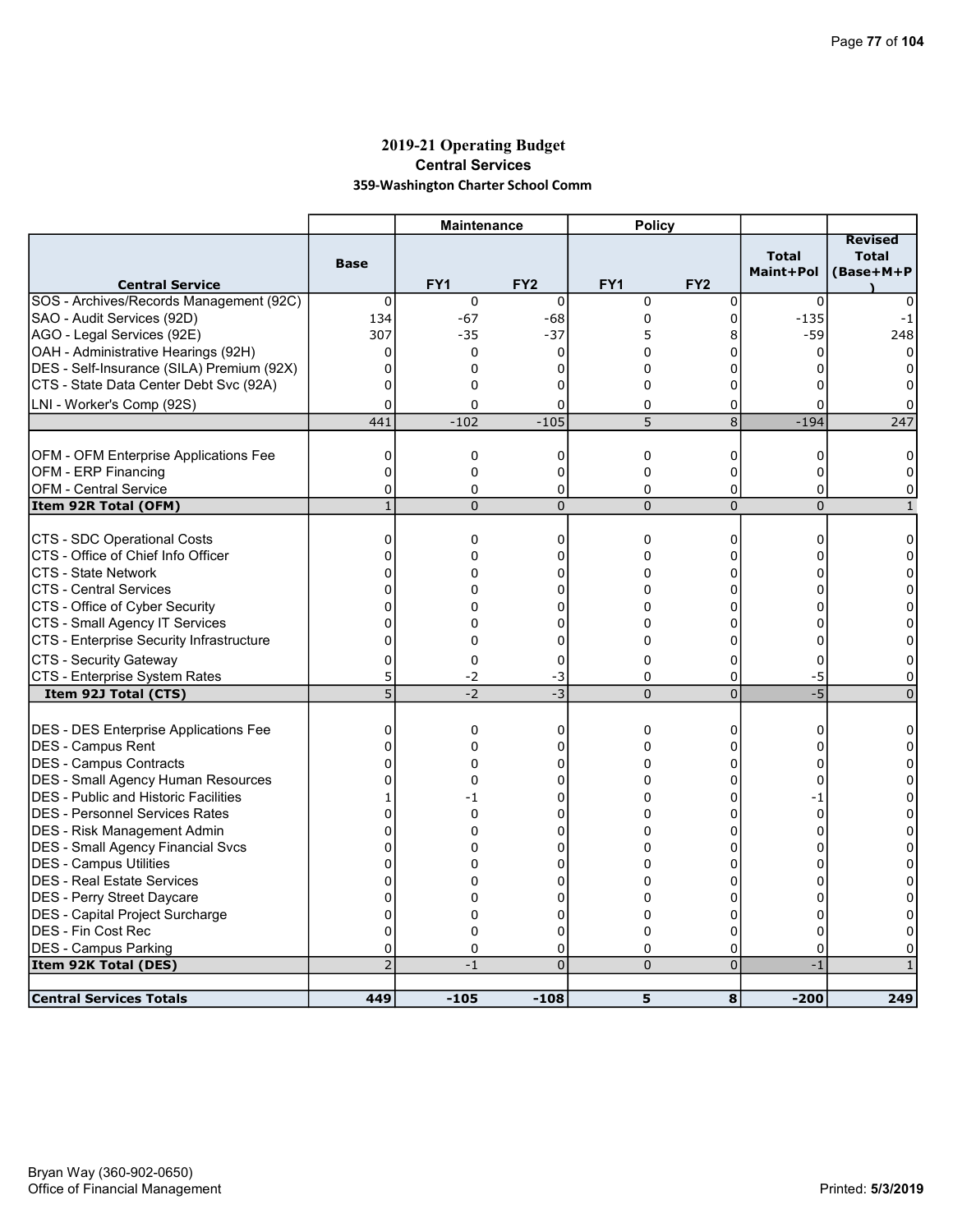# 2019-21 Operating Budget Central Services 360-University of Washington

|                                              |                 | <b>Maintenance</b> |                 | <b>Policy</b>   |                 |                           |                                             |
|----------------------------------------------|-----------------|--------------------|-----------------|-----------------|-----------------|---------------------------|---------------------------------------------|
| <b>Central Service</b>                       | <b>Base</b>     | FY <sub>1</sub>    | FY <sub>2</sub> | FY <sub>1</sub> | FY <sub>2</sub> | <b>Total</b><br>Maint+Pol | <b>Revised</b><br><b>Total</b><br>(Base+M+P |
| SOS - Archives/Records Management (92C)      | 1,056           | 20                 | 20              | 26              | 35              | 101                       | 1,157                                       |
| SAO - Audit Services (92D)                   | 901             | 5                  | 1               | 18              | 34              | 58                        | 959                                         |
| AGO - Legal Services (92E)                   | 7,120           | 263                | 242             | 142             | 273             | 920                       | 8,040                                       |
| OAH - Administrative Hearings (92H)          | 0               | 0                  | 0               | 0               | 0               | 0                         |                                             |
| DES - Self-Insurance (SILA) Premium (92X)    | 0               | 0                  | $\Omega$        | $\Omega$        | 0               | U                         |                                             |
| CTS - State Data Center Debt Svc (92A)       | 0               | $\mathbf 0$        | $\mathbf 0$     | $\Omega$        | 0               |                           |                                             |
| LNI - Worker's Comp (92S)                    | 32,726          | $-174$             | $-175$          | 0               | 0               | $-349$                    | 32,377                                      |
|                                              | 41,804          | 114                | 88              | 186             | 342             | 730                       | 42,534                                      |
|                                              |                 |                    |                 |                 |                 |                           |                                             |
| OFM - OFM Enterprise Applications Fee        | 33              | -1                 | 1               | 712             | 709             | 1,421                     | 1,454                                       |
| OFM - ERP Financing                          | 40              | 313                | 313             | 1,015           | 1,003           | 2,644                     | 2,684                                       |
| <b>OFM - Central Service</b>                 | 4,527           | $-194$             | $-195$          | 151             | 154             | -84                       | 4,443                                       |
| Item 92R Total (OFM)                         | 4,599           | 118                | 119             | 1,878           | 1,866           | 3,981                     | 8,580                                       |
| CTS - SDC Operational Costs                  |                 |                    |                 |                 |                 |                           |                                             |
| CTS - Office of Chief Info Officer           | $\Omega$<br>974 | 0<br>582           | 0<br>569        | $\Omega$<br>678 | 0<br>629        | 0                         | 3,432                                       |
| <b>CTS - State Network</b>                   | 70              | $-23$              | $-23$           | 0               | 1               | 2,458<br>$-45$            |                                             |
| <b>CTS - Central Services</b>                | 0               | 0                  | 0               | 0               | 0               | 0                         | 25<br>0                                     |
| CTS - Office of Cyber Security               | $\mathbf 0$     | $\Omega$           | 0               | $\Omega$        | 0               |                           | $\Omega$                                    |
| CTS - Small Agency IT Services               | $\mathbf 0$     | 0                  | 0               | $\Omega$        | 0               |                           | $\Omega$                                    |
| CTS - Enterprise Security Infrastructure     | $\mathbf 0$     | 0                  | 0               | 0               | 0               |                           | 0                                           |
| CTS - Security Gateway                       | $\Omega$        | $\mathbf 0$        | $\mathbf 0$     | $\Omega$        | $\Omega$        |                           |                                             |
| CTS - Enterprise System Rates                |                 | 48                 | 47              | $-701$          | -679            |                           |                                             |
|                                              | 1,490<br>2,533  | 607                | 593             | $-23$           | $-49$           | $-1,285$                  | 205                                         |
| Item 92J Total (CTS)                         |                 |                    |                 |                 |                 | 1,128                     | 3,661                                       |
| <b>DES - DES Enterprise Applications Fee</b> | 119             | 492                | 493             | 285             | 43              | 1,313                     | 1,432                                       |
| DES - Campus Rent                            | 0               | 0                  | 0               | $\mathbf 0$     | 0               | 0                         |                                             |
| <b>DES - Campus Contracts</b>                | 0               | 0                  | 0               | 0               | 0               |                           |                                             |
| DES - Small Agency Human Resources           | 0               | 0                  | $\mathbf 0$     | $\Omega$        | 0               |                           |                                             |
| <b>DES</b> - Public and Historic Facilities  | $\mathbf 0$     | 0                  | 0               | $\Omega$        | 0               |                           | 0                                           |
| IDES - Personnel Services Rates              | 0               | 0                  | 0               | $\Omega$        | 0               | O                         | 0                                           |
| <b>IDES - Risk Management Admin</b>          | 0               | $\mathbf{1}$       | 1               | $\Omega$        | 0               |                           | 2                                           |
| DES - Small Agency Financial Svcs            | $\overline{0}$  | 0                  | $\Omega$        | 0               | 0               | U                         | 0                                           |
| <b>IDES - Campus Utilities</b>               | 0               | 0                  | 0               | $\Omega$        | 0               | 0                         | $\Omega$                                    |
| <b>DES - Real Estate Services</b>            | 0               | 0                  | 0               | $\Omega$        | 0               | o                         | 0                                           |
| <b>DES</b> - Perry Street Daycare            | 0               | 0                  | 0               | 0               | 0               | n                         | 0                                           |
| DES - Capital Project Surcharge              | $\mathbf 0$     | 0                  | 0               | 0               | 0               | 0                         | 0                                           |
| <b>DES - Fin Cost Rec</b>                    | $\overline{0}$  | $\Omega$           | $\overline{0}$  | $\Omega$        | 0               | U                         |                                             |
| <b>DES - Campus Parking</b>                  | 0               | 0                  | 0               | 0               | 0               | 0                         |                                             |
| Item 92K Total (DES)                         | 119             | 493                | 494             | 285             | $\overline{43}$ | 1,315                     | 1,434                                       |
|                                              |                 |                    |                 |                 |                 |                           |                                             |
| <b>Central Services Totals</b>               | 49,055          | 1,332              | 1,294           | 2,326           | 2,202           | 7,154                     | 56,209                                      |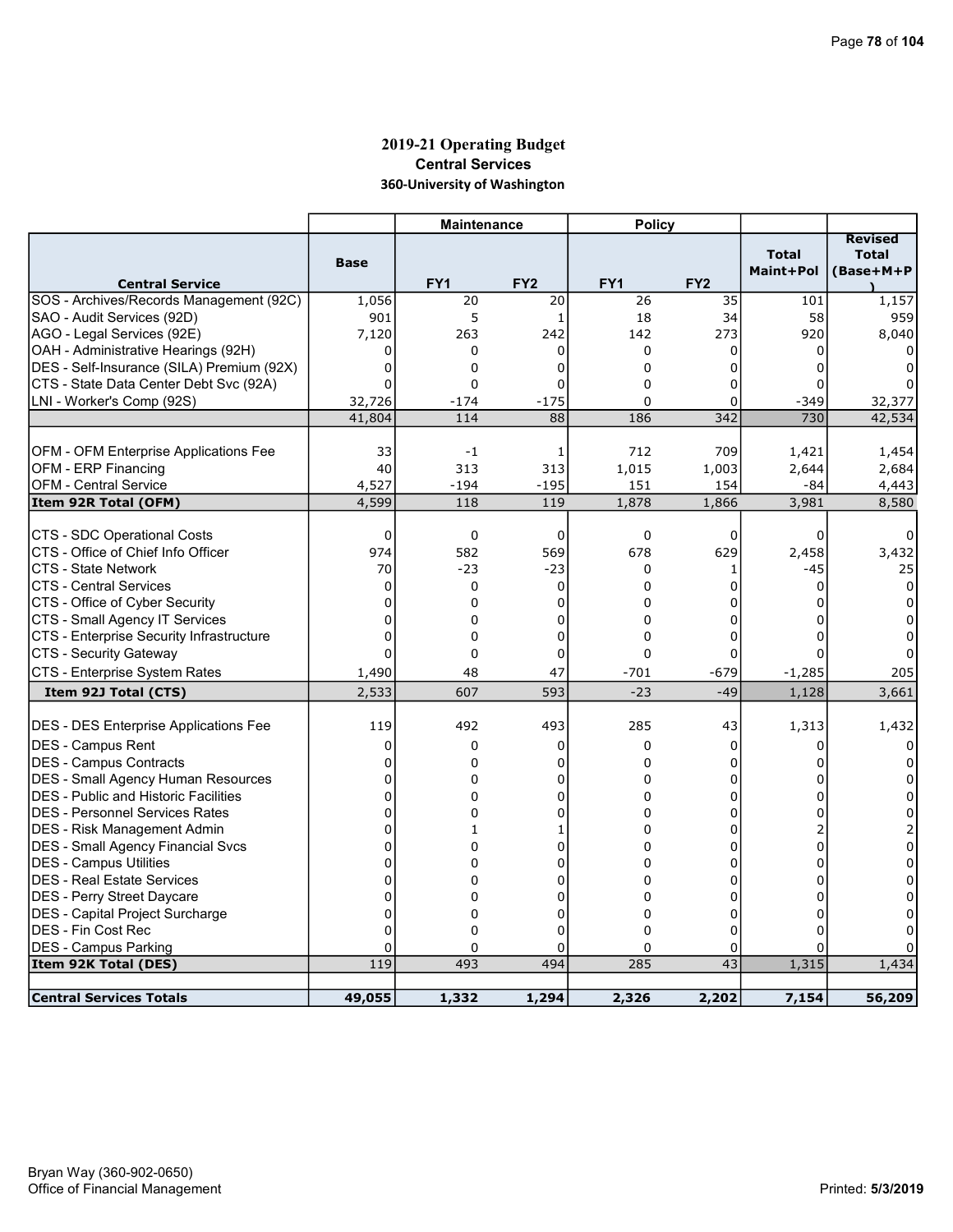### 2019-21 Operating Budget Central Services 365-Washington State University

|                                                                    |                    | <b>Maintenance</b> |                   | <b>Policy</b>      |                 |                           |                           |
|--------------------------------------------------------------------|--------------------|--------------------|-------------------|--------------------|-----------------|---------------------------|---------------------------|
|                                                                    |                    |                    |                   |                    |                 |                           | <b>Revised</b>            |
|                                                                    | <b>Base</b>        |                    |                   |                    |                 | <b>Total</b><br>Maint+Pol | <b>Total</b><br>(Base+M+P |
| <b>Central Service</b>                                             |                    | FY1                | FY <sub>2</sub>   | FY <sub>1</sub>    | FY <sub>2</sub> |                           |                           |
| SOS - Archives/Records Management (92C)                            | 276                | 12                 | 13                | 7                  | 10              | 42                        | 318                       |
| SAO - Audit Services (92D)                                         | 265                | 18                 | 16                | 6                  | 11              | 51                        | 316                       |
| AGO - Legal Services (92E)                                         | 2,166              | 26                 | 21                | 271                | 308             | 626                       | 2,792                     |
| OAH - Administrative Hearings (92H)                                | 286                | $-45$              | $-45$             | 5                  | 8               | $-77$                     | 209                       |
| DES - Self-Insurance (SILA) Premium (92X)                          | 1,306              | $-161$             | $-161$            | 196                | 197             | 71                        | 1,377                     |
| CTS - State Data Center Debt Svc (92A)                             | 0                  | $\mathbf 0$        | 0                 | 0                  | 0               | $\Omega$                  |                           |
| LNI - Worker's Comp (92S)                                          | 6,459              | $-53$              | $-54$             | $\Omega$           | 0               | $-107$                    | 6,352                     |
|                                                                    | 10,759             | $-203$             | $-210$            | 485                | 534             | 606                       | 11,365                    |
|                                                                    |                    |                    |                   |                    |                 |                           |                           |
| OFM - OFM Enterprise Applications Fee                              | 12                 | $-2$               | $-2$              | 186                | 183             | 365                       | 377                       |
| OFM - ERP Financing                                                | 28                 | 82                 | 82                | 293                | 288             | 745                       | 773                       |
| <b>OFM - Central Service</b>                                       | 1,330              | -67                | -69               | 44                 | 45              | $-47$                     | 1,283                     |
| Item 92R Total (OFM)                                               | 1,370              | 13                 | 11                | $\overline{523}$   | 516             | 1,063                     | 2,433                     |
|                                                                    |                    |                    |                   |                    |                 |                           |                           |
| CTS - SDC Operational Costs<br>ICTS - Office of Chief Info Officer | $\mathbf 0$<br>244 | 0<br>93            | $\mathbf 0$<br>91 | $\mathbf 0$<br>138 | 0<br>127        | $\mathbf 0$<br>449        | 0<br>693                  |
| CTS - State Network                                                | $\mathbf 0$        | $\mathbf 0$        | 0                 | 0                  | 0               | 0                         | 0                         |
| ICTS - Central Services                                            | 0                  | 0                  | $\mathbf 0$       | $\Omega$           | 0               | 0                         | 0                         |
| CTS - Office of Cyber Security                                     | 0                  | 0                  | 0                 | 0                  | 0               | 0                         | 0                         |
| CTS - Small Agency IT Services                                     | 0                  | 0                  | 0                 | 0                  | 0               | 0                         | 0                         |
| CTS - Enterprise Security Infrastructure                           | 0                  | $\mathbf 0$        | 0                 | 0                  | 0               | $\Omega$                  | $\Omega$                  |
| CTS - Security Gateway                                             | 0                  | $\mathbf 0$        | 0                 | 0                  | 0               | $\Omega$                  | $\Omega$                  |
| CTS - Enterprise System Rates                                      | 564                | $-75$              | $-74$             | -183               | $-175$          | $-507$                    | 57                        |
|                                                                    | 808                | 18                 | 17                | $-45$              | $-48$           | $-58$                     | 750                       |
| Item 92J Total (CTS)                                               |                    |                    |                   |                    |                 |                           |                           |
| <b>DES - DES Enterprise Applications Fee</b>                       | 45                 | 136                | 137               | 82                 | 14              | 369                       | 414                       |
| DES - Campus Rent                                                  | 0                  | 0                  | 0                 | $\mathbf 0$        | 0               | 0                         | 0                         |
| <b>DES - Campus Contracts</b>                                      | 6                  | $-1$               | $-1$              | $\mathbf{1}$       | 1               | 0                         | 6                         |
| <b>DES - Small Agency Human Resources</b>                          | $\overline{0}$     | $\mathbf 0$        | $\mathbf 0$       | $\Omega$           | 0               | $\Omega$                  | 0                         |
| <b>DES - Public and Historic Facilities</b>                        | 20                 | $-2$               | $-2$              | 1                  | 1               | $-2$                      | 18                        |
| <b>DES - Personnel Services Rates</b>                              | $\mathbf 0$        | $\mathbf 0$        | $\mathbf 0$       | 0                  | 0               | $\Omega$                  | 0                         |
| <b>DES - Risk Management Admin</b>                                 | 49                 | -6                 | -6                | 1                  | 1               | $-10$                     | 39                        |
| DES - Small Agency Financial Svcs                                  | $\mathbf 0$        | $\mathbf 0$        | $\mathbf 0$       | $\Omega$           | 0               | $\mathbf 0$               | $\mathbf 0$               |
| DES - Campus Utilities                                             | 0                  | 0                  | $\mathbf 0$       | $\Omega$           | 0               | $\Omega$                  | $\Omega$                  |
| <b>DES - Real Estate Services</b>                                  | 0                  | 0                  | 0                 | 0                  | 0               | 0                         | 0                         |
| DES - Perry Street Daycare                                         | $\overline{2}$     | $\Omega$           | $\overline{0}$    | $\Omega$           | 0               | 0                         |                           |
| <b>DES</b> - Capital Project Surcharge                             | $\overline{0}$     | 0                  | 0                 | 0                  | 0               | 0                         | 0                         |
| DES - Fin Cost Rec                                                 | $\overline{0}$     | $\Omega$           | 0                 | $\Omega$           | 0               | $\Omega$                  | 0                         |
| DES - Campus Parking                                               | $\overline{0}$     | $\mathbf 0$        | $\mathbf 0$       | $\Omega$           | 0               | $\Omega$                  |                           |
| Item 92K Total (DES)                                               | 122                | 127                | 128               | 85                 | 17              | 357                       | 479                       |
|                                                                    |                    |                    |                   |                    |                 |                           |                           |
| <b>Central Services Totals</b>                                     | 13,059             | $-45$              | $-54$             | 1,048              | 1,019           | 1,968                     | 15,027                    |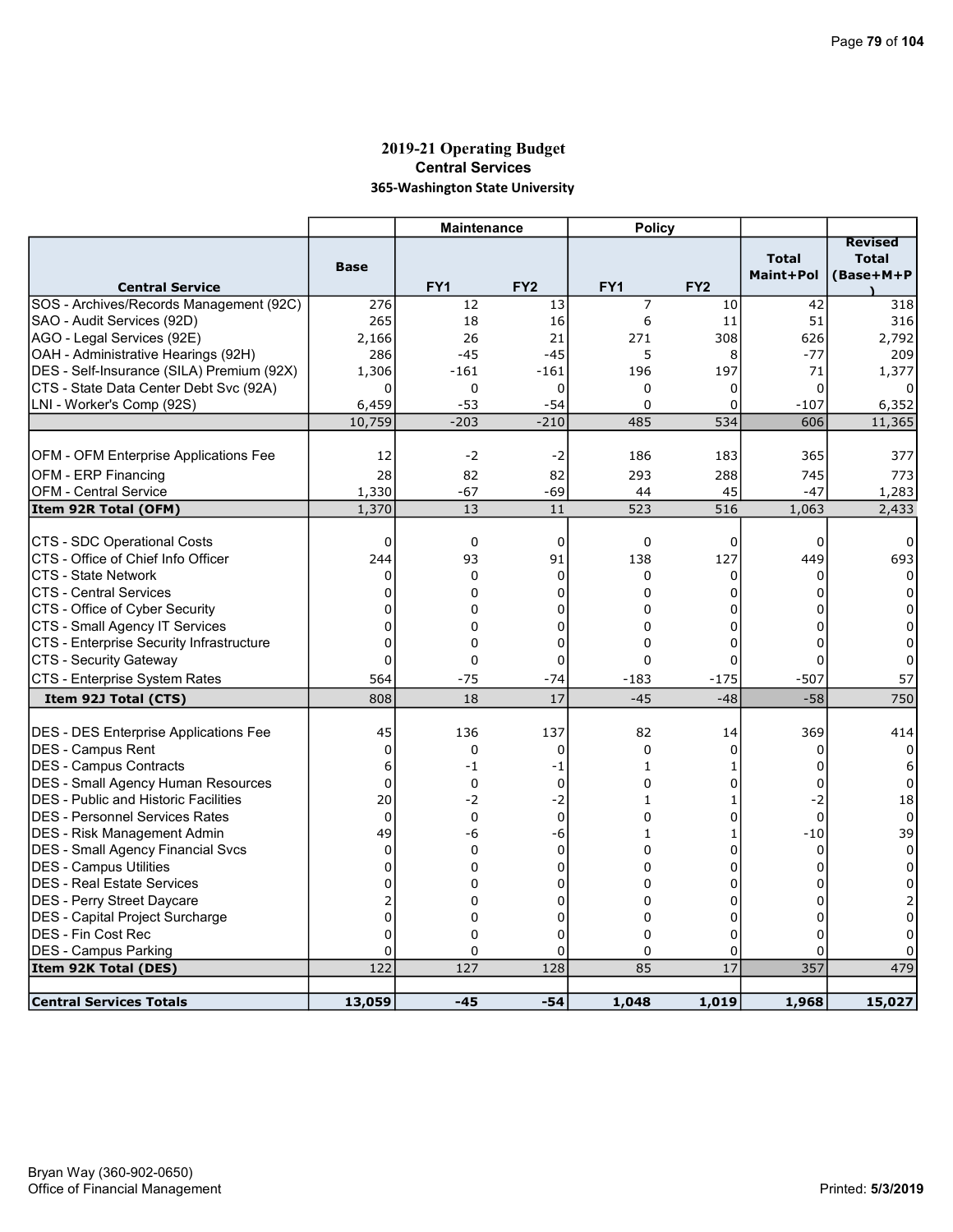## 2019-21 Operating Budget Central Services 370-Eastern Washington University

|                                                             |                            | <b>Maintenance</b> |                  | <b>Policy</b>   |                           |                           |                                             |
|-------------------------------------------------------------|----------------------------|--------------------|------------------|-----------------|---------------------------|---------------------------|---------------------------------------------|
| <b>Central Service</b>                                      | <b>Base</b>                | FY <sub>1</sub>    | FY <sub>2</sub>  | FY <sub>1</sub> | FY <sub>2</sub>           | <b>Total</b><br>Maint+Pol | <b>Revised</b><br><b>Total</b><br>(Base+M+P |
| SOS - Archives/Records Management (92C)                     | 76                         | 4                  | 4                | $\mathbf{1}$    | 3                         | 12                        | 88                                          |
| SAO - Audit Services (92D)                                  | 86                         | $-7$               | $-7$             | $\mathbf{1}$    | 3                         | $-10$                     | 76                                          |
| AGO - Legal Services (92E)                                  | 1,310                      | -130               | $-131$           | 19              | 38                        | $-204$                    | 1,106                                       |
| OAH - Administrative Hearings (92H)                         | 7                          | 20                 | 19               | $\mathbf{1}$    | $\overline{2}$            | 42                        | 49                                          |
| DES - Self-Insurance (SILA) Premium (92X)                   | 128                        | 165                | 166              | 92              | 92                        | 515                       | 643                                         |
| CTS - State Data Center Debt Svc (92A)                      | $\Omega$                   | 0                  | $\mathbf 0$      | $\mathbf 0$     | 0                         | 0                         |                                             |
| LNI - Worker's Comp (92S)                                   | 1,975                      | $-23$              | $-22$            | $\mathbf 0$     | 0                         | $-45$                     | 1,930                                       |
|                                                             | 3,581                      | 29                 | 29               | 114             | 138                       | 310                       | 3,891                                       |
|                                                             |                            |                    |                  |                 |                           |                           |                                             |
| OFM - OFM Enterprise Applications Fee                       | 4<br>7                     | $-1$               | -1               | 23              | 22                        | 43                        | 47                                          |
| OFM - ERP Financing                                         |                            | 17                 | 18               | 64<br>9         | 63                        | 162<br>$-16$              | 169                                         |
| <b>OFM - Central Service</b><br>Item 92R Total (OFM)        | 296<br>306                 | $-17$<br>$-1$      | $-18$<br>$-1$    | 96              | 10<br>95                  | 189                       | 280<br>495                                  |
|                                                             |                            |                    |                  |                 |                           |                           |                                             |
| CTS - SDC Operational Costs                                 | 0                          | 0                  | 0                | 0               | 0                         | 0                         | 0                                           |
| CTS - Office of Chief Info Officer                          | 71                         | $-28$              | $-29$            | 4               | 4                         | $-49$                     | 22                                          |
| CTS - State Network                                         | $\mathbf 0$                | 0                  | $\Omega$         | $\Omega$        | 0                         | $\Omega$                  | 0                                           |
| <b>CTS - Central Services</b>                               | $\mathbf 0$                | 0                  | 0                | 0               | 0                         | $\Omega$                  | 0                                           |
| CTS - Office of Cyber Security                              | 0                          | 0                  | 0                | $\Omega$        | 0                         | 0                         | 0                                           |
| CTS - Small Agency IT Services                              | 0                          | $\Omega$           | 0                | $\Omega$        | 0                         | $\Omega$                  | $\Omega$                                    |
| CTS - Enterprise Security Infrastructure                    | $\overline{0}$             | 0                  | 0                | 0               | 0                         | $\Omega$                  | 0                                           |
| CTS - Security Gateway                                      | $\mathbf 0$                | 0                  | 0                | $\mathbf 0$     | 0                         | $\Omega$                  | 0                                           |
| CTS - Enterprise System Rates                               | 167                        | $-57$              | $-57$            | $-23$           | $-21$                     | $-158$                    | 9                                           |
| Item 92J Total (CTS)                                        | 238                        | $-85$              | $-86$            | $-19$           | $-17$                     | $-207$                    | $\overline{31}$                             |
|                                                             |                            |                    |                  |                 |                           |                           |                                             |
| <b>DES - DES Enterprise Applications Fee</b>                | 13                         | 29                 | 28               | 17              | 3                         | 77                        | 90                                          |
| <b>IDES - Campus Rent</b><br><b>IDES - Campus Contracts</b> | 0<br>$\Omega$              | 0<br>0             | $\mathbf 0$<br>0 | 0<br>$\Omega$   | 0<br>0                    | 0<br>0                    | 0<br>0                                      |
| DES - Small Agency Human Resources                          | $\mathbf 0$                | 0                  | 0                | 0               | 0                         | 0                         | 0                                           |
| <b>IDES - Public and Historic Facilities</b>                | $\overline{0}$             | 0                  | 0                | $\Omega$        | $\Omega$                  | 0                         | 0                                           |
|                                                             |                            |                    |                  |                 |                           |                           |                                             |
| <b>DES - Personnel Services Rates</b>                       | 0<br>5                     | 0                  | $\Omega$<br>7    | $\Omega$        | 0                         | $\Omega$                  | $\Omega$                                    |
| <b>DES</b> - Risk Management Admin                          | $\Omega$                   | 5                  | $\Omega$         | 0               | 0<br>$\Omega$             | 12                        | 17<br>$\Omega$                              |
| <b>DES - Small Agency Financial Svcs</b>                    |                            | 0                  |                  | 0               |                           | $\Omega$                  |                                             |
| DES - Campus Utilities                                      | 0                          | 0                  | 0                | 0               | 0                         | 0                         | 0                                           |
| <b>IDES - Real Estate Services</b>                          | 12                         | $-2$               | $-2$             | $\Omega$        | 0                         | -4                        | 8                                           |
| <b>IDES - Perry Street Daycare</b>                          | $\mathbf 0$<br>$\mathbf 0$ | 0<br>0             | 0<br>0           | 0<br>$\Omega$   | 0<br>0                    | 0<br>$\Omega$             | 0                                           |
| DES - Capital Project Surcharge                             | $\Omega$                   |                    | 0                | $\Omega$        | 0                         | $\Omega$                  | 0                                           |
| <b>DES - Fin Cost Rec</b><br><b>DES - Campus Parking</b>    | $\mathbf 0$                | 0<br>0             | 0                | 0               | 0                         | 0                         | 0                                           |
| Item 92K Total (DES)                                        | 30                         | 32                 | 33               | 17              | $\overline{\overline{3}}$ | 85                        | 115                                         |
|                                                             |                            |                    |                  |                 |                           |                           |                                             |
| <b>Central Services Totals</b>                              | 4,157                      | $-25$              | $-25$            | 208             | 219                       | 377                       | 4,534                                       |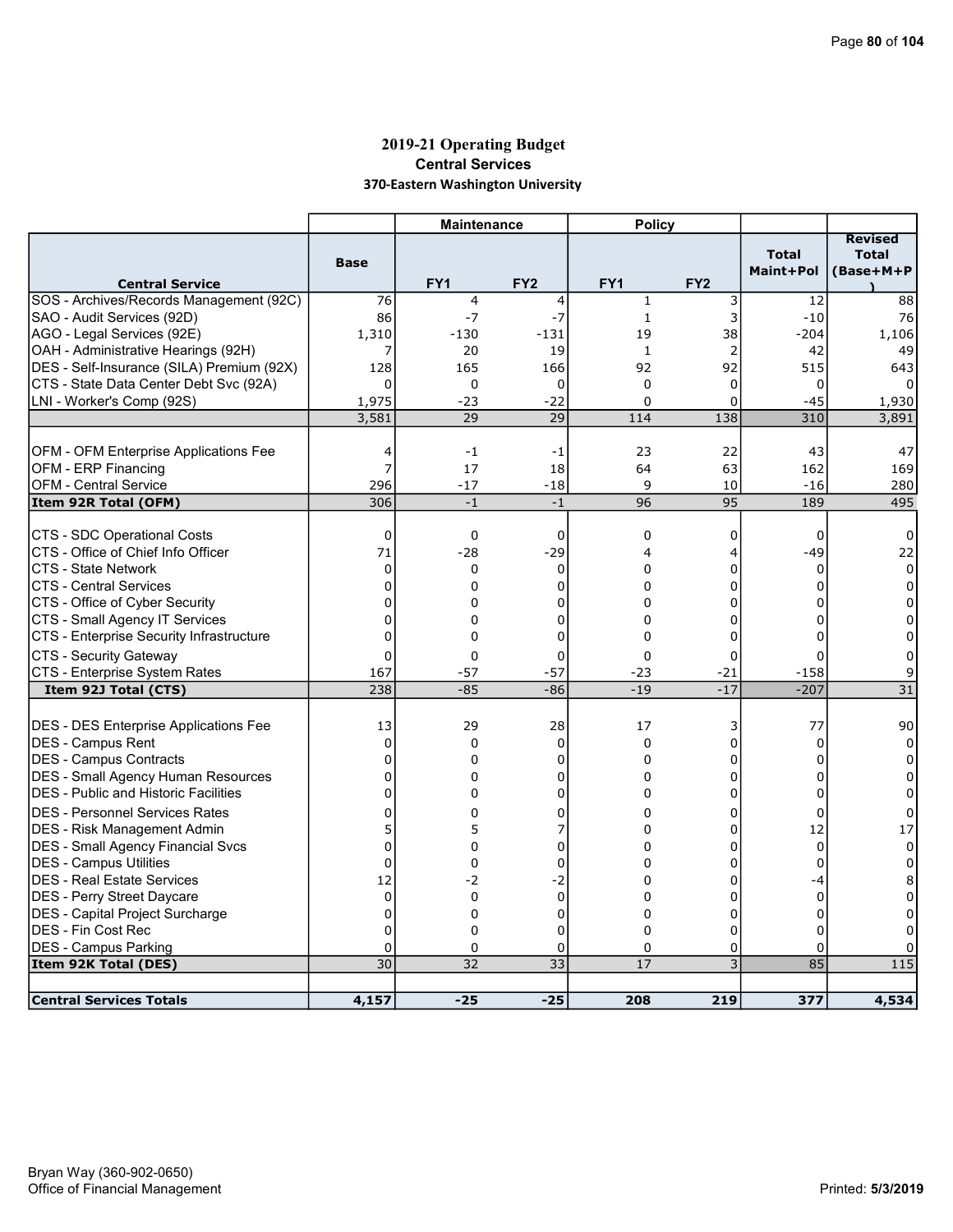## 2019-21 Operating Budget Central Services 375-Central Washington University

| <b>Revised</b><br><b>Total</b><br><b>Total</b><br><b>Base</b><br>Maint+Pol<br>(Base+M+P<br>FY <sub>1</sub><br>FY <sub>2</sub><br>FY <sub>1</sub><br>FY <sub>2</sub><br><b>Central Service</b><br>$\overline{5}$<br>SOS - Archives/Records Management (92C)<br>5<br>2<br>76<br>62<br>2<br>14<br>$-15$<br>$\overline{2}$<br>SAO - Audit Services (92D)<br>139<br>$-16$<br>$\overline{4}$<br>$-25$<br>114<br> AGO - Legal Services (92E)<br>586<br>57<br>57<br>13<br>25<br>152<br>738<br>OAH - Administrative Hearings (92H)<br>$\Omega$<br>$\mathbf{0}$<br>$\Omega$<br>$\mathbf 0$<br>$\Omega$<br>$\Omega$<br>0<br>390<br>75<br>76<br>367<br> DES - Self-Insurance (SILA) Premium (92X)<br>108<br>108<br>757<br>CTS - State Data Center Debt Svc (92A)<br>$\Omega$<br>$\Omega$<br>0<br>$\Omega$<br>0<br>0<br>LNI - Worker's Comp (92S)<br>$-45$<br>$-91$<br>$-46$<br>$\Omega$<br>0<br>2,055<br>2,146<br>77<br>125<br>3,323<br>76<br>139<br>417<br>3,740<br>OFM - OFM Enterprise Applications Fee<br>106<br>104<br>208<br>7<br>215<br>-1<br>-1 |
|---------------------------------------------------------------------------------------------------------------------------------------------------------------------------------------------------------------------------------------------------------------------------------------------------------------------------------------------------------------------------------------------------------------------------------------------------------------------------------------------------------------------------------------------------------------------------------------------------------------------------------------------------------------------------------------------------------------------------------------------------------------------------------------------------------------------------------------------------------------------------------------------------------------------------------------------------------------------------------------------------------------------------------------------|
|                                                                                                                                                                                                                                                                                                                                                                                                                                                                                                                                                                                                                                                                                                                                                                                                                                                                                                                                                                                                                                             |
|                                                                                                                                                                                                                                                                                                                                                                                                                                                                                                                                                                                                                                                                                                                                                                                                                                                                                                                                                                                                                                             |
|                                                                                                                                                                                                                                                                                                                                                                                                                                                                                                                                                                                                                                                                                                                                                                                                                                                                                                                                                                                                                                             |
|                                                                                                                                                                                                                                                                                                                                                                                                                                                                                                                                                                                                                                                                                                                                                                                                                                                                                                                                                                                                                                             |
|                                                                                                                                                                                                                                                                                                                                                                                                                                                                                                                                                                                                                                                                                                                                                                                                                                                                                                                                                                                                                                             |
|                                                                                                                                                                                                                                                                                                                                                                                                                                                                                                                                                                                                                                                                                                                                                                                                                                                                                                                                                                                                                                             |
|                                                                                                                                                                                                                                                                                                                                                                                                                                                                                                                                                                                                                                                                                                                                                                                                                                                                                                                                                                                                                                             |
|                                                                                                                                                                                                                                                                                                                                                                                                                                                                                                                                                                                                                                                                                                                                                                                                                                                                                                                                                                                                                                             |
|                                                                                                                                                                                                                                                                                                                                                                                                                                                                                                                                                                                                                                                                                                                                                                                                                                                                                                                                                                                                                                             |
|                                                                                                                                                                                                                                                                                                                                                                                                                                                                                                                                                                                                                                                                                                                                                                                                                                                                                                                                                                                                                                             |
|                                                                                                                                                                                                                                                                                                                                                                                                                                                                                                                                                                                                                                                                                                                                                                                                                                                                                                                                                                                                                                             |
| <b>OFM - ERP Financing</b><br>10<br>17<br>69<br>68<br>172<br>182<br>18                                                                                                                                                                                                                                                                                                                                                                                                                                                                                                                                                                                                                                                                                                                                                                                                                                                                                                                                                                      |
| 255<br><b>OFM - Central Service</b><br>13<br>10<br>47<br>302<br>13<br>11                                                                                                                                                                                                                                                                                                                                                                                                                                                                                                                                                                                                                                                                                                                                                                                                                                                                                                                                                                    |
| 271<br>29<br>30<br>186<br>182<br>427<br>698<br>Item 92R Total (OFM)                                                                                                                                                                                                                                                                                                                                                                                                                                                                                                                                                                                                                                                                                                                                                                                                                                                                                                                                                                         |
|                                                                                                                                                                                                                                                                                                                                                                                                                                                                                                                                                                                                                                                                                                                                                                                                                                                                                                                                                                                                                                             |
| CTS - SDC Operational Costs<br>$\mathbf 0$<br>0<br>0<br>$\mathbf 0$<br>0<br>0<br>0                                                                                                                                                                                                                                                                                                                                                                                                                                                                                                                                                                                                                                                                                                                                                                                                                                                                                                                                                          |
| CTS - Office of Chief Info Officer<br>69<br>155<br>13<br>31<br>28<br>86<br>14                                                                                                                                                                                                                                                                                                                                                                                                                                                                                                                                                                                                                                                                                                                                                                                                                                                                                                                                                               |
| 0<br>$\mathbf 0$<br>CTS - State Network<br>0<br>0<br>0<br>$\Omega$<br>$\Omega$                                                                                                                                                                                                                                                                                                                                                                                                                                                                                                                                                                                                                                                                                                                                                                                                                                                                                                                                                              |
| $\mathbf 0$<br><b>CTS - Central Services</b><br>0<br>$\mathbf 0$<br>$\Omega$<br>0<br>$\Omega$<br>$\Omega$                                                                                                                                                                                                                                                                                                                                                                                                                                                                                                                                                                                                                                                                                                                                                                                                                                                                                                                                   |
| CTS - Office of Cyber Security<br>$\mathbf 0$<br>0<br>0<br>0<br>0<br>0<br>0                                                                                                                                                                                                                                                                                                                                                                                                                                                                                                                                                                                                                                                                                                                                                                                                                                                                                                                                                                 |
| $\overline{0}$<br>CTS - Small Agency IT Services<br>$\mathbf 0$<br>$\Omega$<br>$\Omega$<br>0<br>0<br>0                                                                                                                                                                                                                                                                                                                                                                                                                                                                                                                                                                                                                                                                                                                                                                                                                                                                                                                                      |
| CTS - Enterprise Security Infrastructure<br>$\mathbf 0$<br>$\Omega$<br>0<br>0<br>0<br>$\Omega$<br>0                                                                                                                                                                                                                                                                                                                                                                                                                                                                                                                                                                                                                                                                                                                                                                                                                                                                                                                                         |
| CTS - Security Gateway<br>$\Omega$<br>0<br>0<br>$\Omega$<br>0<br>0<br>0                                                                                                                                                                                                                                                                                                                                                                                                                                                                                                                                                                                                                                                                                                                                                                                                                                                                                                                                                                     |
| CTS - Enterprise System Rates<br>-99<br>$-272$<br>32<br>304<br>$-34$<br>$-105$<br>-34                                                                                                                                                                                                                                                                                                                                                                                                                                                                                                                                                                                                                                                                                                                                                                                                                                                                                                                                                       |
| 373<br>$-21$<br>$-71$<br>187<br>$-20$<br>$-74$<br>$-186$<br>Item 92J Total (CTS)                                                                                                                                                                                                                                                                                                                                                                                                                                                                                                                                                                                                                                                                                                                                                                                                                                                                                                                                                            |
|                                                                                                                                                                                                                                                                                                                                                                                                                                                                                                                                                                                                                                                                                                                                                                                                                                                                                                                                                                                                                                             |
| 25<br><b>DES - DES Enterprise Applications Fee</b><br>19<br>73<br>97<br>24<br>26<br>3                                                                                                                                                                                                                                                                                                                                                                                                                                                                                                                                                                                                                                                                                                                                                                                                                                                                                                                                                       |
| <b>DES - Campus Rent</b><br>0<br>0<br>0<br>$\mathbf 0$<br>$\mathbf 0$<br>0<br>0                                                                                                                                                                                                                                                                                                                                                                                                                                                                                                                                                                                                                                                                                                                                                                                                                                                                                                                                                             |
| DES - Campus Contracts<br>$\mathbf 0$<br>0<br>0<br>0<br>0<br>$\Omega$<br>0                                                                                                                                                                                                                                                                                                                                                                                                                                                                                                                                                                                                                                                                                                                                                                                                                                                                                                                                                                  |
| DES - Small Agency Human Resources<br>$\mathbf 0$<br>0<br>0<br>0<br>$\Omega$<br>0<br>$\Omega$                                                                                                                                                                                                                                                                                                                                                                                                                                                                                                                                                                                                                                                                                                                                                                                                                                                                                                                                               |
| $\overline{0}$<br><b>DES</b> - Public and Historic Facilities<br>0<br>0<br>0<br>0<br>$\Omega$<br>0                                                                                                                                                                                                                                                                                                                                                                                                                                                                                                                                                                                                                                                                                                                                                                                                                                                                                                                                          |
| IDES - Personnel Services Rates<br>$\Omega$<br>0<br>$\Omega$<br>0<br>$\Omega$<br>$\mathbf 0$<br>0                                                                                                                                                                                                                                                                                                                                                                                                                                                                                                                                                                                                                                                                                                                                                                                                                                                                                                                                           |
| DES - Risk Management Admin<br>14<br>3<br>3<br>-1<br>20<br>1<br>6                                                                                                                                                                                                                                                                                                                                                                                                                                                                                                                                                                                                                                                                                                                                                                                                                                                                                                                                                                           |
| $\mathbf 0$<br>0<br>$\Omega$<br>$\Omega$<br> DES - Small Agency Financial Svcs<br>0<br>0<br>0                                                                                                                                                                                                                                                                                                                                                                                                                                                                                                                                                                                                                                                                                                                                                                                                                                                                                                                                               |
| <b>DES - Campus Utilities</b><br>0<br>0<br>0<br>0<br>0<br>0<br>0                                                                                                                                                                                                                                                                                                                                                                                                                                                                                                                                                                                                                                                                                                                                                                                                                                                                                                                                                                            |
| DES - Real Estate Services<br>2<br>$\overline{2}$<br>2<br>$\Omega$<br>0<br>6<br>4                                                                                                                                                                                                                                                                                                                                                                                                                                                                                                                                                                                                                                                                                                                                                                                                                                                                                                                                                           |
| $\mathbf 0$<br><b>IDES - Perry Street Daycare</b><br>0<br>0<br>0<br>0<br>0<br>0                                                                                                                                                                                                                                                                                                                                                                                                                                                                                                                                                                                                                                                                                                                                                                                                                                                                                                                                                             |
| DES - Capital Project Surcharge<br>$\mathbf 0$<br>0<br>0<br>0<br>0<br>$\Omega$<br>0                                                                                                                                                                                                                                                                                                                                                                                                                                                                                                                                                                                                                                                                                                                                                                                                                                                                                                                                                         |
| IDES - Fin Cost Rec<br>$\Omega$<br>0<br>0<br>$\Omega$<br>0<br>0                                                                                                                                                                                                                                                                                                                                                                                                                                                                                                                                                                                                                                                                                                                                                                                                                                                                                                                                                                             |
| <b>DES - Campus Parking</b><br>0<br>0<br>0<br>0<br>0<br>0                                                                                                                                                                                                                                                                                                                                                                                                                                                                                                                                                                                                                                                                                                                                                                                                                                                                                                                                                                                   |
| 41<br>30<br>$\overline{\mathbf{4}}$<br>83<br>31<br>18<br>124<br> Item 92K Total (DES)                                                                                                                                                                                                                                                                                                                                                                                                                                                                                                                                                                                                                                                                                                                                                                                                                                                                                                                                                       |
| <b>Central Services Totals</b><br>4,009<br>741<br>4,750<br>116<br>116<br>255<br>254                                                                                                                                                                                                                                                                                                                                                                                                                                                                                                                                                                                                                                                                                                                                                                                                                                                                                                                                                         |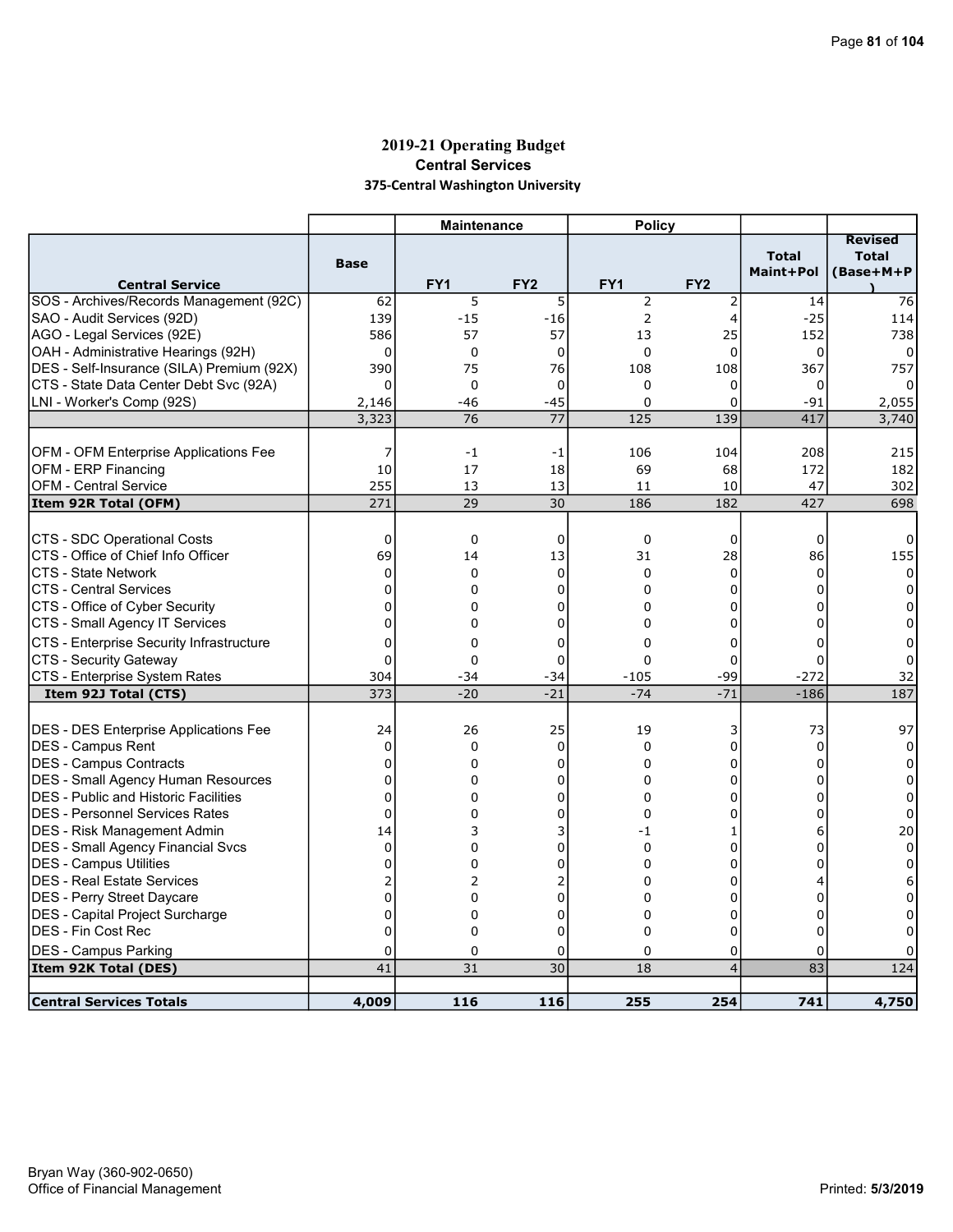## 2019-21 Operating Budget Central Services 376-The Evergreen State College

|                                                      |                | <b>Maintenance</b> |                 | <b>Policy</b>        |                 |                           |                                             |
|------------------------------------------------------|----------------|--------------------|-----------------|----------------------|-----------------|---------------------------|---------------------------------------------|
|                                                      | <b>Base</b>    |                    |                 |                      |                 | <b>Total</b><br>Maint+Pol | <b>Revised</b><br><b>Total</b><br>(Base+M+P |
| <b>Central Service</b>                               |                | FY <sub>1</sub>    | FY <sub>2</sub> | FY <sub>1</sub>      | FY <sub>2</sub> |                           |                                             |
| SOS - Archives/Records Management (92C)              | 31             | 0                  | 0               | $\mathbf{1}$         | 1               | $\overline{2}$            | 33                                          |
| SAO - Audit Services (92D)                           | 35             | 2                  | 3               | $\mathbf 0$          | 2               | $\overline{7}$            | 42                                          |
| AGO - Legal Services (92E)                           | 325            | 165                | 164             | 92                   | 102             | 523                       | 848                                         |
| OAH - Administrative Hearings (92H)                  | 0              | 0                  | $\mathbf 0$     | $\Omega$             | $\Omega$        | 0                         | $\Omega$                                    |
| DES - Self-Insurance (SILA) Premium (92X)            | 92             | 76                 | 76              | 49                   | 49              | 250                       | 342                                         |
| CTS - State Data Center Debt Svc (92A)               | $\mathbf{0}$   | $\mathbf 0$        | $\mathbf 0$     | $\Omega$             | 0               | 0                         | $\Omega$                                    |
| LNI - Worker's Comp (92S)                            | 804            | 26                 | 27              | 0                    | 0               | 53                        | 857                                         |
|                                                      | 1,286          | 269                | 270             | 142                  | 154             | 835                       | 2,121                                       |
|                                                      |                |                    |                 |                      |                 |                           |                                             |
| OFM - OFM Enterprise Applications Fee                | 3              | 0                  | $\mathbf 0$     | 57                   | 54              | 111                       | 114                                         |
| OFM - ERP Financing                                  | $\overline{4}$ | 8                  | 7               | 29                   | 28              | 72                        | 76                                          |
| <b>OFM - Central Service</b><br>Item 92R Total (OFM) | 132<br>139     | -8<br>$\Omega$     | -8<br>$-1$      | $\overline{a}$<br>90 | 4<br>86         | -8<br>175                 | 124<br>314                                  |
|                                                      |                |                    |                 |                      |                 |                           |                                             |
| CTS - SDC Operational Costs                          | $\mathbf 0$    | 0                  | 0               | $\mathbf 0$          | 0               | 0                         | 0                                           |
| CTS - Office of Chief Info Officer                   | 19             | 8                  | 6               | 11                   | 10              | 35                        | 54                                          |
| CTS - State Network                                  | $\Omega$       | 40                 | 38              | 2                    | 2               | 82                        | 82                                          |
| <b>CTS - Central Services</b>                        | $\mathbf{0}$   | 0                  | $\mathbf{0}$    | $\Omega$             | 0               | $\Omega$                  | 0                                           |
| CTS - Office of Cyber Security                       | $\mathbf 0$    | 0                  | 0               | $\Omega$             | 0               | 0                         | 0                                           |
| CTS - Small Agency IT Services                       | $\Omega$       | 0                  | 0               | $\Omega$             | 0               | $\Omega$                  | 0                                           |
| CTS - Enterprise Security Infrastructure             | $\overline{0}$ | 0                  | 0               | 0                    | 0               | 0                         | 0                                           |
| CTS - Security Gateway                               | $\Omega$       | 0                  | 0               | $\Omega$             | 0               | $\Omega$                  | 0                                           |
| CTS - Enterprise System Rates                        | 123            | 0                  | 2               | $-55$                | $-52$           | $-105$                    | 18                                          |
| Item 92J Total (CTS)                                 | 142            | 48                 | 46              | $-42$                | $-40$           | 12                        | 154                                         |
|                                                      |                |                    |                 |                      |                 |                           |                                             |
| <b>DES - DES Enterprise Applications Fee</b>         | 10             | 10                 | 11              | 8                    | 1               | 30                        | 40                                          |
| DES - Campus Rent                                    | $\mathbf 0$    | 0                  | $\mathbf 0$     | 0                    | 0               | $\Omega$                  | 0                                           |
| DES - Campus Contracts                               | 61             | -1                 | -1              | 7                    | 7               | 12                        | 73                                          |
| <b>DES - Small Agency Human Resources</b>            | $\Omega$       | 0                  | $\mathbf{0}$    | 0                    | 0               | $\Omega$                  | 0                                           |
| DES - Public and Historic Facilities                 | 206            | -4                 | $-5$            | 7                    | 9               |                           | 213                                         |
| <b>DES - Personnel Services Rates</b>                | 0              | 0                  | $\mathbf 0$     | 0                    | 0               | $\Omega$                  | 0                                           |
| <b>IDES - Risk Management Admin</b>                  | 3              | 3                  | 3               | 0                    | 0               | 6                         | 9                                           |
| <b>DES - Small Agency Financial Svcs</b>             | 0              | 0                  | 0               | $\Omega$             | 0               | $\Omega$                  | 0                                           |
| <b>DES - Campus Utilities</b>                        | $\mathbf 0$    | 0                  | 0               | 0                    | 0               | 0                         | 0                                           |
| IDES - Real Estate Services                          | $\mathbf 0$    | 0                  | 0               | $\Omega$             | 0               | 0                         | 0                                           |
| DES - Perry Street Daycare                           | 15             | 1                  | -1              | 0                    | 0               | $\Omega$                  | 15                                          |
| DES - Capital Project Surcharge                      | 0              | 0                  | 0               | 0                    | 0               | 0                         | 0                                           |
| <b>DES - Fin Cost Rec</b>                            | $\Omega$       | 0                  | $\Omega$        | $\Omega$             | 0               | $\Omega$                  | 0                                           |
| <b>DES - Campus Parking</b>                          | 0              | 0                  | 0               | 0                    | 0               | 0                         |                                             |
| Item 92K Total (DES)                                 | 295            | 9                  | $\overline{7}$  | 22                   | 17              | $\overline{55}$           | 350                                         |
|                                                      |                |                    |                 |                      |                 |                           |                                             |
| <b>Central Services Totals</b>                       | 1,863          | 326                | 322             | 212                  | 217             | 1,077                     | 2,940                                       |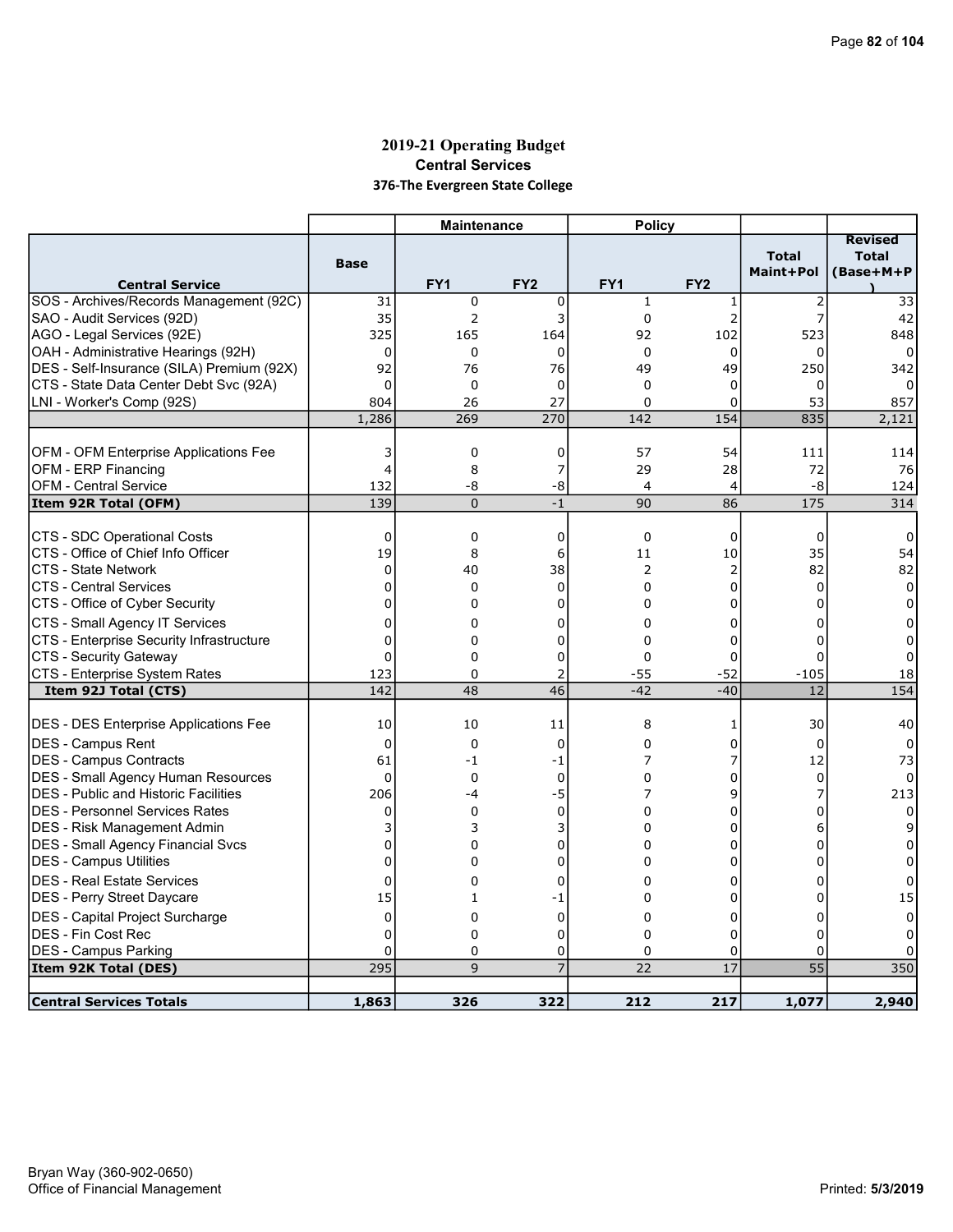## 2019-21 Operating Budget Central Services 380-Western Washington University

|                                              |                | <b>Maintenance</b> |                 | <b>Policy</b>   |                 |                           |                                             |
|----------------------------------------------|----------------|--------------------|-----------------|-----------------|-----------------|---------------------------|---------------------------------------------|
| <b>Central Service</b>                       | <b>Base</b>    | FY <sub>1</sub>    | FY <sub>2</sub> | FY <sub>1</sub> | FY <sub>2</sub> | <b>Total</b><br>Maint+Pol | <b>Revised</b><br><b>Total</b><br>(Base+M+P |
| SOS - Archives/Records Management (92C)      | 84             | $\mathbf{1}$       | 1               | $\overline{2}$  | 3               | 7                         | 91                                          |
| SAO - Audit Services (92D)                   | 55             | $\overline{2}$     | $\overline{2}$  | $\overline{2}$  | $\overline{c}$  | 8                         | 63                                          |
| AGO - Legal Services (92E)                   | 906            | 106                | 105             | 21              | 40              | 272                       | 1,178                                       |
| OAH - Administrative Hearings (92H)          | 0              | 0                  | 0               | $\mathbf 0$     | $\mathbf 0$     | 0                         |                                             |
| DES - Self-Insurance (SILA) Premium (92X)    | 497            | $-188$             | $-186$          | 24              | 26              | $-324$                    | 173                                         |
| CTS - State Data Center Debt Svc (92A)       | 0              | 0                  | 0               | $\mathbf 0$     | $\mathbf 0$     | 0                         |                                             |
| LNI - Worker's Comp (92S)                    | 2,294          | $-147$             | $-147$          | $\Omega$        | $\Omega$        | $-294$                    | 2,000                                       |
|                                              | 3,837          | $-226$             | $-225$          | 49              | 71              | $-331$                    | 3,506                                       |
|                                              |                |                    |                 |                 |                 |                           |                                             |
| OFM - OFM Enterprise Applications Fee        | 6              | $-1$               | -1              | 98              | 95              | 191                       | 197                                         |
| OFM - ERP Financing                          | 9              | 21                 | 22              | 79              | 77              | 199                       | 208                                         |
| <b>OFM - Central Service</b>                 | 385            | $-31$              | $-30$           | 12              | 12              | $-37$                     | 348                                         |
| Item 92R Total (OFM)                         | 400            | $-11$              | $-9$            | 189             | 184             | 353                       | 753                                         |
|                                              |                |                    |                 |                 |                 |                           |                                             |
| <b>CTS - SDC Operational Costs</b>           | 0              | $\mathbf 0$        | $\mathbf 0$     | $\mathbf 0$     | 0               | $\mathbf 0$               | 0                                           |
| CTS - Office of Chief Info Officer           | 66             | 31                 | 30              | 41              | 38              | 140                       | 206                                         |
| CTS - State Network                          | $\mathbf 0$    | $\Omega$           | $\mathbf 0$     | $\Omega$        | $\mathbf 0$     | $\Omega$                  | $\mathbf{0}$                                |
| <b>CTS - Central Services</b>                | 0              | $\Omega$           | 0               | 0               | 0               | $\Omega$                  | $\Omega$                                    |
| CTS - Office of Cyber Security               | 0              | 0                  | 0               | 0               | 0               | 0                         | 0                                           |
| CTS - Small Agency IT Services               | $\mathbf 0$    | $\Omega$           | 0               | $\mathbf 0$     | $\mathbf 0$     | $\Omega$                  | $\Omega$                                    |
| CTS - Enterprise Security Infrastructure     | 0              | 0                  | 0               | $\mathbf 0$     | 0               | $\Omega$                  | 0                                           |
| <b>CTS - Security Gateway</b>                | $\Omega$       | 0                  | $\overline{0}$  | $\Omega$        | $\mathbf 0$     | $\Omega$                  | 0                                           |
| CTS - Enterprise System Rates                | 264            | $-24$              | $-24$           | $-96$           | -91             | $-235$                    | 29                                          |
| Item 92J Total (CTS)                         | 329            |                    | 6               | $-55$           | $-53$           | $-95$                     | 234                                         |
|                                              |                |                    |                 |                 |                 |                           |                                             |
| <b>DES - DES Enterprise Applications Fee</b> | 21             | 33                 | 32              | 23              | 3               | 91                        | 112                                         |
| <b>DES - Campus Rent</b>                     | $\mathbf 0$    | 0                  | $\mathbf 0$     | $\Omega$        | 0               | $\Omega$                  | 0                                           |
| <b>DES - Campus Contracts</b>                | 0              | 0                  | 0               | 0               | 0               | 0                         | 0                                           |
| <b>DES - Small Agency Human Resources</b>    | $\mathbf 0$    | 0                  | 0               | $\Omega$        | 0               | $\mathbf 0$               | $\Omega$                                    |
| <b>DES</b> - Public and Historic Facilities  | $\mathbf 0$    | $\Omega$           | 0               | $\Omega$        | 0               | $\Omega$                  | 0                                           |
| <b>DES - Personnel Services Rates</b>        | $\mathbf 0$    | 0                  | 0               | $\Omega$        | 0               | $\mathbf 0$               | $\Omega$                                    |
| <b>DES</b> - Risk Management Admin           | 18             | -6                 | -7              | 0               | 0               | $-13$                     | 5                                           |
| <b>DES - Small Agency Financial Svcs</b>     | $\Omega$       | $\Omega$           | $\mathbf{0}$    | $\Omega$        | 0               | $\Omega$                  | $\Omega$                                    |
| <b>DES - Campus Utilities</b>                | 0              | 0                  | 0               | 0               | 0               | 0                         | 0                                           |
| <b>DES - Real Estate Services</b>            | 0              | 0                  | 0               | 0               | 0               | 0                         | 0                                           |
| <b>DES</b> - Perry Street Daycare            | 0              | 0                  | 0               | $\Omega$        | 0               | $\Omega$                  | 0                                           |
| <b>DES</b> - Capital Project Surcharge       | $\overline{0}$ | 0                  | 0               | 0               | 0               | $\mathbf 0$               | 0                                           |
| <b>DES - Fin Cost Rec</b>                    | $\mathbf 0$    | 0                  | 0               | $\Omega$        | 0               | $\mathbf 0$               | 0                                           |
| <b>DES - Campus Parking</b>                  | $\mathbf{0}$   | $\Omega$           | 0               | $\Omega$        | 0               | $\Omega$                  | $\Omega$                                    |
| Item 92K Total (DES)                         | 39             | 27                 | 25              | 23              | 3               | 78                        | 117                                         |
|                                              |                |                    |                 |                 |                 |                           |                                             |
| <b>Central Services Totals</b>               | 4,605          | $-203$             | $-203$          | 206             | 205             | 5 <sup>1</sup>            | 4,610                                       |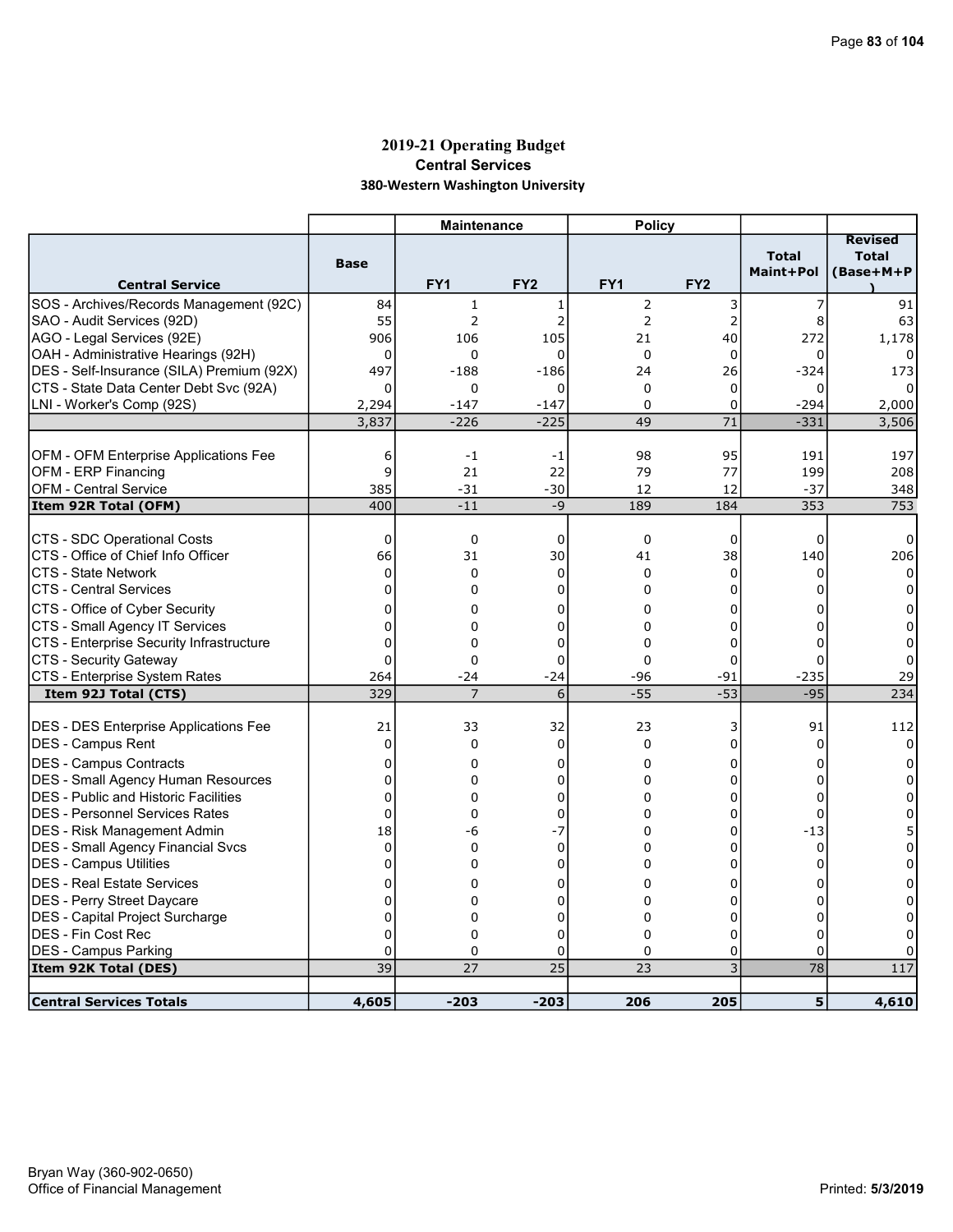### 2019-21 Operating Budget Central Services 387-Washington State Arts Commission

| <b>Total</b><br><b>Total</b><br><b>Base</b><br>Maint+Pol<br>(Base+M+P<br><b>Central Service</b><br>FY <sub>1</sub><br>FY <sub>2</sub><br>FY <sub>1</sub><br>FY <sub>2</sub><br>SOS - Archives/Records Management (92C)<br>$-1$<br>$\mathbf 0$<br>$\mathbf 0$<br>$\Omega$<br>1<br>1<br>20<br>$-10$<br>$-10$<br>0<br>$-20$<br>$\mathbf 0$<br>0<br>12<br>2<br>18<br>3<br>0<br>6<br>1<br>0<br>$\mathbf 0$<br>0<br>0<br>0<br>0<br>0<br>$\overline{c}$<br>0<br>$-1$<br>0<br>1<br>$\overline{2}$<br>O<br>$\mathbf{1}$<br>$\mathbf 0$<br>$\Omega$<br>0<br>1<br>$\mathbf{1}$<br>LNI - Worker's Comp (92S)<br>15<br>$\Omega$<br>0<br>0<br>$-1$<br>14<br>-1<br>52<br>$-9$<br>$-7$<br>$\overline{38}$<br>$\mathbf{1}$<br>$\mathbf{1}$<br>$-14$<br>0<br>$\mathbf 0$<br>6<br>5<br>0<br>11<br>11<br>$\mathbf{0}$<br>$\mathbf{1}$<br>$-1$<br>$\mathbf 0$<br>$\mathbf 0$<br>1<br>$\mathbf{1}$<br>$\overline{c}$<br><b>OFM - Central Service</b><br>$\mathbf 0$<br>0<br>0<br>0<br>$\mathbf 0$<br>$\overline{2}$<br>$\overline{3}$<br>6<br>6<br>14<br>$-1$<br>$\overline{0}$<br>11<br>0<br>$\mathbf{0}$<br>0<br>$\Omega$<br>0<br>$\Omega$<br>0<br>ICTS - Office of Chief Info Officer<br>$\overline{0}$<br>0<br>$\mathbf 0$<br>0<br>0<br>$\Omega$<br>0<br>CTS - State Network<br>68<br>-5<br>2<br>-4<br>-6<br>62<br>1<br><b>CTS - Central Services</b><br>$\Omega$<br>0<br>$\Omega$<br>$\Omega$<br>0<br>$\Omega$<br>$\Omega$ |                                |                         | <b>Maintenance</b> |   | <b>Policy</b> |   |   |                |
|-----------------------------------------------------------------------------------------------------------------------------------------------------------------------------------------------------------------------------------------------------------------------------------------------------------------------------------------------------------------------------------------------------------------------------------------------------------------------------------------------------------------------------------------------------------------------------------------------------------------------------------------------------------------------------------------------------------------------------------------------------------------------------------------------------------------------------------------------------------------------------------------------------------------------------------------------------------------------------------------------------------------------------------------------------------------------------------------------------------------------------------------------------------------------------------------------------------------------------------------------------------------------------------------------------------------------------------------------------------------------------------------------------------|--------------------------------|-------------------------|--------------------|---|---------------|---|---|----------------|
| SAO - Audit Services (92D)<br>AGO - Legal Services (92E)<br>OAH - Administrative Hearings (92H)<br>DES - Self-Insurance (SILA) Premium (92X)<br>CTS - State Data Center Debt Svc (92A)<br>OFM - OFM Enterprise Applications Fee<br>OFM - ERP Financing<br>Item 92R Total (OFM)<br>CTS - SDC Operational Costs                                                                                                                                                                                                                                                                                                                                                                                                                                                                                                                                                                                                                                                                                                                                                                                                                                                                                                                                                                                                                                                                                             |                                |                         |                    |   |               |   |   | <b>Revised</b> |
|                                                                                                                                                                                                                                                                                                                                                                                                                                                                                                                                                                                                                                                                                                                                                                                                                                                                                                                                                                                                                                                                                                                                                                                                                                                                                                                                                                                                           |                                |                         |                    |   |               |   |   |                |
|                                                                                                                                                                                                                                                                                                                                                                                                                                                                                                                                                                                                                                                                                                                                                                                                                                                                                                                                                                                                                                                                                                                                                                                                                                                                                                                                                                                                           |                                |                         |                    |   |               |   |   |                |
|                                                                                                                                                                                                                                                                                                                                                                                                                                                                                                                                                                                                                                                                                                                                                                                                                                                                                                                                                                                                                                                                                                                                                                                                                                                                                                                                                                                                           |                                |                         |                    |   |               |   |   |                |
|                                                                                                                                                                                                                                                                                                                                                                                                                                                                                                                                                                                                                                                                                                                                                                                                                                                                                                                                                                                                                                                                                                                                                                                                                                                                                                                                                                                                           |                                |                         |                    |   |               |   |   |                |
|                                                                                                                                                                                                                                                                                                                                                                                                                                                                                                                                                                                                                                                                                                                                                                                                                                                                                                                                                                                                                                                                                                                                                                                                                                                                                                                                                                                                           |                                |                         |                    |   |               |   |   |                |
|                                                                                                                                                                                                                                                                                                                                                                                                                                                                                                                                                                                                                                                                                                                                                                                                                                                                                                                                                                                                                                                                                                                                                                                                                                                                                                                                                                                                           |                                |                         |                    |   |               |   |   |                |
|                                                                                                                                                                                                                                                                                                                                                                                                                                                                                                                                                                                                                                                                                                                                                                                                                                                                                                                                                                                                                                                                                                                                                                                                                                                                                                                                                                                                           |                                |                         |                    |   |               |   |   |                |
|                                                                                                                                                                                                                                                                                                                                                                                                                                                                                                                                                                                                                                                                                                                                                                                                                                                                                                                                                                                                                                                                                                                                                                                                                                                                                                                                                                                                           |                                |                         |                    |   |               |   |   |                |
|                                                                                                                                                                                                                                                                                                                                                                                                                                                                                                                                                                                                                                                                                                                                                                                                                                                                                                                                                                                                                                                                                                                                                                                                                                                                                                                                                                                                           |                                |                         |                    |   |               |   |   |                |
|                                                                                                                                                                                                                                                                                                                                                                                                                                                                                                                                                                                                                                                                                                                                                                                                                                                                                                                                                                                                                                                                                                                                                                                                                                                                                                                                                                                                           |                                |                         |                    |   |               |   |   |                |
|                                                                                                                                                                                                                                                                                                                                                                                                                                                                                                                                                                                                                                                                                                                                                                                                                                                                                                                                                                                                                                                                                                                                                                                                                                                                                                                                                                                                           |                                |                         |                    |   |               |   |   |                |
|                                                                                                                                                                                                                                                                                                                                                                                                                                                                                                                                                                                                                                                                                                                                                                                                                                                                                                                                                                                                                                                                                                                                                                                                                                                                                                                                                                                                           |                                |                         |                    |   |               |   |   |                |
|                                                                                                                                                                                                                                                                                                                                                                                                                                                                                                                                                                                                                                                                                                                                                                                                                                                                                                                                                                                                                                                                                                                                                                                                                                                                                                                                                                                                           |                                |                         |                    |   |               |   |   |                |
|                                                                                                                                                                                                                                                                                                                                                                                                                                                                                                                                                                                                                                                                                                                                                                                                                                                                                                                                                                                                                                                                                                                                                                                                                                                                                                                                                                                                           |                                |                         |                    |   |               |   |   |                |
|                                                                                                                                                                                                                                                                                                                                                                                                                                                                                                                                                                                                                                                                                                                                                                                                                                                                                                                                                                                                                                                                                                                                                                                                                                                                                                                                                                                                           |                                |                         |                    |   |               |   |   |                |
|                                                                                                                                                                                                                                                                                                                                                                                                                                                                                                                                                                                                                                                                                                                                                                                                                                                                                                                                                                                                                                                                                                                                                                                                                                                                                                                                                                                                           |                                |                         |                    |   |               |   |   |                |
|                                                                                                                                                                                                                                                                                                                                                                                                                                                                                                                                                                                                                                                                                                                                                                                                                                                                                                                                                                                                                                                                                                                                                                                                                                                                                                                                                                                                           |                                |                         |                    |   |               |   |   |                |
|                                                                                                                                                                                                                                                                                                                                                                                                                                                                                                                                                                                                                                                                                                                                                                                                                                                                                                                                                                                                                                                                                                                                                                                                                                                                                                                                                                                                           |                                |                         |                    |   |               |   |   |                |
|                                                                                                                                                                                                                                                                                                                                                                                                                                                                                                                                                                                                                                                                                                                                                                                                                                                                                                                                                                                                                                                                                                                                                                                                                                                                                                                                                                                                           | CTS - Office of Cyber Security | $\overline{\mathbf{c}}$ | 0                  | 0 | 0             | 0 | 0 |                |
| $\overline{0}$<br>CTS - Small Agency IT Services<br>77<br>0<br>0<br>77<br>154<br>154                                                                                                                                                                                                                                                                                                                                                                                                                                                                                                                                                                                                                                                                                                                                                                                                                                                                                                                                                                                                                                                                                                                                                                                                                                                                                                                      |                                |                         |                    |   |               |   |   |                |
| CTS - Enterprise Security Infrastructure<br>0<br>$\mathbf 0$<br>$\mathbf 0$<br>0<br>0<br>0<br>0                                                                                                                                                                                                                                                                                                                                                                                                                                                                                                                                                                                                                                                                                                                                                                                                                                                                                                                                                                                                                                                                                                                                                                                                                                                                                                           |                                |                         |                    |   |               |   |   |                |
| CTS - Security Gateway<br>20<br>2<br>43<br>$\mathbf{1}$<br>20<br>$\mathbf{1}$<br>44                                                                                                                                                                                                                                                                                                                                                                                                                                                                                                                                                                                                                                                                                                                                                                                                                                                                                                                                                                                                                                                                                                                                                                                                                                                                                                                       |                                |                         |                    |   |               |   |   |                |
| $-5$<br>CTS - Enterprise System Rates<br>14<br>$\mathbf 0$<br>-6<br>$-12$<br>$-1$                                                                                                                                                                                                                                                                                                                                                                                                                                                                                                                                                                                                                                                                                                                                                                                                                                                                                                                                                                                                                                                                                                                                                                                                                                                                                                                         |                                |                         |                    |   |               |   |   |                |
| 85<br>$\overline{16}$<br>$\overline{75}$<br>179<br>14<br>74<br>264<br>Item 92J Total (CTS)                                                                                                                                                                                                                                                                                                                                                                                                                                                                                                                                                                                                                                                                                                                                                                                                                                                                                                                                                                                                                                                                                                                                                                                                                                                                                                                |                                |                         |                    |   |               |   |   |                |
| <b>DES - DES Enterprise Applications Fee</b><br>0<br>0<br>1<br>-1<br>0<br>1                                                                                                                                                                                                                                                                                                                                                                                                                                                                                                                                                                                                                                                                                                                                                                                                                                                                                                                                                                                                                                                                                                                                                                                                                                                                                                                               |                                |                         |                    |   |               |   |   |                |
| $\overline{0}$<br>DES - Campus Rent<br>$\Omega$<br>$\mathbf 0$<br>$\Omega$<br>0<br>0<br>$\Omega$                                                                                                                                                                                                                                                                                                                                                                                                                                                                                                                                                                                                                                                                                                                                                                                                                                                                                                                                                                                                                                                                                                                                                                                                                                                                                                          |                                |                         |                    |   |               |   |   |                |
| DES - Campus Contracts<br>$\mathbf 0$<br>$\Omega$<br>0<br>1<br>1<br>$\mathbf{1}$<br>2                                                                                                                                                                                                                                                                                                                                                                                                                                                                                                                                                                                                                                                                                                                                                                                                                                                                                                                                                                                                                                                                                                                                                                                                                                                                                                                     |                                |                         |                    |   |               |   |   |                |
|                                                                                                                                                                                                                                                                                                                                                                                                                                                                                                                                                                                                                                                                                                                                                                                                                                                                                                                                                                                                                                                                                                                                                                                                                                                                                                                                                                                                           |                                |                         |                    |   |               |   |   |                |
| DES - Small Agency Human Resources<br>45<br>19<br>22<br>44<br>89<br>2<br>1<br><b>DES</b> - Public and Historic Facilities<br>0<br>0                                                                                                                                                                                                                                                                                                                                                                                                                                                                                                                                                                                                                                                                                                                                                                                                                                                                                                                                                                                                                                                                                                                                                                                                                                                                       |                                |                         |                    |   |               |   |   |                |
| 4<br>0<br>1<br>1<br><b>DES - Personnel Services Rates</b><br>0<br>0<br>0<br>$\Omega$<br>$\Omega$                                                                                                                                                                                                                                                                                                                                                                                                                                                                                                                                                                                                                                                                                                                                                                                                                                                                                                                                                                                                                                                                                                                                                                                                                                                                                                          |                                |                         |                    |   |               |   |   |                |
| 1<br>$\overline{2}$<br>DES - Risk Management Admin<br>0<br>$\mathbf 0$<br>$\Omega$<br>0<br>$\Omega$                                                                                                                                                                                                                                                                                                                                                                                                                                                                                                                                                                                                                                                                                                                                                                                                                                                                                                                                                                                                                                                                                                                                                                                                                                                                                                       |                                |                         |                    |   |               |   |   |                |
|                                                                                                                                                                                                                                                                                                                                                                                                                                                                                                                                                                                                                                                                                                                                                                                                                                                                                                                                                                                                                                                                                                                                                                                                                                                                                                                                                                                                           |                                |                         |                    |   |               |   |   |                |
| <b>DES - Small Agency Financial Svcs</b><br>196<br>37<br>14<br>14<br>3<br>6<br>233                                                                                                                                                                                                                                                                                                                                                                                                                                                                                                                                                                                                                                                                                                                                                                                                                                                                                                                                                                                                                                                                                                                                                                                                                                                                                                                        |                                |                         |                    |   |               |   |   |                |
| <b>DES - Campus Utilities</b><br>0<br>$\mathbf 0$<br>0<br>0<br>$\mathbf 0$<br>0<br>$\Omega$                                                                                                                                                                                                                                                                                                                                                                                                                                                                                                                                                                                                                                                                                                                                                                                                                                                                                                                                                                                                                                                                                                                                                                                                                                                                                                               |                                |                         |                    |   |               |   |   |                |
| <b>DES - Real Estate Services</b><br>6<br>$\Omega$<br>0<br>$\Omega$<br>0<br>$\Omega$<br>6                                                                                                                                                                                                                                                                                                                                                                                                                                                                                                                                                                                                                                                                                                                                                                                                                                                                                                                                                                                                                                                                                                                                                                                                                                                                                                                 |                                |                         |                    |   |               |   |   |                |
| 0<br> DES - Perry Street Daycare<br>$\Omega$<br>0<br>0<br>0<br>$\Omega$                                                                                                                                                                                                                                                                                                                                                                                                                                                                                                                                                                                                                                                                                                                                                                                                                                                                                                                                                                                                                                                                                                                                                                                                                                                                                                                                   |                                |                         |                    |   |               |   |   |                |
| DES - Capital Project Surcharge<br>0<br>0<br>0<br>0<br>0<br>0<br>0<br>$\Omega$<br>$\Omega$                                                                                                                                                                                                                                                                                                                                                                                                                                                                                                                                                                                                                                                                                                                                                                                                                                                                                                                                                                                                                                                                                                                                                                                                                                                                                                                |                                |                         |                    |   |               |   |   |                |
| IDES - Fin Cost Rec<br>$\mathbf 0$<br>$\overline{0}$<br>0<br>0                                                                                                                                                                                                                                                                                                                                                                                                                                                                                                                                                                                                                                                                                                                                                                                                                                                                                                                                                                                                                                                                                                                                                                                                                                                                                                                                            |                                |                         |                    |   |               |   |   |                |
| <b>DES - Campus Parking</b><br>$\Omega$<br>0<br>0<br>$\Omega$<br>0<br>0                                                                                                                                                                                                                                                                                                                                                                                                                                                                                                                                                                                                                                                                                                                                                                                                                                                                                                                                                                                                                                                                                                                                                                                                                                                                                                                                   |                                |                         |                    |   |               |   |   |                |
| 258<br>16<br>22<br>28<br>Item 92K Total (DES)<br>17<br>83<br>341                                                                                                                                                                                                                                                                                                                                                                                                                                                                                                                                                                                                                                                                                                                                                                                                                                                                                                                                                                                                                                                                                                                                                                                                                                                                                                                                          |                                |                         |                    |   |               |   |   |                |
| <b>Central Services Totals</b><br>103<br>657<br>398<br>21<br>25<br>110<br>259                                                                                                                                                                                                                                                                                                                                                                                                                                                                                                                                                                                                                                                                                                                                                                                                                                                                                                                                                                                                                                                                                                                                                                                                                                                                                                                             |                                |                         |                    |   |               |   |   |                |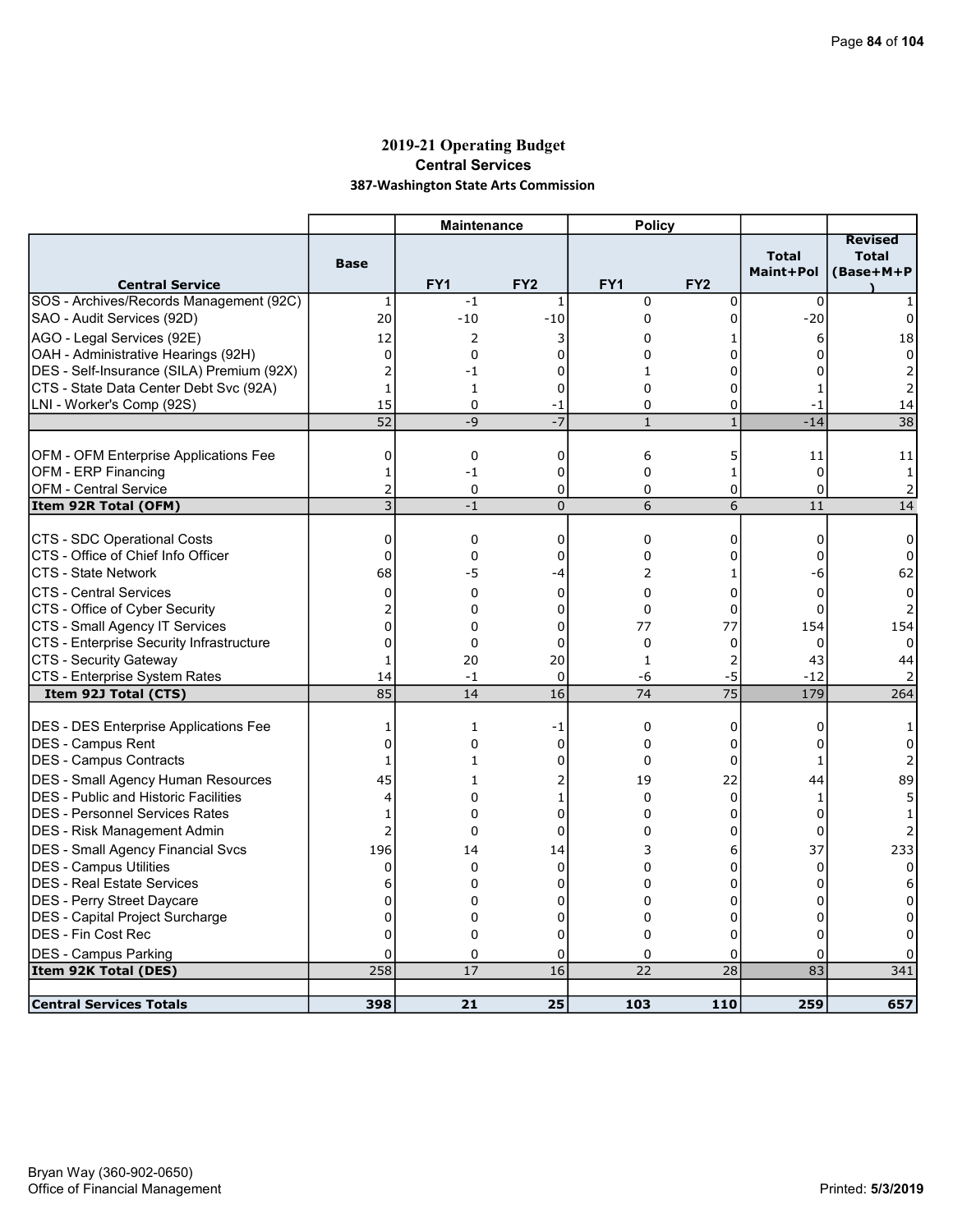## 2019-21 Operating Budget Central Services 390-Washington State Historical Society

|                                                                   |                  | <b>Maintenance</b> |                 | <b>Policy</b>    |                 |                           |                                             |
|-------------------------------------------------------------------|------------------|--------------------|-----------------|------------------|-----------------|---------------------------|---------------------------------------------|
| <b>Central Service</b>                                            | <b>Base</b>      | FY <sub>1</sub>    | FY <sub>2</sub> | FY <sub>1</sub>  | FY <sub>2</sub> | <b>Total</b><br>Maint+Pol | <b>Revised</b><br><b>Total</b><br>(Base+M+P |
| SOS - Archives/Records Management (92C)                           | 2                | 0                  | $\mathbf 0$     | $\mathbf 0$      | 0               | 0                         |                                             |
| SAO - Audit Services (92D)                                        | 38               | $-5$               | -5              | $\mathbf{1}$     | 1               | -8                        | 30                                          |
| AGO - Legal Services (92E)                                        | 61               | $\mathbf{1}$       | 3               | $\mathbf{1}$     | 2               | 7                         | 68                                          |
| OAH - Administrative Hearings (92H)                               | 0                | 0                  | 0               | 0                | $\Omega$        |                           | 0                                           |
| DES - Self-Insurance (SILA) Premium (92X)                         | 2                | -1                 | 0               | 1                | 0               | n                         |                                             |
| CTS - State Data Center Debt Svc (92A)                            | $\overline{0}$   | 3                  | $\overline{2}$  | $\Omega$         | 0               | 5                         |                                             |
| LNI - Worker's Comp (92S)                                         | 45               | $-2$               | -3              | 0                | 0               | -5                        | 40                                          |
|                                                                   | 148              | $-4$               | $-3$            | 3                | 3               | $-1$                      | 147                                         |
|                                                                   |                  |                    |                 |                  |                 |                           |                                             |
| OFM - OFM Enterprise Applications Fee                             | 1                | 0                  | 0               | 18               | 17              | 35                        | 36                                          |
| OFM - ERP Financing                                               | $\overline{2}$   | $-1$               | 0               | $\mathbf{1}$     | 2               | $\overline{2}$            | 4                                           |
| <b>OFM - Central Service</b>                                      | 6                | 0                  | 1               | 1                | 0               | $\overline{2}$            | 8                                           |
| Item 92R Total (OFM)                                              | 9                | $-1$               | $\mathbf{1}$    | 20               | 19              | 39                        | 48                                          |
|                                                                   |                  |                    |                 |                  |                 |                           |                                             |
| CTS - SDC Operational Costs<br>CTS - Office of Chief Info Officer | $\mathbf 0$<br>0 | 0<br>0             | 0               | $\mathbf 0$<br>0 | 1<br>0          | 1                         | 1                                           |
|                                                                   |                  |                    | 0               |                  |                 | 0                         | 0                                           |
| CTS - State Network                                               | 0                | 0                  | 0               | 0                | 0               | 0                         | 0                                           |
| <b>CTS - Central Services</b>                                     | $\Omega$         | 1                  | $\Omega$        | $\Omega$         | $\Omega$        | 1                         |                                             |
| CTS - Office of Cyber Security                                    | 7                | -1                 | 0               | 0                | 1               | 0                         |                                             |
| CTS - Small Agency IT Services                                    | $\overline{0}$   | 0                  | 0               | 212              | 212             | 424                       | 424                                         |
| CTS - Enterprise Security Infrastructure                          | $\mathbf 0$      | 0                  | 0               | $\mathbf 0$      | 0               | 0                         | 0                                           |
| CTS - Security Gateway                                            | 3                | $\mathbf{1}$       | 0               | $\Omega$         | $\Omega$        | $\mathbf{1}$              |                                             |
| CTS - Enterprise System Rates                                     | 41               | $-1$               | 0               | $-18$            | $-16$           | $-35$                     |                                             |
| Item 92J Total (CTS)                                              | 50               | $\Omega$           | $\overline{0}$  | 194              | 198             | 392                       | 442                                         |
| <b>DES - DES Enterprise Applications Fee</b>                      | 3                | 0                  | -1              | 1                | 0               | 0                         |                                             |
| DES - Campus Rent                                                 | $\mathbf{0}$     | 0                  | 0               | 0                | 0               |                           |                                             |
| <b>IDES - Campus Contracts</b>                                    | $\overline{0}$   | 0                  | 0               | 0                | 0               | n                         | 0                                           |
| <b>DES - Small Agency Human Resources</b>                         | $\mathbf 0$      | 0                  | 0               | $\Omega$         | 0               | 0                         | 0                                           |
| <b>DES</b> - Public and Historic Facilities                       | $\overline{2}$   | $-1$               | 0               | 0                | 0               | -1                        |                                             |
| <b>DES - Personnel Services Rates</b>                             | 4                | 0                  | O               | 0                | 0               | 0                         |                                             |
| <b>IDES - Risk Management Admin</b>                               | $\overline{2}$   | 0                  | 0               | 0                | 0               | $\Omega$                  | 2                                           |
| <b>DES - Small Agency Financial Svcs</b>                          | $\overline{0}$   | 0                  | 0               | 0                | 0               | U                         | 0                                           |
| DES - Campus Utilities                                            | 0                | $\Omega$           | $\Omega$        | $\Omega$         | $\Omega$        | O                         | $\Omega$                                    |
| <b>DES - Real Estate Services</b>                                 | 0                | 1                  | 1               | 0                | 0               | 2                         | 2                                           |
| DES - Perry Street Daycare                                        | $\Omega$         | 0                  | 0               | 0                | 0               | $\Omega$                  | $\Omega$                                    |
| DES - Capital Project Surcharge                                   | $\mathbf 0$      | 0                  | 0               | $\Omega$         | 0               | 0                         | 0                                           |
| <b>DES - Fin Cost Rec</b>                                         | $\Omega$         | 0                  | 0               | 0                | 0               | $\Omega$                  | 0                                           |
| <b>DES - Campus Parking</b>                                       | $\Omega$         | 0                  | 0               | 0                | 0               | $\mathbf 0$               |                                             |
| Item 92K Total (DES)                                              | 12               | $\Omega$           | $\Omega$        | $\mathbf{1}$     | $\Omega$        | $\mathbf{1}$              | 13                                          |
|                                                                   |                  |                    |                 |                  |                 |                           |                                             |
| <b>Central Services Totals</b>                                    | 218              | $-5$               | -2              | 218              | 220             | 431                       | 649                                         |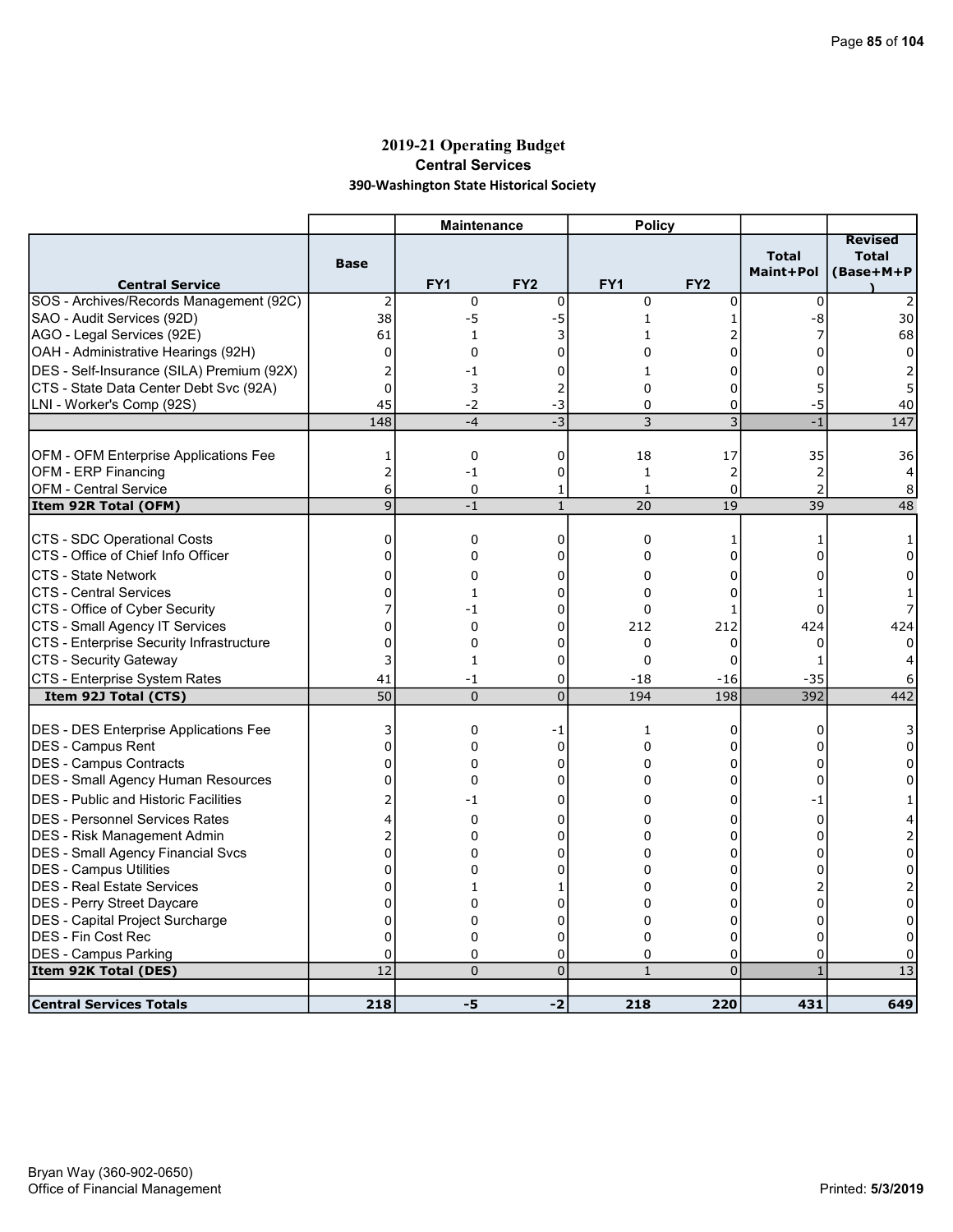## 2019-21 Operating Budget Central Services 395-East Wash State Historical Society

|                                                                            |                      | <b>Maintenance</b> |                 | <b>Policy</b>        |                 |                           |                                             |
|----------------------------------------------------------------------------|----------------------|--------------------|-----------------|----------------------|-----------------|---------------------------|---------------------------------------------|
| <b>Central Service</b>                                                     | <b>Base</b>          | FY <sub>1</sub>    | FY <sub>2</sub> | FY <sub>1</sub>      | FY <sub>2</sub> | <b>Total</b><br>Maint+Pol | <b>Revised</b><br><b>Total</b><br>(Base+M+P |
| SOS - Archives/Records Management (92C)                                    | $\mathbf{1}$         | $\mathbf 0$        | $\Omega$        | $\mathbf 0$          | 0               | $\mathbf 0$               |                                             |
| SAO - Audit Services (92D)                                                 | 85                   | 16                 | 15              | 3                    | 4               | 38                        | 123                                         |
| AGO - Legal Services (92E)                                                 | 42                   | 9                  | 10              | 1                    | 2               | 22                        | 64                                          |
| OAH - Administrative Hearings (92H)                                        | $\mathbf 0$          | $\mathbf 0$        | 0               | 0                    | 0               | $\mathbf 0$               | 0                                           |
| DES - Self-Insurance (SILA) Premium (92X)                                  | 31                   | $-13$              | $-13$           | $\mathbf{1}$         | 1               | $-24$                     |                                             |
| CTS - State Data Center Debt Svc (92A)                                     | $\mathbf 0$          | 0                  | 0               | 0                    | 0               | 0                         | 0                                           |
| LNI - Worker's Comp (92S)                                                  | 50                   | -3                 | -4              | 0                    | 0               | $-7$                      | 43                                          |
|                                                                            | 209                  | 9                  | 8               | 5                    | $\overline{7}$  | 29                        | 238                                         |
|                                                                            |                      |                    |                 |                      |                 |                           |                                             |
| OFM - OFM Enterprise Applications Fee                                      | 1                    | $\mathbf 0$        | 0               | 15                   | 14              | 29                        | 30                                          |
| OFM - ERP Financing                                                        | $\overline{c}$       | 0                  | -1              | $\mathbf 2$          | $\mathbf{1}$    | $\overline{2}$            | 4                                           |
| OFM - Central Service                                                      | 4                    | $\mathbf{1}$       | $1\,$           | $\mathbf 0$          | 0               | $\overline{2}$            | 6                                           |
| Item 92R Total (OFM)                                                       | $\overline{6}$       | $\mathbf{1}$       | $\overline{0}$  | 17                   | 15              | 33                        | 39                                          |
| CTS - SDC Operational Costs                                                | 0                    | 0                  | $\mathbf 0$     | $\mathbf 0$          | 0               | 0                         |                                             |
|                                                                            |                      |                    |                 |                      |                 |                           | 0                                           |
| ICTS - Office of Chief Info Officer                                        | 0                    | 0                  | 0               | 0                    | 0               | 0                         | 0                                           |
| ICTS - State Network                                                       | $\Omega$<br>$\Omega$ | 0                  | 0               | 0                    | 0               | 0                         | $\Omega$                                    |
| ICTS - Central Services                                                    |                      | 0                  | 0               | $\Omega$             | 0               | 0                         | 0                                           |
| CTS - Office of Cyber Security                                             | 0<br>$\Omega$        | 0<br>$\Omega$      | 0               | 0                    | 0               | 0<br>0                    | 0                                           |
| CTS - Small Agency IT Services<br>CTS - Enterprise Security Infrastructure | 0                    | 0                  | 0<br>0          | $\Omega$<br>$\Omega$ | 0<br>0          | 0                         | $\Omega$<br>0                               |
| CTS - Security Gateway                                                     | $\overline{2}$       | 0                  | 0               | $\Omega$             | 0               | 0                         |                                             |
| CTS - Enterprise System Rates                                              | 32                   | 1                  | 0               | $-15$                | $-13$           | $-27$                     |                                             |
| Item 92J Total (CTS)                                                       | 34                   | $\mathbf{1}$       | $\overline{0}$  | $-15$                | $-13$           | $-27$                     |                                             |
|                                                                            |                      |                    |                 |                      |                 |                           |                                             |
| <b>DES - DES Enterprise Applications Fee</b>                               | 3                    | $-1$               | 0               | 0                    | 0               | $-1$                      | 2                                           |
| <b>IDES - Campus Rent</b>                                                  | 0                    | $\Omega$           | 0               | $\Omega$             | $\mathbf 0$     | $\Omega$                  | 0                                           |
| <b>IDES - Campus Contracts</b>                                             | 0                    | 0                  | 0               | $\mathbf 0$          | 0               | $\Omega$                  |                                             |
| <b>DES - Small Agency Human Resources</b>                                  | 102                  | 7                  | 8               | 48                   | 54              | 117                       | 219                                         |
| <b>DES</b> - Public and Historic Facilities                                | $\Omega$             | 0                  | 0               | $\mathbf{0}$         | $\Omega$        | $\Omega$                  | 0                                           |
| <b>DES - Personnel Services Rates</b>                                      | 3                    | -1                 | 1               | 0                    | 0               | 0                         |                                             |
| DES - Risk Management Admin                                                | $\overline{2}$       | $\Omega$           | 0               | $\Omega$             | 0               | $\Omega$                  |                                             |
| <b>DES - Small Agency Financial Svcs</b>                                   | 355                  | 54                 | 56              | 6                    | 13              | 129                       | 484                                         |
| DES - Campus Utilities                                                     | $\mathbf 0$          | $\Omega$           | $\Omega$        | $\Omega$             | 0               | $\Omega$                  | $\Omega$                                    |
| <b>DES - Real Estate Services</b>                                          | 0                    | 0                  | 0               | 0                    | 0               | 0                         |                                             |
| DES - Perry Street Daycare                                                 | 0                    | $\Omega$           | 0               | $\Omega$             | 0               | 0                         |                                             |
| DES - Capital Project Surcharge                                            | 0                    | 0                  | 0               | $\Omega$             | 0               | 0                         | 0                                           |
| DES - Fin Cost Rec                                                         | 0                    | 0                  | 0               | 0                    | 0               | 0                         | 0                                           |
| <b>DES - Campus Parking</b>                                                | $\Omega$             | $\Omega$           | 0               | $\Omega$             | 0               | 0                         |                                             |
| Item 92K Total (DES)                                                       | 465                  | 59                 | 65              | 54                   | 67              | 245                       | 710                                         |
|                                                                            |                      |                    |                 |                      |                 |                           |                                             |
| <b>Central Services Totals</b>                                             | 715                  | 70                 | 73              | 61                   | 76              | 280                       | 995                                         |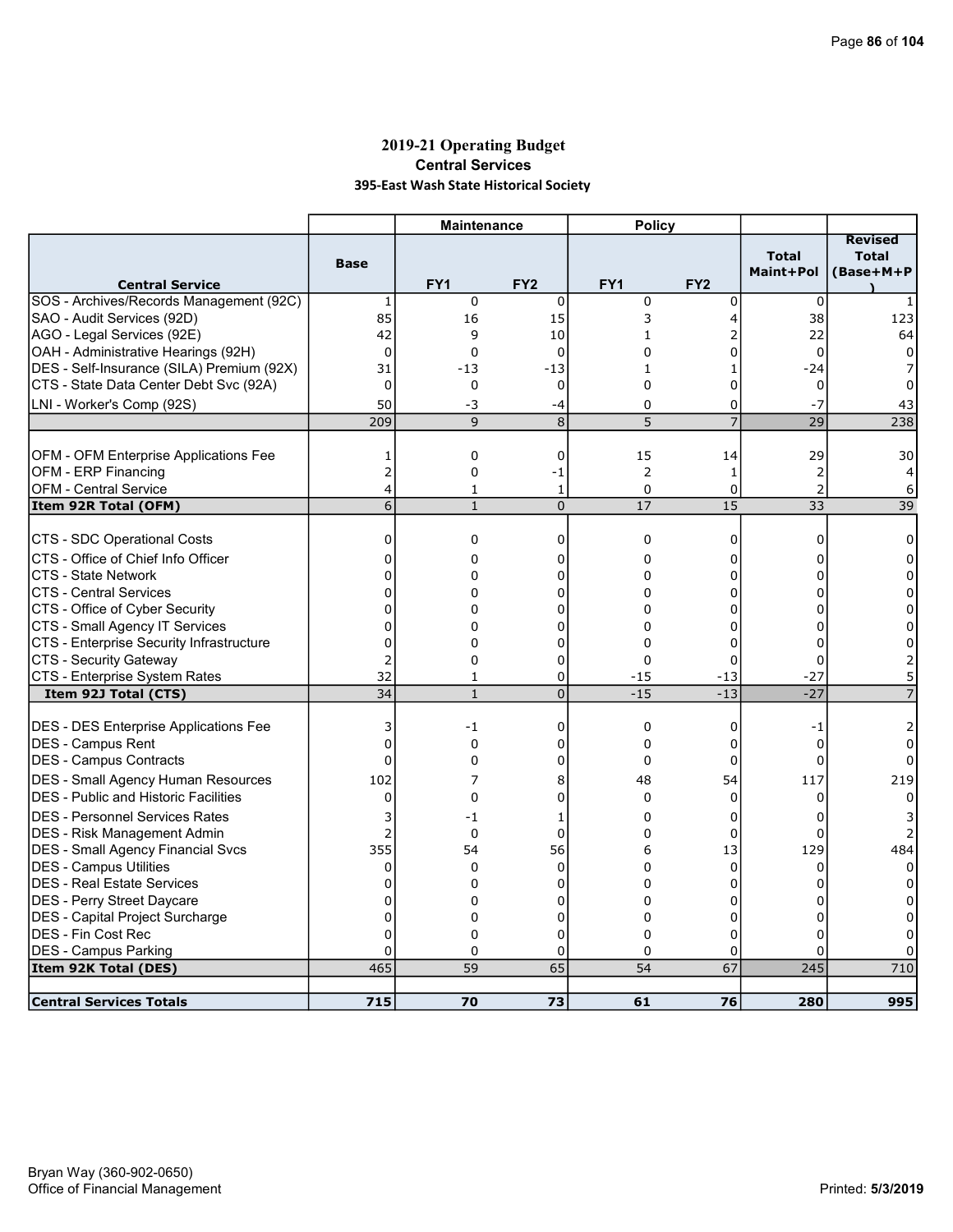## 2019-21 Operating Budget Central Services 405-Department of Transportation

|                                              |             | <b>Maintenance</b> |                 | <b>Policy</b>   |                 |              |                                |
|----------------------------------------------|-------------|--------------------|-----------------|-----------------|-----------------|--------------|--------------------------------|
|                                              |             |                    |                 |                 |                 | <b>Total</b> | <b>Revised</b><br><b>Total</b> |
| <b>Central Service</b>                       | <b>Base</b> | FY <sub>1</sub>    | FY <sub>2</sub> | FY <sub>1</sub> | FY <sub>2</sub> | Maint+Pol    | (Base+M+P                      |
| SOS - Archives/Records Management (92C)      | 458         | 24                 | 23              | 12              | 16              | 75           | 533                            |
| SAO - Audit Services (92D)                   | 546         | 96                 | 91              | 14              | 28              | 229          | 775                            |
| AGO - Legal Services (92E)                   | 7,546       | $-600$             | $-618$          | 116             | 228             | $-874$       | 6,672                          |
| OAH - Administrative Hearings (92H)          | 52          | 8                  | 8               | $\overline{2}$  | 3               | 21           | 73                             |
| DES - Self-Insurance (SILA) Premium (92X)    | 27,135      | $-2,648$           | $-2,647$        | 4,343           | 4,373           | 3,421        | 30,556                         |
| CTS - State Data Center Debt Svc (92A)       | 2,417       | -429               | $-428$          | 0               | 0               | $-857$       | 1,560                          |
| LNI - Worker's Comp (92S)                    | 16,780      | 498                | 497             | $\Omega$        | 0               | 995          | 17,775                         |
|                                              | 54,934      | $-3,051$           | $-3,074$        | 4,487           | 4,648           | 3,010        | 57,944                         |
|                                              |             |                    |                 |                 |                 |              |                                |
| OFM - OFM Enterprise Applications Fee        | 111         | -3                 | -3              | 2,257           | 2,247           | 4,498        | 4,609                          |
| OFM - ERP Financing                          | 292         | $-75$              | $-75$           | 217             | 213             | 280          | 572                            |
| <b>OFM - Central Service</b>                 | 1,087       | $-104$             | $-103$          | 33              | 33              | $-141$       | 946                            |
| Item 92R Total (OFM)                         | 1,490       | $-182$             | $-181$          | 2,507           | 2,493           | 4,637        | 6,127                          |
|                                              |             |                    |                 |                 |                 |              |                                |
| CTS - SDC Operational Costs                  | 0           | $\mathbf 0$        | 0               | 203             | 202             | 405          | 405                            |
| CTS - Office of Chief Info Officer           | 452         | $-58$              | $-60$           | 106             | 99              | 87           | 539                            |
| <b>CTS - State Network</b>                   | 1,558       | $-121$             | $-124$          | 33              | 30              | $-182$       | 1,376                          |
| <b>CTS - Central Services</b>                | $\Omega$    | 92                 | 93              | $\Omega$        | $\Omega$        | 185          | 185                            |
| CTS - Office of Cyber Security               | 6           | 1                  | 1               | 1               | 1               | 4            | 10                             |
| CTS - Small Agency IT Services               | $\mathbf 0$ | 0                  | $\Omega$        | $\Omega$        | $\mathbf 0$     | $\Omega$     | $\Omega$                       |
| CTS - Enterprise Security Infrastructure     | 0           | 0                  | 0               | $\mathbf 0$     | 0               | $\Omega$     | 0                              |
| <b>CTS - Security Gateway</b>                | 417         | 9                  | 9               | 11              | 20              | 49           | 466                            |
| CTS - Enterprise System Rates                | 5,068       | $-27$              | $-30$           | $-2,219$        | $-2,152$        | $-4,428$     | 640                            |
| Item 92J Total (CTS)                         | 7,501       | $-104$             | $-111$          | $-1,865$        | $-1,800$        | $-3,880$     | 3,621                          |
|                                              |             |                    |                 |                 |                 |              |                                |
| <b>DES - DES Enterprise Applications Fee</b> | 404         | $-84$              | $-85$           | 60              | 10              | -99          | 305                            |
| <b>DES - Campus Rent</b>                     | 2,329       | 31                 | 26              | 54              | 101             | 212          | 2,541                          |
| <b>IDES - Campus Contracts</b>               | 522         | $-18$              | $-19$           | 58              | 60              | 81           | 603                            |
| <b>DES - Small Agency Human Resources</b>    | 0           | 0                  | 0               | $\mathbf 0$     | $\mathbf 0$     | 0            | 0                              |
| <b>DES</b> - Public and Historic Facilities  | 499         | -8                 | -8              | 17              | 24              | 25           | 524                            |
| <b>DES - Personnel Services Rates</b>        | 472         | $-5$               | -6              | 6               | 13              | 8            | 480                            |
| <b>DES</b> - Risk Management Admin           | 1,005       | $-93$              | $-97$           | 11              | 23              | $-156$       | 849                            |
| <b>DES - Small Agency Financial Svcs</b>     | $\mathbf 0$ | $\Omega$           | $\Omega$        | $\Omega$        | $\Omega$        | 0            | $\Omega$                       |
| <b>IDES - Campus Utilities</b>               | 1,467       | 12                 | 14              | 5               | 10              | 41           | 1,508                          |
| <b>DES - Real Estate Services</b>            | 127         | $\Omega$           | $-1$            | $\mathbf{1}$    | $\mathbf{1}$    | 1            | 128                            |
| <b>DES - Perry Street Daycare</b>            | 42          | $-4$               | $-4$            | $\Omega$        | $\Omega$        | -8           | 34                             |
| <b>DES</b> - Capital Project Surcharge       | 1,024       | 11                 | 11              | $\Omega$        | 0               | 22           | 1,046                          |
| <b>DES - Fin Cost Rec</b>                    | $\Omega$    | 0                  | $\mathbf 0$     | $\Omega$        | 0               | $\Omega$     |                                |
| <b>DES - Campus Parking</b>                  | 138         | $\mathbf{1}$       | 1               | $\Omega$        | 0               | 2            | 140                            |
| Item 92K Total (DES)                         | 8,030       | $-157$             | $-168$          | 212             | 242             | 129          | 8,159                          |
|                                              |             |                    |                 |                 |                 |              |                                |
| Central Services Totals                      | 71,955      | $-3,494$           | $-3,534$        | 5,341           | 5,583           | 3,896        | 75,851                         |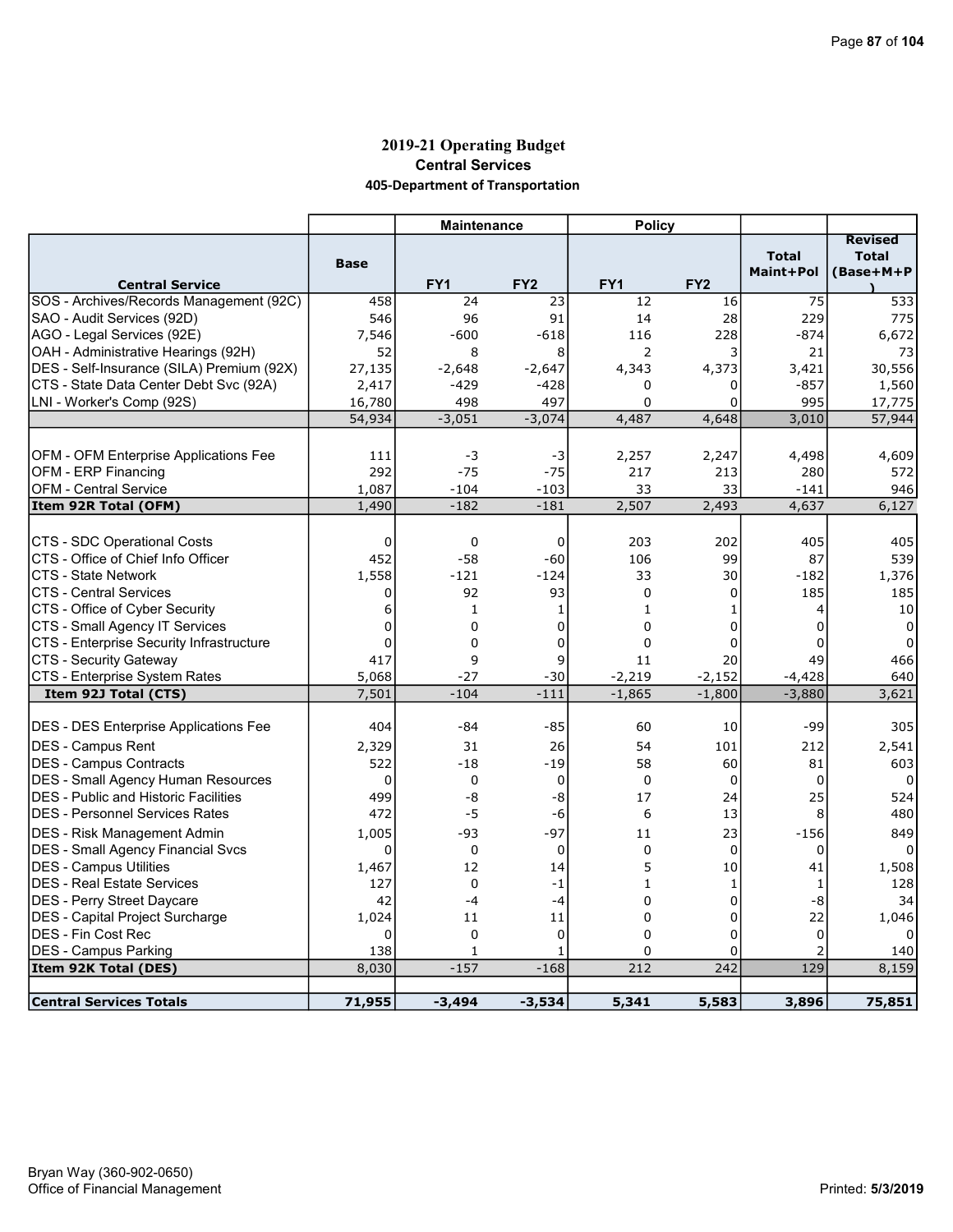### 2019-21 Operating Budget Central Services 406-County Road Administration Board

|                                              |                | <b>Maintenance</b> |                 | <b>Policy</b>   |                 |                           |                                             |
|----------------------------------------------|----------------|--------------------|-----------------|-----------------|-----------------|---------------------------|---------------------------------------------|
| <b>Central Service</b>                       | <b>Base</b>    | FY <sub>1</sub>    | FY <sub>2</sub> | FY <sub>1</sub> | FY <sub>2</sub> | <b>Total</b><br>Maint+Pol | <b>Revised</b><br><b>Total</b><br>(Base+M+P |
| SOS - Archives/Records Management (92C)      | 1              | $\mathbf 0$        | 0               | $\mathbf 0$     | 0               | $\mathbf 0$               | 1                                           |
| SAO - Audit Services (92D)                   | $\mathbf 0$    | 10                 | 10              | $\Omega$        | $\mathbf{1}$    | 21                        | 21                                          |
| AGO - Legal Services (92E)                   | 10             | -3                 | $-2$            | 0               | 0               | -5                        | 5                                           |
| OAH - Administrative Hearings (92H)          | $\overline{0}$ | 0                  | $\Omega$        | 0               | $\Omega$        | $\Omega$                  | 0                                           |
| DES - Self-Insurance (SILA) Premium (92X)    | $\overline{2}$ | -1                 | 0               | $\mathbf{1}$    | 0               | 0                         | $\overline{2}$                              |
| CTS - State Data Center Debt Svc (92A)       | 21             | -3                 | -1              | 0               | 0               | -4                        | 17                                          |
| LNI - Worker's Comp (92S)                    | 12             | $-1$               | $\mathbf 0$     | 0               | 0               | $-1$                      | 11                                          |
|                                              | 46             | $\overline{2}$     | $\overline{7}$  | $\mathbf{1}$    | $\mathbf{1}$    | 11                        | 57                                          |
|                                              |                |                    |                 |                 |                 |                           |                                             |
| <b>OFM - OFM Enterprise Applications Fee</b> | 0              | 0                  | 0               | 8               | 7               | 15                        | 15                                          |
| <b>OFM - ERP Financing</b>                   | 1              | 0                  | 0               | 1               | 1               | $\overline{2}$            | 3                                           |
| <b>OFM - Central Service</b>                 | 3              | $-1$               | 1               | $\mathbf 0$     | 0               | $\Omega$                  | 3                                           |
| Item 92R Total (OFM)                         | 4              | $-1$               | $\mathbf{1}$    | 9               | 8               | 17                        | 21                                          |
| CTS - SDC Operational Costs                  |                | $\mathbf 0$        | $\mathbf 0$     |                 |                 |                           |                                             |
| CTS - Office of Chief Info Officer           | 0<br>8         | $-1$               | 0               | 2<br>3          | 2<br>2          | 4                         | 4<br>12                                     |
|                                              |                |                    |                 |                 |                 | 4                         |                                             |
| <b>CTS - State Network</b>                   | 69             | $-4$               | $-5$            | 2               | 1               | -6                        | 63                                          |
| <b>CTS - Central Services</b>                | $\Omega$       | $\mathbf{1}$       | $\mathbf{1}$    | $\Omega$        | $\Omega$        | $\overline{2}$            | 2                                           |
| CTS - Office of Cyber Security               | $\mathbf 0$    | 0                  | 0               | 0               | 0               | $\mathbf 0$               | 0                                           |
| CTS - Small Agency IT Services               | $\mathbf 0$    | 0                  | 0               | 0               | 0               | $\Omega$                  | 0                                           |
| CTS - Enterprise Security Infrastructure     | 0              | 0                  | 0               | 0               | 0               | $\Omega$                  | 0                                           |
| CTS - Security Gateway                       | 1              | 0                  | 0               | 0               | 0               | $\Omega$                  | 1                                           |
| CTS - Enterprise System Rates                | 18             | 0                  | 0               | $-7$            | $-7$            | $-14$                     |                                             |
| Item 92J Total (CTS)                         | 97             | $-4$               | $-4$            | $\overline{0}$  | $-2$            | $-10$                     | 87                                          |
| <b>DES - DES Enterprise Applications Fee</b> | 1              | 1                  | -1              | $\mathbf 0$     | 0               | 0                         |                                             |
| DES - Campus Rent                            | $\mathbf 0$    | 0                  | $\mathbf 0$     | $\Omega$        | 0               | 0                         | 0                                           |
| DES - Campus Contracts                       | 1              | 0                  | 0               | $\Omega$        | 0               | $\Omega$                  |                                             |
| <b>DES - Small Agency Human Resources</b>    | 28             | 1                  | 0               | 12              | 13              | 26                        | 54                                          |
| <b>DES - Public and Historic Facilities</b>  | 5              | -1                 | 0               | $\mathbf 0$     | 0               | $-1$                      | 4                                           |
| IDES - Personnel Services Rates              | 2              | 0                  | 0               | $\Omega$        | 0               | $\Omega$                  | 2                                           |
| DES - Risk Management Admin                  | $\overline{2}$ | 0                  | 0               | 0               | 0               | $\mathbf 0$               |                                             |
|                                              |                |                    |                 |                 |                 |                           |                                             |
| <b>DES - Small Agency Financial Svcs</b>     | 165            | $-11$              | $-11$           | 2               | 4               | $-16$                     | 149                                         |
| DES - Campus Utilities                       | 0              | $\Omega$           | $\Omega$        | $\Omega$        | 0               | $\Omega$                  | $\Omega$                                    |
| DES - Real Estate Services                   | 5              | -1                 | 0               | 0               | 0               | -1                        |                                             |
| DES - Perry Street Daycare                   | $\mathbf 0$    | 0                  | 0               | 0               | 0               | 0                         |                                             |
| DES - Capital Project Surcharge              | 0              | 0                  | $\Omega$        | $\Omega$        | 0               | 0                         | 0                                           |
| DES - Fin Cost Rec                           | $\overline{0}$ | 0                  | 0               | 0               | 0               | 0                         | 0                                           |
| <b>DES - Campus Parking</b>                  | $\mathbf 0$    | 0                  | 0               | 0               | 0               | 0                         | 0                                           |
| Item 92K Total (DES)                         | 209            | $-11$              | $-12$           | 14              | 17              | 8                         | 217                                         |
| <b>Central Services Totals</b>               | 356            | $-14$              | -8              | 24              | 24              | 26                        | 382                                         |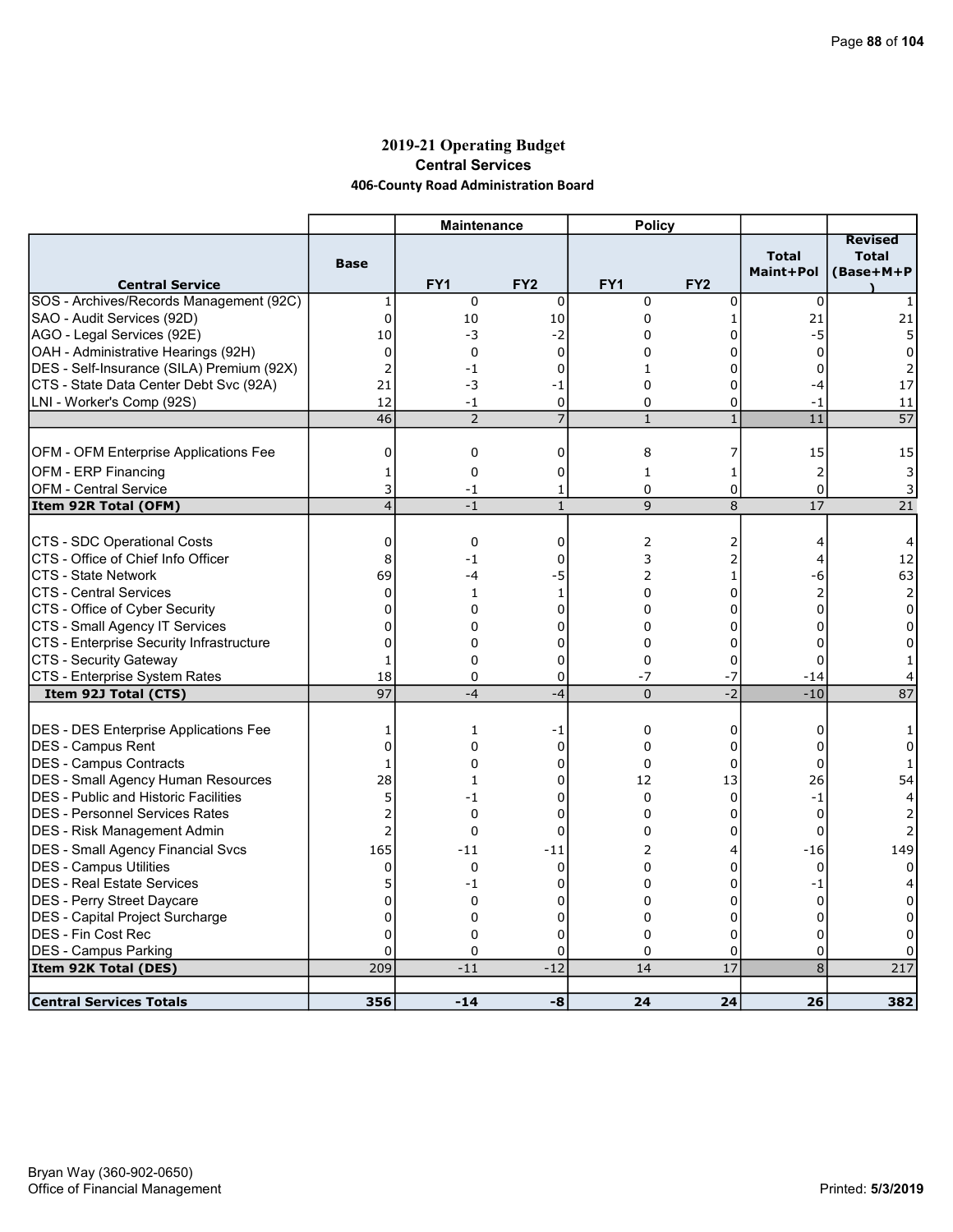### 2019-21 Operating Budget Central Services 407-Transportation Improvement Board

|                                              |                | <b>Maintenance</b> |                 | <b>Policy</b> |                 |                           |                                      |
|----------------------------------------------|----------------|--------------------|-----------------|---------------|-----------------|---------------------------|--------------------------------------|
| <b>Central Service</b>                       | <b>Base</b>    | FY <sub>1</sub>    | FY <sub>2</sub> | FY1           | FY <sub>2</sub> | <b>Total</b><br>Maint+Pol | Revised<br><b>Total</b><br>(Base+M+P |
| SOS - Archives/Records Management (92C)      | 1              | 0                  | 0               | $\mathbf 0$   | 0               | 0                         |                                      |
| SAO - Audit Services (92D)                   | $\mathbf 0$    | 0                  | 0               | 0             | 0               | $\Omega$                  | 0                                    |
| AGO - Legal Services (92E)                   | 5              | 0                  | 1               | 0             | 0               |                           | 6                                    |
| OAH - Administrative Hearings (92H)          | $\overline{0}$ | 0                  | 0               | 0             | O               |                           | 0                                    |
| DES - Self-Insurance (SILA) Premium (92X)    | $\overline{2}$ | -1                 | 0               | 1             | 0               |                           |                                      |
| CTS - State Data Center Debt Svc (92A)       | $\overline{2}$ | $\Omega$           | 0               | $\Omega$      | 0               |                           | 2                                    |
| LNI - Worker's Comp (92S)                    | 9              | 0                  | -1              | 0             | 0               | -1                        | 8                                    |
|                                              | 20             | $-1$               | $\overline{0}$  | $\mathbf{1}$  | $\overline{0}$  | $\Omega$                  | $\overline{20}$                      |
|                                              |                |                    |                 |               |                 |                           |                                      |
| OFM - OFM Enterprise Applications Fee        | 0              | $\mathbf 0$        | 0               | 8             | 6               | 14                        | 14                                   |
| OFM - ERP Financing                          | 1              | $-1$               | 0               | 0             | $\mathbf{1}$    | $\mathbf 0$               | $\mathbf{1}$                         |
| <b>OFM - Central Service</b>                 | $\mathbf{1}$   | 2                  | $\Omega$        | $\Omega$      | 0               | 2                         | 3                                    |
| Item 92R Total (OFM)                         | $\overline{3}$ | $\mathbf{1}$       | $\overline{0}$  | $\,8\,$       | $\overline{7}$  | 16                        | 19                                   |
| CTS - SDC Operational Costs                  | $\mathbf 0$    | 0                  | $\mathbf 0$     | 1             | 0               | 1                         | 1                                    |
| CTS - Office of Chief Info Officer           | $\mathbf{1}$   | 0                  | 0               | $\Omega$      | 0               | $\Omega$                  | 1                                    |
| <b>CTS - State Network</b>                   | 69             | -4                 | $-5$            | 2             | 1               | -6                        | 63                                   |
| <b>CTS - Central Services</b>                | $\Omega$       | $\Omega$           | $\Omega$        | $\Omega$      | 0               | $\Omega$                  | $\Omega$                             |
| CTS - Office of Cyber Security               | 3              | $-1$               | 0               | 1             | 0               | $\Omega$                  | 3                                    |
| CTS - Small Agency IT Services               | $\overline{0}$ | 0                  | 0               | $\Omega$      | 0               | $\Omega$                  | $\Omega$                             |
| CTS - Enterprise Security Infrastructure     | $\mathbf 0$    | 0                  | 0               | 0             | 0               | 0                         | 0                                    |
| CTS - Security Gateway                       | 1              | $\Omega$           | $\Omega$        | $\Omega$      | $\Omega$        | $\Omega$                  |                                      |
| CTS - Enterprise System Rates                | 17             | -1                 | 0               | $-7$          | -6              | -14                       |                                      |
| Item 92J Total (CTS)                         | 91             | $-6$               | $-5$            | $-3$          | $-5$            | $-19$                     | 72                                   |
|                                              |                |                    |                 |               |                 |                           |                                      |
| <b>DES - DES Enterprise Applications Fee</b> | 1              | 1                  | -1              | $\mathbf 0$   | 0               | 0                         |                                      |
| <b>IDES - Campus Rent</b>                    | $\mathbf 0$    | 0                  | $\mathbf 0$     | 0             | 0               | 0                         | 0                                    |
| DES - Campus Contracts                       | $\mathbf{1}$   | $\Omega$           | 0               | $\Omega$      | 0               | $\Omega$                  | $\mathbf{1}$                         |
| DES - Small Agency Human Resources           | 26             | 1                  | 0               | 11            | 12              | 24                        | 50                                   |
| <b>IDES - Public and Historic Facilities</b> | 3              | 0                  | 0               | $\Omega$      | $\mathbf 0$     | $\Omega$                  |                                      |
| <b>IDES - Personnel Services Rates</b>       | $\overline{2}$ | $\Omega$           | 0               | 0             | 0               | 0                         |                                      |
| <b>DES</b> - Risk Management Admin           | $\overline{2}$ | 0                  | 0               | 0             | 0               | 0                         | 2                                    |
| DES - Small Agency Financial Svcs            | 107            | 0                  | 1               | 1             | 3               |                           | 112                                  |
| <b>DES - Campus Utilities</b>                | 0              | 0                  | 0               | 0             | 0               | 0                         | 0                                    |
| <b>DES - Real Estate Services</b>            | 4              | 0                  | 0               | 0             | 0               | n                         |                                      |
| <b>IDES - Perry Street Daycare</b>           | $\mathbf 0$    | 0                  | 0               | 0             | 0               | n                         |                                      |
| DES - Capital Project Surcharge              | 0              | 0                  | $\mathbf 0$     | 0             | 0               | $\Omega$                  | 0                                    |
| <b>IDES - Fin Cost Rec</b>                   | 0              | 0                  | 0               | 0             | 0               | 0                         |                                      |
| <b>DES - Campus Parking</b>                  | $\Omega$       | 0                  | 0               | 0             | 0               | 0                         |                                      |
| Item 92K Total (DES)                         | 146            | $\overline{2}$     | $\overline{0}$  | 12            | $\overline{15}$ | $\overline{29}$           | 175                                  |
|                                              |                |                    |                 |               |                 |                           |                                      |
| <b>Central Services Totals</b>               | 259            | $-4$               | -5              | 18            | 17              | 26                        | 285                                  |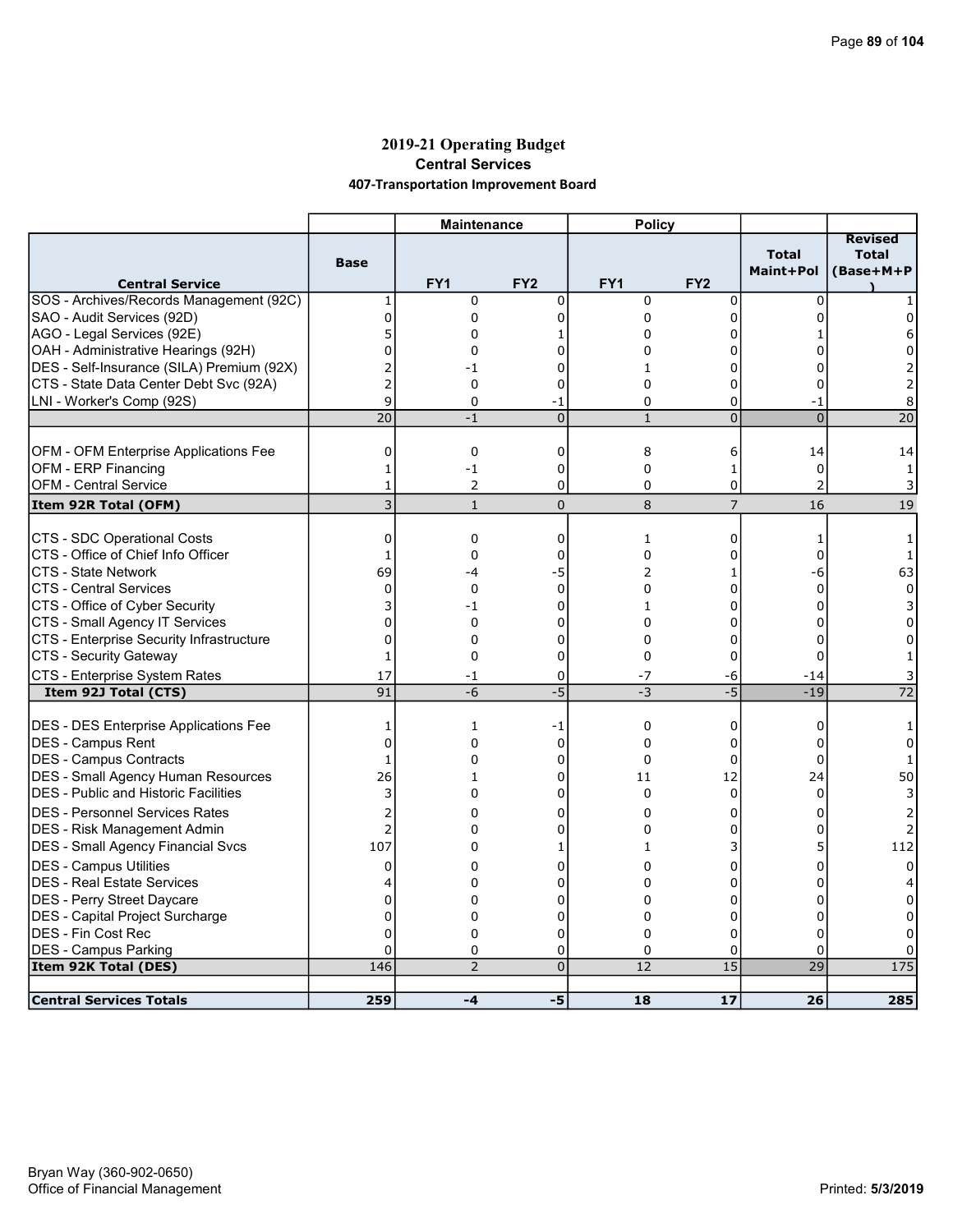### 2019-21 Operating Budget Central Services 410-Transportation Commission

|                                              |                 | <b>Maintenance</b> |                 | <b>Policy</b>   |                 |                           |                                             |
|----------------------------------------------|-----------------|--------------------|-----------------|-----------------|-----------------|---------------------------|---------------------------------------------|
| <b>Central Service</b>                       | <b>Base</b>     | FY <sub>1</sub>    | FY <sub>2</sub> | FY <sub>1</sub> | FY <sub>2</sub> | <b>Total</b><br>Maint+Pol | <b>Revised</b><br><b>Total</b><br>(Base+M+P |
| SOS - Archives/Records Management (92C)      | 0               | $\mathbf 0$        | 1               | $\mathbf 0$     | 0               | $\mathbf{1}$              |                                             |
| SAO - Audit Services (92D)                   | $\pmb{0}$       | 0                  | $\mathbf 0$     | 0               | $\mathbf 0$     | $\Omega$                  | 0                                           |
| AGO - Legal Services (92E)                   | 24              | -6                 | -5              | 1               | 0               | $-10$                     | 14                                          |
| OAH - Administrative Hearings (92H)          | $\mathbf 0$     | 0                  | $\mathbf 0$     | 0               | 0               | 0                         | $\Omega$                                    |
| DES - Self-Insurance (SILA) Premium (92X)    | $\overline{2}$  | -1                 | 0               | 1               | $\Omega$        | 0                         |                                             |
| CTS - State Data Center Debt Svc (92A)       | $\mathbf{1}$    | $-1$               | 0               | 0               | 0               | -1                        | 0                                           |
| LNI - Worker's Comp (92S)                    | $\mathbf 0$     | $\Omega$           | $\mathbf 0$     | $\mathbf 0$     | 0               | $\Omega$                  | 0                                           |
|                                              | $\overline{27}$ | -8                 | $-4$            | $\overline{2}$  | $\overline{0}$  | $-10$                     | 17                                          |
|                                              |                 |                    |                 |                 |                 |                           |                                             |
| OFM - OFM Enterprise Applications Fee        | $\mathbf 0$     | 0                  | $\mathbf 0$     | 5               | 3               | 8                         | 8                                           |
| OFM - ERP Financing                          | $\mathbf{1}$    | $-1$               | 0               | $\mathbf{1}$    | 0               | $\Omega$                  | 1                                           |
| OFM - Central Service                        | 1               | 0                  | 1               | 0               | 0               | $\mathbf{1}$              |                                             |
| Item 92R Total (OFM)                         | $\overline{2}$  | $-1$               | $\mathbf{1}$    | 6               | 3               | 9                         | 11                                          |
|                                              |                 |                    |                 |                 |                 |                           |                                             |
| CTS - SDC Operational Costs                  | 0               | 0                  | 0               | 0               | 0               | 0                         | 0                                           |
| CTS - Office of Chief Info Officer           | $\Omega$        | 0                  | 0               | 0               | 0               | U                         | $\Omega$                                    |
| <b>CTS - State Network</b>                   | 0               | 0                  | U               | 0               | 0               |                           | 0                                           |
| <b>CTS - Central Services</b>                | 0               | 0                  | 0               | 0               | 0               | n                         | 0                                           |
| CTS - Office of Cyber Security               | 0               | 0                  | 0               | 0               | 0               | 0                         | 0                                           |
| CTS - Small Agency IT Services               | $\overline{0}$  | 0                  | 0               | 0               | $\Omega$        |                           | $\Omega$                                    |
| CTS - Enterprise Security Infrastructure     | 0               | 0                  | 0               | $\Omega$        | $\Omega$        | O                         | 0                                           |
| CTS - Security Gateway                       | 1               | 0                  | 0               | $\mathbf 0$     | 0               | $\Omega$                  |                                             |
| CTS - Enterprise System Rates                | 10              | 0                  | 0               | $-5$            | -3              | -8                        | 2                                           |
| Item 92J Total (CTS)                         | 11              | $\Omega$           | $\overline{0}$  | $-5$            | $-3$            | -8                        |                                             |
|                                              |                 |                    |                 |                 |                 |                           |                                             |
| <b>DES - DES Enterprise Applications Fee</b> | 1               | -1                 | 0               | $\mathbf 0$     | 0               | -1                        | 0                                           |
| <b>IDES - Campus Rent</b>                    | $\overline{0}$  | 0                  | 0               | 0               | 0               | 0                         | 0                                           |
| <b>DES - Campus Contracts</b>                | 1               | 0                  | 0               | 0               | 0               | 0                         | 1                                           |
| DES - Small Agency Human Resources           | $\mathbf 0$     | 0                  | 0               | 0               | 0               | 0                         | 0                                           |
| DES - Public and Historic Facilities         | 2               | 0                  | 0               | 0               | 0               | n                         | 2                                           |
| DES - Personnel Services Rates               | $\mathbf{1}$    | 0                  | 0               | 0               | 0               |                           |                                             |
| DES - Risk Management Admin                  | $\overline{2}$  | 0                  | 0               | 0               | 0               |                           | 2                                           |
| <b>DES - Small Agency Financial Svcs</b>     | $\overline{0}$  | 0                  | $\Omega$        | 0               | 0               | O                         | $\mathbf 0$                                 |
| DES - Campus Utilities                       | 0               | 0                  | 0               | 0               | 0               | 0                         | $\Omega$                                    |
| <b>DES - Real Estate Services</b>            | 3               | 0                  | U               | 0               | 0               | U                         | 3                                           |
| <b>IDES - Perry Street Daycare</b>           | $\overline{0}$  | 0                  | $\Omega$        | 0               | $\Omega$        | O                         | 0                                           |
| DES - Capital Project Surcharge              | $\pmb{0}$       | 0                  | 0               | 0               | 0               | O                         | 0                                           |
| <b>DES - Fin Cost Rec</b>                    | $\Omega$        | $\overline{0}$     | $\overline{0}$  | $\Omega$        | 0               | $\Omega$                  | 0                                           |
| <b>DES - Campus Parking</b>                  | 0               | 0                  | 0               | 0               | 0               | $\mathbf 0$               | 0                                           |
| Item 92K Total (DES)                         | 10              | $-1$               | $\overline{0}$  | $\overline{0}$  | $\overline{0}$  | $-1$                      |                                             |
| <b>Central Services Totals</b>               | 50              | $-10$              | -3              | 3               | $\mathbf{o}$    | $-10$                     | 40                                          |
|                                              |                 |                    |                 |                 |                 |                           |                                             |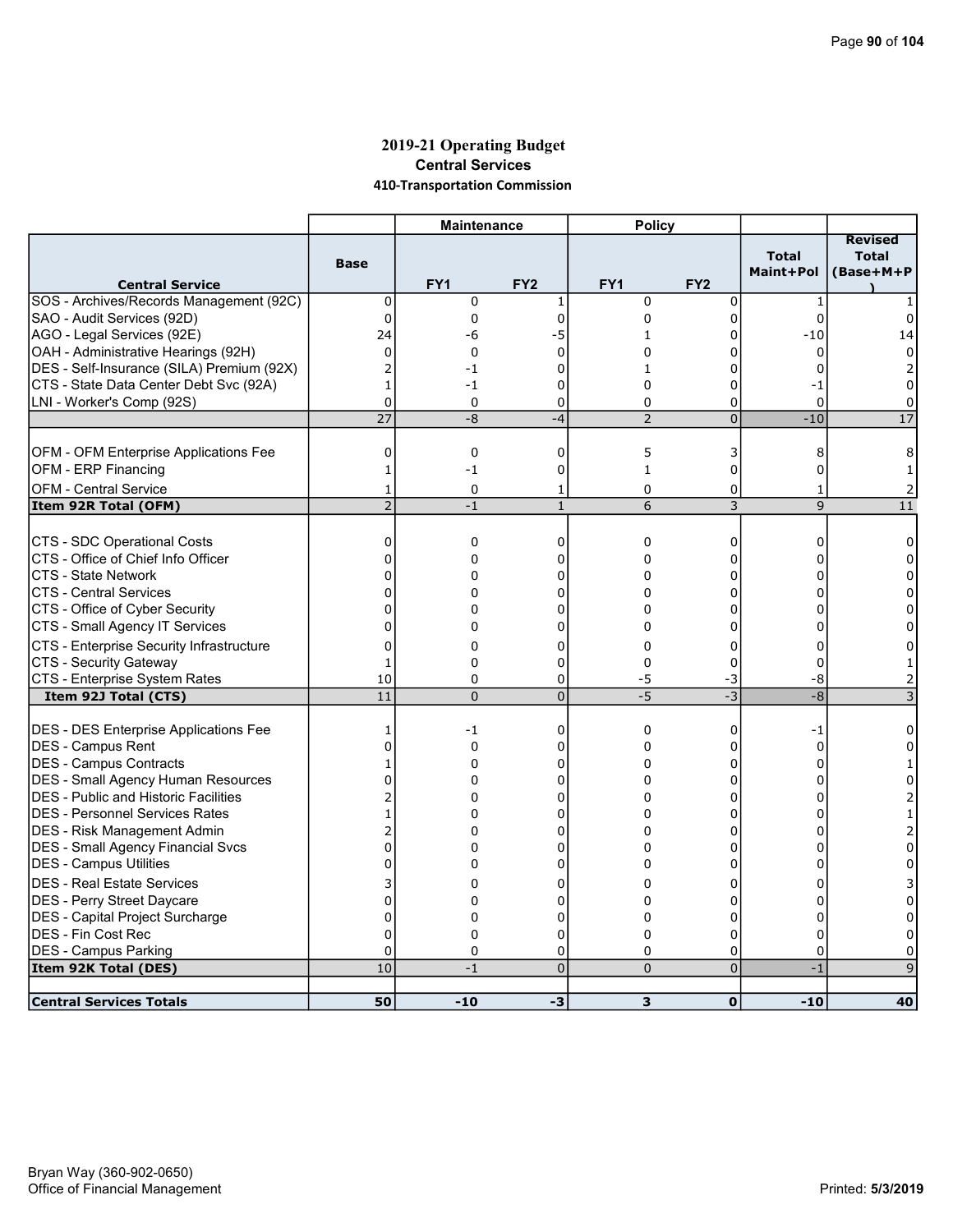## 2019-21 Operating Budget Central Services 411-Freight Mobility Strategic Invest

|                                              |                | <b>Maintenance</b> |                 | <b>Policy</b> |                 |                           |                                             |
|----------------------------------------------|----------------|--------------------|-----------------|---------------|-----------------|---------------------------|---------------------------------------------|
| <b>Central Service</b>                       | <b>Base</b>    | FY1                | FY <sub>2</sub> | FY1           | FY <sub>2</sub> | <b>Total</b><br>Maint+Pol | <b>Revised</b><br><b>Total</b><br>(Base+M+P |
| SOS - Archives/Records Management (92C)      | 0              | $\mathbf 0$        | $\mathbf 0$     | $\mathbf 0$   | 0               | $\Omega$                  | 0                                           |
| SAO - Audit Services (92D)                   | $\mathbf 0$    | 0                  | 0               | 0             | 0               | $\Omega$                  | 0                                           |
| AGO - Legal Services (92E)                   | 3              | -2                 | -1              | 0             | 0               | -3                        | <sup>0</sup>                                |
| OAH - Administrative Hearings (92H)          | 0              | 0                  | 0               | 0             | 0               | $\Omega$                  | 0                                           |
| DES - Self-Insurance (SILA) Premium (92X)    | $\overline{0}$ | 0                  | 1               | 1             | 0               |                           |                                             |
| CTS - State Data Center Debt Svc (92A)       | 0              | $\Omega$           | 0               | $\Omega$      | 0               | 0                         | 0                                           |
| LNI - Worker's Comp (92S)                    | 0              | 0                  | 0               | 0             | 0               | $\Omega$                  | 0                                           |
|                                              | $\overline{3}$ | $-2$               | $\overline{0}$  | $\mathbf{1}$  | $\overline{0}$  | $-1$                      | $\overline{\phantom{0}}$                    |
|                                              |                |                    |                 |               |                 |                           |                                             |
| <b>OFM - OFM Enterprise Applications Fee</b> | 0              | 0                  | 0               | 1             | 0               | 1                         |                                             |
| OFM - ERP Financing                          | 0              | 0                  | 0               | $\mathbf 0$   | 0               | 0                         | 0                                           |
| <b>OFM - Central Service</b>                 | $\mathbf 0$    | 0                  | 0               | 0             | 0               | 0                         | 0                                           |
| Item 92R Total (OFM)                         | $\mathbf{1}$   | $\Omega$           | $\overline{0}$  | $\mathbf{1}$  | $\overline{0}$  | $\mathbf{1}$              | $\overline{2}$                              |
| CTS - SDC Operational Costs                  | $\Omega$       | 0                  | $\mathbf 0$     | $\Omega$      | 0               | $\Omega$                  | 0                                           |
| CTS - Office of Chief Info Officer           | $\mathbf 0$    | 0                  | 0               | 0             | 0               | O                         | 0                                           |
| CTS - State Network                          | $\Omega$       | 0                  | 0               | 0             | 0               | U                         | 0                                           |
| <b>CTS - Central Services</b>                | 0              | 0                  | $\Omega$        | 0             | 0               |                           |                                             |
| CTS - Office of Cyber Security               | 0              | 0                  | 0               | 0             | 0               | n                         | 0                                           |
| CTS - Small Agency IT Services               | 0              | 0                  | 0               | 0             | ი               |                           | 0                                           |
| CTS - Enterprise Security Infrastructure     | 0              | 0                  | $\mathbf 0$     | 0             | $\Omega$        | U                         |                                             |
| CTS - Security Gateway                       | 0              | 0                  | 0               | $\Omega$      | 0               | 0                         | 0                                           |
| CTS - Enterprise System Rates                | 2              | 0                  | 0               | -1            | 0               | -1                        | 1                                           |
| Item 92J Total (CTS)                         | $\overline{2}$ | $\Omega$           | $\overline{0}$  | $-1$          | $\overline{0}$  | $-1$                      | $\mathbf{1}$                                |
|                                              |                |                    |                 |               |                 |                           |                                             |
| <b>DES - DES Enterprise Applications Fee</b> | 0              | 0                  | 0               | $\mathbf 0$   | 0               | 0                         | $\Omega$                                    |
| DES - Campus Rent                            | 0              | 0                  | 0               | 0             | 0               | Ω                         | 0                                           |
| DES - Campus Contracts                       | $\Omega$       | 0                  | $\Omega$        | $\Omega$      | 0               | n                         | 0                                           |
| <b>DES - Small Agency Human Resources</b>    | $\mathbf 0$    | 0                  | 0               | 0             | 0               | O                         | 0                                           |
| <b>DES - Public and Historic Facilities</b>  | 1              | 0                  | 0               | 0             | 0               | n                         | 1                                           |
| <b>DES - Personnel Services Rates</b>        | $\mathbf{0}$   | 0                  | 0               | 0             | 0               | 0                         | 0                                           |
| <b>IDES - Risk Management Admin</b>          | 0              | $\mathbf{1}$       | 1               | 0             | 0               |                           | 2                                           |
| <b>DES - Small Agency Financial Svcs</b>     | $\mathbf 0$    | 0                  | 0               | 0             | 0               | 0                         | 0                                           |
| DES - Campus Utilities                       | 0              | 0                  | 0               | 0             | 0               | 0                         | 0                                           |
| <b>DES - Real Estate Services</b>            | 3              | -1                 | $\Omega$        | 0             | 0               | -1                        | 2                                           |
| <b>DES</b> - Perry Street Daycare            | $\overline{0}$ | 0                  | 0               | 0             | 0               | 0                         | 0                                           |
| DES - Capital Project Surcharge              | $\mathbf 0$    | 0                  | 0               | 0             | 0               | 0                         | $\Omega$                                    |
| DES - Fin Cost Rec                           | $\mathbf 0$    | 0                  | $\mathbf 0$     | 0             | 0               | $\Omega$                  | 0                                           |
| <b>DES - Campus Parking</b>                  | 0              | 0                  | 0               | 0             | 0               | 0                         | 0                                           |
| Item 92K Total (DES)                         | 4              | $\Omega$           | $\mathbf{1}$    | $\Omega$      | $\overline{0}$  | $\mathbf{1}$              |                                             |
|                                              |                |                    |                 |               |                 |                           |                                             |
| <b>Central Services Totals</b>               | 10             | $-2$               | $\mathbf{1}$    | $\mathbf{1}$  | $\mathbf{O}$    | $\mathbf{O}$              | 10                                          |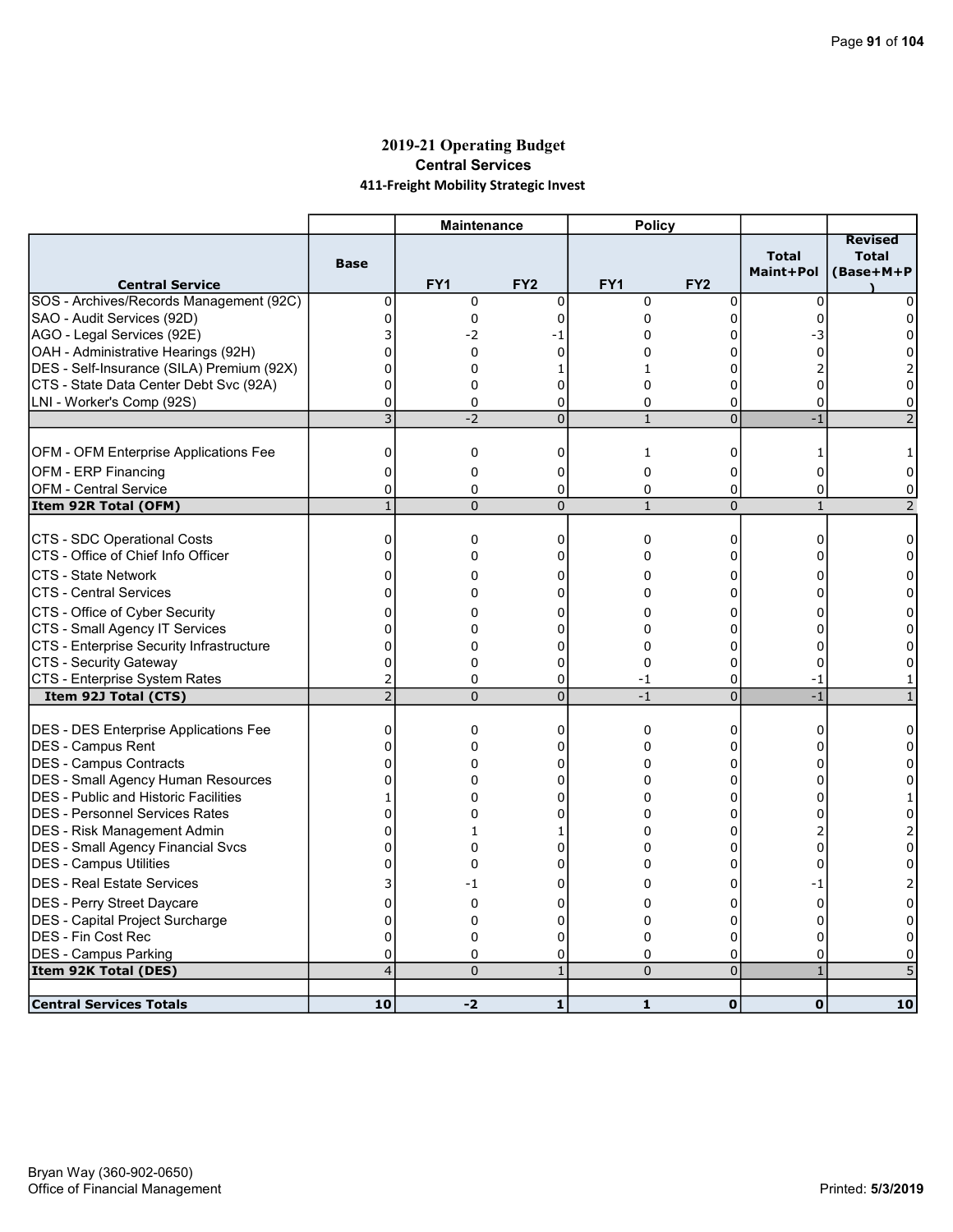## 2019-21 Operating Budget Central Services 460-Columbia River Gorge Commission

|                                              |                | <b>Maintenance</b> |                 | <b>Policy</b>   |                 |                           |                                             |
|----------------------------------------------|----------------|--------------------|-----------------|-----------------|-----------------|---------------------------|---------------------------------------------|
| <b>Central Service</b>                       | <b>Base</b>    | FY <sub>1</sub>    | FY <sub>2</sub> | FY <sub>1</sub> | FY <sub>2</sub> | <b>Total</b><br>Maint+Pol | <b>Revised</b><br><b>Total</b><br>(Base+M+P |
| SOS - Archives/Records Management (92C)      | $\mathbf 0$    | $\mathbf 0$        | $\mathbf 0$     | $\mathbf 0$     | $\mathbf 0$     | 0                         | 0                                           |
| SAO - Audit Services (92D)                   | 53             | $-26$              | $-30$           | $\mathbf 0$     | $\mathbf 0$     | $-56$                     | -3                                          |
| AGO - Legal Services (92E)                   | 7              | -4                 | $-2$            | $\Omega$        | 0               | -6                        | $\mathbf{1}$                                |
| OAH - Administrative Hearings (92H)          | $\mathbf{0}$   | 0                  | $\mathbf 0$     | 0               | ი               | 0                         | 0                                           |
| DES - Self-Insurance (SILA) Premium (92X)    | $\overline{2}$ | -1                 | 0               | $\mathbf{1}$    | 0               |                           |                                             |
| CTS - State Data Center Debt Svc (92A)       | $\mathbf 0$    | 0                  | 0               | 0               | 0               | 0                         | 0                                           |
| LNI - Worker's Comp (92S)                    | 5              | $\Omega$           | 0               | 0               | 0               | $\Omega$                  | 5                                           |
|                                              | 67             | $-31$              | $-32$           | $\mathbf{1}$    | $\overline{0}$  | $-62$                     | 5                                           |
|                                              |                |                    |                 |                 |                 |                           |                                             |
| OFM - OFM Enterprise Applications Fee        | 0              | 0                  | 0               | $\overline{2}$  | 2               | 4                         |                                             |
| OFM - ERP Financing                          | 0              | 0                  | 0               | $\Omega$        | 0               | $\Omega$                  | 0                                           |
| <b>OFM - Central Service</b>                 | 1              | $-2$               | 2               | 0               | 0               | $\mathbf 0$               | 1                                           |
| Item 92R Total (OFM)                         | $\mathbf{1}$   | $-2$               | $\overline{2}$  | $\overline{2}$  | $\overline{2}$  | $\overline{4}$            | 5                                           |
|                                              |                |                    |                 |                 |                 |                           |                                             |
| CTS - SDC Operational Costs                  | $\mathbf 0$    | 0                  | 0               | $\mathbf 0$     | 0               | $\Omega$                  | 0                                           |
| CTS - Office of Chief Info Officer           | $\mathbf 0$    | 0                  | 0               | 0               | 0               | 0                         | 0                                           |
| CTS - State Network                          | 0              | 0                  | 0               | 0               | 0               | 0                         | 0                                           |
| <b>CTS - Central Services</b>                | $\Omega$       | $\Omega$           | $\Omega$        | $\Omega$        | $\Omega$        |                           | 0                                           |
| CTS - Office of Cyber Security               | 0              | 0                  | 0               | 0               | 0               | n                         | O                                           |
| CTS - Small Agency IT Services               | 0              | 0                  | 0               | 0               | 0               |                           | 0                                           |
| CTS - Enterprise Security Infrastructure     | $\overline{0}$ | 0                  | $\Omega$        | $\Omega$        | 0               |                           |                                             |
| CTS - Security Gateway                       | 1              | 0                  | 0               | $\Omega$        | 0               | $\Omega$                  |                                             |
| CTS - Enterprise System Rates                | 7              | $\Omega$           | 0               | $-2$            | $-2$            | -4                        |                                             |
| Item 92J Total (CTS)                         | $\overline{8}$ | $\overline{0}$     | $\overline{0}$  | $-2$            | $-2$            | $-4$                      | 4                                           |
|                                              |                |                    |                 |                 |                 |                           |                                             |
| <b>DES - DES Enterprise Applications Fee</b> | 1              | 0                  | 0               | 0               | 0               | 0                         | 1                                           |
| DES - Campus Rent                            | $\Omega$       | 0                  | $\Omega$        | $\Omega$        | 0               | 0                         | 0                                           |
| <b>IDES - Campus Contracts</b>               | $\Omega$       | 0                  | 0               | 0               | $\overline{0}$  | $\Omega$                  | 0                                           |
| <b>DES - Small Agency Human Resources</b>    | 11             | 0                  | 0               | 4               | 6               | 10                        | 21                                          |
| <b>DES - Public and Historic Facilities</b>  | 0              | 0                  | 0               | $\Omega$        | 0               | $\Omega$                  | $\Omega$                                    |
| IDES - Personnel Services Rates              | $\mathbf{1}$   | $\Omega$           | 0               | $\Omega$        | 0               | $\Omega$                  | -1                                          |
| DES - Risk Management Admin                  | $\overline{2}$ | 0                  | 0               | 0               | 0               | $\Omega$                  |                                             |
| <b>DES - Small Agency Financial Svcs</b>     | 95             | $-10$              | $-10$           | 0               | 2               | $-18$                     | 77                                          |
| DES - Campus Utilities                       | 0              | 0                  | $\mathbf 0$     | 0               | 0               | 0                         | 0                                           |
| <b>DES - Real Estate Services</b>            | $\Omega$       | 0                  | 2               | 0               | $\Omega$        |                           |                                             |
| DES - Perry Street Daycare                   | 0              | 0                  | 0               | $\Omega$        | 0               | $\Omega$                  | $\Omega$                                    |
| DES - Capital Project Surcharge              | 0              | 0                  | 0               | 0               | 0               | 0                         | 0                                           |
| <b>DES - Fin Cost Rec</b>                    | $\mathbf 0$    | 0                  | 0               | 0               | 0               | 0                         | 0                                           |
| <b>DES - Campus Parking</b>                  | $\Omega$       | $\Omega$           | 0               | 0               | 0               | 0                         | 0                                           |
| Item 92K Total (DES)                         | 110            | $-10$              | $-8$            | $\overline{4}$  | 8               | $-6$                      | 104                                         |
|                                              |                |                    |                 |                 |                 |                           |                                             |
| <b>Central Services Totals</b>               | 186            | $-43$              | $-38$           | 5               | 8               | $-68$                     | 118                                         |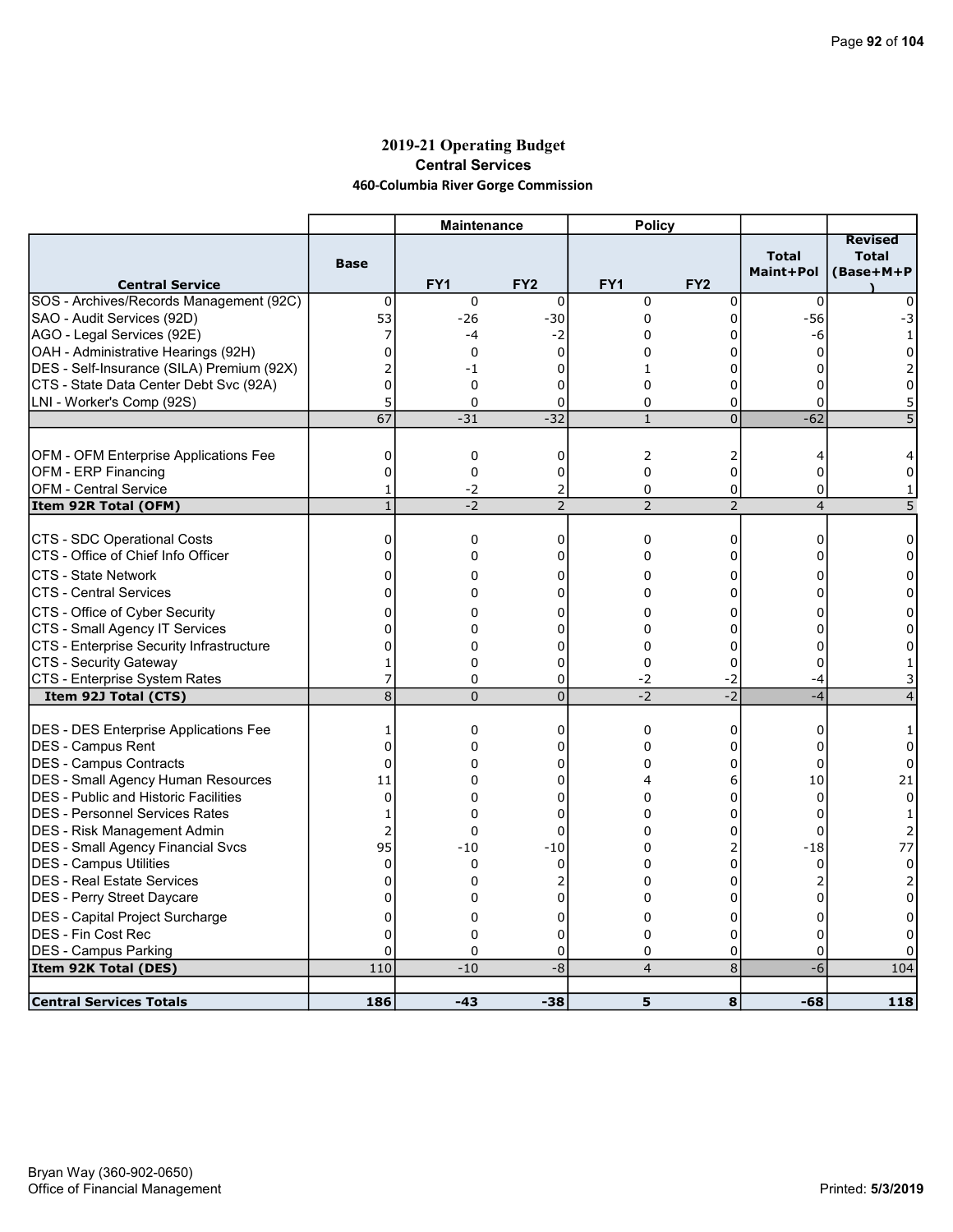## 2019-21 Operating Budget Central Services 461-Department of Ecology

|                                                       |                | <b>Maintenance</b>  |                 | <b>Policy</b>    |                  |                           |                                             |
|-------------------------------------------------------|----------------|---------------------|-----------------|------------------|------------------|---------------------------|---------------------------------------------|
| <b>Central Service</b>                                | <b>Base</b>    | FY1                 | FY <sub>2</sub> | FY1              | FY <sub>2</sub>  | <b>Total</b><br>Maint+Pol | <b>Revised</b><br><b>Total</b><br>(Base+M+P |
| SOS - Archives/Records Management (92C)               | 124            | $\overline{7}$      | 6               | 3                | 3                | 19                        | 143                                         |
| SAO - Audit Services (92D)                            | 214            | 19                  | 17              | 5                | 8                | 49                        | 263                                         |
| AGO - Legal Services (92E)                            | 10,908         | $-162$              | $-185$          | 199              | 384              | 236                       | 11,144                                      |
| OAH - Administrative Hearings (92H)                   | 0              | $\mathbf 0$         | $\mathbf 0$     | 0                | 0                | 0                         | 0                                           |
| DES - Self-Insurance (SILA) Premium (92X)             | 469            | 40                  | 37              | 109              | 110              | 296                       | 765                                         |
| CTS - State Data Center Debt Svc (92A)                | 669            | -61                 | $-66$           | $\Omega$         | 0                | $-127$                    | 542                                         |
| LNI - Worker's Comp (92S)                             | 1,583          | 31                  | 28              | $\Omega$         | 0                | 59                        | 1,642                                       |
|                                                       | 13,968         | $-126$              | $-163$          | 316              | 505              | 532                       | 14,500                                      |
|                                                       |                |                     |                 |                  |                  |                           |                                             |
| OFM - OFM Enterprise Applications Fee                 | 38             | $\Omega$            | $\mathbf 0$     | 792              | 772              | 1,564                     | 1,602                                       |
| OFM - ERP Financing                                   | 86             | $-19$               | $-15$           | 74               | 75               | 115                       | 201                                         |
| OFM - Central Service                                 | 248            | 31                  | 29              | 13               | 9                | 82                        | 330                                         |
| Item 92R Total (OFM)                                  | 372            | 12                  | 14              | 879              | 856              | 1,761                     | 2,133                                       |
|                                                       |                |                     |                 |                  |                  |                           |                                             |
| CTS - SDC Operational Costs                           | $\mathbf 0$    | $\mathbf 0$         | $\mathbf 0$     | 72               | 70               | 142                       | 142                                         |
| ICTS - Office of Chief Info Officer                   | 198            | $-31$               | $-30$           | 45               | 38               | 22                        | 220                                         |
| ICTS - State Network                                  | 965            | $-39$               | $-34$           | 22               | 20               | $-31$                     | 934                                         |
| ICTS - Central Services                               | $\Omega$       | 36                  | 30              | $\Omega$         | $\Omega$         | 66                        | 66                                          |
| CTS - Office of Cyber Security                        | 319            | $-7$<br>$\mathbf 0$ | $-7$            | 44               | 30               | 60                        | 379                                         |
| CTS - Small Agency IT Services                        | 0              |                     | $\mathbf 0$     | 0                | 0                | 0                         | 0                                           |
| CTS - Enterprise Security Infrastructure              | $\Omega$       | $\Omega$            | $\mathbf 0$     | 16               | 13               | 29                        | 29                                          |
| CTS - Security Gateway                                | 785            | 58                  | 68              | 25               | 40               | 191                       | 976                                         |
| CTS - Enterprise System Rates<br>Item 92J Total (CTS) | 1,740<br>4,007 | 7<br>24             | 6<br>33         | $-776$<br>$-552$ | $-740$<br>$-529$ | $-1,503$<br>$-1,024$      | 237<br>2,983                                |
|                                                       |                |                     |                 |                  |                  |                           |                                             |
| <b>DES - DES Enterprise Applications Fee</b>          | 139            | $-30$               | $-27$           | 21               | 2                | $-34$                     | 105                                         |
| DES - Campus Rent                                     | 0              | $\mathbf 0$         | 0               | $\Omega$         | 0                | $\mathbf 0$               | $\Omega$                                    |
| DES - Campus Contracts                                | 92             | $-4$                | -3              | 11               | 8                | 12                        | 104                                         |
| DES - Small Agency Human Resources                    | $\overline{0}$ | $\mathbf 0$         | $\mathbf 0$     | $\mathbf{0}$     | 0                | $\mathbf 0$               | $\Omega$                                    |
| <b>IDES - Public and Historic Facilities</b>          | 311            | $-17$               | $-14$           | 10               | 12               | -9                        | 302                                         |
| <b>IDES - Personnel Services Rates</b>                | 162            | $\mathbf 0$         | $\mathbf 0$     | $\overline{2}$   | 3                | 5                         | 167                                         |
| DES - Risk Management Admin                           | 16             | 3                   | $\mathbf{1}$    | $-1$             | $\mathbf{1}$     | $\overline{4}$            | 20                                          |
| DES - Small Agency Financial Svcs                     | $\mathbf 0$    | 0                   | 0               | $\mathbf 0$      | 0                | $\mathbf 0$               | $\Omega$                                    |
| DES - Campus Utilities                                | $\mathbf 0$    | 0                   | 0               | 0                | 0                | $\mathbf 0$               | 0                                           |
| IDES - Real Estate Services                           | 60             | 7                   | 7               | $\overline{0}$   | $\mathbf{1}$     | 15                        | 75                                          |
| DES - Perry Street Daycare                            | 22             | 0                   | $-1$            | 0                | 0                | $-1$                      | 21                                          |
| DES - Capital Project Surcharge                       | 0              | 0                   | $\mathbf 0$     | 0                | 0                | $\mathbf 0$               | 0                                           |
| IDES - Fin Cost Rec                                   | 0              | $\mathbf 0$         | $\mathbf 0$     | $\Omega$         | 0                | $\mathbf 0$               | 0                                           |
| <b>DES - Campus Parking</b>                           | 0              | $\mathbf 0$         | 0               | 0                | 0                | 0                         |                                             |
| Item 92K Total (DES)                                  | 801            | $-41$               | $-37$           | 43               | 27               | $-8$                      | 793                                         |
|                                                       |                |                     |                 |                  |                  |                           |                                             |
| <b>Central Services Totals</b>                        | 19,148         | $-131$              | $-153$          | 686              | 859              | 1,261                     | 20,409                                      |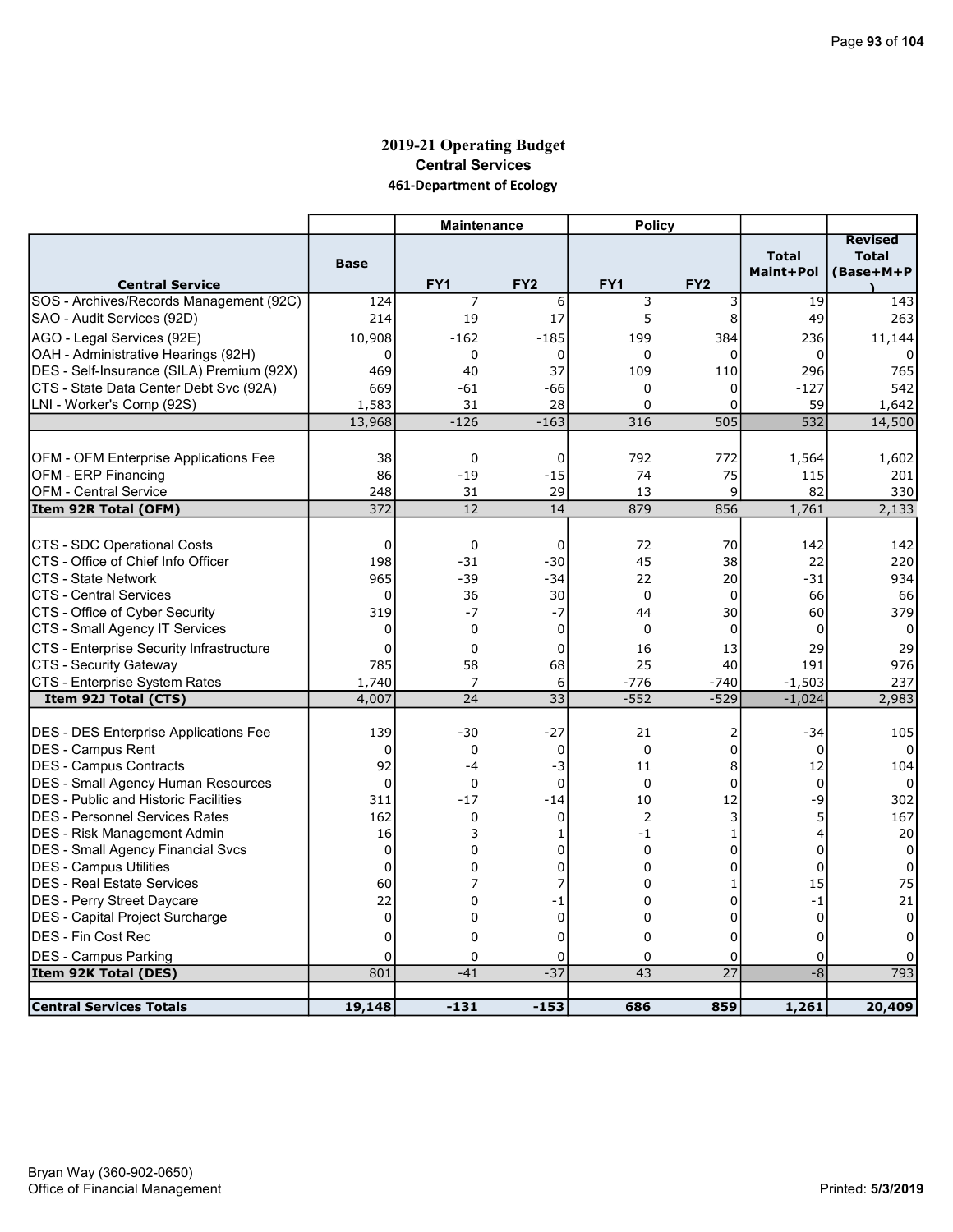## 2019-21 Operating Budget Central Services 462-WA Pollution Liab Insurance Program

|                                                       |                      | <b>Maintenance</b> |                    | <b>Policy</b>   |                 |                           |                                             |
|-------------------------------------------------------|----------------------|--------------------|--------------------|-----------------|-----------------|---------------------------|---------------------------------------------|
| <b>Central Service</b>                                | <b>Base</b>          | FY <sub>1</sub>    | FY <sub>2</sub>    | FY <sub>1</sub> | FY <sub>2</sub> | <b>Total</b><br>Maint+Pol | <b>Revised</b><br><b>Total</b><br>(Base+M+P |
| SOS - Archives/Records Management (92C)               | $\overline{2}$       | $\mathbf 0$        | 0                  | $\mathbf 0$     | 0               | $\mathbf 0$               |                                             |
| SAO - Audit Services (92D)                            | $\pmb{0}$            | 9                  | 9                  | 0               | $\mathbf{1}$    | 19                        | 19                                          |
| AGO - Legal Services (92E)                            | 31                   | 2                  | 4                  | 1               | 1               | 8                         | 39                                          |
| OAH - Administrative Hearings (92H)                   | $\mathbf 0$          | 0                  | U                  | 0               | 0               | 0                         | $\Omega$                                    |
| DES - Self-Insurance (SILA) Premium (92X)             | 7                    | $-2$               | $\Omega$           | $\mathbf{1}$    |                 | O                         |                                             |
| CTS - State Data Center Debt Svc (92A)                | 0                    | 0                  | 0                  | 0               | 0               | 0                         | 0                                           |
| LNI - Worker's Comp (92S)                             | 8                    | $\mathbf{1}$       | 1                  | $\mathbf 0$     | 0               | $\overline{2}$            | 10                                          |
|                                                       | 48                   | 10                 | 14                 | $\overline{2}$  | 3               | 29                        | 77                                          |
|                                                       |                      |                    |                    |                 |                 |                           |                                             |
| OFM - OFM Enterprise Applications Fee                 | $\mathbf 0$          | 0                  | $\mathbf 0$        | 6               | 4               | 10                        | 10                                          |
| OFM - ERP Financing                                   | $\mathbf 0$          | 0                  | 0                  | $\mathbf 0$     | 1               | $\mathbf{1}$              | $\mathbf{1}$                                |
| <b>OFM - Central Service</b>                          | 1                    | 1                  | 0                  | 0               | 0               | $\mathbf{1}$              | $\overline{2}$                              |
| Item 92R Total (OFM)                                  | $\overline{2}$       | $\mathbf{1}$       | $\mathbf 0$        | 6               | 5               | 12                        | 14                                          |
| CTS - SDC Operational Costs                           | 0                    | 0                  | 0                  | 0               | 0               | 0                         | 0                                           |
| CTS - Office of Chief Info Officer                    | $\mathbf 0$          | 0                  | 0                  | $\Omega$        | 0               | 0                         | 0                                           |
| <b>CTS - State Network</b>                            | 67                   | -4                 |                    | 2               | 1               | $-5$                      | 62                                          |
| <b>CTS - Central Services</b>                         | $\mathbf{0}$         | 0                  | -4<br>$\mathbf{0}$ | $\Omega$        | $\Omega$        | $\Omega$                  | 0                                           |
| CTS - Office of Cyber Security                        |                      | 0                  | 0                  | 0               | 0               | $\Omega$                  | 1                                           |
| CTS - Small Agency IT Services                        | 1<br>$\Omega$        | $\Omega$           | 0                  | $\Omega$        | $\Omega$        |                           | 0                                           |
| CTS - Enterprise Security Infrastructure              | $\mathbf 0$          | 0                  | 0                  | 0               | 0               | $\Omega$                  | 0                                           |
| CTS - Security Gateway                                | 0                    | $\mathbf{1}$       | 0                  | $\Omega$        | 0               | $\mathbf{1}$              |                                             |
|                                                       |                      |                    |                    |                 |                 |                           |                                             |
| CTS - Enterprise System Rates<br>Item 92J Total (CTS) | 6<br>$\overline{75}$ | 3<br>$\Omega$      | 3<br>$-1$          | -5<br>$-3$      | -4<br>$-3$      | -3<br>$\overline{-7}$     | 68                                          |
|                                                       |                      |                    |                    |                 |                 |                           |                                             |
| <b>DES - DES Enterprise Applications Fee</b>          | 1                    | 0                  | $\mathbf{0}$       | $\mathbf 0$     | 0               | $\Omega$                  | 1                                           |
| <b>DES - Campus Rent</b>                              | $\mathbf 0$          | 0                  | 0                  | 0               | 0               | 0                         | 0                                           |
| DES - Campus Contracts                                | 1                    | $-1$               | 1                  | 0               | 0               | $\Omega$                  | 1                                           |
| DES - Small Agency Human Resources                    | 10                   | 4                  | 5                  | 7               | 9               | 25                        | 35                                          |
| <b>DES</b> - Public and Historic Facilities           | $\overline{2}$       | 1                  | 1                  | $\Omega$        | 0               | $\overline{2}$            | 4                                           |
| DES - Personnel Services Rates                        | $\mathbf{1}$         | -1                 | 1                  | 0               | 0               | $\Omega$                  |                                             |
| <b>DES - Risk Management Admin</b>                    | $\overline{2}$       | 0                  | $\overline{0}$     | 0               | 0               | $\Omega$                  |                                             |
| DES - Small Agency Financial Svcs                     | 78                   | 28                 | 28                 | $\overline{2}$  | 3               | 61                        | 139                                         |
| DES - Campus Utilities                                | 0                    | 0                  | $\Omega$           | 0               | 0               | $\Omega$                  | $\Omega$                                    |
| DES - Real Estate Services                            | 0                    | 0                  | 0                  | 0               | 0               | 0                         | 0                                           |
| DES - Perry Street Daycare                            | 0                    | 0                  | 0                  | $\Omega$        | 0               | 0                         | 0                                           |
| DES - Capital Project Surcharge                       | $\mathbf 0$          | 0                  | 0                  | 0               | 0               | $\Omega$                  | 0                                           |
| DES - Fin Cost Rec                                    | $\mathbf 0$          | 0                  | 0                  | 0               | 0               | $\Omega$                  |                                             |
| <b>DES - Campus Parking</b>                           | 0                    | 0                  | 0                  | 0               | 0               | $\Omega$                  |                                             |
| Item 92K Total (DES)                                  | 94                   | 31                 | 36                 | 9               | 12              | 88                        | 182                                         |
|                                                       |                      |                    |                    |                 |                 |                           |                                             |
| <b>Central Services Totals</b>                        | 218                  | 42                 | 49                 | 14              | 17              | 122                       | 340                                         |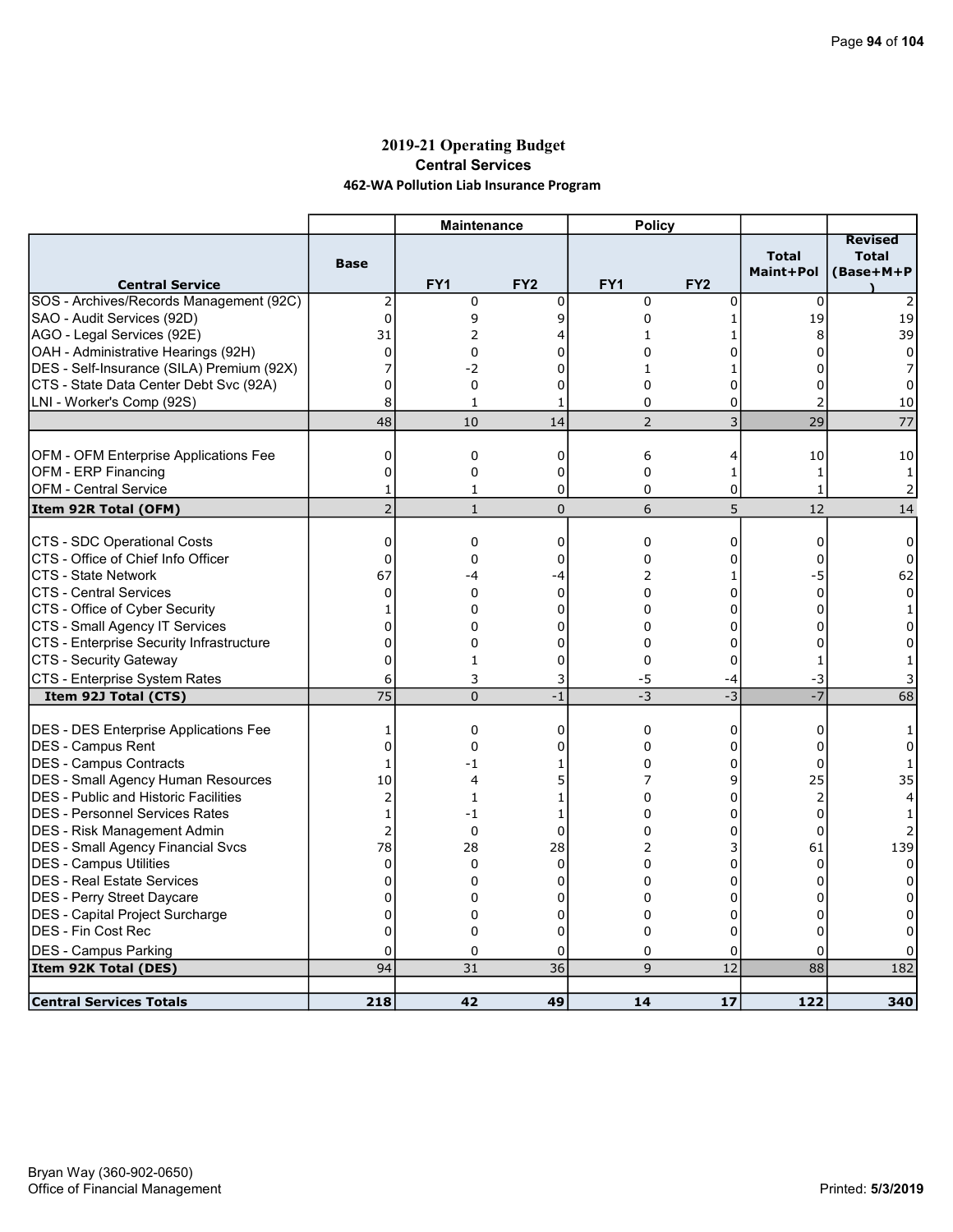#### 2019-21 Operating Budget Central Services 465-State Parks and Recreation Comm

|                                                            |                 | <b>Maintenance</b> |                 | <b>Policy</b>   |                 |                           |                                             |
|------------------------------------------------------------|-----------------|--------------------|-----------------|-----------------|-----------------|---------------------------|---------------------------------------------|
| <b>Central Service</b>                                     | <b>Base</b>     | FY <sub>1</sub>    | FY <sub>2</sub> | FY <sub>1</sub> | FY <sub>2</sub> | <b>Total</b><br>Maint+Pol | <b>Revised</b><br><b>Total</b><br>(Base+M+P |
| SOS - Archives/Records Management (92C)                    | 46              | 3                  | 3               | $1\,$           | 2               | 9                         | 55                                          |
| SAO - Audit Services (92D)                                 | 64              | 4                  | 5               | $\mathbf 1$     | 3               | 13                        | 77                                          |
| AGO - Legal Services (92E)                                 | 511             | $-35$              | $-34$           | 8               | 16              | $-45$                     | 466                                         |
| OAH - Administrative Hearings (92H)                        | $\Omega$        | $\Omega$           | $\Omega$        | $\Omega$        | $\mathbf 0$     | $\Omega$                  | $\Omega$                                    |
| DES - Self-Insurance (SILA) Premium (92X)                  | 296             | 71                 | 70              | 87              | 87              | 315                       | 611                                         |
| CTS - State Data Center Debt Svc (92A)                     | 48              | 19                 | 20              | $\mathbf 0$     | 0               | 39                        | 87                                          |
| LNI - Worker's Comp (92S)                                  | 3,002           | -6                 | -6              | $\Omega$        | 0               | $-12$                     | 2,990                                       |
|                                                            | 3,968           | 56                 | $\overline{58}$ | 97              | 108             | 319                       | 4,287                                       |
|                                                            |                 |                    |                 |                 |                 |                           |                                             |
| OFM - OFM Enterprise Applications Fee                      | 17              | $-2$               | $\pmb{0}$       | 330             | 328             | 656                       | 673                                         |
| OFM - ERP Financing                                        | 35              | $-7$               | $-7$            | 32              | 31              | 49                        | 84                                          |
| <b>OFM - Central Service</b>                               | 109             | 11                 | 9               | 4               | 5               | 29                        | 138                                         |
| Item 92R Total (OFM)                                       | 161             | $\overline{2}$     | $\overline{2}$  | 366             | 364             | 734                       | 895                                         |
|                                                            |                 |                    |                 |                 |                 |                           |                                             |
| CTS - SDC Operational Costs                                | 0               | 0                  | 0               | 12              | 11              | 23                        | 23                                          |
| ICTS - Office of Chief Info Officer<br>CTS - State Network | 17              | $-2$<br>-9         | $-1$            | 5               | $\overline{4}$  | 6                         | 23                                          |
| ICTS - Central Services                                    | 460<br>$\Omega$ | 5                  | -9<br>5         | 11<br>$\Omega$  | 11<br>$\Omega$  | 4<br>10                   | 464<br>10                                   |
| CTS - Office of Cyber Security                             | 158             | -3                 | -3              | 20              | 16              | 30                        | 188                                         |
| CTS - Small Agency IT Services                             | $\Omega$        | $\mathbf{0}$       | $\mathbf 0$     | $\Omega$        | $\mathbf 0$     | $\Omega$                  | $\Omega$                                    |
| CTS - Enterprise Security Infrastructure                   | 0               | $\mathbf 0$        | $\mathbf 0$     | 5               | 4               | 9                         | 9                                           |
| CTS - Security Gateway                                     | 114             | $-5$               | $-5$            | $\overline{2}$  | 5               | $-3$                      | 111                                         |
| CTS - Enterprise System Rates                              | 760             | $-13$              | $-14$           | $-325$          | $-314$          | $-666$                    | 94                                          |
| Item 92J Total (CTS)                                       | 1,508           | $-27$              | $-27$           | $-270$          | $-263$          | $-587$                    | 921                                         |
|                                                            |                 |                    |                 |                 |                 |                           |                                             |
| <b>DES - DES Enterprise Applications Fee</b>               | 61              | $-14$              | $-13$           | 9               | 1               | $-17$                     | 44                                          |
| DES - Campus Rent                                          | 0               | 0                  | 0               | $\mathbf 0$     | 0               | 0                         | 0                                           |
| <b>IDES - Campus Contracts</b>                             | 18              | 0                  | $-1$            | 2               | 2               | 3                         | 21                                          |
| <b>DES - Small Agency Human Resources</b>                  | $\mathbf 0$     | $\mathbf 0$        | 0               | 0               | 0               | $\mathbf 0$               | 0                                           |
| <b>DES - Public and Historic Facilities</b>                | 61              | $-2$               | $-2$            | 2               | 3               | $\mathbf{1}$              | 62                                          |
| DES - Personnel Services Rates                             | 71              | -3                 | $-1$            | 1               | $\overline{2}$  | $-1$                      | 70                                          |
| DES - Risk Management Admin                                | 13              | $\mathbf{1}$       | $\overline{2}$  | $\mathbf{1}$    | 0               | $\overline{4}$            | 17                                          |
| DES - Small Agency Financial Svcs                          | $\mathbf 0$     | $\overline{0}$     | $\mathbf 0$     | $\Omega$        | 0               | $\mathbf 0$               | 0                                           |
| <b>DES - Campus Utilities</b>                              | 0               | 0                  | 0               | $\Omega$        | 0               | 0                         | 0                                           |
| <b>DES - Real Estate Services</b>                          | 32              | 0                  | $-1$            | 0               | 0               | $-1$                      | 31                                          |
| DES - Perry Street Daycare                                 | 4               | $\mathbf 0$        | $\mathbf 0$     | $\Omega$        | 0               | $\mathbf 0$               | 4                                           |
| DES - Capital Project Surcharge                            | 0               | 0                  | $\mathbf 0$     | 0               | 0               | $\mathbf 0$               | 0                                           |
| <b>IDES - Fin Cost Rec</b>                                 | 0               | 0                  | $\mathbf 0$     | 0               | 0               | $\mathbf 0$               | $\Omega$                                    |
| DES - Campus Parking                                       | $\Omega$        | $\mathbf 0$        | $\overline{0}$  | $\Omega$        | 0               | $\mathbf 0$               | 0                                           |
| Item 92K Total (DES)                                       | 259             | $-18$              | $-16$           | 15              | 8               | $-11$                     | 248                                         |
|                                                            |                 |                    |                 |                 |                 |                           |                                             |
| <b>Central Services Totals</b>                             | 5,895           | 13                 | 17              | 208             | 217             | 455                       | 6,350                                       |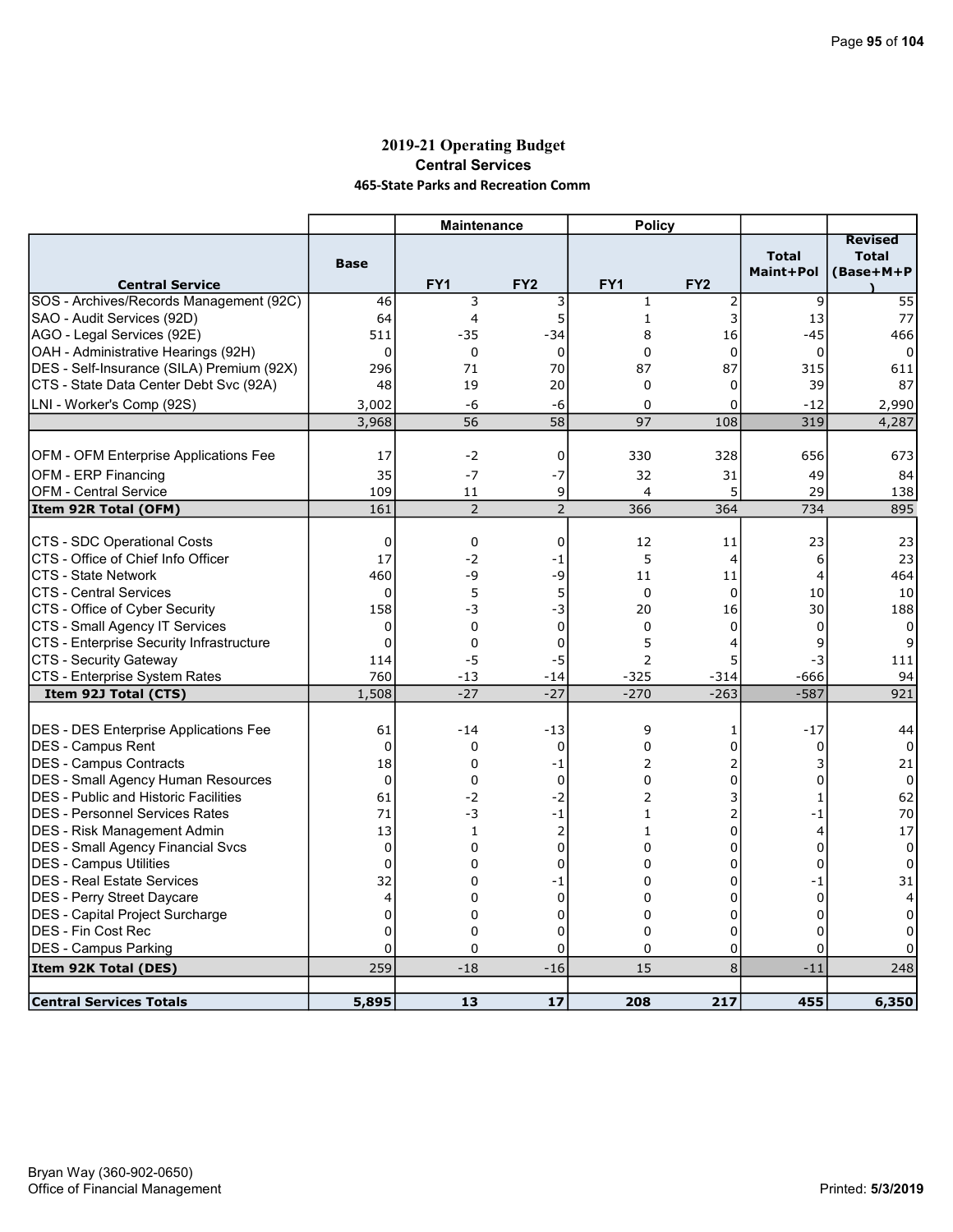## 2019-21 Operating Budget Central Services 467-Rec and Conservation Funding Board

|                                                                     |                 | <b>Maintenance</b> |                 | <b>Policy</b>   |                 |                           |                                             |
|---------------------------------------------------------------------|-----------------|--------------------|-----------------|-----------------|-----------------|---------------------------|---------------------------------------------|
| <b>Central Service</b>                                              | <b>Base</b>     | FY <sub>1</sub>    | FY <sub>2</sub> | FY <sub>1</sub> | FY <sub>2</sub> | <b>Total</b><br>Maint+Pol | <b>Revised</b><br><b>Total</b><br>(Base+M+P |
| SOS - Archives/Records Management (92C)                             | 10              | $\overline{2}$     | 1               | $\mathbf 0$     | 0               | 3                         | 13                                          |
| SAO - Audit Services (92D)                                          | 8               | 11                 | 11              | $\mathbf{1}$    | 1               | 24                        | 32                                          |
| AGO - Legal Services (92E)                                          | 38              | 7                  | 9               | $\mathbf{1}$    | 2               | 19                        | 57                                          |
| OAH - Administrative Hearings (92H)                                 | 0               | $\mathbf 0$        | $\mathbf 0$     | $\Omega$        | 0               | $\mathbf 0$               | 0                                           |
| DES - Self-Insurance (SILA) Premium (92X)                           | $\overline{2}$  | 15                 | 15              | 7               | 6               | 43                        | 45                                          |
| CTS - State Data Center Debt Svc (92A)                              | 38              | 7                  | 8               | $\mathbf 0$     | 0               | 15                        | 53                                          |
| LNI - Worker's Comp (92S)                                           | 38              | $-2$               | $-1$            | $\mathbf 0$     | 0               | $-3$                      | 35                                          |
|                                                                     | 134             | 40                 | 43              | 9               | 9               | 101                       | 235                                         |
|                                                                     |                 |                    |                 |                 |                 |                           |                                             |
| OFM - OFM Enterprise Applications Fee                               | 1               | 1                  | -1              | 19              | 16              | 35                        | 36                                          |
| OFM - ERP Financing                                                 | $\overline{2}$  | $-1$               | $\mathbf 0$     | $\mathbf{1}$    | $\overline{2}$  | $\overline{2}$            | 4                                           |
| OFM - Central Service                                               | 8               | $-1$               | 0               | 0               | 0               | $-1$                      | 7                                           |
| Item 92R Total (OFM)                                                | $\overline{12}$ | $-1$               | $-1$            | 20              | 18              | 36                        | 48                                          |
|                                                                     |                 |                    |                 |                 |                 |                           |                                             |
| CTS - SDC Operational Costs                                         | 0               | 0                  | 0               | 7               | 7               | 14                        | 14                                          |
| CTS - Office of Chief Info Officer                                  | 9               | $\mathbf{1}$       | 1               | $\overline{4}$  | 3               | 9                         | 18                                          |
| CTS - State Network                                                 | 70              | 29                 | 27              | 3               | 3               | 62                        | 132                                         |
| ICTS - Central Services                                             | $\mathbf 0$     | $\overline{4}$     | 3               | $\Omega$        | 0               | 7                         | 7                                           |
| CTS - Office of Cyber Security                                      | 8               | -2                 | -3              | 0               | 0               | -5                        | 3                                           |
| CTS - Small Agency IT Services                                      | 0               | $\Omega$           | $\mathbf 0$     | $\Omega$        | 0               | $\mathbf 0$               | $\Omega$                                    |
| CTS - Enterprise Security Infrastructure                            | 0               | $\mathbf 0$        | 0               | $\mathbf 0$     | 0               | $\mathbf 0$               | 0                                           |
| CTS - Security Gateway                                              | 4               | $-1$               | 0               | $\Omega$        | 0               | $-1$                      | 3                                           |
| CTS - Enterprise System Rates                                       | 52              | -6                 | -6              | $-18$           | $-15$           | $-45$                     |                                             |
| Item 92J Total (CTS)                                                | 142             | 25                 | $\overline{22}$ | $-4$            | $-2$            | 41                        | 183                                         |
| <b>DES - DES Enterprise Applications Fee</b>                        | 4               | $-1$               | -1              | 0               | 0               | $-2$                      | 2                                           |
| DES - Campus Rent                                                   | 139             | 7                  | 8               | 3               | 7               | 25                        | 164                                         |
|                                                                     | 27              | 1                  | $-1$            | 4               | 3               | 7                         | 34                                          |
| DES - Campus Contracts<br><b>DES - Small Agency Human Resources</b> | 121             | $-13$              | $-14$           | 39              | 43              | 55                        | 176                                         |
| <b>DES</b> - Public and Historic Facilities                         | 16              | $\mathbf 0$        | $\mathbf 0$     | $\mathbf{1}$    | 1               | $\overline{2}$            | 18                                          |
| IDES - Personnel Services Rates                                     | 5               | $-2$               | $\mathbf 0$     | $\Omega$        | 0               | $-2$                      | 3                                           |
|                                                                     | $\overline{2}$  |                    |                 |                 |                 |                           |                                             |
| <b>DES - Risk Management Admin</b>                                  | 56              | 0<br>$-7$          | 0               | 0               | 0               | $\mathbf 0$               | 2                                           |
| <b>DES - Small Agency Financial Svcs</b>                            |                 |                    | $-7$            | 1               | 1               | $-12$                     | 44                                          |
| DES - Campus Utilities                                              | 88              | 4                  | 4               | 0               | 1               | 9                         | 97                                          |
| <b>DES - Real Estate Services</b>                                   | 0               | 0                  | 0               | $\Omega$        | 0               | $\Omega$                  | $\Omega$                                    |
| DES - Perry Street Daycare                                          | 1               | $\Omega$           | 0               | $\Omega$        | 0               | $\Omega$                  | 1                                           |
| DES - Capital Project Surcharge                                     | 51              | 3                  | $\overline{c}$  | 0               | 0               | 5                         | 56                                          |
| IDES - Fin Cost Rec                                                 | 47              | $\overline{2}$     | $\mathbf 0$     | $\Omega$        | 0               | $\overline{2}$            | 49                                          |
| DES - Campus Parking                                                | 8               | 1                  | 0               | $\Omega$        | 0               | 1                         | 9                                           |
| Item 92K Total (DES)                                                | 565             | $-5$               | -9              | 48              | 56              | 90                        | 655                                         |
| <b>Central Services Totals</b>                                      | 853             | 59                 | 55              | 73              | 81              | 268                       | 1,121                                       |
|                                                                     |                 |                    |                 |                 |                 |                           |                                             |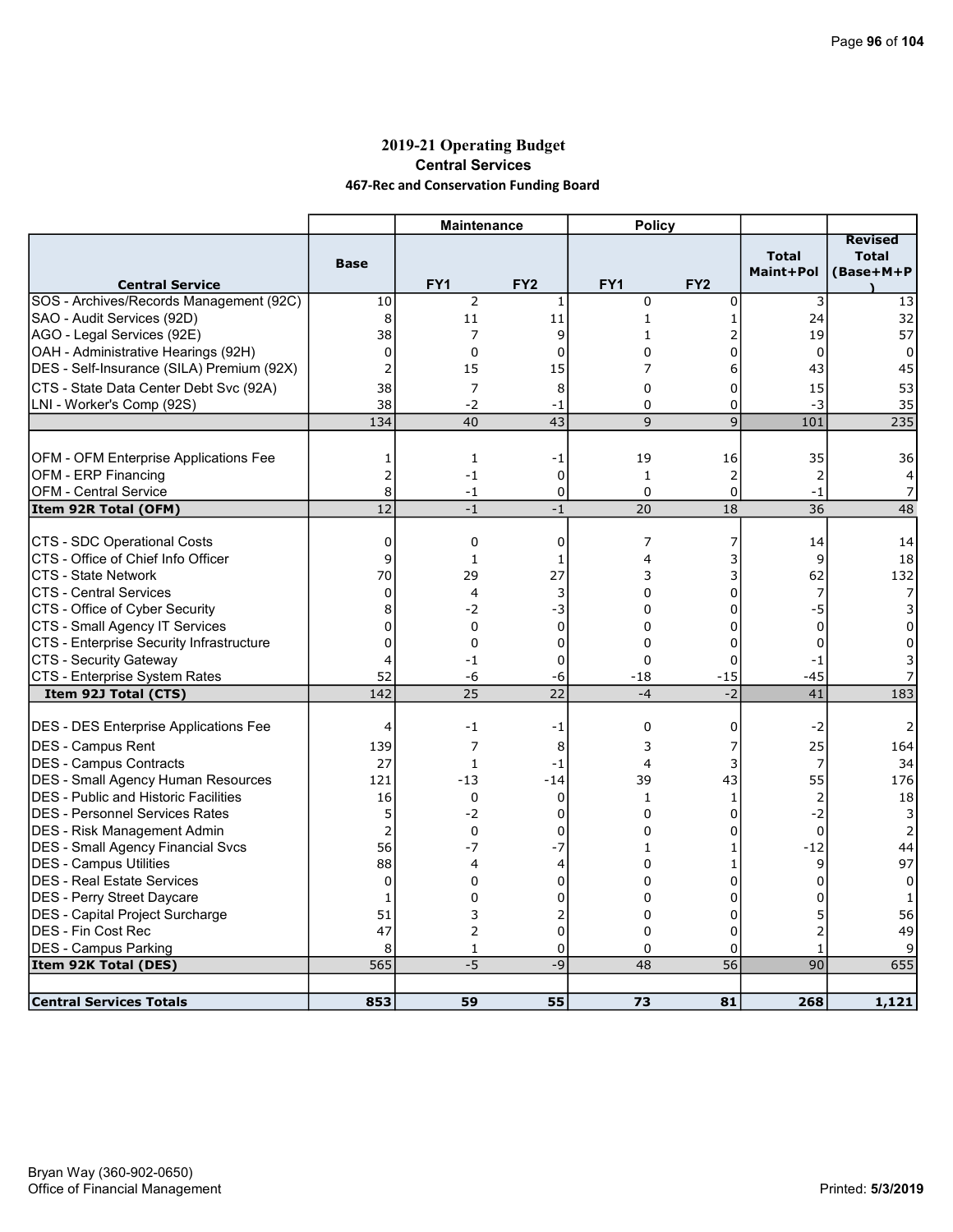## 2019-21 Operating Budget Central Services 468-Environ & Land Use Hearings Office

|                                              |                | <b>Maintenance</b> |                 | <b>Policy</b>   |                 |                           |                                             |
|----------------------------------------------|----------------|--------------------|-----------------|-----------------|-----------------|---------------------------|---------------------------------------------|
| <b>Central Service</b>                       | <b>Base</b>    | FY1                | FY <sub>2</sub> | FY <sub>1</sub> | FY <sub>2</sub> | <b>Total</b><br>Maint+Pol | <b>Revised</b><br><b>Total</b><br>(Base+M+P |
| SOS - Archives/Records Management (92C)      | 3              | $\mathbf 0$        | $\mathbf 0$     | $\mathbf 0$     | 0               | $\mathbf 0$               |                                             |
| SAO - Audit Services (92D)                   | $\pmb{0}$      | $\mathbf 0$        | $\mathbf 0$     | $\mathbf 0$     | 0               | $\mathbf 0$               | 0                                           |
| AGO - Legal Services (92E)                   | 79             | $-24$              | $-24$           | 1               | 1               | -46                       | 33                                          |
| OAH - Administrative Hearings (92H)          | 0              | $\mathbf 0$        | $\mathbf 0$     | 0               | 0               | $\mathbf 0$               | 0                                           |
| DES - Self-Insurance (SILA) Premium (92X)    | 6              | -3                 | $-2$            | $\mathbf{1}$    | 0               | -4                        |                                             |
| CTS - State Data Center Debt Svc (92A)       | 0              | $\mathbf{1}$       | $\mathbf{1}$    | $\Omega$        | 0               | $\overline{2}$            |                                             |
| LNI - Worker's Comp (92S)                    | 12             | $-1$               | 0               | $\Omega$        | 0               | $-1$                      | 11                                          |
|                                              | 100            | $-27$              | $-25$           | $\overline{2}$  | $\mathbf{1}$    | $-49$                     | $\overline{51}$                             |
| OFM - OFM Enterprise Applications Fee        | 0              | $\mathbf 0$        | 0               | 7               | 6               | 13                        | 13                                          |
| OFM - ERP Financing                          | 1              | $-1$               | $\mathbf 0$     | $\mathbf 0$     | 1               | $\Omega$                  | 1                                           |
| OFM - Central Service                        | 2              | $\mathbf{1}$       | 0               | 0               | 0               | $\mathbf{1}$              | 3                                           |
| Item 92R Total (OFM)                         | $\overline{4}$ | $\overline{0}$     | $\mathbf 0$     | $\overline{7}$  | $\overline{7}$  | 14                        | $\overline{18}$                             |
|                                              |                |                    |                 |                 |                 |                           |                                             |
| CTS - SDC Operational Costs                  | 0              | 0                  | 0               | 0               | 0               | 0                         | 0                                           |
| ICTS - Office of Chief Info Officer          | 0              | $\mathbf 0$        | 0               | $\Omega$        | 0               | $\Omega$                  | 0                                           |
| ICTS - State Network                         | 69             | $-33$              | $-33$           | 0               | 0               | -66                       | 3                                           |
| <b>CTS - Central Services</b>                | $\Omega$       | $\mathbf{0}$       | $\Omega$        | $\Omega$        | $\mathbf 0$     | $\Omega$                  | 0                                           |
| CTS - Office of Cyber Security               | 0              | 0                  | 0               | $\Omega$        | 0               | $\Omega$                  |                                             |
| CTS - Small Agency IT Services               | 0              | 0                  | 0               | 91              | 90              | 181                       | 181                                         |
| CTS - Enterprise Security Infrastructure     | $\Omega$       | 0                  | 0               | $\Omega$        | $\Omega$        | $\Omega$                  |                                             |
| CTS - Security Gateway                       | $\mathbf{1}$   | 0                  | 0               | $\Omega$        | 0               | $\Omega$                  |                                             |
| CTS - Enterprise System Rates                | 16             | 0                  | 0               | $-7$            | -6              | $-13$                     |                                             |
| Item 92J Total (CTS)                         | 87             | $-33$              | $-33$           | 84              | 84              | 102                       | 189                                         |
| <b>DES - DES Enterprise Applications Fee</b> | 1              | 1                  | -1              | $\mathbf 0$     | 0               | 0                         |                                             |
| <b>IDES - Campus Rent</b>                    | 0              | 0                  | $\mathbf 0$     | 0               | 0               | 0                         | 0                                           |
| DES - Campus Contracts                       | 1              | $\mathbf{1}$       | -1              | $\Omega$        | $\Omega$        | $\Omega$                  |                                             |
| DES - Small Agency Human Resources           | 25             | 1                  | 0               | 10              | 12              | 23                        | 48                                          |
| <b>DES</b> - Public and Historic Facilities  | 4              | $-1$               | 0               | $\Omega$        | 0               | $-1$                      |                                             |
| IDES - Personnel Services Rates              | $\overline{2}$ | $-1$               | 0               | $\Omega$        | 0               | $-1$                      |                                             |
| <b>DES - Risk Management Admin</b>           | $\overline{2}$ | $\mathbf 0$        | 0               | 0               | 0               | 0                         |                                             |
| <b>DES - Small Agency Financial Svcs</b>     | 116            | -3                 | -3              | $\mathbf{1}$    | 3               | $-2$                      | 114                                         |
| <b>DES - Campus Utilities</b>                | 0              | $\mathbf 0$        | $\mathbf 0$     | 0               | 0               | 0                         | $\Omega$                                    |
| DES - Real Estate Services                   | 4              | $\Omega$           | $\Omega$        | $\Omega$        | 0               | $\Omega$                  |                                             |
| DES - Perry Street Daycare                   | 0              | 0                  | 0               | $\Omega$        | 0               | $\Omega$                  | 0                                           |
| DES - Capital Project Surcharge              | $\overline{0}$ | 0                  | 0               | 0               | 0               | 0                         | 0                                           |
| IDES - Fin Cost Rec                          | $\Omega$       | $\Omega$           | $\mathbf 0$     | $\Omega$        | $\Omega$        | $\Omega$                  |                                             |
| DES - Campus Parking                         | 0              | $\mathbf 0$        | 0               | 0               | 0               | 0                         |                                             |
| Item 92K Total (DES)                         | 156            | $-2$               | $-5$            | 11              | 15              | 19                        | 175                                         |
| <b>Central Services Totals</b>               | 346            | $-62$              | $-63$           | 104             | 107             | 86                        | 432                                         |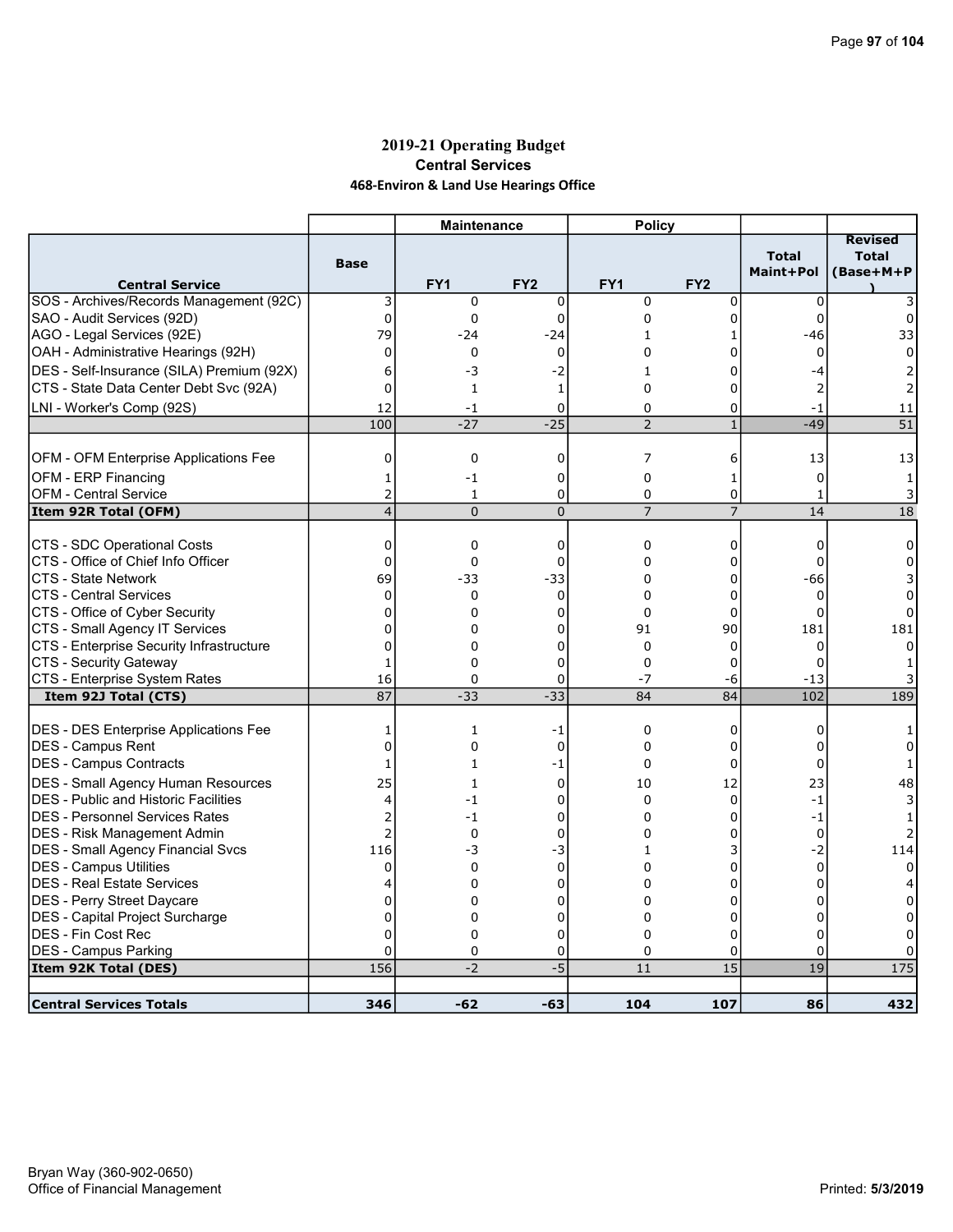#### 2019-21 Operating Budget Central Services 471-State Conservation Commission

| Revised<br><b>Total</b><br><b>Total</b><br><b>Base</b><br>Maint+Pol<br>(Base+M+P<br>FY <sub>1</sub><br>FY <sub>2</sub><br>FY <sub>1</sub><br>FY <sub>2</sub><br><b>Central Service</b><br>$\mathbf 0$<br>$\mathbf 0$<br>$\mathbf 0$<br>0<br>0<br>1<br>$-37$<br>71<br>$-35$<br>0<br>0<br>$-72$<br>$-1$<br>21<br>17<br>2<br>35<br>56<br>15<br>1<br>0<br>0<br>0<br>0<br>0<br>0<br>0<br>DES - Self-Insurance (SILA) Premium (92X)<br>2<br>-1<br>0<br>0<br>2<br>1<br>CTS - State Data Center Debt Svc (92A)<br>0<br>$\mathbf{1}$<br>0<br>0<br>1<br>1<br>17<br>LNI - Worker's Comp (92S)<br>0<br>0<br>16<br>$\Omega$<br>-1<br>-1<br>$-37$<br>$-20$<br>$\overline{2}$<br>$\overline{76}$<br>113<br>$-21$<br>$\overline{2}$<br>OFM - OFM Enterprise Applications Fee<br>0<br>0<br>0<br>9<br>17<br>8<br>17<br>OFM - ERP Financing<br>$\overline{2}$<br>$\mathbf{1}$<br>$\mathbf{1}$<br>$\mathbf{1}$<br>$\mathbf{1}$<br>-1<br>3<br>3<br><b>OFM - Central Service</b><br>0<br>$\mathbf 0$<br>$\mathbf 0$<br>$\mathbf{1}$<br>4<br>1<br>5<br>$\overline{2}$<br>$\overline{25}$<br>10<br>9<br>20<br>Item 92R Total (OFM)<br>$-1$<br>CTS - SDC Operational Costs<br>$\mathbf 0$<br>0<br>0<br>0<br>0<br>$\Omega$<br>$\Omega$<br>CTS - Office of Chief Info Officer<br>$\Omega$<br>0<br>0<br>0<br>0<br>0<br>5<br>CTS - State Network<br>0<br>4<br>0<br>1<br>0<br>1<br>$\overline{0}$<br><b>CTS - Central Services</b><br>0<br>0<br>0<br>0<br>0<br>$\Omega$<br>CTS - Office of Cyber Security<br>0<br>0<br>0<br>$\Omega$<br>0<br>$\Omega$<br>0<br>$\Omega$<br>CTS - Small Agency IT Services<br>0<br>0<br>0<br>0<br>$\Omega$<br>$\Omega$<br>CTS - Enterprise Security Infrastructure<br>0<br>0<br>0<br>0<br>0<br>0<br>0<br>CTS - Security Gateway<br>2<br>$\Omega$<br>$\Omega$<br>0<br>0<br>2<br>$\Omega$<br>CTS - Enterprise System Rates<br>21<br>-9<br>-8<br>$^{\rm -18}$<br>0<br>-1<br>$\overline{27}$<br>$-1$<br>$-8$<br>$-17$<br>$-9$<br>10<br>Item 92J Total (CTS)<br>$\mathbf{1}$<br>0<br>2<br>0<br>-1<br>0<br>-1<br>1<br>$\overline{0}$<br><b>IDES - Campus Rent</b><br>$\mathbf 0$<br>$\Omega$<br>0<br>0<br>$\mathbf 0$<br>0<br>$\Omega$<br>DES - Campus Contracts<br>$\Omega$<br>0<br>$\mathbf{1}$<br>$\mathbf{1}$<br>1<br>15<br>DES - Small Agency Human Resources<br>40<br>-3<br>$-4$<br>13<br>21<br>61<br><b>DES</b> - Public and Historic Facilities<br>5<br>$-1$<br>$\mathbf 0$<br>$\Omega$<br>$\Omega$<br>5<br>1<br><b>DES - Personnel Services Rates</b><br>2<br>0<br>$\Omega$<br>$\Omega$<br>0<br>0<br>$\overline{2}$<br>DES - Risk Management Admin<br>$\overline{2}$<br>0<br>0<br>0<br>0<br>$\Omega$<br>23<br>DES - Small Agency Financial Svcs<br>$-2$<br>22<br>0<br>0<br>$-1$<br>1<br>DES - Campus Utilities<br>$\mathbf{0}$<br>$\mathbf 0$<br>0<br>$\Omega$<br>0<br>$\Omega$<br>$\Omega$<br>DES - Real Estate Services<br>$\mathbf 0$<br>0<br>0<br>0<br>0<br>0<br>0<br>$\overline{0}$<br>DES - Perry Street Daycare<br>$\Omega$<br>$\Omega$<br>$\Omega$<br>0<br>$\Omega$<br>0 |                                         |             | <b>Maintenance</b> |   | <b>Policy</b> |   |   |   |
|-------------------------------------------------------------------------------------------------------------------------------------------------------------------------------------------------------------------------------------------------------------------------------------------------------------------------------------------------------------------------------------------------------------------------------------------------------------------------------------------------------------------------------------------------------------------------------------------------------------------------------------------------------------------------------------------------------------------------------------------------------------------------------------------------------------------------------------------------------------------------------------------------------------------------------------------------------------------------------------------------------------------------------------------------------------------------------------------------------------------------------------------------------------------------------------------------------------------------------------------------------------------------------------------------------------------------------------------------------------------------------------------------------------------------------------------------------------------------------------------------------------------------------------------------------------------------------------------------------------------------------------------------------------------------------------------------------------------------------------------------------------------------------------------------------------------------------------------------------------------------------------------------------------------------------------------------------------------------------------------------------------------------------------------------------------------------------------------------------------------------------------------------------------------------------------------------------------------------------------------------------------------------------------------------------------------------------------------------------------------------------------------------------------------------------------------------------------------------------------------------------------------------------------------------------------------------------------------------------------------------------------------------------------------------------------------------------------------------------------------------------------------------------------------------------------------------------------------------------------------------------------------------------------------------------------------------------------------------------------|-----------------------------------------|-------------|--------------------|---|---------------|---|---|---|
|                                                                                                                                                                                                                                                                                                                                                                                                                                                                                                                                                                                                                                                                                                                                                                                                                                                                                                                                                                                                                                                                                                                                                                                                                                                                                                                                                                                                                                                                                                                                                                                                                                                                                                                                                                                                                                                                                                                                                                                                                                                                                                                                                                                                                                                                                                                                                                                                                                                                                                                                                                                                                                                                                                                                                                                                                                                                                                                                                                                     |                                         |             |                    |   |               |   |   |   |
|                                                                                                                                                                                                                                                                                                                                                                                                                                                                                                                                                                                                                                                                                                                                                                                                                                                                                                                                                                                                                                                                                                                                                                                                                                                                                                                                                                                                                                                                                                                                                                                                                                                                                                                                                                                                                                                                                                                                                                                                                                                                                                                                                                                                                                                                                                                                                                                                                                                                                                                                                                                                                                                                                                                                                                                                                                                                                                                                                                                     | SOS - Archives/Records Management (92C) |             |                    |   |               |   |   |   |
|                                                                                                                                                                                                                                                                                                                                                                                                                                                                                                                                                                                                                                                                                                                                                                                                                                                                                                                                                                                                                                                                                                                                                                                                                                                                                                                                                                                                                                                                                                                                                                                                                                                                                                                                                                                                                                                                                                                                                                                                                                                                                                                                                                                                                                                                                                                                                                                                                                                                                                                                                                                                                                                                                                                                                                                                                                                                                                                                                                                     | SAO - Audit Services (92D)              |             |                    |   |               |   |   |   |
|                                                                                                                                                                                                                                                                                                                                                                                                                                                                                                                                                                                                                                                                                                                                                                                                                                                                                                                                                                                                                                                                                                                                                                                                                                                                                                                                                                                                                                                                                                                                                                                                                                                                                                                                                                                                                                                                                                                                                                                                                                                                                                                                                                                                                                                                                                                                                                                                                                                                                                                                                                                                                                                                                                                                                                                                                                                                                                                                                                                     | AGO - Legal Services (92E)              |             |                    |   |               |   |   |   |
|                                                                                                                                                                                                                                                                                                                                                                                                                                                                                                                                                                                                                                                                                                                                                                                                                                                                                                                                                                                                                                                                                                                                                                                                                                                                                                                                                                                                                                                                                                                                                                                                                                                                                                                                                                                                                                                                                                                                                                                                                                                                                                                                                                                                                                                                                                                                                                                                                                                                                                                                                                                                                                                                                                                                                                                                                                                                                                                                                                                     | OAH - Administrative Hearings (92H)     |             |                    |   |               |   |   |   |
|                                                                                                                                                                                                                                                                                                                                                                                                                                                                                                                                                                                                                                                                                                                                                                                                                                                                                                                                                                                                                                                                                                                                                                                                                                                                                                                                                                                                                                                                                                                                                                                                                                                                                                                                                                                                                                                                                                                                                                                                                                                                                                                                                                                                                                                                                                                                                                                                                                                                                                                                                                                                                                                                                                                                                                                                                                                                                                                                                                                     |                                         |             |                    |   |               |   |   |   |
|                                                                                                                                                                                                                                                                                                                                                                                                                                                                                                                                                                                                                                                                                                                                                                                                                                                                                                                                                                                                                                                                                                                                                                                                                                                                                                                                                                                                                                                                                                                                                                                                                                                                                                                                                                                                                                                                                                                                                                                                                                                                                                                                                                                                                                                                                                                                                                                                                                                                                                                                                                                                                                                                                                                                                                                                                                                                                                                                                                                     |                                         |             |                    |   |               |   |   |   |
|                                                                                                                                                                                                                                                                                                                                                                                                                                                                                                                                                                                                                                                                                                                                                                                                                                                                                                                                                                                                                                                                                                                                                                                                                                                                                                                                                                                                                                                                                                                                                                                                                                                                                                                                                                                                                                                                                                                                                                                                                                                                                                                                                                                                                                                                                                                                                                                                                                                                                                                                                                                                                                                                                                                                                                                                                                                                                                                                                                                     |                                         |             |                    |   |               |   |   |   |
|                                                                                                                                                                                                                                                                                                                                                                                                                                                                                                                                                                                                                                                                                                                                                                                                                                                                                                                                                                                                                                                                                                                                                                                                                                                                                                                                                                                                                                                                                                                                                                                                                                                                                                                                                                                                                                                                                                                                                                                                                                                                                                                                                                                                                                                                                                                                                                                                                                                                                                                                                                                                                                                                                                                                                                                                                                                                                                                                                                                     |                                         |             |                    |   |               |   |   |   |
|                                                                                                                                                                                                                                                                                                                                                                                                                                                                                                                                                                                                                                                                                                                                                                                                                                                                                                                                                                                                                                                                                                                                                                                                                                                                                                                                                                                                                                                                                                                                                                                                                                                                                                                                                                                                                                                                                                                                                                                                                                                                                                                                                                                                                                                                                                                                                                                                                                                                                                                                                                                                                                                                                                                                                                                                                                                                                                                                                                                     |                                         |             |                    |   |               |   |   |   |
|                                                                                                                                                                                                                                                                                                                                                                                                                                                                                                                                                                                                                                                                                                                                                                                                                                                                                                                                                                                                                                                                                                                                                                                                                                                                                                                                                                                                                                                                                                                                                                                                                                                                                                                                                                                                                                                                                                                                                                                                                                                                                                                                                                                                                                                                                                                                                                                                                                                                                                                                                                                                                                                                                                                                                                                                                                                                                                                                                                                     |                                         |             |                    |   |               |   |   |   |
|                                                                                                                                                                                                                                                                                                                                                                                                                                                                                                                                                                                                                                                                                                                                                                                                                                                                                                                                                                                                                                                                                                                                                                                                                                                                                                                                                                                                                                                                                                                                                                                                                                                                                                                                                                                                                                                                                                                                                                                                                                                                                                                                                                                                                                                                                                                                                                                                                                                                                                                                                                                                                                                                                                                                                                                                                                                                                                                                                                                     |                                         |             |                    |   |               |   |   |   |
|                                                                                                                                                                                                                                                                                                                                                                                                                                                                                                                                                                                                                                                                                                                                                                                                                                                                                                                                                                                                                                                                                                                                                                                                                                                                                                                                                                                                                                                                                                                                                                                                                                                                                                                                                                                                                                                                                                                                                                                                                                                                                                                                                                                                                                                                                                                                                                                                                                                                                                                                                                                                                                                                                                                                                                                                                                                                                                                                                                                     |                                         |             |                    |   |               |   |   |   |
|                                                                                                                                                                                                                                                                                                                                                                                                                                                                                                                                                                                                                                                                                                                                                                                                                                                                                                                                                                                                                                                                                                                                                                                                                                                                                                                                                                                                                                                                                                                                                                                                                                                                                                                                                                                                                                                                                                                                                                                                                                                                                                                                                                                                                                                                                                                                                                                                                                                                                                                                                                                                                                                                                                                                                                                                                                                                                                                                                                                     |                                         |             |                    |   |               |   |   |   |
|                                                                                                                                                                                                                                                                                                                                                                                                                                                                                                                                                                                                                                                                                                                                                                                                                                                                                                                                                                                                                                                                                                                                                                                                                                                                                                                                                                                                                                                                                                                                                                                                                                                                                                                                                                                                                                                                                                                                                                                                                                                                                                                                                                                                                                                                                                                                                                                                                                                                                                                                                                                                                                                                                                                                                                                                                                                                                                                                                                                     |                                         |             |                    |   |               |   |   |   |
|                                                                                                                                                                                                                                                                                                                                                                                                                                                                                                                                                                                                                                                                                                                                                                                                                                                                                                                                                                                                                                                                                                                                                                                                                                                                                                                                                                                                                                                                                                                                                                                                                                                                                                                                                                                                                                                                                                                                                                                                                                                                                                                                                                                                                                                                                                                                                                                                                                                                                                                                                                                                                                                                                                                                                                                                                                                                                                                                                                                     |                                         |             |                    |   |               |   |   |   |
|                                                                                                                                                                                                                                                                                                                                                                                                                                                                                                                                                                                                                                                                                                                                                                                                                                                                                                                                                                                                                                                                                                                                                                                                                                                                                                                                                                                                                                                                                                                                                                                                                                                                                                                                                                                                                                                                                                                                                                                                                                                                                                                                                                                                                                                                                                                                                                                                                                                                                                                                                                                                                                                                                                                                                                                                                                                                                                                                                                                     |                                         |             |                    |   |               |   |   |   |
|                                                                                                                                                                                                                                                                                                                                                                                                                                                                                                                                                                                                                                                                                                                                                                                                                                                                                                                                                                                                                                                                                                                                                                                                                                                                                                                                                                                                                                                                                                                                                                                                                                                                                                                                                                                                                                                                                                                                                                                                                                                                                                                                                                                                                                                                                                                                                                                                                                                                                                                                                                                                                                                                                                                                                                                                                                                                                                                                                                                     |                                         |             |                    |   |               |   |   |   |
|                                                                                                                                                                                                                                                                                                                                                                                                                                                                                                                                                                                                                                                                                                                                                                                                                                                                                                                                                                                                                                                                                                                                                                                                                                                                                                                                                                                                                                                                                                                                                                                                                                                                                                                                                                                                                                                                                                                                                                                                                                                                                                                                                                                                                                                                                                                                                                                                                                                                                                                                                                                                                                                                                                                                                                                                                                                                                                                                                                                     |                                         |             |                    |   |               |   |   |   |
|                                                                                                                                                                                                                                                                                                                                                                                                                                                                                                                                                                                                                                                                                                                                                                                                                                                                                                                                                                                                                                                                                                                                                                                                                                                                                                                                                                                                                                                                                                                                                                                                                                                                                                                                                                                                                                                                                                                                                                                                                                                                                                                                                                                                                                                                                                                                                                                                                                                                                                                                                                                                                                                                                                                                                                                                                                                                                                                                                                                     |                                         |             |                    |   |               |   |   |   |
|                                                                                                                                                                                                                                                                                                                                                                                                                                                                                                                                                                                                                                                                                                                                                                                                                                                                                                                                                                                                                                                                                                                                                                                                                                                                                                                                                                                                                                                                                                                                                                                                                                                                                                                                                                                                                                                                                                                                                                                                                                                                                                                                                                                                                                                                                                                                                                                                                                                                                                                                                                                                                                                                                                                                                                                                                                                                                                                                                                                     |                                         |             |                    |   |               |   |   |   |
|                                                                                                                                                                                                                                                                                                                                                                                                                                                                                                                                                                                                                                                                                                                                                                                                                                                                                                                                                                                                                                                                                                                                                                                                                                                                                                                                                                                                                                                                                                                                                                                                                                                                                                                                                                                                                                                                                                                                                                                                                                                                                                                                                                                                                                                                                                                                                                                                                                                                                                                                                                                                                                                                                                                                                                                                                                                                                                                                                                                     |                                         |             |                    |   |               |   |   |   |
|                                                                                                                                                                                                                                                                                                                                                                                                                                                                                                                                                                                                                                                                                                                                                                                                                                                                                                                                                                                                                                                                                                                                                                                                                                                                                                                                                                                                                                                                                                                                                                                                                                                                                                                                                                                                                                                                                                                                                                                                                                                                                                                                                                                                                                                                                                                                                                                                                                                                                                                                                                                                                                                                                                                                                                                                                                                                                                                                                                                     |                                         |             |                    |   |               |   |   |   |
|                                                                                                                                                                                                                                                                                                                                                                                                                                                                                                                                                                                                                                                                                                                                                                                                                                                                                                                                                                                                                                                                                                                                                                                                                                                                                                                                                                                                                                                                                                                                                                                                                                                                                                                                                                                                                                                                                                                                                                                                                                                                                                                                                                                                                                                                                                                                                                                                                                                                                                                                                                                                                                                                                                                                                                                                                                                                                                                                                                                     |                                         |             |                    |   |               |   |   |   |
|                                                                                                                                                                                                                                                                                                                                                                                                                                                                                                                                                                                                                                                                                                                                                                                                                                                                                                                                                                                                                                                                                                                                                                                                                                                                                                                                                                                                                                                                                                                                                                                                                                                                                                                                                                                                                                                                                                                                                                                                                                                                                                                                                                                                                                                                                                                                                                                                                                                                                                                                                                                                                                                                                                                                                                                                                                                                                                                                                                                     |                                         |             |                    |   |               |   |   |   |
|                                                                                                                                                                                                                                                                                                                                                                                                                                                                                                                                                                                                                                                                                                                                                                                                                                                                                                                                                                                                                                                                                                                                                                                                                                                                                                                                                                                                                                                                                                                                                                                                                                                                                                                                                                                                                                                                                                                                                                                                                                                                                                                                                                                                                                                                                                                                                                                                                                                                                                                                                                                                                                                                                                                                                                                                                                                                                                                                                                                     | DES - DES Enterprise Applications Fee   |             |                    |   |               |   |   |   |
|                                                                                                                                                                                                                                                                                                                                                                                                                                                                                                                                                                                                                                                                                                                                                                                                                                                                                                                                                                                                                                                                                                                                                                                                                                                                                                                                                                                                                                                                                                                                                                                                                                                                                                                                                                                                                                                                                                                                                                                                                                                                                                                                                                                                                                                                                                                                                                                                                                                                                                                                                                                                                                                                                                                                                                                                                                                                                                                                                                                     |                                         |             |                    |   |               |   |   |   |
|                                                                                                                                                                                                                                                                                                                                                                                                                                                                                                                                                                                                                                                                                                                                                                                                                                                                                                                                                                                                                                                                                                                                                                                                                                                                                                                                                                                                                                                                                                                                                                                                                                                                                                                                                                                                                                                                                                                                                                                                                                                                                                                                                                                                                                                                                                                                                                                                                                                                                                                                                                                                                                                                                                                                                                                                                                                                                                                                                                                     |                                         |             |                    |   |               |   |   |   |
|                                                                                                                                                                                                                                                                                                                                                                                                                                                                                                                                                                                                                                                                                                                                                                                                                                                                                                                                                                                                                                                                                                                                                                                                                                                                                                                                                                                                                                                                                                                                                                                                                                                                                                                                                                                                                                                                                                                                                                                                                                                                                                                                                                                                                                                                                                                                                                                                                                                                                                                                                                                                                                                                                                                                                                                                                                                                                                                                                                                     |                                         |             |                    |   |               |   |   |   |
|                                                                                                                                                                                                                                                                                                                                                                                                                                                                                                                                                                                                                                                                                                                                                                                                                                                                                                                                                                                                                                                                                                                                                                                                                                                                                                                                                                                                                                                                                                                                                                                                                                                                                                                                                                                                                                                                                                                                                                                                                                                                                                                                                                                                                                                                                                                                                                                                                                                                                                                                                                                                                                                                                                                                                                                                                                                                                                                                                                                     |                                         |             |                    |   |               |   |   |   |
|                                                                                                                                                                                                                                                                                                                                                                                                                                                                                                                                                                                                                                                                                                                                                                                                                                                                                                                                                                                                                                                                                                                                                                                                                                                                                                                                                                                                                                                                                                                                                                                                                                                                                                                                                                                                                                                                                                                                                                                                                                                                                                                                                                                                                                                                                                                                                                                                                                                                                                                                                                                                                                                                                                                                                                                                                                                                                                                                                                                     |                                         |             |                    |   |               |   |   |   |
|                                                                                                                                                                                                                                                                                                                                                                                                                                                                                                                                                                                                                                                                                                                                                                                                                                                                                                                                                                                                                                                                                                                                                                                                                                                                                                                                                                                                                                                                                                                                                                                                                                                                                                                                                                                                                                                                                                                                                                                                                                                                                                                                                                                                                                                                                                                                                                                                                                                                                                                                                                                                                                                                                                                                                                                                                                                                                                                                                                                     |                                         |             |                    |   |               |   |   |   |
|                                                                                                                                                                                                                                                                                                                                                                                                                                                                                                                                                                                                                                                                                                                                                                                                                                                                                                                                                                                                                                                                                                                                                                                                                                                                                                                                                                                                                                                                                                                                                                                                                                                                                                                                                                                                                                                                                                                                                                                                                                                                                                                                                                                                                                                                                                                                                                                                                                                                                                                                                                                                                                                                                                                                                                                                                                                                                                                                                                                     |                                         |             |                    |   |               |   |   |   |
|                                                                                                                                                                                                                                                                                                                                                                                                                                                                                                                                                                                                                                                                                                                                                                                                                                                                                                                                                                                                                                                                                                                                                                                                                                                                                                                                                                                                                                                                                                                                                                                                                                                                                                                                                                                                                                                                                                                                                                                                                                                                                                                                                                                                                                                                                                                                                                                                                                                                                                                                                                                                                                                                                                                                                                                                                                                                                                                                                                                     |                                         |             |                    |   |               |   |   |   |
|                                                                                                                                                                                                                                                                                                                                                                                                                                                                                                                                                                                                                                                                                                                                                                                                                                                                                                                                                                                                                                                                                                                                                                                                                                                                                                                                                                                                                                                                                                                                                                                                                                                                                                                                                                                                                                                                                                                                                                                                                                                                                                                                                                                                                                                                                                                                                                                                                                                                                                                                                                                                                                                                                                                                                                                                                                                                                                                                                                                     |                                         |             |                    |   |               |   |   |   |
|                                                                                                                                                                                                                                                                                                                                                                                                                                                                                                                                                                                                                                                                                                                                                                                                                                                                                                                                                                                                                                                                                                                                                                                                                                                                                                                                                                                                                                                                                                                                                                                                                                                                                                                                                                                                                                                                                                                                                                                                                                                                                                                                                                                                                                                                                                                                                                                                                                                                                                                                                                                                                                                                                                                                                                                                                                                                                                                                                                                     |                                         |             |                    |   |               |   |   |   |
|                                                                                                                                                                                                                                                                                                                                                                                                                                                                                                                                                                                                                                                                                                                                                                                                                                                                                                                                                                                                                                                                                                                                                                                                                                                                                                                                                                                                                                                                                                                                                                                                                                                                                                                                                                                                                                                                                                                                                                                                                                                                                                                                                                                                                                                                                                                                                                                                                                                                                                                                                                                                                                                                                                                                                                                                                                                                                                                                                                                     | DES - Capital Project Surcharge         | $\mathbf 0$ | 0                  | 0 | 0             | 0 | 0 | 0 |
| $\Omega$<br>0<br>0<br>0<br>0<br>$\Omega$<br>0                                                                                                                                                                                                                                                                                                                                                                                                                                                                                                                                                                                                                                                                                                                                                                                                                                                                                                                                                                                                                                                                                                                                                                                                                                                                                                                                                                                                                                                                                                                                                                                                                                                                                                                                                                                                                                                                                                                                                                                                                                                                                                                                                                                                                                                                                                                                                                                                                                                                                                                                                                                                                                                                                                                                                                                                                                                                                                                                       | IDES - Fin Cost Rec                     |             |                    |   |               |   |   |   |
| $\mathbf 0$<br>$\mathbf 0$<br>0<br>0<br>0<br>$\Omega$                                                                                                                                                                                                                                                                                                                                                                                                                                                                                                                                                                                                                                                                                                                                                                                                                                                                                                                                                                                                                                                                                                                                                                                                                                                                                                                                                                                                                                                                                                                                                                                                                                                                                                                                                                                                                                                                                                                                                                                                                                                                                                                                                                                                                                                                                                                                                                                                                                                                                                                                                                                                                                                                                                                                                                                                                                                                                                                               | <b>DES - Campus Parking</b>             |             |                    |   |               |   |   |   |
| $\overline{76}$<br>$-3$<br>$-6$<br>$\overline{96}$<br>13<br>16<br>20                                                                                                                                                                                                                                                                                                                                                                                                                                                                                                                                                                                                                                                                                                                                                                                                                                                                                                                                                                                                                                                                                                                                                                                                                                                                                                                                                                                                                                                                                                                                                                                                                                                                                                                                                                                                                                                                                                                                                                                                                                                                                                                                                                                                                                                                                                                                                                                                                                                                                                                                                                                                                                                                                                                                                                                                                                                                                                                | Item 92K Total (DES)                    |             |                    |   |               |   |   |   |
| 220<br>$-21$<br>$-28$<br>16<br>19<br>$-14$<br>206                                                                                                                                                                                                                                                                                                                                                                                                                                                                                                                                                                                                                                                                                                                                                                                                                                                                                                                                                                                                                                                                                                                                                                                                                                                                                                                                                                                                                                                                                                                                                                                                                                                                                                                                                                                                                                                                                                                                                                                                                                                                                                                                                                                                                                                                                                                                                                                                                                                                                                                                                                                                                                                                                                                                                                                                                                                                                                                                   | <b>Central Services Totals</b>          |             |                    |   |               |   |   |   |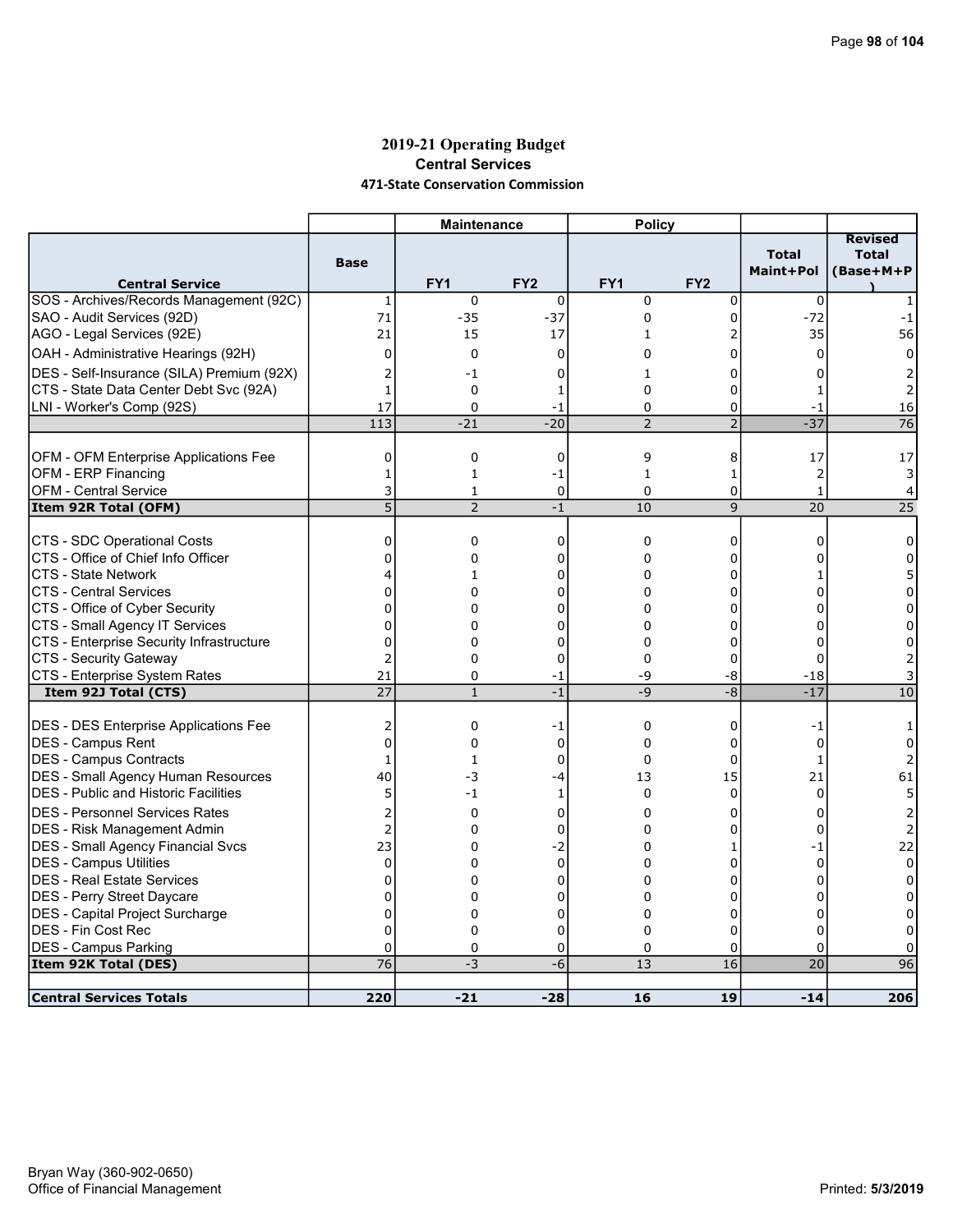### 2019-21 Operating Budget Central Services 477-Dept of Fish and Wildlife

|                                                                     |              | <b>Maintenance</b> |                 | <b>Policy</b>  |                 |                           |                                             |
|---------------------------------------------------------------------|--------------|--------------------|-----------------|----------------|-----------------|---------------------------|---------------------------------------------|
| <b>Central Service</b>                                              | <b>Base</b>  | FY <sub>1</sub>    | FY <sub>2</sub> | FY1            | FY <sub>2</sub> | <b>Total</b><br>Maint+Pol | <b>Revised</b><br><b>Total</b><br>(Base+M+P |
| SOS - Archives/Records Management (92C)                             | 96           | $\overline{2}$     | $\overline{2}$  | $\overline{2}$ | 4               | 10                        | 106                                         |
| SAO - Audit Services (92D)                                          | 152          | 39                 | 37              | 3              | 10              | 89                        | 241                                         |
| AGO - Legal Services (92E)                                          | 4,050        | 41                 | 29              | 75             | 148             | 293                       | 4,343                                       |
| OAH - Administrative Hearings (92H)                                 | 0            | $\mathbf 0$        | 0               | $\Omega$       | 0               | $\Omega$                  |                                             |
| DES - Self-Insurance (SILA) Premium (92X)                           | 187          | 816                | 822             | 362            | 365             | 2,365                     | 2,552                                       |
| CTS - State Data Center Debt Svc (92A)                              | 701          | $-141$             | $-138$          | $\mathbf 0$    | 0               | $-279$                    | 422                                         |
| LNI - Worker's Comp (92S)                                           | 4,784        | $-157$             | $-155$          | $\mathbf 0$    | 0               | $-312$                    | 4,472                                       |
|                                                                     | 9,970        | 600                | 597             | 442            | 527             | 2,166                     | 12,136                                      |
|                                                                     |              |                    |                 |                |                 |                           |                                             |
| OFM - OFM Enterprise Applications Fee                               | 36           | 0                  | 0               | 747            | 740             | 1,487                     | 1,523                                       |
| OFM - ERP Financing                                                 | 86           | $-20$              | $-19$           | 71             | 72              | 104                       | 190                                         |
| <b>OFM - Central Service</b>                                        | 292          | $\mathbf 0$        | 0               | 12             | 10              | 22                        | 314                                         |
| Item 92R Total (OFM)                                                | 415          | $-20$              | $-19$           | 830            | 822             | 1,613                     | 2,028                                       |
|                                                                     |              |                    |                 |                |                 |                           |                                             |
| CTS - SDC Operational Costs                                         | $\mathbf 0$  | $\mathbf 0$        | $\mathbf 0$     | 56             | 54              | 110                       | 110                                         |
| CTS - Office of Chief Info Officer                                  | 110          | $-25$              | $-25$           | 18             | 19              | $-13$                     | 97                                          |
| ICTS - State Network                                                | 1,449        | 57                 | 52              | 39             | 37              | 185                       | 1,634                                       |
| <b>CTS - Central Services</b>                                       | $\Omega$     | 25                 | 25              | 0              | $\Omega$        | 50                        | 50                                          |
| CTS - Office of Cyber Security                                      | 305          | $-10$              | $-13$           | 38             | 29              | 44                        | 349                                         |
| CTS - Small Agency IT Services                                      | 0            | $\mathbf 0$        | $\mathbf 0$     | $\mathbf 0$    | $\mathbf 0$     | $\Omega$                  | 0                                           |
| CTS - Enterprise Security Infrastructure                            | 0            | $\mathbf 0$        | 0               | 12             | 12              | 24                        | 24                                          |
| CTS - Security Gateway                                              | 328          | $-16$              | $-12$           | 9              | 13              | $-6$                      | 322                                         |
| CTS - Enterprise System Rates                                       | 1,655        | 2                  | $\mathbf 0$     | -734           | $-708$          | $-1,440$                  | 215                                         |
| Item 92J Total (CTS)                                                | 3,848        | 33                 | 27              | $-562$         | $-544$          | $-1,046$                  | 2,802                                       |
|                                                                     |              |                    |                 |                |                 |                           |                                             |
| DES - DES Enterprise Applications Fee                               | 132          | $-26$              | $-28$           | 19             | 4<br>77         | -31                       | 101                                         |
| DES - Campus Rent                                                   | 1,784<br>357 | 19                 | 16<br>$-16$     | 41<br>39       | 39              | 153<br>46                 | 1,937                                       |
| DES - Campus Contracts<br><b>DES - Small Agency Human Resources</b> | 0            | $-16$<br>0         | 0               | $\mathbf 0$    | $\mathbf 0$     | 0                         | 403<br>0                                    |
| <b>IDES - Public and Historic Facilities</b>                        | 236          | $-7$               | $-10$           | 9              | 10              | 2                         | 238                                         |
| IDES - Personnel Services Rates                                     | 154          | $\Omega$           | $\mathbf 0$     | $\overline{2}$ | 4               | 6                         | 160                                         |
| DES - Risk Management Admin                                         | 6            | 31                 | 27              | $\mathbf{1}$   | 2               | 61                        | 67                                          |
|                                                                     | 0            | $\Omega$           |                 | $\Omega$       | 0               |                           |                                             |
| DES - Small Agency Financial Svcs                                   |              | 9                  | $\mathbf 0$     | 4              | 6               | $\mathbf 0$<br>25         | $\Omega$                                    |
| <b>DES - Campus Utilities</b><br><b>DES - Real Estate Services</b>  | 1,124<br>47  | -3                 | 6<br>-6         | 0              | 0               | -9                        | 1,149<br>38                                 |
| <b>DES - Perry Street Daycare</b>                                   | 12           | $\overline{2}$     | $\overline{2}$  | $\Omega$       | 0               | $\overline{a}$            | 16                                          |
| DES - Capital Project Surcharge                                     | 657          | 4                  | 6               | 0              | 0               | 10                        | 667                                         |
| IDES - Fin Cost Rec                                                 | 604          | $-13$              | $-13$           | 0              | 0               | $-26$                     | 578                                         |
| <b>DES - Campus Parking</b>                                         | 106          | 0                  | $\mathbf 0$     | 0              | 0               | 0                         | 106                                         |
| Item 92K Total (DES)                                                | 5,218        | $\mathbf{0}$       | $-16$           | 115            | 142             | 241                       | 5,459                                       |
|                                                                     |              |                    |                 |                |                 |                           |                                             |
| <b>Central Services Totals</b>                                      | 19,450       | 613                | 589             | 825            | 947             | 2,974                     | 22,424                                      |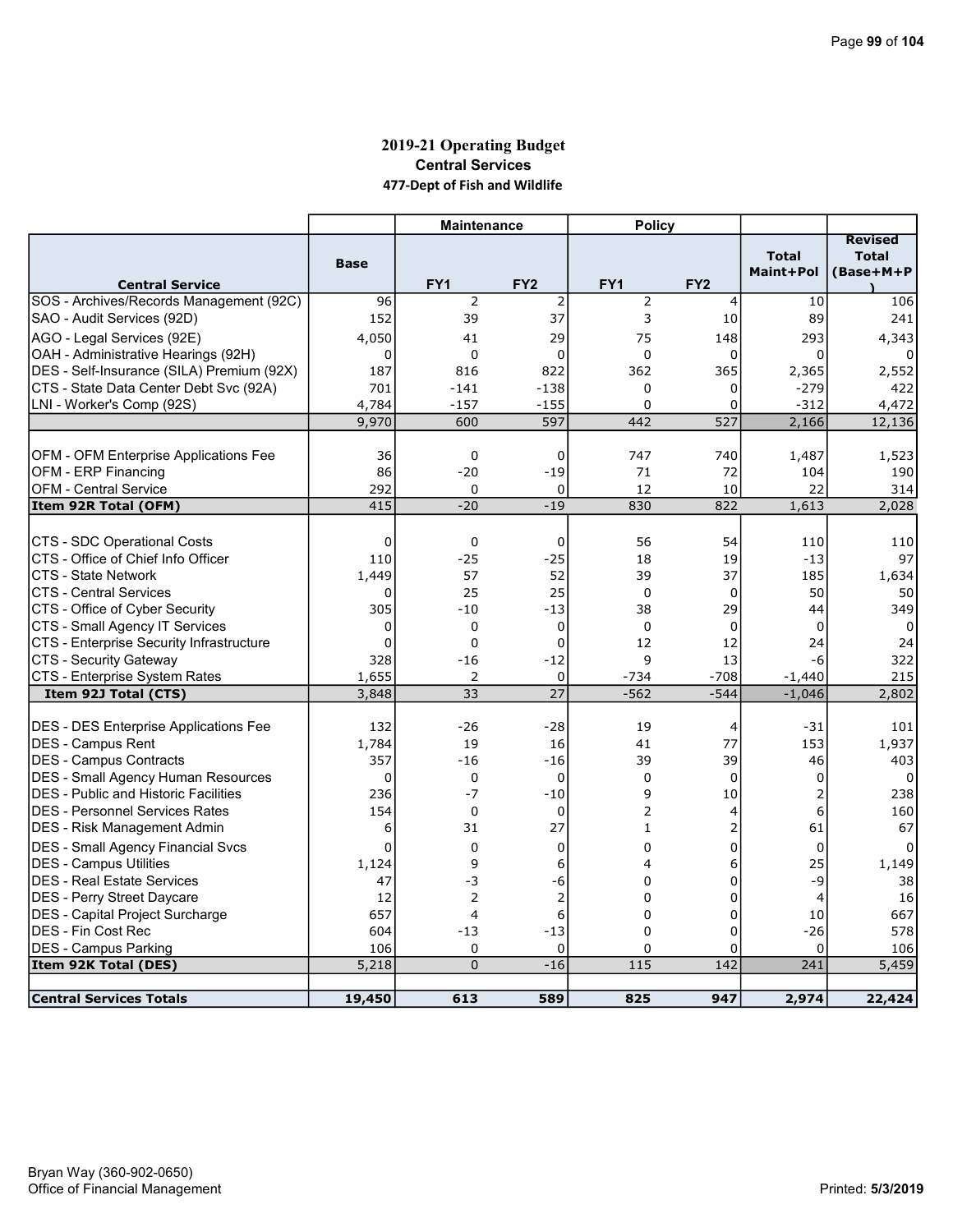#### 2019-21 Operating Budget Central Services 478-Puget Sound Partnership

|                                              |                | <b>Maintenance</b>      |                 | <b>Policy</b>     |                 |                           |                                             |
|----------------------------------------------|----------------|-------------------------|-----------------|-------------------|-----------------|---------------------------|---------------------------------------------|
| <b>Central Service</b>                       | <b>Base</b>    | FY <sub>1</sub>         | FY <sub>2</sub> | FY1               | FY <sub>2</sub> | <b>Total</b><br>Maint+Pol | <b>Revised</b><br><b>Total</b><br>(Base+M+P |
| SOS - Archives/Records Management (92C)      | 2              | 0                       | 0               | 0                 | 0               | $\mathbf 0$               |                                             |
| SAO - Audit Services (92D)                   | 65             | $-33$                   | -34             | 0                 | 0               | $-67$                     | -2                                          |
| AGO - Legal Services (92E)                   | 11             | 4                       | 5               | 0                 | 1               | 10                        | 21                                          |
| OAH - Administrative Hearings (92H)          | $\mathbf 0$    | 0                       | 0               | $\Omega$          | 0               | 0                         | 0                                           |
| DES - Self-Insurance (SILA) Premium (92X)    | $\overline{4}$ | 0                       | $-1$            | $\mathbf{1}$      | 0               | $\Omega$                  | 4                                           |
| CTS - State Data Center Debt Svc (92A)       | 74             | $-32$                   | $-31$           | $\mathbf 0$       | $\Omega$        | $-63$                     | 11                                          |
| LNI - Worker's Comp (92S)                    | 27             | 0                       | $\mathbf 0$     | 0                 | 0               | $\Omega$                  | 27                                          |
|                                              | 183            | $-61$                   | $-61$           | $\mathbf{1}$      | $\mathbf{1}$    | $-120$                    | 63                                          |
|                                              |                |                         |                 |                   |                 |                           |                                             |
| OFM - OFM Enterprise Applications Fee        | 1              | $\mathbf{1}$            | -1              | 17                | 14              | 31                        | 32                                          |
| OFM - ERP Financing                          | $\overline{2}$ | $-1$                    | $\mathbf 0$     | 2                 | $\mathbf{1}$    | $\overline{2}$            | 4                                           |
| <b>OFM - Central Service</b>                 | 7<br>10        | $\mathbf 0$<br>$\Omega$ | 0               | $\mathbf 0$<br>19 | 0<br>15         | 0<br>33                   | 7<br>43                                     |
| Item 92R Total (OFM)                         |                |                         | $-1$            |                   |                 |                           |                                             |
| CTS - SDC Operational Costs                  | 0              | 0                       | 0               | 2                 | 1               | 3                         | 3                                           |
| CTS - Office of Chief Info Officer           | 3              | $-2$                    | $-1$            | $\Omega$          | 0               | $-3$                      | $\Omega$                                    |
| <b>CTS - State Network</b>                   | 62             | 23                      | 23              | $\overline{2}$    | 3               | 51                        | 113                                         |
| <b>CTS - Central Services</b>                | $\mathbf 0$    | 0                       | 1               | $\Omega$          | 0               | $\mathbf{1}$              | $\mathbf{1}$                                |
| CTS - Office of Cyber Security               | $\mathbf 0$    | 0                       | 0               | $\Omega$          | 0               | $\Omega$                  | $\Omega$                                    |
| CTS - Small Agency IT Services               | $\overline{0}$ | 0                       | 0               | 0                 | 0               | 0                         | 0                                           |
| CTS - Enterprise Security Infrastructure     | $\overline{0}$ | 0                       | 0               | 0                 | 0               | $\Omega$                  | 0                                           |
| CTS - Security Gateway                       | 3              | $\mathbf{1}$            | 0               | 0                 | 0               | $\mathbf{1}$              |                                             |
| CTS - Enterprise System Rates                | 46             | -3                      | $-4$            | $-16$             | $-14$           | $-37$                     | 9                                           |
| Item 92J Total (CTS)                         | 114            | 19                      | 19              | $-12$             | $-10$           | 16                        | 130                                         |
| <b>DES - DES Enterprise Applications Fee</b> | 4              | $-2$                    | -1              | $\mathbf 0$       | 0               | $-3$                      |                                             |
| DES - Campus Rent                            | 11             | $-7$                    | $-4$            | 0                 | 0               | $-11$                     | 0                                           |
| DES - Campus Contracts                       | $\overline{2}$ | $\Omega$                | $-1$            | $\Omega$          | $\Omega$        | $-1$                      |                                             |
| <b>DES - Small Agency Human Resources</b>    | 69             | -4                      | $-3$            | 24                | 29              | 46                        | 115                                         |
| <b>DES</b> - Public and Historic Facilities  | 2              | $\Omega$                | $\mathbf 0$     | $\mathbf 0$       | 0               | $\Omega$                  |                                             |
| <b>IDES - Personnel Services Rates</b>       | $\overline{4}$ | 0                       | 0               | $\mathbf 0$       | 0               | 0                         |                                             |
| DES - Risk Management Admin                  | $\overline{2}$ | 0                       | 0               | $\Omega$          | 0               | $\Omega$                  | $\overline{2}$                              |
| <b>DES - Small Agency Financial Svcs</b>     | 535            | $-12$                   | -8              | 8                 | 13              | $\mathbf{1}$              | 536                                         |
| <b>DES - Campus Utilities</b>                | 7              | -4                      | $-3$            | 0                 | 0               | $-7$                      | $\Omega$                                    |
| DES - Real Estate Services                   | 5              | 0                       | $\mathbf 0$     | $\Omega$          | 0               | $\mathbf 0$               |                                             |
| DES - Perry Street Daycare                   | $\Omega$       | 0                       | $\mathbf 0$     | $\Omega$          | 0               | $\Omega$                  |                                             |
| DES - Capital Project Surcharge              | 4              | -3                      | -1              | 0                 | 0               | -4                        | 0                                           |
| <b>DES - Fin Cost Rec</b>                    | 4              | $-2$                    | $-2$            | $\Omega$          | $\Omega$        | $-4$                      | 0                                           |
| DES - Campus Parking                         | $\mathbf{1}$   | $-1$                    | $\mathbf 0$     | 0                 | 0               | -1                        | 0                                           |
| Item 92K Total (DES)                         | 650            | $-35$                   | $-23$           | 32                | 42              | 16                        | 666                                         |
| <b>Central Services Totals</b>               | 958            |                         | -66             | 40                | 48              | $-55$                     | 903                                         |
|                                              |                | $-77$                   |                 |                   |                 |                           |                                             |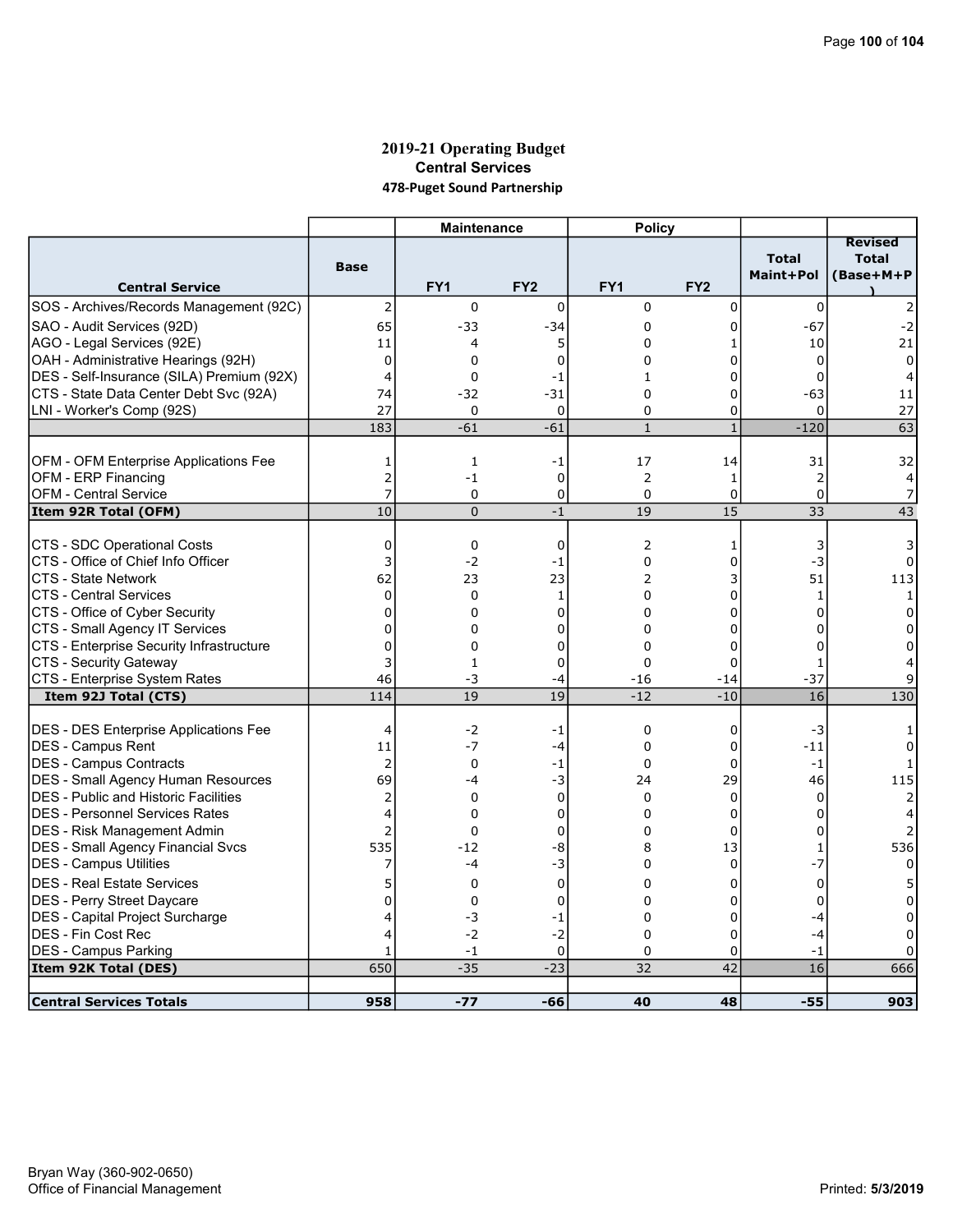### 2019-21 Operating Budget Central Services 490-Department of Natural Resources

|                                                                   |             | <b>Maintenance</b> |                 | <b>Policy</b>  |                 |              |                                |
|-------------------------------------------------------------------|-------------|--------------------|-----------------|----------------|-----------------|--------------|--------------------------------|
|                                                                   |             |                    |                 |                |                 | <b>Total</b> | <b>Revised</b><br><b>Total</b> |
|                                                                   | <b>Base</b> |                    |                 |                |                 | Maint+Pol    | (Base+M+P                      |
| <b>Central Service</b>                                            |             | FY1                | FY <sub>2</sub> | FY1            | FY <sub>2</sub> |              |                                |
| SOS - Archives/Records Management (92C)                           | 119         | 2                  | $\overline{2}$  | 2              | 3               | 9            | 128                            |
| SAO - Audit Services (92D)                                        | 126         | 48                 | 47              | 4              | 7               | 106          | 232                            |
| AGO - Legal Services (92E)                                        | 6,232       | 47                 | 26              | 188            | 301             | 562          | 6,794                          |
| OAH - Administrative Hearings (92H)                               | 9           | $-4$               | $-4$            | $\mathbf 0$    | 0               | -8           |                                |
| DES - Self-Insurance (SILA) Premium (92X)                         | 6,410       | $-357$             | $-355$          | 1,138          | 1,137           | 1,563        | 7,973                          |
| CTS - State Data Center Debt Svc (92A)                            | 367         | $\mathbf{1}$       | 2               | 0              | 0               | 3            | 370                            |
| LNI - Worker's Comp (92S)                                         | 3,897       | $-480$             | $-481$          | 0              | 0               | $-961$       | 2,936                          |
|                                                                   | 17,161      | $-743$             | $-763$          | 1,332          | 1,448           | 1,274        | 18,435                         |
|                                                                   |             |                    |                 |                |                 |              |                                |
| OFM - OFM Enterprise Applications Fee                             | 36          | $-1$               | 0               | 710            | 687             | 1,396        | 1,432                          |
| OFM - ERP Financing                                               | 76          | $-14$              | $-15$           | 71             | 65              | 107          | 183                            |
| <b>OFM - Central Service</b>                                      | 280         | $-1$               | $\mathbf 0$     | 10             | 9               | 18           | 298                            |
| Item 92R Total (OFM)                                              | 392         | $-16$              | $-15$           | 791            | 761             | 1,521        | 1,913                          |
|                                                                   |             |                    |                 |                |                 |              |                                |
| CTS - SDC Operational Costs<br>CTS - Office of Chief Info Officer | 0<br>78     | 0<br>$-36$         | 0               | 48<br>3        | 48              | 96<br>$-67$  | 96                             |
|                                                                   | 379         |                    | $-35$<br>83     |                | 1               |              | 11                             |
| CTS - State Network                                               |             | 83                 |                 | 16             | 11              | 193          | 572                            |
| <b>CTS - Central Services</b>                                     | $\mathbf 0$ | 21                 | 21              | $\mathbf 0$    | $\mathbf 0$     | 42           | 42                             |
| CTS - Office of Cyber Security                                    | 299         | $-12$              | -11             | 35             | 27              | 39           | 338                            |
| CTS - Small Agency IT Services                                    | $\mathbf 0$ | 0                  | $\mathbf 0$     | $\Omega$       | $\Omega$        | $\Omega$     | $\Omega$                       |
| CTS - Enterprise Security Infrastructure                          | $\mathbf 0$ | 0                  | 0               | 0              | 0               | 0            | 0                              |
| CTS - Security Gateway                                            | 326         | $-26$              | $-17$           | 6              | 11              | $-26$        | 300                            |
| CTS - Enterprise System Rates                                     | 1,619       | $-21$              | $-21$           | $-697$         | $-658$          | $-1,397$     | 222                            |
| Item 92J Total (CTS)                                              | 2,701       | 9                  | 20              | $-589$         | $-560$          | $-1,120$     | 1,581                          |
|                                                                   |             |                    |                 |                |                 |              |                                |
| DES - DES Enterprise Applications Fee                             | 129         | $-28$              | $-27$           | 18             | 2               | $-35$        | 94                             |
| <b>IDES - Campus Rent</b>                                         | 1,932       | 31                 | 23              | 45             | 84              | 183          | 2,115                          |
| DES - Campus Contracts                                            | 377         | $-18$              | $-16$           | 43             | 41              | 50           | 427                            |
| DES - Small Agency Human Resources                                | 0           | 0                  | $\mathbf 0$     | $\mathbf 0$    | 0               | 0            | 0                              |
| <b>DES</b> - Public and Historic Facilities                       | 224         | $-10$              | $-13$           | $\overline{7}$ | 8               | -8           | 216                            |
| <b>DES - Personnel Services Rates</b>                             | 151         | $-2$               | $-2$            | $\mathbf{1}$   | 3               | 0            | 151                            |
| DES - Risk Management Admin                                       | 237         | $-13$              | $-10$           | 3              | 5               | $-15$        | 222                            |
| DES - Small Agency Financial Svcs                                 | $\Omega$    | 0                  | $\mathbf 0$     | $\Omega$       | 0               | 0            |                                |
| <b>DES - Campus Utilities</b>                                     | 1,217       | 9                  | 15              | 5              | 6               | 35           | 1,252                          |
| <b>DES - Real Estate Services</b>                                 | 21          | $\Omega$           | 0               | $\Omega$       | $\overline{0}$  | 0            | 21                             |
| DES - Perry Street Daycare                                        | 16          | 0                  | 0               | 0              | 0               | $\mathbf 0$  | 16                             |
| DES - Capital Project Surcharge                                   | 711         | 10                 | 6               | 0              | 0               | 16           | 727                            |
| <b>DES - Fin Cost Rec</b>                                         | 654         | $-12$              | -9              | 0              | 0               | $-21$        | 633                            |
| <b>DES - Campus Parking</b>                                       | 114         | 1                  | $\mathbf 0$     | 0              | 0               | $\mathbf{1}$ | 115                            |
| Item 92K Total (DES)                                              | 5,784       | $-32$              | $-33$           | 122            | 149             | 206          | 5,990                          |
|                                                                   |             |                    |                 |                |                 |              |                                |
| Central Services Totals                                           | 26,038      | $-782$             | $-791$          | 1,656          | 1,798           | 1,881        | 27,919                         |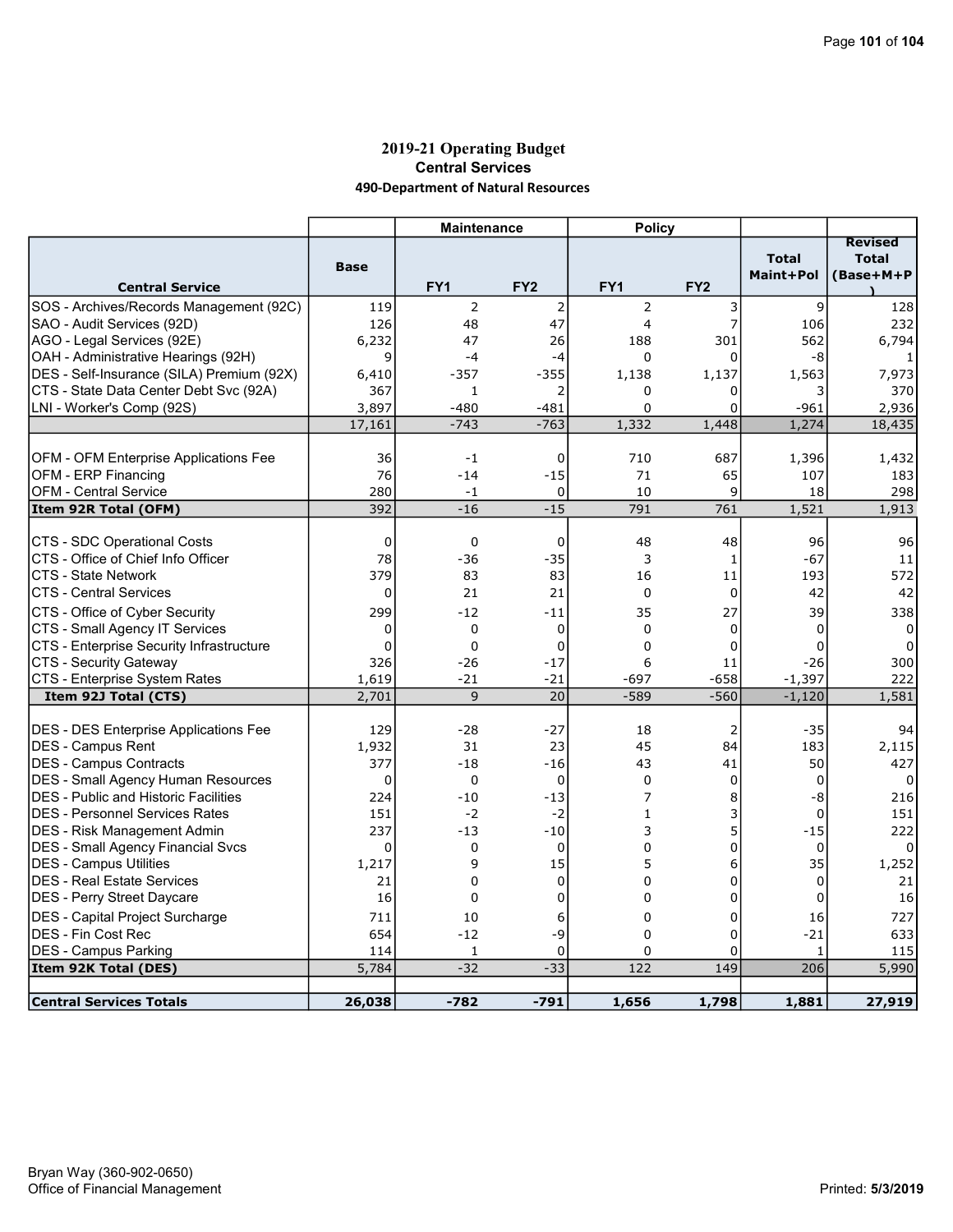#### 2019-21 Operating Budget Central Services 495-Department of Agriculture

|                                              |                | <b>Maintenance</b> |                     | <b>Policy</b>   |                 |                      |                |
|----------------------------------------------|----------------|--------------------|---------------------|-----------------|-----------------|----------------------|----------------|
| <b>Central Service</b>                       | <b>Base</b>    | FY <sub>1</sub>    | FY <sub>2</sub>     | FY <sub>1</sub> | FY <sub>2</sub> | Total<br>Maint + Dol | <b>Revised</b> |
| SOS - Archives/Records Management (92C)      | 45             | $\mathbf{1}$       | $\mathbf 0$         | $\mathbf{1}$    | $\Omega$        | 2                    | 47             |
| SAO - Audit Services (92D)                   | 25             | 18                 | 15                  | $\overline{2}$  | 1               | 36                   | 61             |
| AGO - Legal Services (92E)                   | 819            | 149                | 153                 | 21              | 40              | 363                  | 1,182          |
| OAH - Administrative Hearings (92H)          | 9              | -3                 | $-1$                | $\Omega$        | 0               | -4                   |                |
| DES - Self-Insurance (SILA) Premium (92X)    |                | 0                  | 0                   | $\Omega$        | 0               | 0                    |                |
| CTS - State Data Center Debt Svc (92A)       | 119            | 3                  | 6                   | $\Omega$        | 0               | 9                    | 128            |
| LNI - Worker's Comp (92S)                    | 1,598          | $-35$              | $-33$               | 0               | 0               | -68                  | 1,530          |
|                                              | 2,617          | 133                | 140                 | $\overline{24}$ | 41              | 338                  | 2,955          |
|                                              |                |                    |                     |                 |                 |                      |                |
| OFM - OFM Enterprise Applications Fee        | 18             | $\mathbf 0$        | 0                   | 407             | 399             | 806                  | 824            |
| <b>OFM - ERP Financing</b>                   | 40             | $-7$               | $-7$                | 37              | 40              | 63                   | 103            |
| <b>OFM - Central Service</b>                 | 132            | 13                 | 14                  | 3               | 7               | 37                   | 169            |
| Item 92R Total (OFM)                         | 189            | 6                  | $\overline{7}$      | 447             | 446             | 906                  | 1,095          |
|                                              |                |                    |                     |                 |                 |                      |                |
| CTS - SDC Operational Costs                  | 0              | 0                  | 0                   | 17              | 17              | 34                   | 34             |
| CTS - Office of Chief Info Officer           | 28             | -6                 | -1                  | 7               | 7               | 7                    | 35             |
| <b>CTS - State Network</b>                   | 950            | 12                 | 14                  | 24              | 23              | 73                   | 1,023          |
| ICTS - Central Services                      | 0              | 7                  | 8                   | $\Omega$        | $\Omega$        | 15                   | 15             |
| CTS - Office of Cyber Security               | 167            | 7                  | 7                   | 24              | 18              | 56                   | 223            |
| CTS - Small Agency IT Services               | $\Omega$       | $\Omega$           | 0                   | $\Omega$        | $\Omega$        | 0                    | $\Omega$       |
| CTS - Enterprise Security Infrastructure     | $\Omega$       | $\Omega$           | $\Omega$            | 4               | 6               | 10                   | 10             |
| CTS - Security Gateway                       | 153            | $-5$               | -1                  | 3               | 7               | 4                    | 157            |
| CTS - Enterprise System Rates                | 814            | 49                 | 43                  | $-402$          | $-382$          | -692                 | 122            |
| Item 92J Total (CTS)                         | 2,111          | 64                 | 70                  | $-323$          | $-304$          | $-493$               | 1,618          |
|                                              |                |                    |                     |                 |                 |                      |                |
| <b>DES - DES Enterprise Applications Fee</b> | 65             | $-13$              | $-10$               | 12              | 1               | $-10$                | 55             |
| DES - Campus Rent<br>DES - Campus Contracts  | 610<br>121     | 9<br>$-5$          | 6                   | 13<br>15        | 27<br>12        | 55<br>18             | 665<br>139     |
| <b>DES - Small Agency Human Resources</b>    | $\mathbf 0$    | 0                  | $-4$<br>$\mathbf 0$ | 0               | $\Omega$        | $\Omega$             | 0              |
| <b>IDES - Public and Historic Facilities</b> | 76             | $\Omega$           | $\Omega$            | $\overline{2}$  | 4               | 6                    | 82             |
| <b>DES - Personnel Services Rates</b>        | 76             | 4                  | 3                   | $\Omega$        | 1               | 8                    | 84             |
| DES - Risk Management Admin                  | $\overline{2}$ | $\Omega$           | 0                   | $\Omega$        | 0               | 0                    | 2              |
| <b>DES - Small Agency Financial Svcs</b>     | $\Omega$       | $\Omega$           | $\Omega$            | $\Omega$        | $\Omega$        | $\Omega$             | $\Omega$       |
| DES - Campus Utilities                       | 384            | $\overline{2}$     | 4                   | 3               | 1               | 10                   | 394            |
| <b>DES - Real Estate Services</b>            | 84             | 5                  | 3                   | 1               | $\Omega$        | 9                    | 93             |
| DES - Perry Street Daycare                   | 6              | $\Omega$           | $\overline{0}$      | $\Omega$        | $\Omega$        | 0                    | 6              |
| DES - Capital Project Surcharge              | 225            | $\overline{2}$     | 3                   | $\mathbf 0$     | 0               | 5                    | 230            |
| IDES - Fin Cost Rec                          | 207            | -6                 | $-2$                | 0               | 0               | -8                   | 199            |
| DES - Campus Parking                         | 36             | 0                  | 0                   | 0               | 0               | 0                    | 36             |
| Item 92K Total (DES)                         | 1,891          | $-2$               | 3                   | $\overline{46}$ | $\overline{46}$ | 93                   | 1,984          |
|                                              |                |                    |                     |                 |                 |                      |                |
| <b>Central Services Totals</b>               | 6,808          | 201                | 220                 | 194             | 229             | 844                  | 7,652          |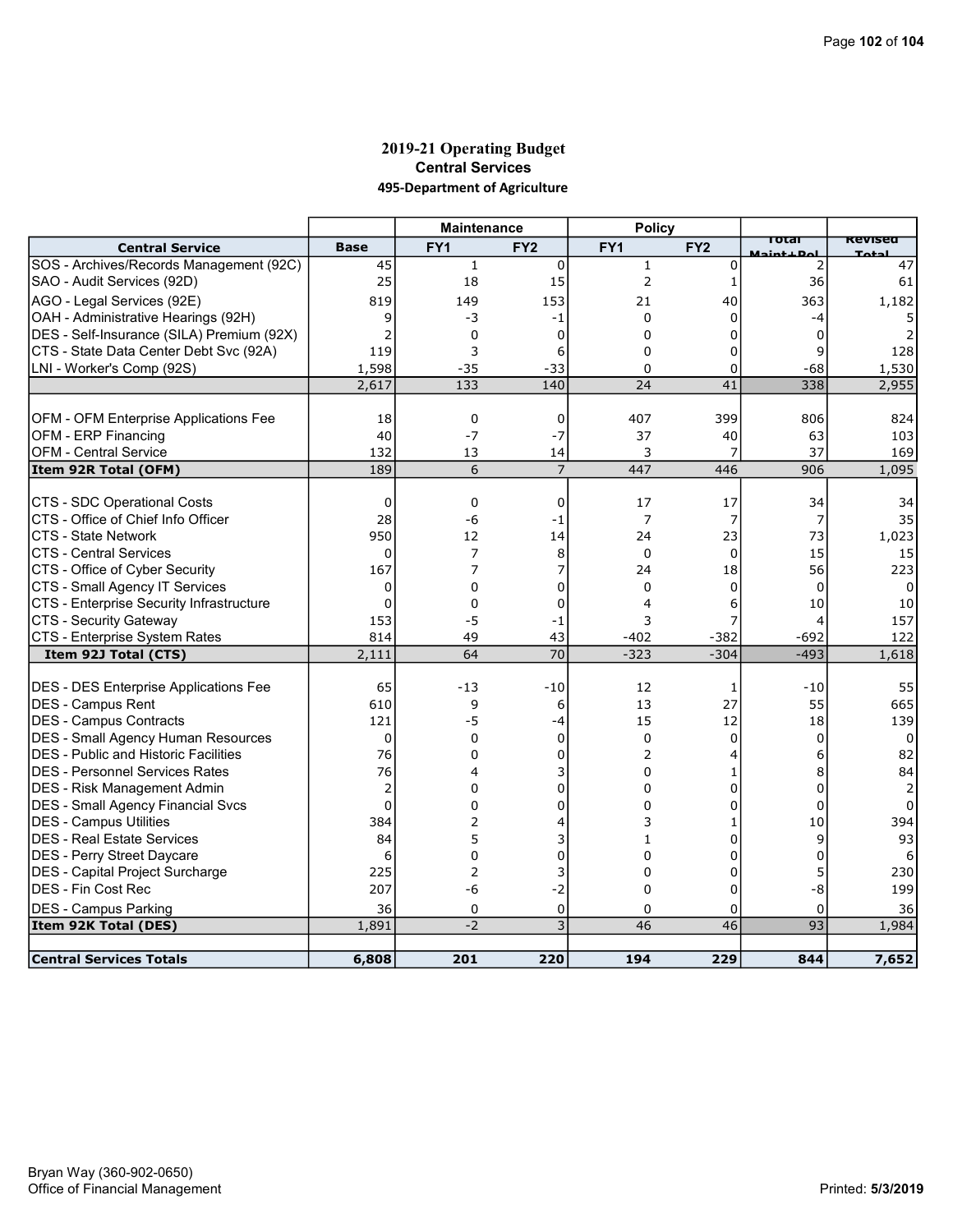### 2019-21 Operating Budget Central Services 540-Employment Security Department

|                                              |             | <b>Maintenance</b> |                 | <b>Policy</b>  |                 |                                  |                                             |
|----------------------------------------------|-------------|--------------------|-----------------|----------------|-----------------|----------------------------------|---------------------------------------------|
| <b>Central Service</b>                       | <b>Base</b> | FY <sub>1</sub>    | FY <sub>2</sub> | FY1            | FY <sub>2</sub> | <b>Total</b><br><b>Maint+Pol</b> | <b>Revised</b><br><b>Total</b><br>(Base+M+P |
| SOS - Archives/Records Management (92C)      | 183         | $-19$              | $-21$           | 4              | 4               | $-32$                            | 151                                         |
| SAO - Audit Services (92D)                   | 795         | $-73$              | $-75$           | 14             | 24              | $-110$                           | 685                                         |
| AGO - Legal Services (92E)                   | 2,761       | 87                 | 80              | 55             | 104             | 326                              | 3,087                                       |
| OAH - Administrative Hearings (92H)          | 12,372      | -86                | $-105$          | 1,185          | 1,880           | 2,874                            | 15,246                                      |
| DES - Self-Insurance (SILA) Premium (92X)    | 182         | 16                 | 16              | 44             | 42              | 118                              | 300                                         |
| CTS - State Data Center Debt Svc (92A)       | 1,973       | $-509$             | $-506$          | $\Omega$       | 0               | $-1,015$                         | 958                                         |
| LNI - Worker's Comp (92S)                    | 1,239       | 16                 | 16              | $\Omega$       | 0               | 32                               | 1,271                                       |
|                                              | 19,505      | $-568$             | $-595$          | 1,302          | 2,054           | 2,193                            | 21,698                                      |
|                                              |             |                    |                 |                |                 |                                  |                                             |
| <b>OFM - OFM Enterprise Applications Fee</b> | 35          | 0                  | 1               | 788            | 777             | 1,566                            | 1,601                                       |
| OFM - ERP Financing                          | 121         | $-35$              | $-36$           | 76             | 73              | 78                               | 199                                         |
| <b>OFM - Central Service</b>                 | 213         | 48                 | 47              | 13             | 10              | 118                              | 331                                         |
| Item 92R Total (OFM)                         | 369         | 13                 | 12              | 877            | 860             | 1,762                            | 2,131                                       |
|                                              |             |                    |                 |                |                 |                                  |                                             |
| CTS - SDC Operational Costs                  | $\mathbf 0$ | 0                  | 0               | 123            | 125             | 248                              | 248                                         |
| CTS - Office of Chief Info Officer           | 265         | $-35$              | $-34$           | 63             | 58              | 52                               | 317                                         |
| CTS - State Network                          | 2,244       | $-158$             | $-162$          | 49             | 45              | $-226$                           | 2,018                                       |
| <b>CTS - Central Services</b>                | $\Omega$    | 57                 | 57              | $\Omega$       | $\Omega$        | 114                              | 114                                         |
| CTS - Office of Cyber Security               | 295         | 7                  | 4               | 40             | 31              | 82                               | 377                                         |
| CTS - Small Agency IT Services               | 0           | 0                  | 0               | $\mathbf 0$    | 0               | 0                                | 0                                           |
| CTS - Enterprise Security Infrastructure     | $\mathbf 0$ | 0                  | 0               | 25             | 24              | 49                               | 49                                          |
| CTS - Security Gateway                       | 436         | $-35$              | $-29$           | 9              | 17              | $-38$                            | 398                                         |
| CTS - Enterprise System Rates                | 1,593       | 79                 | 77              | $-773$         | $-745$          | $-1,362$                         | 231                                         |
| Item 92J Total (CTS)                         | 4,833       | $-85$              | $-87$           | $-464$         | $-445$          | $-1,081$                         | 3,752                                       |
|                                              |             |                    |                 |                |                 |                                  |                                             |
| <b>DES - DES Enterprise Applications Fee</b> | 127         | $-23$              | $-23$           | 22             | 2               | $-22$                            | 105                                         |
| <b>IDES - Campus Rent</b>                    | 1,099       | 12                 | 14              | 25             | 48              | 99                               | 1,198                                       |
| DES - Campus Contracts                       | 241         | $-5$               | $-3$            | 28             | 28              | 48                               | 289                                         |
| <b>DES - Small Agency Human Resources</b>    | $\mathbf 0$ | 0                  | 0               | 0              | 0               | 0                                | 0                                           |
| <b>DES</b> - Public and Historic Facilities  | 216         | 12                 | 14              | 8              | 13              | 47                               | 263                                         |
| <b>DES - Personnel Services Rates</b>        | 148         | 8                  | 5               | $\overline{2}$ | 5               | 20                               | 168                                         |
| DES - Risk Management Admin                  | 7           | 0                  | $\mathbf{1}$    | 0              | 0               | $\mathbf{1}$                     | 8                                           |
| <b>DES - Small Agency Financial Svcs</b>     | $\Omega$    | 0                  | $\Omega$        | $\Omega$       | 0               | $\Omega$                         | $\Omega$                                    |
| <b>DES - Campus Utilities</b>                | 692         | 9                  | 4               | 3              | 3               | 19                               | 711                                         |
| DES - Real Estate Services                   | 224         | 8                  | 5               | 1              | 1               | 15                               | 239                                         |
| <b>DES - Perry Street Daycare</b>            | 20          | $\Omega$           | $-1$            | $\mathbf 0$    | 0               | $-1$                             | 19                                          |
| DES - Capital Project Surcharge              | 483         | 6                  | 4               | 0              | 0               | 10                               | 493                                         |
| IDES - Fin Cost Rec                          | $\Omega$    | 0                  | $\mathbf 0$     | $\Omega$       | 0               | 0                                |                                             |
| <b>DES - Campus Parking</b>                  | 65          | 1                  | 0               | $\mathbf 0$    | 0               | 1                                | 66                                          |
| Item 92K Total (DES)                         | 3,321       | 28                 | 20              | 89             | 100             | 237                              | 3,558                                       |
|                                              |             |                    |                 |                |                 |                                  |                                             |
| <b>Central Services Totals</b>               | 28,029      | $-612$             | $-650$          | 1,804          | 2,569           | 3,111                            | 31,140                                      |